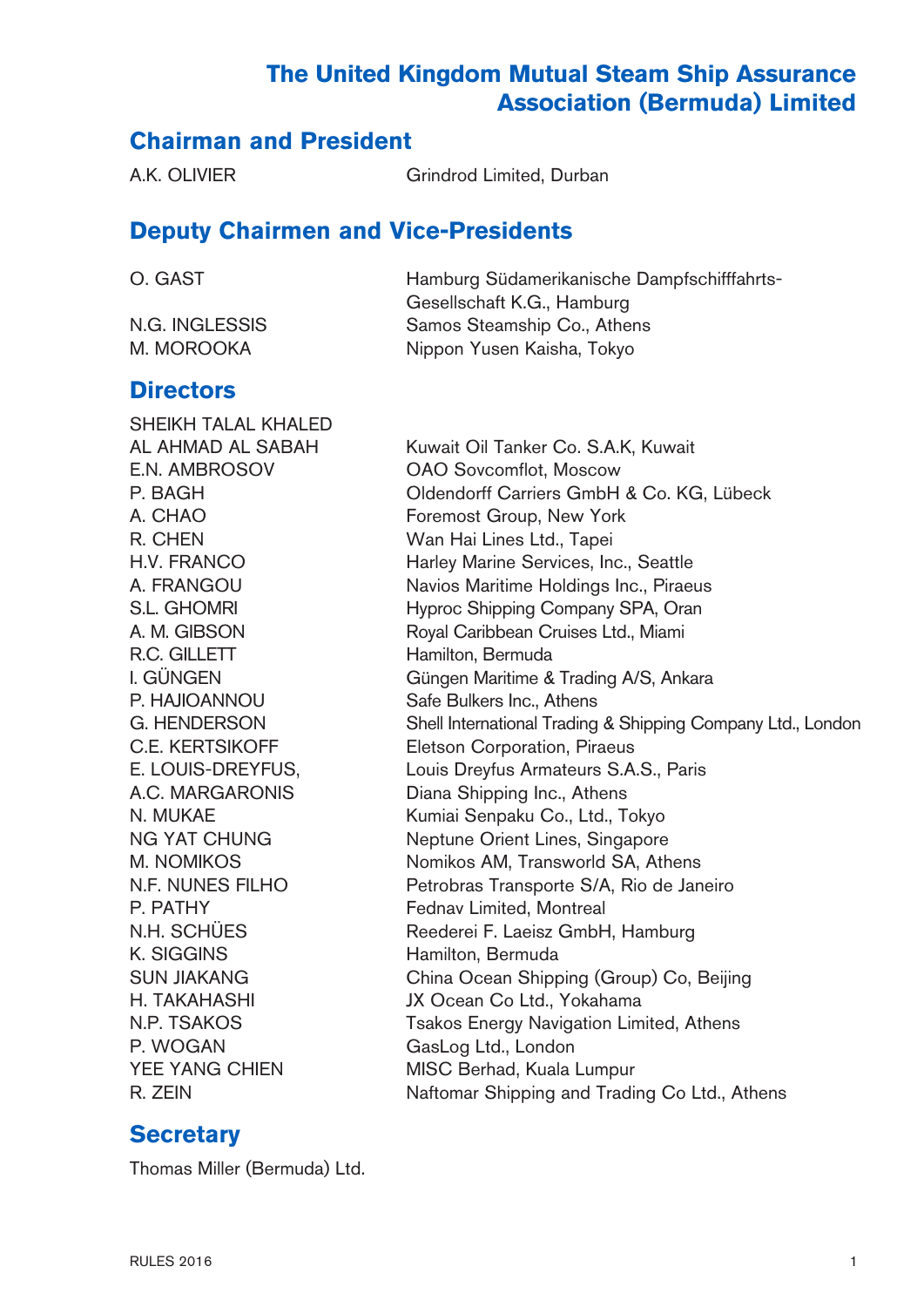## **The United Kingdom Mutual Steam Ship Assurance Association (Europe) Limited**

## **Chairman**

| A.K. OLIVIER     | Grindrod Limited, Durban                                                  |
|------------------|---------------------------------------------------------------------------|
| <b>Directors</b> |                                                                           |
| O. GAST          | Hamburg Südamerikanische Dampfschifffahrts-<br>Gesellschaft K.G., Hamburg |
| R.C. GILLETT     | Hamilton, Bermuda                                                         |
| N.G. INGLESSIS   | Samos Steamship Co., Athens                                               |
| H.V. FRANCO      | Harley Marine Services Inc., Seattle                                      |
| A.C. MARGARONIS  | Diana Shipping Inc, Athens                                                |
| M. MOROOKA       | Nippon Yusen Kaisha, Tokyo                                                |
| N.H. SCHÜES      | Reederei F. Laeisz GmbH, Hamburg                                          |
| N.H.H. SMITH     | Stowmarket, UK                                                            |
| A. TAYLOR        | Chief Financial Officer Thomas Miller P&I<br>(Europe) Ltd, UK             |
| H. WYNN-WILLIAMS | Chief Executive Officer Thomas Miller P&I<br>(Europe) Ltd, UK             |

## **Secretary**

K. Halpenny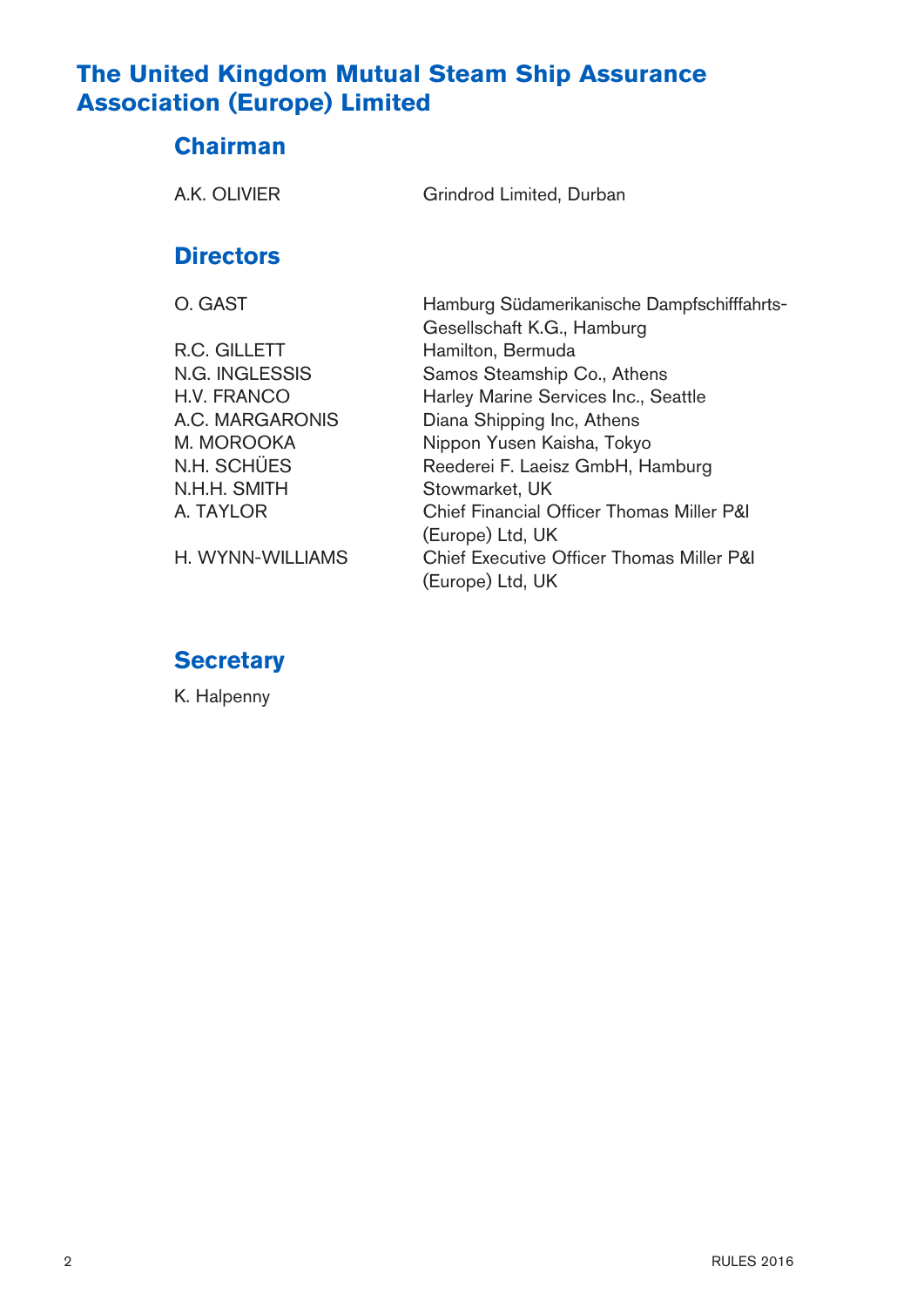# **The Rules**

## **Table of Contents**

|                                                                        | page |
|------------------------------------------------------------------------|------|
| Foreword                                                               | 6    |
| Rule 1. Introductory                                                   | 7    |
| Rule 2. Risks covered                                                  | 9    |
| Section 1. Liability to persons other than seamen                      | 9    |
| Section 2. Injury and death of seamen                                  | 11   |
| Section 3. Illness and death of seamen                                 | 11   |
| Section 4. Repatriation and substitute expenses                        | 11   |
| Section 5. Loss of and damage to the effect of seamen and others       | 12   |
| Section 6. Shipwreck unemployment indemnity                            | 13   |
| Section 7. Diversion expenses                                          | 13   |
| Section 8. Stowaways and refugees                                      | 13   |
| Section 9. Life salvage                                                | 13   |
| Section 10. Collision with other ships                                 | 13   |
| Section 11. Loss or damage to property                                 | 15   |
| Section 12. Pollution risks                                            | 15   |
| Section 13. Liability arising out of towage of or by an entered ship   | 17   |
| Section 14. Liability arising under certain indemnities and contracts  | 19   |
| Section 15. Wreck liabilities                                          | 19   |
| Section 16. Quarantine expenses                                        | 20   |
| Section 17. Cargo liabilities                                          | 20   |
| Section 18. Property on the entered ship                               | 23   |
| Section 19. Unrecoverable general average contributions                | 24   |
| Section 20. Ship's proportion of general average                       | 24   |
| Section 21. Special compensation to salvors                            | 24   |
| Section 22. Fines                                                      | 25   |
| Section 23. Enquiry expenses                                           | 26   |
| Section 24. Expenses incidental to the operation of ships              | 26   |
| Section 25. Sue and labour and legal costs                             | 27   |
| Section 26. Expenses incurred by direction of the Association          | 27   |
| Appendix A to Rule 2. Association's liability for oil pollution claims | 28   |
| Appendix B to Rule 2. Deductibles                                      | 28   |
| Rule 3. Special Cover                                                  | 29   |
| Rule 4. Special Cover for Charterers, Specialist Operations, Passenger |      |
| Ships and TT risks                                                     | 30   |
| Section 1. Charterers                                                  | 30   |
| Section 2. Offshore and Specialist operations                          | 30   |
| Section 3. Passenger ships                                             | 31   |
| Section 4. TT Risks                                                    | 31   |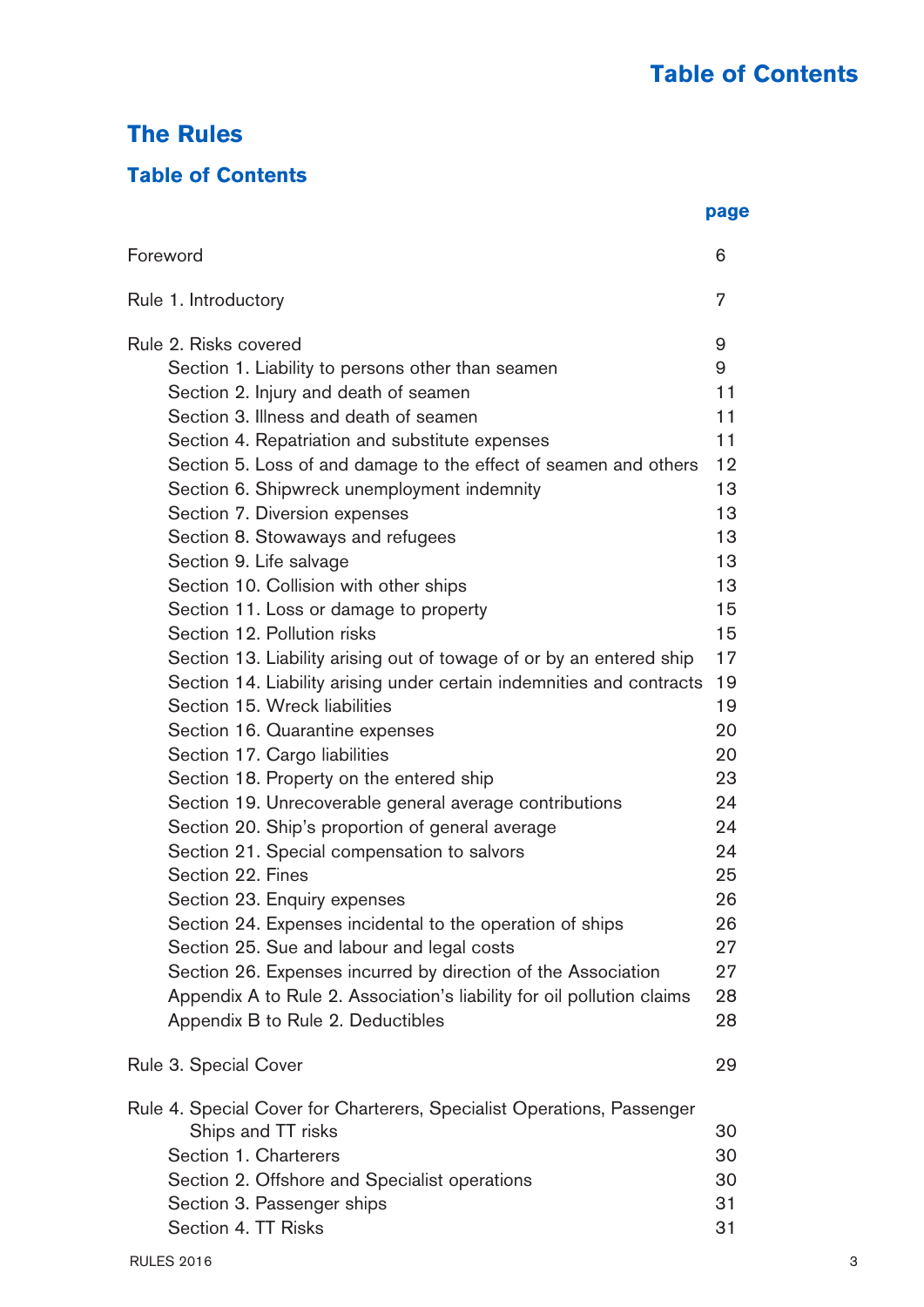# **Table of Contents**

| Rule 5. Conditions, Exceptions and Limitations                                                                                  | 32       |
|---------------------------------------------------------------------------------------------------------------------------------|----------|
| A. Payment first by the Owner                                                                                                   | 32       |
| B. Limitation of the Association's liability                                                                                    | 32       |
| C. Set-off                                                                                                                      | 34       |
| D. Exclusion of sums insurable under hull policies                                                                              | 34       |
| E. Exclusion of war risks                                                                                                       | 35       |
| F. Exclusion of nuclear risks                                                                                                   | 36       |
| G. Exclusion of damage to entered ship, loss of hire, etc<br>H. Exclusion of certain liabilities, costs and expenses of salvage | 36<br>37 |
| ships, drilling ships, dredgers and others<br>I. Double insurance                                                               | 39       |
| J. Contraband, blockade running, unlawful trade, imprudent or                                                                   |          |
| hazardous operations                                                                                                            | 39       |
| K. Classification and statutory requirements                                                                                    | 39       |
| L. Marine Insurance Act 1906 and Insurance Act 2015                                                                             | 40       |
| M. Obligation to sue and labour                                                                                                 | 41       |
| N. Obligations with regard to claims                                                                                            | 41       |
| O. Time bar                                                                                                                     | 42       |
| P. Recoveries, savings by the Owner and subrogation                                                                             | 42       |
| Q. Survey of ships                                                                                                              | 43       |
| R. Survey of ships after lay-up                                                                                                 | 43       |
| S. Electronic communication                                                                                                     | 44       |
| T. Interest                                                                                                                     | 43       |
| U. Certificates and undertakings                                                                                                | 44       |
| V. Sanction risks                                                                                                               | 45       |
| Rule 6. Owners and Successors Bound by Rules                                                                                    | 46       |
| Rule 7. Applications for Insurance                                                                                              | 47       |
| Rule 8. Premium Rating                                                                                                          | 48       |
| Rule 9. Fixed Premiums                                                                                                          | 49       |
| Rule 10. Joint Entries                                                                                                          | 50       |
| Rule 11. Group Affiliate Cover                                                                                                  | 51       |
| Rule 12. Certificate of Entry and Endorsement Slip                                                                              | 52       |
| Rule 13. Reinsurance                                                                                                            | 53       |
| Rule 14. Membership                                                                                                             | 54       |
| Rule 15. Assignment                                                                                                             | 55       |
| Rule 16, Period of Insurance                                                                                                    | 56       |
| Rule 17. Variation of Contract                                                                                                  | 57       |
| Rule 18. Notice of Termination                                                                                                  | 58       |
| Rule 19, Calls                                                                                                                  | 59       |
| Rule 20. Mutual Premium                                                                                                         | 60       |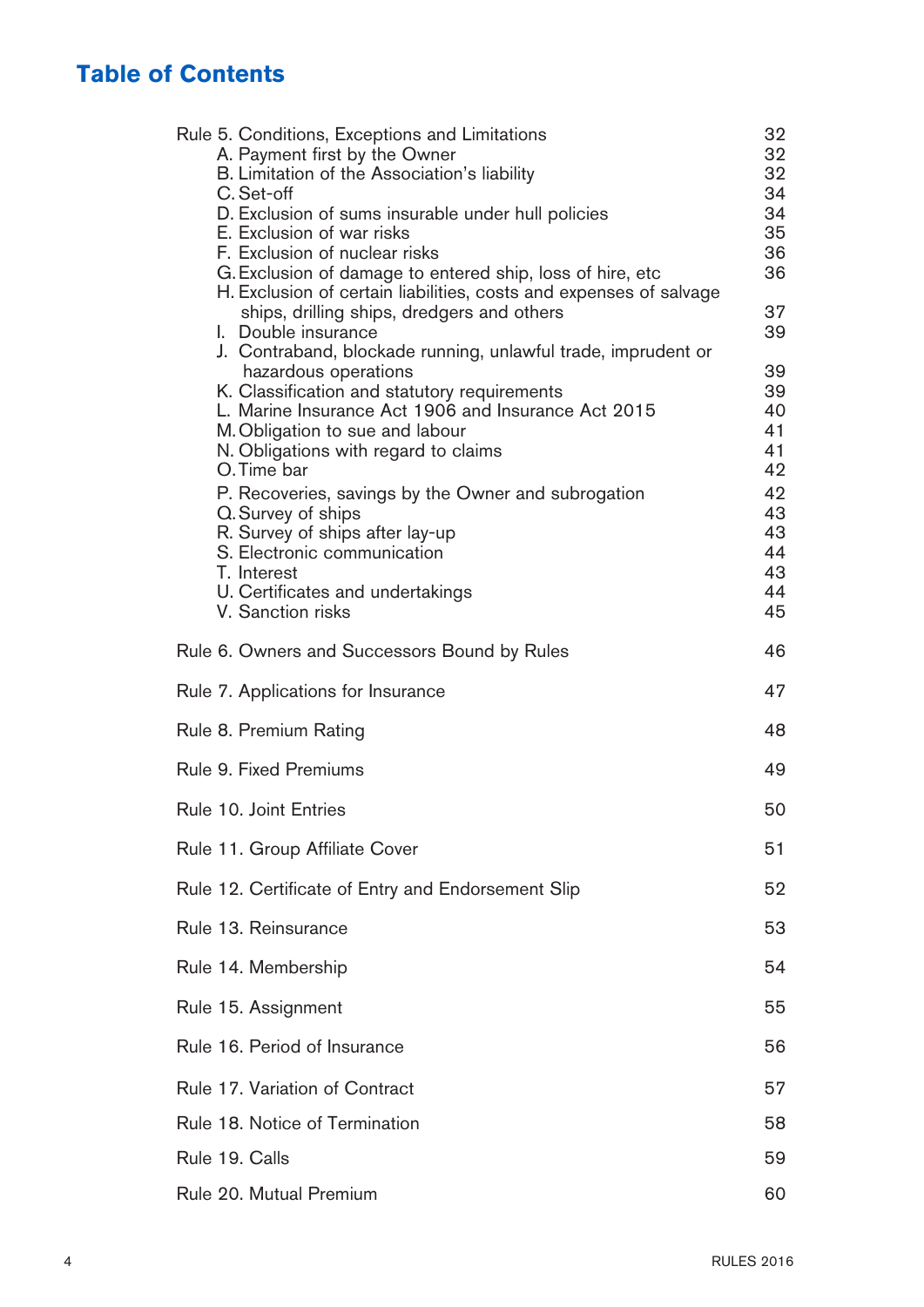# **Table of Contents**

| Rule 21. Supplementary Premium                                                                                                                                                                                                                                                                                                          | 61                                     |
|-----------------------------------------------------------------------------------------------------------------------------------------------------------------------------------------------------------------------------------------------------------------------------------------------------------------------------------------|----------------------------------------|
| Rule 22. Overspill Claims, Calls and Guarantees<br>Section 1. Introductory<br>Section 2. Recoverability of overspill claims<br>Section 3. Payment of overspill claims<br>Section 4. Overspill claims - expert examinations<br>Section 5. Levying of overspill calls<br>Section 6. Security for overspill calls on termination or cesser | 62<br>62<br>62<br>63<br>64<br>65<br>66 |
| Rule 23. Payment                                                                                                                                                                                                                                                                                                                        | 67                                     |
| Rule 24. Reserves                                                                                                                                                                                                                                                                                                                       | 69                                     |
| Rule 25. Closing of Policy Years                                                                                                                                                                                                                                                                                                        | 70                                     |
| Rule 26. Investment                                                                                                                                                                                                                                                                                                                     | 73                                     |
| Rule 27. Laid-up Returns                                                                                                                                                                                                                                                                                                                | 74                                     |
| Rule 28. Termination and its Effects                                                                                                                                                                                                                                                                                                    | 75                                     |
| Rule 29. Cesser of Insurance and its Effects                                                                                                                                                                                                                                                                                            | 76                                     |
| Rule 30. Release Calls upon Cesser of Insurance                                                                                                                                                                                                                                                                                         | 79                                     |
| Rule 31. Cancellation of Insurance and its Effects                                                                                                                                                                                                                                                                                      | 80                                     |
| Rule 32. Sums Due to the Association for the Purpose of Application<br>of the Rules on Cancellation                                                                                                                                                                                                                                     | 82                                     |
| Rule 33. Release Calls upon Cancellation                                                                                                                                                                                                                                                                                                | 83                                     |
| Rule 34. Regulations and Recommendations by Directors                                                                                                                                                                                                                                                                                   | 84                                     |
| Rule 35. Managers' Remuneration                                                                                                                                                                                                                                                                                                         | 85                                     |
| Rule 36, Claims                                                                                                                                                                                                                                                                                                                         | 86                                     |
| Rule 37. Powers of the Managers relating to the Handling and<br>Settlement of Claims                                                                                                                                                                                                                                                    | 87                                     |
| Rule 38. Meetings of the Directors                                                                                                                                                                                                                                                                                                      | 88                                     |
| Rule 39. Forbearance and Reimbursement                                                                                                                                                                                                                                                                                                  | 89                                     |
| Rule 40. Disputes                                                                                                                                                                                                                                                                                                                       | 90                                     |
| Rule 41. Notices                                                                                                                                                                                                                                                                                                                        | 91                                     |
| Rule 42. Law of Contract                                                                                                                                                                                                                                                                                                                | 94                                     |
| Rule 43. Delegation                                                                                                                                                                                                                                                                                                                     | 95                                     |
| Rule 44. Definitions                                                                                                                                                                                                                                                                                                                    | 96                                     |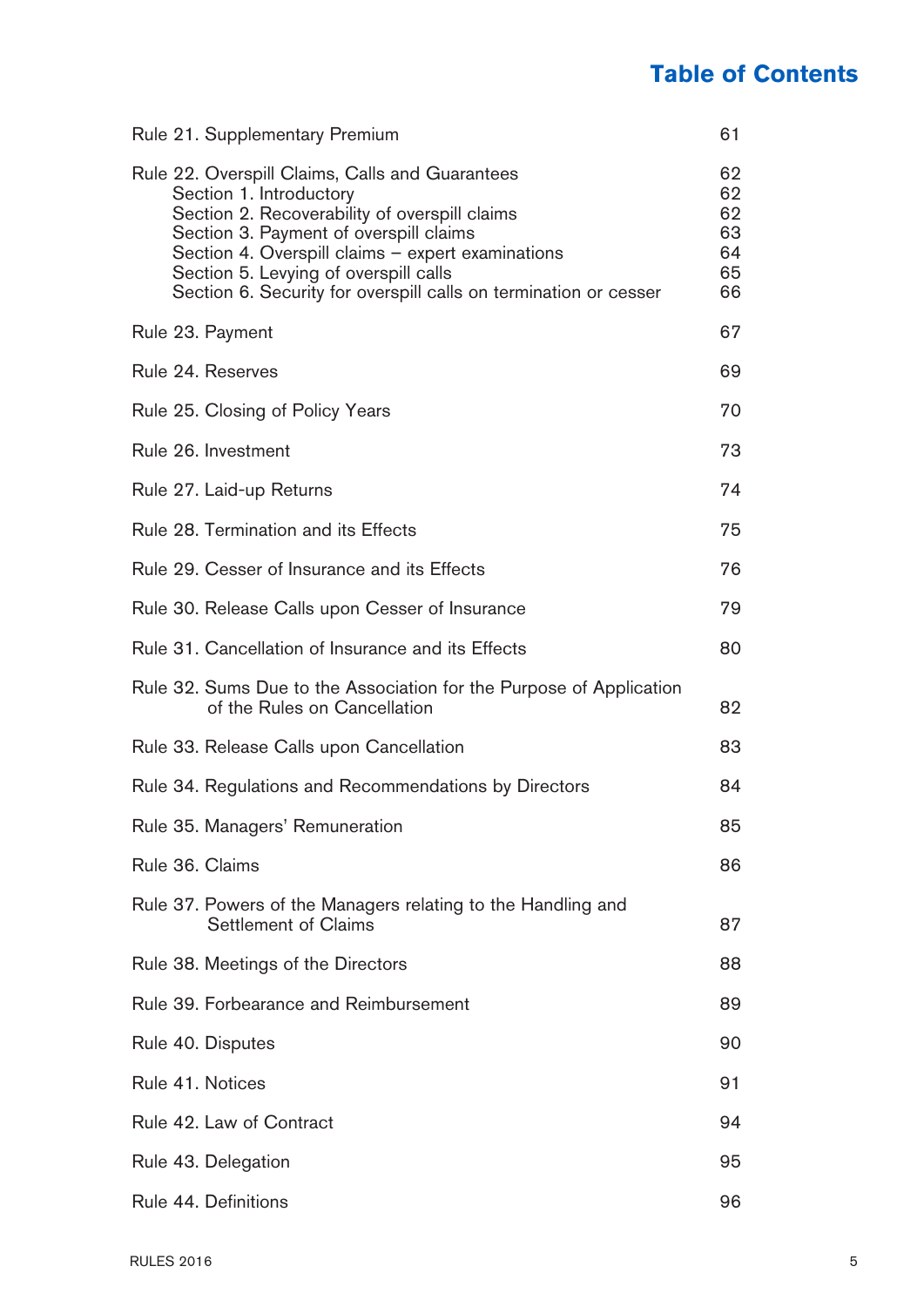## **Foreword**

# **The Rules**

(Effective on and from noon Greenwich Mean Time on 20th February, 2016).

The UK P&I Club is a mutual protection and indemnity association, which operates through The United Kingdom Mutual Steam Ship Assurance Association (Europe) Limited and its parent company The United Kingdom Mutual Steam Ship Assurance Association (Bermuda) Limited.

These Rules were adopted in accordance with the powers conferred by the articles of association of The United Kingdom Mutual Steam Ship Assurance Association (Europe) Limited.

For the avoidance of doubt for the purpose of Rule 14 no contract of insurance or reinsurance with The United Kingdom Mutual Steam Ship Assurance Association (Europe) Limited shall entitle any person to be or become a member of The United Kingdom Mutual Steam Ship Assurance Association (Europe) Limited.

The notes to the Rules are for guidance only and do not form part of the Rules.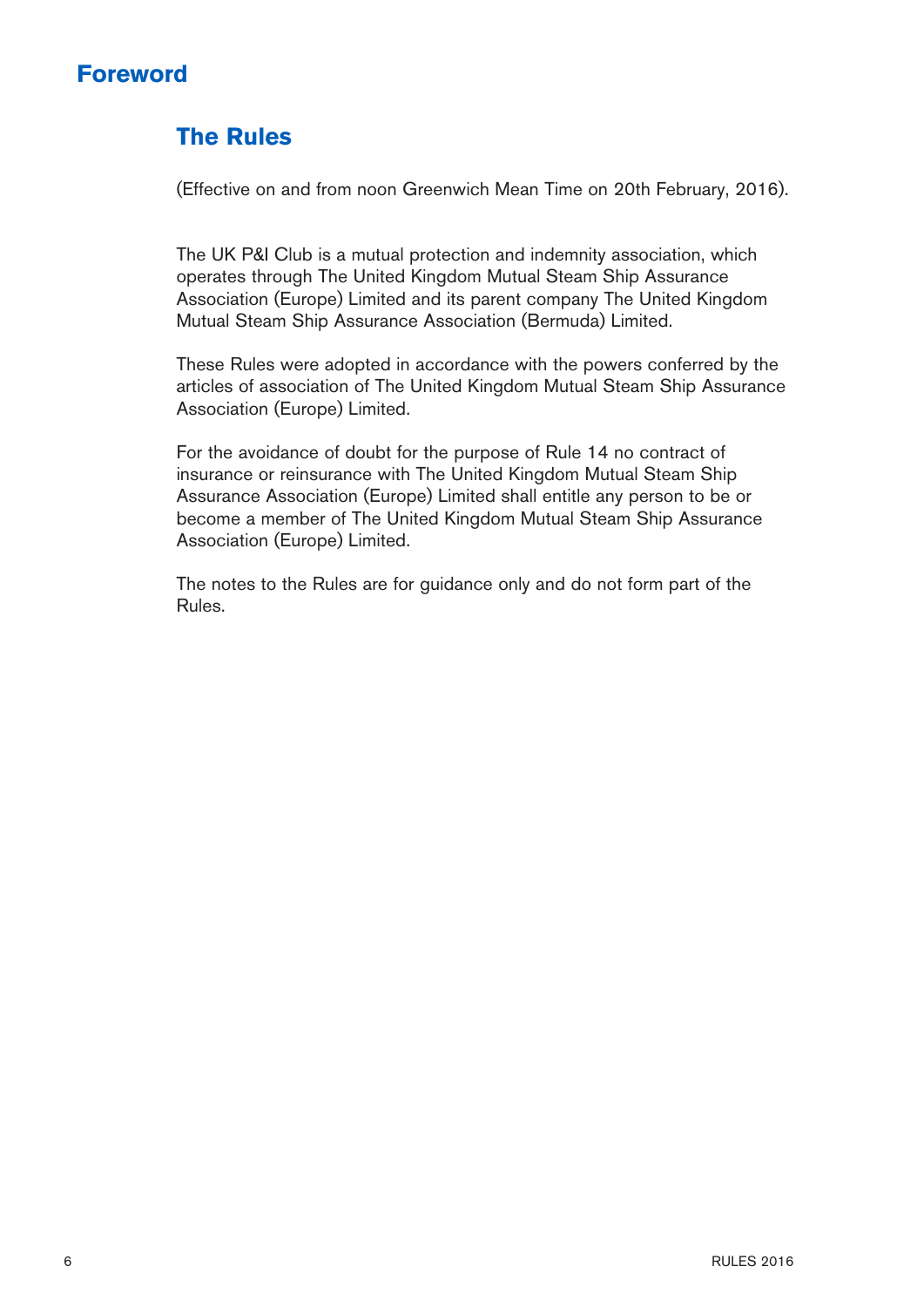## **Introductory**

- 1 The standard cover afforded by the Association to an Owner who has entered his ship in the Association is set out in Rule 2.
- 2 The risks specified in Rule 2 are always subject to the conditions, exceptions, limitations and other terms set out in Rule 5 and in the remainder of these Rules.
- 3 The cover set out in these Rules may be excluded, limited, modified or otherwise altered by any special terms which have been agreed in writing between an Owner and the Managers.
- 4 By virtue of Rules 3 and 4 an Owner may be insured against risks other than those set out in Rule 2 where such special terms have been agreed in writing between the Owner and the Managers. Unless otherwise expressly agreed such special insurance shall be subject to the conditions, exceptions, limitations and other terms set out in Rule 5 and in the remainder of these Rules.
- 5 An Owner is only insured against loss, damage, liability or expense incurred by him which arises:
	- i. out of events occurring during the period of entry of a ship in the Association;
	- ii. in respect of the Owner's interest in the entered ship; and
	- iii. in connection with the operation of the ship by or on behalf of the Owner.
- 6 An Owner who has entered his ship in the Association for insurance against any of the aforesaid risks is bound (subject to (7) below) to pay Calls to the Association in accordance with Rules 8 and 19 to 23 ("Call Entries'').
- 7 By virtue of Rule 9 an Owner may be insured on the special terms that he is liable to pay a fixed premium to the Association ("Fixed Premium Entries''), provided that this has been expressly agreed in writing between the Owner and the Managers.
- 8 Save as provided in Rule 1(9), the cover provided by the Association as set out in these Rules is solely for the benefit of the Owner, and any Joint Owner, Group Affiliate, other association or insurer, or permitted assign, to the extent allowed by Rules 10, 11, 13 and 15. It is not intended, save as provided in Rule 1(9), that rights should be acquired by any third party, through the operation of the Contracts (Rights of Third Parties) Act 1999 of the United Kingdom or similar legislation.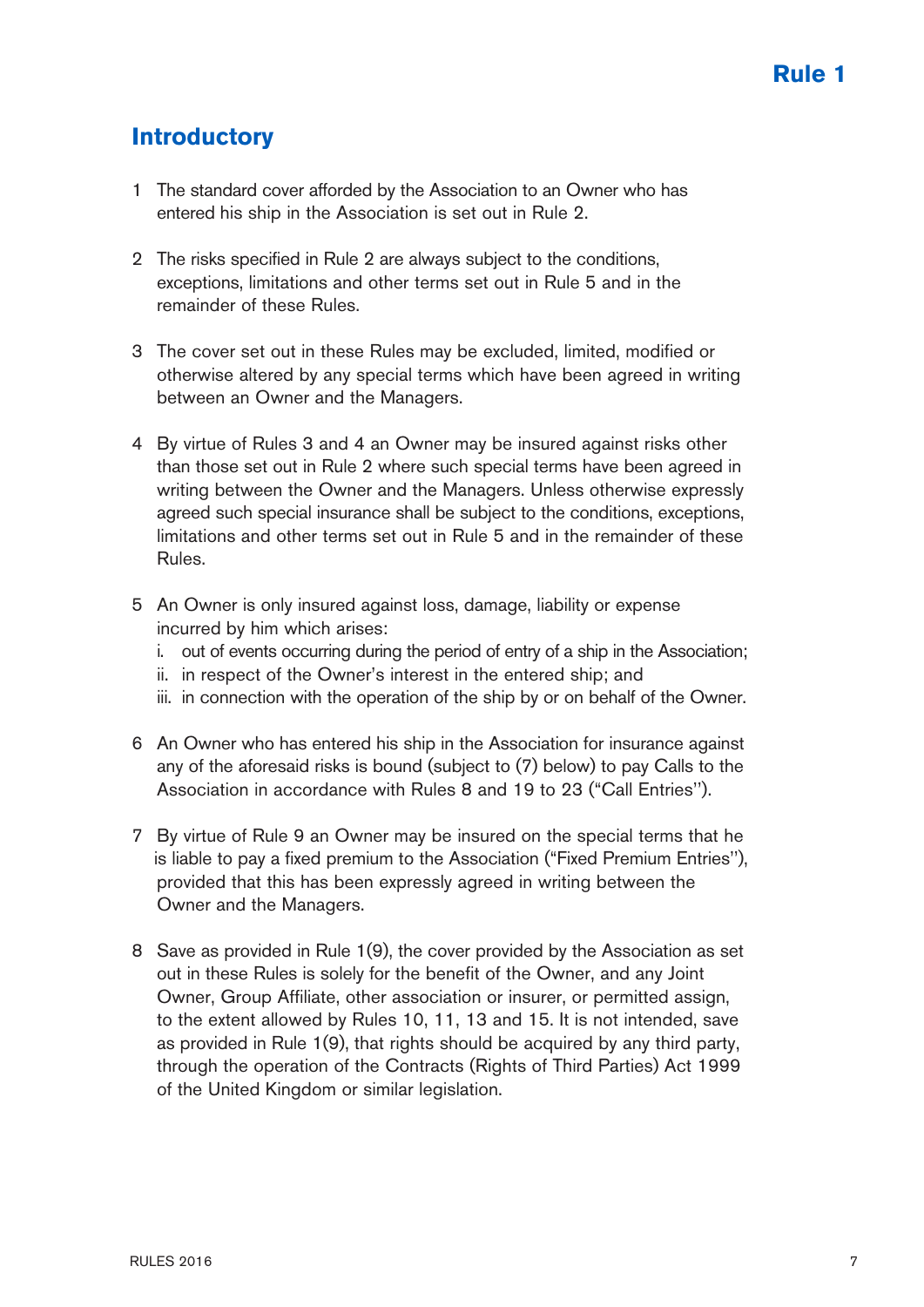9 Notwithstanding the provisions of Rule 5A, where an Owner has failed to discharge a legal liability to pay damages or compensation for illness, personal injury or death of a seaman, the Association shall discharge or pay such claim on the Owner's behalf directly to such seaman or dependent thereof

#### PROVIDED ALWAYS that:

- i. the seaman or dependent has no enforceable right of recovery against any other party and would otherwise be uncompensated,
- ii. subject to (iii) below, the amount payable by the Association shall under no circumstances exceed the amount which the Owner would otherwise have been able to recover from the Association under the Rules and the Owner's terms of entry,
- iii. where the Association is under no liability to the Owner in respect of such claim in accordance with Rule 31(B)(ii)(a) and (d) by reason of cancellation for non-payment of amounts due to the Association, the Association shall nevertheless discharge or pay that claim to the extent only that it arises from an event occurring prior to the date of cancellation, but as agent only of the Owner, and the Owner shall be liable to reimburse the Association for the full amount of such claim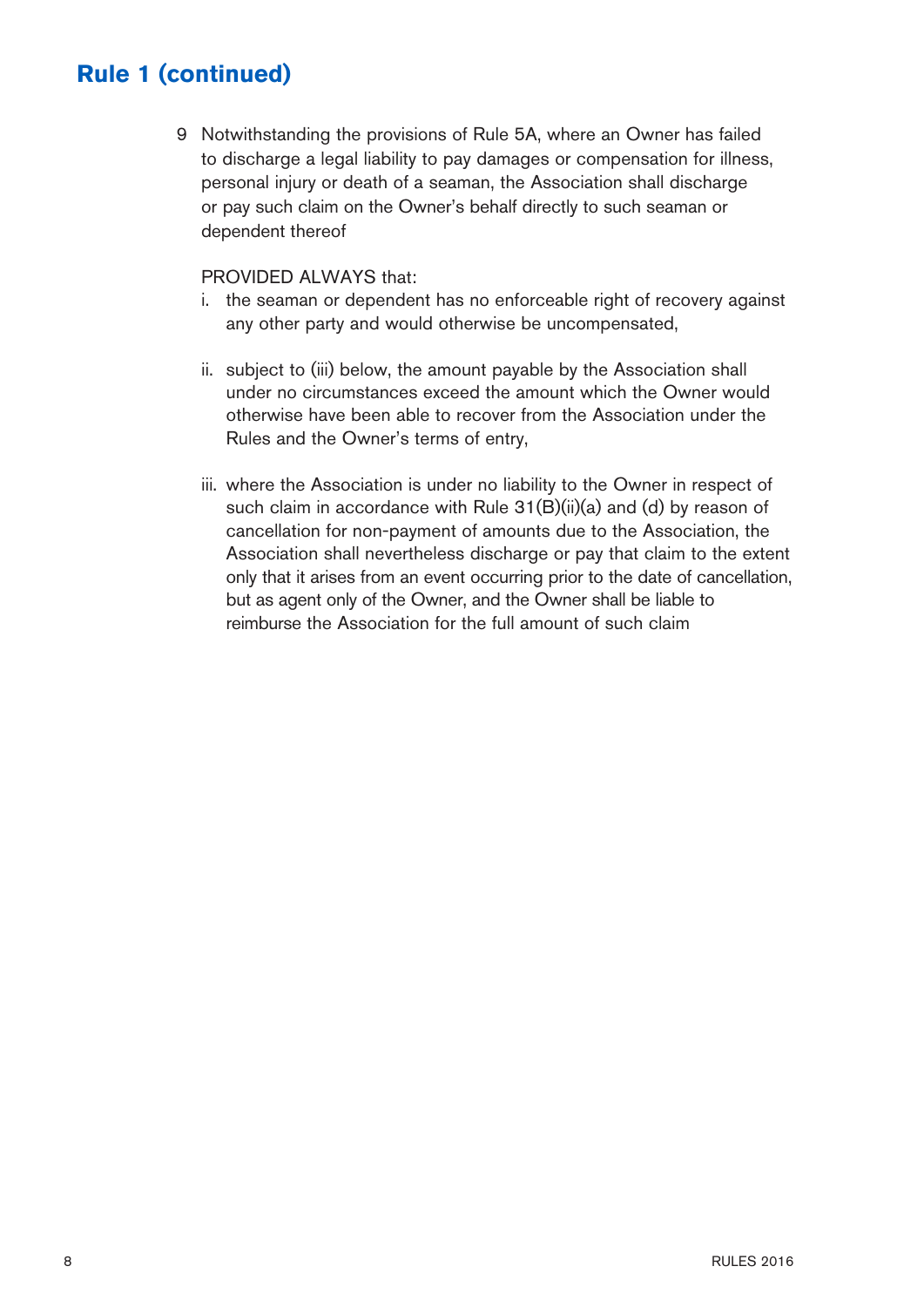## **Risks Covered**

Unless otherwise agreed between an Owner and the Managers, the risks covered by the Association are as set out in Sections 1 to 26 below, PROVIDED ALWAYS that:

- i. Unless and to the extent that the Directors otherwise decide, an Owner is only insured in respect of such sums as he has paid to discharge the liabilities or to pay the losses, costs or expenses referred to in those sections;
- ii. The maximum amount recoverable by an Owner in respect of any one event may be limited by virtue of the limits set out in Rule 5(B), or by virtue of a resolution of the Directors made before the commencement of the relevant policy year;
- iii. Unless otherwise agreed between an Owner and the Managers, an Owner's recovery from the Association shall be subject to the deductibles set out in Appendix B to this Rule.

## **Section 1 Liability to persons other than seamen**

- A Liability to pay damages or compensation for personal injury, illness or death of any person (other than the persons specified in paragraphs (B) and (C) of this Section and in Sections 2 and 3) and hospital, medical or funeral expenses incurred in relation to such injury, illness or death.
- B Liability to pay damages or compensation for personal injury, illness or death of any person engaged to handle the cargo of an entered ship. PROVIDED ALWAYS that:
- a) Cover under paragraphs (A) and (B) of this Section is limited to liabilities arising out of a negligent act or omission on board or in relation to an entered ship or in relation to the handling of her cargo from the time of receipt of that cargo from the shipper or pre-carrier at the port of shipment until delivery of that cargo to consignee or onward carrier at the port of discharge.
- b) Where the liability arises under the terms of any contract or indemnity and would not have arisen but for those terms, that liability is not covered under this Section but may be covered under and in accordance with Section 14 of this Rule.
- c) Where the liability is in respect of a person on another ship, and arises out of a collision between that ship and the entered ship, that liability is not covered under this Section but may be recoverable under and in accordance with Section 10(B) of this Rule.
- C Liability to pay damages or compensation:
	- i. for personal injury, illness or death of any passenger and hospital, medical or funeral expenses incurred in relation to such injury, illness or death;
	- ii. to passengers on board an entered ship arising as a consequence of a casualty to that ship while they are on board, including the cost of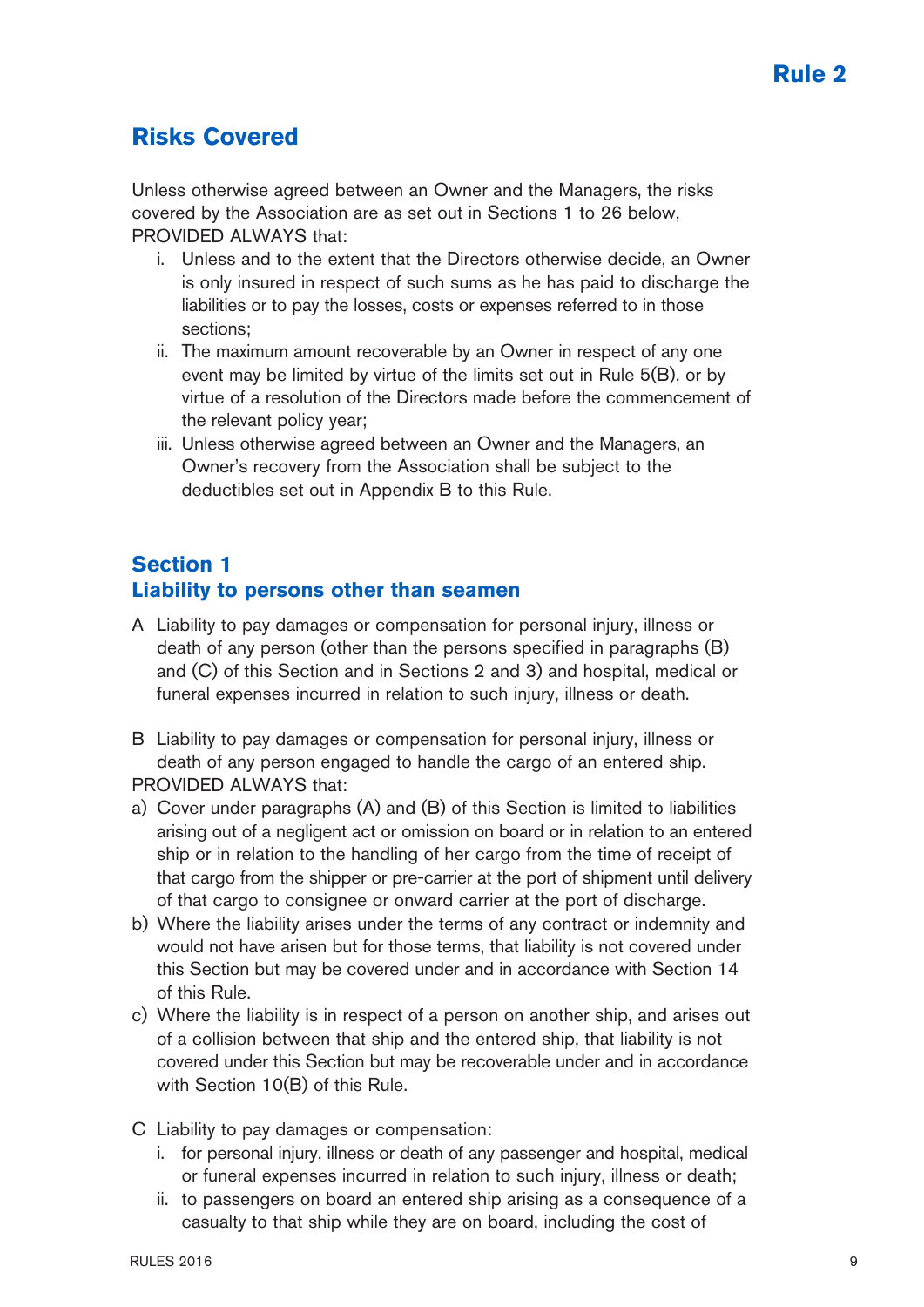forwarding passengers to destination or return to port of embarkation and of maintenance of passengers ashore;

iii. for loss of or damage to the effects of any passenger.

PROVIDED AI WAYS that:

- a) The terms of the passage ticket or other contract between the passenger and the Owner have been approved by the Managers in writing and cover for the liabilities set out in this paragraph (C) has been agreed between the Owner and the Managers on such terms as the Managers may require.
- b) There shall be no recovery from the Association under this paragraph (C) in respect of liabilities for personal injury or death, or loss of or damage to property, delay or any other consequential loss sustained by any passenger by reason of carriage by air, except where such liability occurs either
	- i. during repatriation by air of injured or sick passengers or of passengers following a casualty to the entered ship; or
	- ii. subject always to proviso (c) of this paragraph (C), during an excursion from the entered ship.
- c) There shall be no recovery from the Association under this paragraph (C) in respect of the contractual liability of an Owner for death or injury to a passenger whilst on an excursion from the entered ship in circumstances where either:
	- i. a separate contract has been entered into by the passenger for the excursion, whether or not with the Owner, or
	- ii. the Owner has waived any or all of his rights of recourse against any sub-contractor or other third party in respect of the excursion.
- d) Unless and to the extent that the Owner has obtained appropriate special cover by agreement with the Managers, there shall be no recovery from the Association in respect of claims relating to cash, negotiable instruments, precious or rare metals or stones, valuables or objects of a rare or precious nature.
- e) For the purpose of this paragraph (C), 'casualty' means an incident involving either:
	- i. collision, stranding, explosion, fire, or any other cause affecting the physical condition of the entered ship so as to render it incapable of safe navigation to its intended destination; or
	- ii. a threat to the life, health or safety of passengers in general.
- f) Where liabilities to passengers include liabilities arising under a non-war certificate issued by the Association in compliance with either Article 4bis of the Athens Convention relating to Carriage of Passengers and their Luggage by Sea, 2002 and Guidelines for its implementation or Regulation (EC) No. 392/2009 of the European Parliament and of the Council which gives effect thereto ("Certified Liabilities") and such liabilities exceed or may exceed in the aggregate the limit of cover of US\$2,000 million as specified in Rule 5(B)(iii)(1)
	- i. the Managers may in their absolute discretion defer payment of a claim in respect of those liabilities or any part thereof until the Certified Liabilities, or such part of the Certified Liabilities as the Managers may decide, have been discharged; and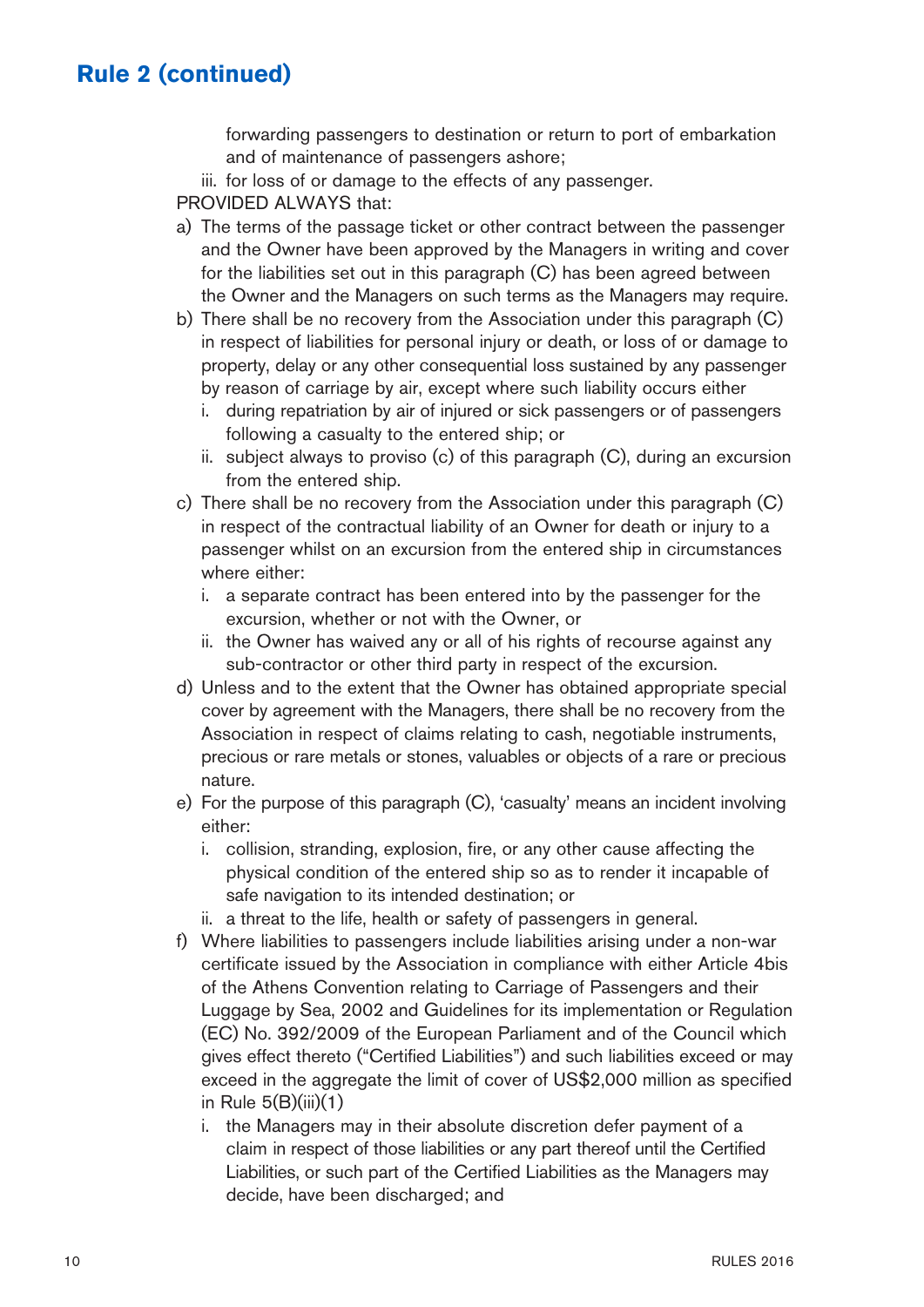ii. if, and to the extent any Certified Liabilities discharged by the Association exceed the said limit any payment by the Association in respect thereof shall be by way of loan and the Member shall indemnify the Association in respect of such payment.

## **Section 2 Injury and death of seamen**

Liability to pay damages or compensation for personal injury or death of any seaman, and hospital, medical, funeral and other expenses necessarily incurred in relation to such injury or death, including expenses of repatriating the seaman and sending abroad a substitute to replace him.

PROVIDED ALWAYS that:

Where the liability arises or the costs or expenses are incurred under the terms of a crew agreement or other contract of service or employment and would not have arisen but for those terms, that liability is not covered by the Association unless and to the extent that those terms shall have been previously approved by the Managers in writing.

### **Section 3 Illness and death of seamen**

Liability to pay damages or compensation for illness and death resulting from illness of any seaman, and hospital, medical, funeral or other expenses necessarily incurred in relation to such illness or such death including expenses of repatriating the seaman and sending abroad a substitute to replace him. PROVIDED ALWAYS that:

Where the liability arises or the costs or expenses are incurred under the terms of a crew agreement or other contract of service or employment and would not have arisen but for those terms, that liability is not covered by the Association unless and to the extent that those terms shall have been previously approved by the Managers in writing.

### **Section 4 Repatriation and substitute expenses**

A Repatriation and substitute expenses which are not recoverable under Sections 2 and 3 of this Rule and which are incurred in sending abroad a substitute to replace a seaman of an entered ship who has been left ashore, or incurred under statutory obligation in repatriating any seaman of the entered ship.

PROVIDED ALWAYS that:

This paragraph A of Section 4 does not cover expenses which arise out of or are the consequence of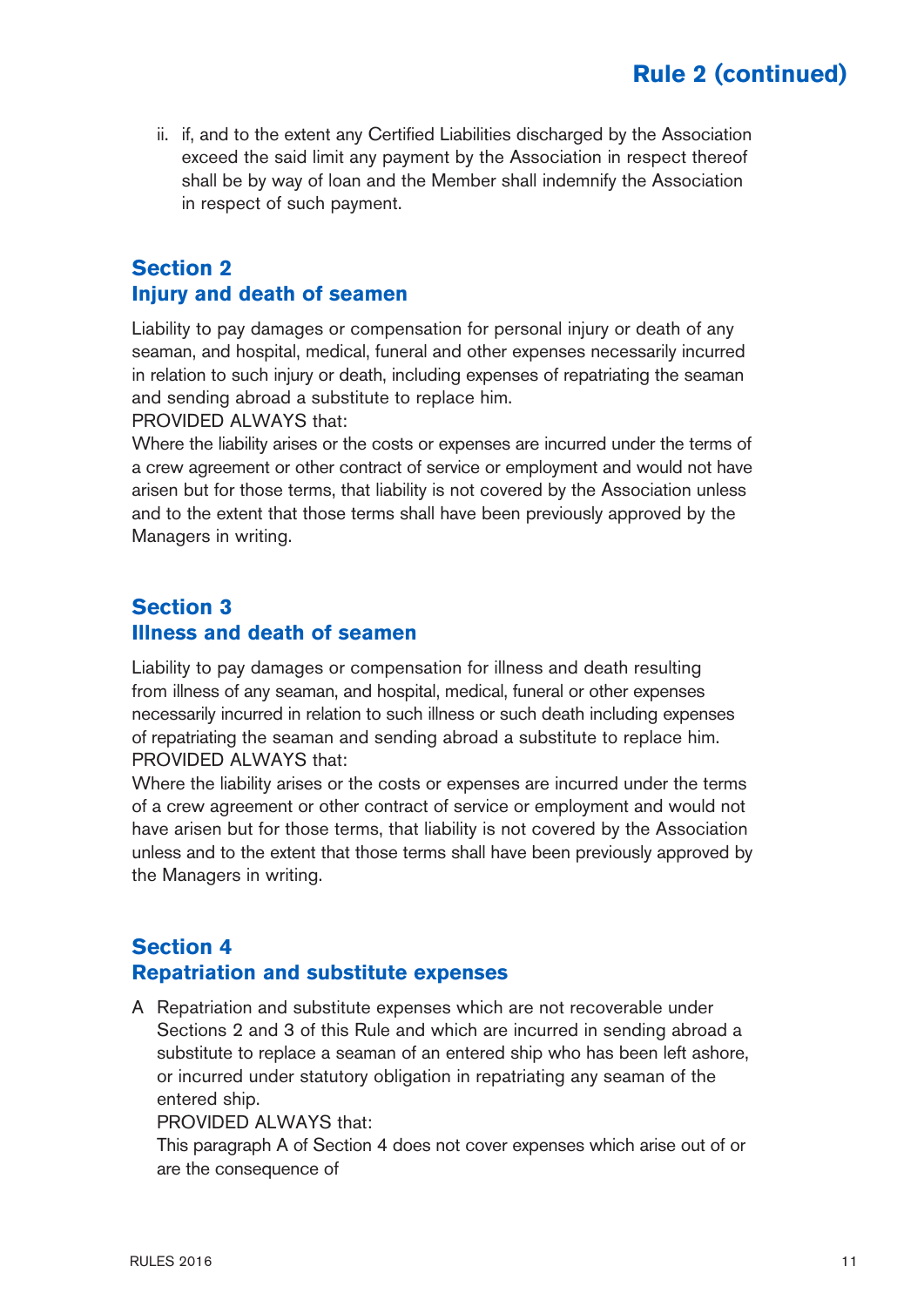- i. the expiry of a seaman's period of service on the entered ship either in accordance with the terms of a crew agreement or other contract of service or employment or by mutual consent of the parties to it, or
- ii. breach by the Owner of any agreement or other contract of service or employment, or
- iii. sale of the ship, or
- iv. any other act of the Owner in respect of the entered ship.
- B Repatriation and substitute expenses incurred in compliance with Guideline B2.5 of Regulation 2.5 of the 2006 Maritime Labour Convention (MLC 2006) or domestic legislation by a State Party implementing MLC 2006 unless costs are otherwise recoverable under Rule 2, Sections 2, 3 or 4A.
- C Notwithstanding Rule 5A, where a Member has failed to discharge or pay the liabilities referred to in Section 4B above, the Association shall discharge or pay such claim on the Member's behalf directly to such seaman.

#### PROVIDED ALWAYS that:

- (a) where the Association is under no liability in respect of the claim by reason of a cesser under Rule 29A or cancellation under Rule 31, the Association shall nevertheless discharge or pay a claim under Section 4C incurred within the earlier of three months of the date of cesser or cancellation, or the expiry of the policy, but only as agent of the Owner and the Owner shall reimburse the Association in full for such claim; and
- (b) the Owner shall reimburse the Association in full for any claim paid under Section 4B of Rule 2.

### **Section 5**

### **Loss of and damage to the effects of seamen and others**

Liability to pay damages or compensation for loss of or damage to the effects of:

- A Any seaman,
- B Any other person, on board an entered ship (other than the persons specified in paragraph (C) of Section 1).

PROVIDED AI WAYS that:

- a) Unless and to the extent that the Owner has obtained appropriate special cover by agreement with the Managers, there shall be no recovery from the Association in respect of claims relating to cash, negotiable instruments, precious or rare metals or stones, valuables or objects of a rare or precious nature.
- b) Where the liability arises under the terms of a contract and would not have arisen but for those terms, that liability is not covered by the Association unless and to the extent that those terms shall have been previously approved by the Managers in writing.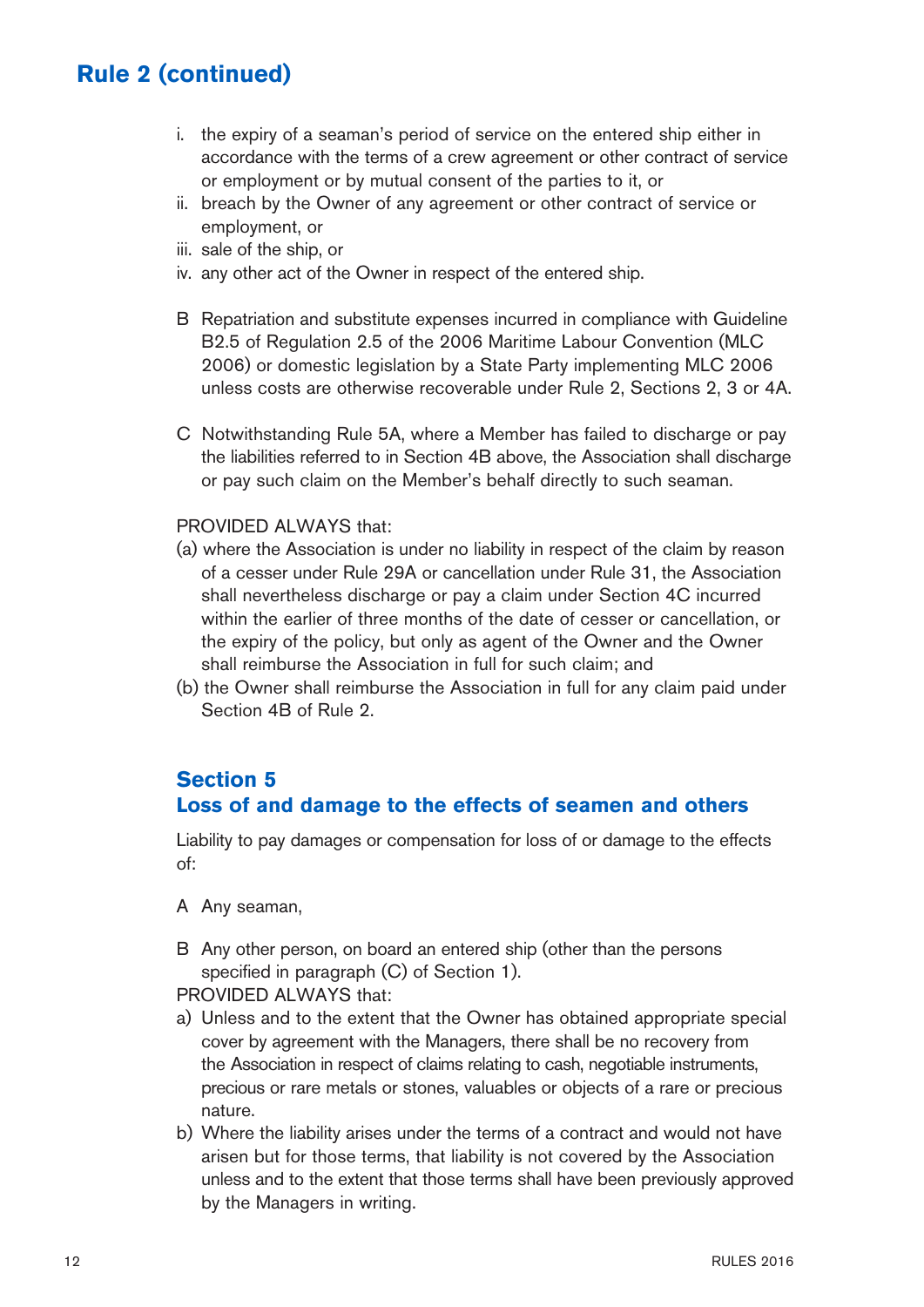### **Section 6 Shipwreck unemployment indemnity**

Liability to compensate any seaman for the loss of his employment caused in consequence of the actual or constructive total loss of an entered ship, where the wages or compensation are payable under statutory or other legal obligation or under the terms of any crew agreement or other contract of service or employment if and to the extent that those terms have previously been approved by the Managers.

## **Section 7 Diversion expenses**

Expenses of diversion of an entered ship where and to the extent that those expenses (i) represent the net loss to the Owner (over and above such expenses as would have been incurred but for the diversion) in respect of the cost of fuel, insurance, wages, stores, provisions and port charges and (ii) are incurred solely for the purpose of securing treatment for an injured or sick person or while awaiting a substitute for such person or for the purpose of landing stowaways or refugees, or (with the Managers' agreement) a deceased person, or for the purpose of saving life at sea.

### **Section 8 Stowaways and refugees**

Expenses, other than those covered under Section 7 of this Rule, incurred by the Owner in discharging his obligations towards or making necessary arrangements for stowaways or refugees, but only if and to the extent that the Owner is legally liable for the expenses or they are incurred with the approval and agreement of the Managers.

### **Section 9 Life salvage**

Sums legally due to third parties by reason of the fact that they have saved or attempted to save the life of any person on or from an entered ship but only if and to the extent that such payments are not recoverable under the Hull Policies of the entered ship or from cargo owners or underwriters.

### **Section 10 Collision with other ships**

The liabilities, set out in paragraphs (A), (B) and (C) below, to pay costs and damages to any other person as a consequence of a collision between an entered ship and any other ship, but only if and to the extent that such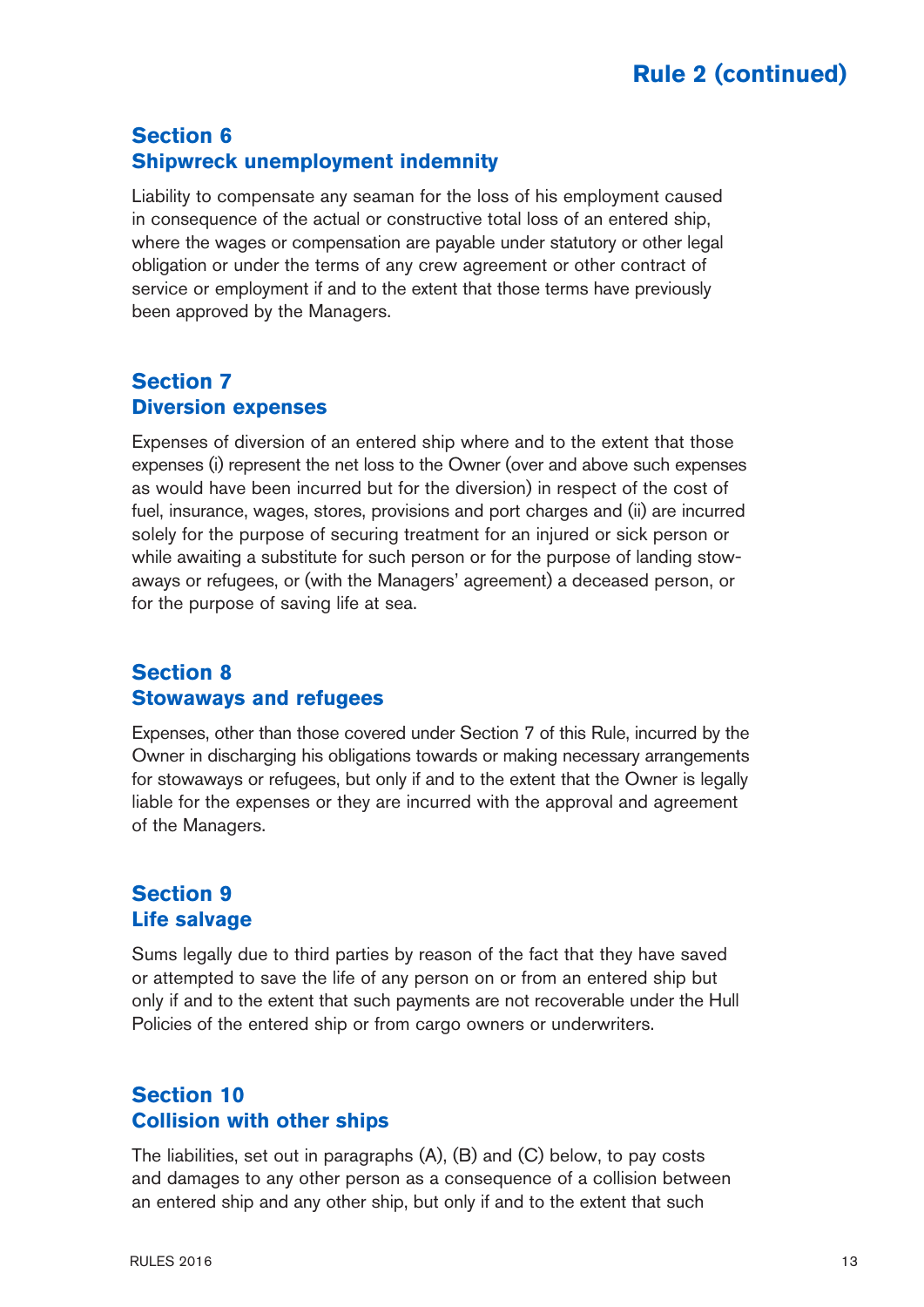liabilities are not recoverable under the collision liability clause contained in the Hull Policies of the entered ship:

- A One fourth, or such other proportion as may have been agreed in writing by the Managers, of the liabilities arising out of the collision other than the liabilities listed in paragraph (B) of this Section.
- B Four fourths of the liabilities arising out of the collision for or relating to
	- i. removal or disposal of obstructions, wrecks, cargoes or any other thing whatsoever,
	- ii. any real or personal property or any thing whatsoever except other ships or property on other ships,
	- iii. the cargo or other property on the entered ship, or general average contributions, special charges or salvage paid by the owners of that cargo or property,
	- iv. loss of life, personal injury, illness, repatriation or substitute expenses,
	- v. an escape or discharge (other than from the entered ship), of oil or any other substance, or the threat thereof, but excluding damage to other ships with which the entered ship is in collision and property on such other ships.
	- vi. remuneration paid, pursuant to the Special Compensation P&I Club (SCOPIC) Clause, or any revision thereof, in respect of the salvage of a ship with which the entered ship is in collision.
- C That part of the Owner's liabilities arising out of the collision, other than the liabilities listed in paragraphs (A) and (B) of this Section, which exceeds the sum recoverable under the Hull Policies of the entered ship solely by reason of the fact that the sum of the liabilities arising out of the collision exceeds the valuation of the ship in those policies. PROVIDED ALWAYS that:
	- a) Unless and to the extent that the Directors in their discretion otherwise decide, recovery from the Association under paragraph (C) of this Section shall be limited to the excess (if any) of the amount which would have been recoverable under the Hull Policies of the entered ship if that ship had been insured thereunder at the proper value in accordance with Rule 5(D).
	- b) Unless otherwise agreed by the Managers at the time of entry or of subsequent annual renewal, an Owner shall not be entitled to recover from the Association any franchise or deductible borne by him under the Hull Policies of the entered ship.
	- c) If a claim arises under this Section in respect of a collision involving two ships belonging wholly or partly to the same Owner, he shall be entitled to recover from the Association, and the Association shall have the same rights, as if the ships had belonged to different owners.
	- d) Unless otherwise agreed between the Owner and the Managers as a term of the ship's entry in the Association, if both ships are to blame, then where the liability of either or both of the ships in collision becomes limited by law, claims under this Section shall be settled upon the principle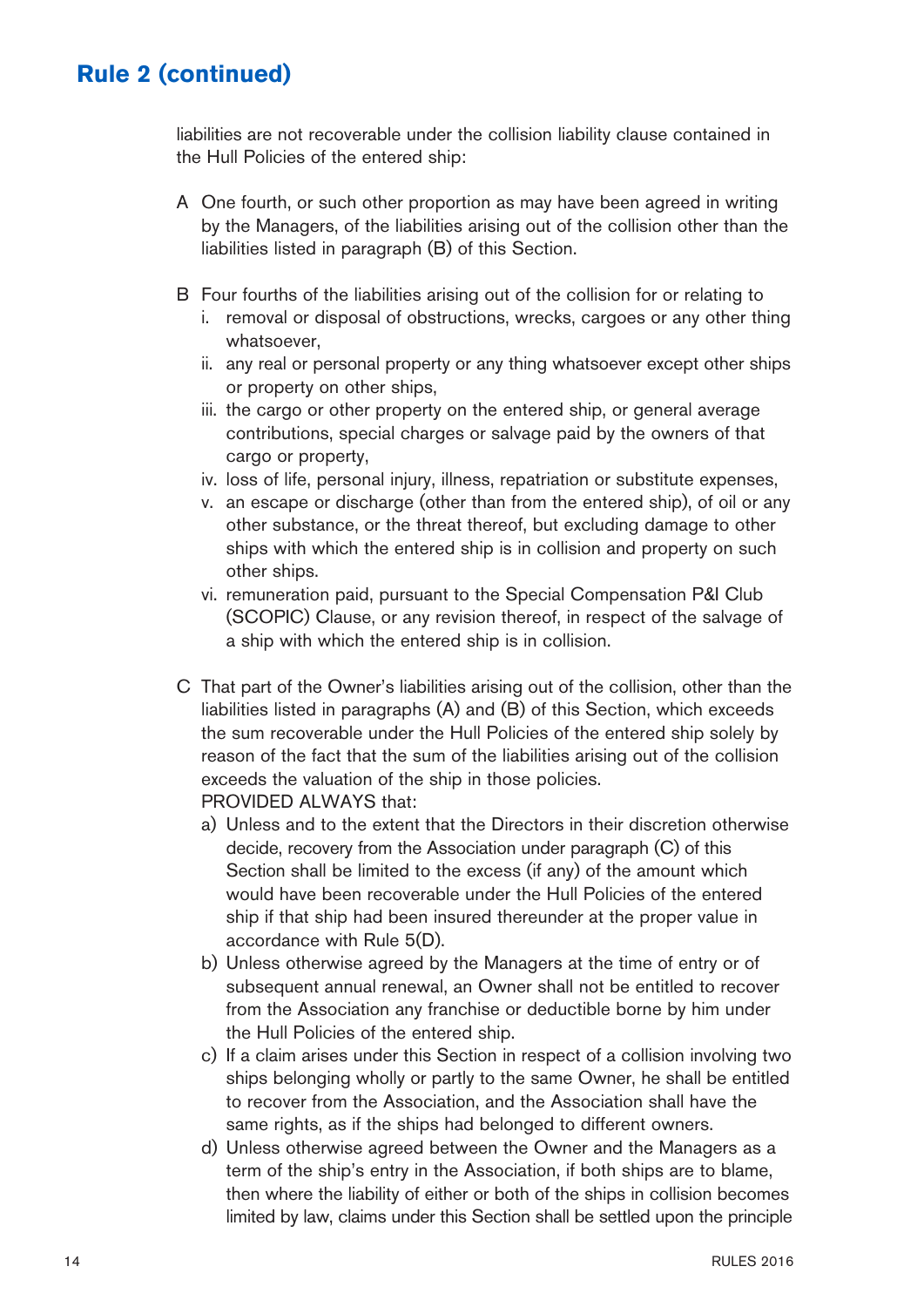of single liability, but in all other cases claims under this Section shall be settled upon the principle of cross-liabilities, as if the owner of each ship had been compelled to pay the owner of the other ship such proportion of the latter's damages as may have been properly allowed in ascertaining the balance or sum payable by or to the Owner of the entered ship in consequence of the collision.

*Note: Any oil pollution element in a claim under this Section 10 will be subject to the limitation set out in Rule 5(B) and in the corresponding note.*

### **Section 11 Loss or damage to property**

Liability to pay damages or compensation for any loss of or damage to any property (including infringement of rights) whether on land or water and whether fixed or moveable.

PROVIDED ALWAYS that:

- a) There shall be no recovery by an Owner under this Section in respect of:
	- i. Liability which arises under the terms of any contract or indemnity to the extent that it would not have arisen but for those terms.
	- ii. Liability which is within the scope of the following Sections of this Rule, or within any proviso, limit, exclusion or deductible applicable to those Sections:

Section 1(C) Liability to persons other than seamen.

- Section 5 The effects of seamen and others.
- Section 10 Collision with other ships.
- Section 12 Pollution risks.
- Section 13 Liability arising out of towage of or by an entered ship.
- Section 15 Wreck liabilities.
- Section 17 Cargo liabilities.
- Section 18 Property on the entered ship.
- iii. Any franchise or deductible borne by the Owner under the Hull Policies of the entered ship.
- b) If an entered ship causes loss or damage to property or infringes rights belonging wholly or in part to the Owner of the entered ship, the Owner shall have the same rights of recovery from the Association as if such property or rights belonged wholly to different owners.

*Note: Any oil pollution element in a claim under this Section 11 will be subject to the limitation set out in Rule 5(B) and in the corresponding note.*

#### **Section 12 Pollution risks**

The liabilities, losses, damages, costs and expenses set out in paragraphs (A) to (E) below when and to the extent that they are caused by or incurred in consequence of the discharge or escape from an entered ship of oil or any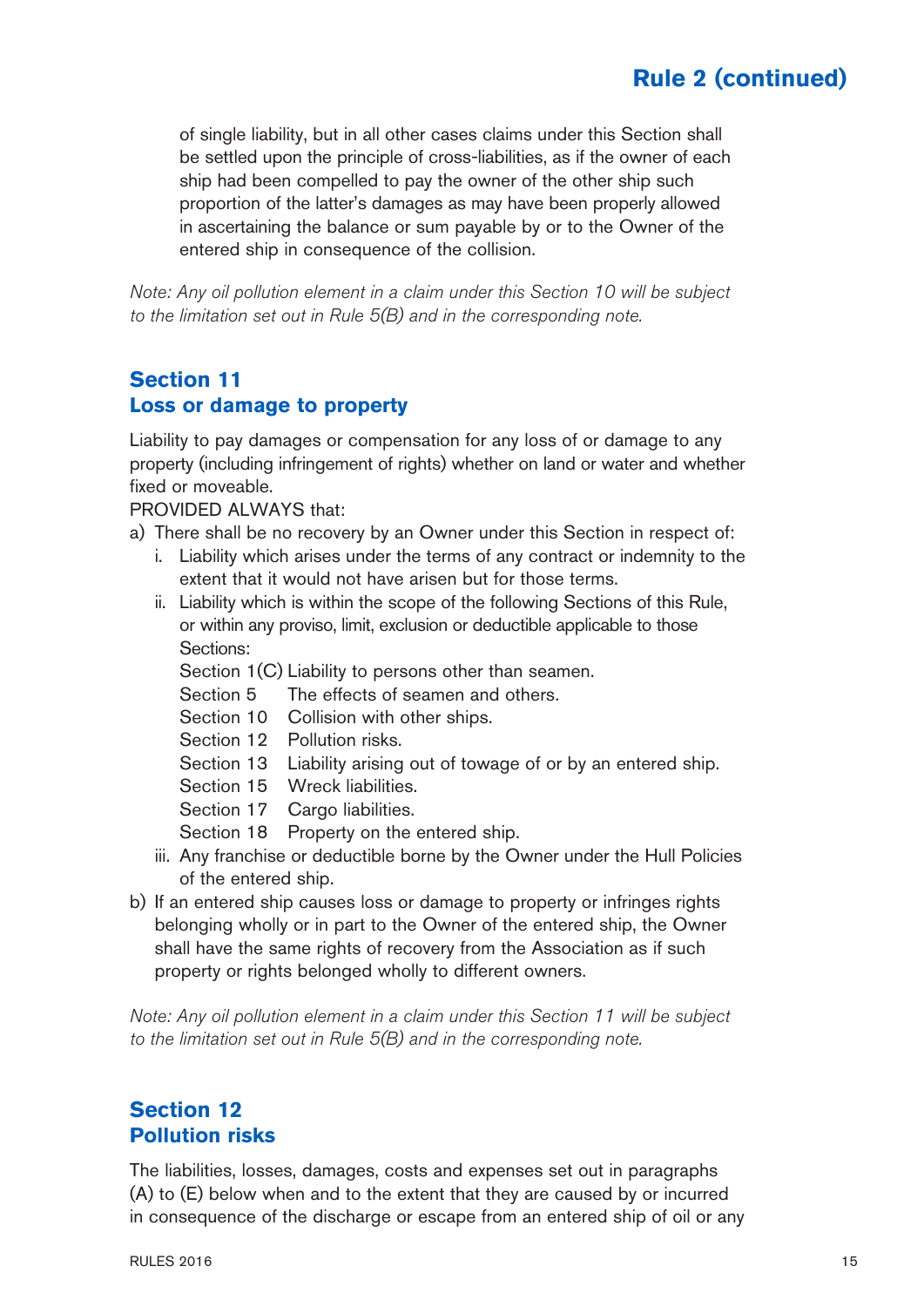other substance, or the threat of such discharge or escape: PROVIDED ALWAYS that

- a) There shall be no recovery in respect of any liability, loss, damage, cost or expense arising as a consequence of the presence in, or the escape or discharge or threat of escape or discharge from, any land-based dump, storage or disposal facility, of any substance previously carried on the entered ship, whether or not as cargo, fuel, stores or waste, except to the extent that the Directors in their discretion, and without having to give any reasons for their decision, otherwise determine.
- b) Unless and to the extent that special cover has been agreed in writing by the Managers, the Association shall not reimburse any liability, loss, cost or expense which would have been recoverable in general average if the cargo of the entered ship had been carried on terms no less favourable to the Owner than those of the York-Antwerp Rules 1994.
- c) Unless the Managers otherwise agree in writing, the Owner of an entered ship which is a "relevant ship" as defined in the Small Tanker Oil Pollution Indemnification Agreement 2006 (STOPIA 2006) shall during the currency of that Agreement be a party to STOPIA 2006 for the period of entry of such ship in the Association and, unless the Directors otherwise determine, shall not be entitled to any recovery under this Rule 2, Section 12 in respect of such ship in relation to any casualty, event or matter occurring during a period when the Owner is not a party to STOPIA 2006.
- d) Unless the Managers otherwise agree in writing, the Owner of an entered ship which is a "relevant ship" as defined in the Tanker Oil Pollution Indemnification Agreement (TOPIA) shall during the currency of that Agreement be a party to TOPIA for the period of entry of such ship in the Association and, unless the Directors otherwise determine, shall not be entitled to any recovery under this Rule 2, Section 12 in respect of such ship in relation to any casualty, event or matter occurring during a period when the Owner is not a party to TOPIA.
- A Liability for loss, damage or contamination.
- B Any loss, damage or expense which the Owner incurs, or for which he is liable, as a party to any agreement approved by the Directors, including the costs and expenses incurred by the Owner in performing his obligations under such agreements.
- C The costs of any measures reasonably taken for the purpose of avoiding or minimizing pollution or any resulting loss or damage together with any liability for loss of or damage to property caused by measures so taken.
- D The costs of any measures reasonably taken to prevent an imminent danger of the discharge or escape from the entered ship of oil or any substance which may cause pollution.
- E The costs or liabilities incurred as a result of compliance with any order or direction given by any government or authority, for the purpose of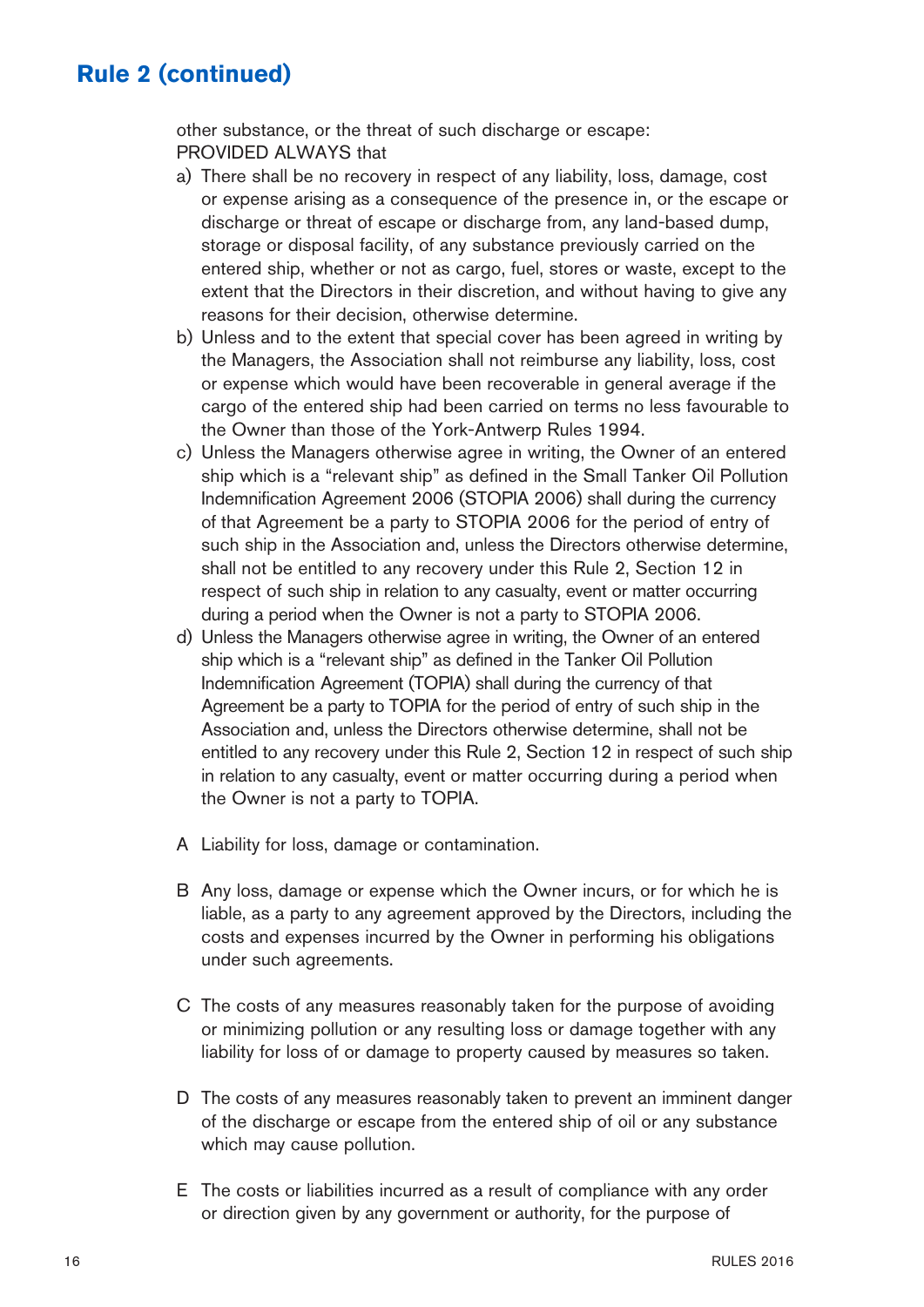preventing or reducing pollution or the risk of pollution, provided always that:

- a) such compliance is not a requirement for the normal operation or salvage or repair of the entered ship; and
- b) such costs or liabilities are not recoverable under the Hull Policies of the entered ship.

*Note: Oil pollution claims under this Section 12 will be subject to the limitation set out in Rule 5(B) and in the corresponding note.*

### **Section 13 Liability arising out of towage of or by an entered ship**

#### **A Customary towage of an entered ship**

Liability, other than for the cost of the contracted services, under the terms of a contract for the customary towage of an entered ship, that is to say:

- i. towage for the purpose of entering or leaving port or manoeuvring within the port during the ordinary course of trading, or
- ii. towage of such entered ships as are habitually towed in the ordinary course of trading from port to port or from place to place,to the extent that the Owner is not insured against such liability under the Hull Policies of the entered ship.

#### **B Towage of an entered ship other than customary towage**

Liability under the terms of a contract for towage of an entered ship other than the customary towage covered under paragraph (A) of this Section but only if and to the extent that cover for such liability has been agreed with the Managers upon such terms as the Managers may require.

For the purpose of this paragraph B, the Managers will approve contracts for towage of an entered ship on terms not less favourable to the entered ship than:

- i. The Lloyds standard form of salvage agreement (1980, 1990, 1995 or 2000, whether or not incorporating SCOPIC), or
- ii. a contract that contains a term that the parties to the towage contract, and any parties on whose behalf they contract, shall be responsible for any loss of or damage to or wreck removal of their own ship, cargo or property and for loss of life or personal injury thereon, without recourse against the other and will indemnify the other against any such liability

#### **C Towage by an entered ship**

Liability arising out of the towage of another ship or object by an entered ship

PROVIDED ALWAYS that

There shall be no recovery by an Owner for loss of or damage to or wreck removal of a ship or other object towed by the entered ship or the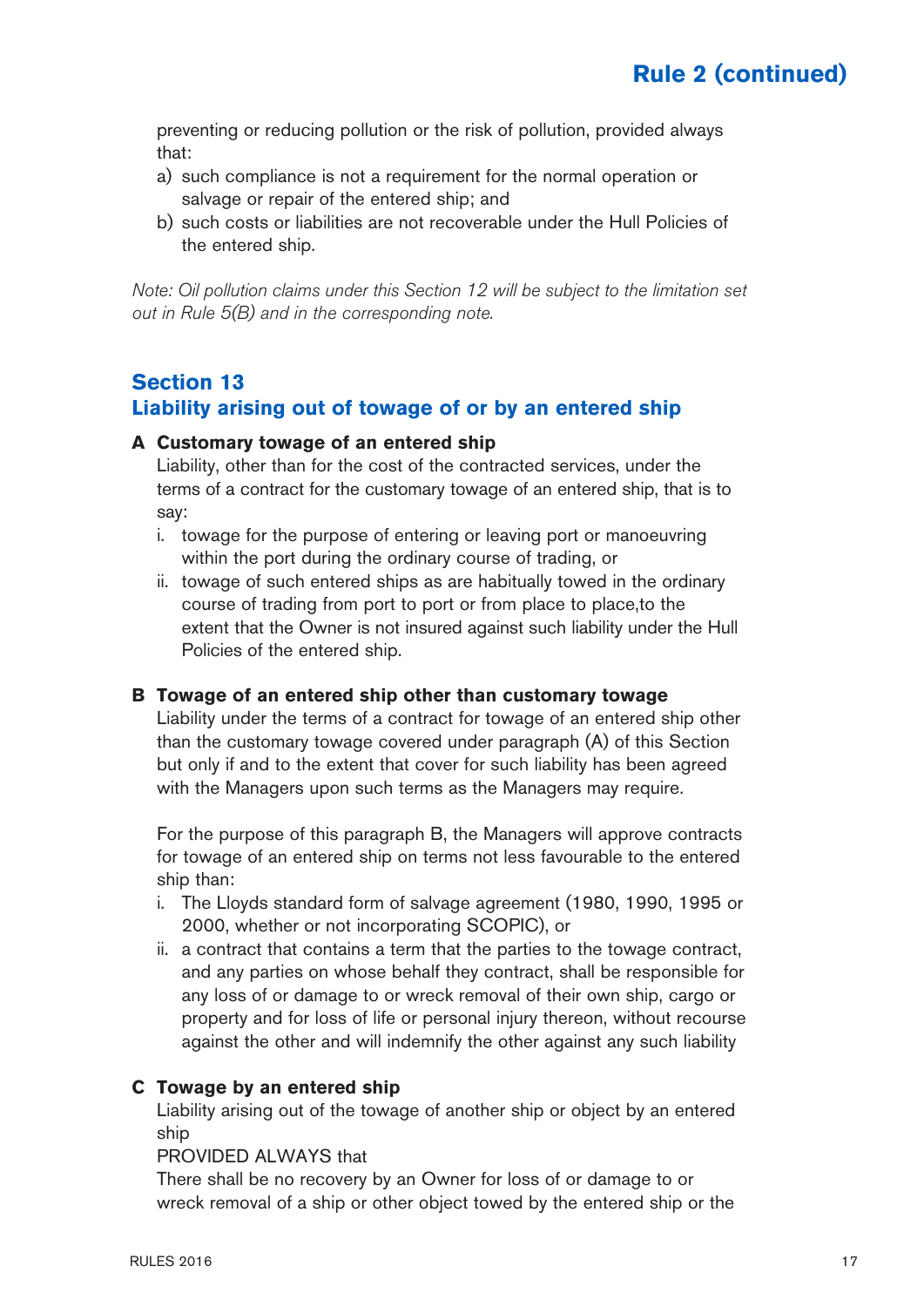cargo or other property on such tow (together with costs and expenses associated therewith) save in so far as

- i) the towage or attempt thereat is made for the purpose of saving or attempting to save life or property at sea, or
- ii) the entered ship is towing under a contract approved in writing by the Managers or on such terms as the Managers may require

*Note: The Managers will ordinarily only approve contracts for towage by an entered ship in terms not less favourable to the towing ship than:*

- *a) United Kingdom, Netherlands and Scandinavian standard towage conditions;*
- *b) Towcon and Towhire*
- *c)The Lloyds standard form of salvage agreement (1980, 1990, 1995 or 2000, whether or not incorporating SCOPIC) – no-cure no pay;*
- *d) a contract that contains a term that the parties to the towage contract, and any parties on whose behalf they contract, shall be responsible for any loss or damage to or wreck removal of their own ship, cargo or property and for loss of life or personal injury thereon, without recourse against the other and will indemnify the other against any such liability (a "knock for knock" clause);*
- *e) other contracts where*
	- *(i) A term or terms of the contract complying with d) above is or is likely to be unlawful or unenforceable in whole or in part; and*
	- *(ii) The contract does not impose on the Owner any liability to any person arising out of any act, neglect or default of the owner of the tow or any other person; and*
	- *(iii)The contract limits the liability of the Owner under the contract or otherwise to the maximum extent possible by law.*
- *f) Supply Boat Charters*

 *If the entered ship is working under a time charter and there is no contract between the Owner and the owner of the tow, then liability for loss of or damage to or wreck removal of a towed object and/or property on board shall only be covered where the Managers have approved the charter in writing and the charter contains:*

- *(i) a clause in terms set out in (d) above covering the property of sub-contractors of the charterers as well as the property of the charterers themselves, or*
- *(ii) a separate clause requiring that all towage be carried out on terms no worse than as provided in (d) above; or*
- *(iii) it otherwise complies with the requirements of (e) above.*
- *g) In addition, when cargo is carried on board the towed vessel the Managers will expect that:*
	- *(i) a Himalaya clause or similar provision is incorporated in the towage or other contract under which the entered ship is hired to perform towage services, to protect the tug owner's own employees, servants and sub-contractors from being sued in tort by the hirer or charterer of the tug; and*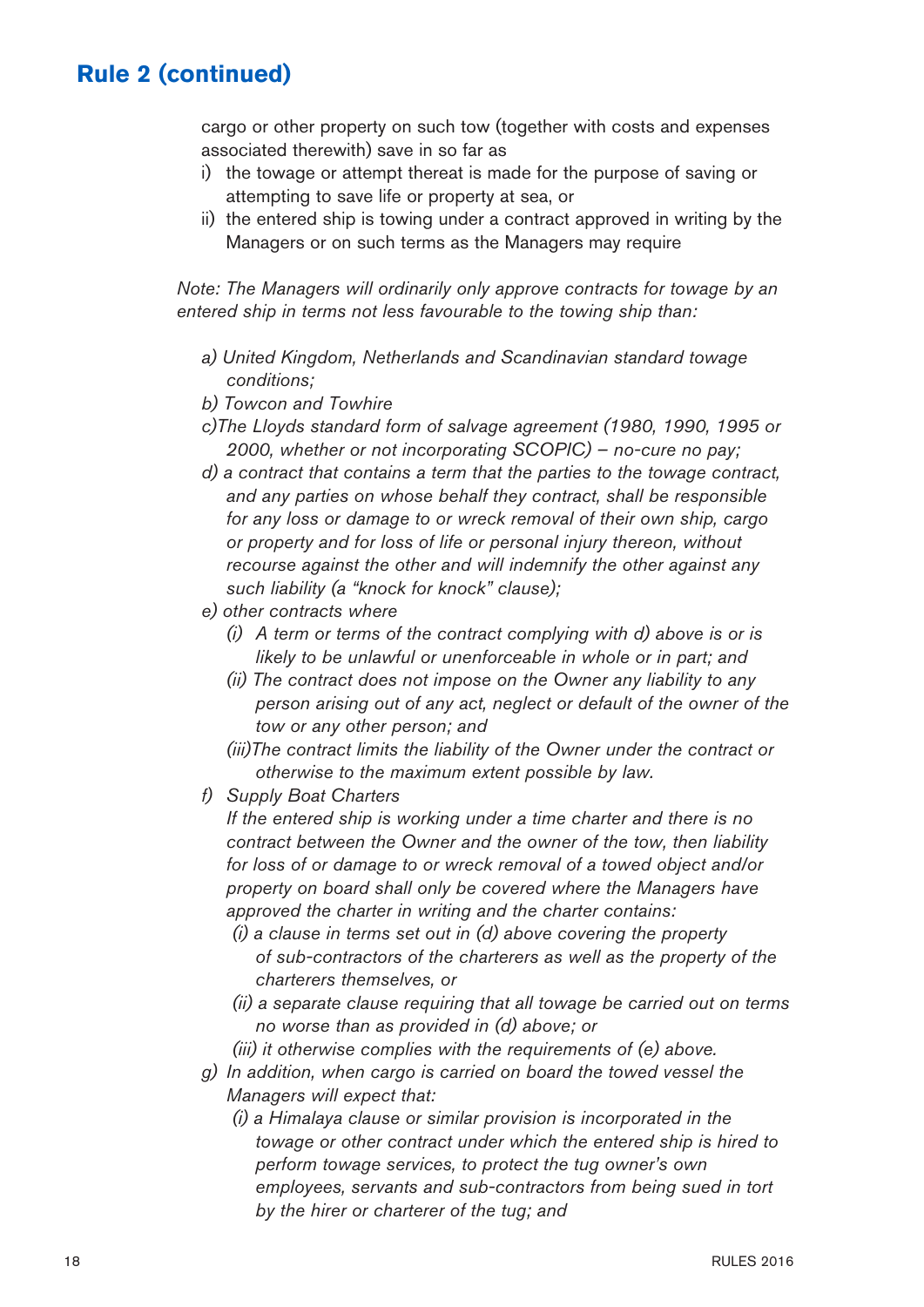*(ii) the towage or other contract under which the entered ship is hired to perform towage services should include a requirement that any other contract entered into by the hirer or charterer of the tug with any third party should contain a Himalaya clause, under which the tug is afforded the same defences as the hirer or charterer.*

*Note: "Supplying or Towing Extension Cover" is set out in "Addendum Relating to Offshore and Specialist Operations" attached to the Rules.*

*Note: Any oil pollution element in a claim under this Section 13 will be subject to the limitation set out in Rule 5(B) and in the corresponding note.*

## **Section 14 Liability arising under certain indemnities and contracts**

Liability for loss of life, personal injury or illness, or for loss of or damage to property, arising under the terms of an indemnity or contract given or made by or on behalf of the Owner relating to facilities or services provided or to be provided to or in connection with an entered ship, but only if and to the extent that:

- i. the terms have previously been approved by the Managers and cover for the liability has been agreed between the Owner and the Managers on such terms as the Managers may require, or
- ii. the Directors in their discretion decide that the Owner should be reimbursed.

*Note: Any oil pollution element in a claim under this Section 14 will be subject to the limitation set out in Rule 5(B) and in the corresponding note.*

## **Section 15 Wreck liabilities**

- A Costs or expenses relating to the raising, removal, destruction, lighting or marking of the wreck of an entered ship, when such raising, removal, destruction, lighting or marking is compulsory by law or the costs thereof are legally recoverable from the Owner.
- B Costs or expenses relating to the raising, removal or destruction of any property being carried or having been carried on an entered ship, not being oil or any other substance within the scope of Section 12 of this Rule, when such raising, removal or destruction is compulsory by law or the costs thereof are legally recoverable from the Owner.
- C Liabilities incurred by an Owner as the result of any such raising, removal or destruction of the wreck of an entered ship or any property as is referred to in paragraphs (A) and (B) of this Section, or any attempt thereat.
- D Liabilities incurred by an Owner as the result of the presence or involuntary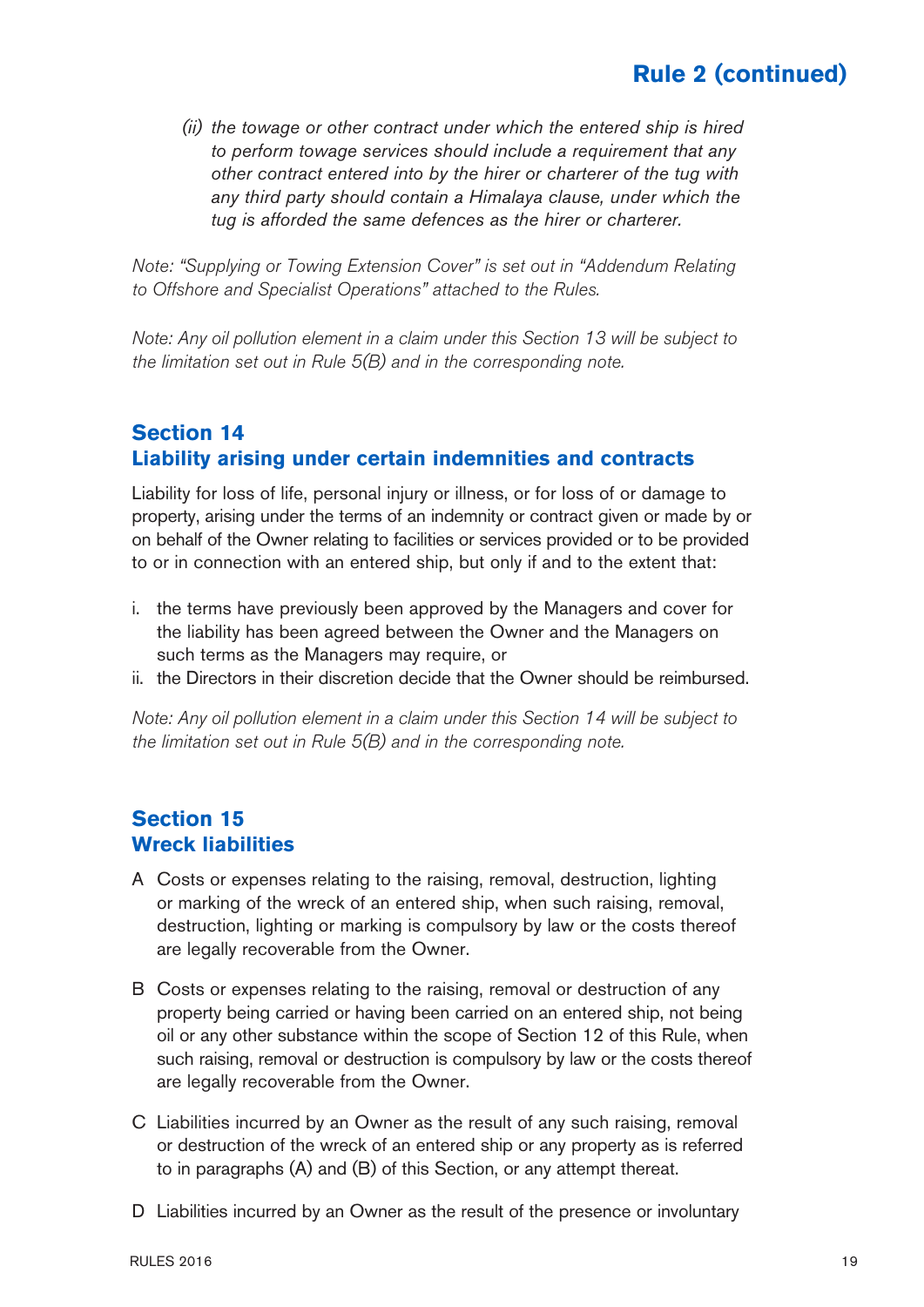shifting of the wreck of an entered ship or as a result of his failure to remove, destroy, light or mark such wreck, including liability arising from the discharge or escape from such wreck of oil or any other substance. PROVIDED ALWAYS that:

- a) The entered ship became a wreck as the result of a casualty or event occurring during the period of that ship's entry in the Association, in which case the Association shall continue to be liable for the claim notwithstanding that in other respects the liability of the Association shall have terminated pursuant to Rule 29(C).
- b) In respect of a claim under paragraph (A) of this Section, the value of all stores and materials saved, as well as the wreck itself, shall first be deducted from such costs or expenses and only the balance thereof, if any, shall be recoverable from the Association.
- c) Nothing shall be recoverable from the Association under this section if the Owner shall, without the consent of the Managers in writing, have transferred his interest in the wreck, otherwise than by abandonment, prior to the raising, removal, destruction, lighting or marking of the wreck or prior to the incident giving rise to the liabilities, costs and expenses referred to in this Section.
- d) Where the liability arises under the terms of an indemnity or contract, and would not have arisen but for those terms, such costs and expenses are only recoverable under this Section if and to the extent that:
	- i. the terms of the indemnity or contract have previously been approved by the Managers and cover has been agreed between the Owner and the Managers on such terms as the Managers may require, or
	- ii. the Directors in their discretion decide that the Owner should be reimbursed.

*Note: Any oil pollution element in a claim under this Section 15 will be subject to the limitation set out in Rule 5(B) and in the corresponding note.*

### **Section 16 Quarantine expenses**

Additional expenses incurred by the Owner of an entered ship as a direct consequence of an outbreak of infectious disease on that ship, including quarantine and disinfection expenses and the net loss to the Owner (over and above such expenses as would have been incurred but for the outbreak) in respect of the cost of fuel, insurance, wages, stores, provisions and port charges.

### **Section 17 Cargo liabilities**

The liabilities and costs set out in paragraphs (A) to (D) below when and to the extent that they relate to cargo intended to be or being or having been carried in an entered ship: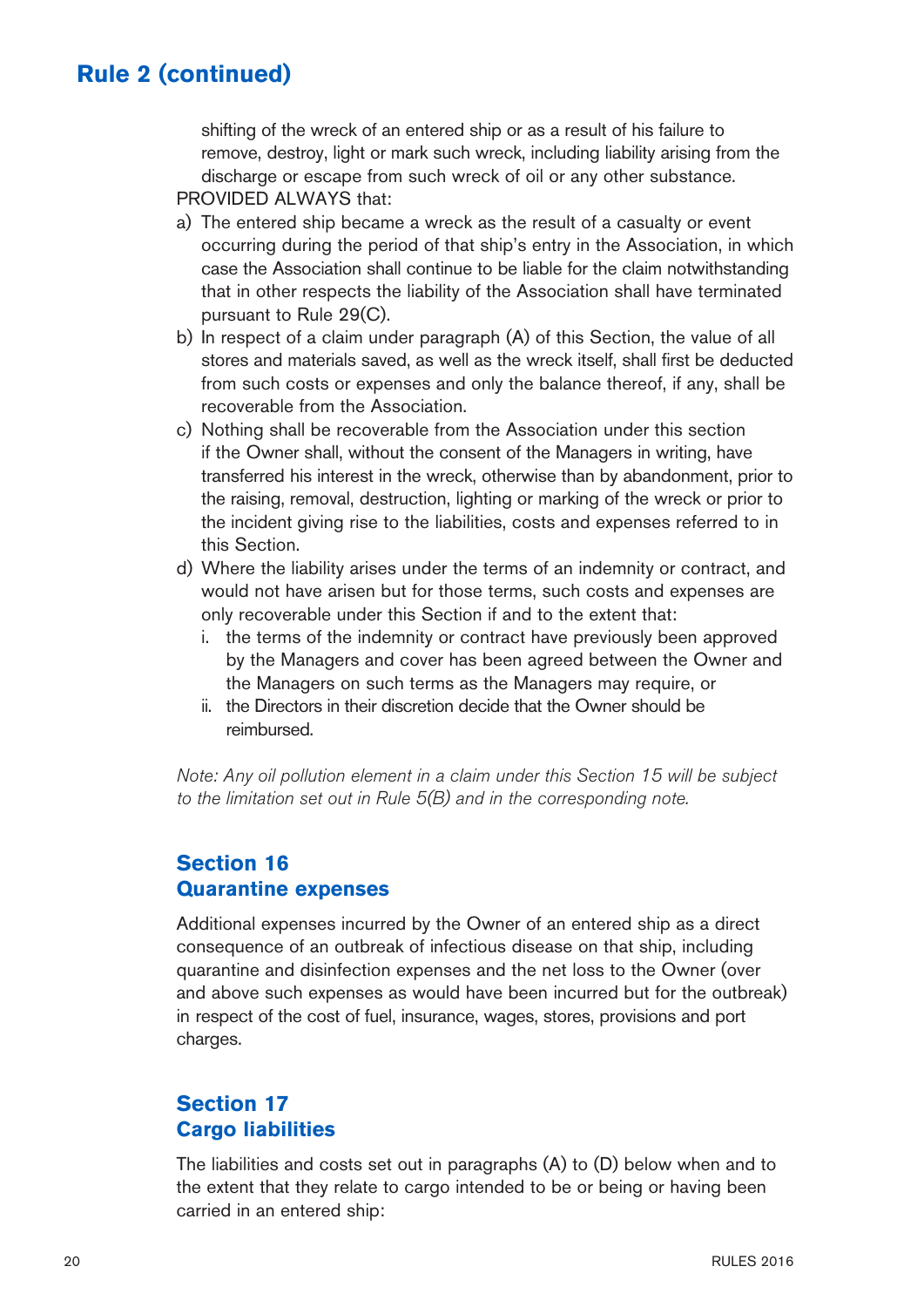#### **A Loss, shortage, damage or other responsibility**

Liability for loss, shortage, damage or other responsibility arising out of any breach by the Owner, or by any person for whose acts, neglect or default he may be legally liable, of his obligation properly to load, handle, stow, carry, keep, care for, discharge or deliver the cargo or out of unseaworthiness or unfitness of the entered ship.

#### **B Disposing of damaged cargo or sound cargo from a damaged ship**

The additional costs (over and above those which would have been incurred by him if the cargo or the entered ship had not been damaged) incurred by the Owner in discharging or disposing of damaged cargo or sound cargo following damage to an entered ship, but only if and to the extent that the Owner has no recourse to recover those costs from any other party.

#### **C Failure of consignee to remove cargo**

The liabilities and additional costs (over and above the costs which would have been incurred by him if the cargo had been collected or removed) incurred by an Owner solely by reason of the total failure of a consignee to collect or remove cargo at the port of discharge or place of delivery, but only if and to the extent that such liabilities or costs exceed the proceeds of sale of the cargo and the Owner has no recourse to recover those liabilities or costs from any other party.

#### **D Through or transhipment bills of lading**

Liability for loss, shortage, damage or other responsibility to cargo carried by a means of transport other than the entered ship, when the liability arises under a through or transhipment bill of lading, or other form of contract, approved by the Managers, providing for carriage partly to be performed by the entered ship, provided that the Owner has contracted on terms that seek to preserve rights of recourse against others involved in the performance of the contract of carriage.

*Note: For the purpose of paragraph D, a contract is deemed to be approved if it incorporates the ICC Rules or the internationally accepted conventions such as CMR 1956 (Convention relative au Contrat de transport international de Marchandises par Route), CIM 1980 (Les régles uniformes concernant le Contrat de transport International ferroviaire de Marchandises), or the Warsaw Convention 1929 or 1955, as appropriate.*

#### PROVIDED ALWAYS that:

#### **a) Standard Terms of Contracts of Carriage**

Unless and to the extent that the Directors in their discretion otherwise decide, or special cover has been agreed in writing by the Managers, there shall be no recovery from the Association in respect of liabilities which would not have been incurred or sums which would not have been payable by the Owner if the cargo (including cargo on deck) had been carried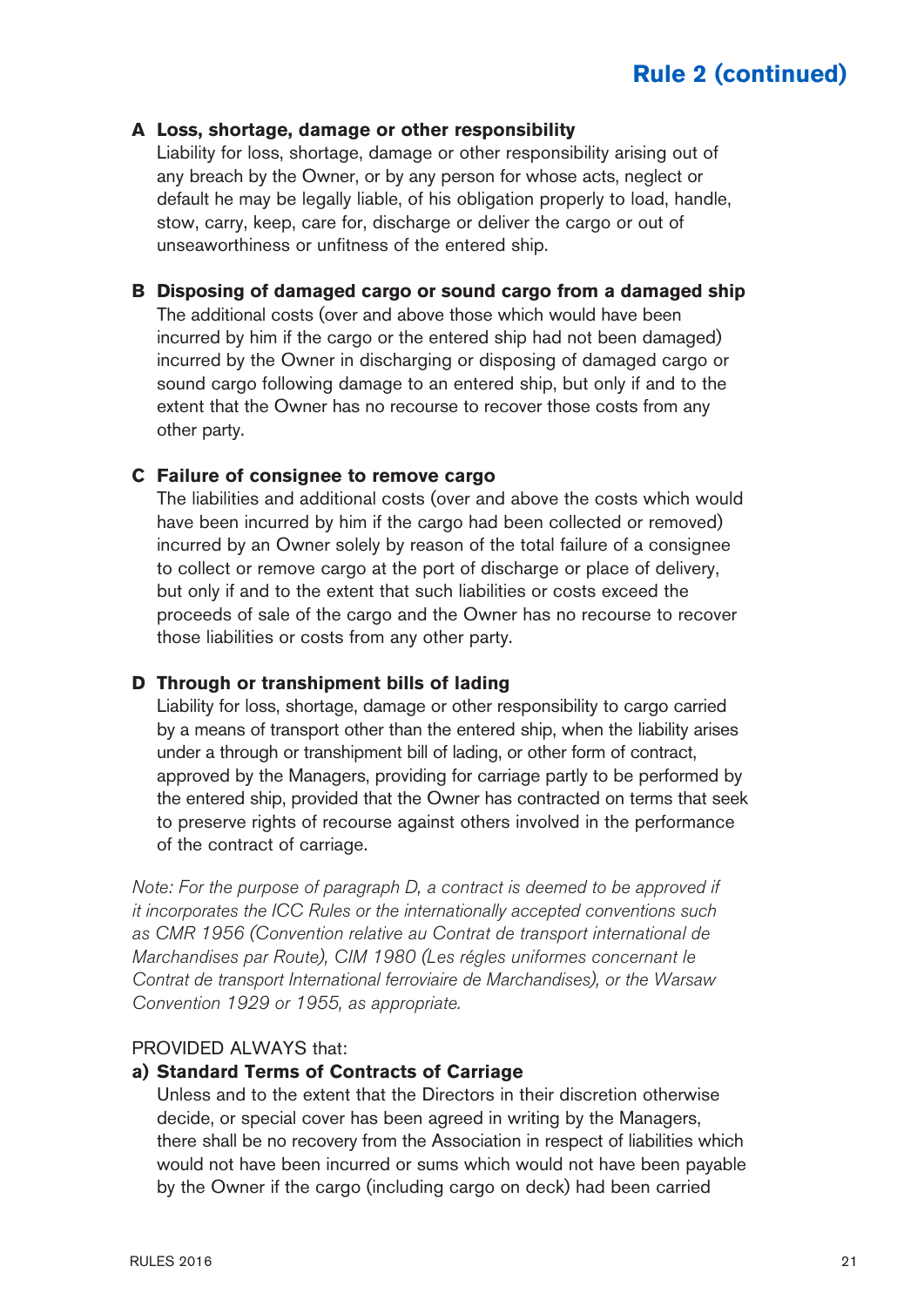under a contract incorporating terms no less favourable to the Owner than the Association's recommended standard terms of carriage which shall be the Hague Visby Rules and/or such other rules and/or conventions as the Directors may from time to time determine.

*Note: For the 2016 policy year the Standard Terms of Contracts of Carriage are the Hague Visby Rules, i.e. the Rules contained in the International Convention for the Unification of Certain Rules relating to Bills of Lading signed at Brussels on 25th August, 1924, as amended by the Protocol to that Convention signed at Brussels on 23rd February, 1968.*

#### **b) Deviation**

Unless and to the extent that the Directors in their discretion otherwise decide, or cover has been confirmed in writing by the Managers prior to the deviation, there shall be no recovery from the Association in respect of liabilities costs and expenses which arise out of or which are incurred as a consequence of a deviation, in the sense of a departure from the contractually agreed voyage or adventure which deprives the Owner of the right to rely on defences or rights of limitation which would otherwise have been available to him on the basis of the standard terms of carriage referred to in proviso (a) above to reduce or eliminate his liability.

#### **c) Claims payable only at the discretion of the Directors**

Unless and to the extent that the Directors in their discretion otherwise decide there shall be no recovery from the Association in respect of liabilities, costs or expenses arising out of:

- i. Discharge of cargo at a port or place other than the port or place provided in the contract of carriage;
- ii. Delivery of cargo carried under a non-negotiable bill of lading, waybill or similar document without production of such document by the person to whom delivery is made, where such production is required by the express terms of that document or the law to which that document, or the contract of carriage contained in or evidenced by it, is subject, except where the Owner is required by any other law to which the carrier is subject to deliver, or relinquish custody or control of, the cargo, without production of such document;
- iii. Delivery of cargo carried under a negotiable bill of lading or similar document of title without production of that bill of lading or document by the person to whom delivery is made, except where cargo has been carried on the entered ship under the terms of a non-negotiable bill of lading, waybill or other non-negotiable document, and has been properly delivered as required by that document, notwithstanding that the Owner of that entered ship may be liable under the terms of a negotiable bill of lading or other similar document of title issued by or on behalf of a party other than that Owner providing for carriage partly by a means of transport other than the entered ship;
- iv. The issue of an ante dated or post dated bill of lading, waybill or other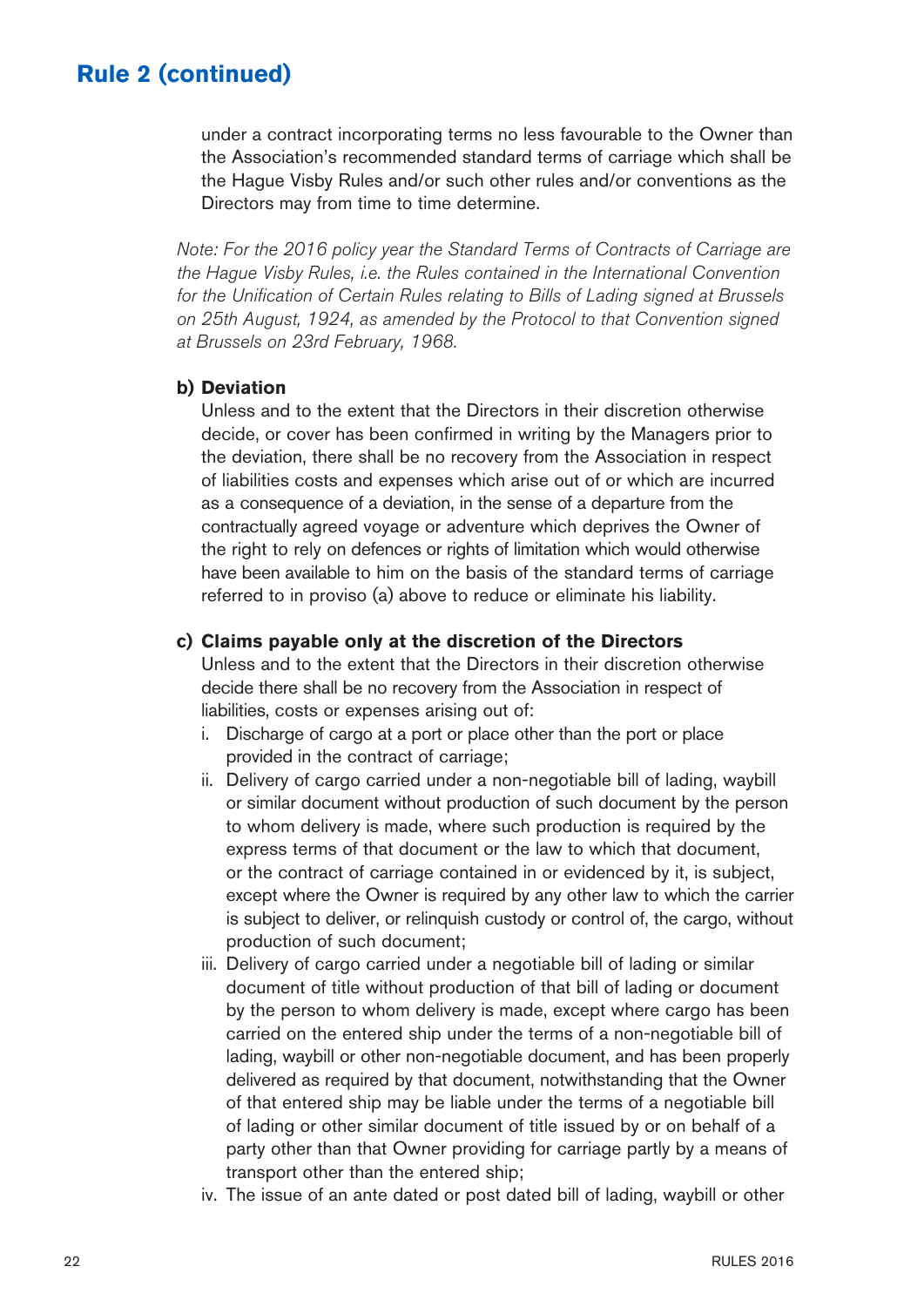document containing or evidencing the contract of carriage, that is to say a bill of lading, waybill or other document recording the loading or shipment or receipt for shipment on a date prior or subsequent to the date on which the cargo was in fact loaded, shipped or received as the case may be;

- v. A bill of lading, waybill or other document containing or evidencing the contract of carriage, issued with the knowledge of the Owner or the Master of the entered ship with an incorrect description of the cargo or its quantity or its condition;
- vi. Either the failure to arrive or late arrival of the entered ship at a port of loading, or the failure to load any particular cargo or cargoes in an entered ship other than liabilities, loss and expenses arising under a bill of lading already issued.

#### **d) Ad Valorem Bills of Lading**

Unless and to the extent that special cover has been agreed in writing by the Managers, the Association shall not pay for liability arising from carriage under an ad valorem bill of lading or other document of title, waybill or other contract of carriage in which a value of more than US\$2,500 (or the equivalent in any other currency) is declared and/or inserted by reference to a unit, piece, package or otherwise, where the effect of such a declaration/ insertion is to deprive the carrier of any right or rights of limitation to which he would otherwise have been entitled and cause him to incur a greater liability than he would have done but for such declaration/insertion, to the extent that such liability thereby exceeds US\$2,500 (or the equivalent in any other currency) in respect of any such unit piece or package.

#### **e) Rare and valuable cargo**

Unless and to the extent that the Managers of the Association have been notified prior to any such carriage, and any directions made by the Managers have been complied with, there shall be no recovery from the Association in respect of claims relating to the carriage of specie, bullion, precious or rare metals or stone, plate or other objects of a rare or precious nature, bank notes or other forms of currency, bonds or other negotiable instruments.

#### **f) Property of the Owner**

In the event that any cargo lost or damaged on board the entered ship shall be the property of the Owner, such Owner shall be entitled to recover from the Association the same amount as would have been recoverable from him if the cargo had belonged to a third party and that third party had concluded a contract of carriage of the cargo with the Owner on the terms of the Association's recommended standard terms of carriage.

### **Section 18 Property on the entered ship**

Liability of an Owner for loss of or damage to any containers, equipment, fuel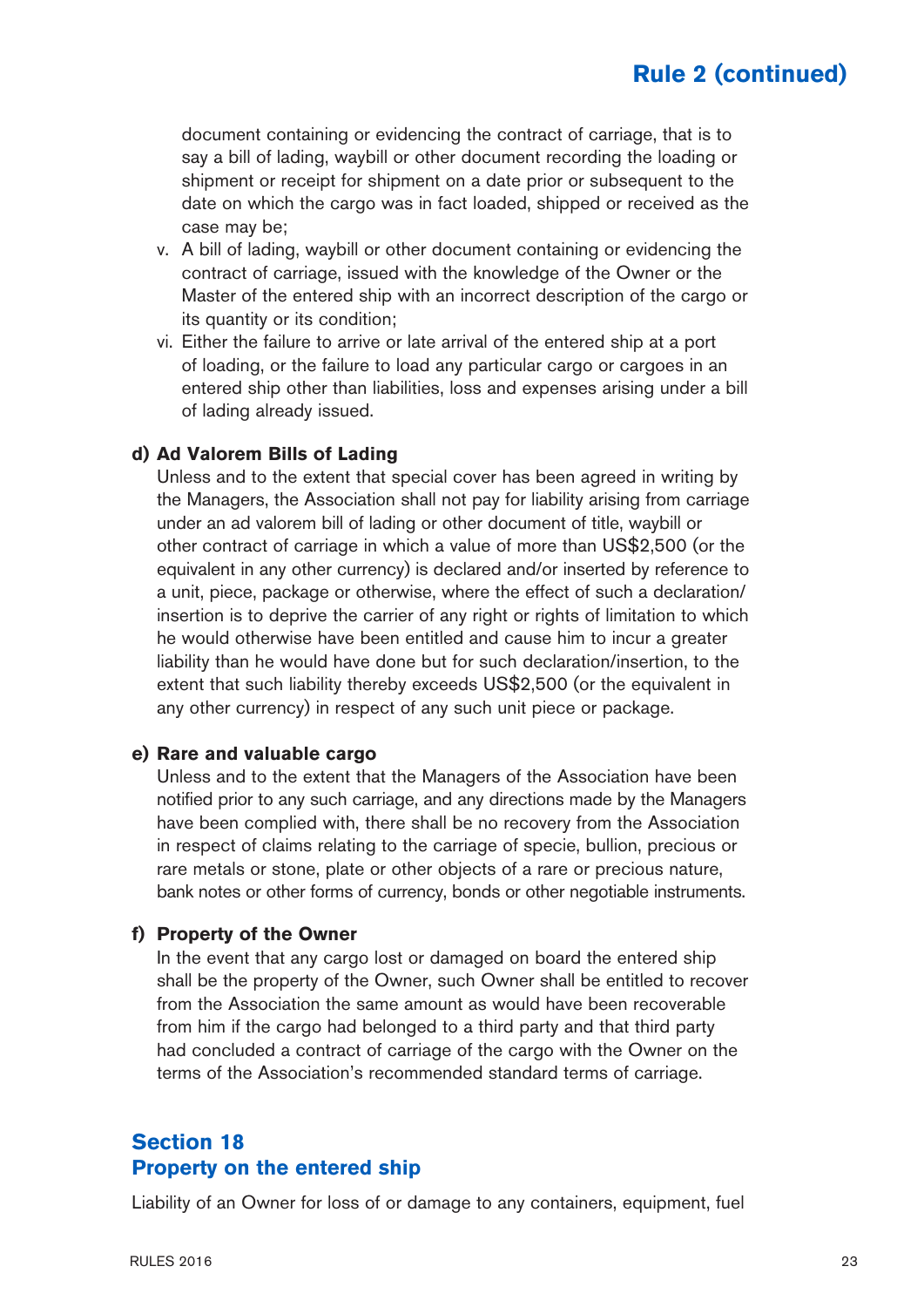or other property on board the entered ship. PROVIDED AI WAYS that:

- a) Such property is not within the scope of Section 1(C) or Section 5 of this Rule (the effects of passengers, seamen and others) or Section 17 of this Rule (cargo liabilities) or within any proviso, exclusion, limit or deductible applicable to those Sections;
- b) Such property does not form part of the entered ship and is not owned or leased by the Owner or by any company associated with or under the same management as the Owner; and
- c) Unless and to the extent that the Owner has obtained appropriate special cover by agreement with the Managers, the Association shall not reimburse an Owner to the extent that any liability arises under a contract or indemnity entered into by the Owner and would not have arisen but for such contract or indemnity.

## **Section 19 Unrecoverable general average contributions**

The proportion of general average, special charges or salvage which an Owner may be entitled to claim from cargo or from some other party to the marine adventure and which is not legally recoverable solely by reason of a breach of the contract of carriage.

PROVIDED ALWAYS that:

Proviso (a) (Standard terms of carriage), Proviso (b) (Deviation) and Proviso (c) (Claims payable only at the discretion of the Directors) of Section 17 of this Rule shall apply to any claim under this Section.

### **Section 20 Ship's proportion of general average**

The entered ship's proportion of general average, special charges or salvage not recoverable under the Hull Policies by reason of the value of the ship being assessed for contribution to general average or salvage at a sound value in excess of the insured value under the Hull Policies. PROVIDED ALWAYS that:

Unless and to the extent that the Directors in their discretion otherwise decide, recovery from the Association under this Section shall be limited to the amount (if any) of the ship's proportion which would not have been recoverable under the Hull Policies if the ship had been insured thereunder at the proper value in accordance with Rule 5(D).

## **Section 21 Special compensation to salvors**

Liability of an Owner to pay special compensation to a salvor of an entered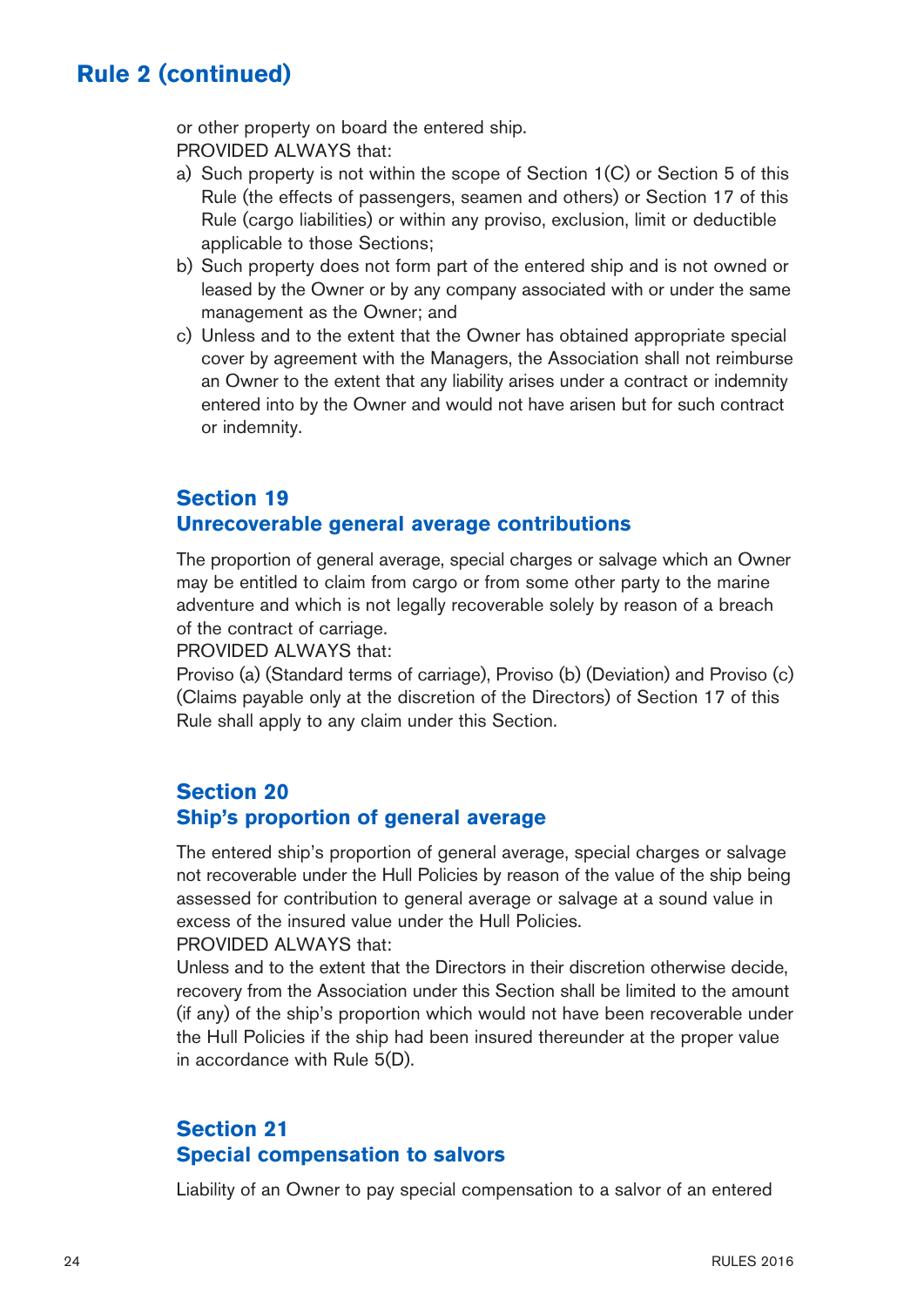ship, but only to the extent that such liability:

- i. is imposed on the Owner pursuant to Article 14 of the International Convention on Salvage, 1989, or is assumed by the Owner under the terms of a standard form of salvage agreement approved by the Directors, and
- ii. is not payable by those interested in the salved property.

*Note: Any oil pollution element in a claim under this Section 21 will be subject to the limitation set out in Rule 5(B) and in the corresponding note.*

*Note: At 20th February 2016, the Directors have approved* 

- *a) Lloyd's Standard Forms of Salvage Agreement LOF 90, LOF 95, LOF 2000, LOF 2011 and any other standard form of salvage contract incorporating the provisions of the International Convention on Salvage 1989, to the extent of the liability of the owner to pay special compensation pursuant to Article 14 of the Convention or to pay remuneration pursuant to the Special Compensation P&I Clause (SCOPIC) or its revision (SCOPIC 2000), if incorporated in such contract, and*
- *b) Lloyd's Standard Form of Salvage Agreement, 1980, to the extent of the liability of the owner of a tanker to reimburse a salvor for his "reasonably incurred expenses'' (together with any increment awarded thereon) under the exception to the principle of "no cure-no pay'' contained in clause 1(a) of that Agreement.*

#### **Section 22 Fines**

- A Fines as set out in paragraphs (B) to (F) below when and to the extent that they are imposed in respect of an entered ship by any court, tribunal or authority and are imposed:
	- i. upon the Owner, or
	- ii. upon any person whom the Owner may be legally liable to reimburse (other than under the terms of a contract or indemnity) or reasonably reimburses with the approval of the Managers, or
	- iii. upon any person whom the Owner may be legally liable to reimburse under the terms of a contract or indemnity, but only if and to the extent that such terms have previously been approved by the Managers in writing;
- B Fines for short or overlanding or over delivery of cargo, or for failure to comply with regulations relating to declaration of goods or to documentation of the entered ship in respect of her cargo;
- C Fines for smuggling or for any infringement of any customs law or customs regulation relating to the construction, adaptation, alteration or fitment of the entered ship;
- D Fines for contravention of any law or regulation relating to immigration;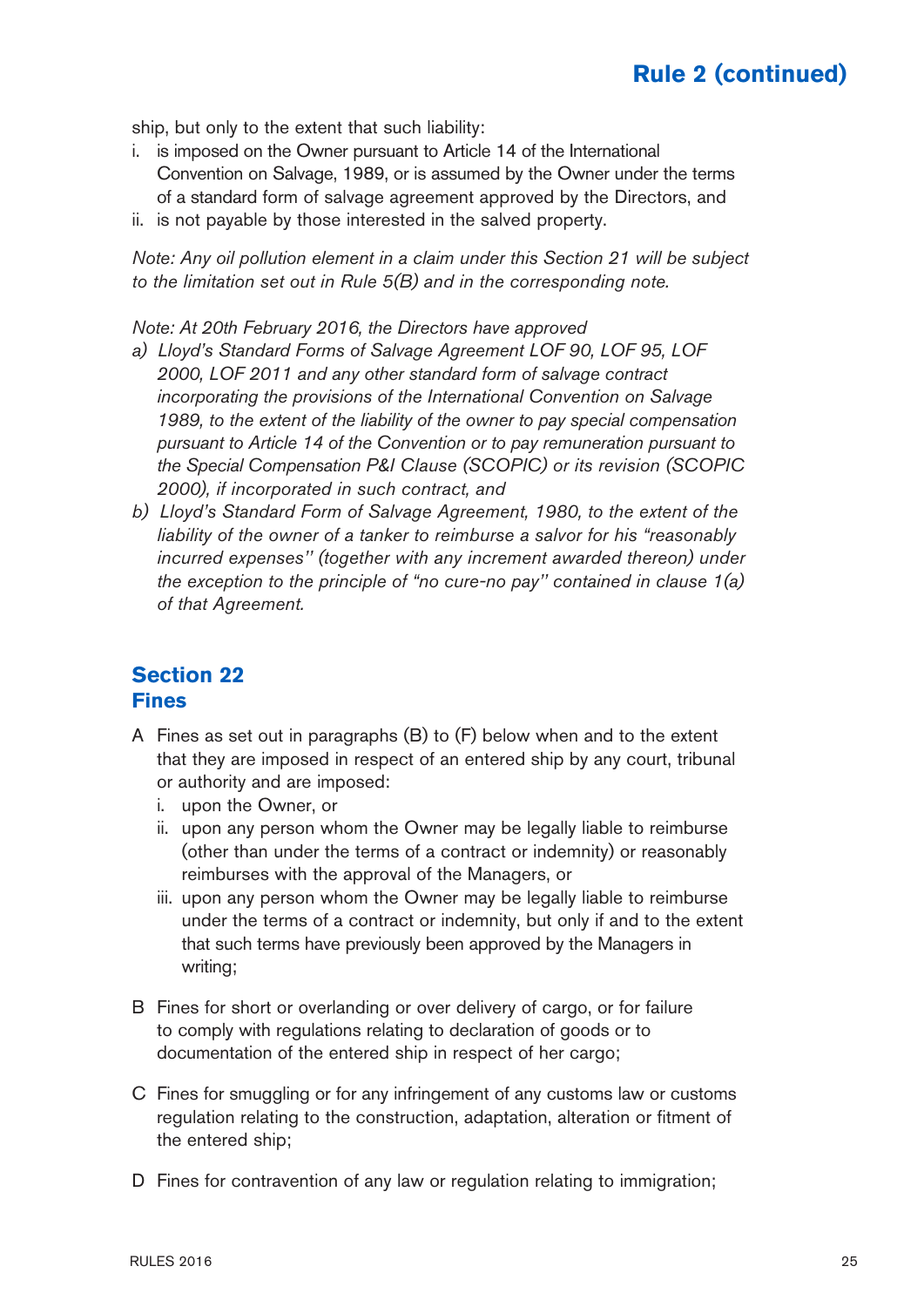E Fines in respect of an accidental discharge or escape of oil or other substance, or the threat thereof;

PROVIDED ALWAYS that:

There shall be no recovery from the Association in respect of fines arising out of

- a) the overloading of an entered ship or
- b) infringements or violations of or non-compliance with the provisions regarding construction, adaptation and equipment of ships contained in the International Convention for the Prevention of Pollution from Ships, 1973, as modified or amended by the Protocol of 1978 and any subsequent Protocol, or such of those aforesaid provisions as are contained in the laws of any State giving effect to that Convention or to such Protocol.
- F Any fine to the extent that
	- i. the Owner has satisfied the Directors that he took such steps as appear to the Directors to be reasonable to avoid the event giving rise to such fine and
	- ii. the Directors in their discretion and without having to give any reasons for their decision, decide that the Owner should recover.
- G Notwithstanding the terms of Rule 5(G)(i), the Directors in their discretion may authorise the payment, in whole or in part, of an Owner's claim for loss of an entered ship following confiscation of the ship by any legally empowered court, tribunal or authority by reason of the infringement of any customs law or customs regulation:

PROVIDED ALWAYS that:

- a) the amount recoverable from the Association shall under no circumstances exceed the market value of the ship without commitment at the date of the confiscation;
- b) the Owner shall have satisfied the Directors that he took such steps as appear to the Directors to be reasonable to prevent the infringement of the customs law or regulation giving rise to the confiscation;
- c) any amount claimed under this paragraph (G) of Section 22 shall be recoverable to such extent only as the Directors in their discretion may determine without having to give any reasons for their decision.

*Note: Claims relating to oil pollution fines under this Section 22 will be subject to the limitation set out in Rule 5(B) and in the corresponding note.*

## **Section 23 Enquiry expenses**

Costs and expenses incurred by an Owner in defending himself or in protecting his interests before a formal enquiry into the loss of or into a casualty involving the entered ship but only to the extent and on such conditions as the Directors in their discretion may determine.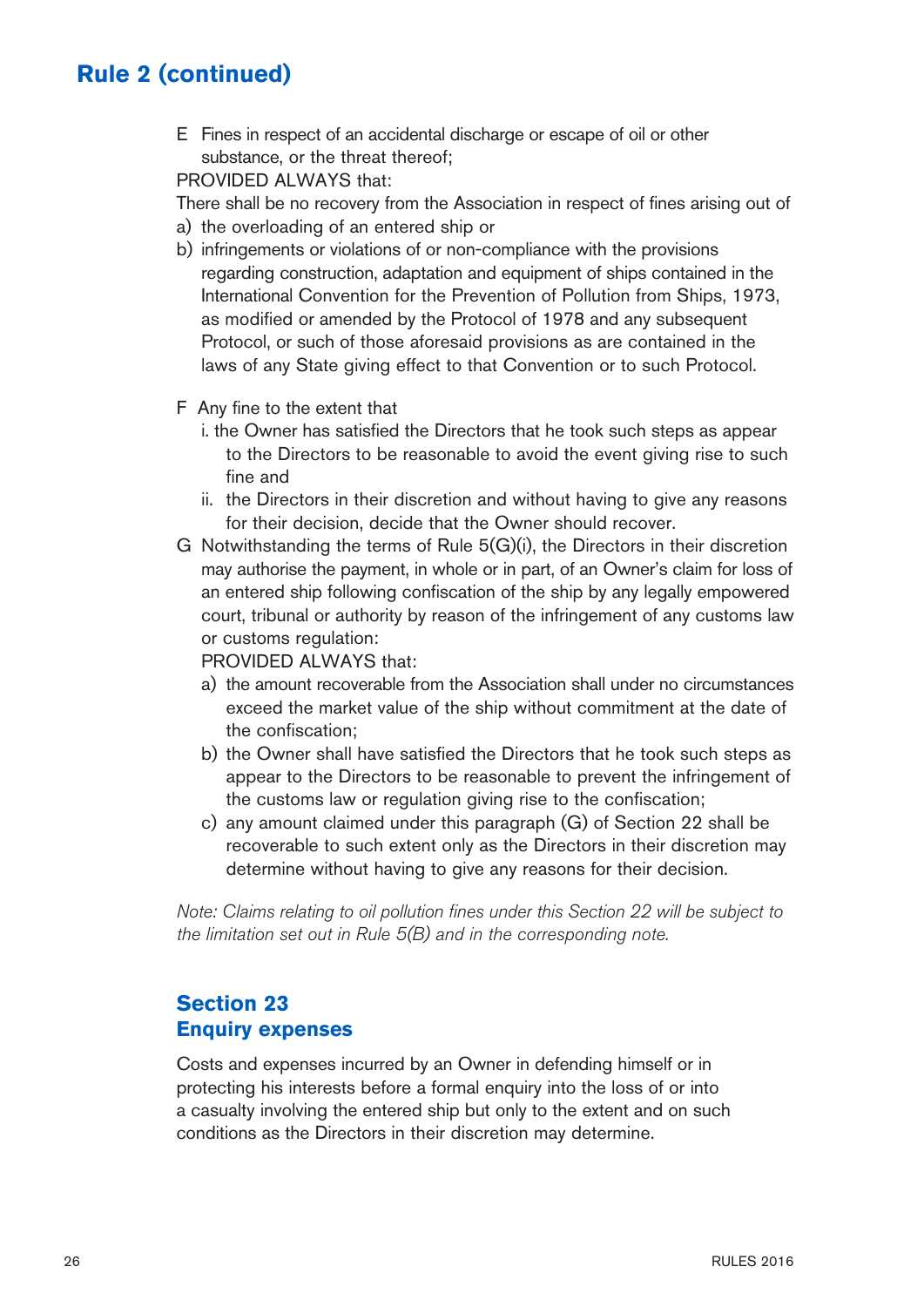## **Section 24 Expenses incidental to the operation of ships**

Liabilities, costs and expenses incidental to the business of owning, operating or managing ships which in the opinion of the Directors fall within the scope of the Association;

PROVIDED ALWAYS that:

- a) Subject to paragraph (b) of this proviso there shall be no recovery under this Section in respect of liabilities, costs and expenses, which are expressly excluded by other provisions of these Rules;
- b) The Directors may authorise payment of claims which are excluded by Rule 5(G) of these Rules but only if a majority of three-quarters of those Directors present when the claim is considered so decides;
- c) Any amount claimed under this Section shall be recoverable to such extent only as the Directors in their discretion may determine without having to give any reasons for their decision.

### **Section 25 Sue and labour and legal costs**

- A Extraordinary costs and expenses (other than those set out in paragraph (B) of this Section) reasonably incurred on or after the occurrence of any casualty, event or matter liable to give rise to a claim upon the Association and incurred solely for the purpose of avoiding or minimizing any liability or expenditure against which the Owner is wholly or, by reason of a deductible, partly insured by the Association, but only to the extent that those costs and expenses have been incurred with the agreement of the Managers or to the extent that the Directors in their discretion decide that the Owner should recover from the Association.
- B Legal costs and expenses relating to any liability or expenditure against which the Owner is wholly, or, by reason of a deductible, partly insured by the Association, but only to the extent that those costs and expenses have been incurred with the agreement of the Managers or to the extent that the Directors in their discretion decide that the Owner should recover from the Association.

## **Section 26 Expenses incurred by direction of the Association**

Costs, expenses and loss which an Owner may incur either (i) by reason of a special direction of the Directors in cases in which the Directors decide that it is in the interests of the Association that the direction be given, or (ii) in the absence of such special direction, as a result of action which he has taken or refrained from taking if the Directors in their discretion decide that such action was in the interests of the Association and that the Owner should recover from the Association.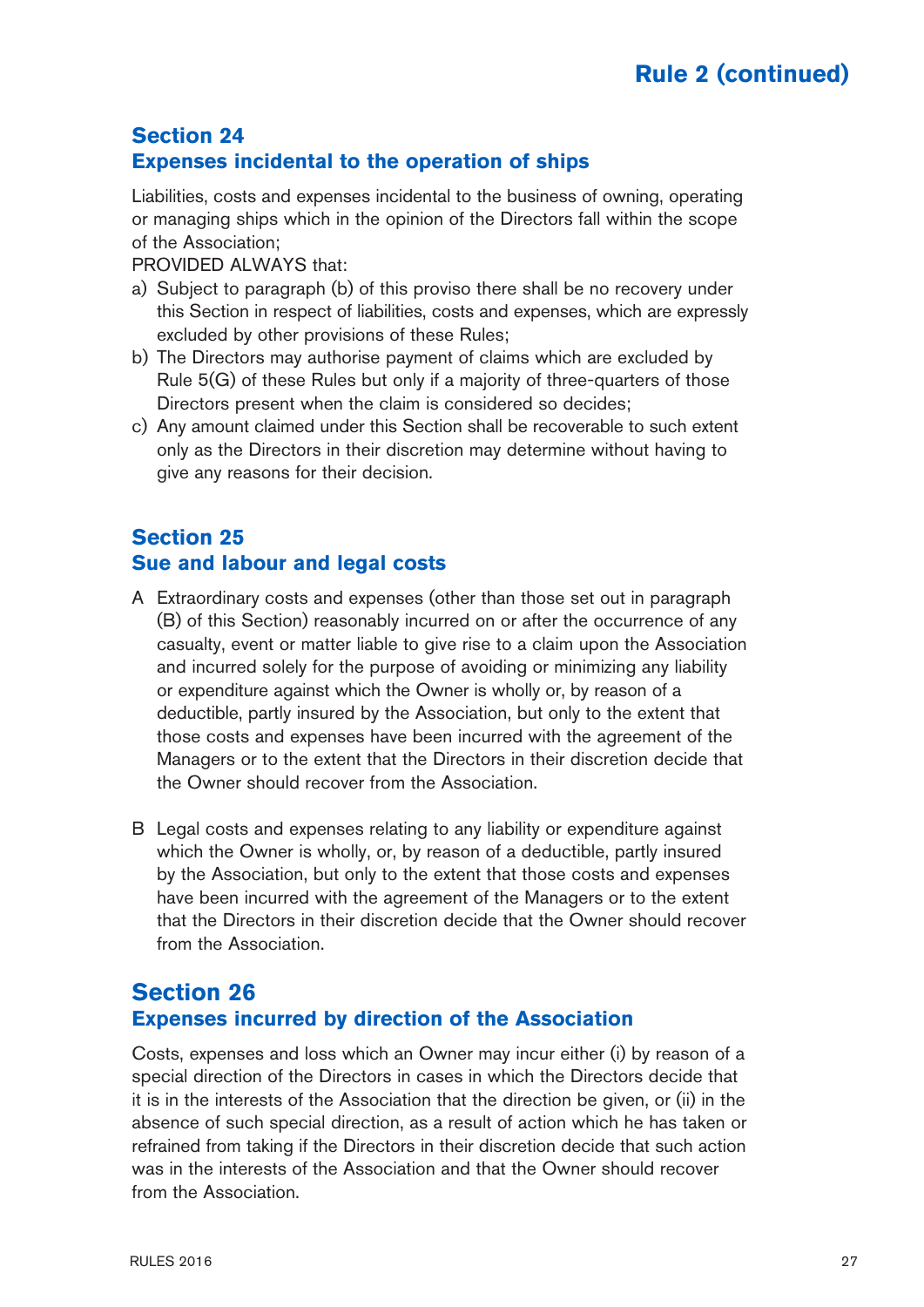### **Appendix A to Rule 2 Association's liability for oil pollution claims**

- A The Association's liability for claims in respect of or relating to an escape or discharge of oil (other than for loss of or damage to such oil), howsoever arising, whether under Section 12 or any other Section or combination of Sections of Rule 2, shall be limited to such sum or sums as the Directors may determine pursuant to Rule 5(B)(ii) and shall be subject to such terms and conditions as the Directors may from time to time determine.
- B Without prejudice to the generality of paragraph A of this Appendix the Directors may determine prior to the commencement of the policy year that cover in respect of oil pollution liabilities, whether arising under any convention, statute, law, agreement or otherwise and whether arising in any geographical area or trade or otherwise shall be excluded, restricted or afforded only on terms that an additional premium is payable in respect of such cover, in which event such additional premium shall be payable in such amount and on such terms as the Directors may determine or as may be agreed between the Owner and the Managers.

## **Appendix B to Rule 2 Deductibles**

Unless otherwise agreed between the Owner and the Managers as part of the terms upon which the ship is entered in the Association, the Owner's recovery from the Association for liabilities, losses, costs and expenses shall be subject to such deductibles as the Directors shall decide before each policy year commences.

*Note: The certificate of entry for the entered ship and any endorsement thereto will state any special deductibles agreed as a term of the entry with the Club.*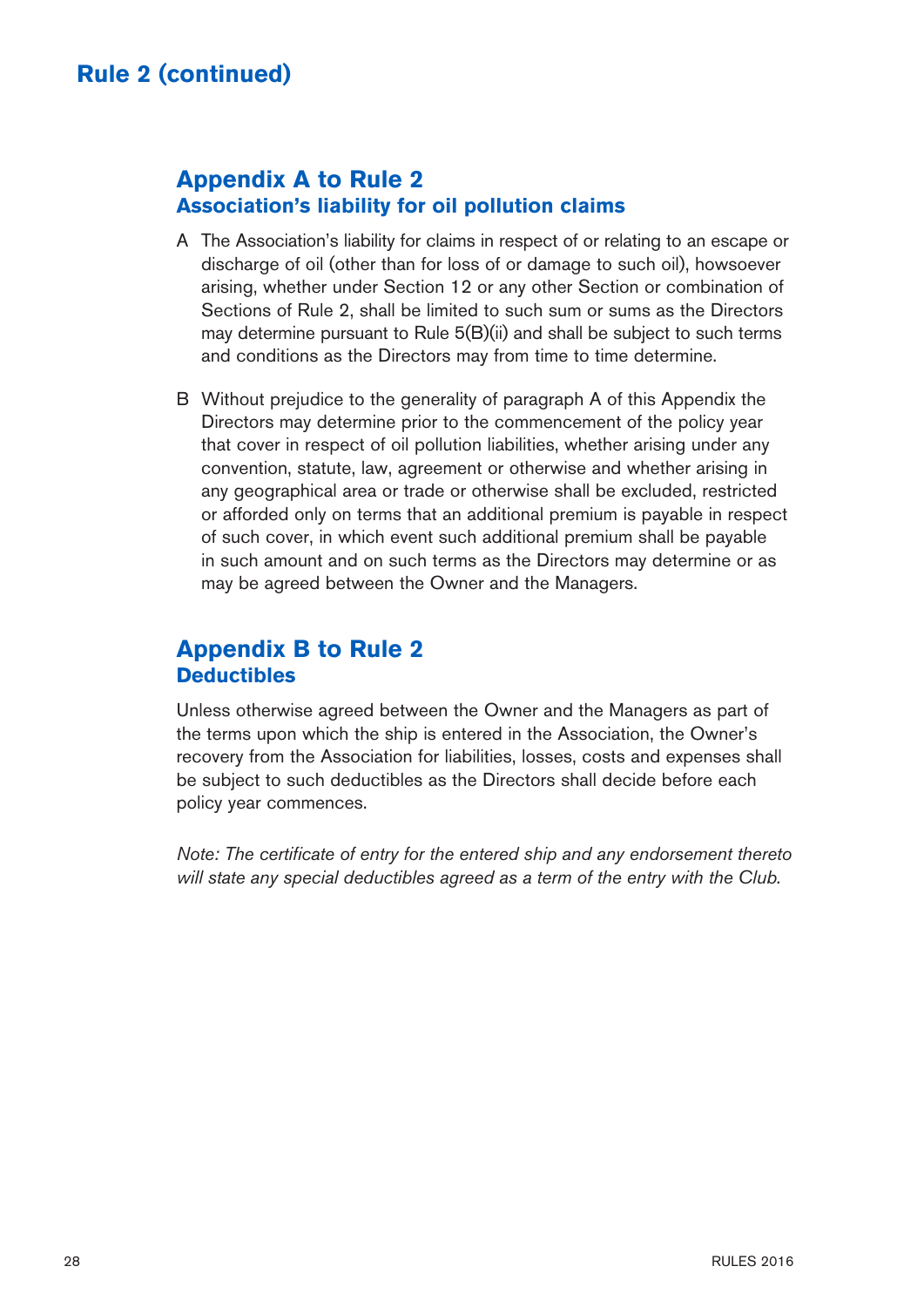# **Special Cover**

- A Subject to the Memorandum and Articles, the Managers may accept entries of ships on terms which afford cover to an Owner against any special or additional risks not set out in Rule 2. The nature and extent of the risks and the terms of the cover shall be as agreed in writing between the Owners and the Managers.
- B Notwithstanding Rule 1(5), an Owner may be insured on the special term that the risks insured may arise otherwise than in respect of the entered ship or otherwise than in connection with the operation of the entered ship provided always that this shall have been expressly agreed in writing between the Owners and the Managers.
- C Without prejudice to the generality of Rule 13C, the Managers may reinsure in whole or in part the risk or risks of the Association insured under this Rule 3, or under Rule 4, and where such reinsurance is arranged the Owner shall be entitled to recover only the net amount actually recovered under such reinsurance arrangements, together with that portion (if any) of the risk or risks retained by the Association.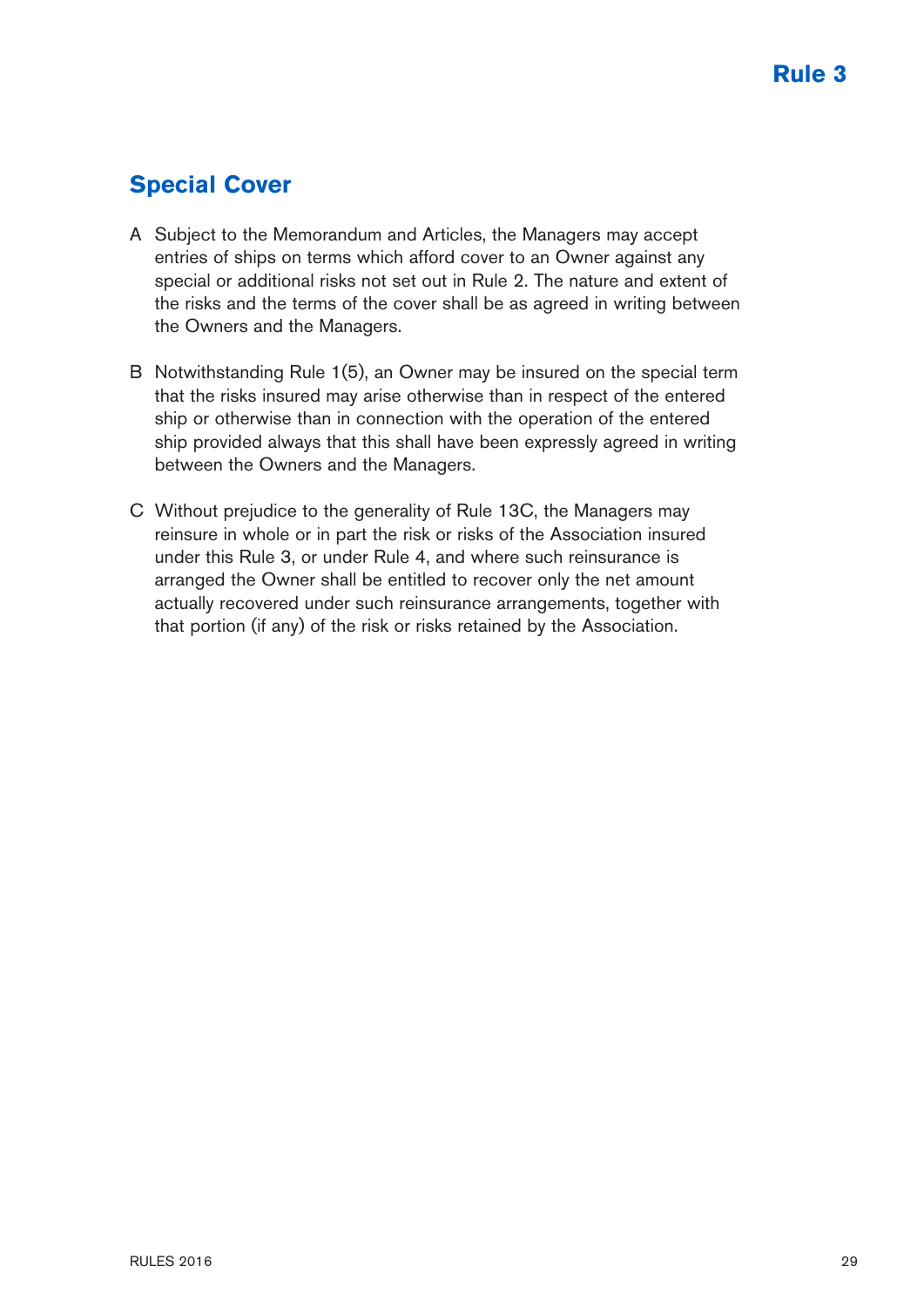## **Special Cover for Charterers, Specialist Operations, Passenger Ships, and TT Risks**

Without prejudice to the generality of Rule 3, an Owner may be insured against such of the risks set out below as may be appropriate to his interest in an entered ship or to his operations as an Owner, but only by special agreement in writing with the Managers and upon such terms and conditions as the Managers may require.

## **Section 1 Charterers**

For the purpose of this section, a 'charterer' shall mean a charterer other than a demise or bareboat charterer. Where the entry of a ship in the Association is in the name of or on behalf of a charterer, the following liabilities, losses, costs and expenses may be covered on such terms and conditions as may be agreed by the Managers in writing:

- A Liability of the charterer, together with costs and expenses incidental thereto, to indemnify the owner or disponent owner of the entered ship in respect of the risks set out in Rule 2.
- B Notwithstanding the provisions of sub-paragraphs (i), (ii) and (iii) of Rule 5(G) the charterer's liability, together with costs and expenses incidental thereto, for loss of or damage to the entered ship.
- C Notwithstanding the provisions of sub-paragraph (ii) of Rule 5(G) the loss incurred by the charterer as a result of loss of or damage to bunkers, fuel or other property of the charterer onboard the entered ship.

*Note: The full texts of cover provided under Rule 4, Section 1 are contained in Charterer's Addendum*

## **Section 2 Offshore and Specialist operations**

An Owner may be insured against any of the liabilities, fines, losses, costs or expenses which arise out of or during any of those operations in respect of which Cover is excluded or restricted either under Rule 5(H) or otherwise under these Rules upon such terms and conditions as may be expressly agreed in writing between the Owner and the Managers.

*Note: The terms and conditions which the Managers will normally require to be agreed in respect of the risks referred to in this section are set out in "Addendum Relating to Offshore and Specialist Operations" attached to the Rules.*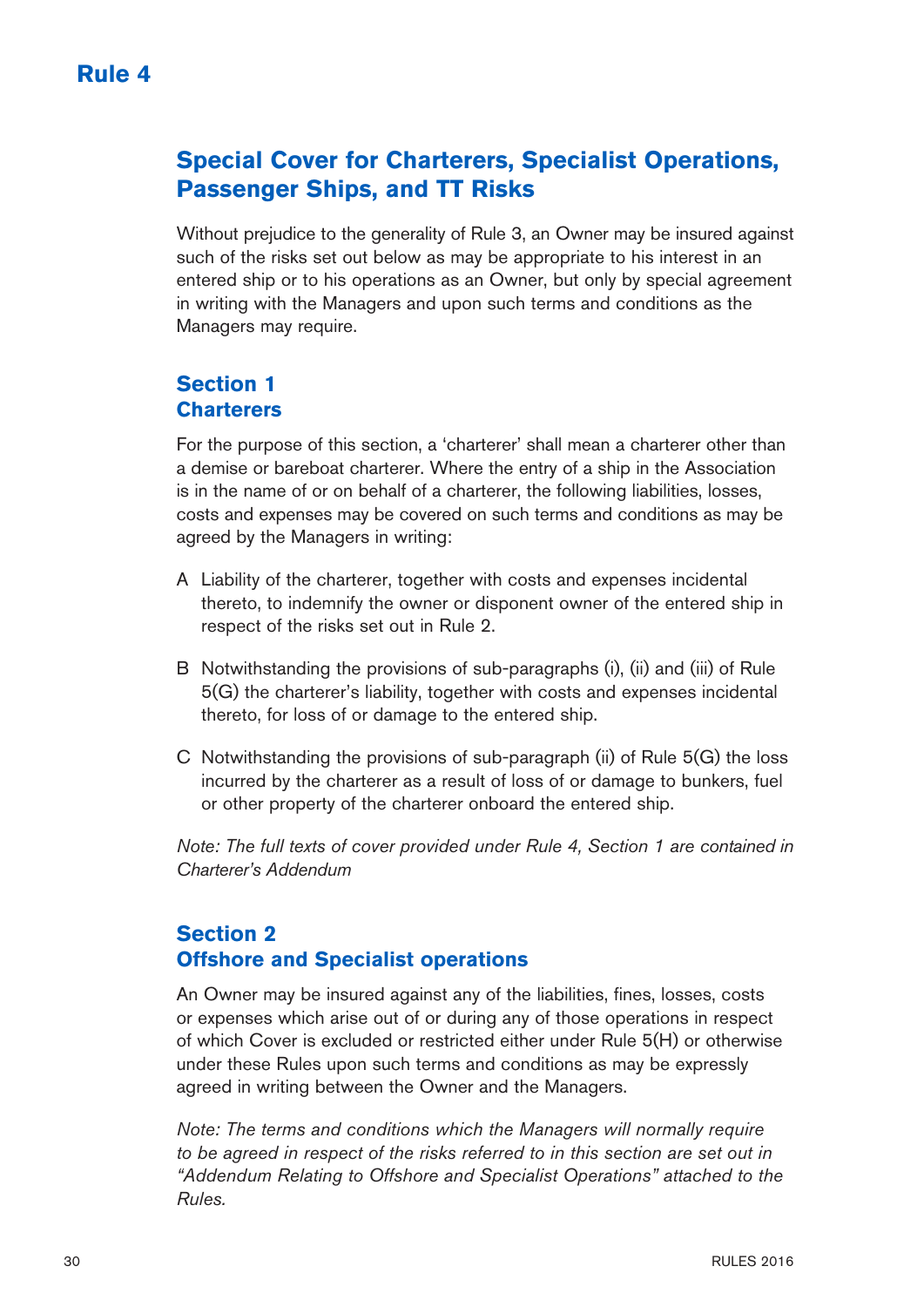## **Section 3 Passenger ships**

The Owner of a passenger ship may be insured against any of the following risks upon such terms and conditions as may be agreed by the Managers in writing:

- A Liability for loss of or damage to the effects of any passenger or personal injury, illness or death of any passenger and hospital, medical or funeral expenses incurred in connection therewith to the extent that such liability, costs or expenses are not recoverable under Section 1(C) of Rule 2.
- B Notwithstanding the provisions of sub-paragraph (vi) of Rule 5(G) liability to pay damages or compensation to passengers intended to be carried on board an entered ship arising as a consequence of a casualty to that ship, including the costs of travel and maintenance.

## **Section 4 TT Risks**

An Owner may be insured against liabilities, fines, losses, costs or expenses in respect of carrying equipment upon such terms and conditions as may be expressly agreed in writing between the Owner and the Managers.

*Note: A fuller description of covers available under Rule 4, Section 4 is contained in "Addendum – TT Risks".*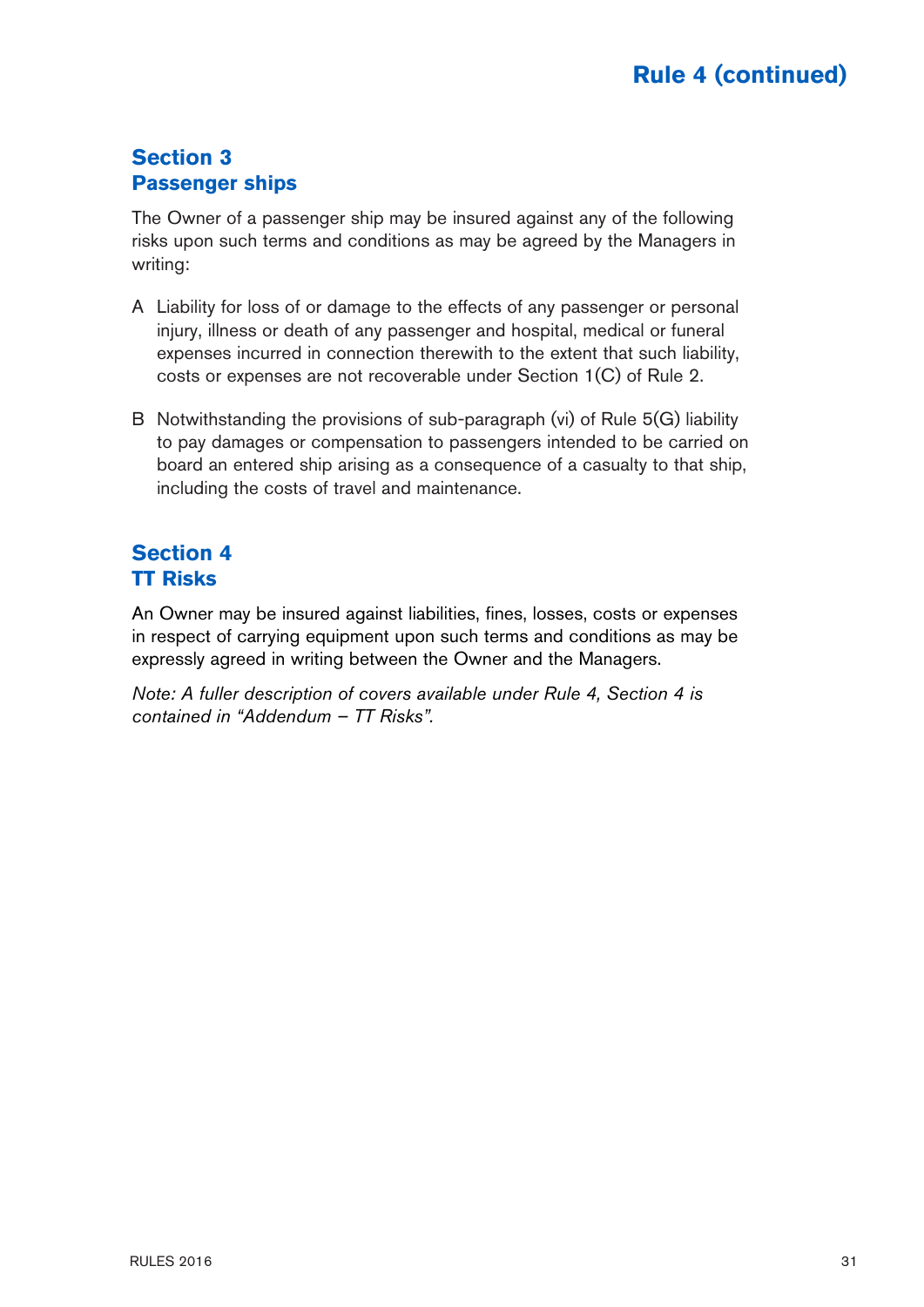## **Conditions, Exceptions and Limitations**

#### **A Payment first by the Owner**

Unless the Directors in their discretion otherwise decide, it is a condition precedent of an Owner's right to recover from the funds of the Association in respect of any liabilities, costs or expenses that he shall first have discharged or paid the same out of funds belonging to him unconditionally and not by way of loan or otherwise.

#### **B Limitation of the Association's liability**

#### i. **General**

 Subject to these Rules and to any special terms and conditions upon which a ship may be entered, the Association insures the liability of the Owner in respect of an entered ship as this liability may be determined and fixed by law including any laws pertaining to limitation of liability. The Association shall in no circumstances be liable for any sum in excess of such legal liability. If less than the full tonnage of a ship is entered in the Association, the Owner shall, unless the entry of the ship has been accepted on special terms which otherwise provide, be entitled only to recover such proportion of his claim as the entered tonnage bears to the full tonnage. Such proportion shall, if the Owner's claim is subject to any other limits under these Rules, be applied after the application of such limits.

#### ii. **Oil Pollution**

 For the purpose of this sub-paragraph and the provisos thereto, and without prejudice to anything elsewhere contained in these Rules, a "claim in respect of oil pollution" shall mean a liability, cost, loss or expense, howsoever incurred, in respect of or relating to an escape or discharge of oil or any threat or consequence of such escape or discharge, but excluding liability for loss of or damage to such oil.

 Unless otherwise limited to a lesser sum, the Association's liability for any and all claims in respect of oil pollution shall be limited to such sum or sums as the Directors may from time to time determine.

 Such limit shall, unless the Directors otherwise decide, apply in respect of any one entered ship each event and shall apply irrespective of whether the event involves the escape or threatened escape of oil from one or more than one ship and to all claims in respect of oil pollution brought by the Owner or Joint Owners of the entered ship whether under one Section or more than one Section of Rule 2. If the aggregate of such claims exceeds that limit, the liability of the Association for each claim shall be limited to such proportion of that limit as such claim bears to the aggregate of all such claims.

#### PROVIDED ALWAYS that:

a) Where the entered ship provides salvage or other assistance to another ship following a casualty, a claim by the Owner of the entered ship in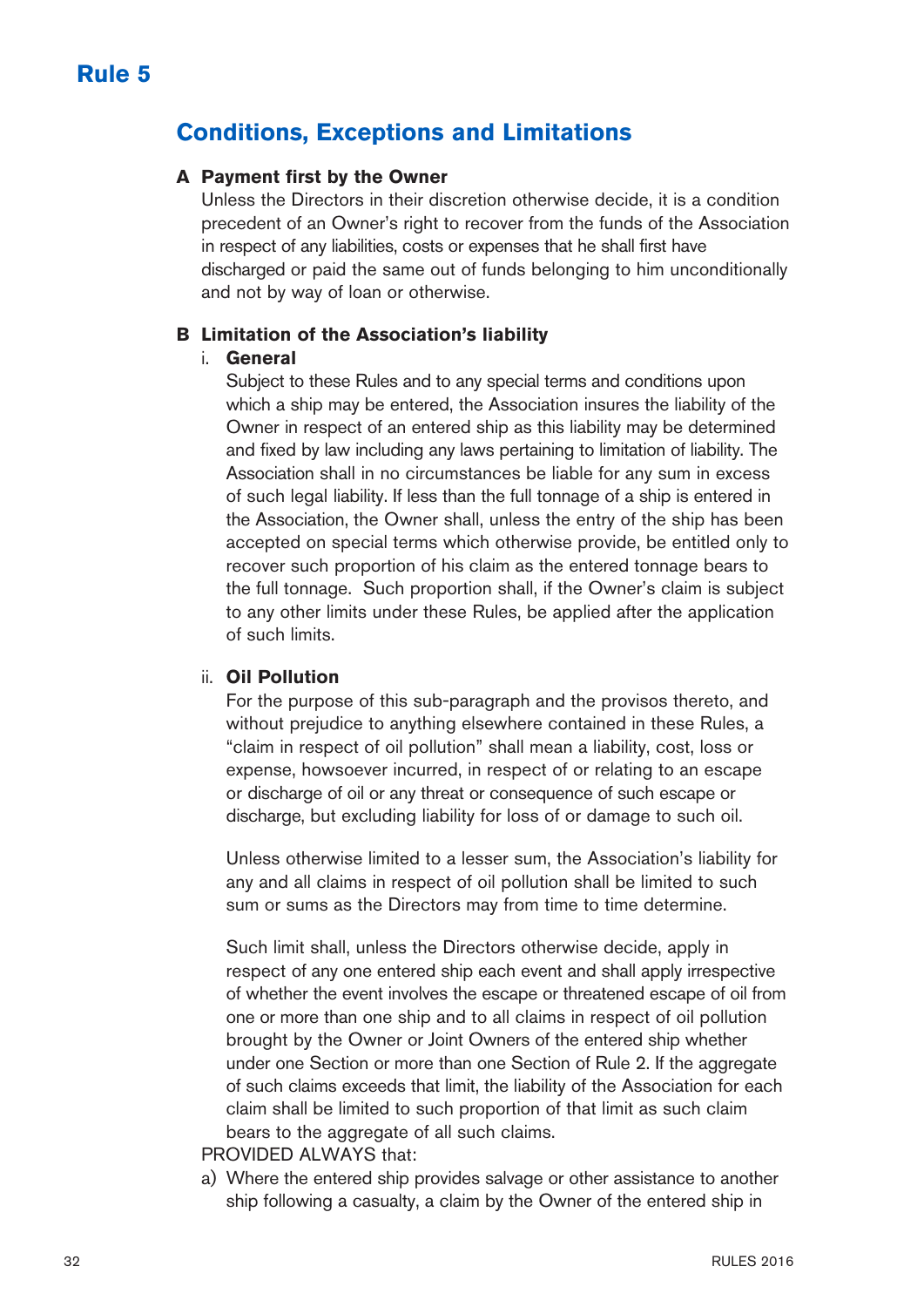respect of oil pollution arising out of the salvage, the assistance or the casualty shall be aggregated with any liabilities or costs incurred in respect of oil pollution by any other ship similarly engaged in connection with the same casualty when such other ships are insured for oil pollution risks by the Association or by any other insurer which participates in the Pooling Agreement. In these circumstances the limit of the Association's liability shall be such proportion of the limit determined by the Directors pursuant to sub-paragraph (ii) of this Rule 5(B) as the claim of the Owner bears to the aggregate of the said claims.

- b) Where a ship entered in the Association by or on behalf of any person (except a charterer other than a demise or bareboat charterer) is also separately insured in the name of or on behalf of the same or any other such person by the Association or by any other insurer which is a party to the Pooling Agreement for claims in respect of oil pollution, the aggregate recovery in respect of all such claims arising out of any one event shall not exceed the limit determined by the Directors pursuant to sub-paragraph (ii) of this Rule 5(B) and the liability of the Association to each such person insured by the Association shall be limited to such proportion of that limit as the maximum claim otherwise recoverable by such person from the Association bears to the aggregate of all such claims otherwise recoverable from the Association and from all such insurers.
- c) If and to the extent that the Owner has, in relation to any claim in respect of oil pollution, other insurance not being solely in excess of the limit determined by the Directors pursuant to this sub-paragraph (ii) of Rule 5(B) nor being a quota share arrangement agreed in advance with the Association in writing, then
	- 1) the amount of the said limit shall, as applied to such claim, be reduced by the amount of the stated limit of such other insurance and
	- 2) the Association shall not pay such claim to the extent that it does not exceed the stated limit of such other insurance.

 *Note: For the 2016 policy year, the Directors have determined that the sums to which the Association's aggregate liability for any and all claims in respect of oil pollution shall be limited to are: US\$1,000 million each event in respect of each ship entered by or on behalf of an Owner not being a charterer other than a demise or bareboat charterer.*

#### iii. **Passenger/Seaman**

 For the purpose of this sub-paragraph and the provisos thereto, and with-out prejudice to anything elsewhere contained in the Rules, a "Passenger" shall mean a person carried onboard a ship under a contract of carriage or who, with the consent of the carrier, is accompanying a vehicle or live animals covered by a contract for the carriage of goods and a "Seaman" shall mean any other person onboard a ship who is not a Passenger.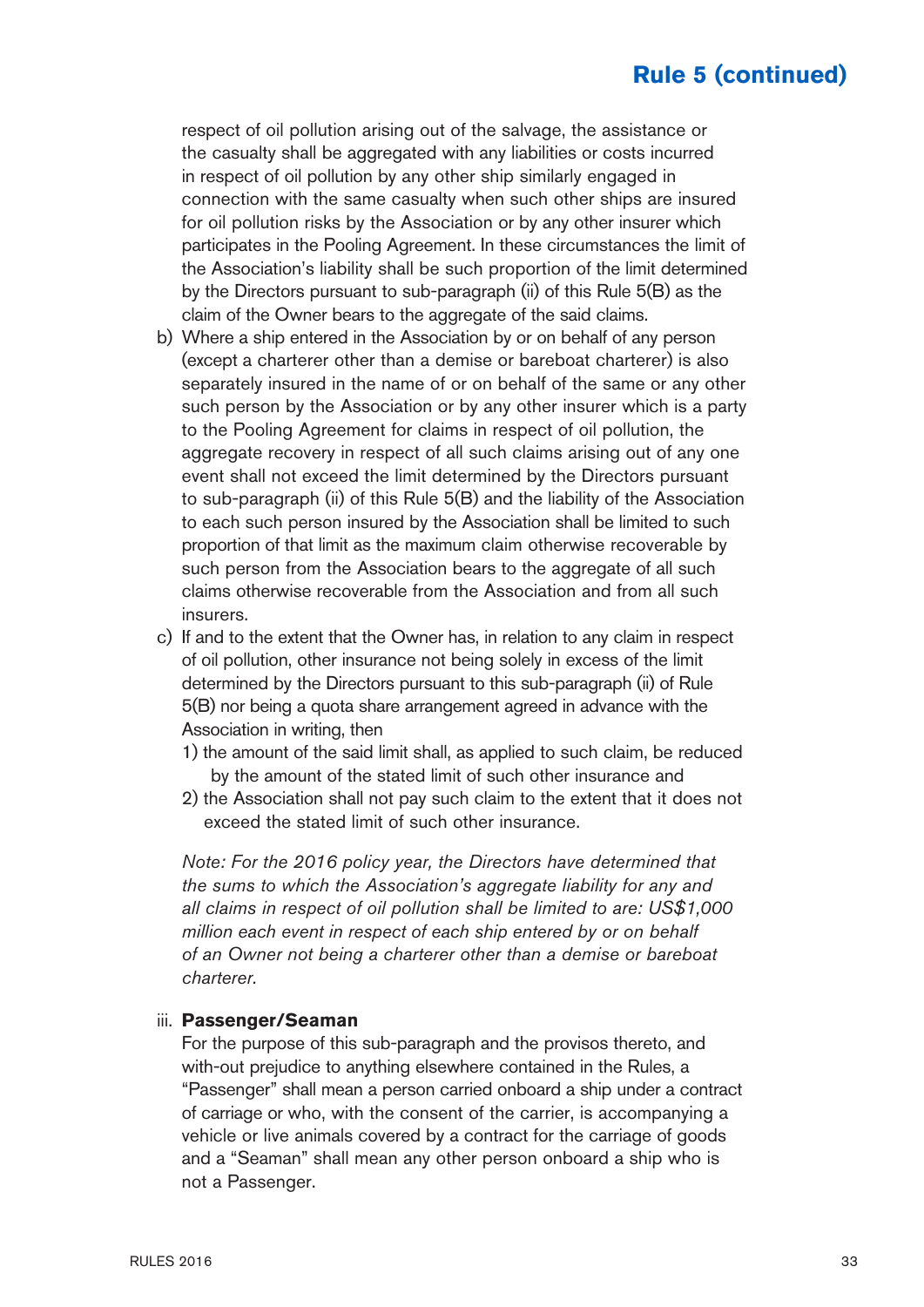Unless otherwise limited to a lesser sum, the Association's aggregate liability for any and all claims arising out of any one event shall not exceed 1) in respect of liability to Passengers US\$2,000 million; and

2) in respect of liability to Passengers and Seamen US\$3,000 million, for each ship entered by or on behalf of an Owner not being a charterer other than a demise or bareboat charterer.

#### PROVIDED ALWAYS that:

Where a ship entered in the Association by or on behalf of any person (except a charterer other than a demise or bareboat charterer) is also separately insured in the name of or on behalf of the same or any other such person by the Association or by any other insurer which is a party to the Pooling Agreement

- a) the aggregate of claims in respect of liability to Passengers recoverable from the Association and/or such other insurers shall not exceed US\$2,000 million any one event and the liability of the Association shall be limited to such proportion of that sum as the claims recoverable by such persons from the Association bears to the aggregate of all such claims otherwise recoverable from the Association and all such insurers;
- b) the aggregate of all claims in respect of liability to Passengers and Seamen recoverable from the Association and/or such other insurers shall not exceed US\$3,000 million any one event and the liability of the Association shall be limited:
	- i. where claims in respect of liability to Passengers have been limited to US\$2,000 million in accordance with proviso (a) to such proportion of the balance of US\$1,000 million as the claims recoverable by such persons in respect of liability to Seamen bear to the aggregate of all such claims otherwise recoverable from the Association and all such insurers; and
	- ii. in all other cases, to such proportion of US\$3,000 million as the claims recoverable by such persons in respect of liability to Passengers and Seamen bear to the aggregate of all such claims otherwise recoverable from the Association and all such insurers.

#### **C Set-off**

Without prejudice to anything elsewhere contained in these Rules the Association shall be entitled to set off any amount due from an Owner against any amount due to such Owner from the Association.

#### **D Exclusion of sums insurable under hull policies**

Unless and to the extent that the Directors in their discretion otherwise decide, or the Managers agree in writing as a term of entry, the Association shall not indemnify the Owner of an entered ship against any liabilities, costs or expenses against which that Owner would have been insured if at the time of the incident giving rise to those liabilities, costs or expenses the ship had been fully insured for its proper value under Hull Policies on terms equivalent to those of the Lloyd's Marine Policy MAR form 1/1/82 with the Institute Time Clauses Hulls 1/10/83 attached. For the purposes of these Rules "proper value'' shall mean the market value of the ship,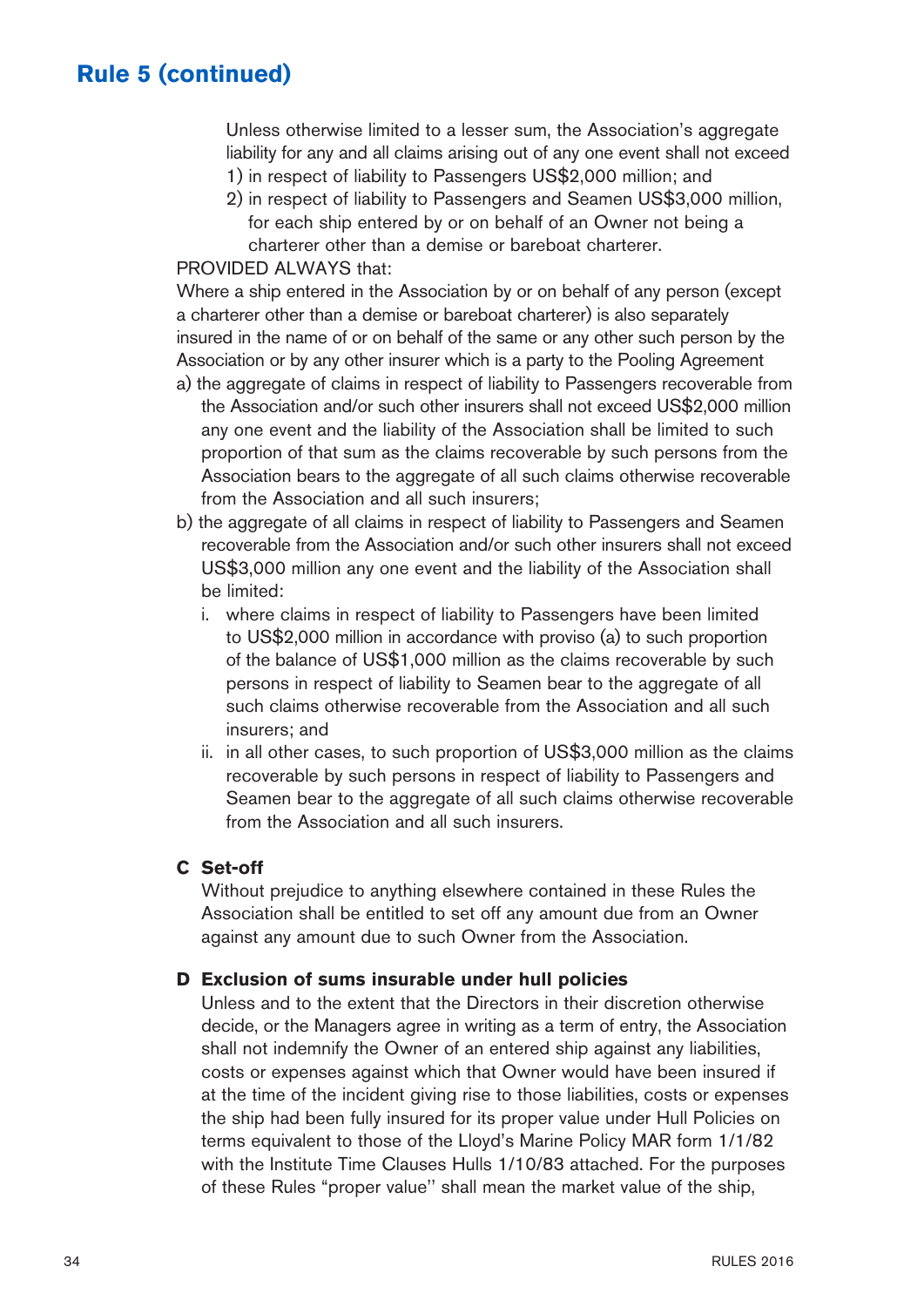without commitment, at the date of the incident referred to above.

*Note: When considering the proper value for which an entered ship should be insured or deemed to be insured for the purposes of claims under Rule 2 Sections 10 and 20, the Directors will require to be satisfied that the hull and/ or excess liability policies of the Owner concerned have been the subject of periodic review as market conditions may require, so that the total amount of liability coverage contained in those policies is maintained at levels approximating to the market value of the ship without commitment. Owners are recommended to consult their brokers and/or shipvaluers to assess periodically in the light of the above, the proper amount for which insurances should be effected to cover against collision and general average or salvage liabilities. Provided the necessary insurances are placed on the basis of the advice received, the Directors will give every consideration to a claim if, as may transpire, the values and amounts upon which the insurances have been placed are lower than the values which may have been assessed by a Court or Tribunal for general average or salvage purposes.* 

#### **E Exclusion of war risks**

The Association shall not indemnify an Owner against any liabilities, costs or expenses (irrespective of whether a contributory cause of the same being incurred was any neglect on the part of the Owner or on the part of the Owner's servants or agents) when the loss or damage, injury, illness or death or other accident in respect of which such liability arises or cost or expense is incurred, was caused by:

- i. War, civil war, revolution, rebellion, insurrection or civil strife arising therefrom, or any hostile act by or against a belligerent power, or any act of terrorism.
- ii. Capture, seizure, arrest, restraint or detainment (barratry and piracy excepted) and the consequences thereof or any attempt thereat;
- iii. Mines, torpedoes, bombs, rockets, shells, explosives or other similar weapons of war (save for those liabilities, costs or expenses which arise solely by reason of the transport of any such weapons whether on board the entered ship or not), provided always that this exclusion shall not apply to the use of such weapons either as a result of government order or with the written agreement of the Directors or the Managers where the reason for such use is the avoidance or mitigation of liabilities, costs or expenses which would otherwise fall within the cover given by the Association.

PROVIDED ALWAYS that:

- a) In the event of any dispute as to whether or not an act constitutes an act of terrorism, the decision of the Directors shall be final.
- b) The Directors may resolve that special cover be provided to the Owner against any or all of the risks set out in Rule 2 notwithstanding that those liabilities, costs or expenses would otherwise be excluded by this paragraph (E) and that such special cover should be limited to such sum or sums and be subject to such terms and conditions as the Directors may from time to time determine.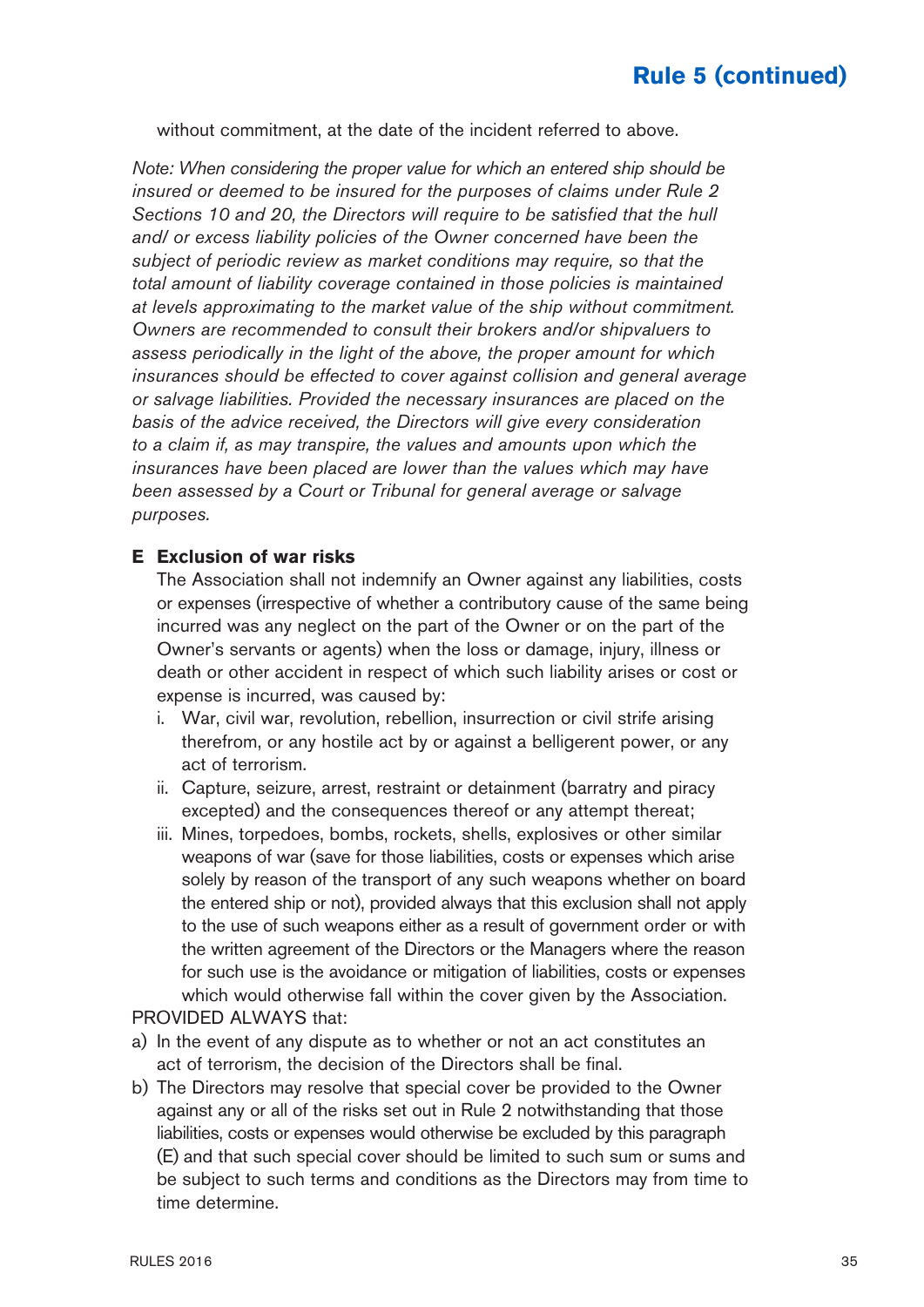#### **F Exclusion of nuclear risks**

The Association shall not indemnify an Owner against any liabilities, costs or expenses (irrespective of whether a contributory cause of the same being incurred was any neglect on the part of the Owner or on the part of the Owner's servants or agents) when the loss or damage, injury, illness or death or other accident in respect of which such liability arises or cost or expense is incurred, was directly or indirectly caused by or arises from:

- i. ionising radiations from or contamination by radioactivity from any nuclear fuel or from any nuclear waste or from the combustion of nuclear fuel
- ii. the radioactive, toxic, explosive or other hazardous or contaminating properties of any nuclear installation, reactor or other nuclear assembly or nuclear component thereof
- iii. any weapon or device employing atomic or nuclear fission and/or fusion or other like reaction or radioactive force or matter
- iv. the radioactive, toxic, explosive or other hazardous or contaminating properties of any radioactive matter

#### PROVIDED ALWAYS that:

- a) this exclusion shall not apply to liabilities, losses, costs or expenses arising out of the carriage of "excepted matter" as cargo on an entered ship. For this purpose "excepted matter" consists of certain radio isotopes, used in or intended to be used for any industrial, commercial, agricultural, medical or scientific purpose and such further exceptions as the Directors may approve within the scope of the definition of "excepted matter" contained in the Nuclear Installations Act 1965 of the United Kingdom and any regulations made thereunder.
- b) The Directors may resolve that special cover be provided to the Owner against any or all of the risks set out in Rule 2 notwithstanding that those liabilities, losses, costs, or expenses would otherwise be excluded by this paragraph (F) and that such special cover should be limited to such sum or sums and be subject to such terms and conditions as the Directors may determine.

#### **G Exclusion of damage to entered ship, loss of hire, etc.**

Subject to paragraph (F) of Section 22 and to Section 24 of Rule 2, the Association shall not, except as otherwise provided in this paragraph, pay for:

- i. Loss of or damage to the entered ship or any part thereof;
- ii. Loss of or damage to any equipment on board the entered ship or to any containers, lashings, stores or fuel thereon, to the extent that the same are owned or leased by the Owner or by any company associated with or under the same management as the Owner;
- iii. The cost of repairs to the entered ship or any charges or expenses in connection therewith;
- iv. Claims by or against the Owner relating to loss of freight or hire of an entered ship or any proportion thereof unless such loss of freight or hire forms part of a claim recoverable from the Owner for liabilities in respect of cargo or is, with the consent of the Managers, included in the settlement of such a claim;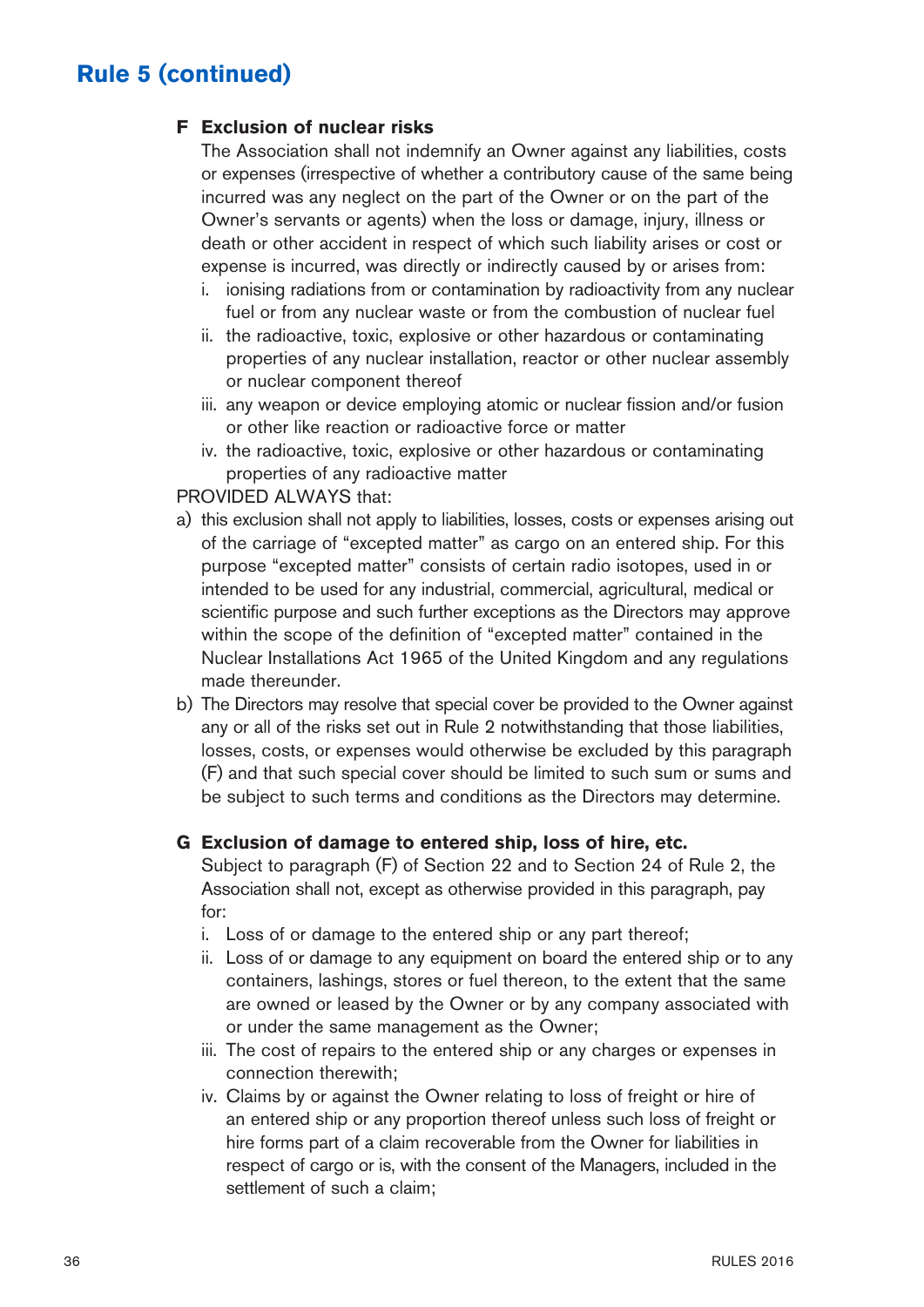- v. Salvage or services in the nature of salvage and any costs and expenses in connection therewith;
- vi. Loss arising out of cancellation of a charter or other engagement of an entered ship;
- vii. Loss arising out of irrecoverable debts or out of the insolvency of any person, including insolvency of agents;
- viii.Claims by or against the Owner relating to demurrage on, detention of or delay to an entered ship unless such demurrage, detention or delay forms part of a claim recoverable from the Owner for liabilities in respect of cargo within the scope of these Rules or is, with the consent of the Managers, included in the settlement of such a claim.

#### PROVIDED ALWAYS that:

The foregoing exceptions shall not apply to claims under the following Sections of Rule 2:

Section 9 Life Salvage,

Section 19 Unrecoverable general average contributions,

Section 20 Ship's proportion of general average,

Section 21 Special compensation to Salvors,

Section 25 Sue and labour and legal costs,

Section 26 Expenses incurred by direction of the Association.

### **H Exclusion of certain liabilities, costs and expenses of salvage ships, drilling ships, dredgers and others**

Unless and to the extent that special cover shall have been agreed between the Owner and the Managers in accordance with the provisions of Rules 3 or 4, the Association shall not be liable for any claim relating to liabilities, costs and expenses incurred by the Owner of:

- i. An entered ship which is a salvage tug or firefighting ship or other ship used or intended to be used for salvage or firefighting operations, when the claim arises out of any salvage or firefighting service or attempted salvage or firefighting service (including for the purpose of this paragraph, wreck removal) other than
	- (a) liabilities, costs and expenses arising out of salvage or firefighting service or attempted salvage or firefighting service conducted by an entered ship for the purpose of saving or attempting to save life at sea; and
	- (b) liabilities, costs and expenses incurred by the Owner (being a professional salvor) which are covered by a special agreement between the Owner and the Association and which arise out of the operation of, and in respect of that Owner's interest in an entered ship.
- ii. An entered ship which is
	- (a) constructed or adapted for the purpose of carrying out drilling operations in connection with oil or gas exploration or production, or
	- (b) used for or in connection with drilling or oil or gas production operations, including any accommodation unit moored or positioned on site as an integral part of any such operations, when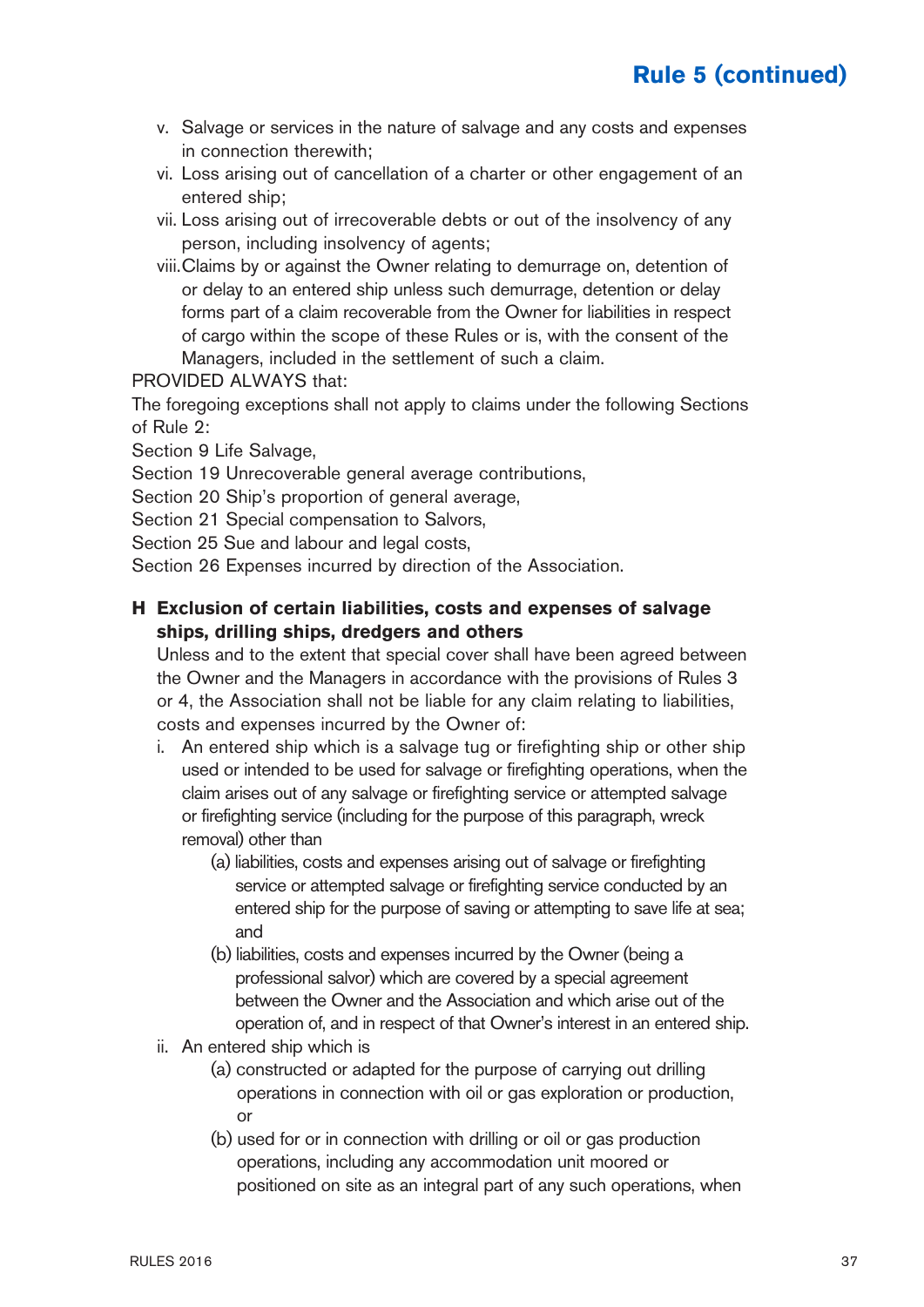the claim arises out of or during those operations;

 For the purposes of paragraph ii(b) above the entered ship shall be deemed to be carrying out production operations if (inter alia) it is a storage tanker or other ship engaged in the storage of oil, and either:

- (i) the oil is transferred directly from a producing well to the storage ship; or
- (ii) the storage ship has oil and gas separation equipment on board and gas is being separated from oil whilst on board the storage ship other than by natural venting.
- iii. An entered ship which is used for the operations of dredging, blasting, piledriving, well-stimulation, laying, maintaining or removing cables or pipes, core sampling, depositing of spoil, professional oil spill response or professional oil spill response training and tank cleaning (otherwise than on the entered ship),or other specialist operations, when the claim arises as a consequence of:
	- (a) claims brought by any party for whose benefit the work has been performed, or by any third party (whether connected with any party for whose benefit the work has been performed or not), in respect of the specialist nature of the operations; or
	- (b) the failure to perform such specialist operations by the Owner or the fitness for purpose or quality of the Owner's work, products or services; or
	- (c) any loss of or damage to the contract work.

PROVIDED ALWAYS that this exclusion shall not apply to liabilities, costs and expenses incurred by an Owner in respect of:

- (i) loss of life, injury or illness of crew and other personnel on board the entered ship; or
- (ii) the wreck removal of the entered ship; or
- (iii) oil pollution emanating from the entered ship or the threat thereof,

 but only to the extent that such liabilities, costs and expenses are covered by the Rules.

- iv. An entered ship which is used for waste disposal or incineration operations, when the claim arises out of those operations:
- v. An entered ship which is used for or in connection with the operations of submarines or underwater vessels or equipment, or an entered ship which is used for or in connection with professional or commercial diving operations, when the claim arises out of those operations, except a claim
	- (a) arising out of salvage operations being conducted by an entered ship provided that (i) the divers, fully licenced or otherwise certified, form part of the crew of that entered ship (or of diving bells or other similar equipment or craft operating from the entered ship); (ii) the Owner of that entered ship (except a charterer other than a demise or bareboat charterer) is responsible for the activities of such divers; (iii) the Owner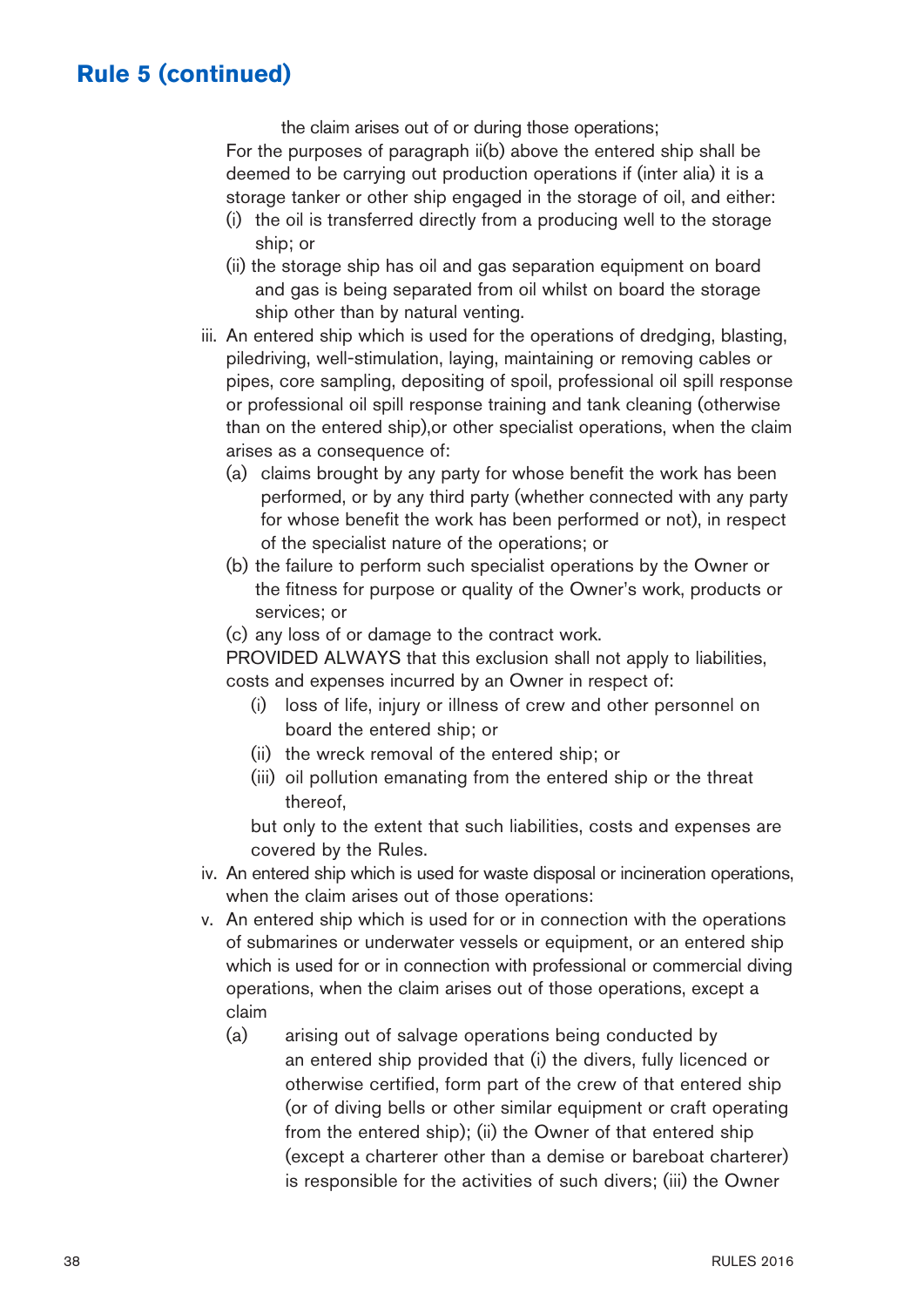at all times ensures compliance with any legislation, regulations, rules and other requirements regarding the employment of such divers; and

- (b) incidental diving operations carried out in relation to the inspection, repair or maintenance of the entered ship or in relation to damage caused by the entered ship; and (c) recreational diving activities.
- vi. An entered ship which is moored (otherwise than on a temporary basis) and is open to the public as a hotel, restaurant, bar or other place of entertainment, when the claim is in respect of hotel or restaurant guests or other visitors or catering crew of such ship.
- vii. An entered ship which is used as an accommodation vessel, when the claim is in respect of personnel (other than marine crew) on board such ship employed otherwise than by the Owner, where there has not been a contractual allocation of risks as between the Owner and the employer of the personnel which has been approved by the Managers.
- viii. An entered ship which is a semi-submersible heavy lift vessel or which is designed exclusively for the carriage of heavy lift cargo, when the claim is in respect of loss of or damage to or wreck removal of cargo, save where the cargo is carried under a contract on HeavyCon terms or any other terms approved in writing by the Managers.

#### **I Double insurance**

The Association shall not, unless and to the extent that the Directors in their discretion otherwise decide, be liable for any liabilities, costs or expenses recoverable under any other insurance or which would have been so recoverable:

- i. apart from any terms in such other insurance excluding or limiting liability on the ground of double insurance; and
- ii. if the ship had not been entered in the Association with cover against the risks set out in these Rules.

#### **J Contraband, blockade running, unlawful trade, imprudent or hazardous operations**

No claim shall be recoverable from the Association if it arises out of or is consequent upon an entered ship carrying contraband, blockade running or being employed in an unlawful trade or if the Directors, having regard to all the circumstances, shall be of the opinion that the carriage, trade or voyage was imprudent, unsafe, unduly hazardous or improper.

#### **K Classification and statutory requirements**

Unless otherwise agreed in writing between the Owner and the Managers, the following conditions are terms of the insurance of every entered ship:

- i. The ship must be and remain throughout the period of entry classed with a Classification Society approved by the Managers, and
- ii. Any incident or condition in respect of which that Classification Society might make recommendations as to repairs or other action to be taken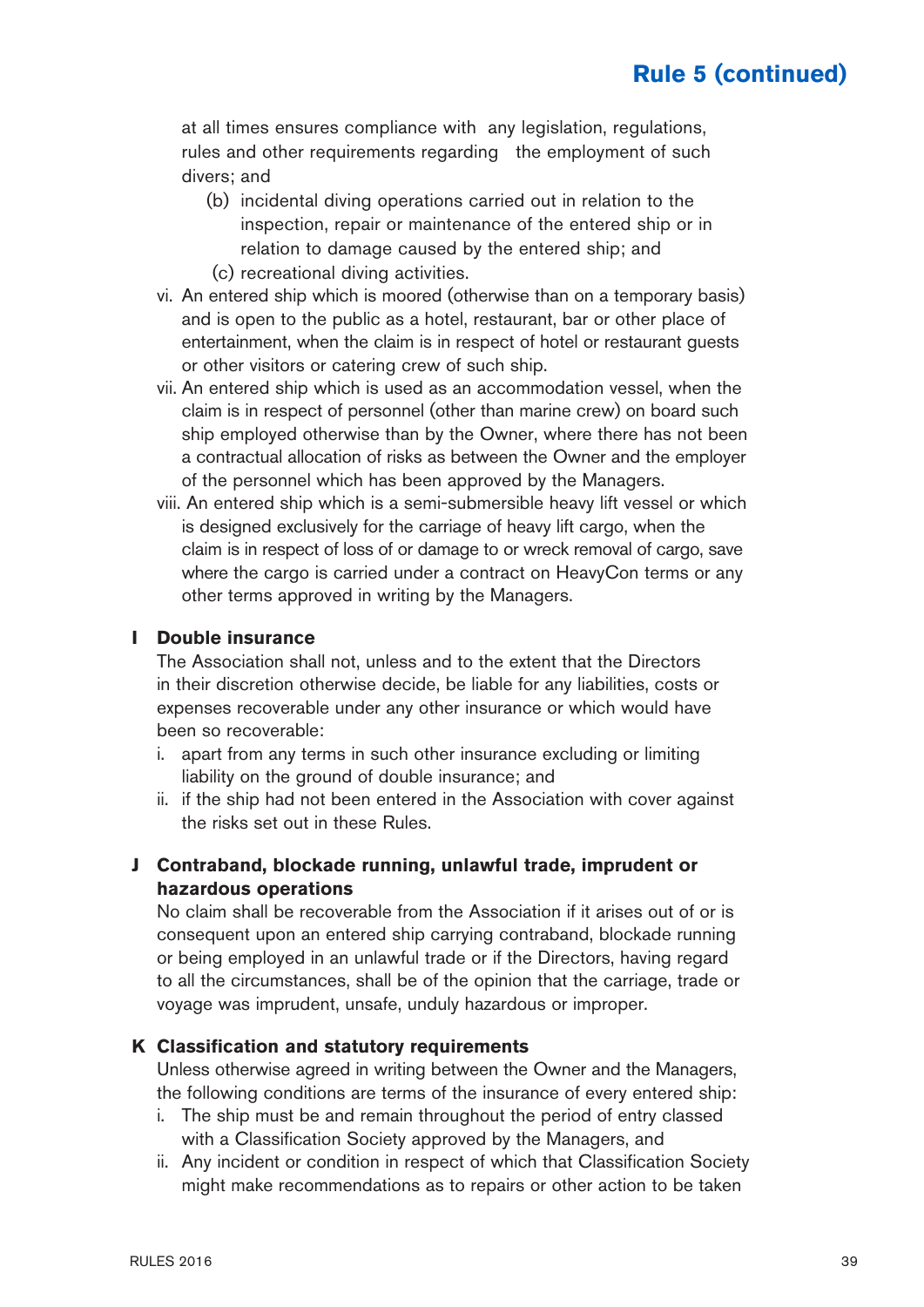by the Owner must be promptly reported to that Classification Society.

- iii. The Owner must comply with all the Rules, recommendations and requirements of the Classification Society relating to the entered ship within the time or times specified by the Society.
- iv. The Owner authorises the Managers to inspect any information, relating to the maintenance of class of the entered ship, in the possession of any Classification Society with which that ship is or at any time has been classed, and will where necessary authorise such Classification Society or Societies to disclose and make available that information to the Managers upon request by the Managers and for whatsoever purposes the Managers may consider necessary.
- v. The Owner must immediately inform the Managers if, at any time during the period of entry, the Classification Society with which the ship is classed is changed and advise the Managers of all outstanding recommendations, requirements or restrictions specified by any Classification Society relating to that ship as at the date of such change.
- vi. The Owner must comply with all statutory requirements of the state of the ship's flag relating to the construction, adaptation, condition, fitment, equipment and manning of the entered ship and must at all times maintain the validity of such statutory certificates as are issued by or on behalf of the state of the ship's flag in relation to such requirements and in relation to the International Safety Management (ISM) Code and the International Ship and Port Facility Security (ISPS) Code.

Unless and to the extent that the Directors otherwise decide, an Owner shall not be entitled to any recovery from the Association in respect of any claim arising during a period when that Owner is not fulfilling or has not fulfilled those conditions.

#### PROVIDED ALWAYS that:

where the entry of a ship is solely in the name of or on behalf of a charterer other than a demise or bareboat charterer the rights of recovery of such charterer shall not be dependent on the fulfilment of conditions (ii), (iii), (iv), (v), or (vi) of this paragraph (K).

#### **L Marine Insurance Act 1906 and Insurance Act 2015**

- i. These Rules and all contracts of insurance made by the Association shall be subject to and incorporate the provisions of the Marine Insurance Act, 1906 and, upon its entry into force, the Insurance Act 2015 of the United Kingdom and any statutory modifications thereof except insofar as such Acts or modifications may have been excluded by these Rules or by any term of such contracts.
- ii. The following provisions of the Insurance Act 2015 ("the Act") are excluded from the Rules and any contract of insurance as follows:
- a. Section 8 of the Act is excluded. As a result any breach of the duty of fair presentation shall entitle the Association to avoid the policy,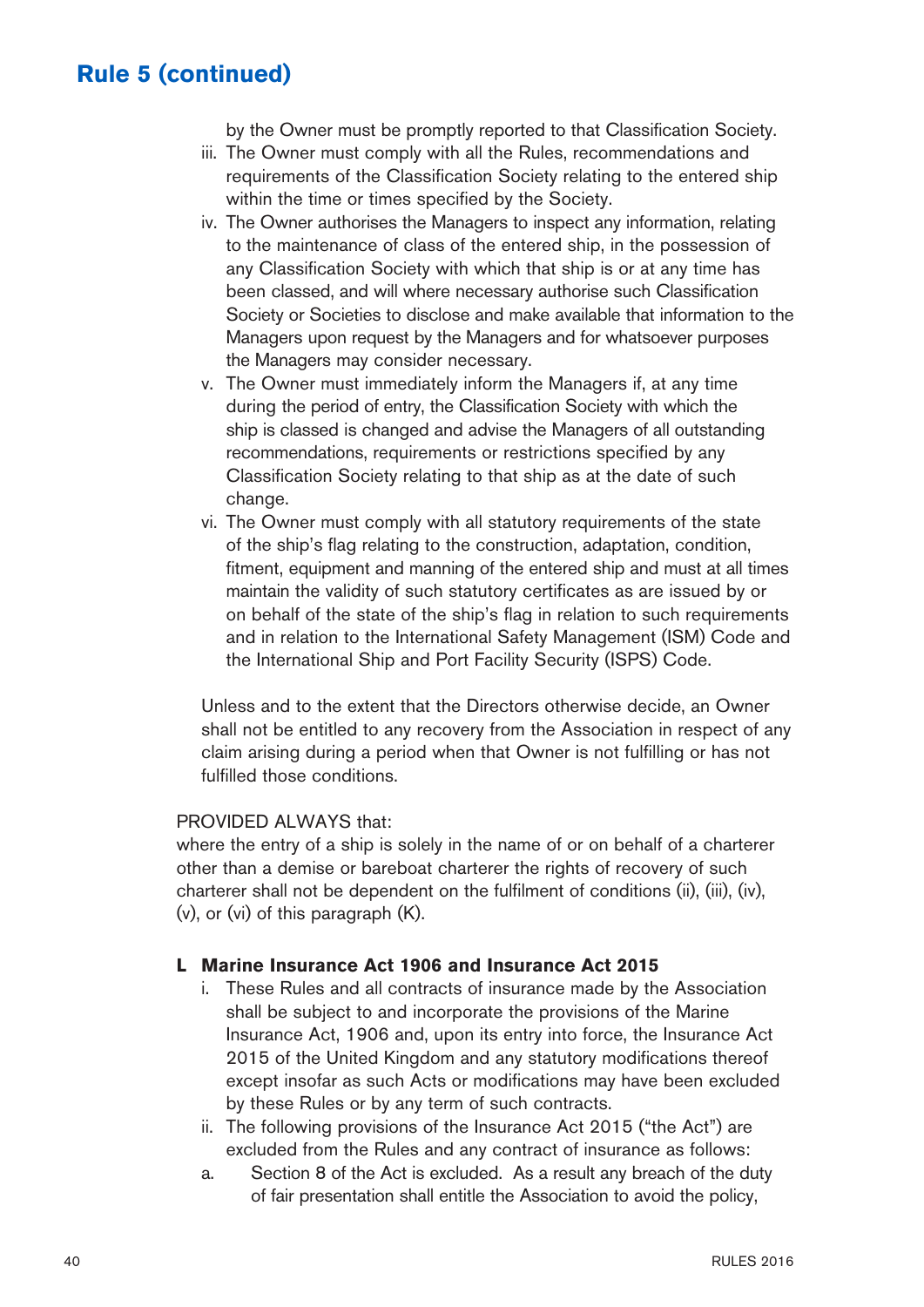regardless of whether the breach of the duty of fair presentation is innocent, deliberate or reckless.

- b. Section 10 of the Act is excluded. As a result all warranties in these Rules or any contract of insurance must be strictly complied with and if the Owner fails to comply with any warranty the Association shall be discharged from liability from the date of the breach, regardless of whether the breach is subsequently remedied.
- c. Section 11 of the Act is excluded. As a result the Rules and all terms of the contract of insurance between the Association and the Owner, including terms which tend to reduce the risk of loss of a particular kind, loss at a particular location and/or loss at a particular time, must be strictly complied with and if the Owner fails to comply with any such term, the Association's liability may be excluded, limited or discharged in accordance with these Rules notwithstanding that the breach could not have increased the risk of the loss which actually occurred in the circumstances in which it occurred.
- d. Section 13 of the Act is excluded. As a result the Association shall be entitled to exercise its right to terminate the contract of insurance in respect of the Owner and all insureds in the event that a fraudulent claim is submitted by or on behalf of the Owner and/or any Group Affiliate.
- e. Section 13A of the Act is excluded: As a result the Rules and all terms of the contract of insurance between the Association and the Owner shall not be subject to nor shall the Association be in breach of any implied term that it will pay any sums due in respect of a claim within a reasonable time save where the breach is deliberate or reckless and Section 13A of the Act is excluded to this extent.
- f. Section 14 of the Act is excluded. As a result, the contract of insurance between the Association and the Owner shall be deemed to be a contract of the utmost good faith, and any breach of the duty of the utmost good faith shall entitle the Association to avoid the contract of insurance.

#### **M Obligation to sue and labour**

Upon the occurrence of any casualty, event or matter liable to give rise to a claim by an Owner upon the Association, it shall be the duty of the Owner and his agents to take and to continue to take all such steps as may be reasonable for the purpose of averting or minimizing any expense or liability in respect whereof he may be insured by the Association. In the event that an Owner commits any breach of this obligation, the Directors may in their discretion reject any claim by the Owner against the Association arising out of the casualty, event or matter, or reduce the sum payable by the Association in respect thereof by such amount as they may determine.

#### **N Obligations with regard to claims**

i. An Owner must promptly notify the Managers of every casualty, event or claim upon him which is liable to give rise to a claim upon the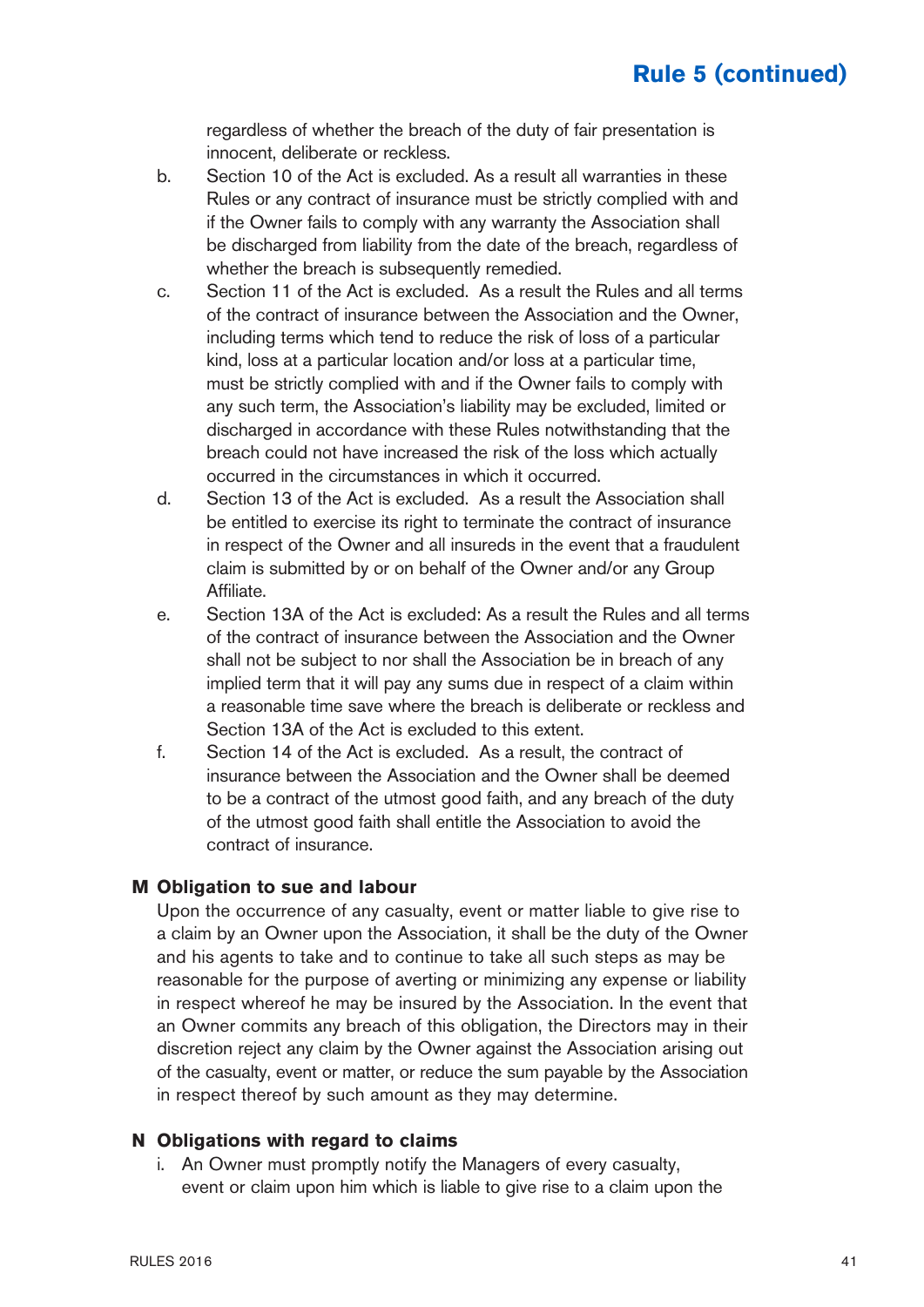Association, and of every event or matter which is liable to cause the Owner to incur liabilities, costs or expenses for which he may be insured by the Association.

- ii. An Owner must promptly notify the Managers of every survey or opportunity for survey in connection with a matter referred to under (i).
- iii. An Owner must at all times promptly notify the Managers of any information, documents or reports in his or his agents' possession, power or knowledge relevant to such casualty, event or matter as is referred to under (i) and shall further, whenever so requested by the Managers, promptly produce to the Association and/or allow the Association or its agents to inspect, copy or photograph, all relevant documents of whatsoever nature in his or his agents' possession or power and shall further permit the Association or its agents to interview any servant, agent or other person who may have been employed by the Owner at the material time or at any time thereafter or whom the Association may consider likely to have any direct or indirect knowledge of the matter or who may have been under a duty at any time to report to the Owner in connection therewith.
- iv. An Owner shall not settle or admit liability for any claim for which he may be insured by the Association without prior written consent of the Managers.

In the event that an Owner commits any breach of his obligations referred to in (i) to (iv) above, the Directors may in their discretion reject any claim by the Owner against the Association arising out of the casualty, event or matter, or reduce the sum payable by the Association in respect thereof by such amount as they may determine.

#### **O Time bar**

In the event that:

- i. an Owner fails to notify the Managers of any casualty, event or claim referred to in paragraph (N) (i) of this Rule within one year after he has knowledge thereof; or
- ii. an Owner fails to submit a claim to the Managers for reimbursement of any liabilities, costs or expenses within one year after discharging or settling the same;

the Owner's claim against the Association shall be discharged and the Association shall be under no further liability in respect thereof unless the Directors in their discretion shall otherwise determine.

#### **P Recoveries, savings by the Owner and subrogation**

i. Unless otherwise agreed in writing by the Managers, where the Association has paid a claim to or on behalf of an Owner the whole of any recovery from a third party in respect of that claim shall be credited and paid to the Association up to an amount corresponding with the sum paid by the Association together with any interest element on that sum comprised in the recovery, provided however that where, because of a deductible in his terms of entry, the Owner has contributed to settlement of the claim, any such interest element shall be apportioned between the Owner and the Association taking into account the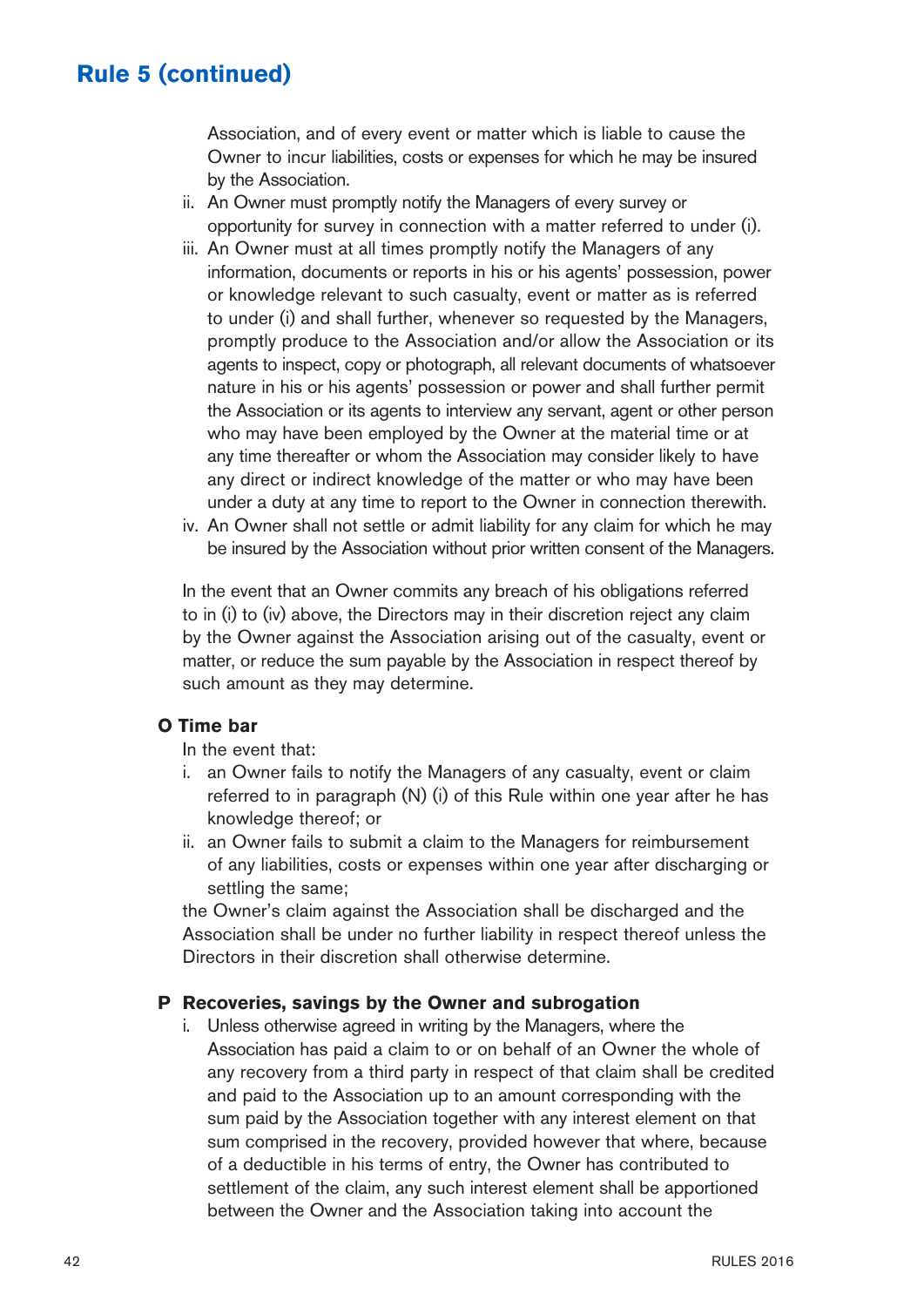payments made by each and the dates on which those payments were made.

- ii. Unless otherwise agreed in writing by the Managers, where the Owner, as a result of an event for which he is covered by the Association, has obtained extra revenue or saved costs or expenses which would otherwise have been incurred and which would not have been covered by the Association, the Association may deduct from the sum otherwise payable to the Owner an amount corresponding to the benefit obtained.
- iii. Unless otherwise agreed in writing by the Managers, where the Association has paid a claim to or on behalf of an Owner, the Association shall be subrogated to the rights of the Owner in respect of the claim to the extent of that payment, including the right to any interest accruing on that amount prior to its recovery and the right to recover any costs incurred in relation to the exercise of such rights.

#### **Q Surveys of ships**

The Managers at any time in their discretion may appoint a surveyor or such other person as they may think fit to inspect an entered ship on behalf of the Association. The Owner

- (i) shall afford such facilities as may be required for such inspection, and
- (ii) shall comply with such recommendations as the Managers may make following such inspection.

Unless and to the extent that the Directors in their discretion otherwise decide, an Owner who commits any breach of his obligations referred to in (i) to (ii) above shall not be entitled, in relation to any casualty, event or matter occurring during the period of the breach, to any recovery from the Association in respect of any claim arising out of such casualty, event or matter

Notwithstanding the above and in addition thereto, the Directors may, in the light of such inspection or in the event of any breach of the obligations referred to in (i) to (ii) above, terminate the Owner's entry forthwith whereupon the Owner shall cease to be insured in respect of the entered ship.

#### **R Surveys of ships after lay-up**

- i. If an entered ship has been laid-up for a period of six months or more, whether the ship has been entered in the Association for all or part of the period of lay-up and whether or not laid-up returns have been claimed or paid in accordance with Rule 27, the Owner shall give the Managers notice that the ship is to be recommissioned not less than seven days before the ship leaves the place of lay-up.
- ii. Upon receipt of such notice the Managers in their discretion may appoint a surveyor or such other person as they may think fit to inspect the ship on behalf of the Association and the Owner shall afford such facilities as may be required for such inspection.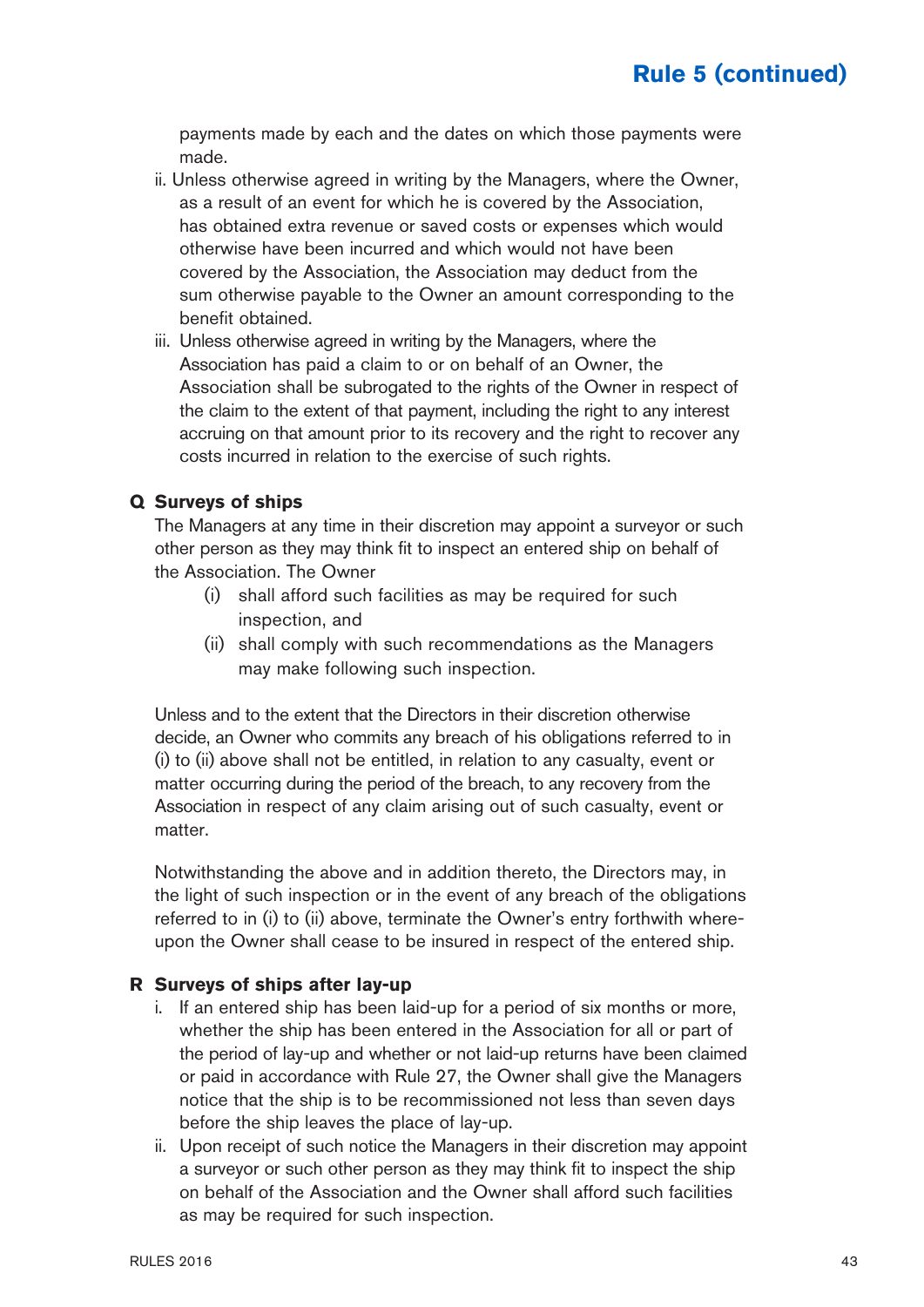iii. The Owner shall comply with such recommendations as the Managers may make following such inspection.

Unless and to the extent that the Directors in their discretion otherwise decide, an Owner who commits any breach of his obligations referred to in (i) to (iii) above shall not be entitled, in relation to any casualty, event or matter occurring during the period of the breach, to any recovery from the Association in respect of any claim arising out of such casualty, event or matter.

A breach of the obligation in (i) above shall be deemed to have ended at such time as the Owner has complied with his obligations referred to in (ii) above.

Notwithstanding the above and in addition thereto, the Directors may, in the light of such inspection or in the event of any breach of the obligations referred to in (ii) to (iii) above, terminate the Owner's entry forthwith whereupon the Owner shall cease to be insured in respect of the entered ship.

#### **S Electronic communication**

The Association's logs and records of any electronic communication sent or received by the Association shall, in the absence of manifest error, be conclusive evidence of such communication and of its despatch or receipt.

#### **T Interest**

In no case shall interest be paid upon sums due from the Association.

#### **U Certificates and undertakings**

Notwithstanding the exclusions in Rule 5(E), 5(F) and 5(V), the Association will discharge on behalf of the Owner liabilities, costs, expenses arising under a demand made pursuant to the issue by the Association on behalf of the Owner of

- a) a guarantee or other undertaking given by the Association to the Federal Maritime Commission under Section 2 of US Public Law 89-777, or
- b) a certificate issued by the Association in compliance with Article VII of the International Conventions on Civil Liability for Oil Pollution Damage 1969 or 1992 or any amendments thereof, or
- c) an undertaking given by the Association to the International Oil Compensation Fund 1992 in connection with the Small Tanker Oil Pollution Indemnification Agreement (STOPIA), or except where such liabilities, costs or expenses arise from or are caused by an act of terrorism, the Tanker Oil Pollution Indemnification Agreement (TOPIA), or
- d) a certificate issued by the Association in compliance with Article 7 of the International Convention on Civil Liability for Bunker Oil Pollution Damage, 2001
- e) a non-war certificate issued by the Association in compliance with either Article IV bis of the Athens Convention relating to Carriage of Passengers and their Luggage by Sea, 2002 and Guidelines for its implementation or Regulation (EC) No 392/2009 of the European Parliament and of the Council which gives effect thereto.
- f) a certificate issued by the Association in compliance with Article 12 of Nairobi International Convention on the Removal of Wrecks, 2007.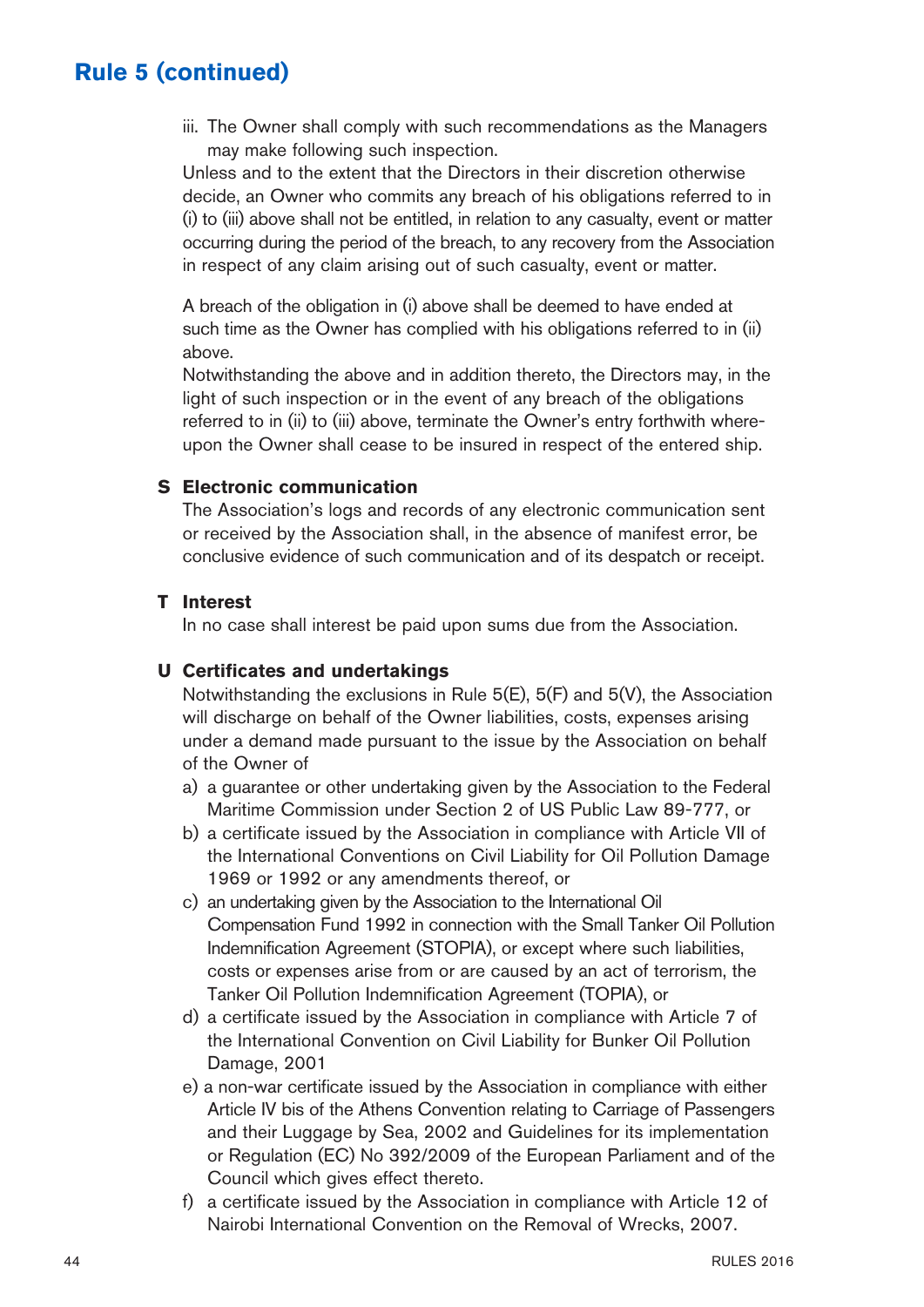#### PROVIDED ALWAYS THAT:

- i. The Owner shall indemnify the Association to the extent that any payment under any such guarantee, undertaking or certificate in discharge of the said liabilities, costs and expenses is or would have been recoverable in whole or in part under a standard P&I war risk policy had the Owner complied with the terms and conditions thereof, and
- ii. The Owner agrees that:
	- a) any payment by the Association under any such guarantee, undertaking or certificate in discharge of the said liabilities, costs and expenses shall, to the extent of any amount recovered under any policy of insurance or extension to the cover provided by the Association, be by way of loan; and
	- b) there shall be assigned to the Association to the extent and on the terms that it determines in its discretion to be practicable all the rights of the Insured Owner under any other insurance and against any third party.

For the purpose of this Rule 5(U), the Directors shall have the sole discretion to determine what constitutes a standard war risk policy.

#### **V Sanctions risks**

- i. The Association shall not indemnify an Owner against any liabilities, costs or expenses where the provision of cover, the payment of any claim or the provision of any benefit in respect of those liabilities, costs or expenses may expose the Association to any sanction, prohibition, restriction or adverse action by any competent authority or government.
- ii. The Owner shall in no circumstances be entitled to recover from the Association that part of any liabilities, costs or expenses which is not recovered by the Association from any party to the Pooling Agreement and/or from any reinsurer because of a shortfall in recovery from such party or reinsurer by reason of any sanction, prohibition or adverse action by a competent authority or government or the risk thereof if payment were to be made by such party or reinsurer. For the purposes of this paragraph, "shortfall" includes, but is not limited to, any failure or delay in recovery by the Association by reason of the said party or reinsurer delaying payment or making payment into a designated account in compliance with the requirements of any competent authority or government.
- iii. Notwithstanding, and without prejudice to, any other provisions of these Rules, the Directors may terminate the insurance of an Owner in respect of any and all ships entered by him where, in the opinion of the Directors, the Owner has exposed or will expose the Association to a material risk of being or becoming subject to a sanction, prohibition, restriction or other adverse action by a competent authority or government, which may materially affect the Association.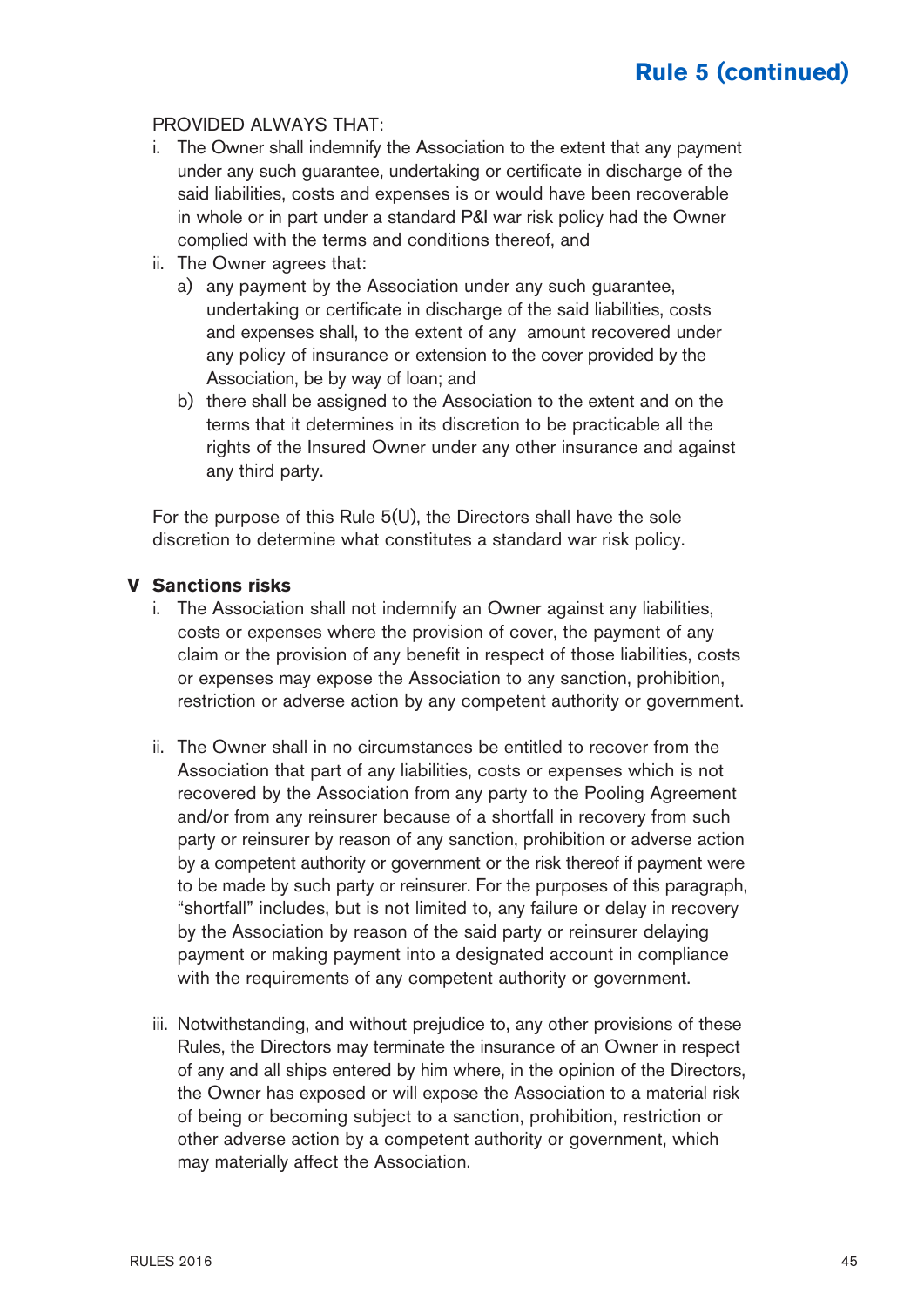### **Owners and Successors Bound by Rules**

- A All contracts of insurance effected by the Association shall, save and insofar as they contain any special terms inconsistent herewith, be deemed to incorporate and shall incorporate all the provisions of these Rules.
- B An Owner or other person (including an insurer to be reinsured under Rule 13) by whom or on whose behalf an application is made for insurance or reinsurance by the Association shall be deemed to have agreed not only on his own behalf but also on behalf of his successors and each of them that both he and they will in every respect be subject to and bound by the provisions of these Rules and by any contract of insurance with the Association.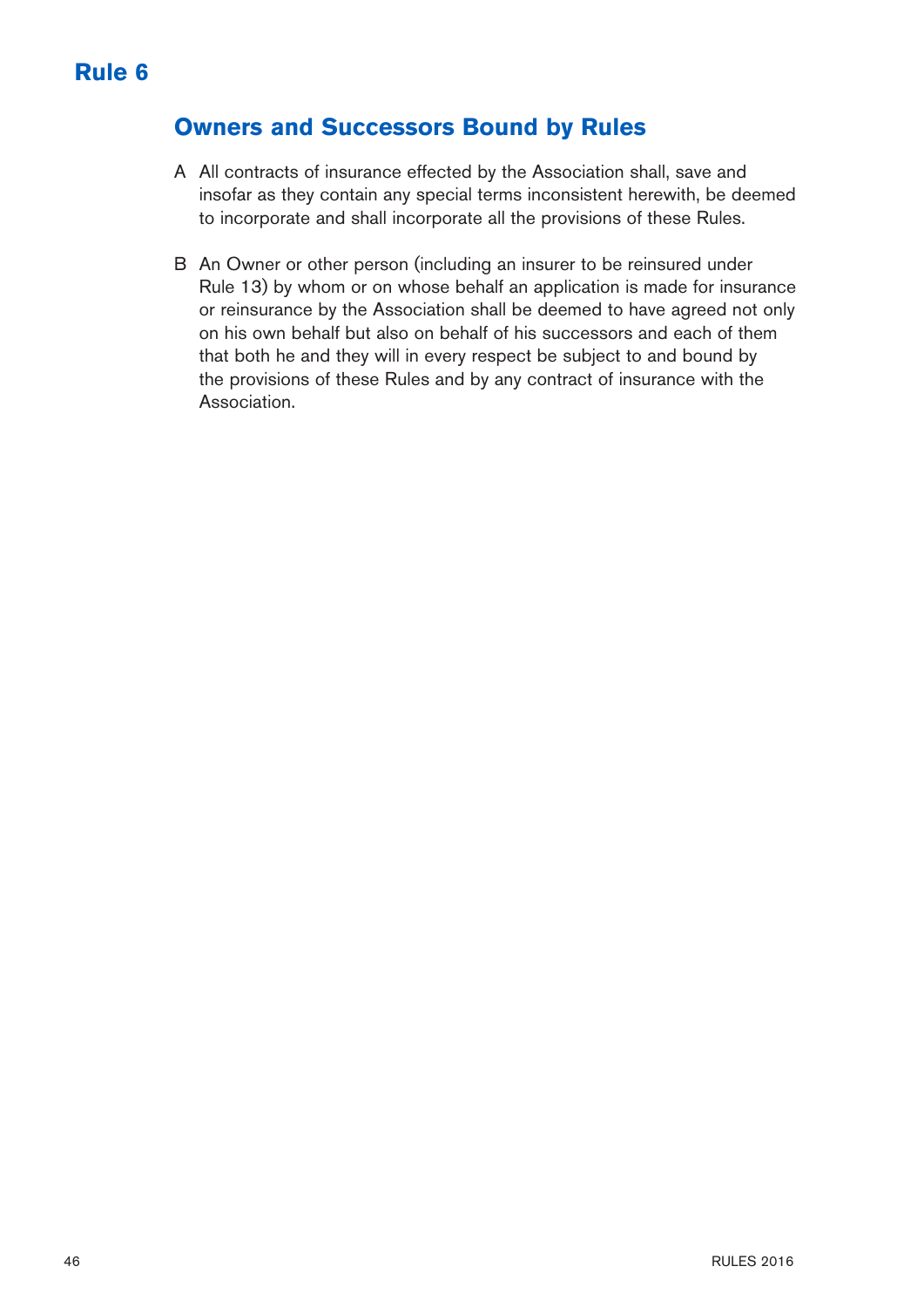# **Rule 7**

# **Applications for Insurance**

- A All contracts of insurance effected by the Association shall, save and insofar as they contain any special terms inconsistent herewith, be deemed to incorporate and shall incorporate all the provisions of these Rules.
- B The applicant Owner and any agent must make to the Managers a fair presentation of the risk by providing the Managers with all material particulars and information together with any additional particulars and information as the Managers may require.
- C The applicant Owner and any agent will ensure that every material representation as to a matter of fact is substantially correct, and every material representation as to a matter of expectation or belief is made in good faith.
- D In accordance with Rule 5L of the Association's Rules, Section 8 of the Insurance Act 2015 is excluded. Any breach of paragraphs B and C shall entitle the Association to avoid the contract of insurance, regardless of whether the breach is innocent, deliberate or reckless.
- E The Owner is obliged to disclose any change in any material information relating to an entry including, but not limited to, change of: management, flag, classification society, government authority responsible for ship certification for the trade in question, nationality of crew, trading or operating area or nature of trade or operation. Upon such disclosure, or failure to disclose, the Managers may amend the Owner's premium rating or terms of entry, or terminate the entry in respect of such ship with effect from the time of disclosure or failure to disclose.
- F The Managers shall be entitled, in their discretion and without assigning any reason, to refuse any application for the entry of a ship for insurance in the Association whether or not the applicant Owner of such ship is a Member.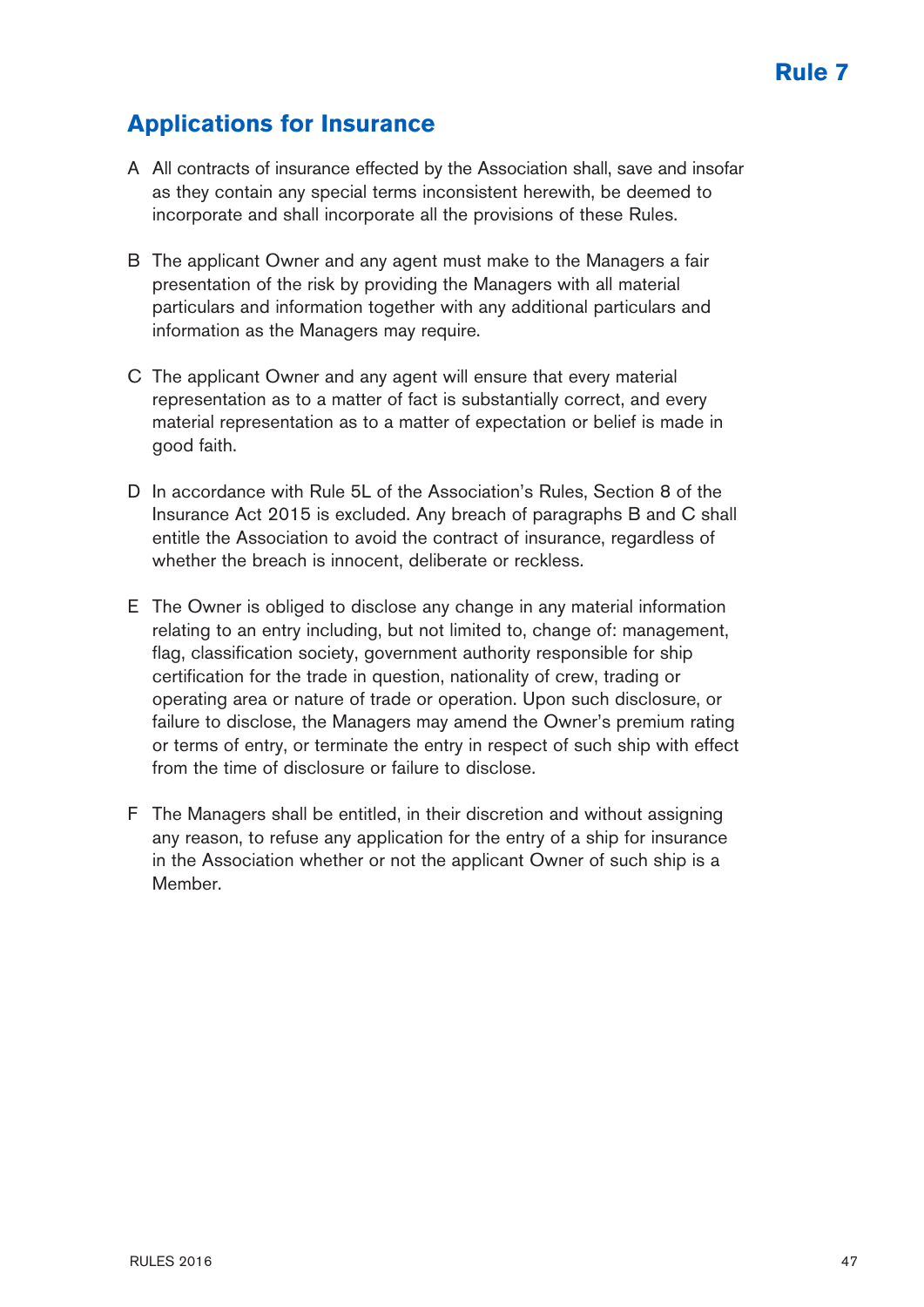# **Premium Rating**

Before an application is accepted for the entry of a ship on the terms (as set out in Rule 1 (6)) that the Owner is to pay Calls (including Mutual Premiums, Supplementary Premiums, or Overspill Calls) to the Association ("Call Entries"), the applicant Owner and the Managers shall agree the premium rating of the ship concerned. In deciding upon the premium rating of any ship the Managers may take into account all matters which they may consider relevant including (without prejudice to the generality of the foregoing) the degree of risk estimated to be involved in the proposed insurance.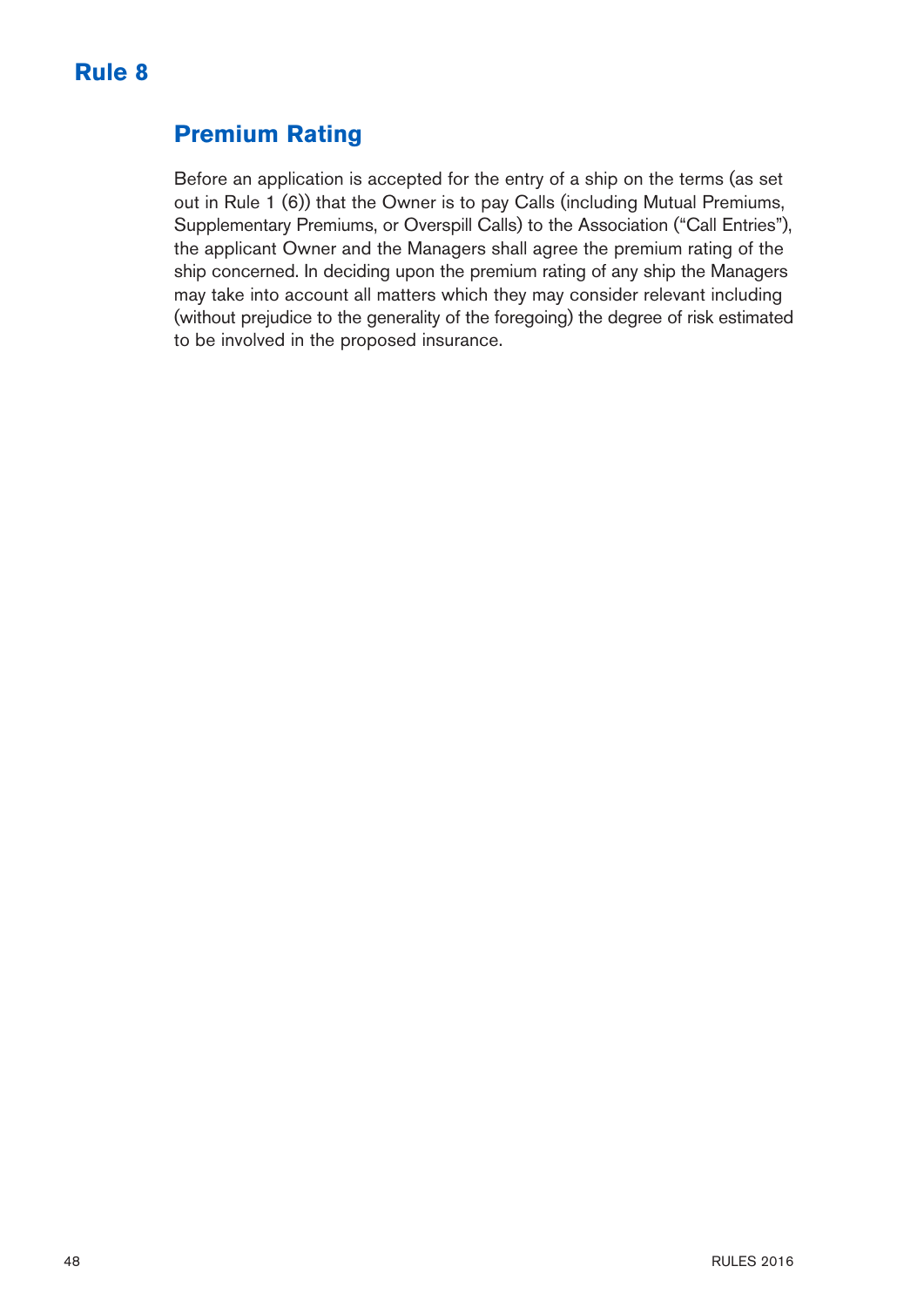# **Fixed Premiums**

- A Before an application is accepted for the entry of a ship on the terms (as set out in Rule 1 (7)) that the Owner is liable to pay a fixed premium to the Association ("Fixed Premium Entries"), the applicant Owner and the Managers shall agree the amount of the premium and the time or times at which it is payable.
- B Every Owner by whom or on whose behalf an application is made for the entry of a ship as a Fixed Premium Entry shall, if his application is accepted, be bound to pay and shall pay to the Association such sums as shall have been agreed with the Managers and at such time or times as the Managers shall have specified.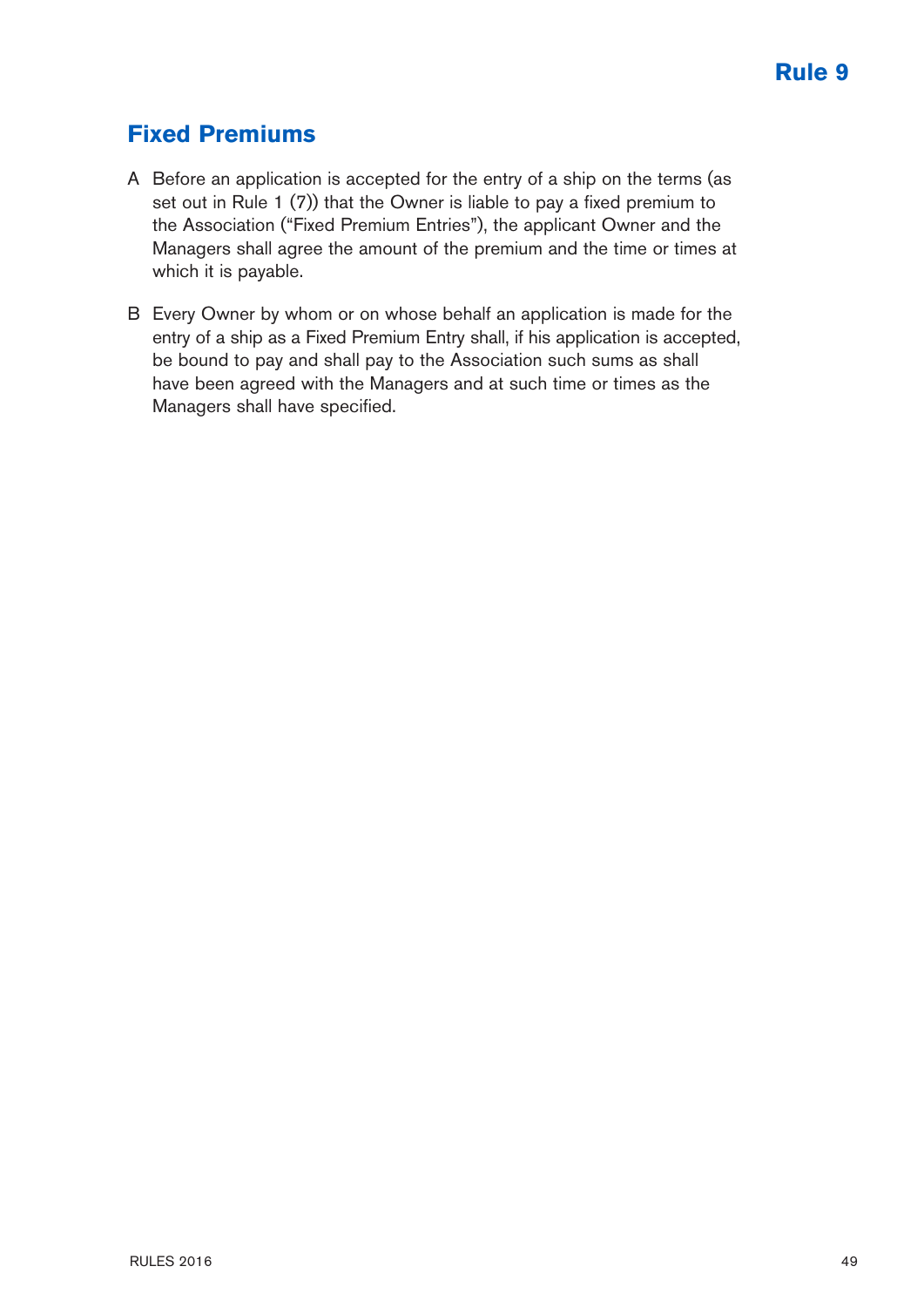## **Joint Entries**

- A If a ship shall be entered in the names of or on behalf of more persons than one (hereinafter referred to as "Joint Owners") the terms upon which each Joint Owner shall be entitled to recover losses from the Association and upon which the Association shall be entitled to recover Calls or Fixed Premiums from the Joint Owners shall be such as may be agreed in writing between the Joint Owners and the Managers.
- B Unless otherwise agreed in writing by the Managers all Joint Owners shall be jointly and severally liable to pay all contributions or other sums due to the Association in respect of such entry, and the receipt by any one of such persons for any sums payable by the Association in respect of such entry shall be a sufficient discharge of the Association for the same.
- C Failure by any Joint Owner to disclose material information within his knowledge shall be deemed to have been failure of all the Joint Owners.
- D Conduct of any Joint Owner which would have entitled the Association to decline to indemnify him shall be deemed the conduct of all the Joint Owners.
- E Unless the Managers have otherwise agreed in writing, the contents of any communication from or on behalf of the Association to any Joint Owner shall be deemed to be within the knowledge of all the Joint Owners, and any communication from any Joint Owner to the Association, the Managers or their agents shall be deemed to have been made with the full approval and authority of all the Joint Owners.
- F The cover afforded under this Rule shall extend only to risks, liabilities and expenses arising out of operations and/or activities customarily carried on by or at the risk and responsibility of Owners and which are within the scope of the cover afforded by the Rules and any special terms set out in the Certificate of Entry.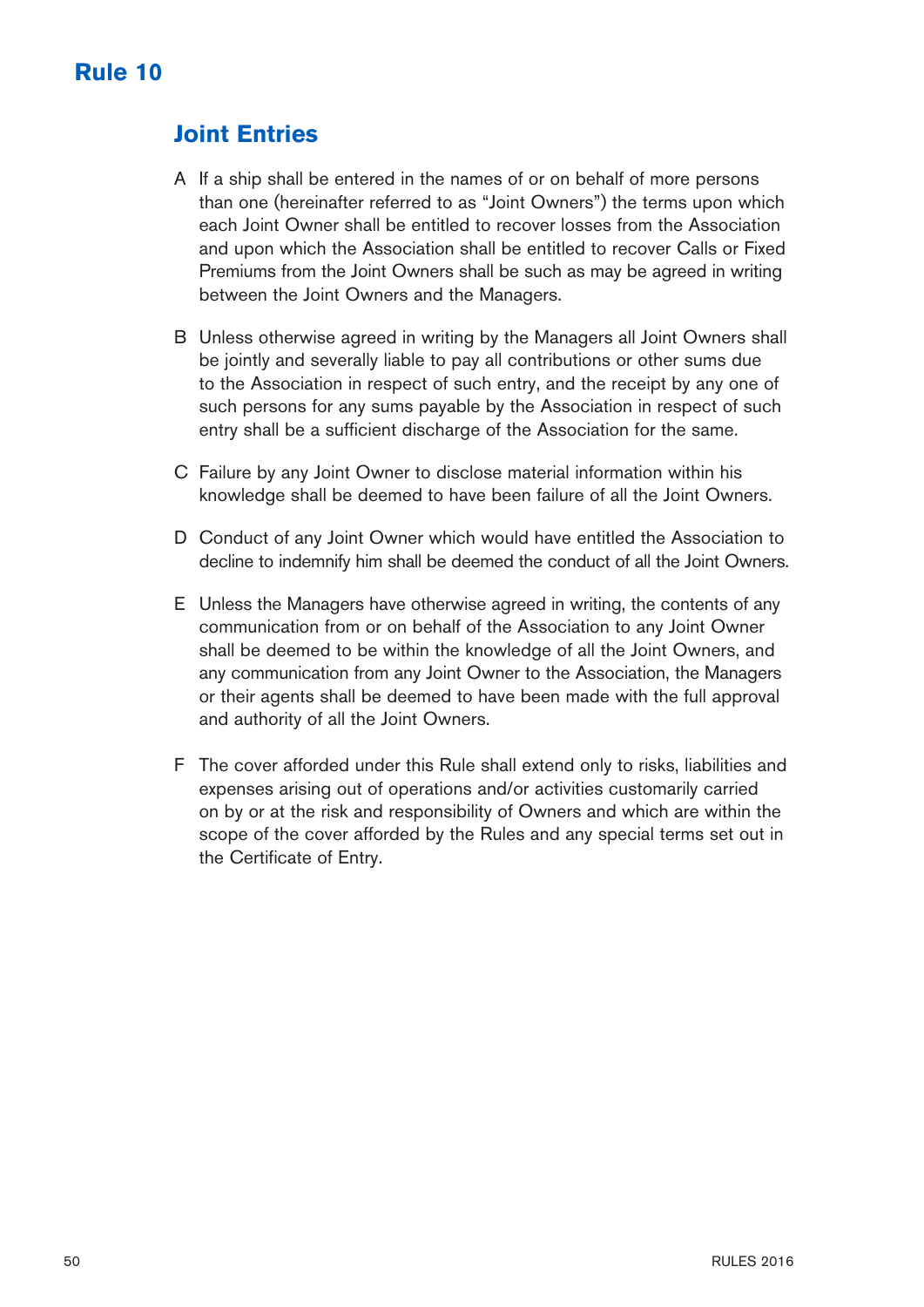## **Group Affiliate Cover**

- A The Managers may accept the entry of any ship upon terms that within the limits and upon the conditions set out in paragraphs (B), (C) and (D) of this Rule, the benefit of the cover afforded by the Association to the Owner in respect of that ship shall be extended to persons or companies affiliated or associated with that Owner. The rights and obligations as between the Association and any such persons or companies (both referred to hereafter in this Rule as Group Affiliates) shall, subject always to paragraphs (B), (C) and (D) of this Rule, be such as may be agreed between the Owner and the Managers.
- B The benefit of the cover extended to Group Affiliates in accordance with paragraph (A) of this Rule shall be limited to reimbursement of claims relating to liabilities, costs or expenses incurred by them to the extent that the Owner (i) would have incurred the same liabilities, costs and expenses if the same claims had been pursued against him and (ii) would thereafter have been entitled to obtain reimbursement from the Association in accordance with the terms of entry of the ship in the Association.
- C The total liability of the Association in respect of any one event to the Owner and to all Group Affiliates to whom the benefit of that Owner's cover has been extended in accordance with this Rule shall not exceed such sum as would have been recoverable from the Association in respect of such event by that Owner, and the receipt by any one of the Owner and any such Group Affiliates of that sum or of separate payments by the Association amounting in aggregate to that sum shall be a full and sufficient discharge of the Association's liability.
- D Conduct of any one of the parties insured under this Rule which would have entitled the Association to decline to indemnify him shall be deemed the conduct of all insureds under the same entry.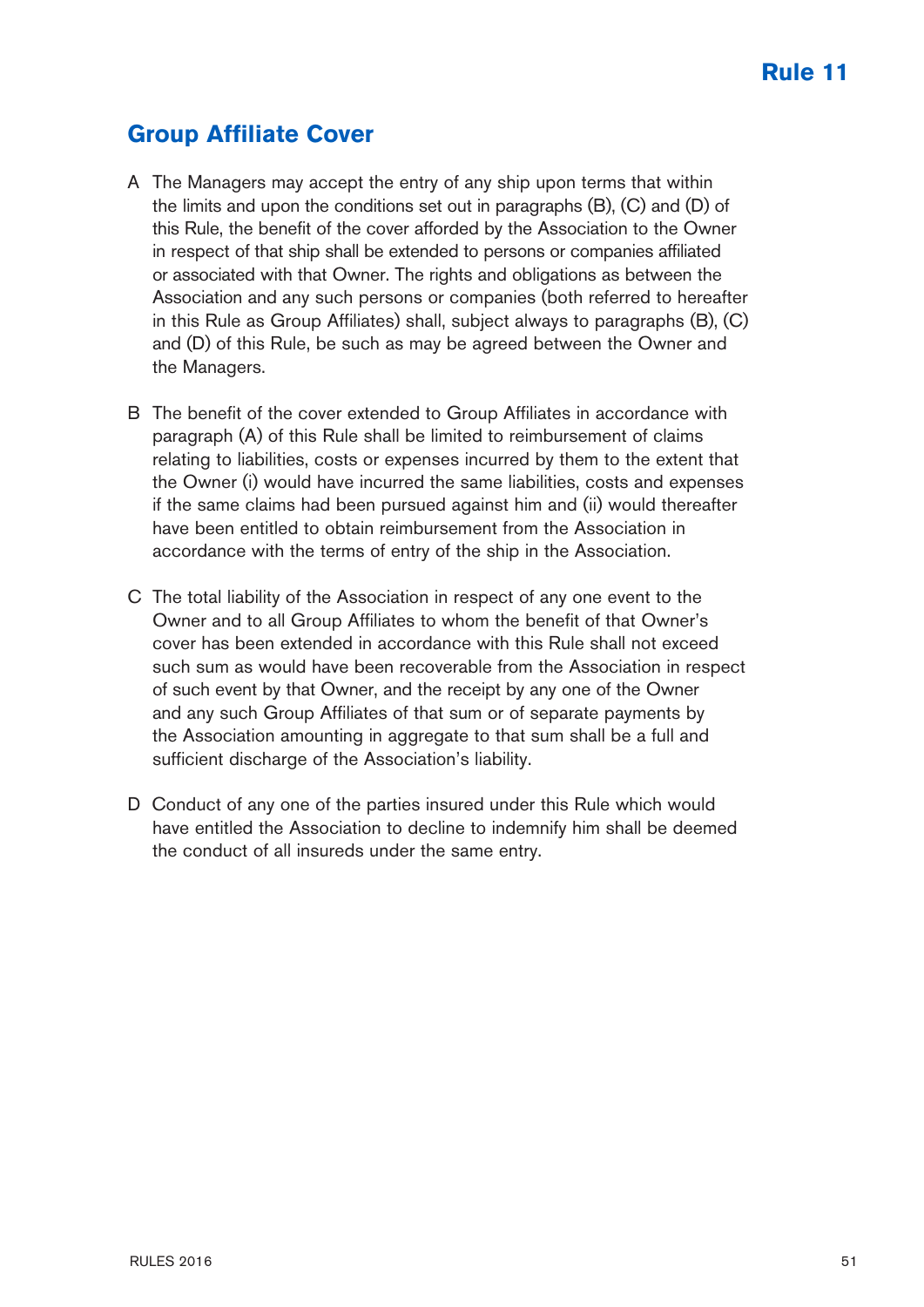### **Certificate of Entry and Endorsement Slip**

- A As soon as reasonably practical after accepting an application for the entry of a ship for insurance in the Association and at the commencement of each subsequent policy year during which such entry continues, the Managers shall issue to the Owner of such ship a Certificate of Entry in such form as may from time to time be prescribed by the Managers but so that such Certificate of Entry shall state the date of the commencement of the period of insurance or the policy year as the case may be and the terms and conditions on which the vessel has been accepted for insurance.
- B If at any other time or from time to time the Managers and the Owner of any ship entered for insurance shall agree to vary the terms relating to the entered ship, the Managers shall, as soon as reasonably practical thereafter, issue to the Owner of such ship an Endorsement Slip stating the terms of such variation and the date from which such variation is to be effective.
- C Every Certificate of Entry and every Endorsement Slip issued as aforesaid shall be conclusive evidence and binding for all purposes as to the commencement of the period of insurance, as to the terms and conditions on which the ship has been entered for insurance, and as to the terms of any variation and the date from which such variation is to be effective; provided that in the event that any Certificate of Entry or any Endorsement Slip shall in the opinion of the Managers contain any error or omission the Managers may in their discretion issue a new Certificate of Entry or a new Endorsement Slip which shall be conclusive evidence and binding as aforesaid.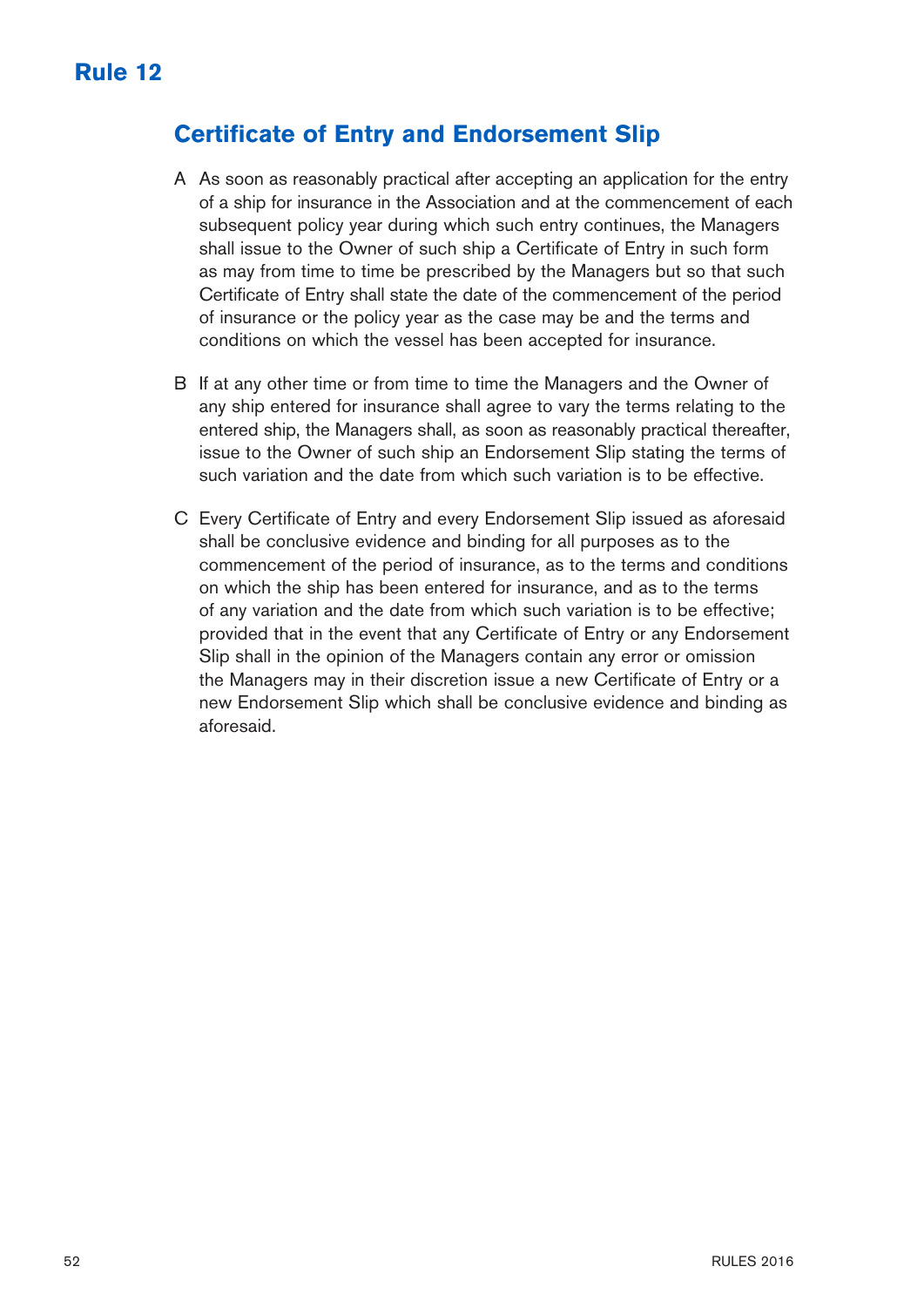### **Reinsurance**

- A Subject to the Memorandum and Articles, and save insofar as expressly prohibited by these Rules, the Managers may enter into contracts of reinsurance on behalf of the Association whereby the Association agrees to reinsure the risks arising in connection with any one or more ships insured by another Association or insurer or else agrees to reinsure the whole or any part or proportion of the insurance business of any other Association or insurer. The consideration payable to the Association and the terms and conditions on which the reinsurance is accepted by the Association shall be such as are agreed between the Managers and such other Association or insurer. Save where otherwise agreed in writing the other Association or insurer shall be in every respect subject to and bound by the provisions of these Rules and his contract with the Association shall for all purposes take effect as though he were the Owner of any ship or ships in connection with which the relevant risks may arise and had as Owner entered the ship or ships in the Association for insurance.
- B The Association may continue to be a party to the Pooling Agreement or to any other agreement of a similar nature or purpose.
- C The Managers shall have the right in their discretion to effect on behalf of the Association the reinsurance or ceding of any risks insured by the Association (including any risk which may fall on the Association by reason of a reinsurance or pooling agreement referred to in paragraphs (A) or (B) of this Rule) with such reinsurers and on such terms as the Managers shall consider appropriate.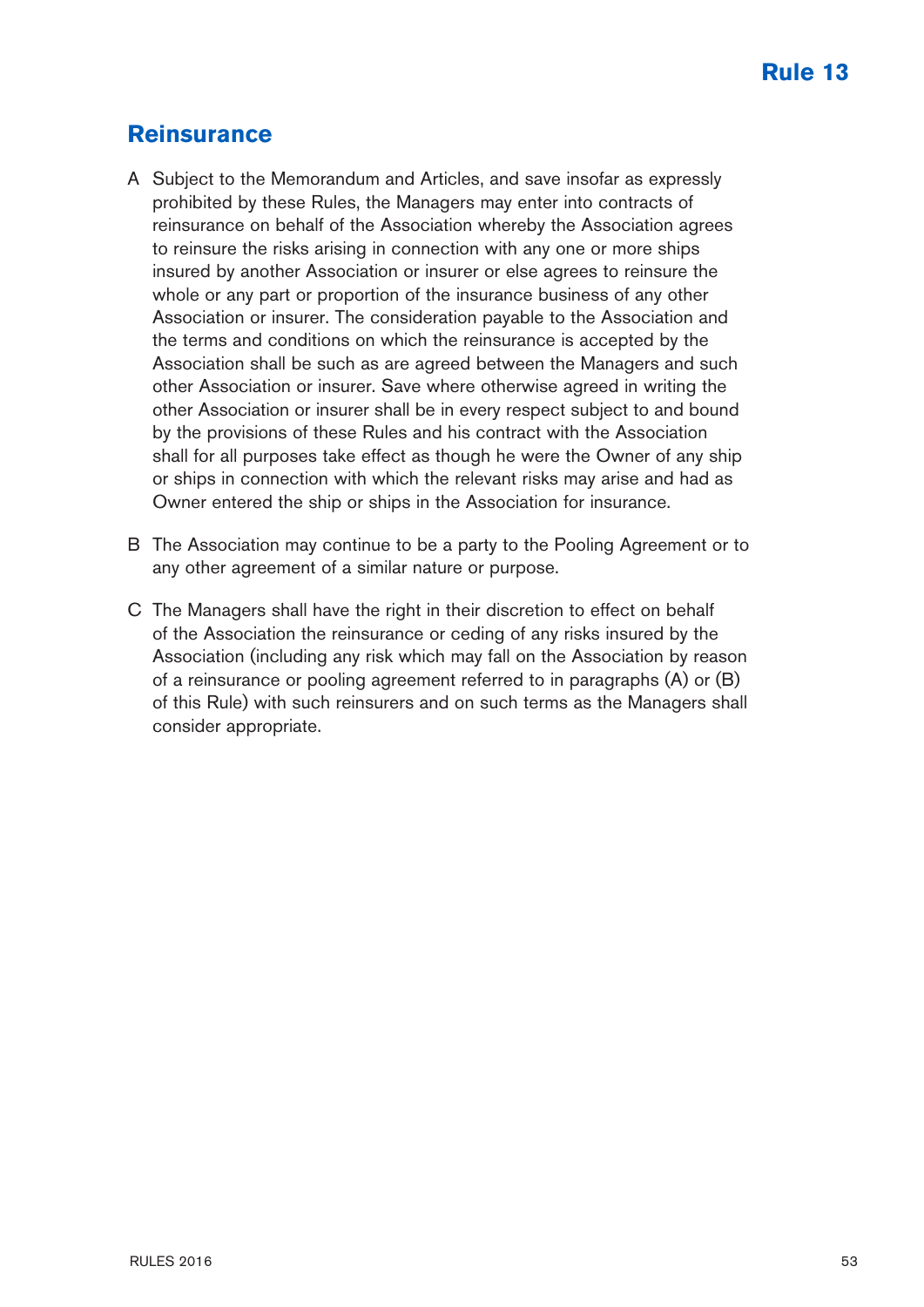## **Membership**

- A If the Association accepts an application from an Owner who is not already a Member for a ship to be entered on terms that Calls are payable to the Association ("Call Entries"), then such Owner shall, as from the date of the acceptance of such entry, be and become a Member and his name shall be entered in the register of Members.
- B If the Association accepts an application from an Owner for a ship to be entered on terms that a fixed premium is payable to the Association ("Fixed Premium Entries"), the Managers may in their discretion decide either that the Owner is to be or that he is not to be a Member and they may accept the application on either basis.
- C Whenever the Association agrees to accept the reinsurance of any risks in accordance with Rule 13 (A) the Managers may in their discretion decide that the insurer reinsured by the Association and/or the Owner insured by such insurer is to be a Member or that neither of them is to be a Member and they may accept the application on any such basis.
- D An Owner shall cease to be a Member if for any reason whatsoever the period of insurance shall have terminated in respect of all ships entered in the Associations in his name. Whenever the period of any reinsurance shall have terminated the insurer reinsured by the Association and the Owner insured by such insurer, if previously a Member, shall cease to be one.
- E Any Owner who is or becomes a Member shall be and remain a Member of The United Kingdom Mutual Steam Ship Assurance Association (Isle of Man) Limited ("the IOM Company") (or its successors or assigns) subject always to the provisions of the memorandum and articles (or equivalent) of the IOM Company (or the constitutional documentation of any successor or assign) from time to time in force. It is a condition of acceptance of an application from an Owner for a ship to be entered in the Association that the aforesaid terms apply.
- F In the event that the Directors determine, in their discretion, that for the protection and security of the Association's undertaking and property and the interests of the Owners against loss, damage or injury, the Association transfers its funds and business to the IOM Company, of which the Owner is also a member under Rule 14E, then any certificate of entry present and in force, issued to each Owner shall be transferred, assigned and conveyed to the IOM Company immediately whereupon the IOM Company shall provide the same coverage afforded under the applicable certificate of entry on the same terms and conditions as the certificate of entry present and in force issued by the Association. Entry of the ship with the IOM Company shall be on the same terms and conditions as entry with the Association.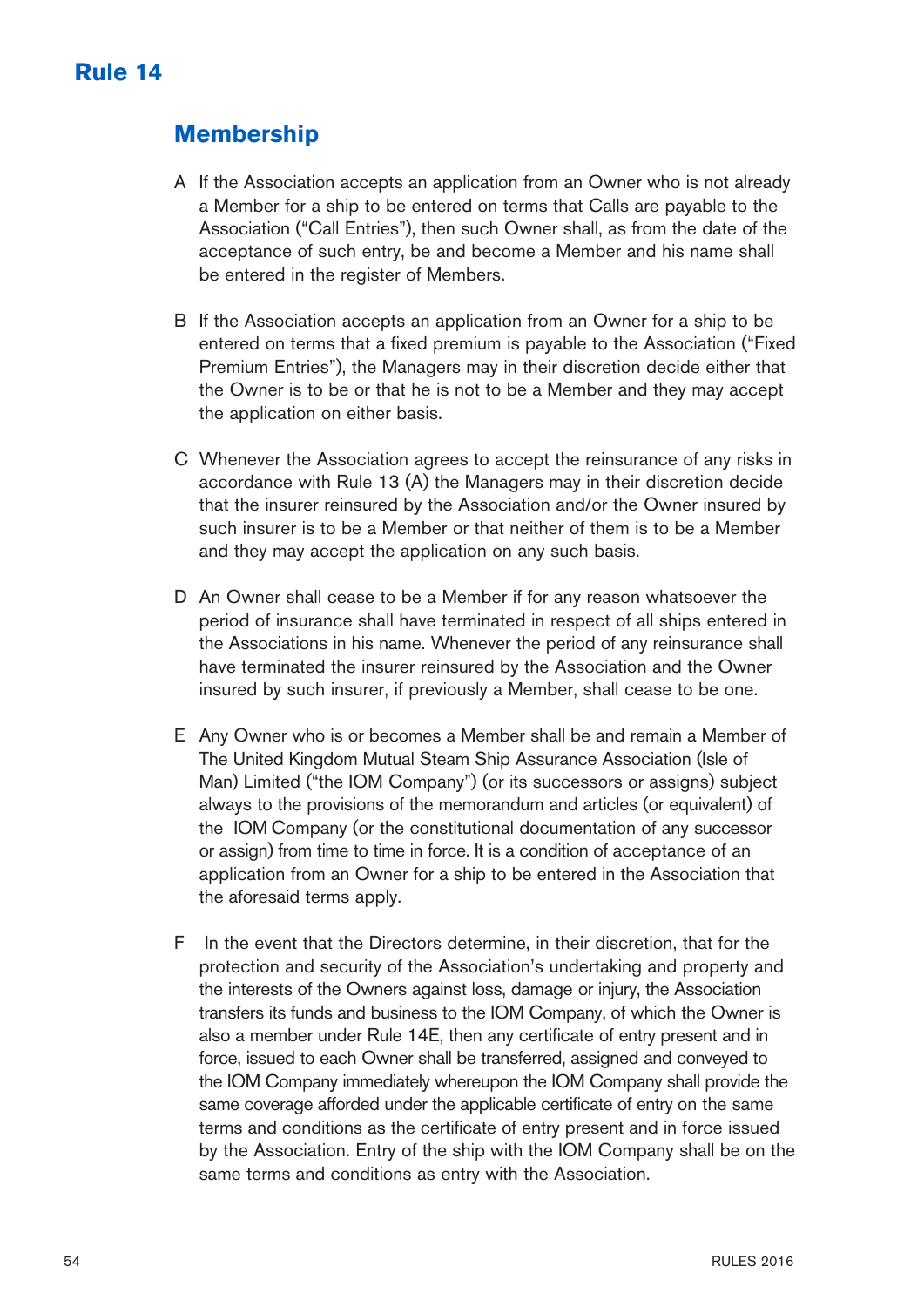# **Assignment**

- A No insurance given by the Association and no interest under these Rules or under any contract between the Association and any Owner may be assigned without the written consent of the Managers who shall have the right in their discretion to give or refuse such consent without stating any reason or to give such consent upon any such terms or conditions as they may think fit. Any purported assignment made without such consent or without there being due compliance with any such terms and conditions as the Managers may impose shall, unless the Managers in their discretion otherwise decide, be void and of no effect.
- B Whether or not the Managers shall expressly so stipulate as a condition for giving their consent to any assignment, the Association shall be entitled in settling any claim presented by the assignee to deduct or retain such amount as the Managers may then estimate to be sufficient to discharge any liabilities of the assignor to the Association, whether existing at the time of the assignment or having accrued or being likely to accrue thereafter.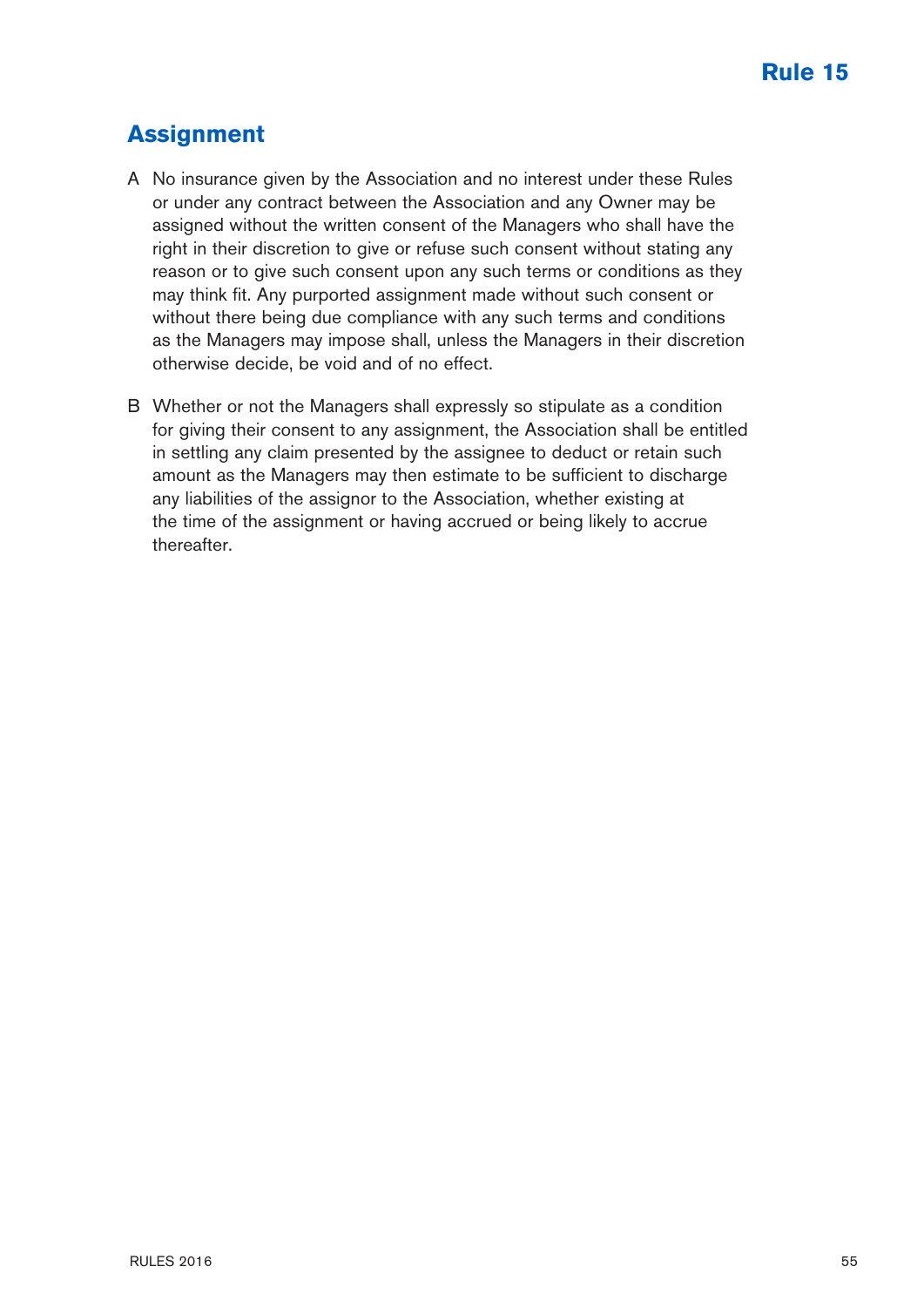### **Period of Insurance**

- A Subject as otherwise provided in these Rules the insurance by the Association of a ship entered in the Association otherwise than for a fixed period shall commence at the time and date specified in the Certificate of Entry and shall continue until noon of the 20th February next ensuing and thereafter, unless terminated in accordance with these Rules, from policy year to policy year.
- B The insurance by the Association of each ship entered for insurance for a fixed period shall, subject as otherwise provided in these Rules, cease at the expiry of such fixed period.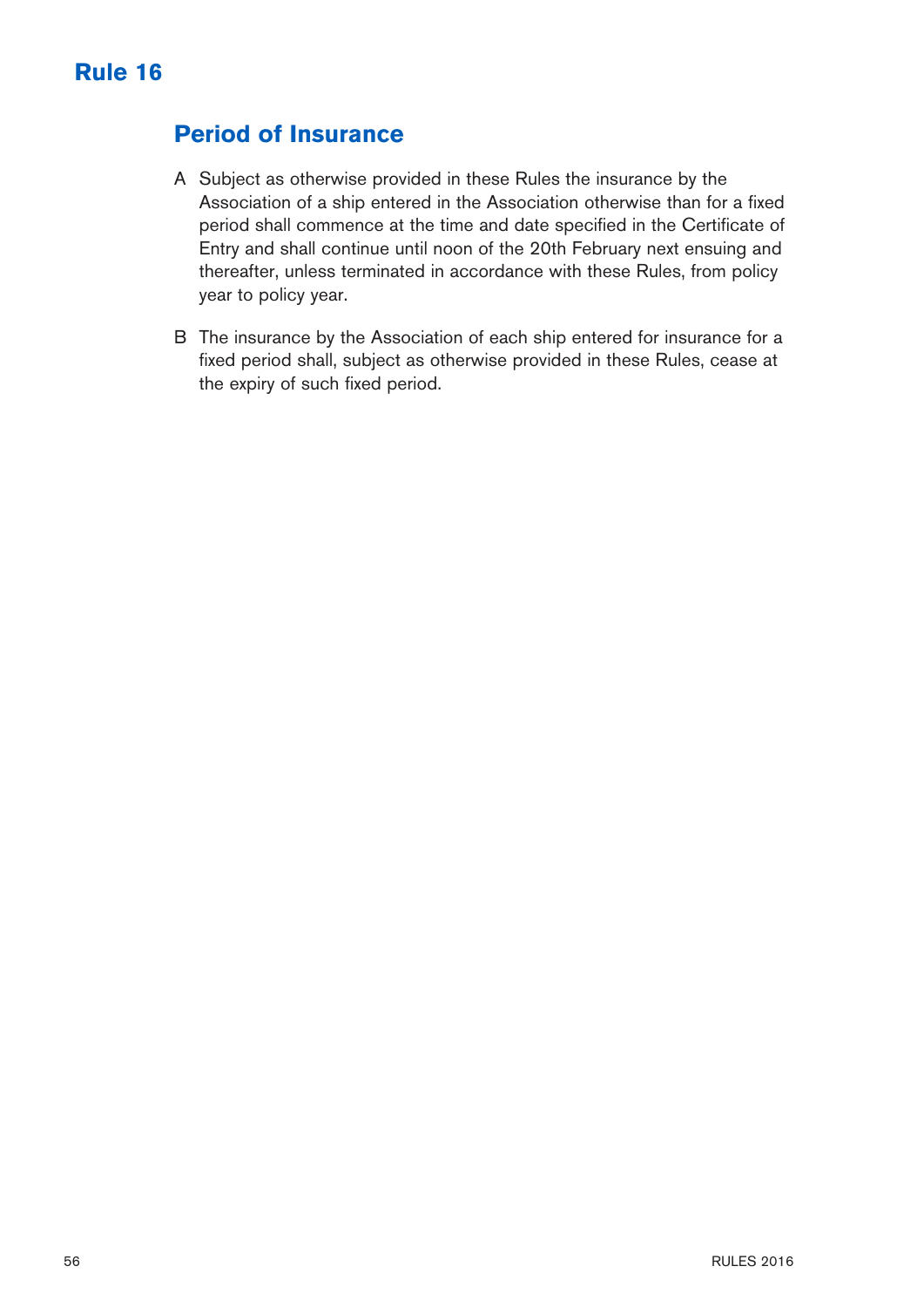# **Variation of Contract**

- A The Directors may decide during the course of any policy year that for the next ensuing policy year the premium ratings of the ships entered in the Association shall generally be increased by a single fixed percentage. If before the 20th December in any year the Managers shall have given notice to an Owner of such a decision, then the period of insurance shall continue for the next policy year upon the terms that the premium rating of the entered ship has been varied by the percentage fixed by the Directors, and the terms of entry of the entered ship shall be deemed for all purposes to have been varied accordingly, unless:
	- i. a further notice of variation is given pursuant to paragraph (C) of this Rule; or
	- ii. a notice of termination is given pursuant to Rule 18; or
	- iii. the period of insurance has previously terminated for some other reason.

A notice of the Directors' decision shall constitute an Endorsement Slip for the purposes of Rule 12.

- B i. If before the end of any policy year these Rules shall have been altered in any respect which affects the terms and conditions of the contract of insurance between the Owner and the Association, then such alteration shall be binding upon the Owner and for all purposes take effect as from the commencement of the next ensuing policy year.
	- ii. Notwithstanding the provisions of sub-paragraph (i) above, where, in the opinion of the Directors, there occurs or may occur a material change in the risks to the Association or the cover provided by it, either as a result of the implementation of new legislation or for any other reason whatsoever, the Association may alter the Rules in accordance with Bye-Law 15 and decide that such alteration shall take effect during the policy year on no less than 30 days notice.
- C If the Managers shall give a notice not later than noon on the 20th January in any policy year that for the next ensuing policy year they require the premium rating of an entered ship to be altered (otherwise than in accordance with paragraph (A) of this Rule) or that they require some other change to be made in the terms or conditions of entry, then the insurance for the entered ship for the next ensuing policy year shall continue upon such premium rating, terms or conditions as may be agreed between the Owner and the Managers before noon on the 20th February immediately following such notice and if by then no such agreement shall have been made the period of insurance shall thereupon terminate.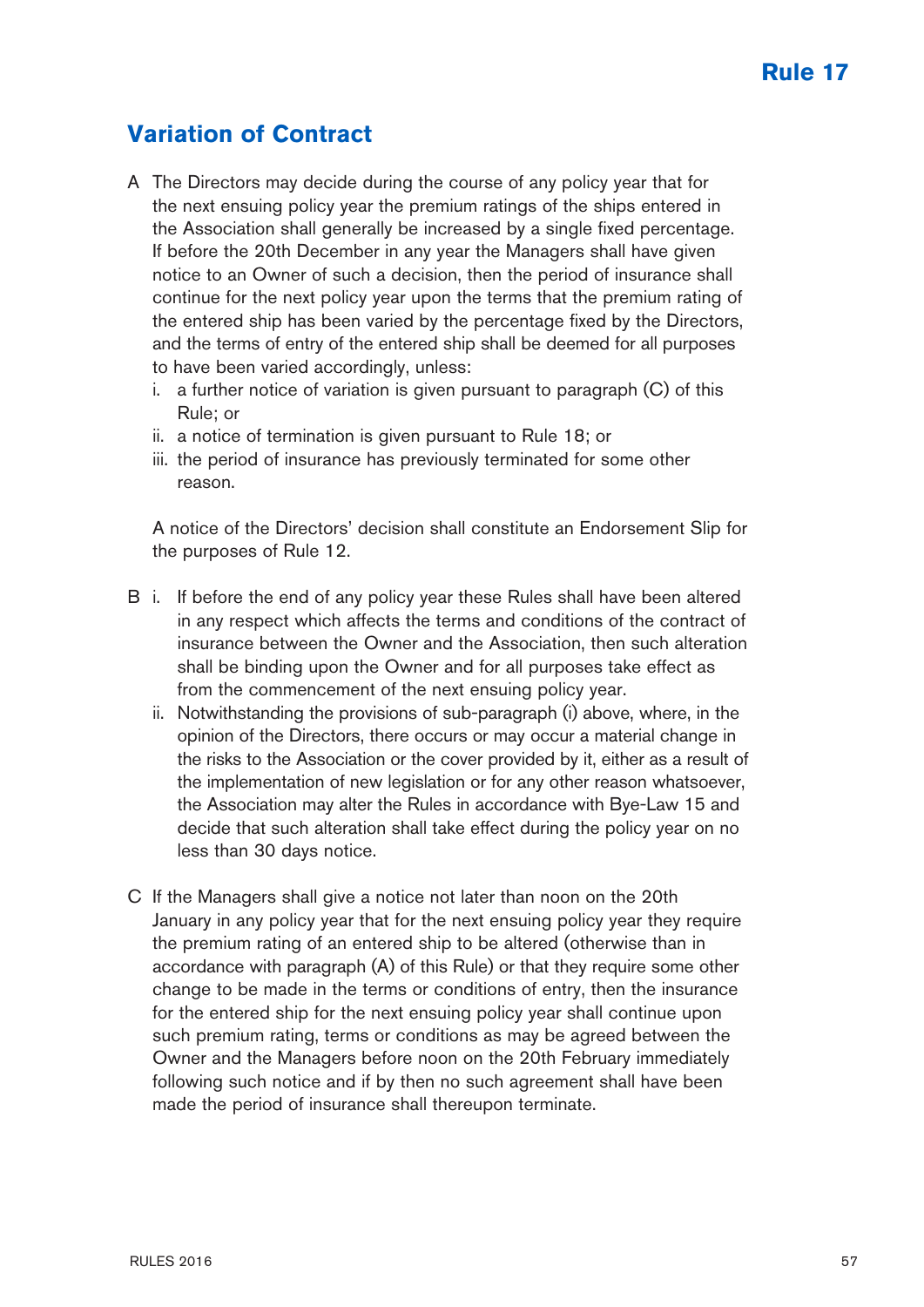# **Notice of Termination**

- A The period of insurance of any ship entered in the Association (otherwise than for a fixed period) may be terminated in the following manner:
	- i. The Directors in their discretion and without giving any reason may give a written notice of termination to any Owner not later than noon on the 20th January in any policy year.
	- ii. An Owner in his discretion and without giving any reason may give a written notice of termination to the Association not later than noon on the 20th January in any policy year.
- B If a notice shall have been given pursuant to paragraph (A) of this Rule the period of insurance shall terminate at noon on 20th February immediately following such notice. Save with the agreement of the Managers a ship may not be withdrawn from the Association nor may any notice of termination be given at any other time.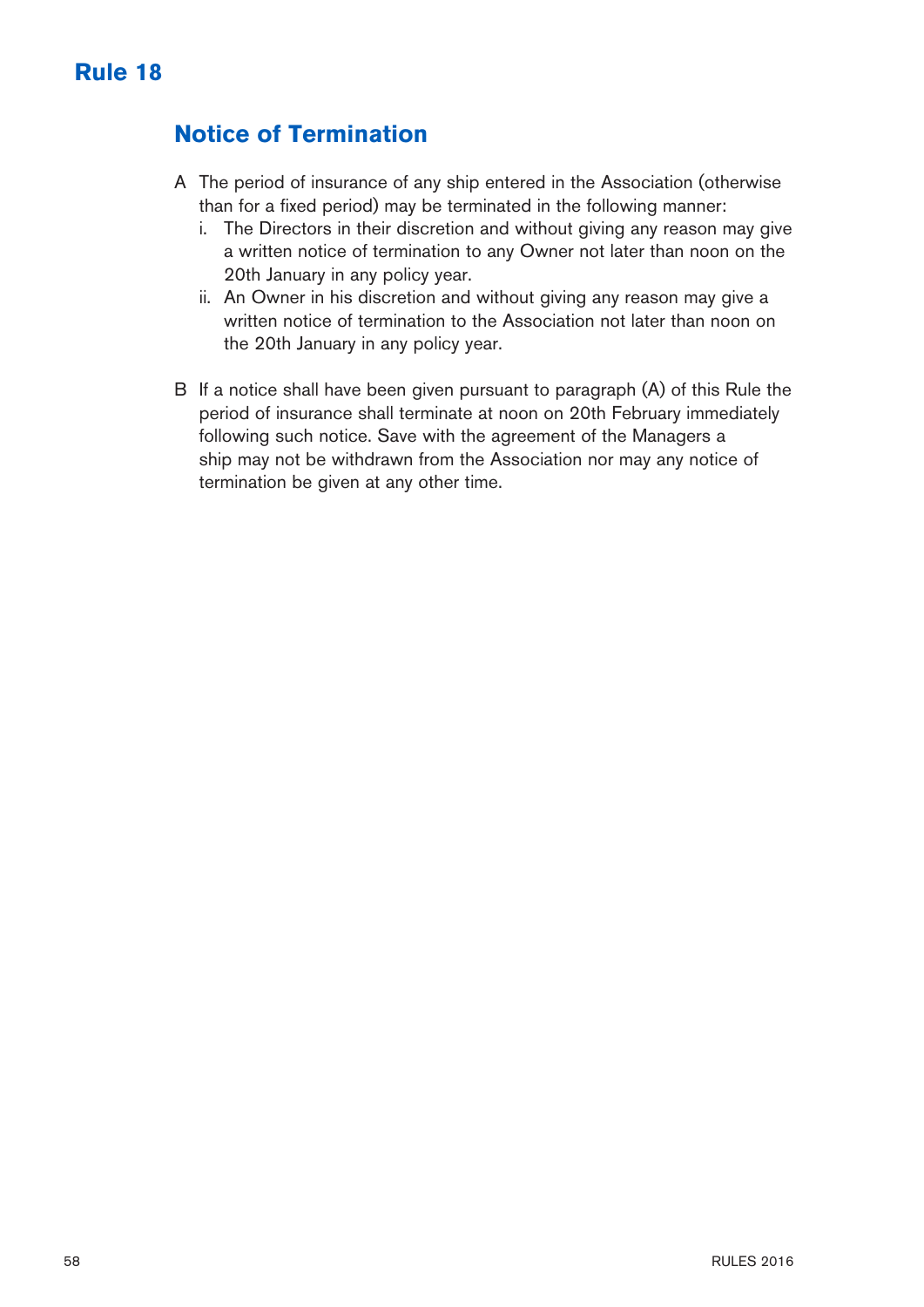# **Calls**

- A The Owners who have entered ships for insurance in the Association in respect of any policy year (not being a policy year closed in accordance with Rule 25) otherwise than on terms that a fixed premium shall be payable in respect of such ship, shall provide by way of Calls to be levied from such Owners all funds which in the opinion of the Directors are required:
	- i. To meet such of the general expenses of the Associations (or any of them) as the Directors may from time to time think fit to charge against the insurance business of the Associations in respect of such policy year;
	- ii. To meet the claims, expenses and outgoings (whether incurred, accrued or anticipated) of the insurance and/or reinsurance business of the Associations (or any of them) in respect of such policy year (including, without prejudice to the generality of the foregoing, any such excess of the claims and other outgoings in respect of fixed premium entries over the premiums payable to the Associations (or any of them) in respect thereof as the Directors may charge to such policy year, and any proportion of any claims, expenses or outgoings of any insurer other than the Associations which has fallen or which may be thought likely to fall upon the Associations (or any of them) by virtue of any reinsurance or pooling agreement concluded between the Associations (or any of them) and such other insurer);
	- iii. For such transfers to the contingency account, catastrophe or other reserves of the Associations (or any of them) (as referred to in Rule 24) and for subsequent application for the purposes of such reserves or otherwise as the Directors may think expedient;
	- iv. For such transfers as the Directors may think proper to meet any deficiency which has occurred or may be thought likely to occur in any closed policy year or years of the Associations (or any of them).
- B The said Calls shall be levied by means of Mutual Premium, Supplementary Premium and Overspill Calls in accordance with the provisions of Rules 20 to 22.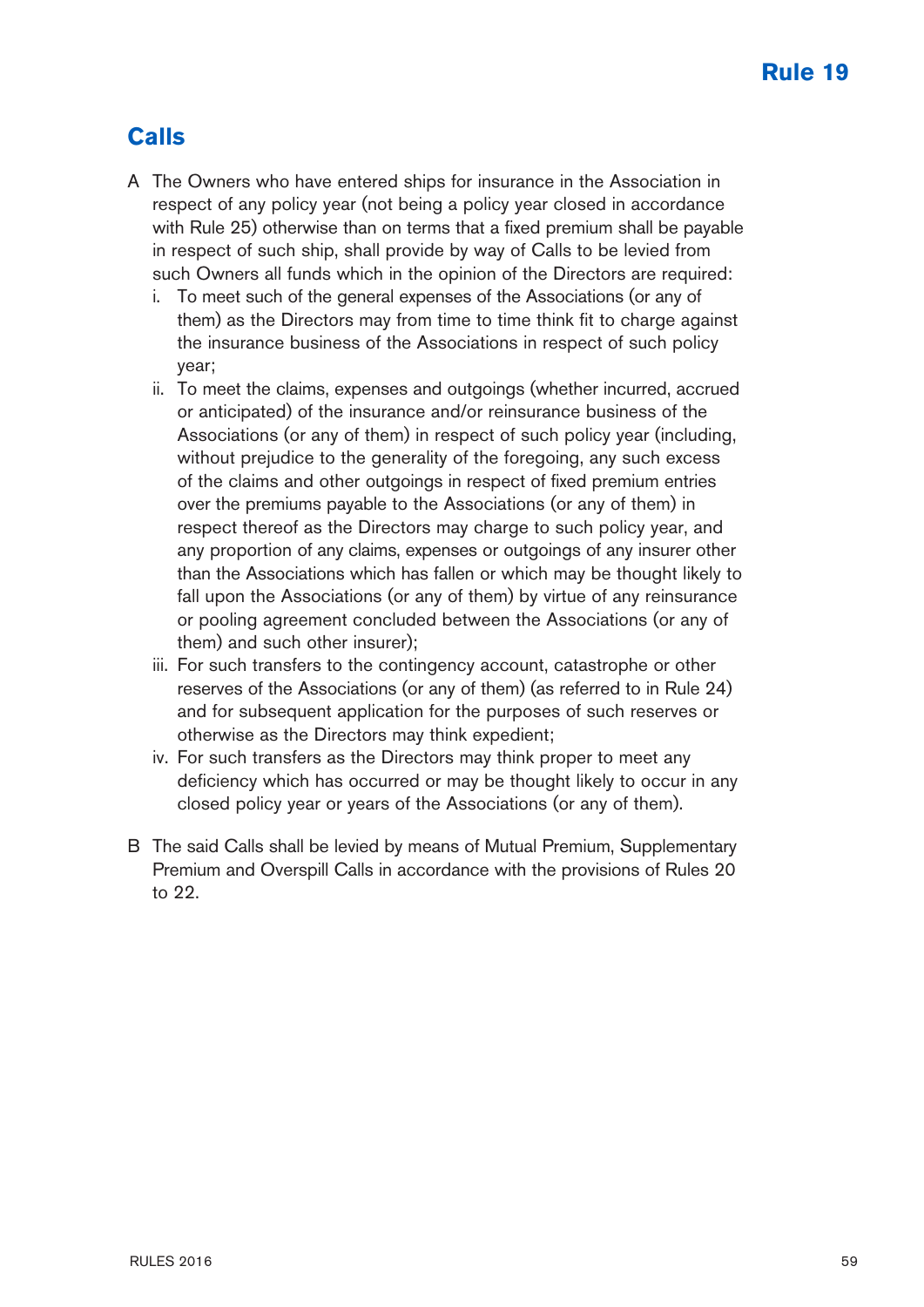### **Mutual Premium**

- A Before each policy year commences the Directors shall decide the percentage which is to be applied to the premium ratings of all ships entered for that year (other than Fixed Premium Entries) in ascertaining the Mutual Premium payable in respect of that policy year. This decision may be made at the same time as a decision to increase the premium ratings of entered ships pursuant to Rule 17(A).
- B An Owner of a ship (other than a Fixed Premium Entry) which is entered for any policy year shall be bound to pay by way of Mutual Premium in respect of such policy year a sum ascertained by multiplying the percentage ordered by the Directors pursuant to paragraph (A) of this Rule by the premium rating of the ship (as agreed between the Owner and the Managers and/or as increased pursuant to Rule 17(A), as the case may be) by the entered tonnage of the ship in the Association.
- C If at any time before the final instalment of Mutual Premium in respect of a policy year has become payable it shall appear to the Directors unlikely that the whole of such Mutual Premium (together with any transfers from reserves and provisions made for the credit of or in respect of such policy year) is required for the purposes set out in Rule 19;
	- i. the Directors may resolve to reduce the amount of Mutual Premium payable in respect of that policy year by declaring a Mutual Premium Discount, expressed as a percentage of the Mutual Premium or of any instalment thereof, and
	- ii. the liability of the Owners under paragraph (B) of this Rule to pay Mutual Premium shall be reduced accordingly.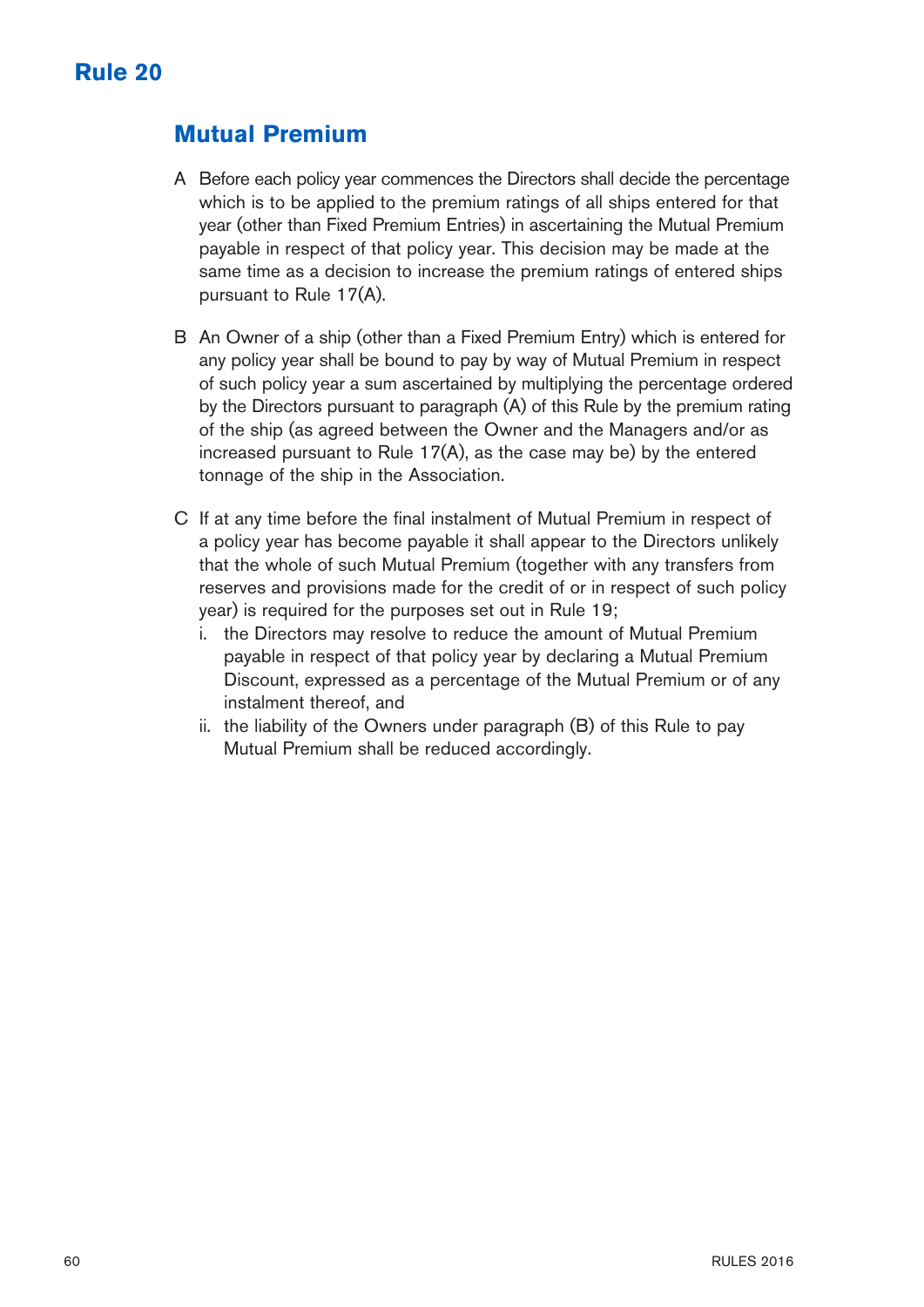### **Supplementary Premium**

- A At any time or times during or after the end of each policy year (but not after such policy year has been closed) the Directors may decide to levy from the Owners of ships entered in respect of that year (other than Fixed Premium Entries) one or more Supplementary Premiums. The Directors may levy such a Premium either (i) by deciding upon a percentage of the net Mutual Premium or (ii) by deciding upon a percentage of the premium ratings of all ships entered for that year.
- B An Owner of a ship (other than a Fixed Premium Entry) entered for any policy year shall be bound to pay by way of Supplementary Premium a sum ascertained, in the case of (i) by multiplying the percentage ordered by the Directors by the net Mutual Premium paid or payable by him in respect of such policy year and, in the case of (ii) by multiplying the percentage ordered by the Directors by the premium rating of the entered ship by the entered tonnage of the ship in the Association.
- C The Directors, the Managers or their servants or agents may at any time seek to enable Owners to become aware of their financial commitment for the relevant policy year by indicating an estimate of the percentage at which it is hoped that any Supplementary Premium will be levied. If any such estimate shall be given to any Owner it shall be without prejudice to the right of the Directors to levy Supplementary Premiums and Overspill Calls for the relevant policy year in accordance with these Rules at a greater or lesser percentage than so indicated and neither the Association, the Directors, the Managers nor any of their servants or agents shall under any circumstances be under any liability in respect of any estimate so given or in respect of any error, omission or inaccuracy contained therein.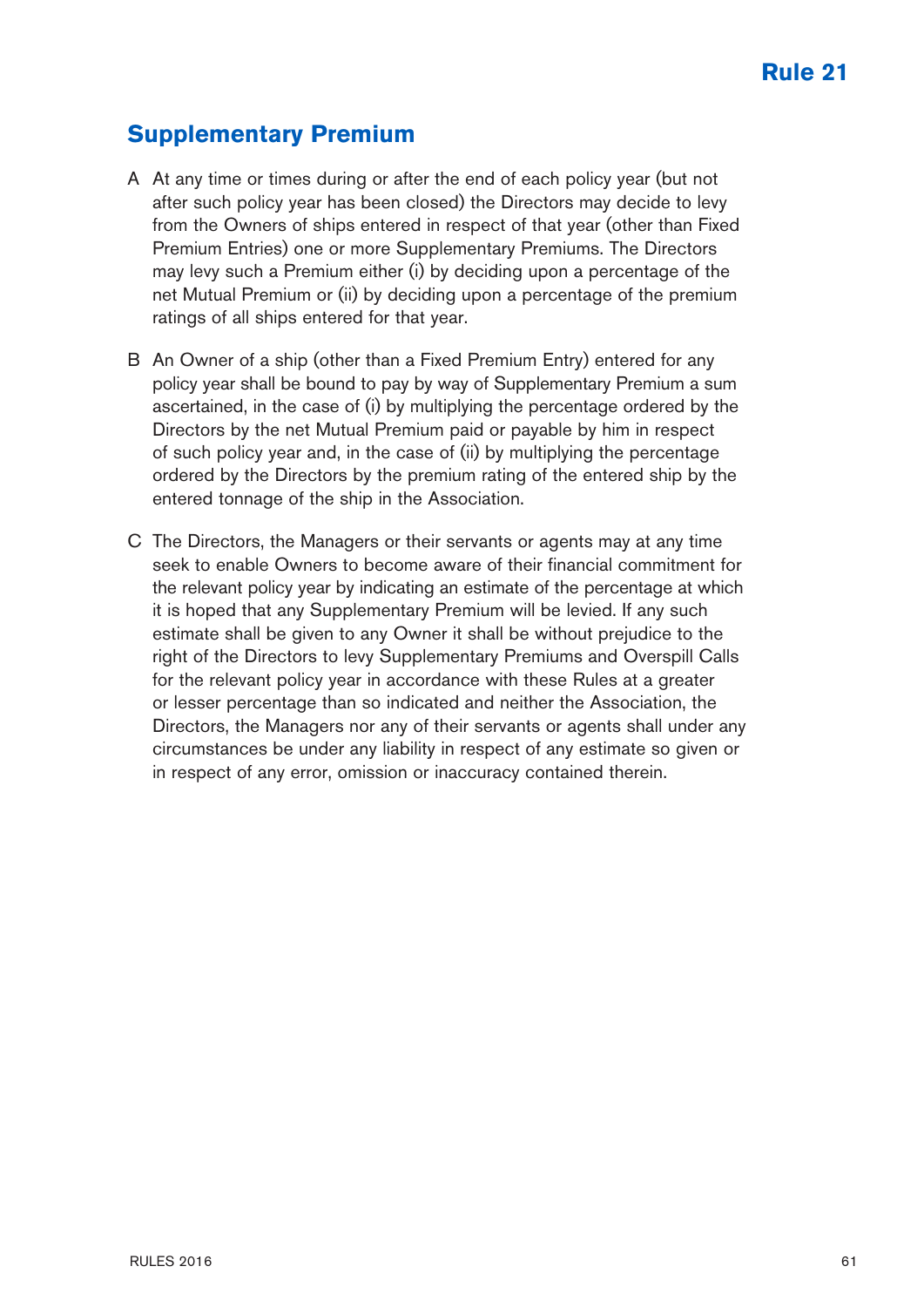### **Overspill Claims, Calls and Guarantees Section 1 Introductory**

- A All claims (other than claims arising in respect of oil pollution) incurred by the Association or by any other party to the Pooling Agreement under the entry of any one ship arising from any one event including any claim in respect of liability for the removal or non-removal of any wreck shall for the purpose of the definitions in these Rules of "Overspill Claim" and "Group Reinsurance Limit" be treated as if they were one claim.
- B Any reference to a claim incurred by the Association or by any other party to the Pooling Agreement shall be deemed to include the costs and expenses associated therewith.
- C That part (if any) of a claim (other than a claim in respect of oil pollution) incurred by the Association or by any other party to the Pooling Agreement under the terms of entry of a ship which exceeds or may exceed the Group Reinsurance Limit is referred to herein as an "Overspill Claim".

### **Section 2**

### **Recoverability of overspill claims**

- A Without prejudice to any other applicable limit, any Overspill Claim incurred by the Association shall not be recoverable from the Association in excess of the aggregate of:
	- i. that part of the Overspill Claim which is eligible for pooling under the Pooling Agreement but which, under the terms of the Pooling Agreement, is to be borne by the Association; and
	- ii. the maximum amount that the Association is able to recover from the other parties to the Pooling Agreement as their contributions to the Overspill Claim.
- B The aggregate amount referred to in paragraph (A) of this Section shall be reduced to the extent that the Association can evidence:
	- i. that costs have been properly incurred by it in collecting or seeking to collect
		- a) Overspill Calls levied to provide funds to pay that part of the Overspill Claim referred to in sub-paragraph (A)(i) of this Section, or
		- b) the amount referred to in sub-paragraph (A)(ii) of this Section; or
	- ii. that it is unable to collect an amount equal to that part of the Overspill Claim referred to in sub-paragraph (A)(i) of this Section which it had intended to pay out of the levy of Overspill Calls because any Overspill Calls so levied, or parts thereof, are not economically recoverable, provided that if, due to a change in circumstances, such amounts subsequently become economically recoverable, the aggregate amount referred to in paragraph (A) of this Section shall be reinstated to that extent.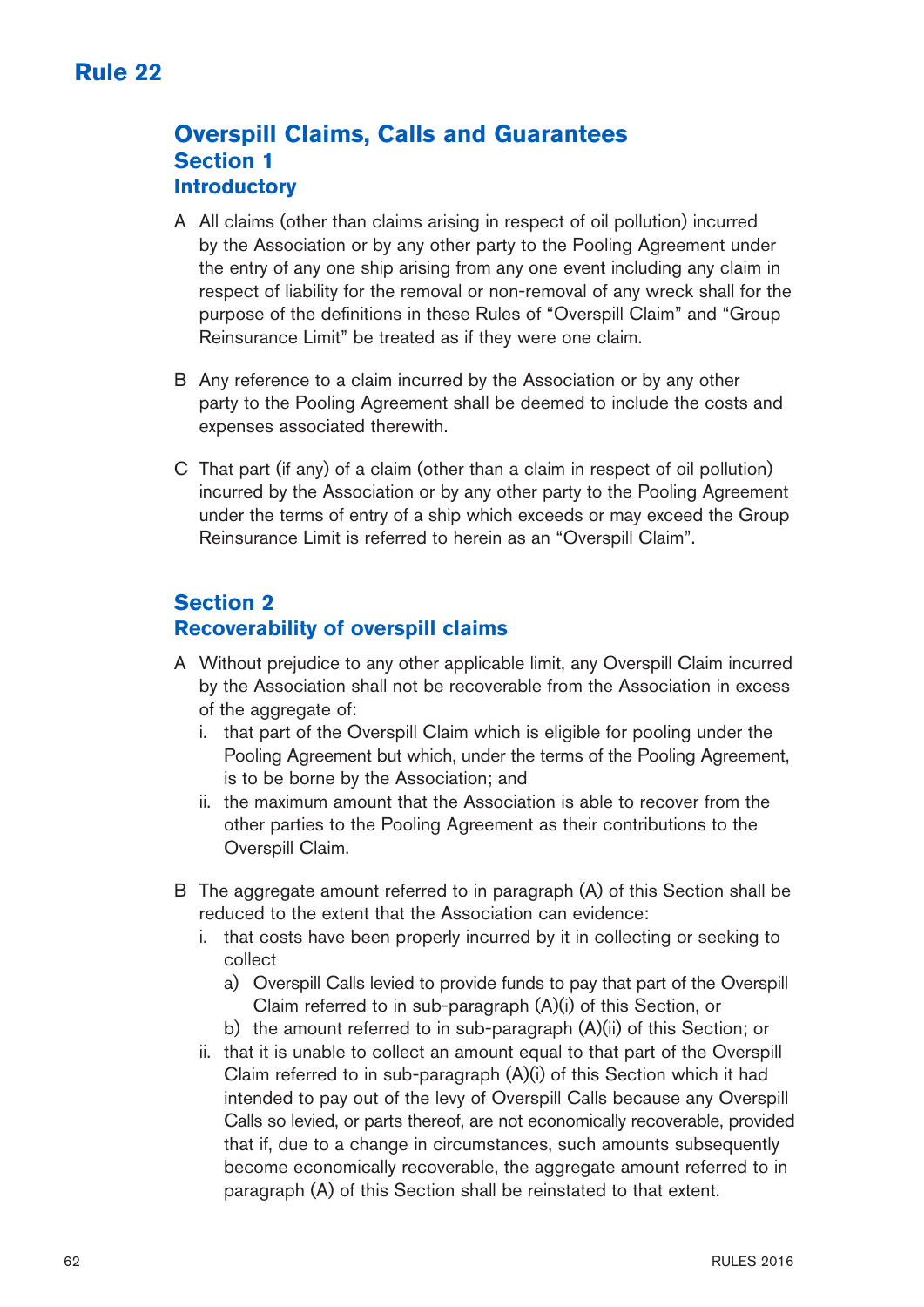- C In evidencing the matters referred to in sub-paragraph (B)(ii) above the Association shall be required to show that:
	- i. it has levied Overspill Calls in respect of the Overspill Claim referred to in paragraph (A) of this Section on all Owners entered in the Association on the Overspill Claim Date in accordance with and in the maximum amounts permitted under Section 5 of this Rule 22; and
	- ii. it has levied those Overspill Calls in a timely manner, has not released or otherwise waived an Owner's obligation to pay those calls and has taken all reasonable steps to recover those calls.

### **Section 3 Payment of overspill claims**

- A The funds required to pay any Overspill Claim incurred by the Association shall be provided:
	- i. from such sums as the Association is able to recover from the other parties to the Pooling Agreement as their contributions to the Overspill Claim, and
	- ii. from such sums as the Association is able to recover from any special insurance which may, in the discretion of the Association, have been effected to protect the Association against the risk of payments of Overspill Claims, and
	- iii. from such proportion of any sums standing to the credit of the Catastrophe Reserve (as defined in Rule 24) of the Associations (or any of them) as the Directors in their discretion decide, and
	- iv. by levying one or more Overspill Calls in accordance with Section 5 of this Rule, irrespective of whether the Association has sought to recover or has recovered all or any of the sums referred to in subparagraph (ii) above but provided the Association shall first have made a determination in accordance with sub-paragraph (iii) above, and
	- v. from any interest accruing to the Association on any funds provided as aforesaid.
- B The funds required to pay such proportion of any Overspill Claim incurred by any other party to the Pooling Agreement which the Association is liable to contribute under the terms of the Pooling Agreement shall be provided in the manner specified in sub-paragraphs  $(A)(ii) - (v)$  of this Section.
- C To the extent that the Association intends to provide funds required to pay any Overspill Claim incurred by it in the manner specified in sub-paragraph (A)(iv) of this Section, the Association shall only be required to pay such Overspill Claim as and when such funds are received by it, provided that it can show from time to time that, in seeking to collect such funds, it has taken the steps referred to in paragraph (C) of Section 2 of this Rule 22.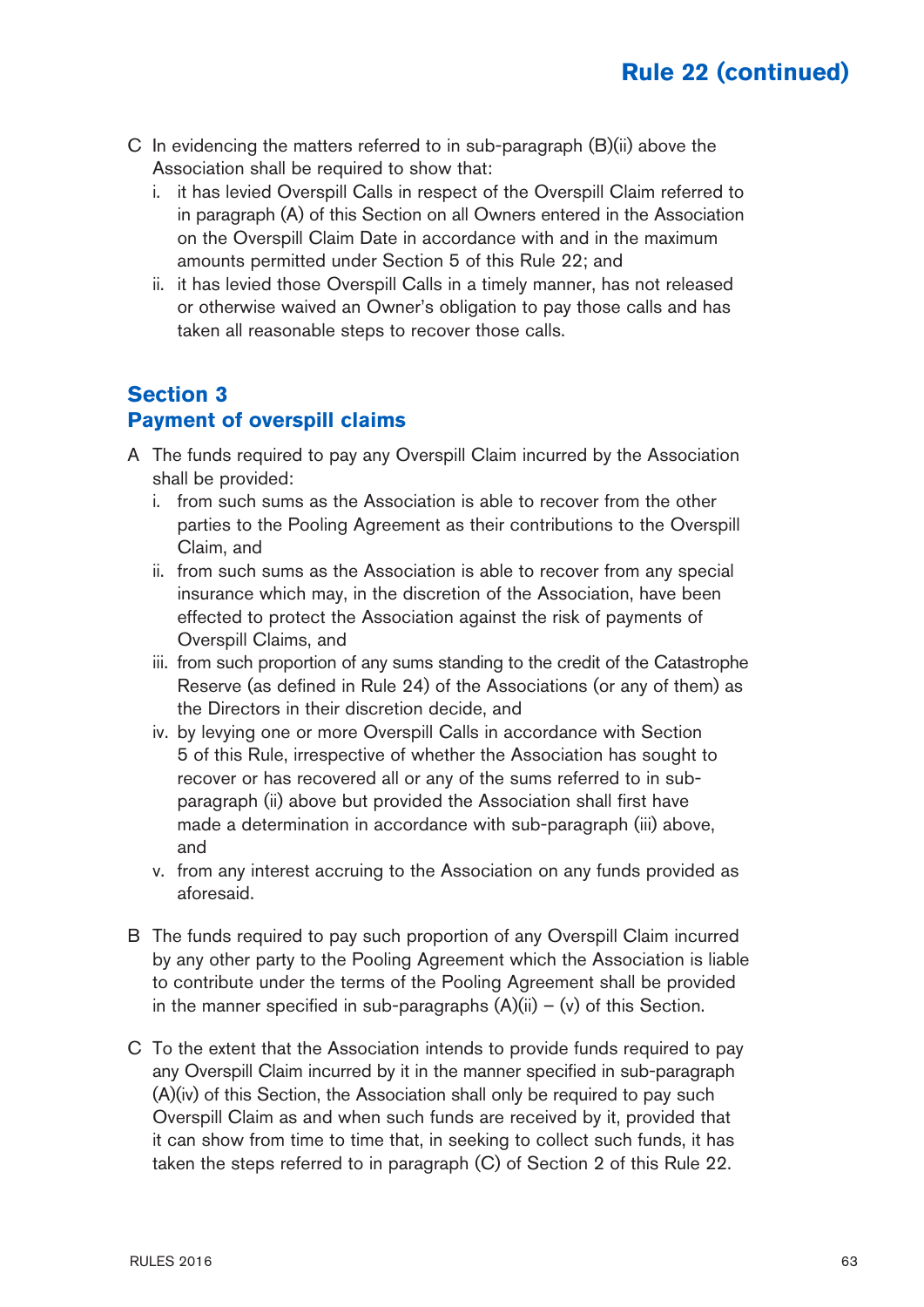### **Section 4 Overspill claims - expert determinations**

- A Any issue, arising from the application to an Overspill Claim (the "relevant Overspill Claim") of paragraphs (B) or (C) of Section 2 of this Rule or paragraph (C) of Section 3 of this Rule, of whether
	- i. costs have been properly incurred in collecting or seeking to collect funds to pay Overspill Claims, or
	- ii. any Overspill Call or part thereof is economically recoverable, or
	- iii. in seeking to collect the funds referred to in Section 3(C), the Association has taken the steps referred to in that Section,

on which the Association and the Owner cannot agree shall, notwithstanding Rule 40, be referred to a panel (the "Panel") constituted in accordance with arrangements established in the Pooling Agreement which, acting as a body of experts and not as an arbitration tribunal, shall determine the issue.

- B If the Panel has not been constituted at a time when the Owner wishes to refer an issue to it, the Association shall, on request by the Owner, give a direction for the constitution of the Panel as required under the Pooling Agreement.
- C The Association may (and, on the direction of the Owner, shall) give such direction as is required under the Pooling Agreement for the formal instruction of the Panel to investigate any issue and to give its determination as soon as reasonably practicable.
- D The Panel shall in its discretion decide what information, documents, evidence and submission it requires in order to determine an issue and how to obtain these, and the Association and the Owner shall co-operate fully with the Panel.
- E In determining any issue referred to it under this Section 4 the Panel shall endeavour to follow the same procedures as it follows in determining issues arising in respect of the relevant Overspill Claim which are referred to it under the Pooling Agreement.
- F In determining an issue the members of the Panel
	- i. shall rely on their own knowledge and expertise, and
	- ii. may rely on any information documents evidence or submission provided to it by the Association or the Owner as the Panel sees fit.
- G If the three members of the Panel cannot agree on any matter, the view of the majority shall prevail.
- H The Panel shall not be required to give reasons for any determination.
- I The Panel's determination shall be final and binding upon the Association and the Owner (subject only to Paragraph J below) and there shall be no right of appeal from such determination.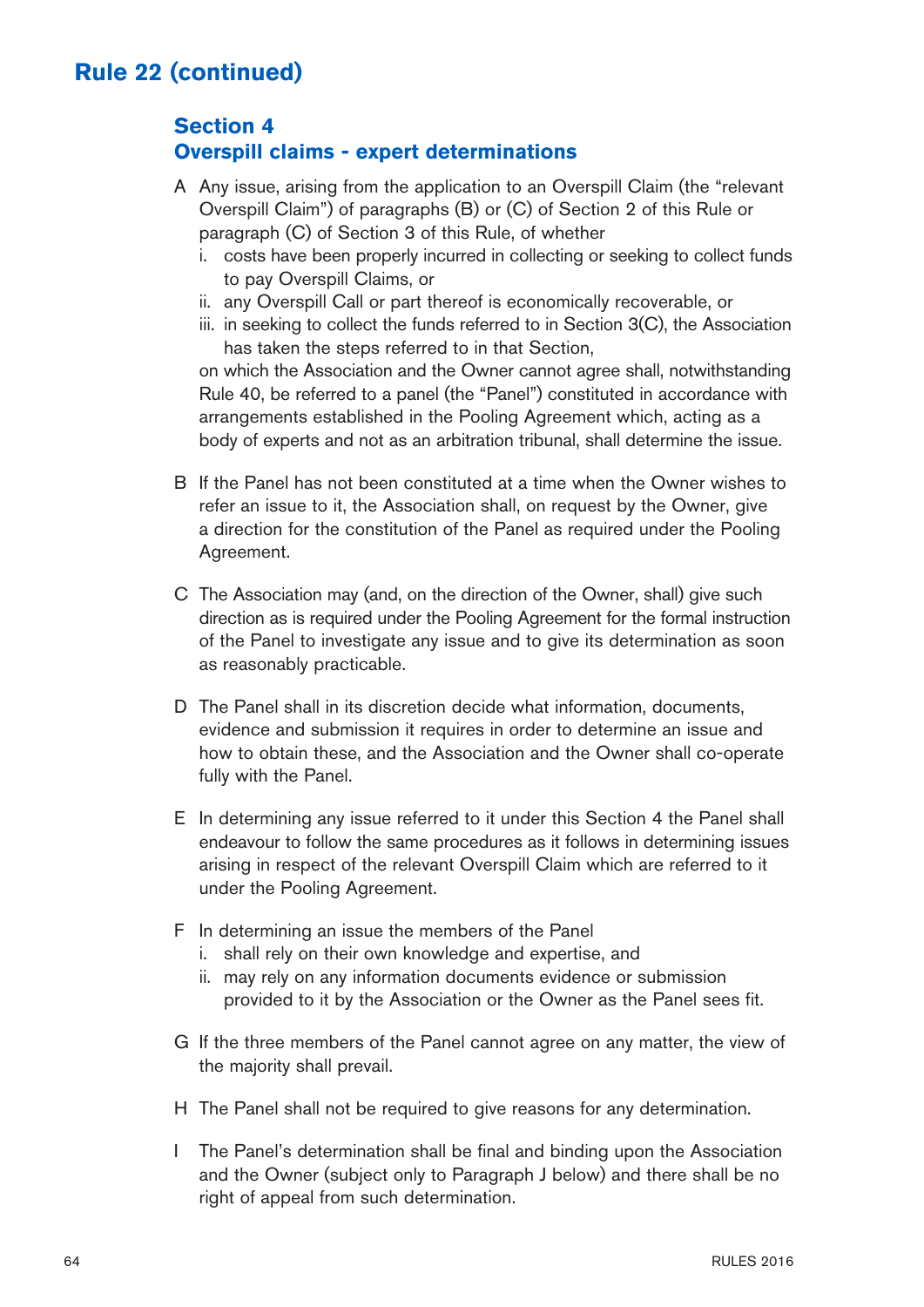- J If the Panel makes a determination on an issue referred to in sub-paragraphs (A)(ii) or (iii) of this Section 4 the Association or the Owner may refer the issue back to the Panel, notwithstanding paragraph (I) above, if it considers that the position has materially changed since the Panel made its determination.
- K The costs of the Panel shall be paid by the Association.
- L Costs, indemnities and other sums payable to the Panel by the Association in relation to any Overspill Claim, whether the reference to the Panel has been made under Section 4 of this Rule 22 or under the Pooling Agreement, shall be deemed to be costs properly incurred by the Association in respect of that Overspill Claim for the purposes specified in sub-paragraph (B)(i) of Section 2 of this Rule.

### **Section 5 Levying of overspill calls**

- A If
	- i. the Directors shall at any time determine that funds are or may in future be required to pay part of an Overspill Claim (whether incurred by the Association or by any other party to the Pooling Agreement); and
	- ii. the Directors shall have made a declaration under Rule 25(C)(i) or 25(C)(iii) that a Policy Year shall remain open for the purpose of levying an Overspill Call or Calls in respect of that Overspill Claim, the Directors in their discretion, at any time or times after such declaration has been made, may levy one or more Overspill Calls in respect of that Overspill Claim in accordance with paragraph (B) below.
- B The Directors shall levy any such Overspill Call
	- i. on all Owners entered in the Association on the Overspill Claim Date in respect of ships entered by them at that time, notwithstanding the fact that, if the Overspill Claim Date shall be in a Policy Year in respect of which the Directors have made a declaration under Rule 25(C)(iii), any such ship may not have been entered in the Association at the time the relevant event occurred, and
	- ii. at such percentage of the Convention Limit of each such ship as the Directors in their discretion shall decide.
- C An Overspill Call shall not be levied in respect of any ship entered on the Overspill Claim Date with an overall limit of cover equal to or less than the Group Reinsurance Limit.
- D The Directors shall not levy on any Owner in respect of the entry of any one ship an Overspill Call or Calls in respect of any one Overspill Claim exceeding in the aggregate two and a half per cent (2.5%) of the Convention Limit of that ship.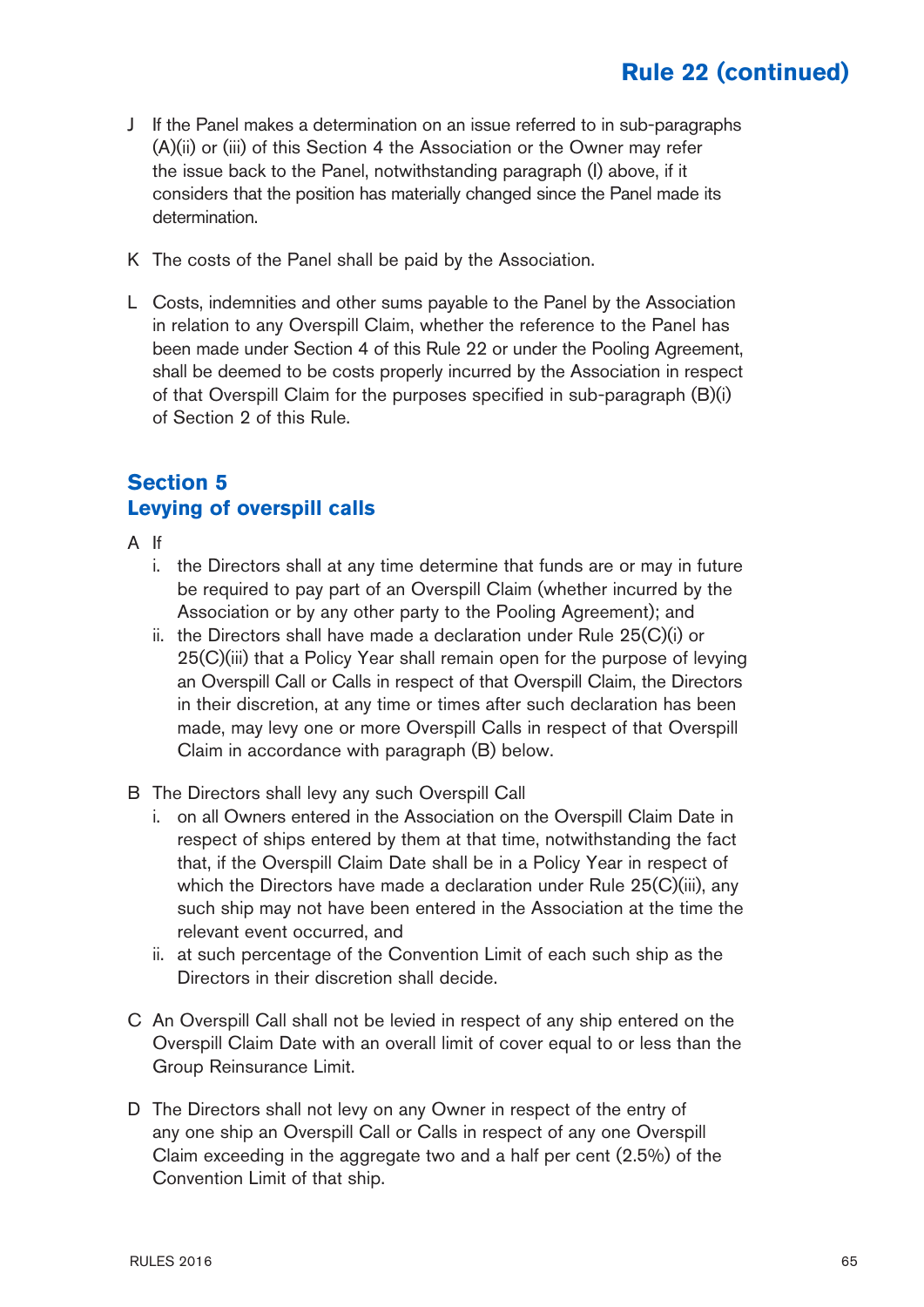### **Section 6 Security for overspill calls on termination or cesser**

- A If
	- i. the Directors make a declaration in accordance with Rule 25 (C) (i) or 25 (C) (iii) that a Policy Year shall remain open for the purpose of levying an Overspill Call or Calls, and
	- ii. an Owner who is liable to pay any such Overspill Call or Calls as may be levied by the Directors in accordance with Section 5 of this Rule ceases or has ceased to be insured by the Association for any reason, or the Association determines that the insurance of any such Owner may cease the Managers may require such Owner to provide to the Association a guarantee or other security in respect of the Owner's estimated future liability for such Overspill Call or Calls, such guarantee or other security to be provided in such form and amount (the "guarantee amount") and by such date (the "due date") and upon such terms as the Managers in their discretion may deem to be appropriate in the circumstances.
- B Unless and until such guarantee or other security as is required by the Managers has been provided by the Owner, the Owner shall not be entitled to recovery from the Association of any claims whatsoever and whensoever arising in respect of any and all vessels entered in the Association by him or on his behalf for any Policy Year.
- C If such guarantee or other security is not provided by the Owner to the Association by the due date, a sum equal to the quarantee amount shall be due and payable by the Owner to the Association on the due date, and shall be retained by the Association as a security deposit on such terms as the Managers in their discretion may deem to be appropriate in the circumstances.
- D The provision of a guarantee or other security as required by the Association (including a payment in accordance with paragraph (C) above) shall in no way restrict or limit the Owner's liability to pay such Overspill Call or Calls as may be levied by the Directors in accordance with Section 5 of this Rule.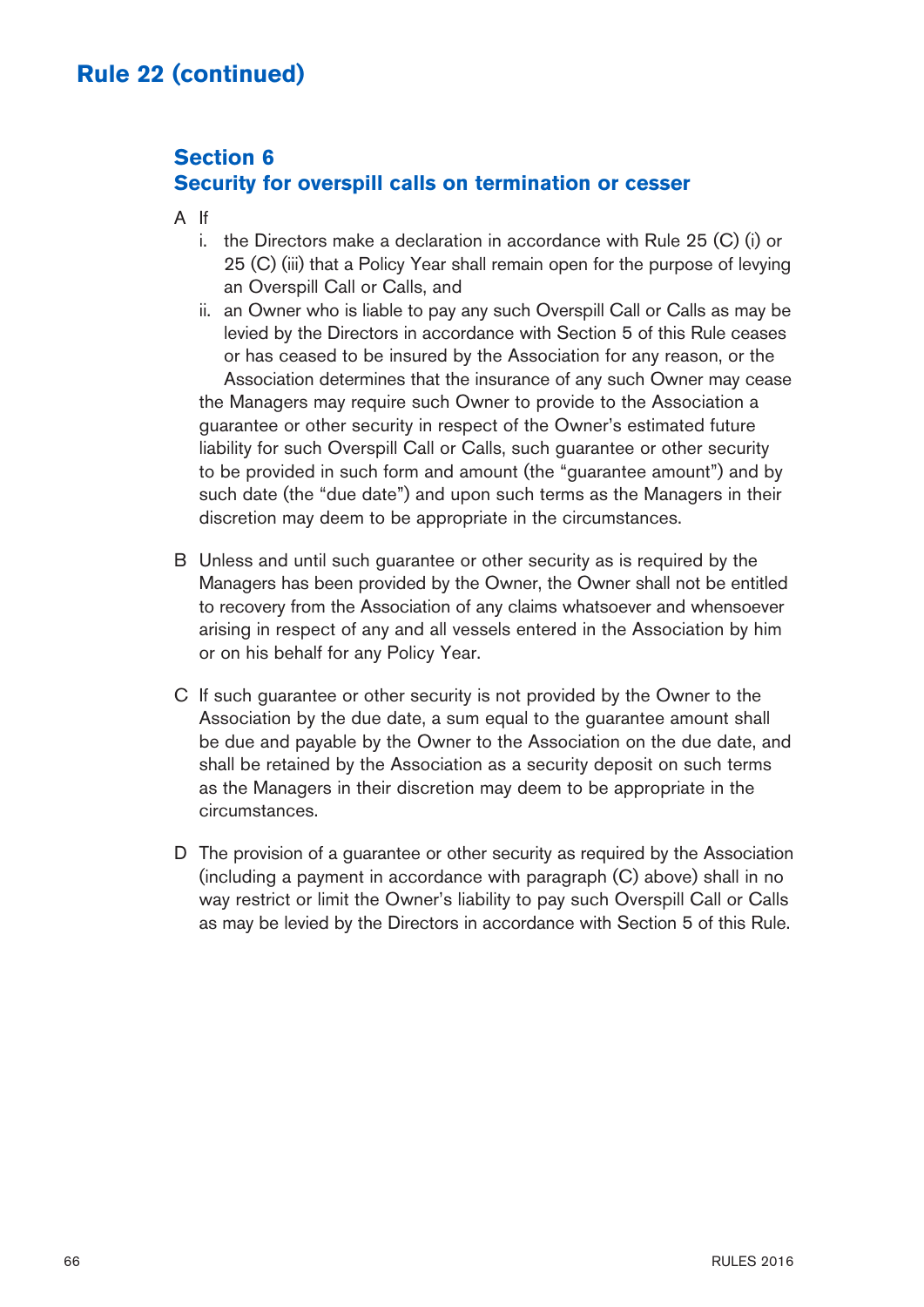## **Payment**

- A Every Call (Mutual Premium, Supplementary Premium or Overspill Call) shall be payable at such rate and, save as otherwise agreed in writing by the Managers, in such instalments and on such dates as the Directors may specify.
- B As soon as reasonably practical after the rate of any Call (Mutual Premium, Supplementary Premium or Overspill Call) shall have been so fixed the Managers shall notify each Owner concerned:
	- i. Of such rate;
	- ii. Of the date on which the Call concerned is payable or, if such Call is payable by instalments, of the amounts of such instalments and the respective dates on which they are payable;
	- iii. Of the amount payable by such Owner in respect of each ship entered by him;
	- iv. If such Call is payable by such Owner in any currency other than U.S. Dollars, of such fact.
- C The Managers may require any Owner to pay all or any part of any Call payable by him in such currency or currencies as the Managers may specify.
- D No claim of any kind whatsoever by an Owner against any of the Associations shall constitute any set-off against the Calls, fixed premiums or other sums of whatsoever nature due to the Associations or shall entitle an Owner to withhold or delay payment of any such sum.
- E Without prejudice to the rights and remedies of the Association under these Rules and in particular Rules 29 to 33 inclusive, if any Call or instalment or part thereof or any other sum of whatsoever nature (including, without prejudice to the generality of the foregoing, any fixed premium and any amount due pursuant to Rules 30 or 33 and any part thereof) due from any Owner is not paid by such Owner on or before the date specified for payment thereof, such Owner shall pay interest on the amount not so paid from and including the date so specified down to the date of payment at such rate as the Directors may from time to time determine, but the Directors may waive payment of such interest in whole or in part.
- F The Association shall have a lien or other right of action against any ship entered by the Owner in respect of any sum of whatsoever nature owed by him to any of the Associations, notwithstanding that the cover of the Owner or in respect of any ship entered by him may have ceased or been terminated or cancelled.
- G If any Call or other payment due from an Owner to any of the Associations is not paid and if the Directors decide that payment cannot be obtained, the sums required to make good any resulting shortfall or deficiency in the funds of the Associations shall be deemed to be expenses of the Associations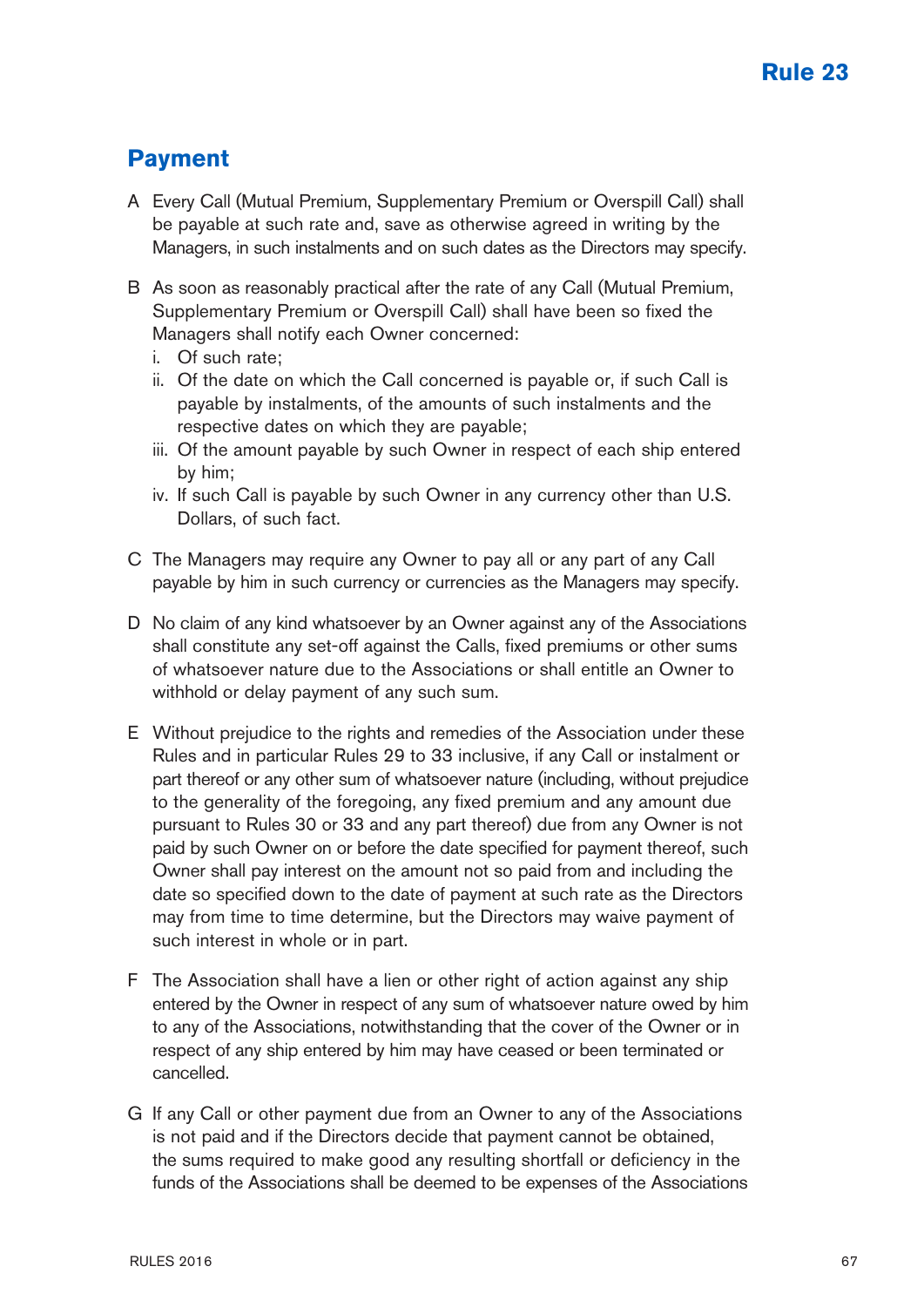for which, as the Directors may decide, Calls may be levied in accordance with Rule 19 (or, if the shortfall or deficiency is in respect of an Overspill Call under Rule 22, Section 5, a further Overspill Call under that Rule), or the reserves may be applied in accordance with Rules 24 and 25.

H An Owner shall pay on demand to the Association or its order the amount of any premium tax or other tax levied on or in connection with the insurance or reinsurance provided by the Association to the Owner which the Association determines it or the Owner has or may become liable, and shall indemnify the Association and hold it harmless in respect of any loss, damage, liability, cost or expense which the Association may incur in respect of such premium tax or other similar tax.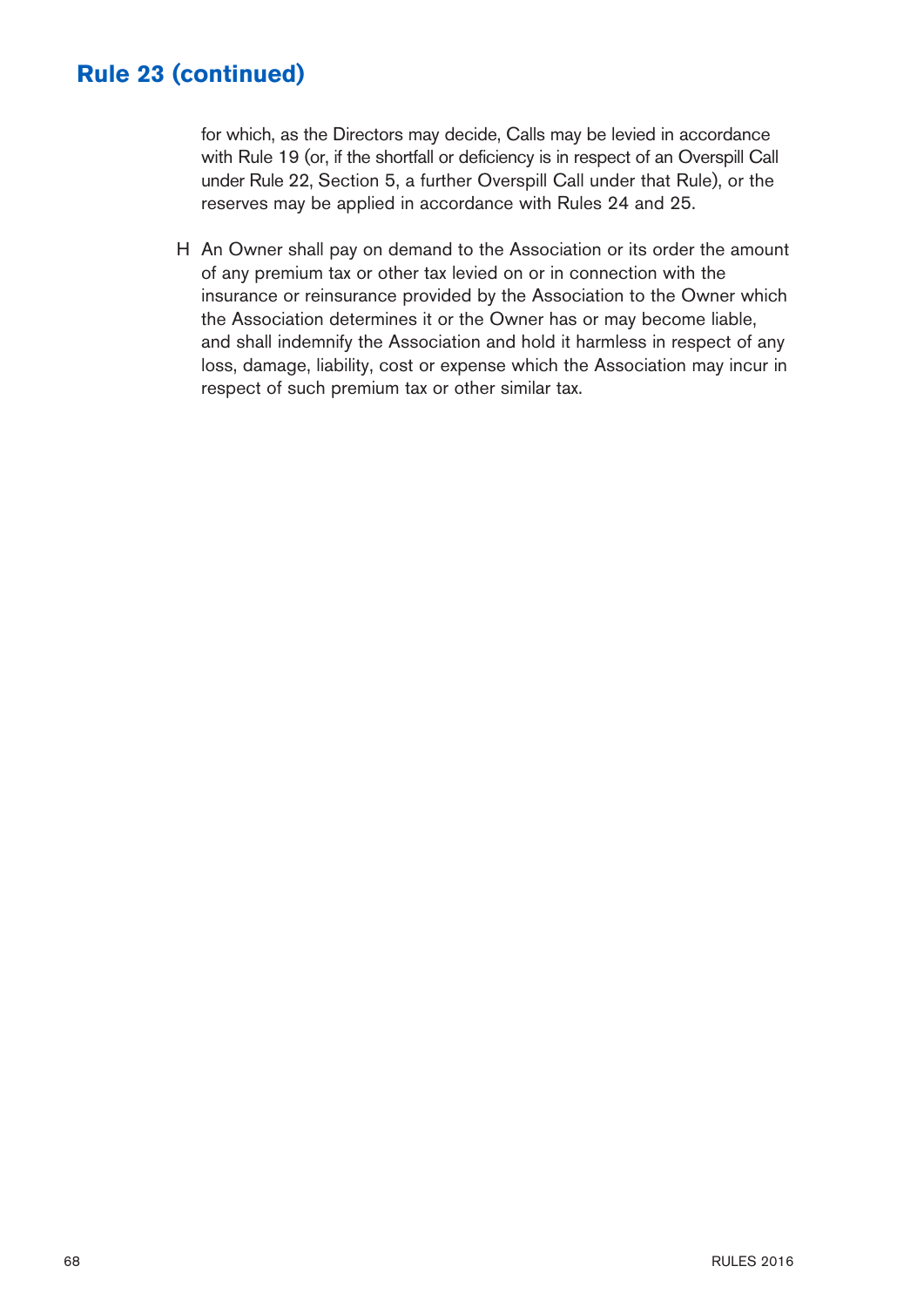### **Reserves**

- A The Directors may establish and maintain such reserve funds or other accounts for such contingencies or purposes as they think fit.
- B Without prejudice to the generality of paragraph (A) of this Rule the Directors may establish and maintain reserves or other accounts for one or more of the following specific purposes:
	- i. A reserve (herein called the "Catastrophe Reserve'') to provide a source of funds which may be applied towards meeting any Overspill Claim or Claims of the Associations whether occurring in the same or in any other policy year;
	- ii. A reserve (herein called the "Contingency Account'') to provide a source of funds which may be applied for any general purposes of the Association including the following; to stabilize the level of Mutual or Supplementary Premiums and to eliminate or reduce the need to levy such Premiums or any part thereof in respect of any policy year, past present or future; to eliminate or reduce a deficiency which has occurred or may be thought likely to occur in respect of any closed policy year; to protect the Associations against any actual or potential losses on exchange, or in connection with its investments, realised or unrealised.
- C The Directors may apply the sums standing to the credit of any reserve for any of the purposes for which the reserve was maintained even though the sum be paid in respect of any different policy year or years from that from which the funds originated. The Directors may also apply the sums standing to the credit of any reserve for any other or different purposes whenever the Directors consider this to be in the interests of the Members or the Associations. The Directors may also at any time transfer sums from one reserve to another including between the reserves of the Associations.
- D The funds required to establish such reserves or accounts may be raised in either or both of the following ways:
	- i. The Directors, when deciding on the rate of any Mutual or Supplementary Premium for any policy year, may resolve that any specified amount or proportion of such Premium shall be transferred to and applied for the purposes of any such reserve or account;
	- ii. The Directors may on the closing of any policy year or at any time or times thereafter resolve that any specified amount or proportion of the funds standing to the credit of that policy year shall be transferred to and applied for the purposes of any such reserve or account.
- E If the Directors shall resolve as set out in paragraph (D) (i) of this Rule, then the Managers shall inform the Owners entered for such policy year on or before the time that payment is demanded.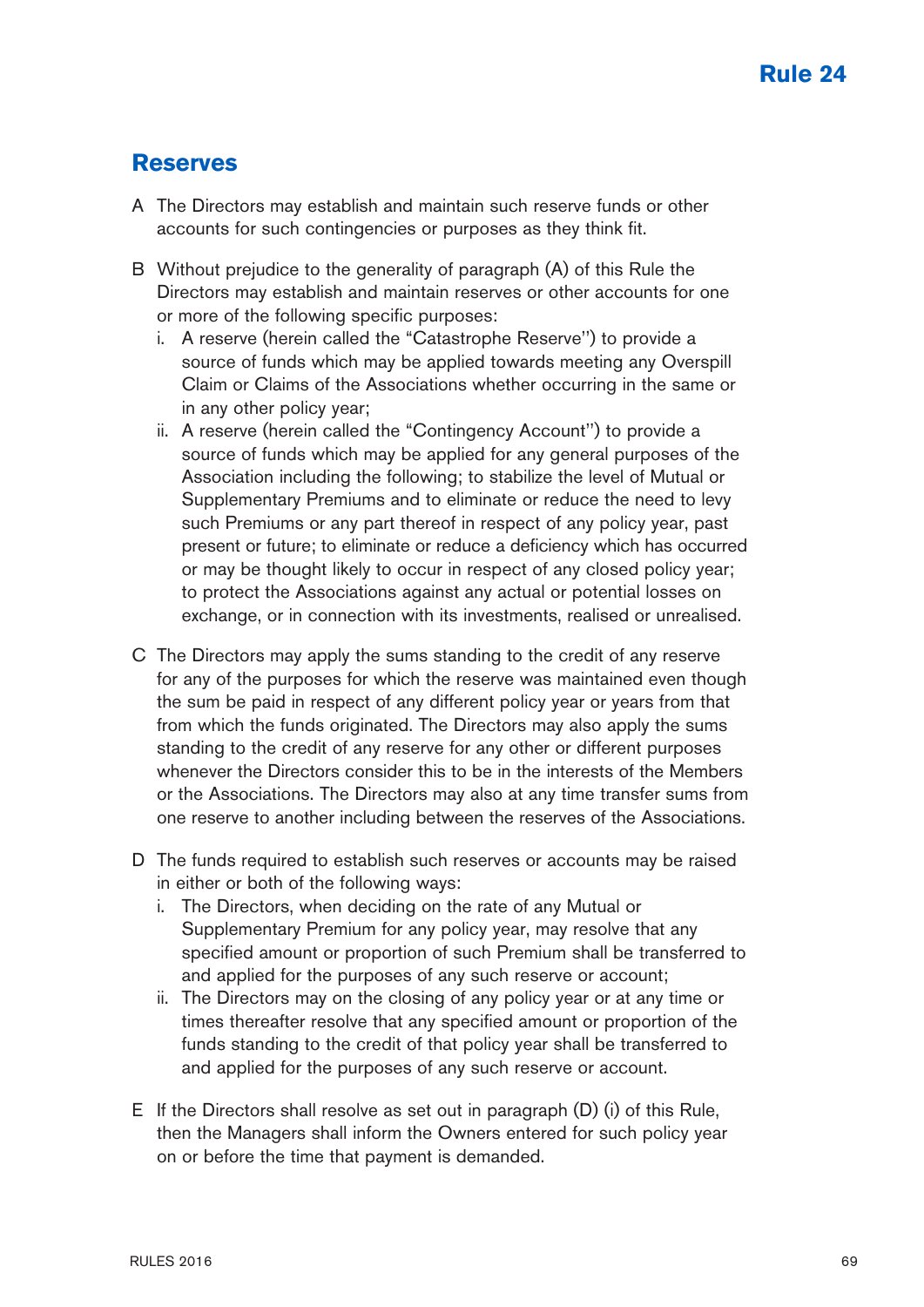### **Closing of Policy Years**

- A The Directors shall with effect from such date after the end of each policy year as they think fit declare that such policy year shall be closed or that such policy year shall be closed save for the purpose of levying one or more Overspill Calls as provided in paragraph (C) of this Rule.
- B After any policy year shall have been closed no further Supplementary Premiums or Overspill Calls may be levied in respect of that policy year, save as provided in paragraph (C) of this Rule and under Rule 22.
- C i. If at any time prior to the expiry of a period of thirty-six months from the commencement of a Policy Year (the "relevant Policy Year"), any of the parties to the Pooling Agreement sends a notice (an "Overspill Notice") in accordance with the Pooling Agreement that an event has occurred in the relevant Policy Year which has given or at any time may give rise to an Overspill Claim, the Directors shall as soon as practicable declare that the relevant Policy Year shall remain open for the purpose of levying an Overspill Call or Calls in respect of that claim and the relevant Policy Year shall not be closed for the purpose of making an Overspill Call or Calls in respect of that claim until such date as the Directors shall determine.
	- ii. If at the expiry of the period of thirty-six months provided for in subparagraph (i) above, no Overspill Notice as therein provided for has been sent, the relevant Policy Year shall be closed automatically for the purpose of levying Overspill Calls only, whether or not closed for any other purposes, such closure to have effect from the date falling thirty-six months after the commencement of the relevant Policy Year.
	- iii. If at any time after a Policy Year has been closed in accordance with the provisions of sub-paragraphs (i) or (ii) above, it appears to the Directors that an event which occurred during such closed Policy Year may then or at any time in the future give rise to an Overspill Claim, the Directors shall as soon as practicable declare that the earliest subsequent open Policy Year (not being a Policy Year in respect of which the Directors have already made a declaration in accordance with sub-paragraphs (C) (i) or (C) (iii) of this Rule) shall remain open for the purpose of levying an Overspill Call or Calls in respect of that claim and such open Policy Year shall not be closed for the purpose of making an Overspill Call or Calls in respect of that claim until such date as the Directors shall determine.
	- iv. If the Directors shall make a declaration as provided for in subparagraphs (C) (i) or (C) (iii) of this Rule, the Managers shall inform the Owners entered for the Policy Year in respect of which such declaration is made.
	- v. If at any time after the levying of an Overspill Call upon the Owners entered in the Association in any Policy Year, it shall appear to the Directors that the whole of such Overspill Call is unlikely to be required to meet the Overspill Claim in respect of which such Overspill Call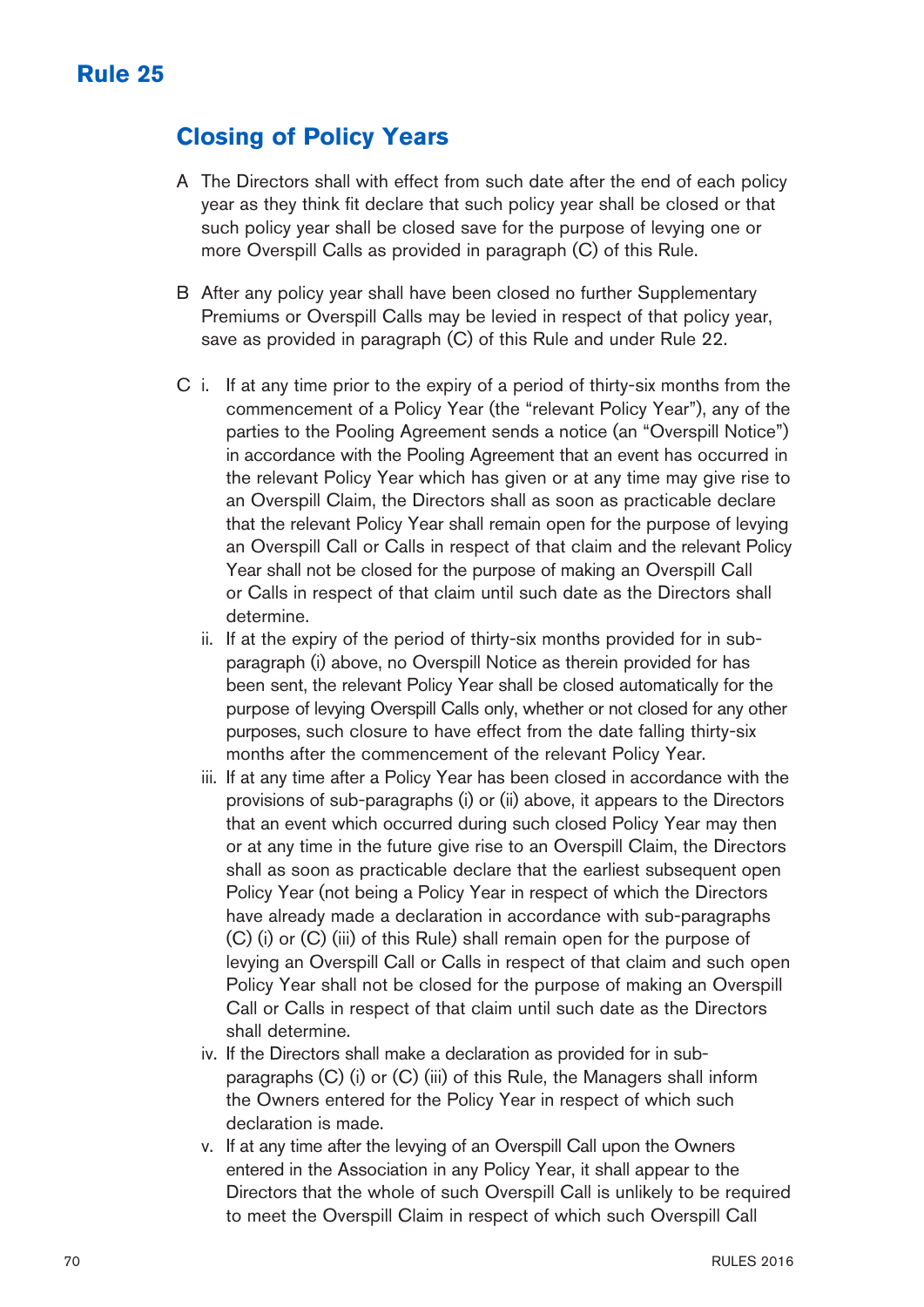was levied, the Directors may decide to dispose of any excess which in their opinion is not so required in one or both of the following ways:

- a) by transferring the excess or any part thereof to the Catastrophe Reserve in accordance with Rule 24; or
- b) by returning the excess or any part thereof to those Owners who have paid that Overspill Call in proportion to the payments made by them.
- vi. A Policy Year shall not be closed for the purpose of levying Overspill Calls save in accordance with this Rule 25.
- D Save as provided in paragraph (C) of this Rule, the Directors may declare that any policy year is closed notwithstanding that it is known or anticipated that there are in existence or may in the future arise claims, expenses or outgoings in respect of such policy year which have not yet accrued or whose validity, extent or amount have yet to be established.
- E If upon the closing of any policy year it shall appear to the Directors that the whole of the Calls and other receipts in respect of such policy year (and of all transfers from reserves and provisions made for the credit of or in respect of such policy year) are unlikely to be required to meet the claims, expenses and outgoings arising in respect of that policy year (as referred to in Rule 19(A) (i) and (ii)), then the Directors may decide to dispose of any excess which in their opinion is not so required in one or both of the following ways:
	- i. By transferring the excess or any part thereof to the reserves of the Associations in accordance with Rule 24.
	- ii. By returning the excess or any part thereof to the Owners entered for such policy year in accordance with paragraph (H) of this Rule.
- F If at any time or times after a policy year shall have been closed it shall appear to the Directors that the claims, expenses and outgoings arising in respect of that policy year (as referred to in Rule 19(A)(i) and (ii)) exceed or are likely to exceed the totality of the Calls and other receipts in respect of such policy year (and of all transfers from reserves and provisions made for the credit of or in respect of such policy year) then the Directors may decide to provide for such deficiency in any one or more of the following ways:
	- i. By transferring funds from the reserves of the Association;
	- ii. By transferring funds between the Associations;
	- iii. By transferring funds standing to the credit of any different closed policy year;
	- iv. By charging a Mutual Premium or Supplementary Premium in respect of an open policy year with the intention (as permitted by Rule 19 (A) (iv)) of applying a part thereof to meet any such deficiency.

If the Directors shall resolve as set out in sub-paragraph (iii) above, then the Managers shall inform the Owners entered for such policy year on or before the time that payment is demanded.

G At any time after any policy year shall have been closed the Directors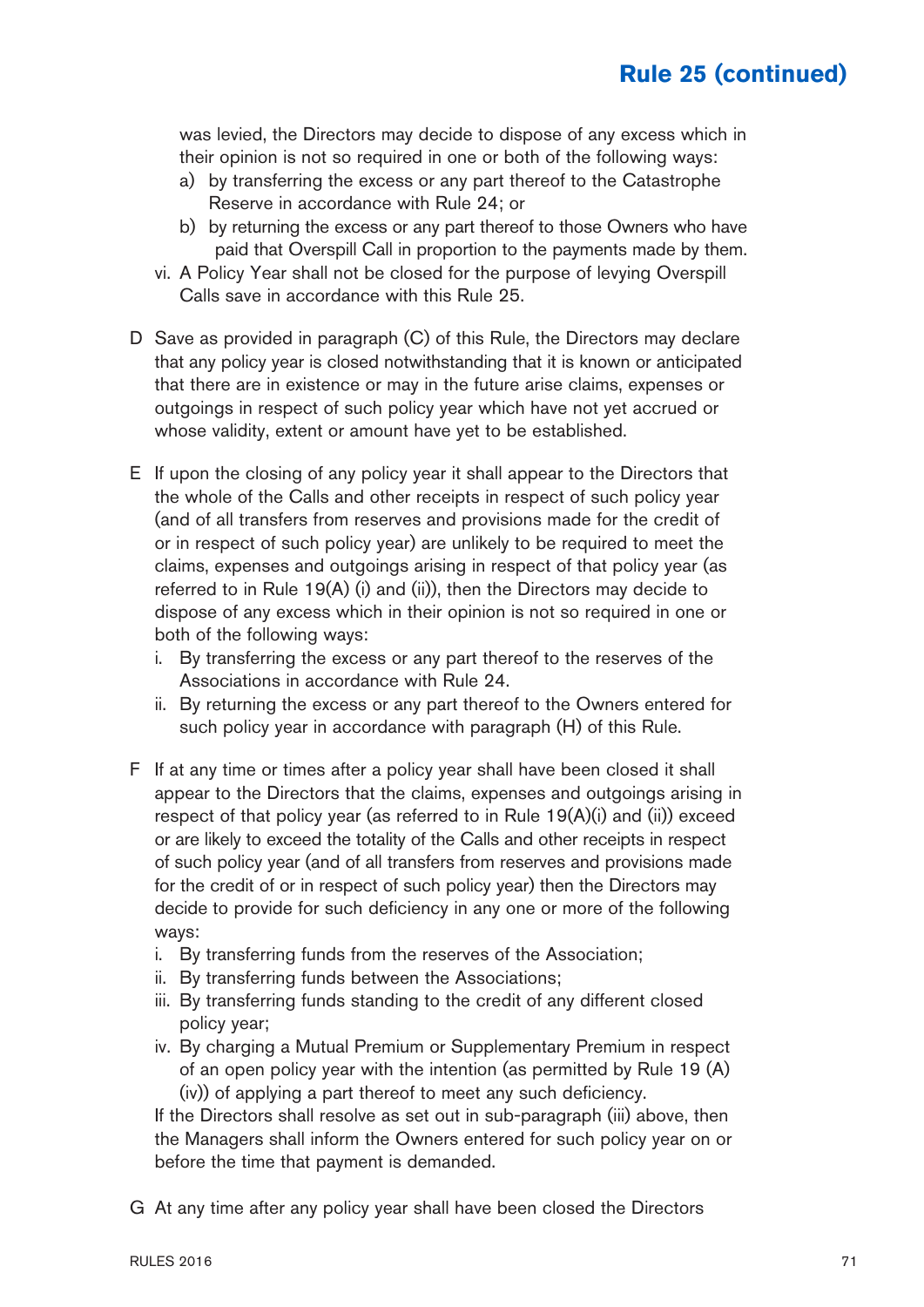may resolve to amalgamate the accounts of any two or more closed policy years and to pool the amounts standing to the credit of the same. If the Directors shall so resolve then the two or more closed policy years concerned shall for all purposes be treated as though they constituted a single closed policy year.

H Any amount which the Directors may decide to return to the Owners in accordance with paragraph (E)(ii) of this Rule shall be returned to the Owners entered in respect of such policy year in proportion to the Calls paid by them in respect of such policy year (after taking into account any returns or rebates applicable thereto under their terms of entry or under any other provision of these Rules).

PROVIDED AI WAYS that:

- a) No return shall be made to any Owner whose liability for Calls has been assessed in accordance with the provisions of Rules 30 or 33, and
- b) Where the insurance of an Owner has been cancelled in accordance with the provisions of Rule 31 any amounts due for any reason whatsoever (whether by way of Calls or otherwise and whether in respect of the policy year for which the return has been decided or in respect of any other policy year or years) from the Owner to the Association shall be deducted from the return and only the balance (if any) refunded to the Owner.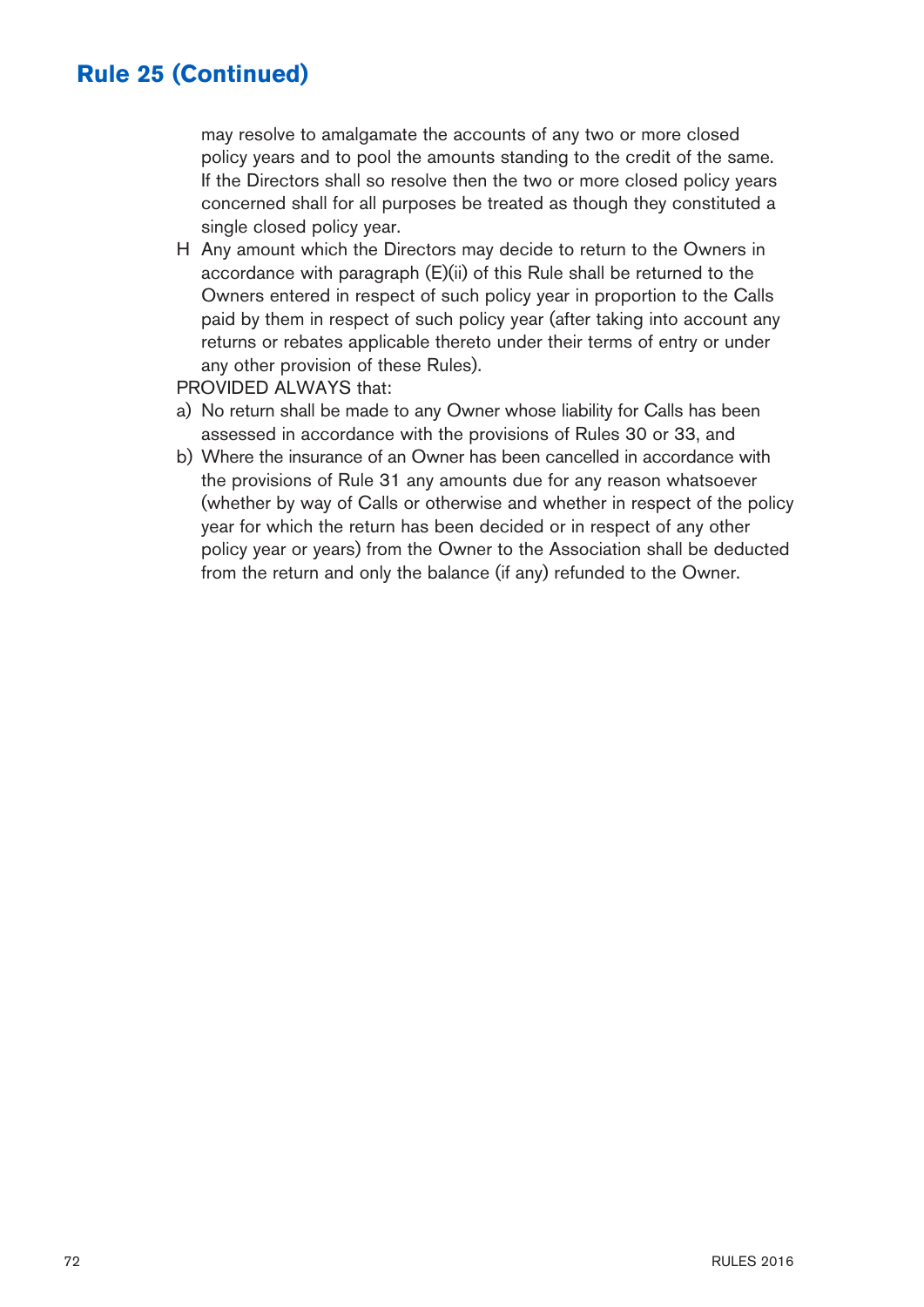#### **Investment**

- A The funds of the Association may be invested as the Directors (or the Managers subject to the supervision of the Directors) may think fit.
- B Unless the Directors otherwise decide, all the funds standing to the credit of any policy year or of any reserve or account shall be pooled and invested as one fund.
- C When funds are pooled as provided in paragraph (B) above, the investment income arising on the pooled funds shall be apportioned among and between the different policy years, reserves and accounts as the Directors may think fit.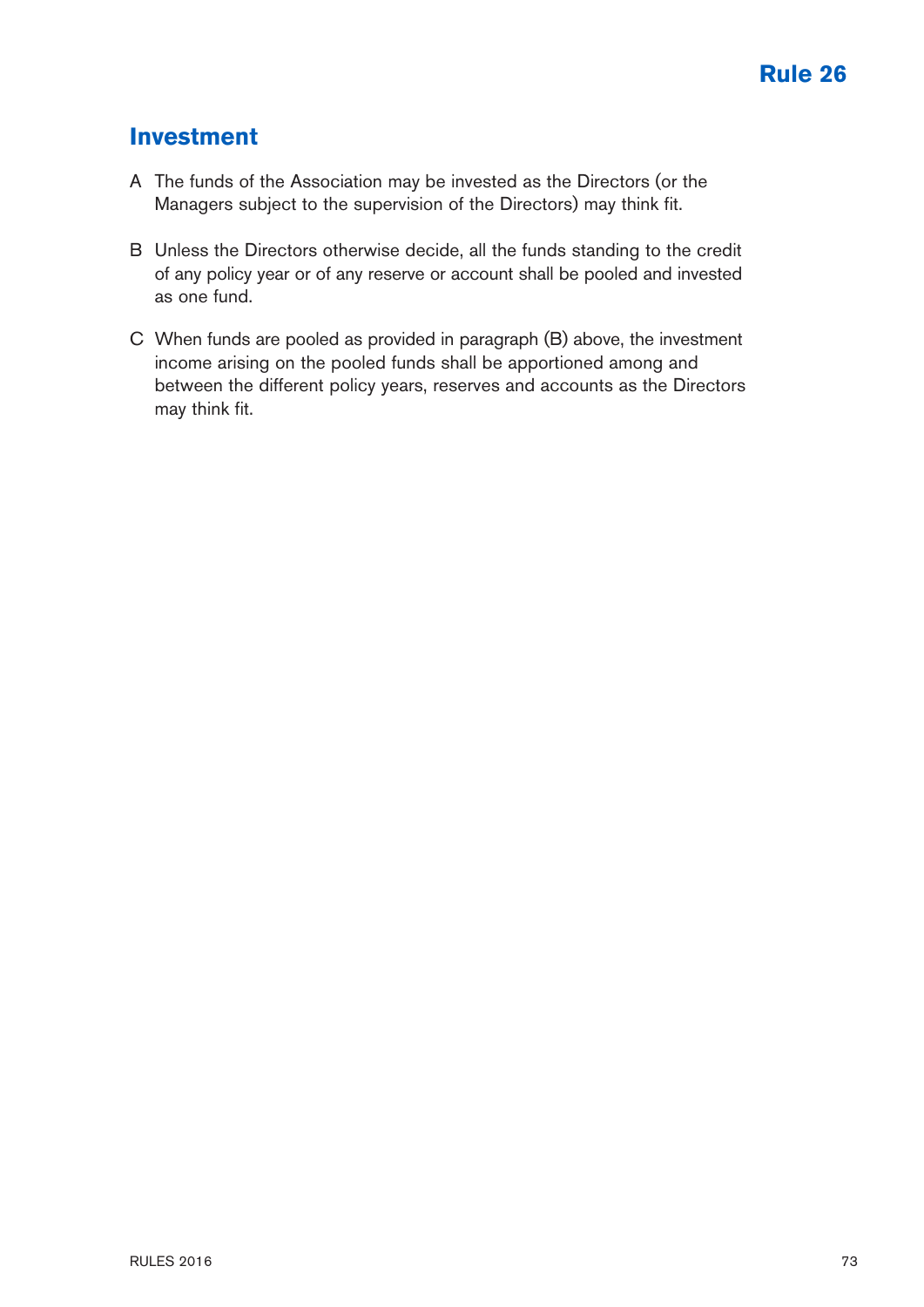

#### **Laid-up Returns**

Subject to any terms and conditions which may have been agreed, if an entered ship shall be laid-up without cargo on board in any safe port or place for a period of thirty or more consecutive days after finally mooring there, (such period being computed from the day of arrival to the day of departure, one only being excluded) the Owner shall be allowed a return of Calls payable in respect of such ship for the period of lay-up, calculated at such rate and after deduction of such allowance for reinsurance, administrative expenses and other outgoings as the Managers may from time to time determine, save that there shall be no laid-up returns in respect of Overspill Calls.

For the purposes of this Rule,

- a) the Managers shall have sole discretion in deciding whether the port or place involved is a safe port or place within the meaning of this Rule, and
- b) no claim for laid-up returns relating to any policy year shall be recoverable from the Association unless written notice thereof has been given to the Association within three months of the end of the policy year concerned.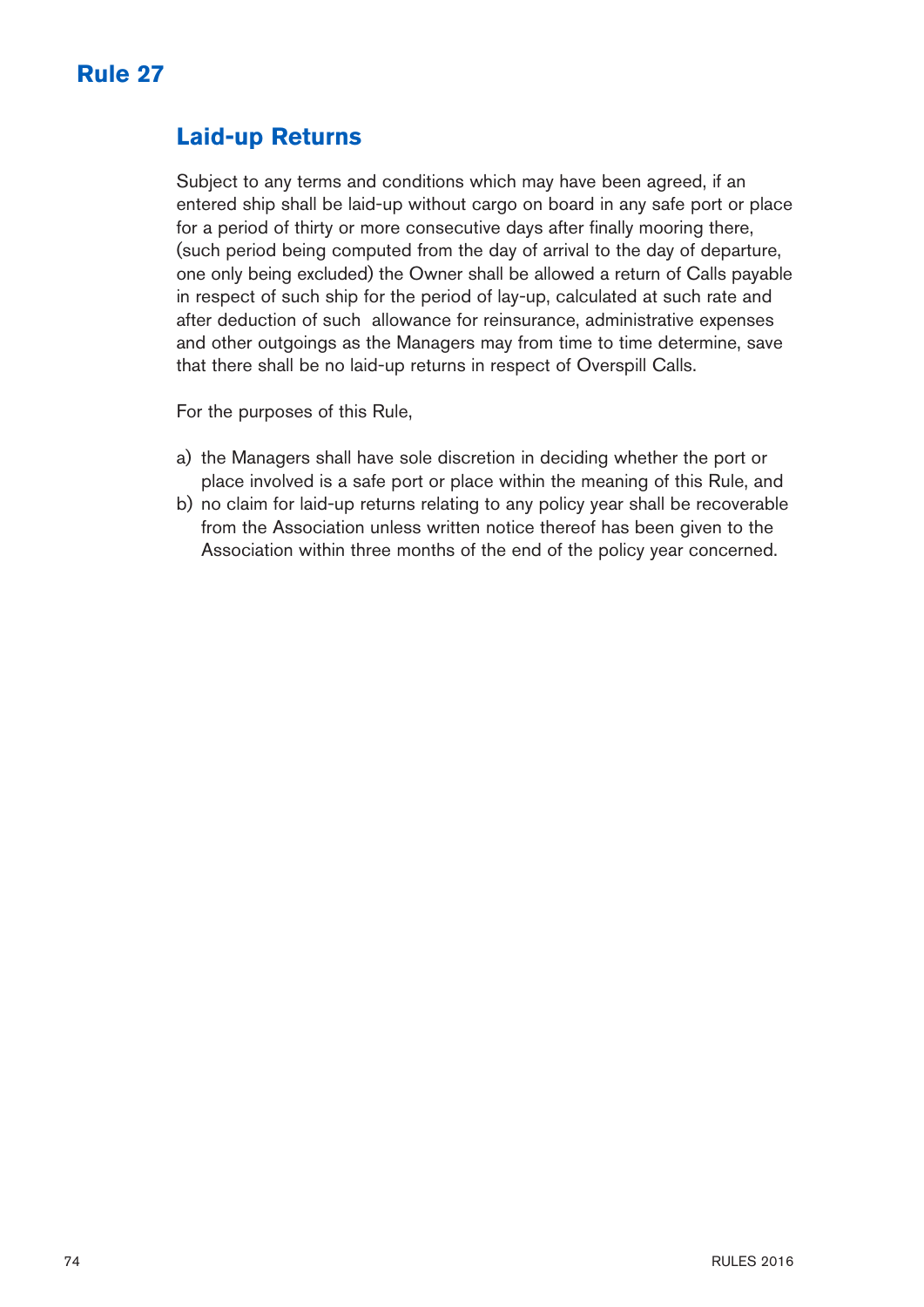### **Rule 28**

### **Termination and its Effects**

- A Upon an Owner ceasing to be insured by the Association in respect of any ship by virtue of a notice given (whether by the Owner or the Directors) in accordance with Rule 17 or Rule 18 and without prejudice to the effects of cancellation of insurance pursuant to Rule 31, then:
	- i. Unless and to the extent that in the case of Call Entries the Owner's liability may have been otherwise agreed or assessed under Rule 30 (Release Calls upon Cesser), such Owner and his successors shall be and remain liable for all contributions, premiums and other sums payable in respect of the whole of the policy year in which such notice was given, and in respect of previous policy years, and
	- ii. Subject to the other provisions of these Rules and to the terms of entry the Association shall remain liable in respect of such entered ship for all claims under these Rules arising by reason of any event which had occurred prior to noon on 20th February immediately following the giving of such notice, but shall not otherwise be under any liability whatsoever by reason of anything occurring at or after that date and time.
- B Upon an Owner ceasing to be insured by the Association in respect of any ship pursuant to paragraph Q, R or V of Rule 5 or otherwise than in accordance with Rule 17, Rule 18, Rule 29 (A), (B) or (C), or Rule 31 (A), then:
	- i. Unless and to the extent that in the case of Call Entries the Owner's liability may have been agreed or assessed under Rule 30 (Release Calls upon Cesser), such Owner and his successors shall be and remain liable in relation to any Overspill Calls for the whole amount payable by him in accordance with Rule 22, and in relation to all other contributions, premiums and other sums payable:
		- a) in respect of the policy year in which such cessation occurs, on a pro rata basis, namely for the proportion of such sums applicable to the period beginning at the commencement of that policy year (or, in the case of a ship entered during that policy year, the date of entry) and ending at noon on the date of such cessation, and
		- b) in respect of previous policy years, for the whole of those policy years, and
	- ii. Subject to the other provisions of these Rules and to the terms of entry the Association shall remain liable in respect of such entered ship for all claims under these Rules arising by reason of any event which had occurred prior to noon on the day of such cessation, but shall not otherwise be under any liability whatsoever by reason of anything occurring at or after that date and time,

#### PROVIDED ALWAYS that:

nothing in paragraph (B) of this Rule shall be taken to confer validity on any notice purporting to terminate the entry of any ship given otherwise than in accordance with Rule 17, Rule 18 or Rule 31 (A).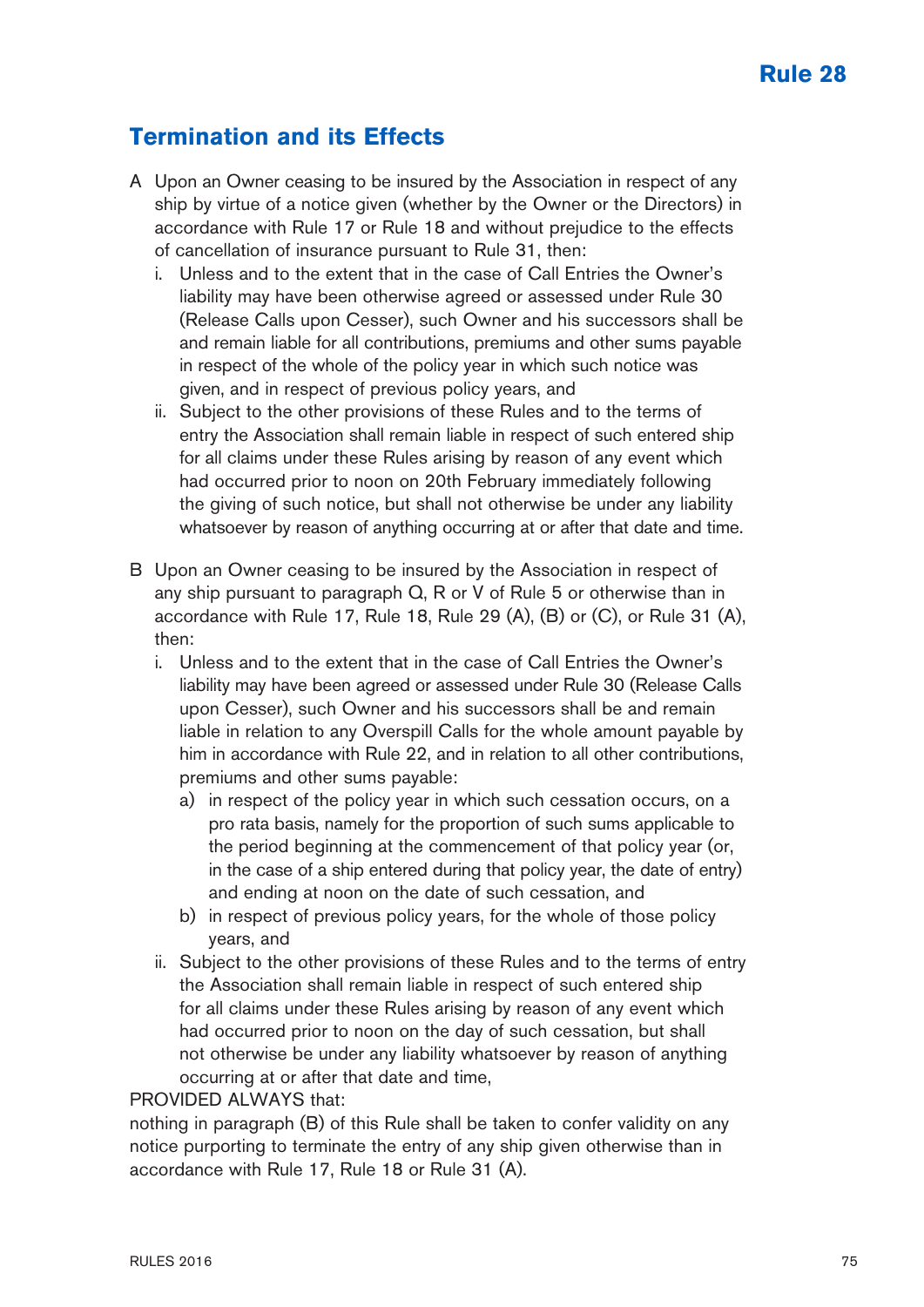#### **Cesser of Insurance and its Effects**

- A An Owner shall forthwith cease to be insured by the Association in respect of any and all ships entered by him or on his behalf upon the happening of any of the following events:
	- i. Where the Owner is an individual,
		- a) upon his death,
		- b) if a receiving order is made against him,
		- c) if he becomes bankrupt,

 d) if he makes any composition or arrangement with his creditors generally,

- e) if he becomes incapable by reason of mental disorder of managing or administering his property and affairs;
- ii. Where the Owner is a corporation,
	- a) upon the passing of any resolution for its voluntary winding up (other than voluntary winding up for the purposes of company or group reorganisation).
	- b) upon an order being made for its compulsory winding up,
	- c) upon its dissolution,
	- d) upon a receiver or manager being appointed of all or part of its business or undertaking,
	- e) upon its commencing proceedings under any bankruptcy or insolvency laws to seek protection from its creditors or to reorganise its affairs.
- B Unless otherwise agreed in writing by the Managers, an Owner shall forthwith cease to be insured by the Association in respect of any ship entered by him or on his behalf upon the happening of any of the following events in relation to such ship:
	- i. upon the Owner parting with or assigning the whole or any part of his interest in the ship whether by bill of sale or other formal document or agreement or in any other way whatsoever;
	- ii. upon the mortgaging or hypothecation of the ship or of any part of the Owner's interest in that ship;
	- iii. upon the managers of the ship being changed by the appointment of new managers;
	- iv. upon undisputed possession being taken of the ship by or on behalf of a secured party.
	- v. upon the Owner, as at noon on 20th February in any policy year, failing to pay in respect of the ship any amounts due from him to the Association.
	- vi. upon the Owner, as at noon on 20th February in any policy year, being in breach of, or otherwise failing to fulfil, his obligations in respect of the ship under Rules  $5$  (K),  $5$  (Q) or  $5$  (R).
- C Unless otherwise agreed in writing by the Managers, an Owner shall forthwith cease to be insured by the Association in respect of any ship entered by him or on his behalf upon the happening of whichever shall be the earliest of the following events: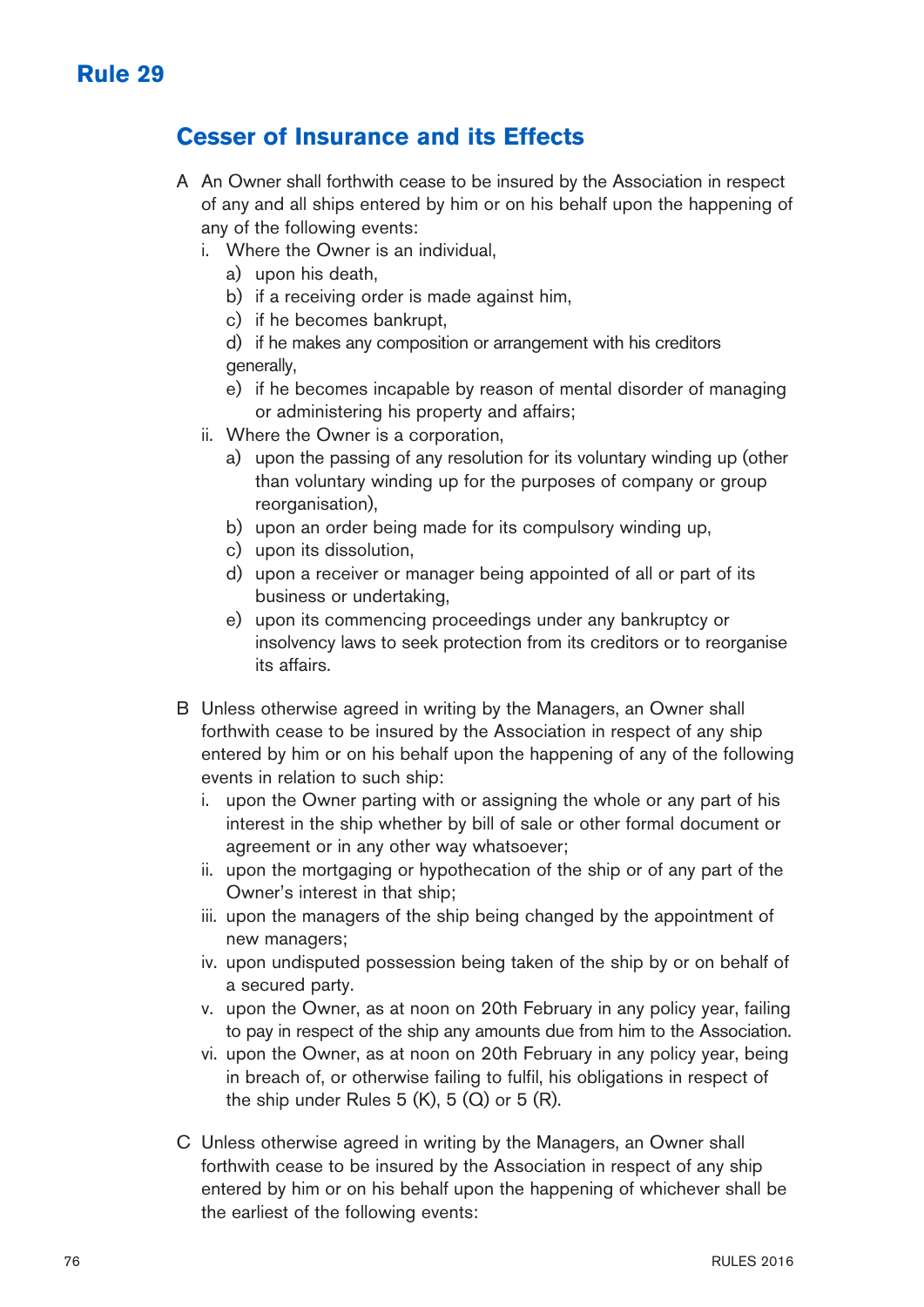## **Rule 29 (continued)**

- i. upon the ship being missing for ten days from the date when she was last heard of;
- ii. upon the ship being posted at Lloyd's as missing;
- iii. upon the ship becoming an actual total loss;
- iv. upon acceptance by hull underwriters (whether of marine or war risks) that the ship is a constructive total loss;
- v. upon agreement by hull underwriters (whether of marine or war risks) to pay to the Owner of the ship an unrepaired damage claim which exceeds the market value of the ship without commitment immediately prior to the casualty which gave rise to such claim;
- vi. upon a compromise or settlement with hull underwriters (whether of marine or war risks) on the basis of which the ship is considered or deemed to be an actual or constructive total loss;
- vii. upon a decision by the Managers that the ship is to be considered or deemed to be an actual or constructive total loss or otherwise commercially lost.

PROVIDED ALWAYS that:

- a) Notwithstanding the cesser of the insurance under Rule 29 (C) the Association shall, subject always to the Rules and to the terms and conditions of the entry of the ship in the Association, remain liable as regards liabilities flowing directly from the casualty which has given rise to the actual or constructive loss of the ship.
- b) If the Managers agree that the insurance of the ship shall continue after the happening of any of the events listed in paragraph (B) and (C) of this Rule they may in their discretion impose such terms and conditions as they think fit for the continuation of the insurance.
- D On the occurrence of any of the events specified in paragraphs (A) to (C) inclusive of this Rule in respect of an entered ship, the Owner shall give notice in writing of such event to the Managers within one month after the date thereof.
- E Upon an Owner ceasing to be insured by virtue of paragraph (A) of this Rule, and upon an Owner ceasing to be insured in respect of any ship by virtue of paragraphs (B) or (C) of this Rule, and without prejudice to the effects of cancellation of insurance pursuant to Rule 31 (A) then:
	- i. Unless and to the extent that in the case of Call Entries the Owner's liability may have been agreed or assessed under Rule 30 (Release Calls upon Cesser), such Owner and his successors shall be and remain liable in relation to any Overspill Calls for the whole amount payable by him in accordance with Rule 22, and in relation to all other contributions, premiums and other sums payable:
		- a) in respect of the policy year in which such cessation occurs, on a pro rata basis, namely for the proportion of such sums applicable to the period beginning at the commencement of that policy year (or, in the case of a ship entered during that policy year, the date of entry) and ending at noon on the date of such cessation; provided that, if the Owner fails to give notice of the event in accordance with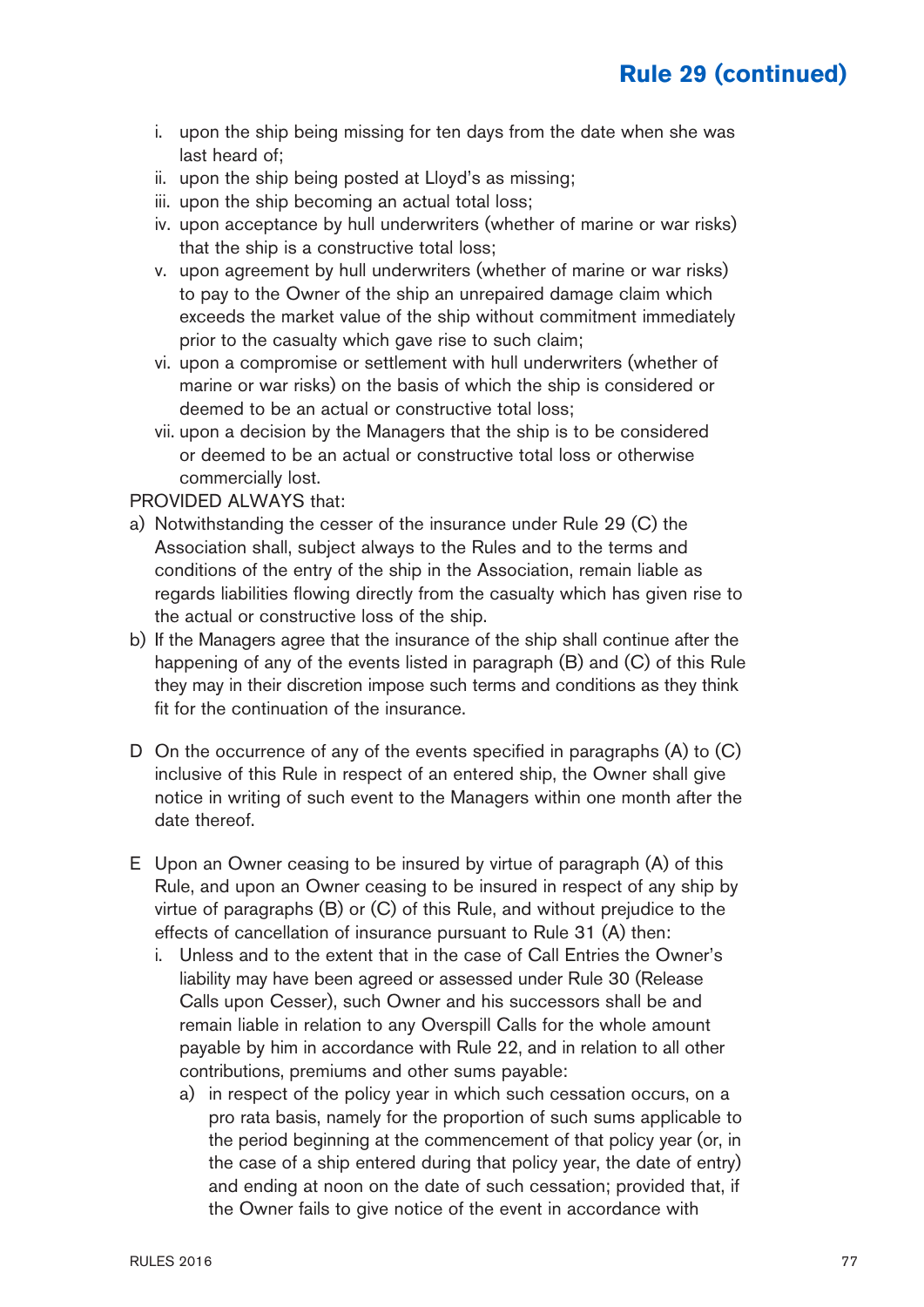### **Rule 29 (Continued)**

paragraph (D) of this Rule, such period shall end at noon on such later date as the Managers in their discretion shall decide, and

- b) in respect of previous policy years, for the whole of those policy years, and
- ii. Subject to the other provisions of these Rules and to the terms of entry the Association shall remain liable in respect of any ship entered by such Owner or in respect of such entered ship (as the case may be) for all claims under these Rules arising by reason of any event which had occurred prior to the date of such cessation, but shall not otherwise be under any liability whatsoever by reason of anything occurring after that date.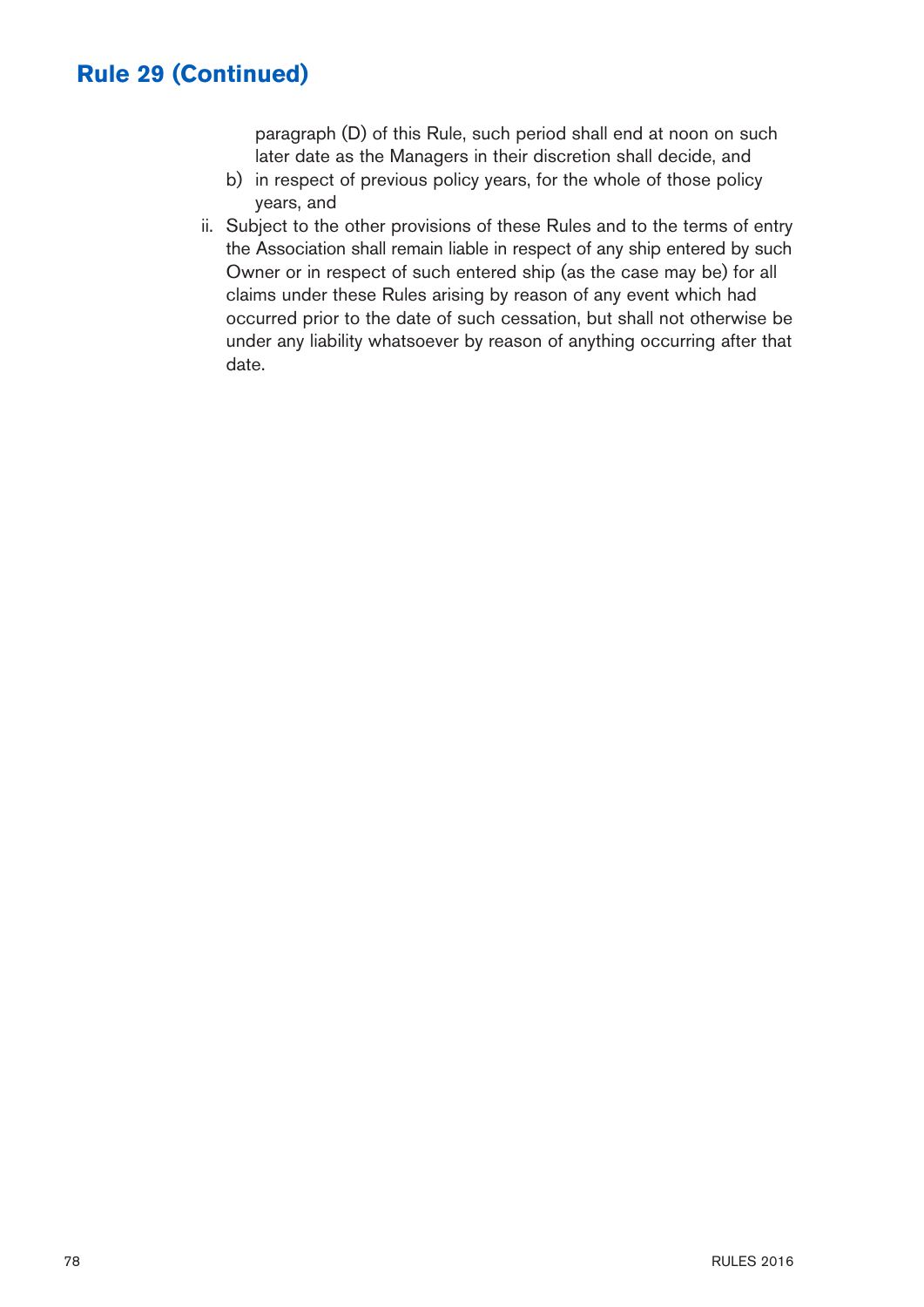#### **Release Calls upon Cesser of Insurance**

Upon an entered ship ceasing to be insured by the Association for any reason, whether or not the circumstances giving rise to such cesser of insurance shall be any of those specified in Rules 17 and 18 or in paragraphs (A), (B) and (C) of Rule 29, the Managers may:

- A Release the Owner from liability to pay Supplementary Premiums in respect of such ship, wholly or partly or upon such terms as the Managers in their discretion may deem to be appropriate in the circumstances.
- B Whether or not negotiations may have taken place with the view to the application of paragraph (A) hereof, assess as at the date of the cesser of insurance the amount which seems to the Managers in their discretion to represent the likely liability of the Owner for Supplementary Premiums and for Mutual Premiums falling due after such date in respect of such ship.

If the Managers shall exercise their powers under paragraph (A) or paragraph (B) of this Rule, then:

- i. Any terms imposed by the Managers or agreed between the Managers and the Owner pursuant to paragraph (A) hereof shall be performed at such time or times as the Managers shall have specified;
- ii. The amount of any assessment made under paragraph (B) hereof shall be payable by the Owner without deduction on demand; and
- iii. The Owner shall be under no liability for any Supplementary Premiums which the Directors may decide to levy after the date of a release given under paragraph (A) hereof or after the date of an assessment made under paragraph (B) hereof, as the case may be, or for any Mutual Premiums becoming due after such date, and the Owner shall have no right to share in any return of contributions or other receipts, or any Mutual Premium Discount, which the Directors may thereafter decide to declare or make in accordance with Rule 20 or 25 (E) respectively.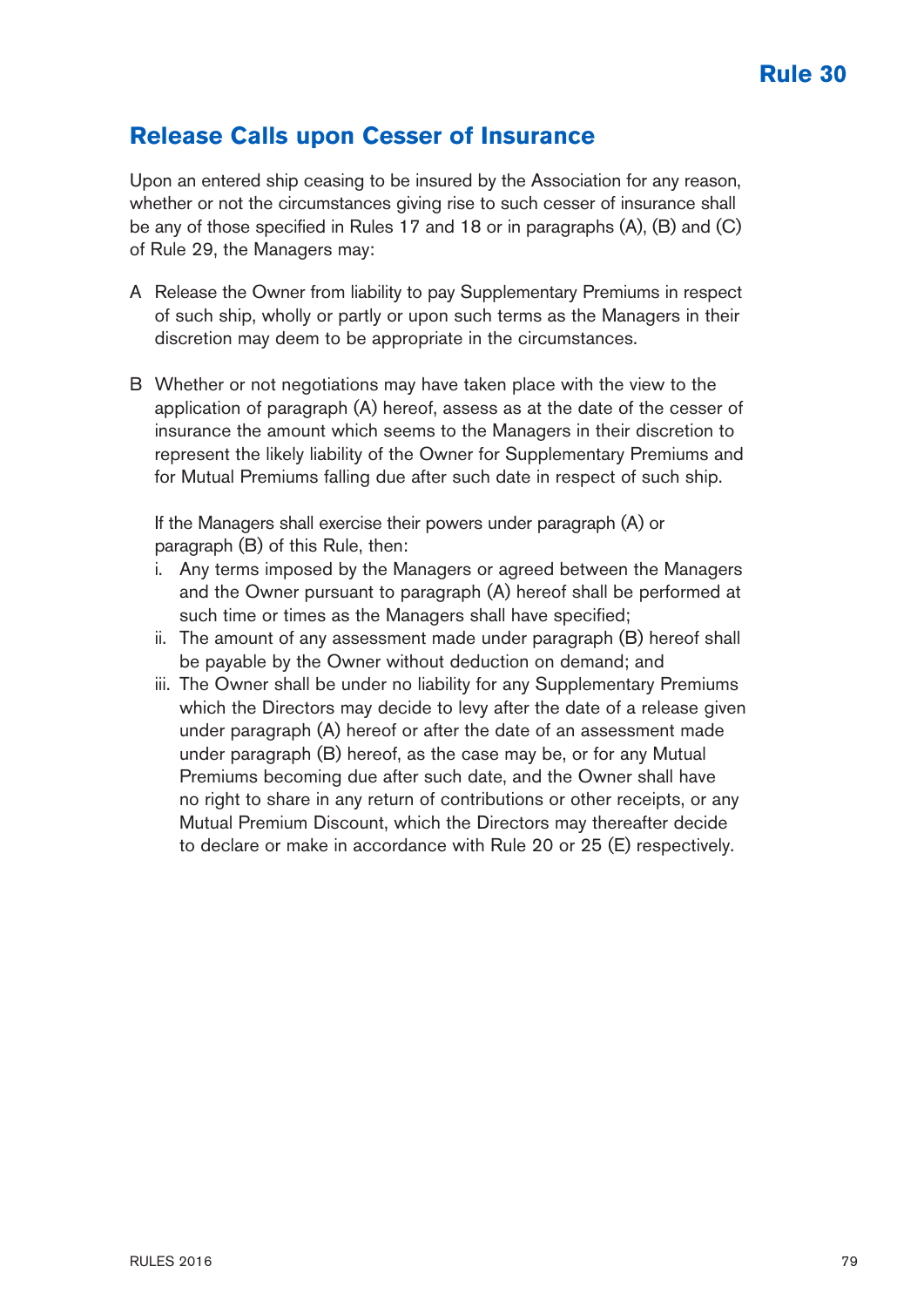#### **Cancellation of Insurance and its Effects**

- A Where an Owner has failed to pay, either in whole or in part, any amount due from him to the Association, the Managers may give him notice in writing requiring him to pay such amount by any date specified in such notice, not being less than seven days from the date on which such notice is given. If the Owner fails to make such a payment in full on or before the date so specified, the insurance of the Owner (whether the insurance is current on such date or has ceased by virtue of paragraphs (A), (B), or (C) of Rule 29 or in accordance with any other provisions of these Rules) in respect of any and all ships referred to in such notice and entered in the Association by him or on his behalf shall be cancelled forthwith without further notice or other formality.
- B When the insurance of an Owner is cancelled in accordance with paragraph (A) of this Rule (which time is hereinafter in this Rule 31 referred to as "the date of cancellation'') then:
	- i. Unless and to the extent that in the case of Call Entries the Owner's liability may have been otherwise assessed under Rule 33 (Release Calls upon Cancellation), such Owner and his successors shall be and remain liable in relation to any Overspill Calls for the whole amount payable by him in accordance with Rule 22, and in relation to all other contributions, premiums and other sums payable:
		- a) in respect of the policy year in which the date of cancellation falls, on a pro rata basis, namely for the proportion of such sums applicable to the period beginning at the commencement of that policy year (or, in the case of a ship entered during that policy year, the date of entry) and ending on the date of cancellation or such earlier date as the Managers in their discretion decide and agree in writing, and
		- b) in respect of previous policy years, for the whole of those policy years, and
	- ii. The Association shall with effect from the date of cancellation cease to be liable for any claims of whatsoever kind under these Rules in respect of any and all ships in relation to which the insurance of the Owner has been cancelled.
		- a) irrespective whether such claims have occurred or arisen or may arise by reason of any event which has occurred at any time prior to the date of cancellation, including during previous years;
		- b) irrespective whether such claims arise by reason of any event occurring after the date of cancellation;
		- c) irrespective whether the Association may have admitted liability for or appointed lawyers, surveyors or any other person to deal with such claims;
		- d) irrespective whether the Association at the date of or prior to the date of cancellation knew that such claims might or would arise, and as from the date of cancellation any liability of the Association for such claims shall terminate retrospectively and the Association shall be under no liability to such Owner for any such claims or on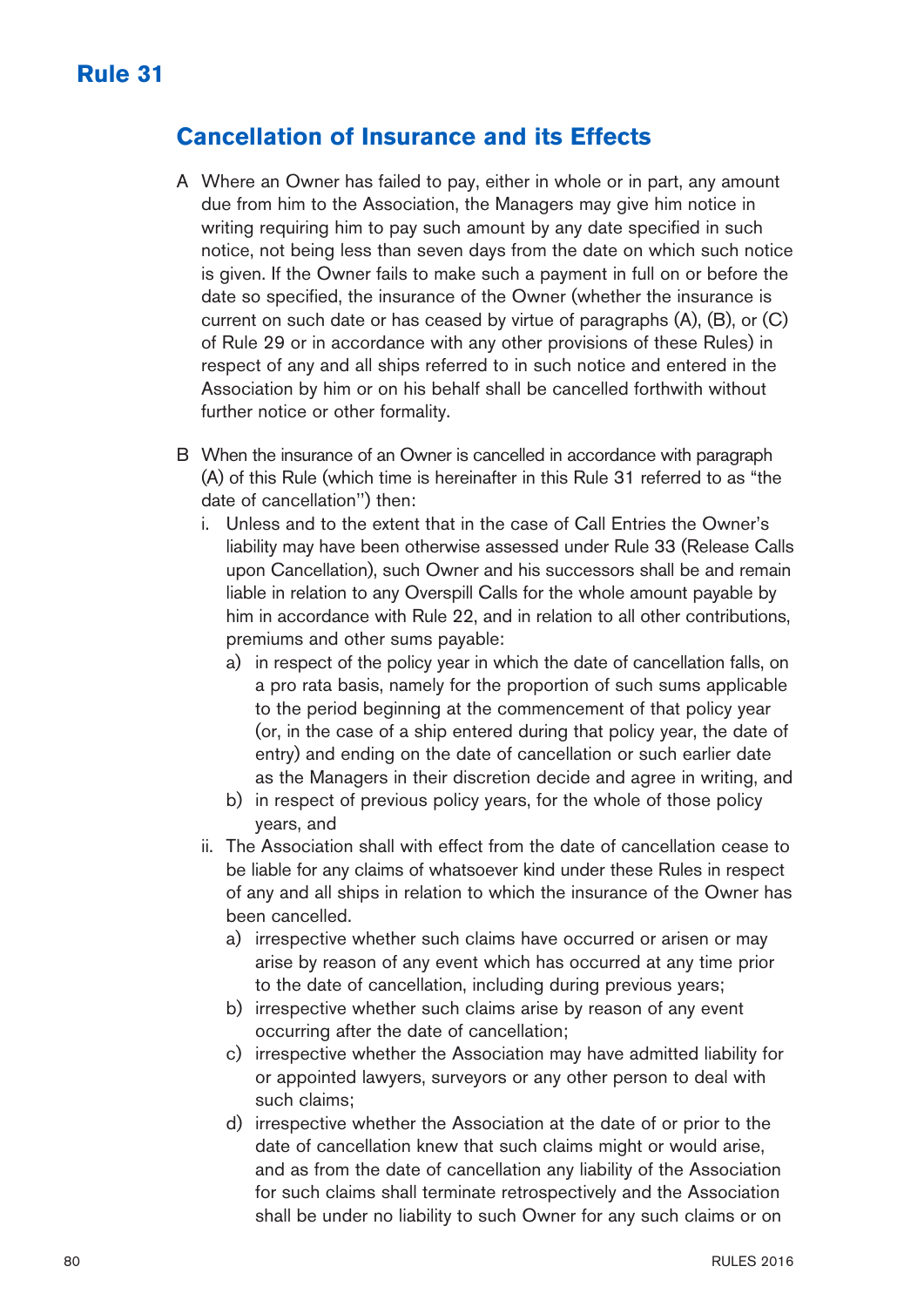any account whatsoever;

PROVIDED ALWAYS that:

The Directors may in their discretion and upon such terms as they think fit, including but not restricted to terms as to payment of contributions, premiums or other sums, admit either in whole or in part any claim in respect of any ship entered by an Owner for which the Association is under no liability by virtue of paragraph (A) or (B) of this Rule, whether such claim has arisen before or arises after the date of cessation or the date of cancellation as the case may be, or remit wholly or partly any payment of contribution, premiums or other sums due to the Association.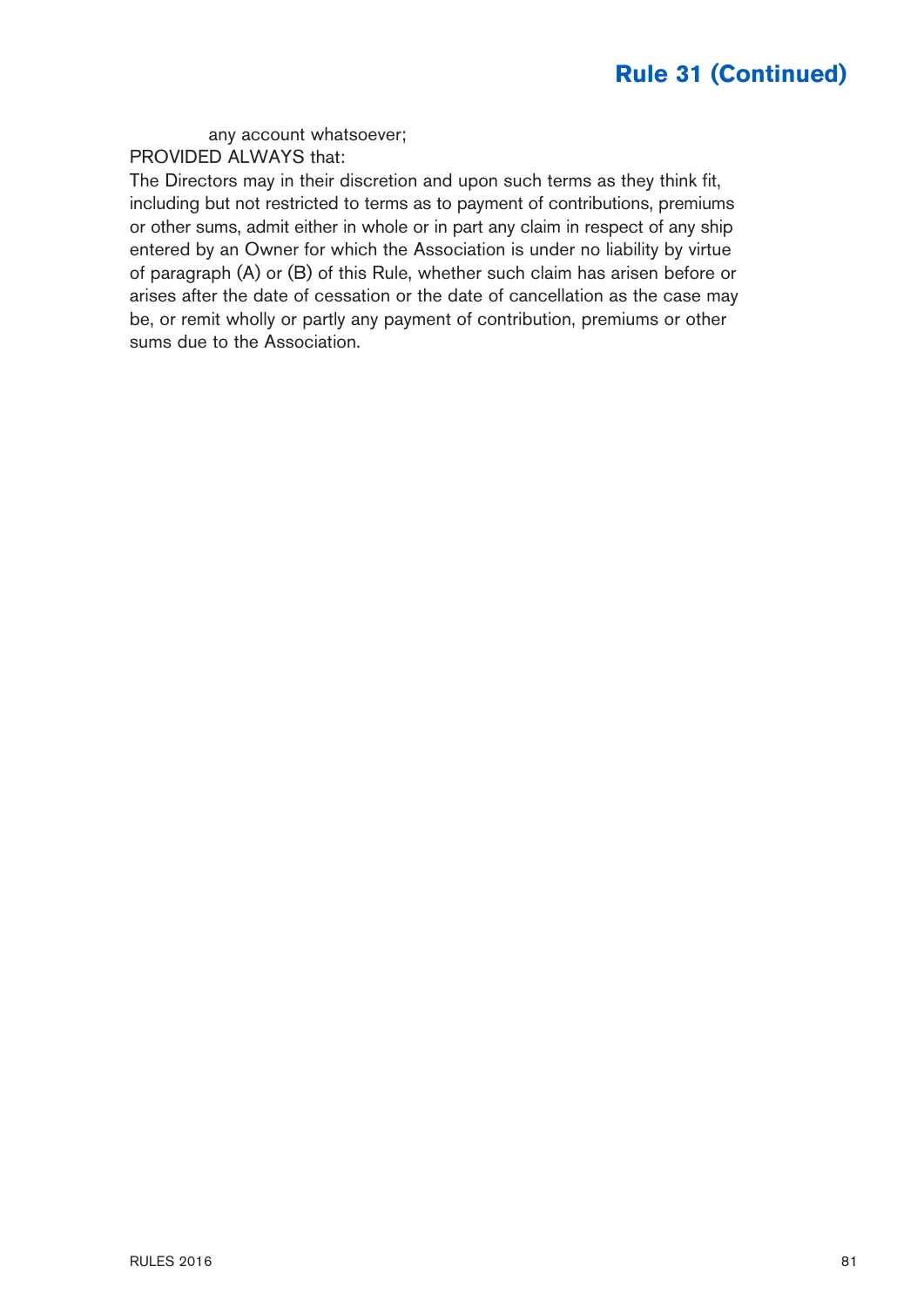### **Sums Due to the Association for the Purpose of Application of the Rules on Cancellation**

- A For the purpose of determining whether any (and, if so, what) sum is due for the purposes of Rule 31 (A) or otherwise under these Rules no account shall be taken of any amount due or alleged to be due by the Associations to the Owner on any ground whatever, and no set-off of any kind (including set-off which might otherwise have arisen by reason of the bankruptcy or winding up of the Owner) shall be allowed against such sum (whether or not any set-off against contributions has been allowed at any time in the past), except to the extent (if any) to which any sum demanded by the Managers as due, and required to be paid in a notice served under the said sub-paragraph, may (in the Managers' discretion) in itself have already allowed for a set-off or credit in favour of the Owner.
- B Without prejudice to the generality of Rule 39 no act, omission, course of dealing, forbearance, delay or indulgence of any kind by or on behalf of the Association nor the granting of time, nor the acceptance by the Association (whether express or implied) of liability for, or the recognition of, any claim, and whether occurring before or after any date of cessation or date of cancellation as hereinbefore referred to shall derogate from the effect of Rules 28 to 33 inclusive or be treated as any waiver of any of the Association's rights thereunder.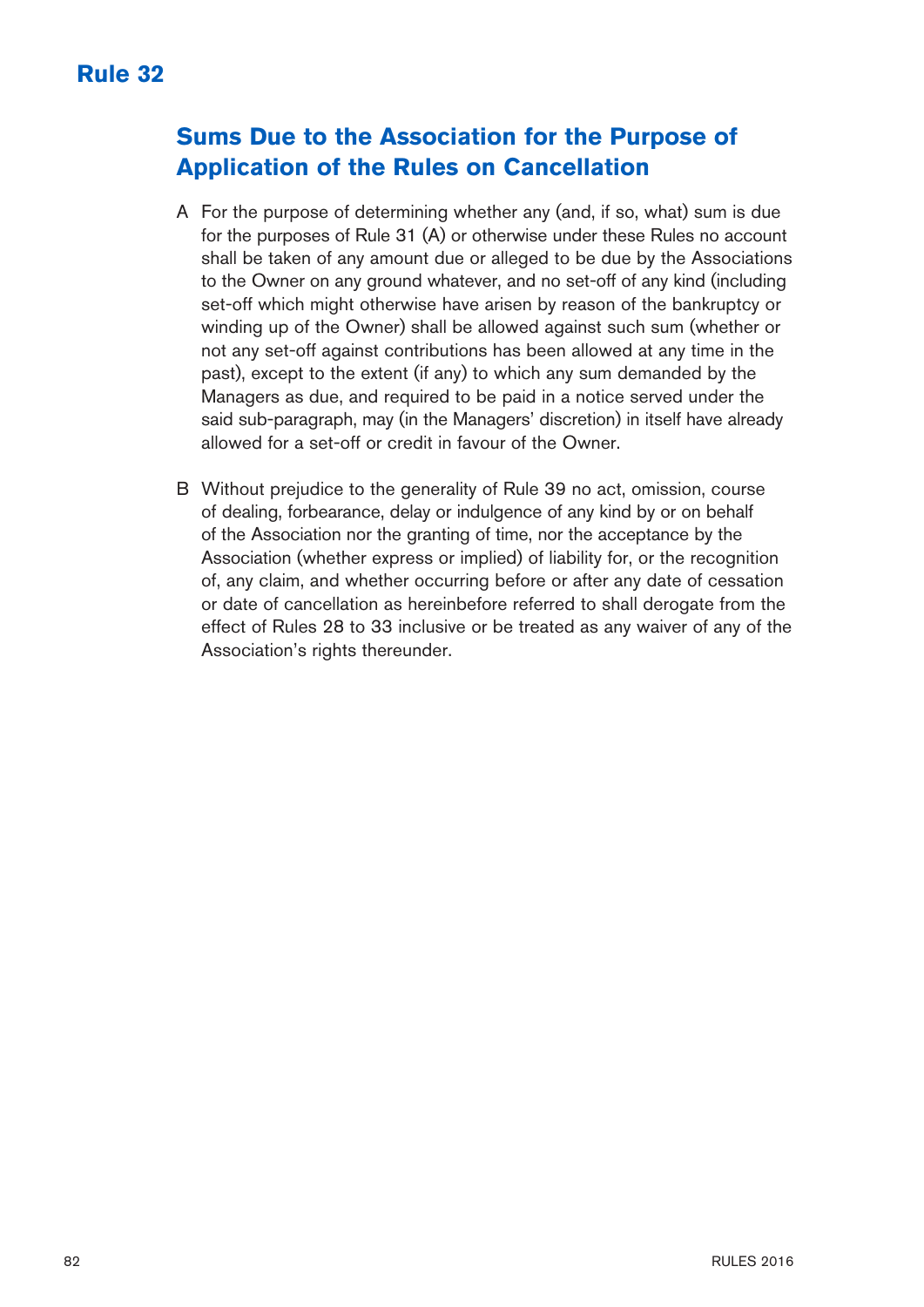#### **Release Calls upon Cancellation**

- A Upon the cancellation of an Owner's insurance in accordance with paragraph (A) of Rule 31, not withstanding that, if there has been a cesser of insurance prior to such cancellation, the Managers at the time of such prior cesser may not have exercised or may have agreed not to exercise the powers described in paragraphs (A) and (B) of Rule 30, the Managers may assess as at the date of the cancellation of insurance the amount which seems to the Managers in their discretion to represent the likely liability of the Owner for Supplementary Premiums and for Mutual Premiums falling due after such date in respect of such ship.
- B If the Managers shall exercise their powers under paragraph (A) of this Rule 33, then:
	- i. The amount of any such assessment made under paragraph (A) hereof shall be payable by the Owner without deduction on demand, and
	- ii. The Owner shall be under no liability for any Supplementary Premiums which the Directors may decide to levy after the date of such assessment made under paragraph (A) hereof, or for any Mutual Premiums becoming due after such date, and the Owner shall have no right to share in any return of contributions or other receipts or any Mutual Premium Discount, which the Directors may thereafter decide to declare or make in accordance with Rule 20 or 25 (E) respectively.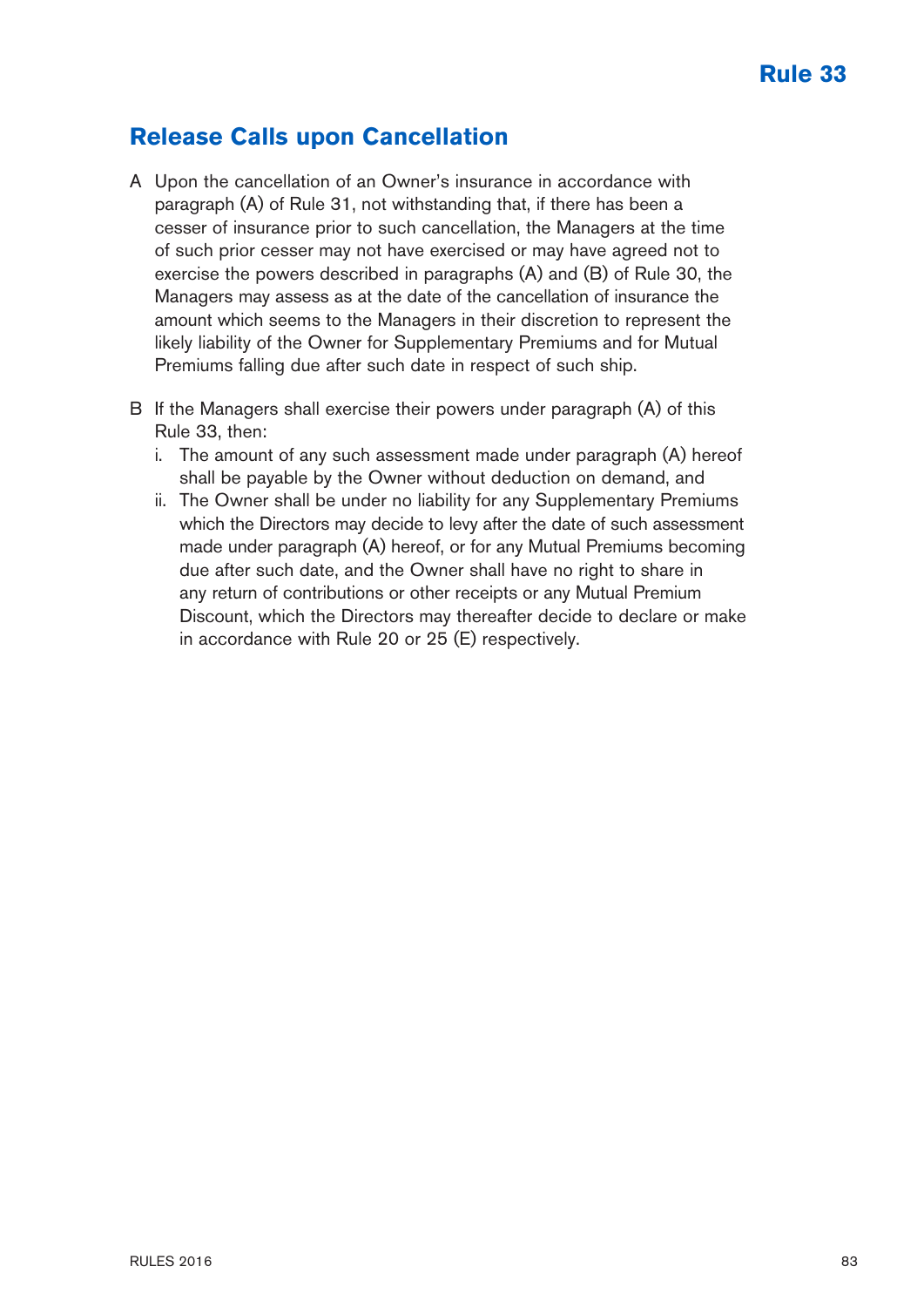#### **Regulations and Recommendations by Directors**

- A The Directors shall have power from time to time to make regulations prescribing the conditions or forms of contracts of carriage either generally or for use in any particular trade or at any particular port or place. Upon the passing of any such regulation it shall be deemed to be incorporated in these Rules so as to take effect as from the beginning of the policy year next following the time and date of the making of such regulation, and as from such taking effect every Owner shall conform thereto in so far as the same may apply to the ships entered by him or on his behalf in the Association or to the trades in which they may be engaged. If any Owner shall commit a breach of any regulation, the Directors may reject or reduce any claim made by the Owner to the extent to which it would not have arisen if he had complied with the regulation and may further impose such terms upon him as they may think fit as a condition of the continuance of the entry of the Owner's ship or ships in the Association.
- B The Directors may also from time to time recommend the use of any particular form of contract of carriage in any particular trade. Owners whose ships are engaged in such trades shall endeavour to use the appropriate form of contract of carriage when the circumstances of the fixture or engagement of such ships permit.
- C Notice giving particulars of every regulation made (and the policy year at the beginning of which it takes effect) and every recommendation made pursuant to this Rule shall forthwith be sent to every Owner, and a copy thereof shall be included in or with every copy of the Rules issued by the Association after such regulation or recommendation comes into force.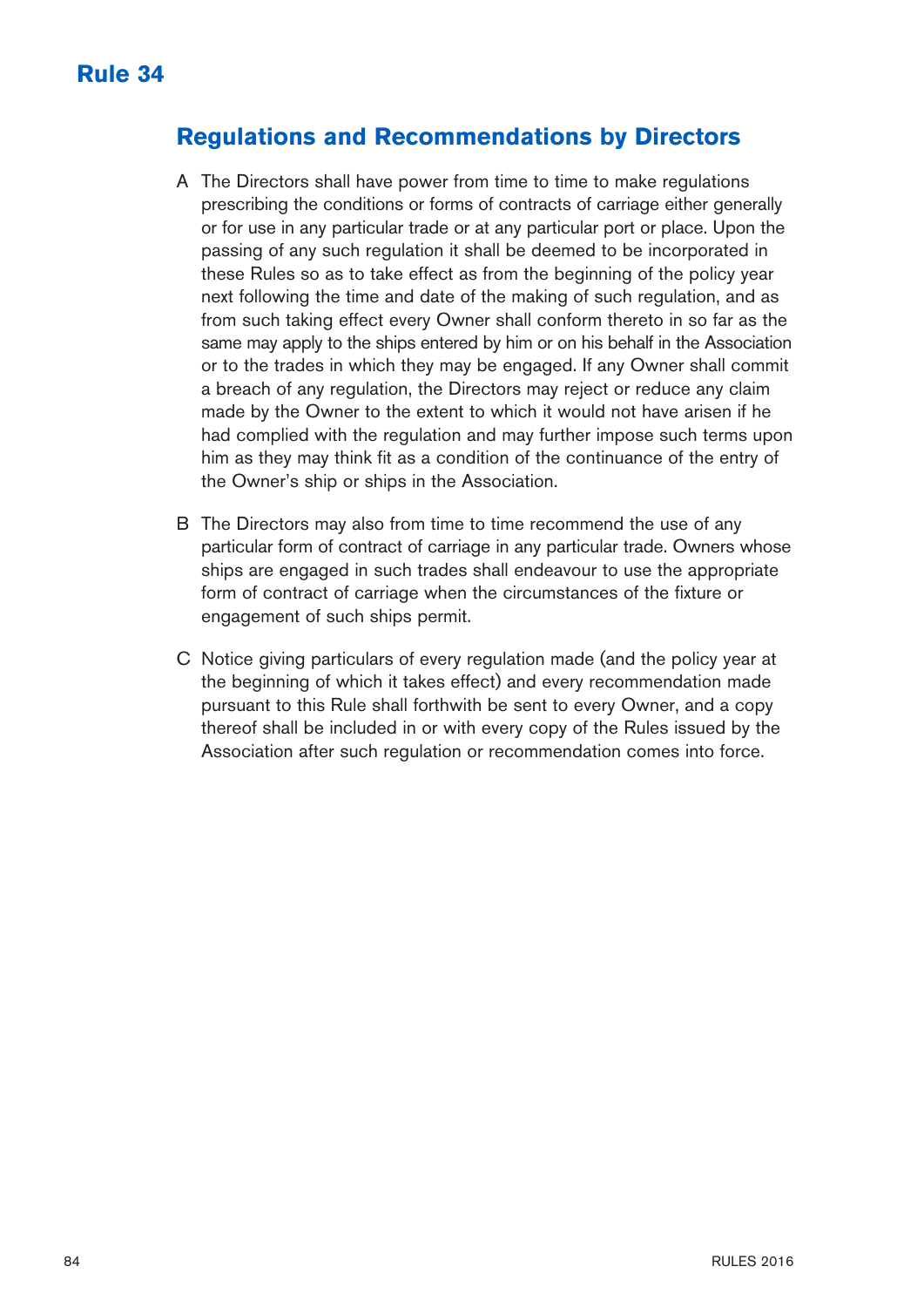## **Managers' Remuneration**

The Managers shall be remunerated by the Association on such basis as may be approved by the Directors.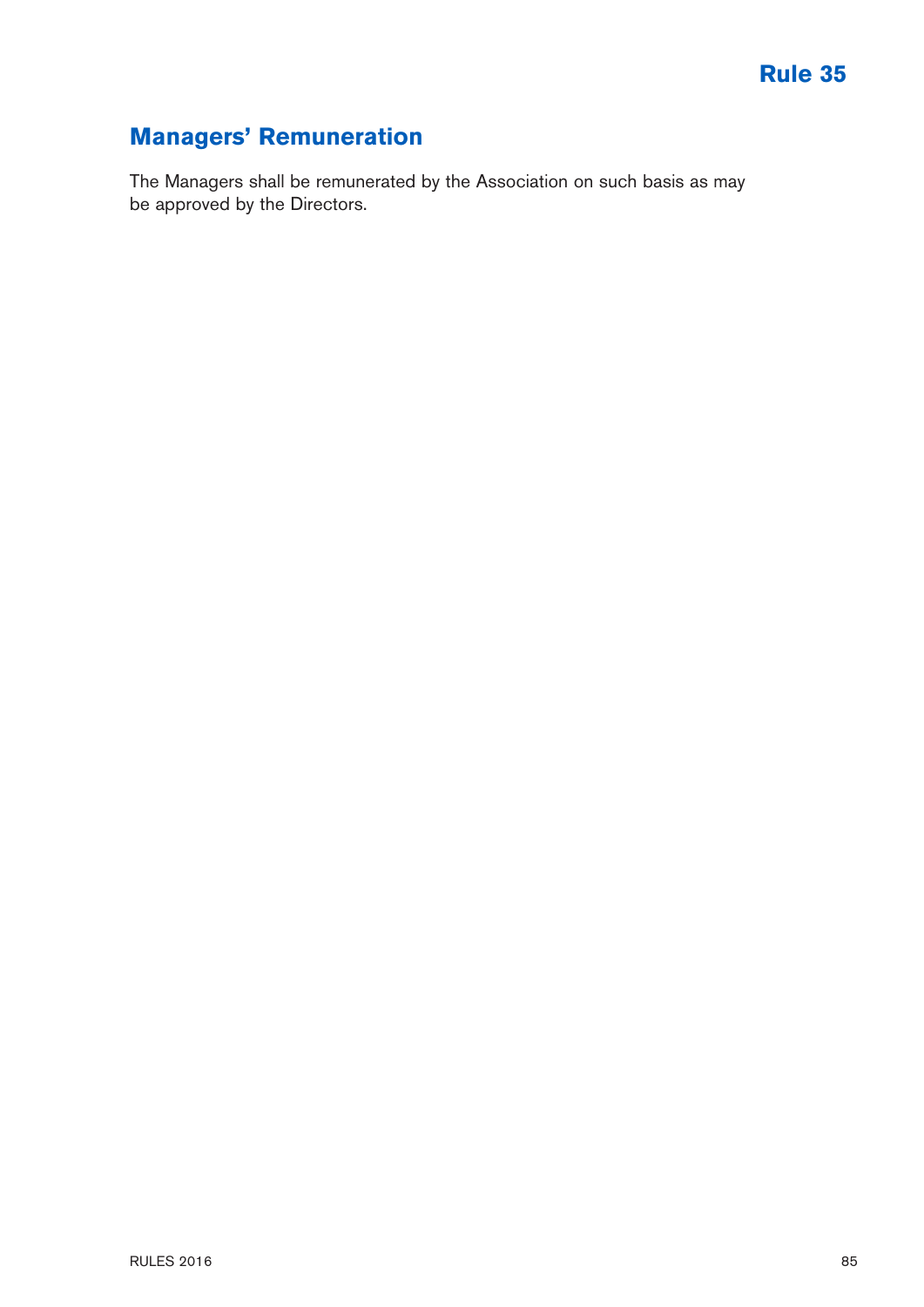### **Rule 36**

### **Claims**

- A Without prejudice to any other provision of these Rules and without waiving any of the Association's rights hereunder, the Managers may at any and all times appoint and employ on behalf of the Owner upon such terms as the Managers may think fit lawyers, surveyors or other persons for the purpose of dealing with any matter liable to give rise to a claim by an Owner upon the Association, including investigating or advising upon any such matter and taking or defending legal or other proceedings in connection therewith. The Managers may also at any time discontinue such employment if they think fit.
- B All lawyers, surveyors and other persons appointed by the Managers on behalf of the Owner or appointed by the Owner with the prior consent of the Managers shall at all times be and be deemed to be appointed and employed on the terms that they have been instructed by the Owner at all times (both while so acting and after having retired from the matter) to give advice and to report to the Association in connection with the matter without prior reference to the Owner and to produce to the Association without prior reference to the Owner any documents or information in their possession or power relating to such matter, all as if such person had been appointed to act and had at all times been acting on behalf of the Association.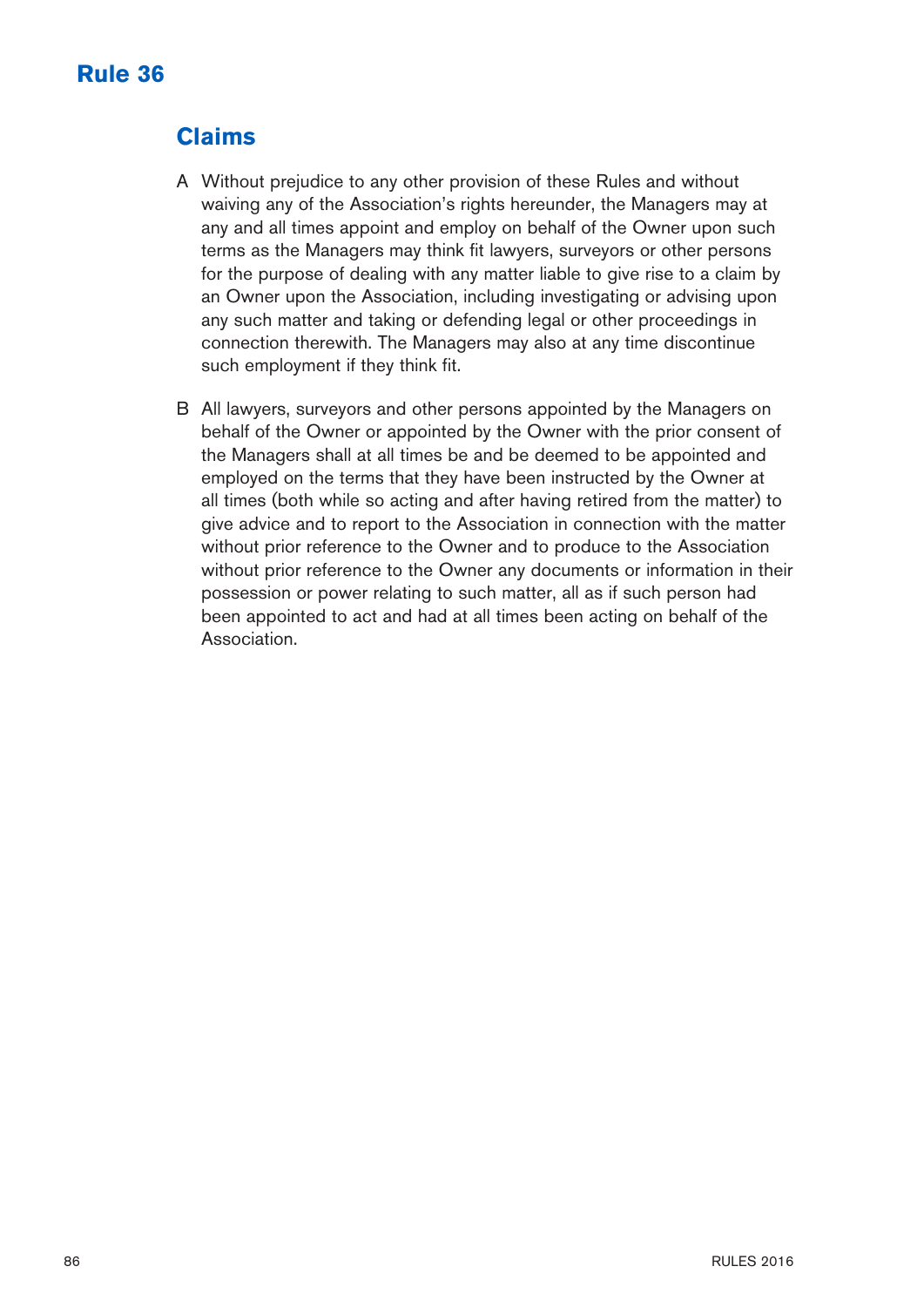#### **Powers of the Managers relating to the Handling and Settlement of Claims**

- A The Managers shall have the right if they so decide to control or direct the conduct of any claim or legal or other proceedings relating to any liability, loss or damage in respect whereof the Owner is or may be insured in whole or in part, and to require the Owner to settle, compromise or otherwise dispose of such claim or proceedings in such manner and upon such terms as the Managers see fit.
- B If the Owner does not settle, compromise or dispose of a claim or of proceedings after being required to do so by the Managers in accordance with paragraph (A) of this section, any eventual recovery by the Owner from the Association in respect of such claim or proceedings shall be limited to the amount he would have recovered if he had acted as required by the Managers.
- C The Association is under no obligation to provide bail or other security on behalf of any Owner, but where the same is provided it shall be on such terms as the Managers may consider appropriate and shall not constitute any admission of liability by the Association for the claim in respect of which the bail or other security is given. It shall be a condition of the provision of bail or other security that the Owner shall indemnify the Association for any costs or liability arising therefrom or associated therewith, save to the extent that such costs or liability would have been recoverable from the Association if the Owner had incurred them directly.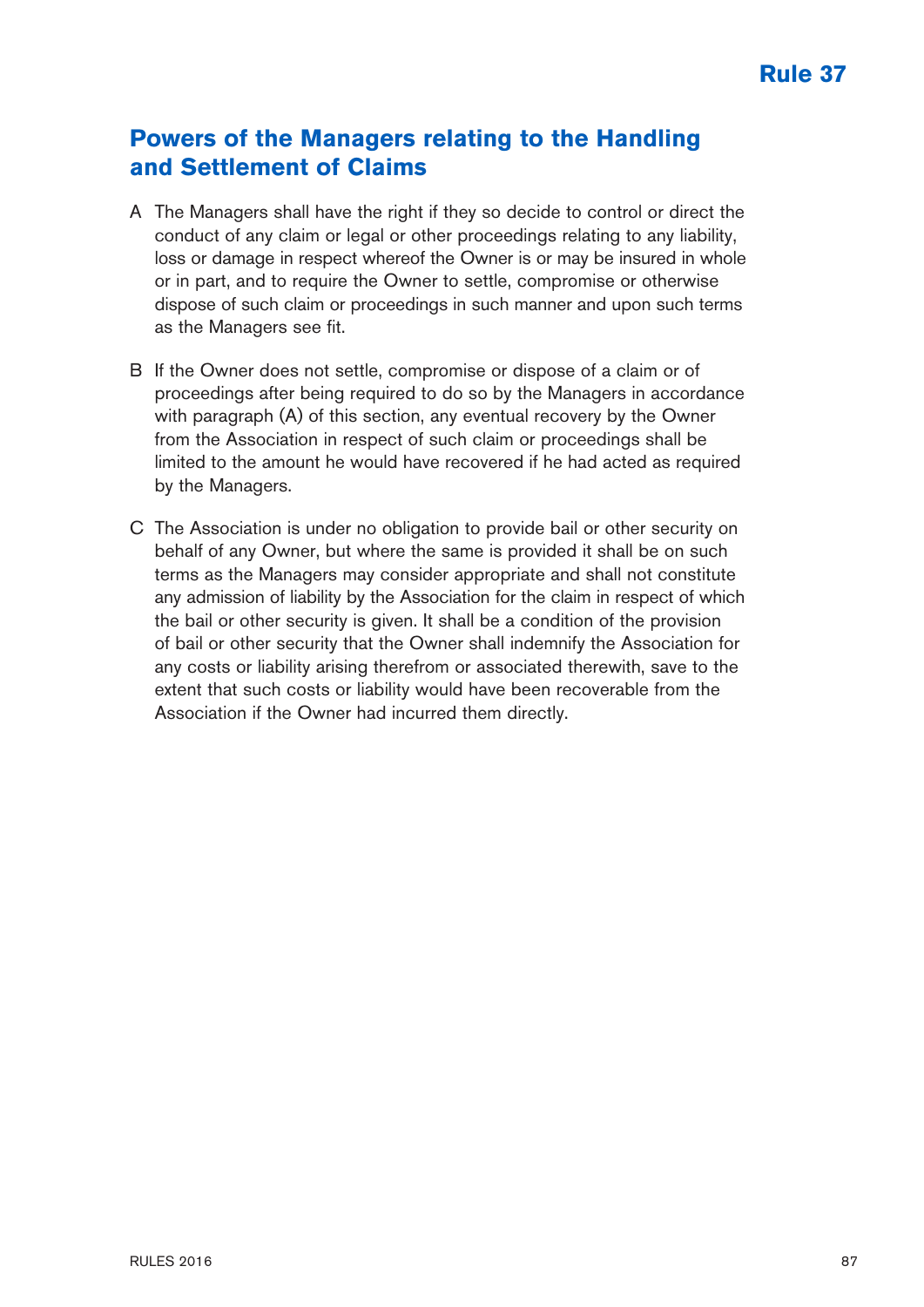#### **Meetings of the Directors**

The Directors shall meet as often as they may consider necessary for the settlement of claims which shall be paid by the Association as the Directors may determine in accordance with these Rules and the Directors shall have power from time to time to authorise the Managers, without prior reference to the Directors, to effect payment of claims of such types and up to such sums as the Directors may determine. No Director shall act as such in the settlement of any claim in which he is interested.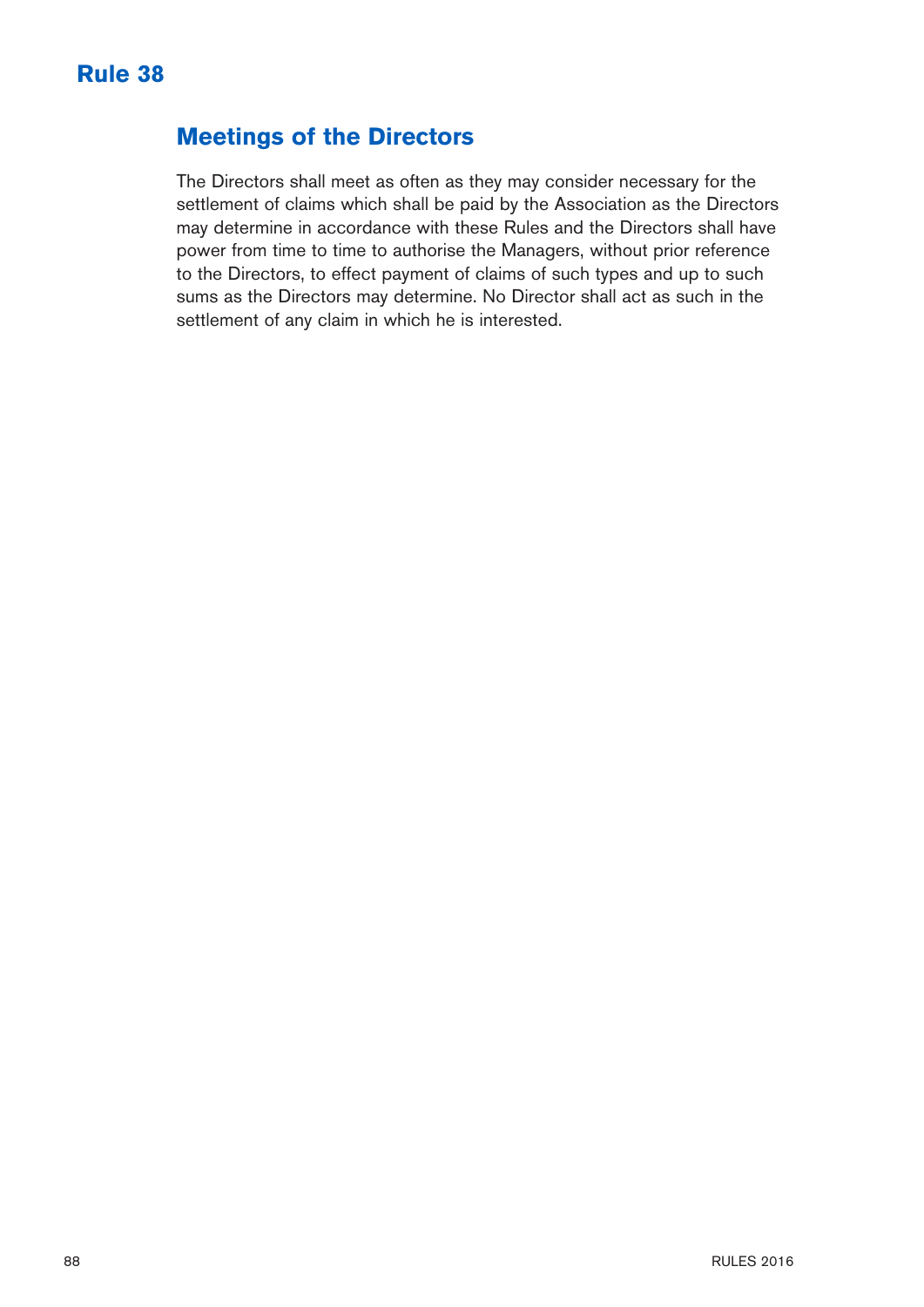#### **Forbearance and Reimbursement**

- A No act, omission, course of dealing, forbearance, delay or indulgence by the Association in enforcing any of these Rules or any of the terms or conditions of its contracts with Owners nor any granting of time by the Association shall prejudice or affect the rights and remedies of the Association under these Rules or under such contracts, and no such matter shall be treated as any evidence of waiver of the Association's rights thereunder, nor shall any waiver of a breach by an Owner of such Rules or contracts operate as a waiver of any subsequent breach thereof. The Association shall at all times and without notice be entitled to insist on the strict application of these Rules and on the strict enforcement of its contracts with Owners.
- B The Owner shall reimburse to the Association on demand the amount of any payment made to any third party by the Association on behalf of or as guarantor for such Owner to the extent that such payment is in respect of any amount which in the opinion of the Managers is not recoverable from the Association.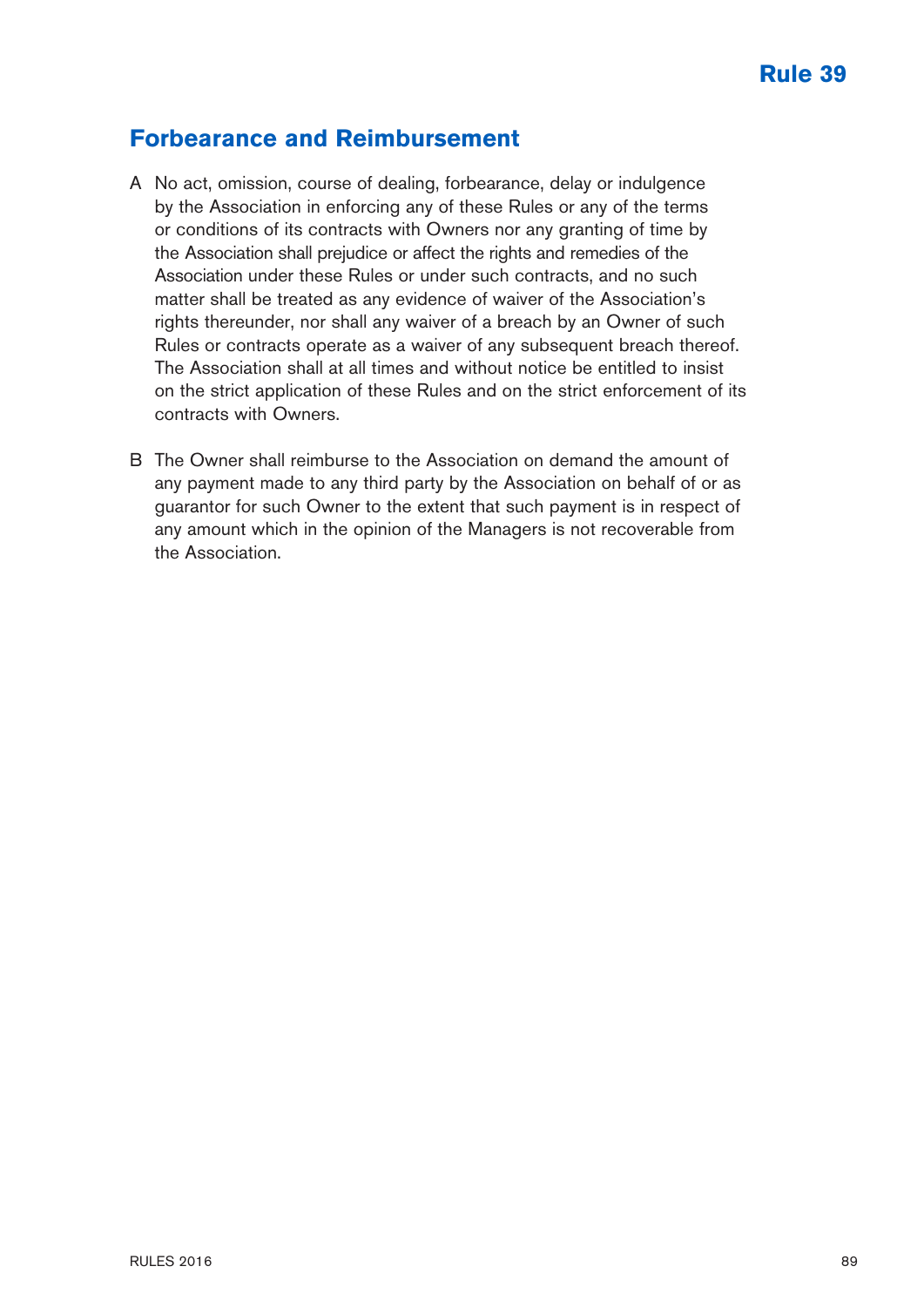#### **Disputes**

- A The Owner hereby submits to the jurisdiction of the High Court of Justice of England in respect of any action brought by the Association to recover sums which the Association may consider to be due to it from the Owner. Without prejudice to the foregoing the Association shall be entitled to commence and maintain in any jurisdiction any action to recover sums which the Association may consider to be due to it from the Owner.
- B Save as provided in Section 4 of Rule 22, if any other difference or dispute shall arise between an Owner or any other person and the Association out of or in connection with these Rules or any contract between the Owner and the Association or as to the rights or obligations of the Association or the Owner or any other person thereunder or in connection therewith, such difference or dispute shall in the first instance be referred to and adjudicated upon by the Directors, unless the Directors elect to waive such adjudication, whereupon the Owner or such other person concerned shall be entitled to refer the difference or dispute to arbitration in accordance with the provisions of paragraph C of this Rule. Such reference and adjudication shall be on written submissions only.
- C If the Owner or such other person concerned in such difference or dispute does not accept the decision of the Directors it shall be referred to the arbitration in London of two Arbitrators (one to be appointed by the Association and the other by such Owner or such other person) and an Umpire to be appointed by the Arbitrators, and the submission to arbitration and all the proceedings therein shall be subject to the provisions of the English Arbitration Act, 1996, and any statutory modification or re-enactment thereof.
- D No Owner nor such other person shall be entitled to maintain any action, suit or other legal proceedings against the Association upon any such difference or dispute
	- i. unless and until the same has been so referred to the Directors for adjudication under paragraph (B) of this Rule and the Directors shall have given their decision thereon or the reference to such adjudication shall have been waived in accordance with the proviso to paragraph (B) of this Rule, and
	- ii. if such decision is not accepted by such Owner or such other person or if the reference to such adjudication shall have been waived, unless and until such difference or dispute shall have been referred to arbitration as provided in paragraph (C) of this Rule and the Award in such reference shall have been published, and
	- iii. then only for such sum (if any) as the Award may direct to be paid by the Association, and
	- iv. the sole obligation of the Association to such Owner or such other person under these Rules and any contract between the Association and the Owner or otherwise howsoever in respect of any such dispute or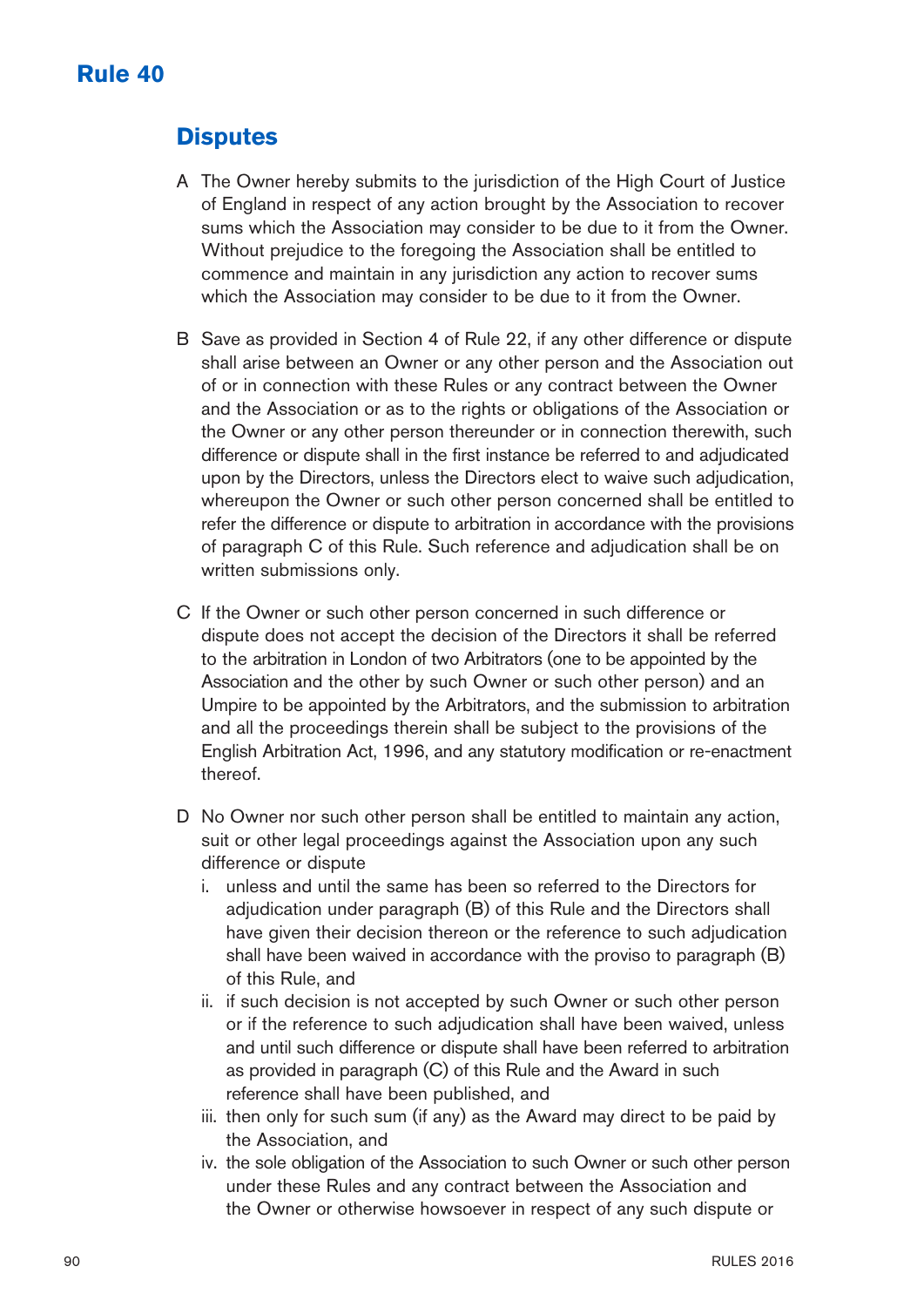## **Rule 40 (Continued)**

difference shall be to pay such sum as may be directed by such an Award.

E If any difference or dispute shall arise between an Owner or any other person and the Managers or their servants or agents (collectively the Managers' Group), out of or in connection with these Rules or any contract between the Owner and the Association or as to the rights or obligations of anyone of the Manager's Group or the Owner in any other way in connection therewith, such difference or dispute shall be referred to arbitration in London of two Arbitrators (one to be appointed by the Manager's Group and the other by such Owner or other person) and an Umpire to be appointed by the Arbitrators, and the submission to arbitration and all the proceedings therein shall be subject to the provisions of the English Arbitration Act, 1996, and any statutory modification or re-enactment thereof.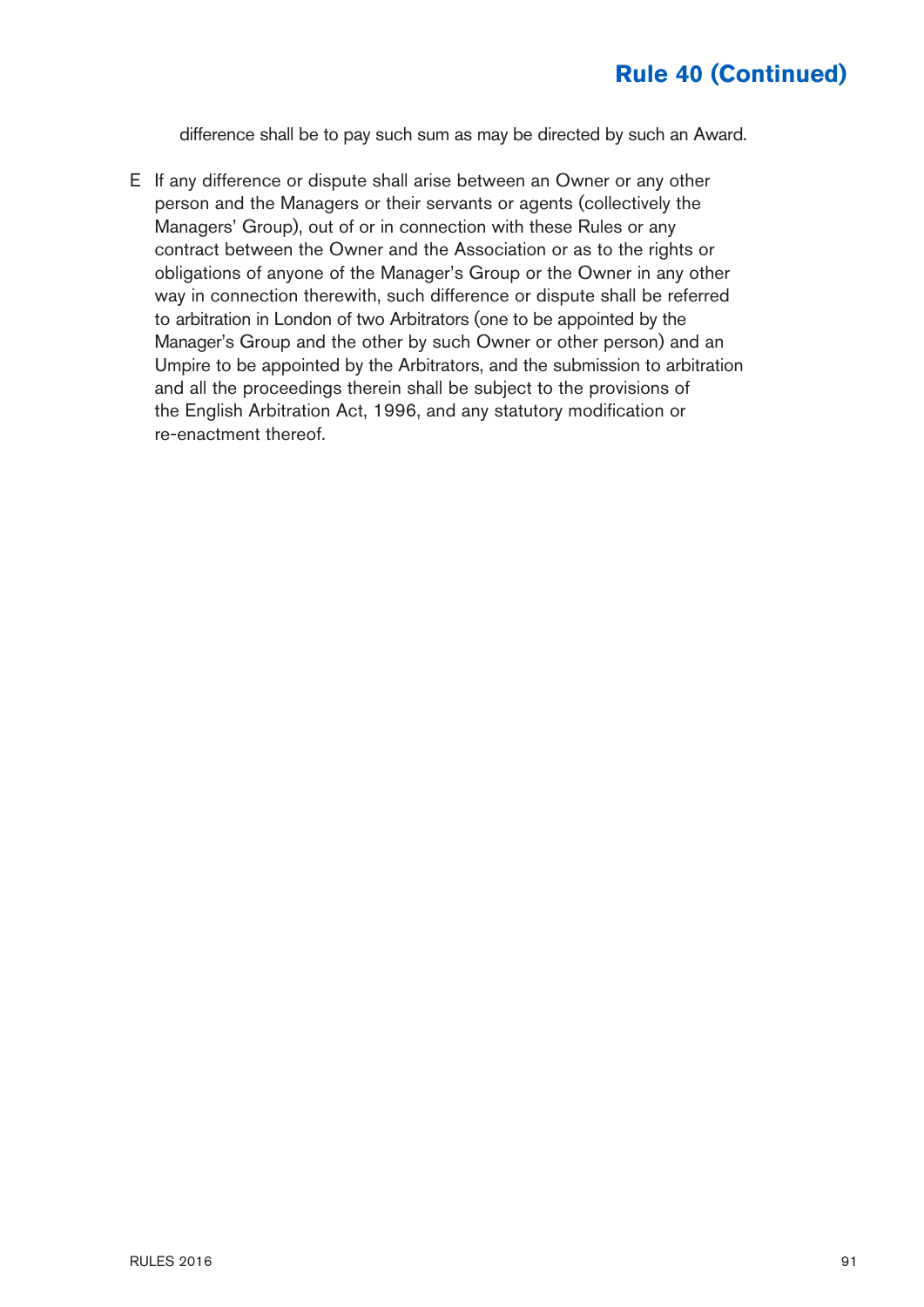### **Notices**

- A A notice or other document required under these Rules to be served on the Association may be served by sending it by courier or through the post in a prepaid letter or by sending it by telegram, cable, radio telegraph, telex or facsimile transmission (fax) addressed to the Association at the Association's registered office for the time being.
- B A notice or other document required under these Rules to be served on an Owner may be served by sending it by courier or through the post in a pre-paid letter or by sending it by telegram, cable, radio telegraph, telex, facsimile transmission (fax) or electronic transmission (e-mail) addressed to such Owner:
	- i. at the address which shall have been expressly furnished by him to the Association as the address at which notices from the Association may be served upon him, or,
	- ii. if no such address shall have been furnished, at his address as appearing in the Register of Members, or,
	- iii. if such Owner is not and was not a Member at the address which is his last known address to the knowledge of the Managers.

In the case of Joint Owners all such notices or other documents shall be served upon the Joint Owner whose address has been furnished in accordance with sub-paragraph (i) above, or, if no such address has been furnished, upon the senior of the Joint Owners and such service shall be sufficient service on all the Joint Owners. For this purpose seniority as between Joint Owners shall be determined by the order in which the names stand as Joint Owners in the Register of Members.

- C Any such notice or other document if served by courier or by post shall be deemed to have been served on the day following the day on which the letter containing the same was handed to the courier or put into the post, and in proving such service it shall be sufficient to prove that the letter containing the notice or document was properly addressed and handed to the courier or put into the post as a prepaid letter. Any such notice or other document if served by telegram, cable, radio telegraph, telex, facsimile transmission (fax) or electronic transmission (e-mail) shall be deemed to have been served on the day on which it was handed in to the telegraph, cable or radio telegraph office or, in the case of telex, facsimile transmission (fax) or electronic transmission (e-mail), despatched, and in proving such service it shall be sufficient to prove that such telegram, cable or radio telegraph was duly handed in or, in the case of telex, facsimile transmission (fax) or electronic transmission (e-mail) that the notice or other document was duly despatched.
- D. Any such notice or other document may be sent or supplied to an Owner by making it available on the Association's website (www.ukpandi.com),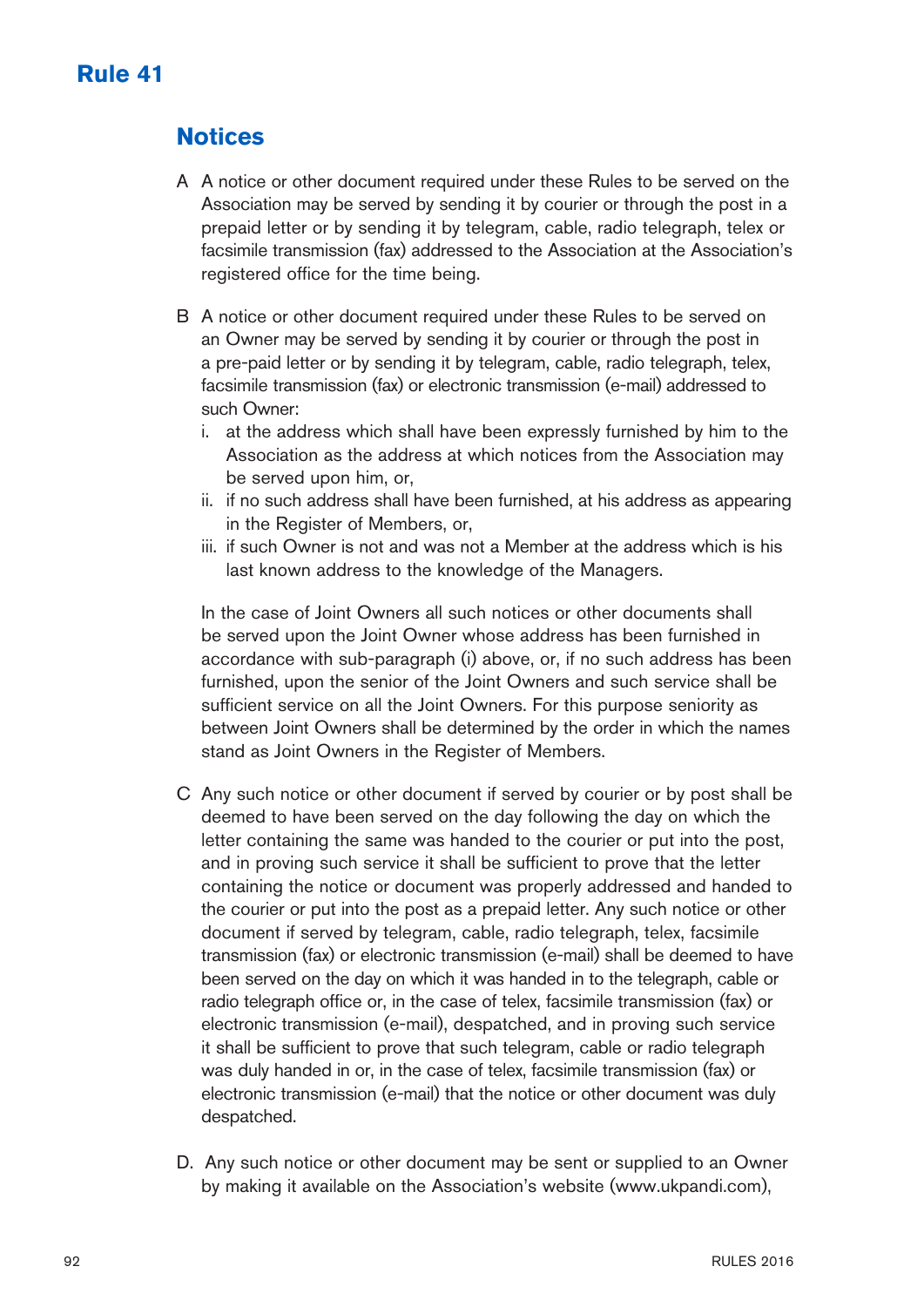## **Rule 41 (Continued)**

and it is deemed served or delivered when the Owner is notified by electronic transmission (e-mail) that it is available on such website.

E. The successors of anyone who is or was at any time an Owner of an entered ship shall be bound by a notice or other document served as aforesaid if sent to the last such address of such Owner notwithstanding that the Association may have notice of the Owner's death, disability, lunacy, bankruptcy or liquidation.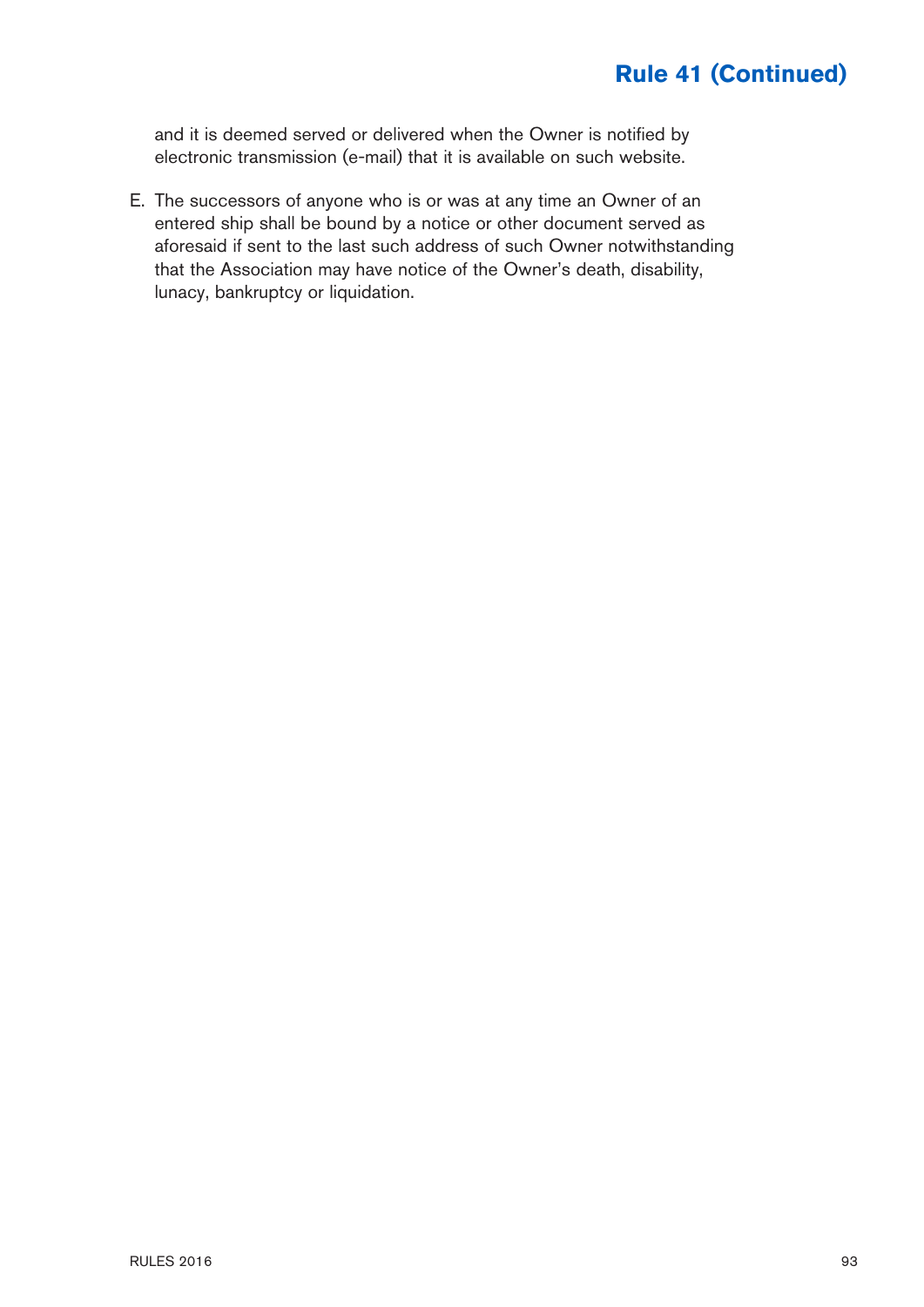

### **Law of Contract**

Any contract of insurance howsoever made between the Association and an Owner and these Rules shall be governed by and construed in accordance with English law.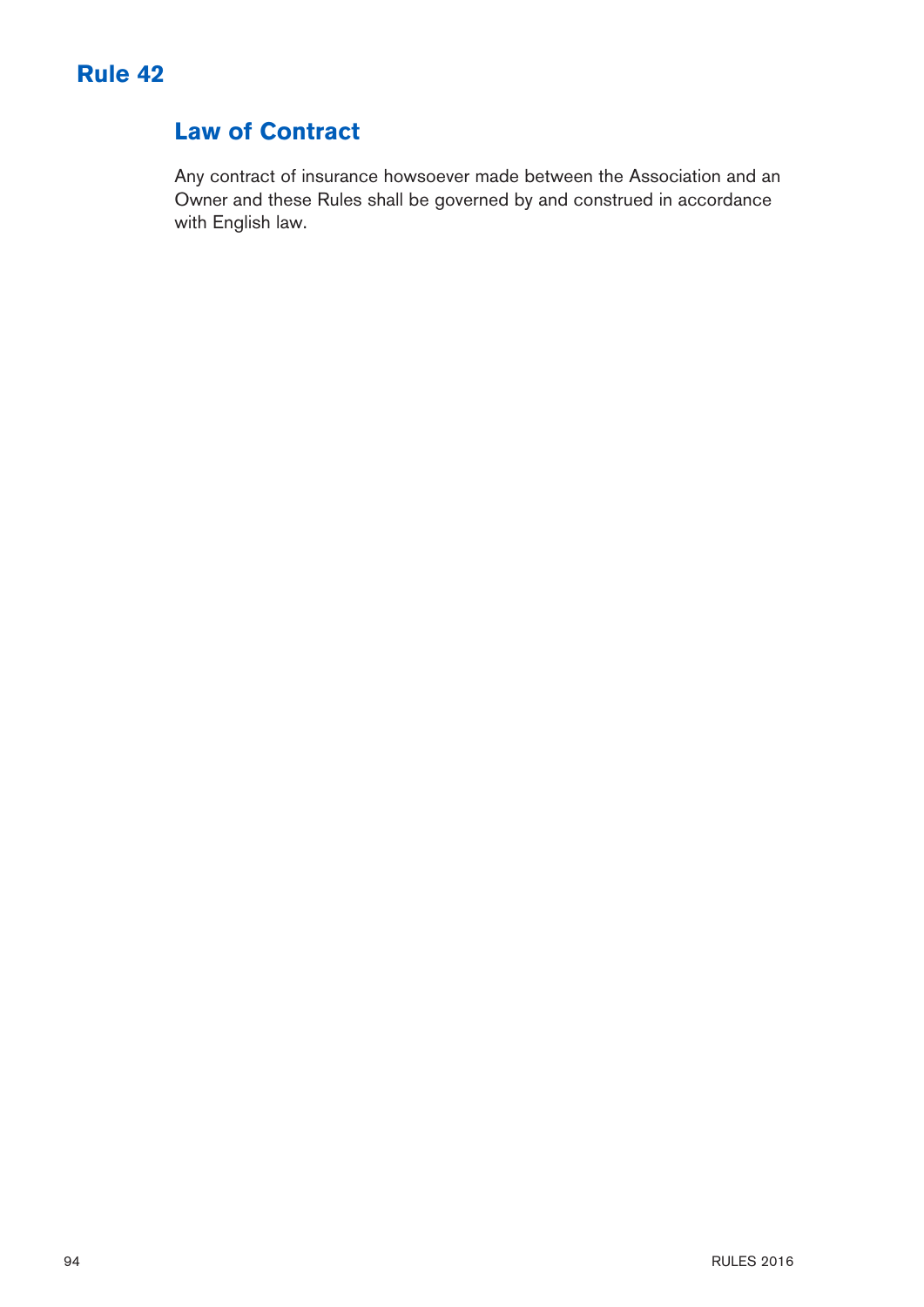### **Delegation**

- A Whenever any power, duty or discretion is conferred or imposed upon the Managers by virtue of these Rules, such power, duty or discretion may, subject to any terms, conditions or restrictions contained in these Rules, be exercised by any one or more of the Managers or by any servant or agent of the Managers to whom the same shall have been delegated or sub-delegated.
- B Whenever any power, duty or discretion is stated in these Rules to be vested in the Directors, such power, duty or discretion shall be exercisable by the Directors unless the same shall have been delegated to any Committee of the Directors or to the Managers in accordance with the provisions as regards delegation contained in the Memorandum and Articles, in which event the power, duty or discretion may be exercised by any person to whom the same shall have been so delegated.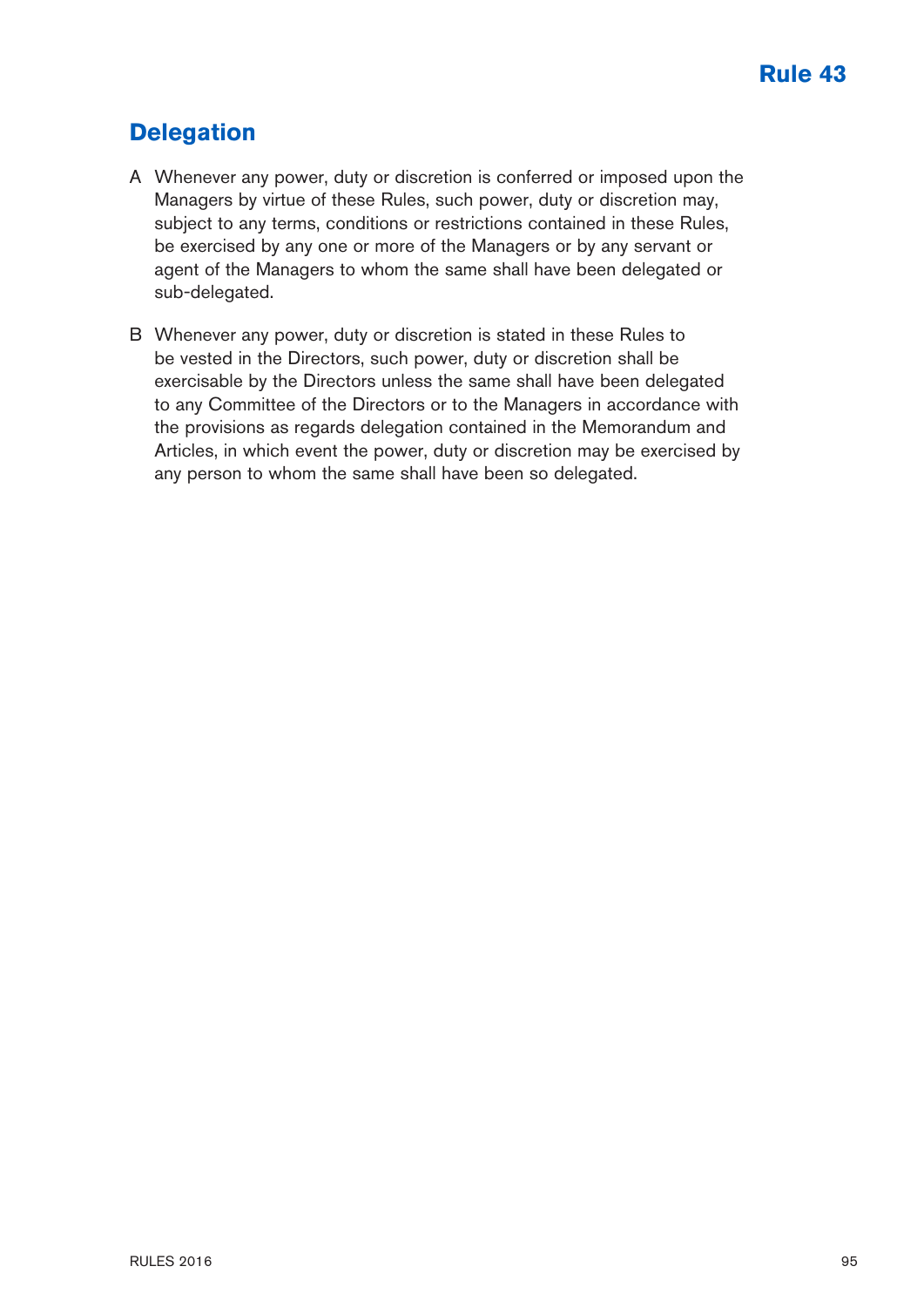### **Rule 44**

#### **Definitions**

In these Rules the words standing in the first column of the table next hereinafter contained shall bear the meanings set opposite to them respectively in the second column thereof, if not inconsistent with the subject or context:

| <b>Applicant Owner</b>                               | In relation to a ship which is desired or intended to be<br>entered for insurance in the Association, means owner,<br>owners in partnership, owners holding separate shares<br>in severalty, part owner, mortgagee, trustee, charterer,<br>operator, manager or builder of such ship and any<br>other person (not being an insurer seeking reinsurance),<br>by or on whose behalf an application has been, is<br>being or is to be made for the entry of the same in the<br>Association for insurance whether he be or is to be a<br>Member of the Association or not. |
|------------------------------------------------------|------------------------------------------------------------------------------------------------------------------------------------------------------------------------------------------------------------------------------------------------------------------------------------------------------------------------------------------------------------------------------------------------------------------------------------------------------------------------------------------------------------------------------------------------------------------------|
| <b>Association</b>                                   | The United Kingdom Mutual Steam Ship Assurance<br>Association (Europe) Limited.                                                                                                                                                                                                                                                                                                                                                                                                                                                                                        |
| <b>Associations</b>                                  | The United Kingdom Mutual Steam Ship Assurance<br>Association (Bermuda) Limited and The United<br>Kingdom Mutual Steam Ship Assurance Association<br>(Europe) Limited                                                                                                                                                                                                                                                                                                                                                                                                  |
| <b>Bye-Laws</b><br><b>Call entry</b>                 | The Bye-Laws for the time being of The United Kingdom<br>Mutual Steam Ship Assurance Association (Bermuda)<br>Limited.<br>An insurance on terms that the Owner is bound to pay                                                                                                                                                                                                                                                                                                                                                                                         |
| Calls                                                | calls to the Association.<br>Sum or sums payable to the Association in respect of<br>an entered ship pursuant to Rules 19 to 23, including<br>Mutual Premiums, Supplementary Premiums and<br>Overspill Calls.                                                                                                                                                                                                                                                                                                                                                          |
| Cargo                                                | Goods, including anything used or intended to be<br>used to pack or secure goods, in respect of which an<br>Owner enters into a contract of carriage, but excluding<br>containers or other equipment owned or leased by the<br>Owner.                                                                                                                                                                                                                                                                                                                                  |
|                                                      | Catastrophe Reserve Any reserve maintained by the Association pursuant to<br>Rule 24(B)(i).                                                                                                                                                                                                                                                                                                                                                                                                                                                                            |
| <b>Closed policy year</b><br><b>Convention Limit</b> | A policy year of the Association which has been closed<br>in accordance with the provisions of Rule 25.<br>In respect of a ship, the limit of liability of the owner of<br>that ship for claims (other than claims for loss of life or<br>personal injury) at the Overspill Claim Date, calculated<br>in accordance with Article 6 paragraph 1(b) of the                                                                                                                                                                                                               |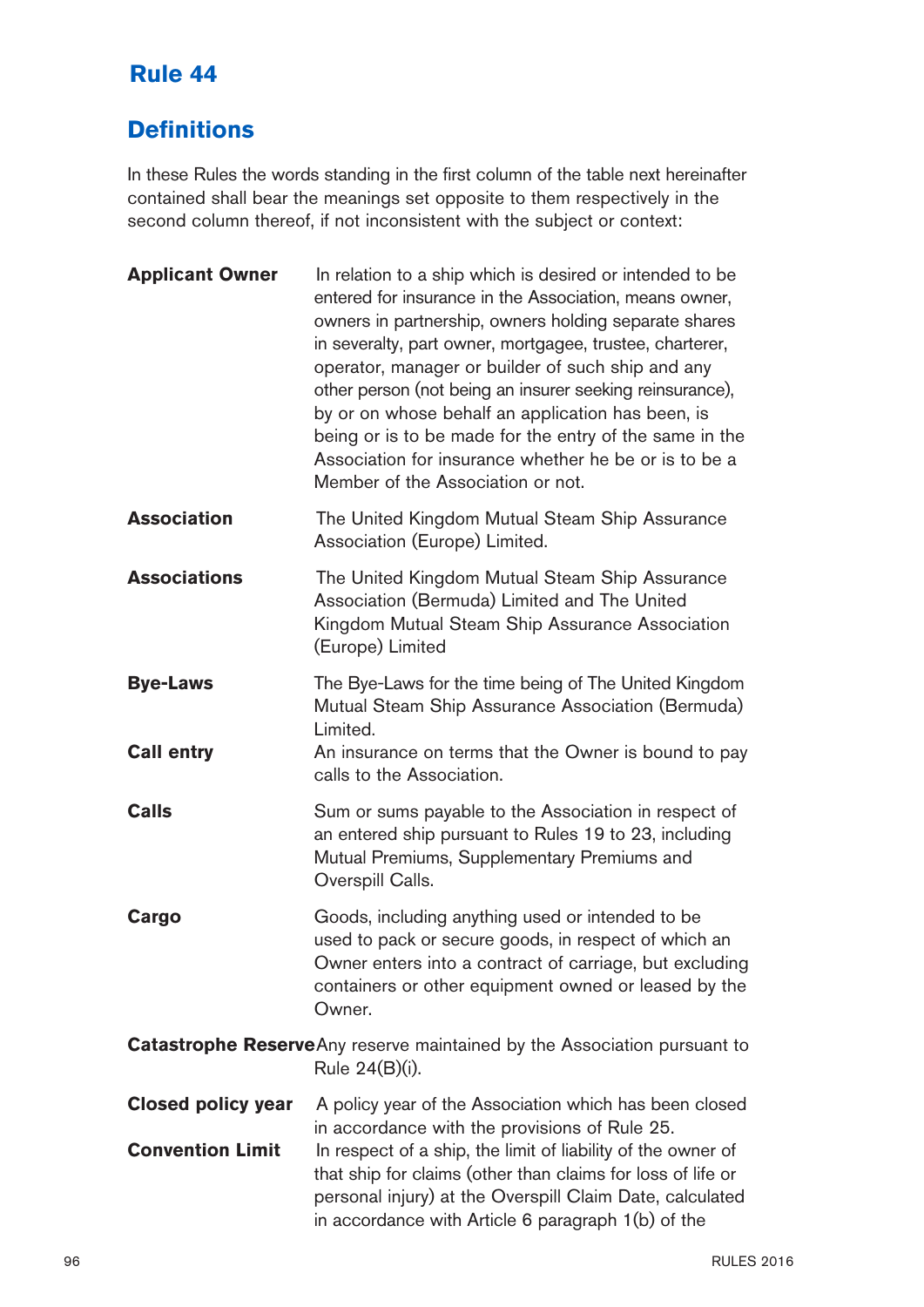# **Rule 44 (continued)**

|                                                          | International Convention on Limitation of Liability for<br>Maritime Claims 1976 (the "Convention") and converted<br>from Special Drawing Rights into United States Dollars<br>at the rate of exchange conclusively certified by the<br>Association as being the rate prevailing on the Overspill<br>Claim Date, provided that, (a) where a ship is entered<br>for a proportion (the "relevant proportion") of its tonnage<br>only, the Convention Limit shall be the relevant proportion<br>of the limit of liability calculated and converted as afore-<br>said and (b) each ship shall be deemed to be a sea-<br>going ship to which the Convention applies, notwith-<br>standing any provision in the Convention to the contrary. |
|----------------------------------------------------------|--------------------------------------------------------------------------------------------------------------------------------------------------------------------------------------------------------------------------------------------------------------------------------------------------------------------------------------------------------------------------------------------------------------------------------------------------------------------------------------------------------------------------------------------------------------------------------------------------------------------------------------------------------------------------------------------------------------------------------------|
| <b>Directors</b>                                         | The Board of Directors for the time being of the<br>Association.                                                                                                                                                                                                                                                                                                                                                                                                                                                                                                                                                                                                                                                                     |
| <b>Entered ship</b>                                      | A ship which has been entered in the Association for<br>insurance.                                                                                                                                                                                                                                                                                                                                                                                                                                                                                                                                                                                                                                                                   |
| <b>Entered tonnage</b>                                   | The tonnage figure recorded as entered tonnage in the<br>Certificate of Entry of an entered ship and used for the<br>purposes of calculation of calls whether (a) the tonnage<br>of the ship or (b) a proportion of the tonnage of the<br>ship or (c) a figure exceeding the tonnage of the ship.                                                                                                                                                                                                                                                                                                                                                                                                                                    |
| <b>Fines</b>                                             | Includes penalties and other impositions similar in<br>nature to fines.                                                                                                                                                                                                                                                                                                                                                                                                                                                                                                                                                                                                                                                              |
| <b>Fixed premium</b>                                     | A fixed premium payable to the Association in respect<br>of an entered ship pursuant to Rule 9.                                                                                                                                                                                                                                                                                                                                                                                                                                                                                                                                                                                                                                      |
|                                                          | <b>Fixed premium entry</b> An insurance on terms that the Owner is bound to pay<br>a fixed premium to the Association.                                                                                                                                                                                                                                                                                                                                                                                                                                                                                                                                                                                                               |
| <b>Group Excess</b><br><b>Group Reinsurance</b><br>Limit | The excess of loss reinsurance policies effected by<br>Reinsurance Policies the parties to the Pooling Agreement.<br>The amount of the smallest claim (other than any<br>claim arising in respect of oil pollution) incurred by<br>the Association or by any other party to the Pooling<br>Agreement which would exhaust the largest limit for<br>any type of claim (other than a claim arising in respect<br>of oil pollution) from time to time imposed in the Group<br>Excess Reinsurance Policies.                                                                                                                                                                                                                               |
| <b>Hull policy</b>                                       | A policy effected on the hull and machinery of a ship<br>including an Excess Liability Policy.                                                                                                                                                                                                                                                                                                                                                                                                                                                                                                                                                                                                                                       |
| <b>Insurance</b>                                         | Any insurance or reinsurance.                                                                                                                                                                                                                                                                                                                                                                                                                                                                                                                                                                                                                                                                                                        |
| In writing                                               | Written, printed or lithographed, or visibly expressed in<br>all or any of those or any other modes of representing or<br>reproducing words.                                                                                                                                                                                                                                                                                                                                                                                                                                                                                                                                                                                         |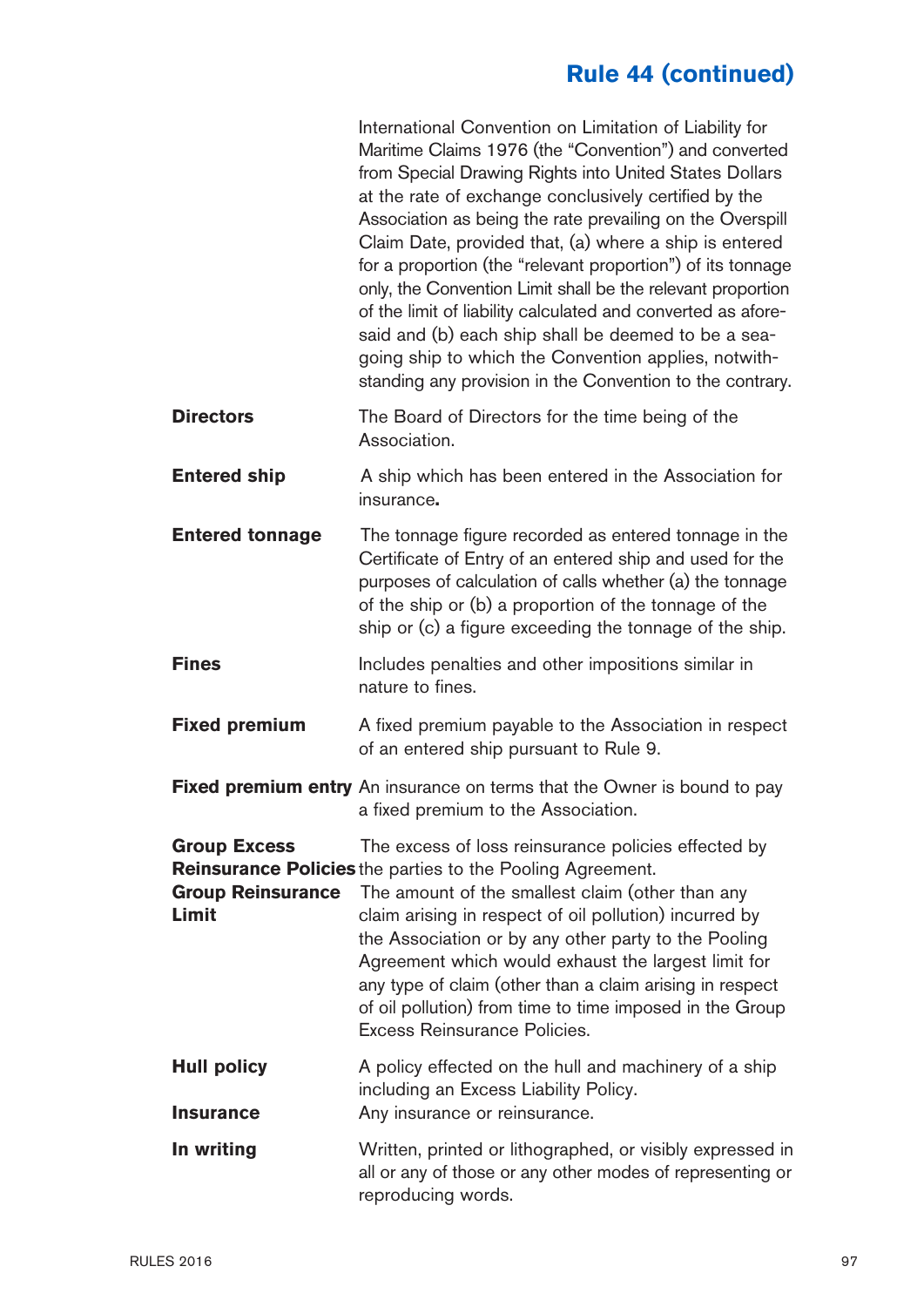### **Rule 44 (continued)**

| <b>Managers</b>                          | The Managers for the time being of the Association.                                                                                                                                                                                                                                                                                                                                                                                                                                 |  |
|------------------------------------------|-------------------------------------------------------------------------------------------------------------------------------------------------------------------------------------------------------------------------------------------------------------------------------------------------------------------------------------------------------------------------------------------------------------------------------------------------------------------------------------|--|
| <b>Member</b>                            | A Member for the time being of The United Kingdom<br>Mutual Steam Ship Assurance Association (Bermuda)<br>Limited.                                                                                                                                                                                                                                                                                                                                                                  |  |
| <b>Memorandum and</b><br><b>Articles</b> | The memorandum and articles for the time being of<br>the Association.                                                                                                                                                                                                                                                                                                                                                                                                               |  |
| <b>Overspill Call</b>                    | A call levied by the Association pursuant to Rule 22<br>for the purpose of providing funds to pay all or part of<br>an Overspill Claim.                                                                                                                                                                                                                                                                                                                                             |  |
| <b>Overspill Claim</b>                   | That part (if any) of a claim (other than a claim in respect<br>of oil pollution) incurred by the Association or by any<br>other party to the Pooling Agreement under the terms<br>of entry of a ship which exceeds or may exceed the<br>Group Reinsurance Limit.                                                                                                                                                                                                                   |  |
|                                          | Overspill Claim Date In relation to any Overspill Call, the time and date<br>on which there occurred the event giving rise to the<br>Overspill Claim in respect of which the Overspill Call is<br>made or, if the Policy Year in which such event occurred<br>has been closed in accordance with the provisions of<br>Rules 25(C)(i) and 25(C)(ii), noon GMT on 20th August<br>of the Policy Year in respect of which the Association<br>makes a declaration under Rule 25(C)(iii). |  |
| Owner                                    | In relation to an entered ship means owner, owners in<br>partnership, owners holding separate shares in severalty,<br>part owner, mortgagee, trustee, charterer, operator,<br>manager or builder of such ship and any other person<br>(not being an insurer reinsured under Rule 13) named<br>in the certificate of entry or endorsement slip, by or<br>on whose behalf the same has been entered in the<br>Association whether he be a Member or not.                              |  |
| <b>Policy year</b>                       | A year from noon G.M.T. on any 20th February to noon<br>G.M.T. on the next following 20th February.                                                                                                                                                                                                                                                                                                                                                                                 |  |
| <b>Pooling Agreement</b>                 | The agreement dated 17th November 1992 between<br>certain members of the group known as the International<br>Group of Protection and Indemnity Associations and<br>any addendum, variation, or replacement of the said<br>agreement, or any other agreement of a similar nature<br>or purpose.                                                                                                                                                                                      |  |
| <b>Premium rating</b>                    | The agreed rating per ton entered for insurance upon<br>which Calls are payable to the Association according<br>to the terms of such ship's entry for insurance in the<br>Association.                                                                                                                                                                                                                                                                                              |  |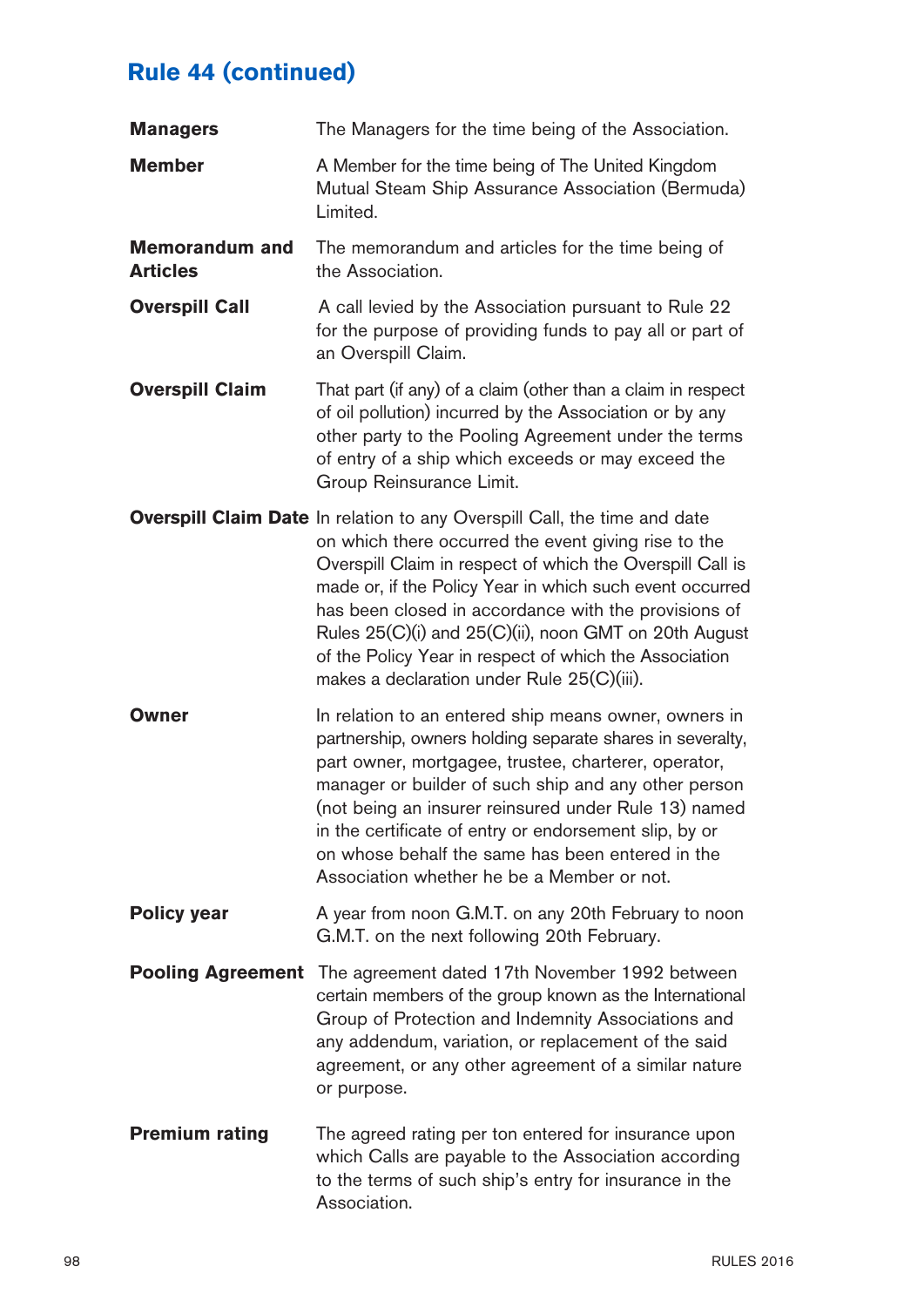## **Rule 44 (continued)**

| <b>Rules</b>             | These Rules as originally framed or as from time to time<br>altered, abrogated or added to and for the time being<br>in force.                                                                                                                                                                                                                                                                                                                                                                                                                                                                                                                             |
|--------------------------|------------------------------------------------------------------------------------------------------------------------------------------------------------------------------------------------------------------------------------------------------------------------------------------------------------------------------------------------------------------------------------------------------------------------------------------------------------------------------------------------------------------------------------------------------------------------------------------------------------------------------------------------------------|
| Seaman                   | Any person (including the Master and apprentices)<br>employed as part of a ship's complement under the<br>terms of a crew agreement or other contract of service<br>or employment to serve on board an entered ship,<br>whether or not on board that ship.                                                                                                                                                                                                                                                                                                                                                                                                 |
| <b>Ship</b>              | Ship (in the context of a ship entered or proposed to<br>be entered in the Association) shall mean ship, boat,<br>hovercraft or other description of vessel or structure<br>(including any ship, boat, hovercraft or other vessel or<br>structure under construction) used or intended to be<br>used for any purpose whatsoever in navigation or other-<br>wise on, under, over or in water or any part thereof or any<br>proportion of the tonnage thereof or any share therein.                                                                                                                                                                          |
| <b>Standard terms of</b> | The terms of contracts of carriage referred to in<br><b>contracts of carriage</b> Proviso (a) to Rule 2 Section 17.                                                                                                                                                                                                                                                                                                                                                                                                                                                                                                                                        |
|                          | <b>Statutory obligation</b> Any obligation, liability or direction imposed by any<br>legislative enactment, decree order or regulation having<br>the force of law in any country.                                                                                                                                                                                                                                                                                                                                                                                                                                                                          |
| <b>Successors</b>        | In relation to all the persons hereinbefore specified in<br>connection with "Owner" and "Applicant Owner" and<br>in relation to any other person whatsoever by whom or on<br>whose behalf a ship shall have been entered for insurance<br>or reinsurance in the Association, shall include their heirs,<br>executors, administrators, personal representatives,<br>assigns (when permitted under these Rules), receiver,<br>curator or other person authorised to act on behalf of one<br>who becomes incapable by reason of mental disorder of<br>managing his property or affairs, trustee in bankruptcy,<br>liquidator and other successors whatsoever. |
| Ton                      | The unit of tonnage.                                                                                                                                                                                                                                                                                                                                                                                                                                                                                                                                                                                                                                       |
| <b>Tonnage</b>           | The register tonnage of a ship as certified in the<br>Certificate of Registry of such ship or in any other official<br>document relating to the registration of such ship.                                                                                                                                                                                                                                                                                                                                                                                                                                                                                 |

Words importing the singular number only shall include the plural number and vice versa. Words importing the masculine gender only shall include the feminine gender. Words importing persons shall include corporations.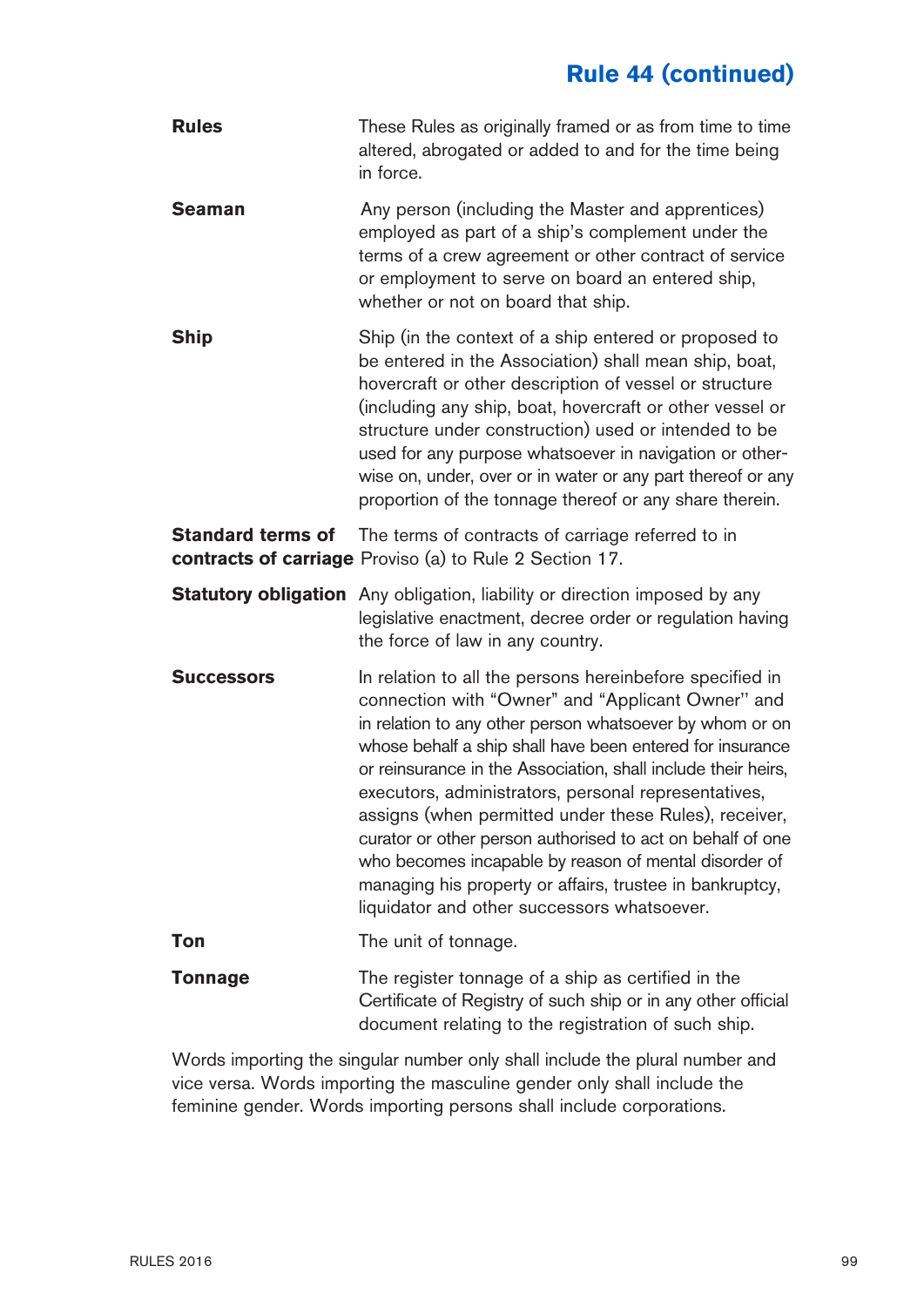| Ad valorem bills of lading                       | 2, Section 17, Proviso (d)       |
|--------------------------------------------------|----------------------------------|
| Agents, insolvency of                            | 5 (G) (vii)                      |
| <b>Assignment</b>                                |                                  |
| of insurance                                     | 15                               |
| of owner's interest in entered ship              | 29 (B) (i)                       |
| <b>Bankruptcy of Owner</b>                       | 29(A)                            |
| <b>Bills of Lading</b>                           |                                  |
| ad valorem                                       | 2, Section 17, Proviso (d)       |
| dating of                                        | 2, Section 17, Proviso (c) (iii) |
| delivery of cargo without production of<br>(iii) | 2, Section 17, Proviso (c) (ii)  |
| description of cargo in                          | 2, Section 17, Proviso (c) (v)   |
| through or transhipment                          | 2, Section 17 (D)                |
| <b>Blockade running</b>                          | 5 <sup>(j)</sup>                 |
| <b>Bullion</b>                                   | 2, Section 17, Proviso (e)       |
| <b>Bye-Laws</b>                                  | 43 (B); 44                       |
| Calls                                            |                                  |
| call entries                                     | 1; 8; 19; 20; 21; 22; 23         |
| calls, purposes for which levied                 | 19                               |
| cesser of insurance, effect on calls             | 29 (E)                           |
| failure to pay calls                             | 31                               |
| interest on late payment                         | 23 (E)                           |
| mutual premium                                   | 20                               |
| obligation to pay calls                          | 1; 19; 20; 21; 22                |
| overspill calls                                  | 22                               |
| payment of calls                                 | 23                               |
| premium rating on which calls based              | 8                                |
| release calls upon cancellation                  | 33                               |
| release calls upon cesser                        | 30                               |
| return of calls on closed years                  | 25                               |
| return of calls when ship laid up                | 27                               |
| supplementary premium                            | 21                               |
| <b>Cancellation of insurance</b>                 | 31                               |
| <b>Cargo liabilities</b>                         |                                  |
| ad valorem bills of lading                       | 2, Section 17, Proviso (d)       |
| cargo's proportion of general average            | 2, Section 19                    |
| collisions                                       | 2, Section 10 (B) (iii)          |
| contracts of carriage, standard terms            | 2, Section 17, Proviso (a)       |
| damaged cargo                                    | 2, Section 17 (A)                |
| dating of bills of lading                        | 2, Section 17, Proviso (c) (iv)  |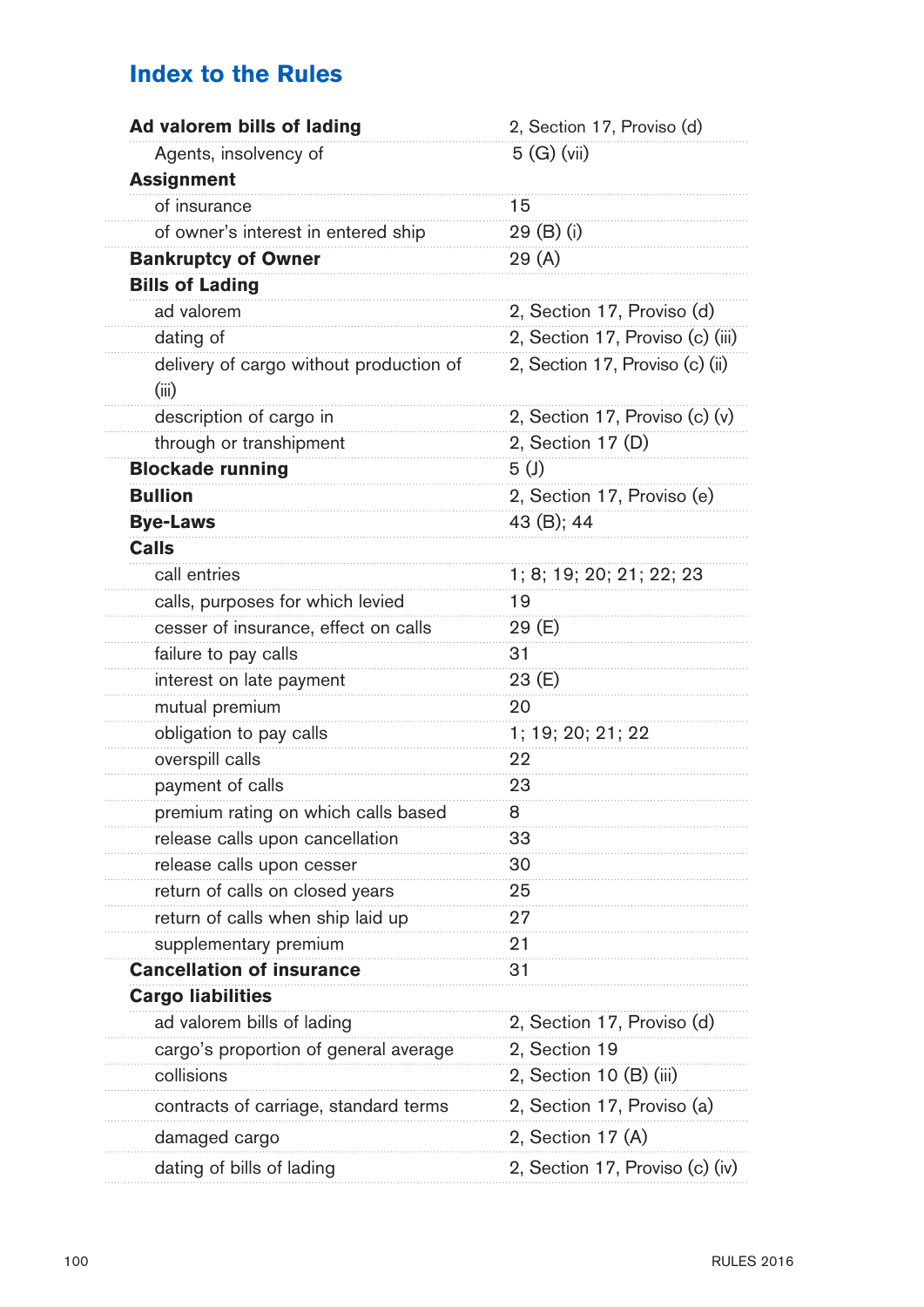| description of cargo in bill of lading              | 2, Section 17, Proviso (c) (v)  |
|-----------------------------------------------------|---------------------------------|
| deviation                                           | 2, Section 17, Proviso (b)      |
| disposal of damaged cargo                           | 2, Section 17 (B)               |
| failure to load                                     | 2, Section 17, Proviso (c) (vi) |
| fines relating to cargo                             | 2, Section 22 (B)               |
| loss of cargo                                       | 2, Section 17 (A)               |
| nuclear and radioactive materials                   | 5(F)                            |
| rare and valuable cargo                             | 2, Section 17, Proviso (e)      |
| shortage                                            | 2, Section 17 (A)               |
| through or transhipment bills of lading             | 2, Section 17 (D)               |
| <b>Certificate of entry</b>                         | 12                              |
| <b>Cesser of insurance</b>                          | 29                              |
| <b>Charterers, special cover for</b>                | 4, Section 1                    |
| <b>Claims</b>                                       |                                 |
| appointment of surveyors and lawyers                | 36                              |
| cancellation of insurance, effect on claims         | 31(B)                           |
| cesser of insurance, effect on claims               | 29 (E)                          |
| Directors, meetings of to pass claims               | 38                              |
| notification of claims by Member, time limits 5 (O) |                                 |
| overspill claims                                    | 22                              |
| obligations of Member                               | 5(N)                            |
| payment first by Member                             | 5(A)                            |
| settlement of claims                                | 5 (N) (iv)                      |
| sue and labour                                      | 5(M)                            |
| <b>Classification of entered ship</b>               | 5(K)                            |
| <b>Closing of policy years</b>                      | 25                              |
| <b>Collision</b>                                    |                                 |
| collision risks covered                             | 2, Section 10                   |
| excess collision cover                              | 2, Section 10 (C)               |
| one fourth collision liabilities                    | 2, Section 10 (A)               |
| Running Down Clause, cover for risks                |                                 |
| excluded by                                         | 2, Section 10 (B)               |
| <b>Contraband</b>                                   | 5 <sub>(J)</sub>                |
| <b>Contract</b>                                     |                                 |
| carriage, contracts of                              | 2, Section 17; 34               |
| effects, contracts relating to                      | 2, Section 5                    |
| liability under contracts                           | 2, Section 14                   |
| passengers and other persons,                       |                                 |
| contracts relating to                               | 2, Sections 1, 5 and 14         |
| property, contracts relating to                     | 2, Section 11, Proviso (a) (i)  |
| property on a ship, contracts relating to           | 2, Section 18                   |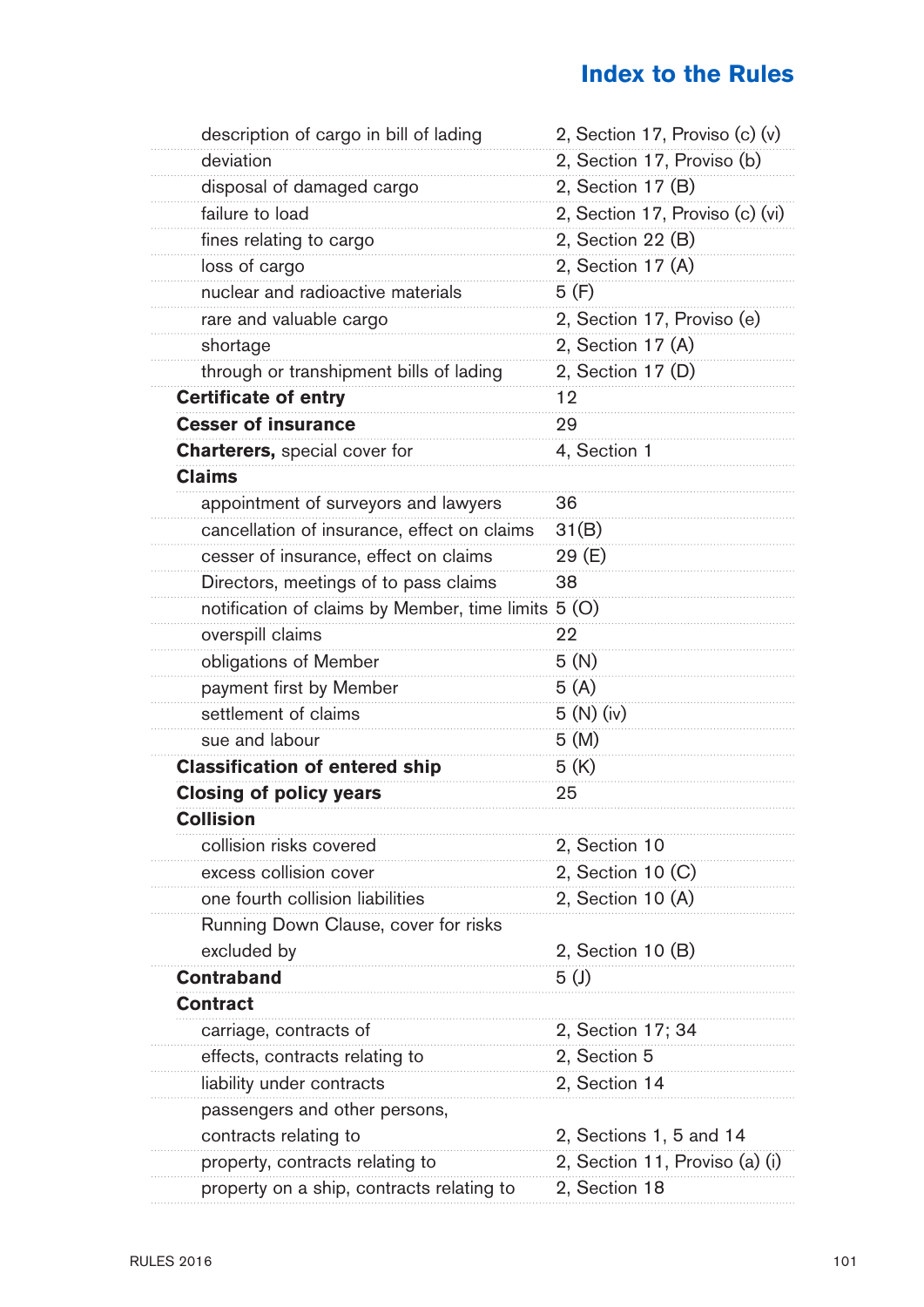| seamen, contracts relating to                          | 2, Sections 2, 3, 4 and 5       |
|--------------------------------------------------------|---------------------------------|
| towage, contracts for                                  | 2, Section 13                   |
| variation of contract                                  | 17                              |
| <b>Contract of carriage</b>                            |                                 |
| deviation                                              | 2, Section 17, Proviso (b)      |
| terms of contract                                      | 2, Section 17, Proviso (a)      |
| through or transhipment bills of lading                | 2, Section 17 (D)               |
| regulations & recommendations by Directors 34          |                                 |
| <b>Costs (see also Expenses)</b>                       |                                 |
| cargo liabilities, costs relating to                   | 2, Section 17                   |
| enquiry expenses, costs relating to                    | 2, Section 23                   |
| expenses incidental to operation of                    |                                 |
| ships, costs relating to                               | 2, Section 24                   |
| incurred by direction of Association                   | 2, Section 26                   |
| legal costs                                            | 2, Section 25                   |
| pollution, costs relating to                           | 2, Section 12                   |
| sue and labour costs                                   | 2, Section 25                   |
| wreck liabilities, costs relating to                   | 2, Section 15                   |
| <b>Crew (see Seamen)</b>                               |                                 |
| <b>Death</b>                                           |                                 |
| collision, death consequent upon                       | 2, Section 10 (B) (v)           |
| Owner, effect of death on insurance                    | 29(A)                           |
| persons other than seamen                              | 2, Section 1                    |
| seamen, death by illness                               | 2, Section 3                    |
| seamen, death other than by illness                    | 2, Section 2                    |
| <b>Deductibles</b>                                     | 2, Appendix B                   |
| <b>Definitions</b>                                     | 44                              |
| <b>Delegation of powers</b>                            | 43                              |
| <b>Delivery</b>                                        |                                 |
| short or over delivery, fines relating to              | 2, Section 22 (B)               |
| without production of bills of lading<br>(iii)         | 2, Section 17, Proviso (c) (ii) |
| Demurrage on entered ship not covered                  | 5 (G) (viii)                    |
| Detention of entered ship not covered                  | 5 (G) (viii)                    |
| <b>Deviation from contract</b>                         | 2, Section 17 Proviso (b)       |
| Disinfection of entered ship (See Quarantine expenses) |                                 |
| Disputes between Member & Association 40               |                                 |
| <b>Diversion expenses</b>                              | 2, Section 7                    |
| <b>Docks,</b> damage to by entered ship                | 2, Section 11                   |
| <b>Double insurance</b>                                | 5(1)                            |
| <b>Effects</b>                                         | 2, Sections 1, 5 and            |
|                                                        | 11 Proviso (a) (ii)             |
|                                                        |                                 |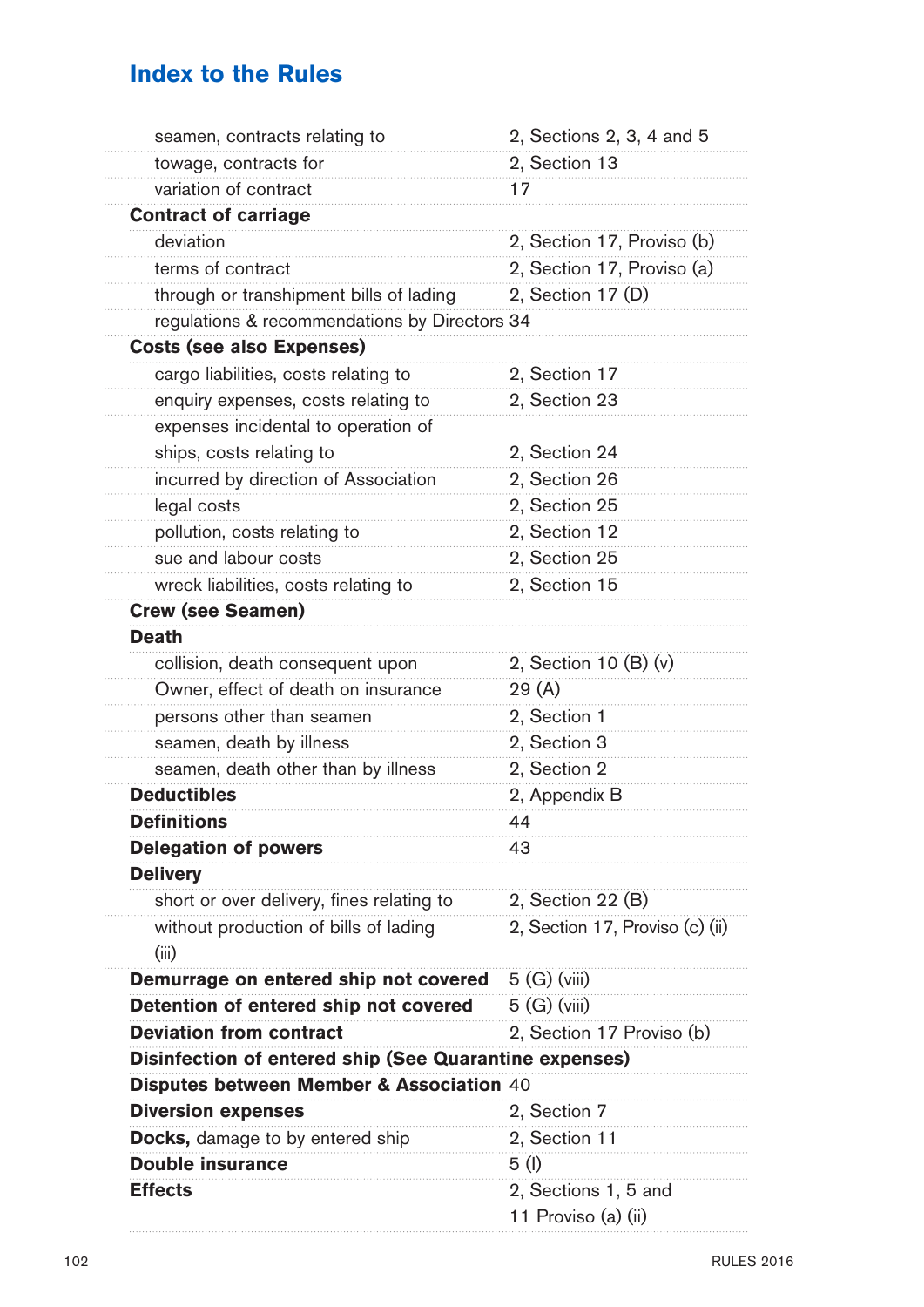| Entered ship, definition of                | 44                         |
|--------------------------------------------|----------------------------|
| Entered tonnage, definition of             | 44                         |
| <b>Entry</b>                               |                            |
| application for                            | 7                          |
| call entry                                 | 1(6); 44                   |
| call entry, premium rating for             | 8                          |
| certificate of entry                       | 12                         |
| fixed premium entry                        | 1(7); 44                   |
| fixed premium entry, amount of premium     | 9                          |
| joint entry                                | 10                         |
| membership                                 | 14                         |
| tonnage entered                            | 5 (B) (i); 44              |
| <b>Excess collision cover</b>              | 2, Section 10 (C)          |
| <b>Exclusions from the cover</b>           | 5                          |
| <b>Expenses (see also Costs)</b>           |                            |
| funeral                                    | 2, Sections 1, 2 and 3     |
| incidental to the operation of ships       | 2, Section 24              |
| incurred by direction of the Association   | 2, Section 26              |
| legal expenses recoverable                 | 2, Section 25              |
| in general                                 | $\overline{2}$             |
| <b>Experts, appointment of by Managers</b> | 36                         |
| <b>Fines</b>                               | 2, Section 22; 2,          |
|                                            | Appendix B; 44             |
| <b>Fixed premium</b>                       | 1(7); 9; 44                |
| <b>Forbearance by the Association</b>      | 39                         |
| Freight, loss of not covered               | 5(G)(iv)                   |
| <b>Funds of the Association</b>            |                            |
| investment of                              | 26                         |
| reserves                                   | 24                         |
| <b>Funeral expenses</b>                    |                            |
| recovery of persons other than seamen      | 2, Section 1               |
| seamen                                     | 2, Sections 2 and 3        |
| <b>General average</b>                     |                            |
| cargo's proportion of                      | 2, Section 19              |
| ship's proportion of                       | 2, Section 20              |
| <b>Group Affiliate Cover</b>               | 11                         |
| <b>Hague Visby Rules</b>                   | 2, Section 17, Proviso (a) |
| <b>Hazardous operations</b>                | 5(1)                       |
| Hire, loss of not covered                  | 5(G)(iv)                   |
|                                            |                            |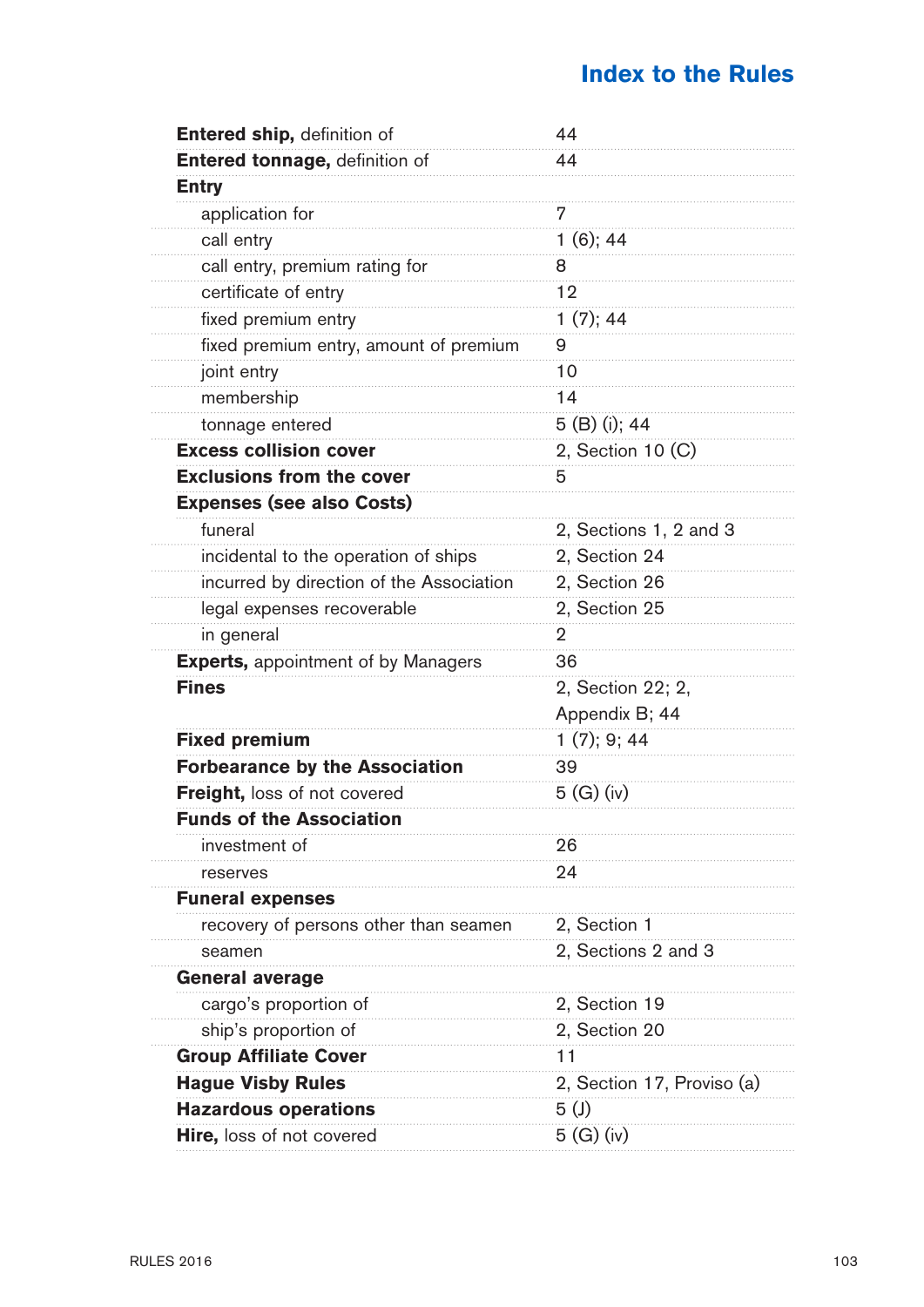| <b>Hull policies</b>                                 |                      |
|------------------------------------------------------|----------------------|
| collision risks in relation to                       | 2, Section 10        |
| definition                                           | 44                   |
| exclusion of risks covered under hull policies 5 (D) |                      |
| <b>Illness</b>                                       |                      |
| persons other than seamen                            | 2, Section 1         |
| seamen                                               | 2, Section 3         |
| Immigration, fines relating to                       | 2, Section 22 (D)    |
| <b>Indemnities (see also Contracts)</b>              |                      |
| liabilities arising under                            | 2, Section 14        |
| shipwreck unemployment                               | 2, Section 6         |
| <b>Injury</b>                                        |                      |
| persons other than seamen                            | 2, Section 1         |
| seamen                                               | 2, Section 2         |
| <b>Insurance</b>                                     |                      |
| application for                                      | 7                    |
| assignment of                                        | 15                   |
| cancellation of insurance                            | 31                   |
| cesser of insurance                                  | 29                   |
| commencement of                                      | 16                   |
| contract of insurance, incorporates Rules            | 6 (A)                |
| contract of insurance, law applicable to             | 42                   |
| double insurance                                     | 5(1)                 |
| Marine Insurance Act, application of                 | 5(L)                 |
| period of                                            | 16                   |
| termination of insurance                             | 28                   |
| termination, notice of                               | 18                   |
| <b>Insurance Act 2015</b>                            | 5(L)7                |
| <b>Investment of Funds</b>                           | 26                   |
| <b>ISM Code</b>                                      | 5 (K) (vi)           |
| Jetty, damage to                                     | 2, Section 11        |
| Joint entries                                        | 10                   |
| Laid up returns                                      | 27                   |
| Laid up ships, surveys after lay up                  | 5(R)                 |
| <b>Lawyers, appointment of</b>                       | 36                   |
| <b>Life salvage</b>                                  | 2, Section 9         |
| <b>Limitation of cover</b>                           |                      |
| generally                                            | 5(B)                 |
| overspill claim                                      | 22                   |
| pollution, limit on cover for                        | 2, Appendix A; 5 (B) |
| powers of Directors to limit cover                   | 2(ii)                |
|                                                      |                      |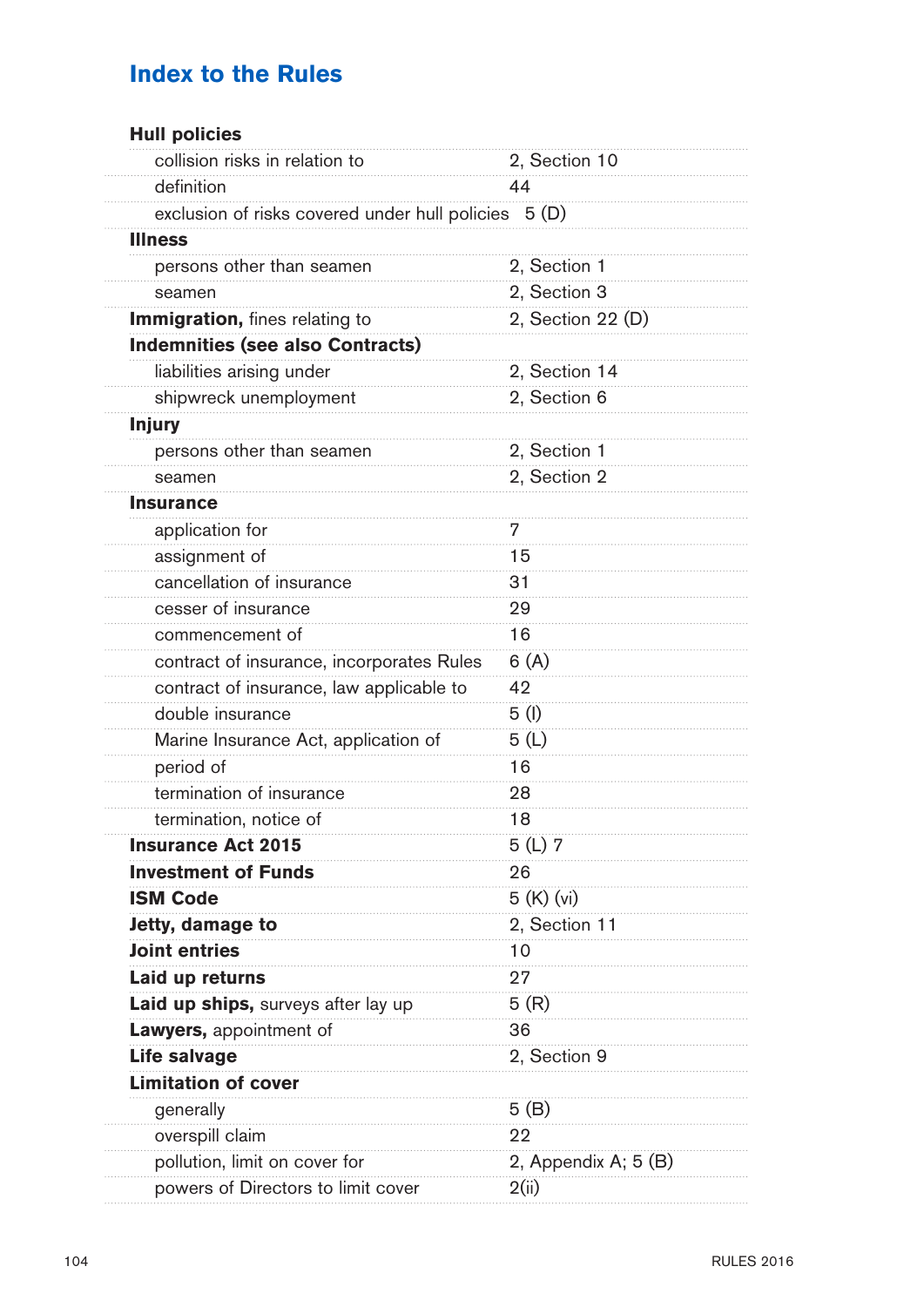| <b>Management of entered ship</b>            |                         |
|----------------------------------------------|-------------------------|
| effect of change in                          | 29 (B) (iii)            |
| Manning, requirements relating to            | 5 (K) (vi)              |
| <b>Marine Insurance Act</b>                  | 5(L)                    |
| <b>Membership of Association</b>             | 14                      |
| Mortgage of entered ship                     | 29 (B) (ii)             |
| <b>Mutual Premium</b>                        | 20                      |
| <b>Notice</b>                                |                         |
| of claim by owner                            | 5 (N)                   |
| of termination of insurance                  | 18                      |
| service of                                   | 41                      |
| <b>Nuclear risks, exclusions relating to</b> | 5(F)                    |
| <b>Oil Pollution (see Pollution)</b>         |                         |
| <b>Overloading of entered ship</b>           | 2, Section 22 (Proviso) |
| <b>Overspill call</b>                        | 22, Sections 5 and 6    |
| <b>Overspill claims</b>                      | 22                      |
| <b>Passengers</b>                            |                         |
| diversion expenses                           | 2, Section 7            |
| injury, illness and death                    | 2, Section 1 (C)        |
| liability to, under contracts or indemnities | 2, Section 1 (C)        |
| loss of effects                              | 2, Section 1 (C)        |
| Passenger ships, special cover for           | 4, Section 3            |
| <b>Personal effects (see Effects)</b>        |                         |
| <b>Policy year</b>                           |                         |
| closing of                                   | 25                      |
| period of insurance                          | 16                      |
| <b>Pollution</b>                             |                         |
| fines for                                    | 2, Section 22 (E)       |
| limitation of Association's liability        | 2, Appendix A; 5 (B)    |
| risks covered                                | 2, Section 12           |
| salvors' expenses                            | 2, Section 21           |
| STOPIA, TOPIA                                | 2, Section 12           |
| <b>Pooling Agreement</b>                     |                         |
| definition                                   | 44                      |
| in relation to reinsurance                   | 13 $(B)$                |
| <b>Powers, delegation of</b>                 | 43                      |
| <b>Premium rating</b>                        |                         |
| calculation of                               | 8                       |
| definition of                                | 44                      |
| <b>Property</b>                              |                         |
| loss of or damage to                         | 2, Section 11           |
| on the entered ship                          | 2. Section 18           |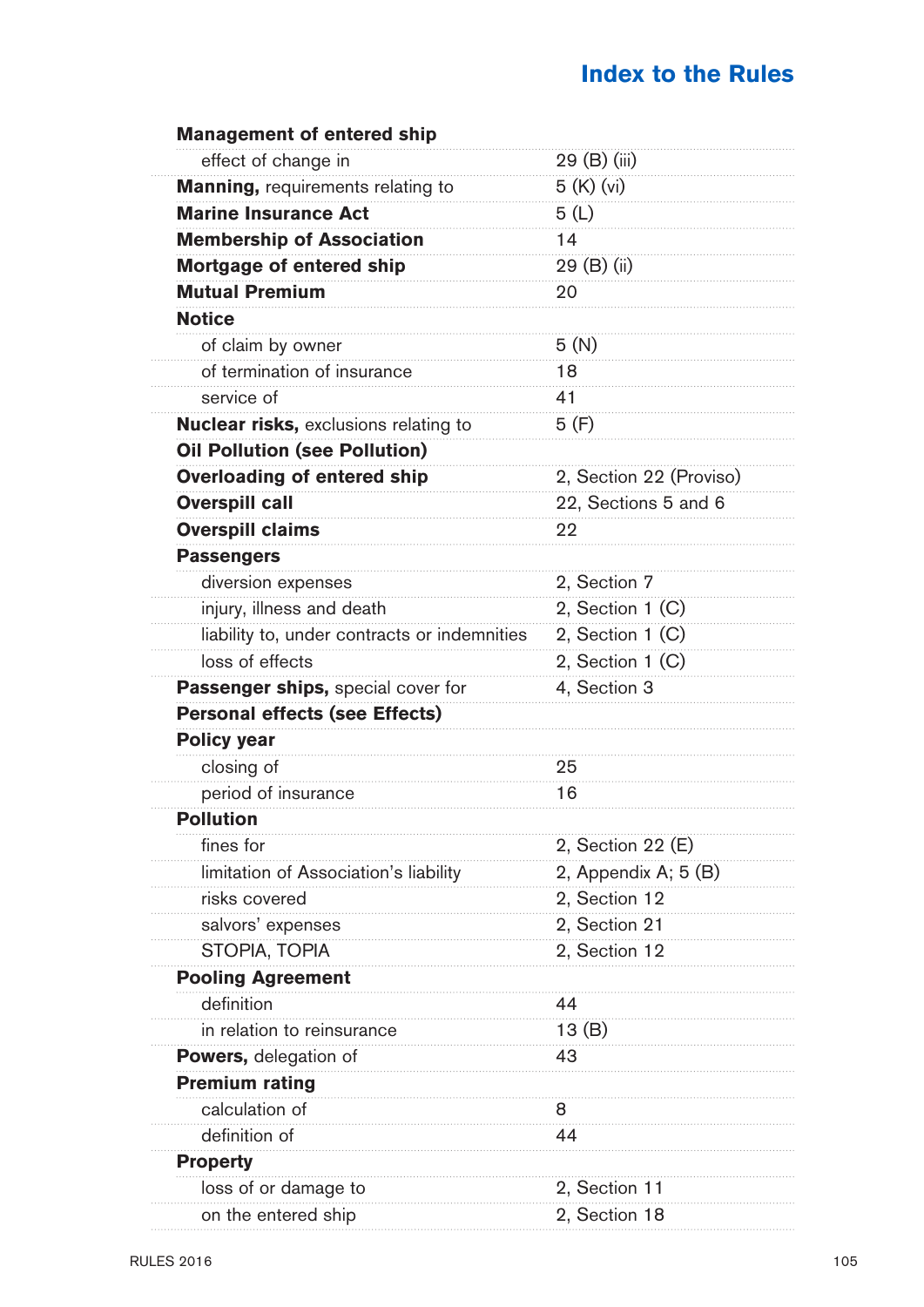| <b>Quarantine expenses</b>                          | 2, Section 16          |
|-----------------------------------------------------|------------------------|
| Radioactive materials, exclusions relating to 5 (F) |                        |
| Rating                                              |                        |
| calls based on premium rating                       | 20; 21                 |
| definition                                          | 44                     |
| premium rating                                      | 8                      |
| <b>Refugees</b>                                     | 2, Sections 7 and 8    |
| <b>Regulations, by Directors</b>                    | 34                     |
| <b>Recommendations, by Directors</b>                | 34                     |
| <b>Reinsurance</b>                                  | 13                     |
| <b>Release calls</b>                                |                        |
| upon cancellation                                   | 33                     |
| upon cesser                                         | 30                     |
| Removal of wreck (see Wreck liabilities)            |                        |
| <b>Remuneration of Managers</b>                     | 35                     |
| Repairs to entered ship, not covered                | 5 (G) (iii)            |
| <b>Repatriation of seamen</b>                       | 2, Sections 2, 3 and 4 |
| <b>Reserves</b>                                     | 24                     |
| <b>Returns</b>                                      |                        |
| of calls upon closing of policy year                | 25                     |
| laid up returns                                     | 27                     |
| Rights in relation to property                      | 2, Section 11          |
| <b>Risks</b>                                        |                        |
| risks covered                                       | 2                      |
| risks excluded from cover                           | 5                      |
| special cover                                       | 3                      |
| special cover for salvors                           | 4, Section 2           |
| <b>Rules of the Association</b>                     |                        |
| breach of by Member                                 | 39                     |
| incorporation into contract of insurance            | 6                      |
| subject to Marine Insurance Act                     | 5(L)                   |
| <b>Running Down Clause</b>                          | 2, Section 10          |
| Sale of entered ship                                | 29 (B) (i)             |
| <b>Salvage</b>                                      |                        |
| cargo's proportion of salvage                       | 2, Section 19          |
| liability for salvors' expenses                     | 2, Section 21          |
| life salvage                                        | 2, Section 9           |
| ship's proportion of salvage                        | 2, Section 20          |
| special insurance for salvors                       | 4, Section 2           |
| Sanctions risks, exclusions relating to             | 5(V)                   |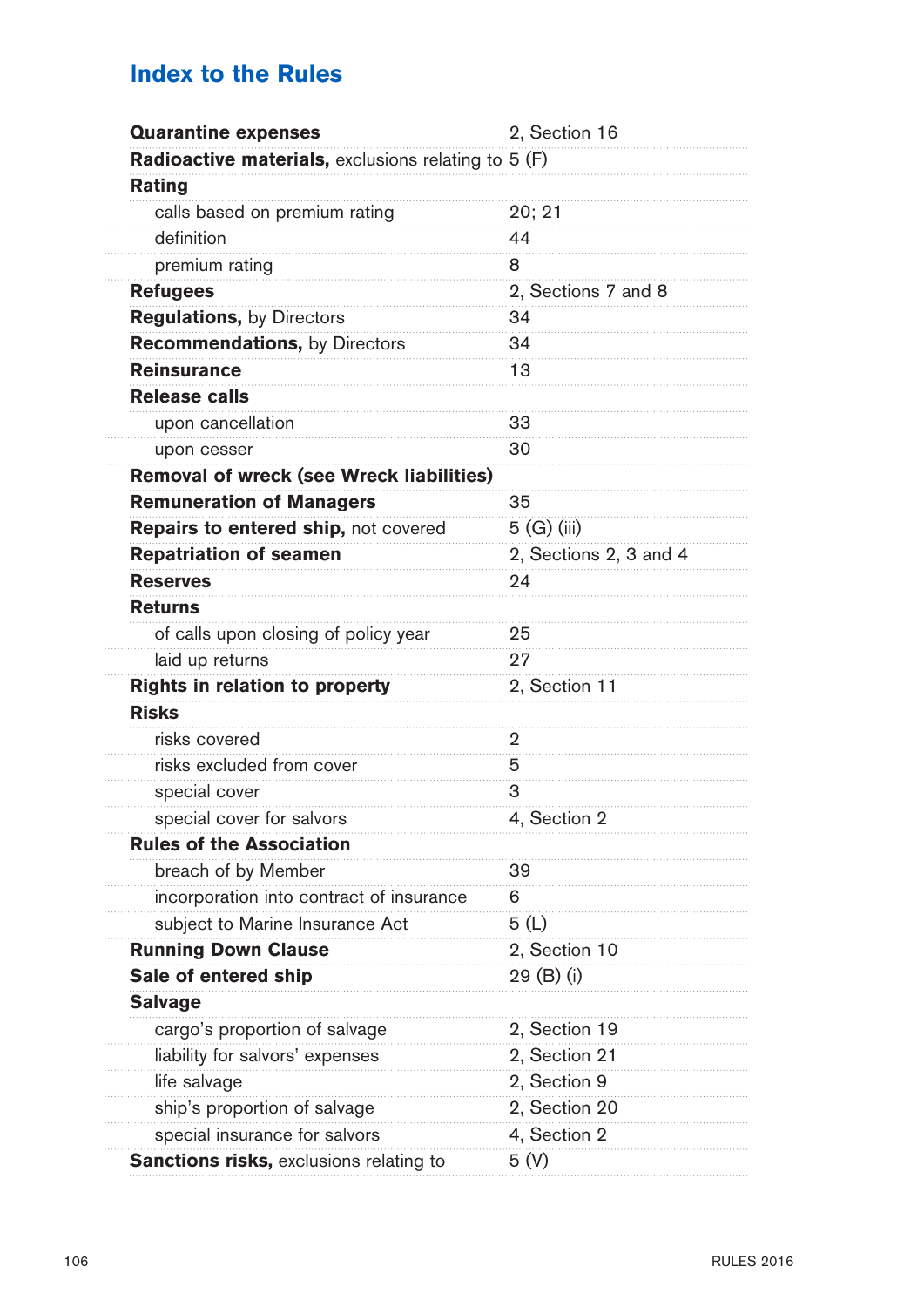| Seamen                                      |                            |
|---------------------------------------------|----------------------------|
| death of                                    | 2, Sections 2 and 3        |
| definition                                  | 44                         |
| effects of                                  | 2, Section 5               |
| fines imposed on                            | 2, Section 22              |
| illness of                                  | 2, Section 3               |
| injury to                                   | 2, Section 2               |
| repatriation and substitution               | 2, Sections 2, 3 and 4     |
| shipwreck unemployment indemnity            | 2, Section 6               |
| Set off                                     | 5 (C); 23 (D)              |
| <b>Ship</b>                                 |                            |
| change of management of                     | 29 (B) (iii)               |
| change of ownership of                      | 29 (B) (i)                 |
| classification of                           | 5(K)                       |
| entered ship, definition of                 | 44                         |
| exclusions from cover,                      |                            |
| relating to use of ship                     | 5(H)(J)                    |
| loss of or damage to ship,                  |                            |
| exclusions from cover                       | $5(G)$ (i)                 |
| loss of or damage to equipment,             |                            |
| exclusions from cover                       | 5(G)(ii)                   |
| mortgage of                                 | 29 (B) (ii)                |
| repair of, exclusions from cover            | 5 (G) (iii)                |
| sale of                                     | 29 (B) (i)                 |
| ship's proportion of general average        | 2, Section 20              |
| surveys of                                  | $5(Q)$ ; 5 (R)             |
| <b>Shipwreck unemployment indemnity</b>     | 2, Section 6               |
| Shortage of cargo (see Cargo).              |                            |
| Smuggling, fines for                        | 2, Section 22 (C)          |
| <b>Standard terms of carriage contracts</b> | 2, Section 17, Proviso (a) |
| <b>Statutory requirements</b>               | 5 (K) (vi)                 |
| <b>Stevedores</b>                           |                            |
| indemnities and contracts                   | 2, Section 14              |
| injury, illness and death                   | 2, Section 1 (B)           |
| <b>Stowaways</b>                            | 2, Sections 7 and 8        |
| <b>Subrogation</b>                          | 5(P)                       |
| <b>Substitute expenses</b>                  | 2, Sections 2, 3 and 4     |
| <b>Supplementary Premium</b>                | 21                         |
| <b>Surveyors, appointment of</b>            | 36                         |
| <b>Surveys</b>                              |                            |
| of ships                                    | 5(Q)                       |
|                                             |                            |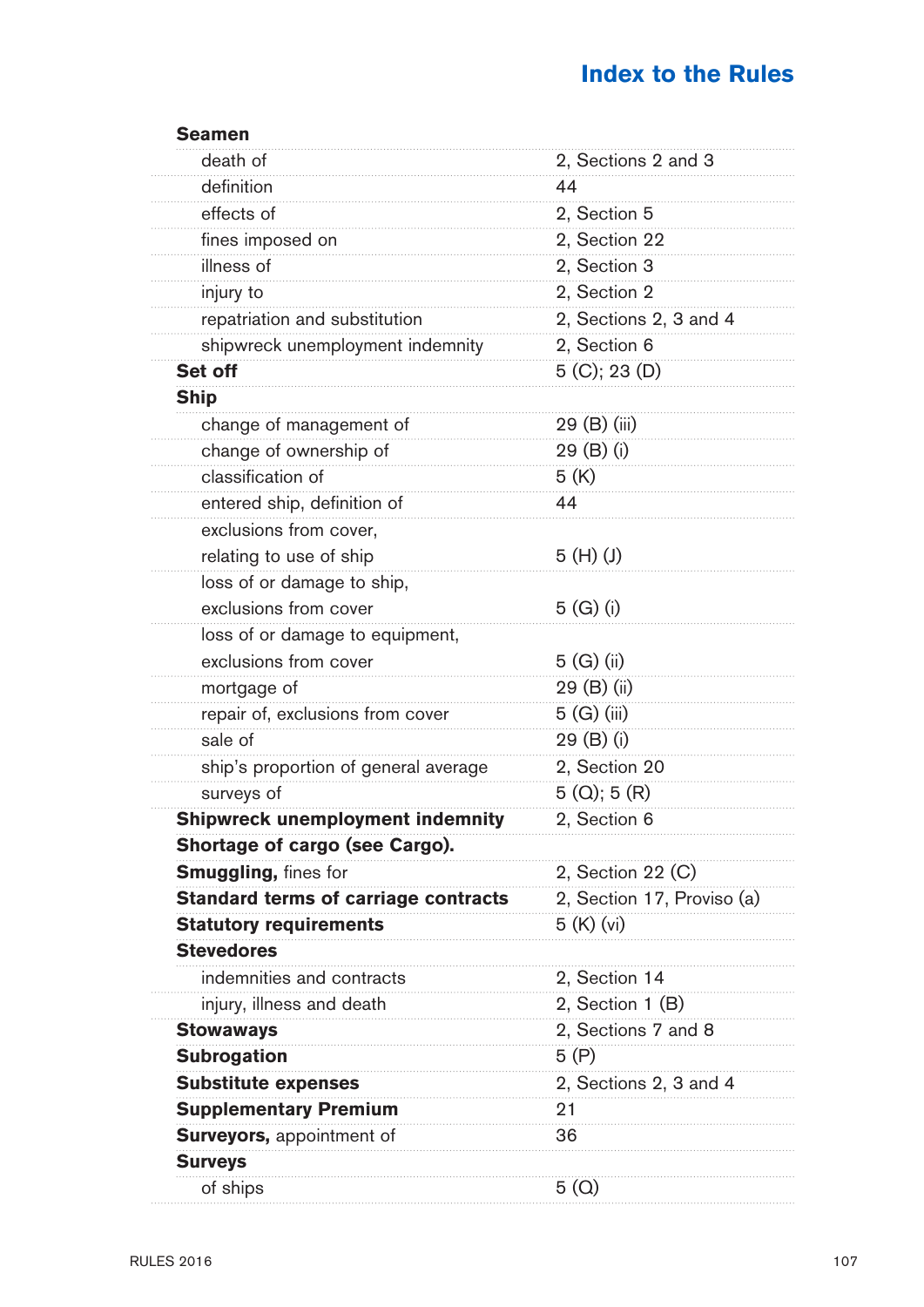| of ships after lay-up                                                             | 5 (R)                      |
|-----------------------------------------------------------------------------------|----------------------------|
| <b>Termination of insurance</b>                                                   |                            |
| notice of                                                                         | 18                         |
| effects of                                                                        | 28                         |
| Through or transhipment bills of lading                                           | 2, Section 17 (D)          |
| Tonnage                                                                           |                            |
| entered tonnage, definition of                                                    | 44                         |
| entry of less than full tonnage of ship                                           | 5 (B) (i)                  |
| <b>Total loss, cesser of insurance upon</b>                                       | 29 (C)                     |
| Towage                                                                            | 2, Section 13              |
| Valuable cargo                                                                    | 2, Section 17, Proviso (e) |
| <b>Valuation</b>                                                                  |                            |
| of ship in hull policies                                                          | 2, Section 10; 5 (D)       |
| of ship in general average                                                        | 2, Section 20; 5 (D)       |
| <b>Value of cargo,</b> under ad valorem bill of lading 2, Section 17, Proviso (d) |                            |
| <b>Variation of contract</b>                                                      | 17                         |
| War risks excluded from cover                                                     | 5(E)                       |
| <b>Wreck liabilities</b>                                                          | 2, Section 15              |
|                                                                                   |                            |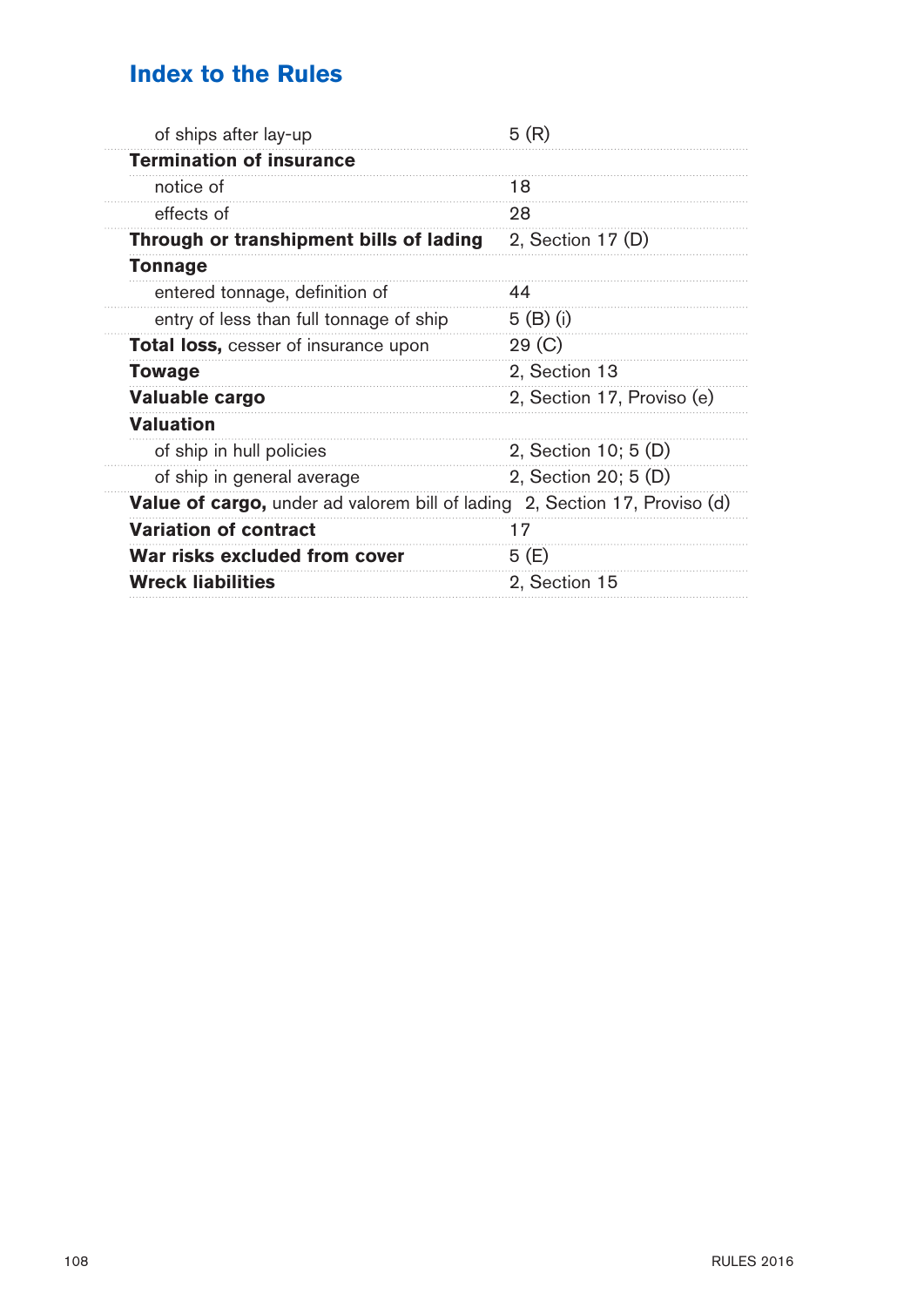### **Clauses referred to in Owners' Certificates of Entry or Endorsement Slips.**

This Addendum contains full wordings of clauses which may be incorporated, where contractually agreed, in the terms and conditions on which a ship is entered in the Association by, or on behalf of the Owner, by means of a short form reference to such clause in the Certificate of Entry or in an Endorsement Slip.

Attention is drawn to Rule 5L & Rule 7 concerning the exclusion of the Insurance Act 2015.

#### **Paperless Trading Endorsement**

There shall be no recovery from the Association in respect of liabilities, losses, costs and expenses arising from the use of any electronic trading system, other than an electronic trading system approved by the Managers in writing, to the extent that such liabilities, losses, costs and expenses would not (save insofar as the Association in its sole discretion otherwise determines) have arisen under a paper trading system.

For the purposes of this paragraph,

- a) an electronic trading system is any system which replaces or is intended to replace paper documents used for the sale of goods and/or their carriage by sea or partly by sea and other means of transport and which:
	- i. are documents of title, or
	- ii. entitle the holder to delivery or possession of the goods referred to in such documents, or
	- iii. evidence a contract of carriage under which the rights and obligations of either of the contracting parties may be transferred to a third party.
- b) a "document" shall mean anything in which information of any description is recorded including, but not limited to, computer or other electronically generated information.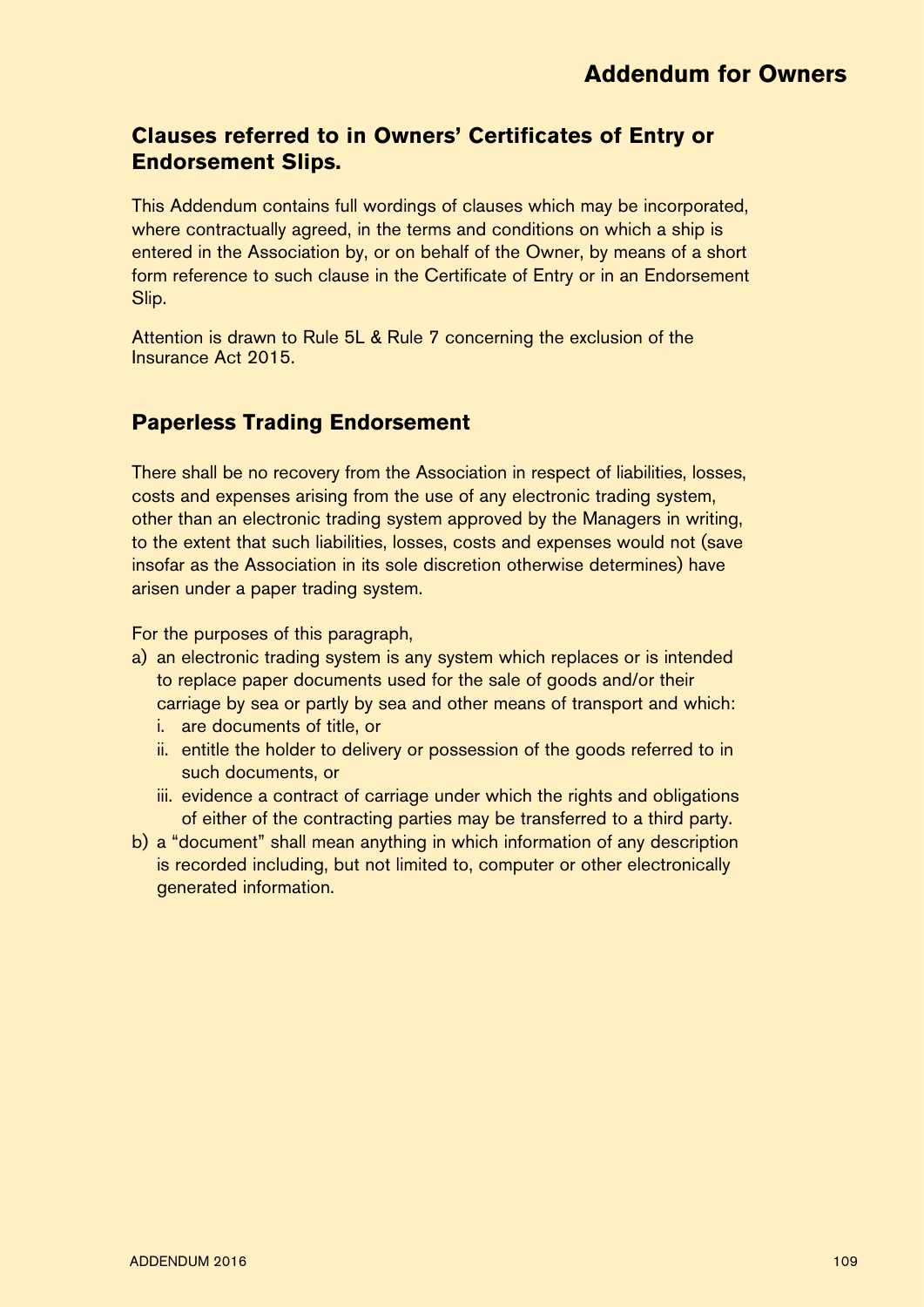### **Charterers' Co-Assureds Clause**

This entry is to cover the time and/or voyage and/or slot charterer(s) named in this Certificate of Entry/Endorsement as Member(s) in respect of claims recoverable under the Rules and terms of entry set out herein.

This entry is subject to the terms of Rule 5(B) and the aggregate amount recoverable from the Association by all such charterer(s) named as joint owner(s) in respect of all claims arising out of any event, or (for cargo claims) any one cargo voyage, is limited to a maximum of US\$350 million, PROVIDED ALWAYS that:

- 1 for any and all claims in respect of oil pollution, the aggregate amount recoverable by all the joint owners named above shall in no event exceed US\$1,000 million any one event, and shall be subject to provisos (a) and (b) of Rule 5(B)(ii).
- 2 for any and all claims
	- i) in respect of liability to Passengers, the aggregate amount recoverable by all the joint owners named above shall in no event exceed US\$2,000 million any one event and
	- ii) in respect of liability to Passengers and Seamen, the aggregate amount recoverable by all the joint owners named above shall in no event exceed US\$3,000 million any one event.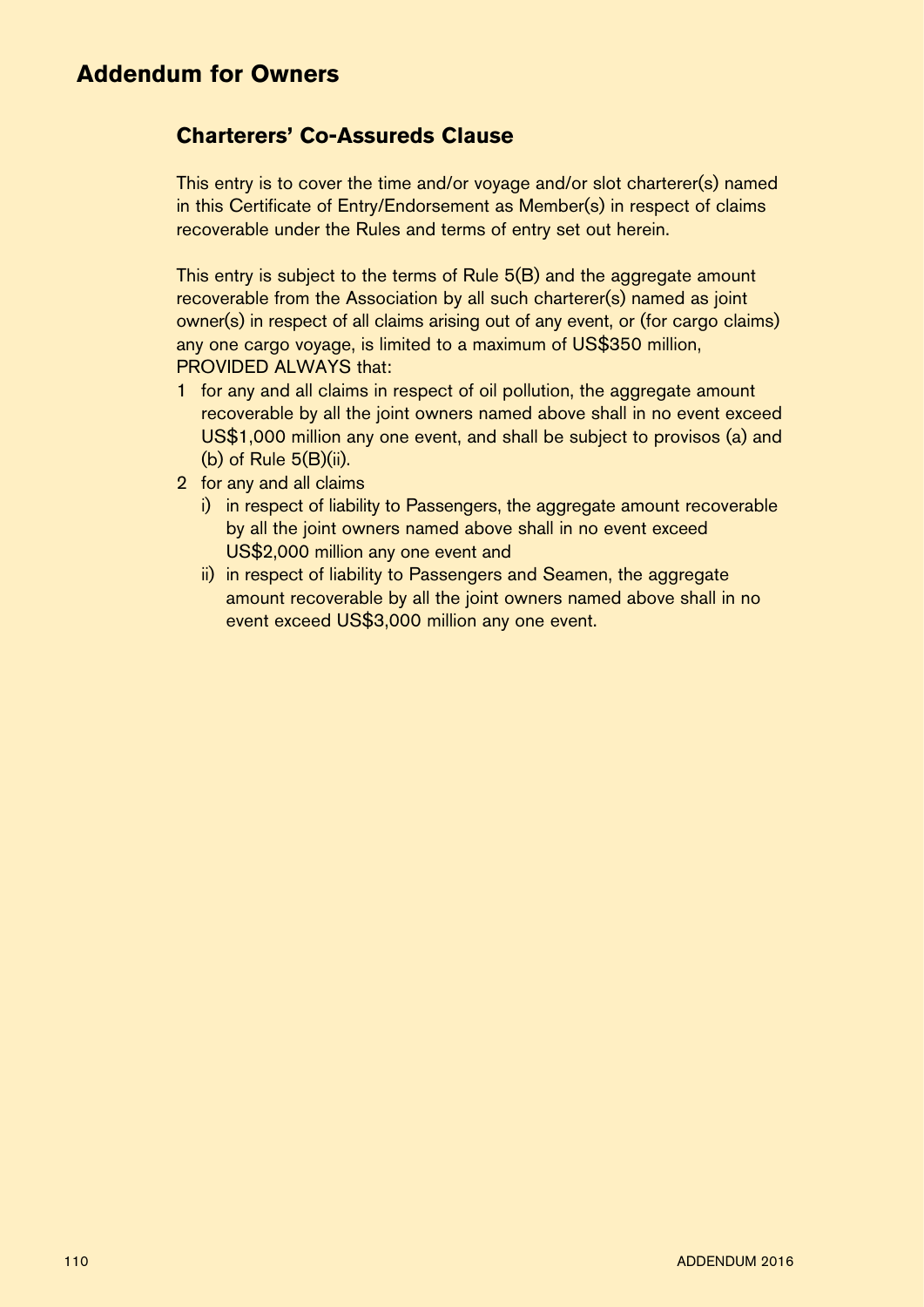#### **Space Charterers/Consortium Extension Cover Clause**

This entry is extended to cover the Owner's liabilities, incurred as space charterer of a Consortium Vessel operating in a consortium identified in the Certificate of Entry/Endorsement, arising out of the carriage of cargo and excluding any physical damage to such a Consortium Vessel, its equipment or containers on board, but only where space is exchanged or shared on a reciprocal basis as defined below. This entry is subject to the Rules and the terms and conditions of entry of the entered ship and the aggregate amount recoverable from the Association under this entry in respect of all claims arising out of any one event, or (for cargo claims) any one cargo voyage, is limited:

- a) in respect of all entered ships employed in the consortium to a maximum of US\$350 million,
- b) where the Owner has ships entered in the Association and any other insurer which is a party to the Pooling Agreement, to that proportion of a maximum of US\$350 million as the claims incurred by the Association bear to the claims incurred by the Association and any such other insurers.

PROVIDED ALWAYS that for any and all claims in respect of oil pollution, the aggregate amount recoverable by the Owner in respect of any one entered ship and any Consortium Vessel shall not exceed US\$1,000 million any one event, and shall be subject to provisos (a) and (b) of Rule 5(B)(ii).

An exchange or sharing a space will be on a reciprocal basis if the intention is that the space given and taken is broadly in balance.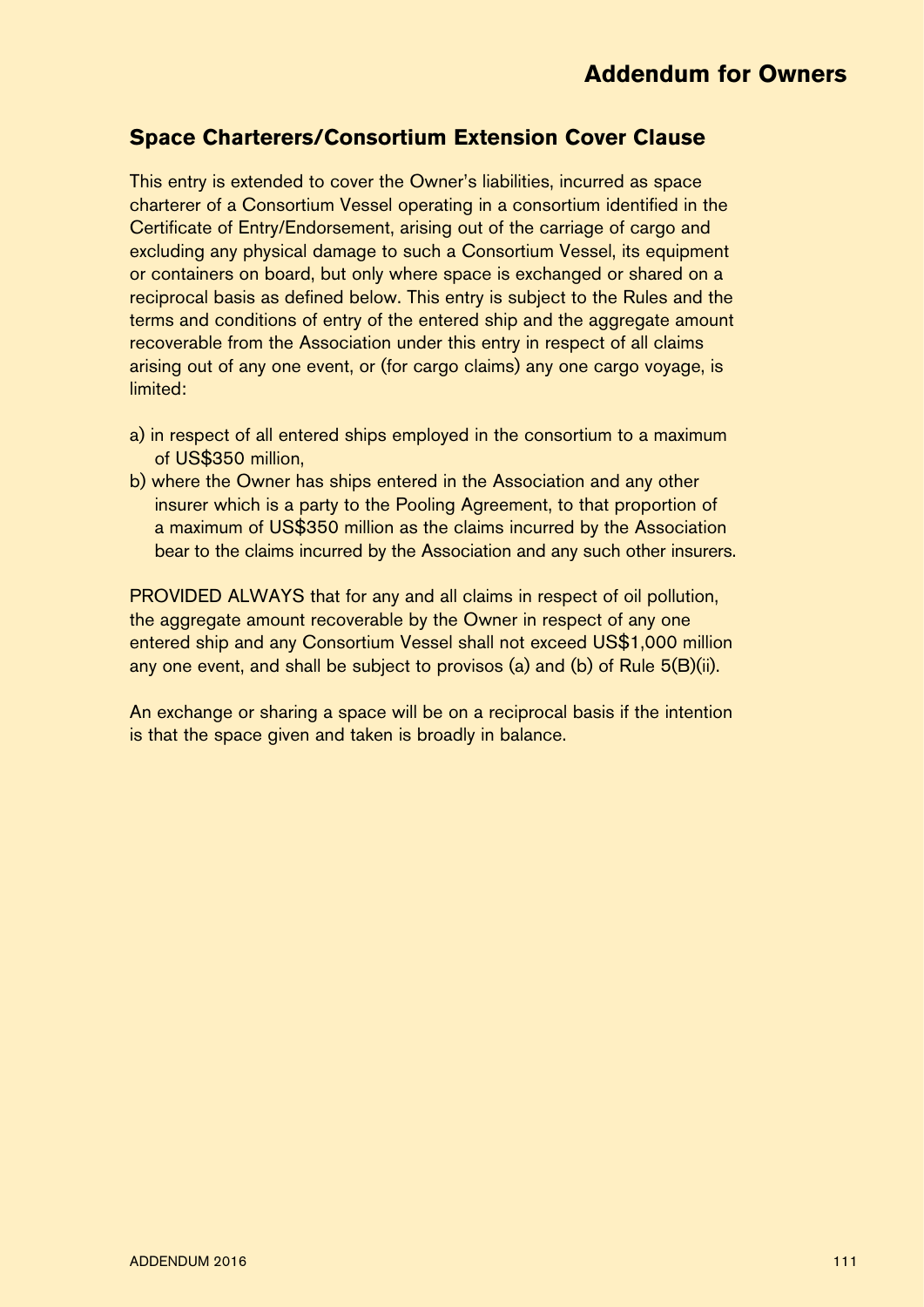## **Addendum for Owners**

#### **War Risks P&I Excess Cover Clause**

In accordance with the proviso to Rule 5(E) of the Association's Rules, special cover is provided to the Owner against risks which are excluded from cover solely by virtue of the provisions of Rule 5(E). Unless otherwise agreed in writing, such cover shall be subject to all other terms and conditions of the entered ship and shall be provided upon and subject to the terms of the Director's Resolution dated 1st February 2016 issued in the Club Circular on War Risks P&I Excess Cover Special Cover under Proviso to Rule 5E.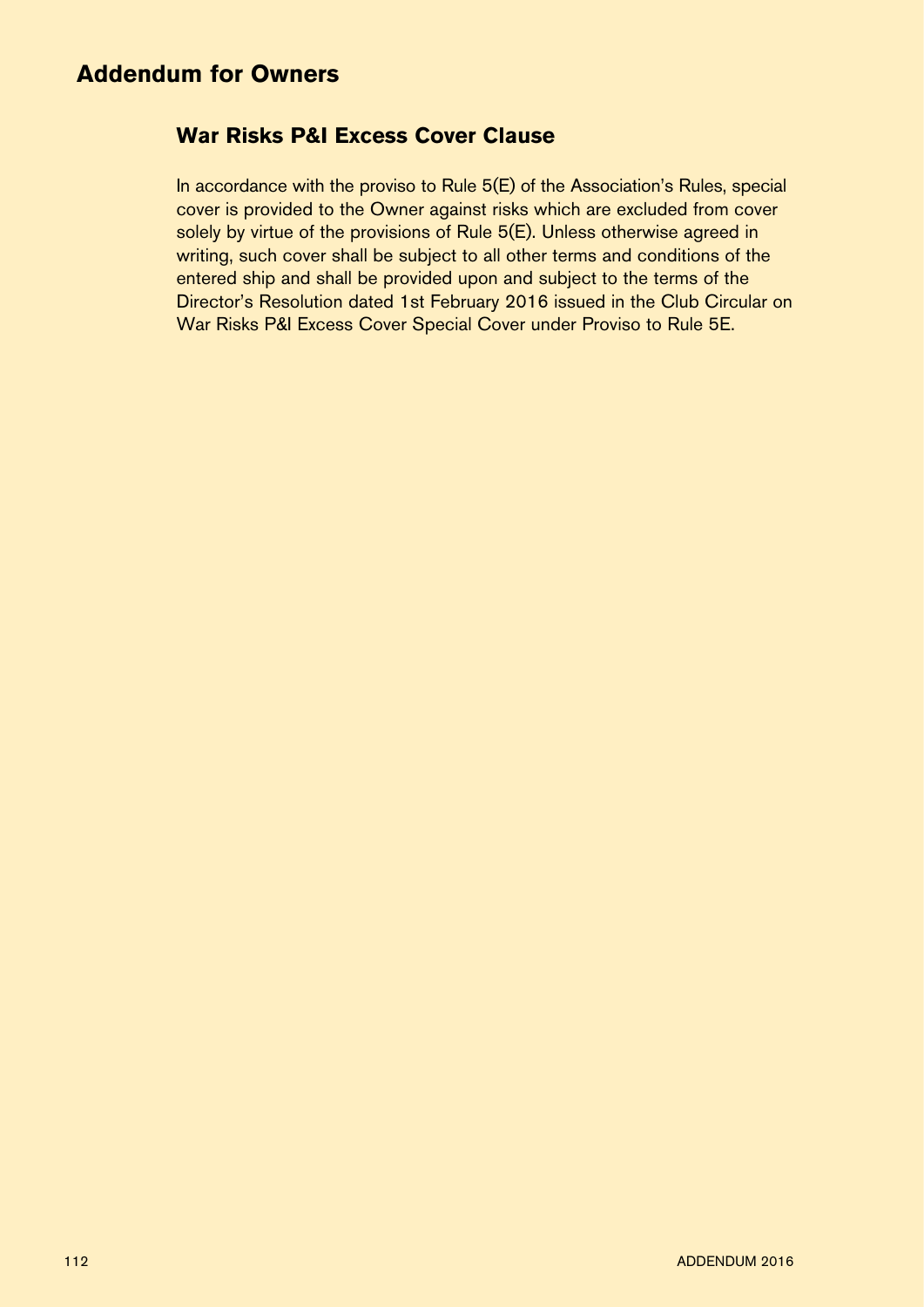### **Nickel Ore Clause**

It is a condition of this insurance that a Member who intends to load any nickel ore cargoes from ports in Indonesia or the Philippines must provide advance notice to the Managers as early as possible before loading.

Such notice shall be in writing to the Managers and shall include the following information where possible:

- ship name
- port/anchorage of loading and estimated time of arrival
- date of intended loading
- charterer/shipper's details
- agent's details
- a copy of the shipper's cargo declaration and supporting certificates

The Managers may, at their discretion, require that a survey of the cargo be conducted on behalf of the Member to determine the condition of such cargo before loading is allowed to commence which survey may be continued into loading operations.

Unless the Association in its sole discretion otherwise determines, there shall be no recovery from the Association in respect of liabilities, losses, costs or expenses to the extent that such liabilities, losses, costs or expenses result from events relating directly or indirectly to the condition of the cargo where the above specified written notice has not been provided in advance of the loading of the cargo, or where any subsequent requirement or recommendation of the Managers in relation to the cargo has not been complied with.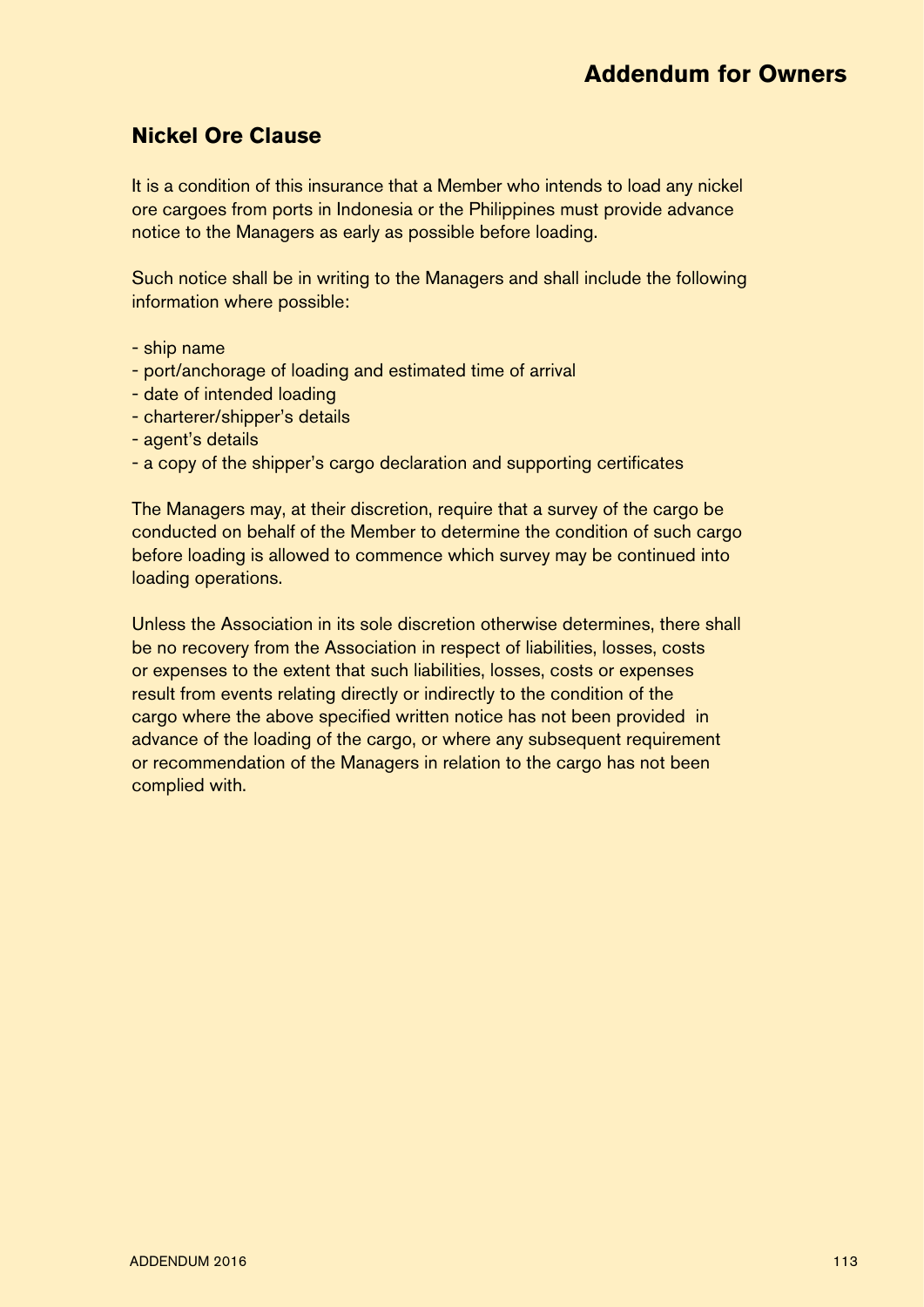#### **Tanker - entered on the basis of carrying cargoes of persistent oil**

- 1. It is hereby agreed that the ship will carry persistent oil as cargo during the policy year. Notwithstanding the foregoing, any ship insured hereunder that is not carrying persistent oil or its residues (other than slops) for a period of thirty or more consecutive days (such period(s) being computed from the day on which the ship is not carrying persistent oil or its residues (other than slops) until the day the next persistent oil cargo is loaded, one day only being excluded) shall be entitled to receive a return of Mutual Premium for such period(s) upon application to the Managers. No such return shall be made by the Association unless the Managers receive written notification within three months of the end of the policy year in which the returns are claimed.
- 2. For the purposes of this clause, "Persistent Oil" is any hydro-carbon mineral oil other than oil which consists of hydro-carbon fractions:
	- a) at least 50% of which, by volume, distils at a temperature of 340 degrees C and
	- b) at least 95% of which distils at a temperature of 370 degrees C when tested by the ASTM Method D 86/78 or any subsequent revision thereof.

#### **Tanker – entered on the basis of carrying cargoes other than persistent oil**

- 1. It is hereby agreed that the ship will carry cargoes other than persistent oil during the policy year. Not-withstanding the foregoing, any ship insured hereunder that carries persistent oil as cargo at any time during the policy year shall be held covered, provided the carriage of such cargo is promptly declared to the Managers and an additional Mutual Premium as specified by the Managers is paid for the period.
- 2. If the Owner fails to notify the Managers in accordance with paragraph (1) above, the Owner shall cease to be insured by the Association in respect of this ship with effect from the date of the commencement of loading persistent oil as cargo (the date of cessation). The terms of Rule 28(b) shall apply. Provided always that the Directors may in their discretion and upon such terms as they think fit reinstate the entry of the ship or admit in whole or in part any claim in respect of the ship for which the Association is not liable by virtue of the insurance having ceased in accordance with this paragraph (2).
- 3. For the purposes of this clause, "Persistent Oil" is any hydro-carbon mineral oil other than oil which consists of hydro-carbon fractions:
	- a) at least 50% of which, by volume, distils at a temperature of 340 degrees C and
	- b) at least 95% of which distils at a temperature of 370 degrees C when tested by the ASTM Method D 86/78 or any subsequent revision thereof.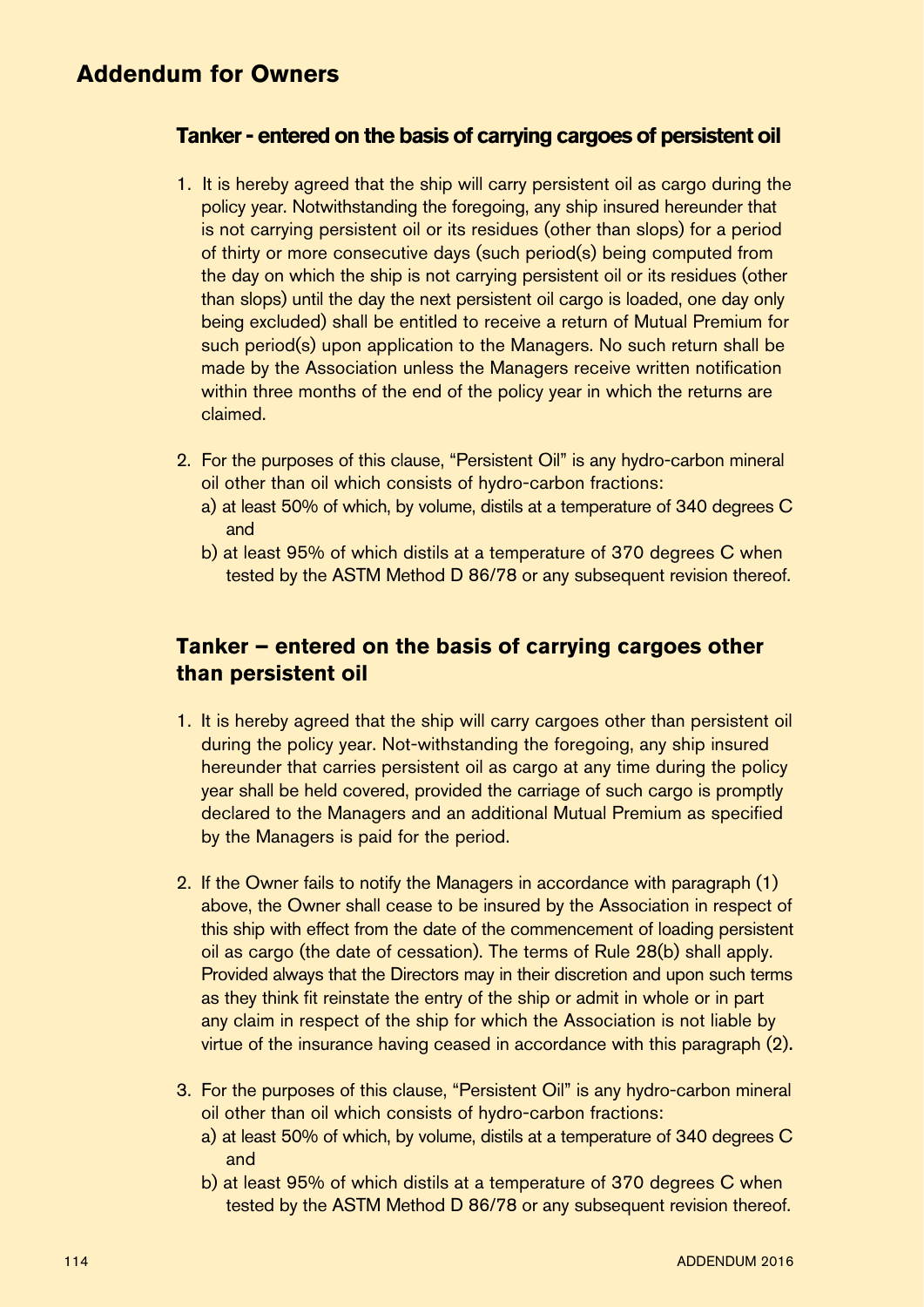#### **OBO - entered on the basis of carrying cargoes of persistent oil**

- 1. It is hereby agreed that the ship will carry persistent oil as cargo during the policy year. Notwithstanding the foregoing, any ship insured hereunder that carries dry cargoes and/or wet cargoes other than persistent oil or its residues for a period of thirty or more consecutive days, (such period(s) being computed from the day on which the ship is not carrying persistent oil or its residues (other than slops) until the day the next persistent oil cargo is loaded, one day only being excluded) shall be entitled to receive a return of Mutual Premium for such period upon application to the Managers. No such return shall be made by the Association unless the Managers receive written notification within three months of the end of the policy year in which the returns are claimed.
- 2. For the purposes of this clause, "Persistent Oil" is any hydro-carbon mineral oil other than oil which consists of hydro-carbon fractions:
	- a) at least 50% of which, by volume, distils at a temperature of 340 degrees C and
	- b) at least 95% of which distils at a temperature of 370 degrees C when tested by the ASTM Method D 86/78 or any subsequent revision thereof.

#### **OBO – entered on the basis of carrying cargoes other than persistent oil**

- 1. It is hereby agreed that the ship will carry carries dry cargoes and/or wet cargoes other than persistent oil or its residues during the policy year. Not-withstanding the foregoing, any ship insured hereunder that carries persistent oil as cargo at any time during the policy year shall be held covered, provided the carriage of such cargo is promptly declared to the Managers and an additional Mutual Premium as specified by the Managers is paid for the period.
- 2. If the Owner fails to notify the Managers in accordance with paragraph (1) above, the Owner shall cease to be insured by the Association in respect of this ship with effect from the date of the commencement of loading persistent oil as cargo (the date of cessation). The terms of Rule 28(b) shall apply. Provided always that the Directors may in their discretion and upon such terms as they think fit reinstate the entry of the ship or admit in whole or in part any claim in respect of the ship for which the Association is not liable by virtue of the insurance having ceased in accordance with this paragraph (2).
- 3. For the purposes of this clause, "Persistent Oil" is any hydro-carbon mineral oil other than oil which consists of hydro-carbon fractions:
	- a) at least 50% of which, by volume, distils at a temperature of 340 degrees C and
	- b) at least 95% of which distils at a temperature of 370 degrees C when tested by the ASTM Method D 86/78 or any subsequent revision thereof.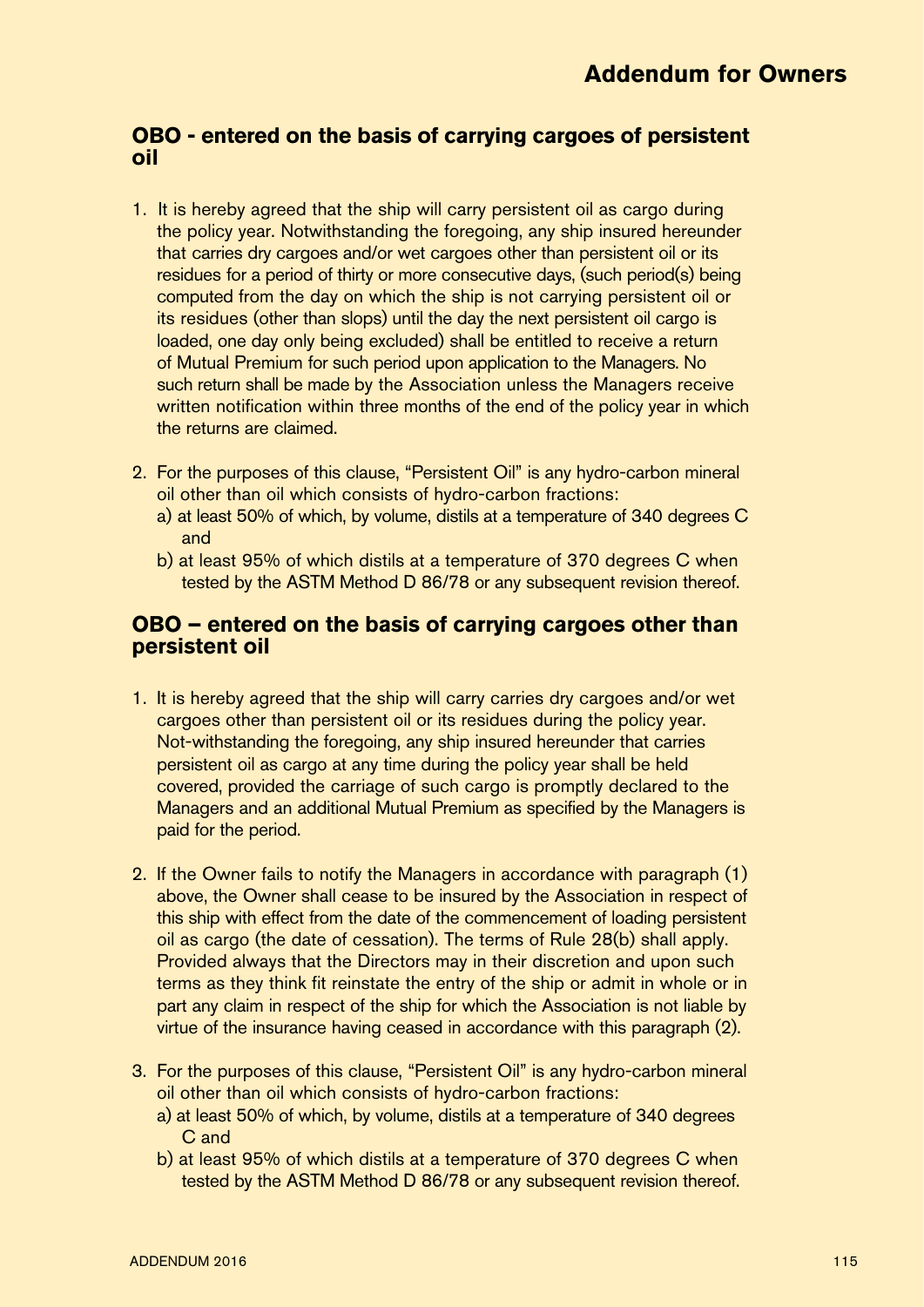### **Clauses referred to in Charterers' Certificates of Entry or Endorsement Slips.**

This Addendum contains full wordings of clauses which may be incorporated, where contractually agreed, in the terms and conditions on which a ship is entered in the Association by, or on behalf of, the Charterer, by means of a short form reference to such clause in the Certificate of Entry or in an Endorsement Slip.

Attention is drawn to Rule 5L & Rule 7 concerning the exclusion of the Insurance Act 2015.

### **Paperless Trading Endorsement**

There shall be no recovery from the Association in respect of liabilities, losses, costs and expenses arising from the use of any electronic trading system, other than an electronic trading system approved by the Managers in writing, to the extent that such liabilities, losses, costs and expenses would not (save insofar as the Association in its sole discretion otherwise determines) have arisen under a paper trading system.

For the purposes of this paragraph,

- a) an electronic trading system is any system which replaces or is intended to replace paper documents used for the sale of goods and/or their carriage by sea or partly by sea and other means of transport and which:
	- i are documents of title, or
	- ii entitle the holder to delivery or possession of the goods referred to in such documents, or
	- iii evidence a contract of carriage under which the rights and obligations of either of the contracting parties may be transferred to a third party.
- b) a "document" shall mean anything in which information of any description is recorded including, but not limited to, computer or other electronically generated information.

### **Charterers' Liability in Respect of Risks Set Out in Rule 2**

A Risks Covered

This insurance covers the liability of the above-named Member in his capacity as charterer in respect of risks set out in Rule 2 and includes, pursuant to Rule 4 Section 1(A), the liability of the charterer to indemnify the owner or disponent owner in respect of such risks, to the extent that they arise out of operations or activities ordinarily carried on by, or ordinarily at the risk and responsibility of, a charterer.

Pollution damage to Member's own property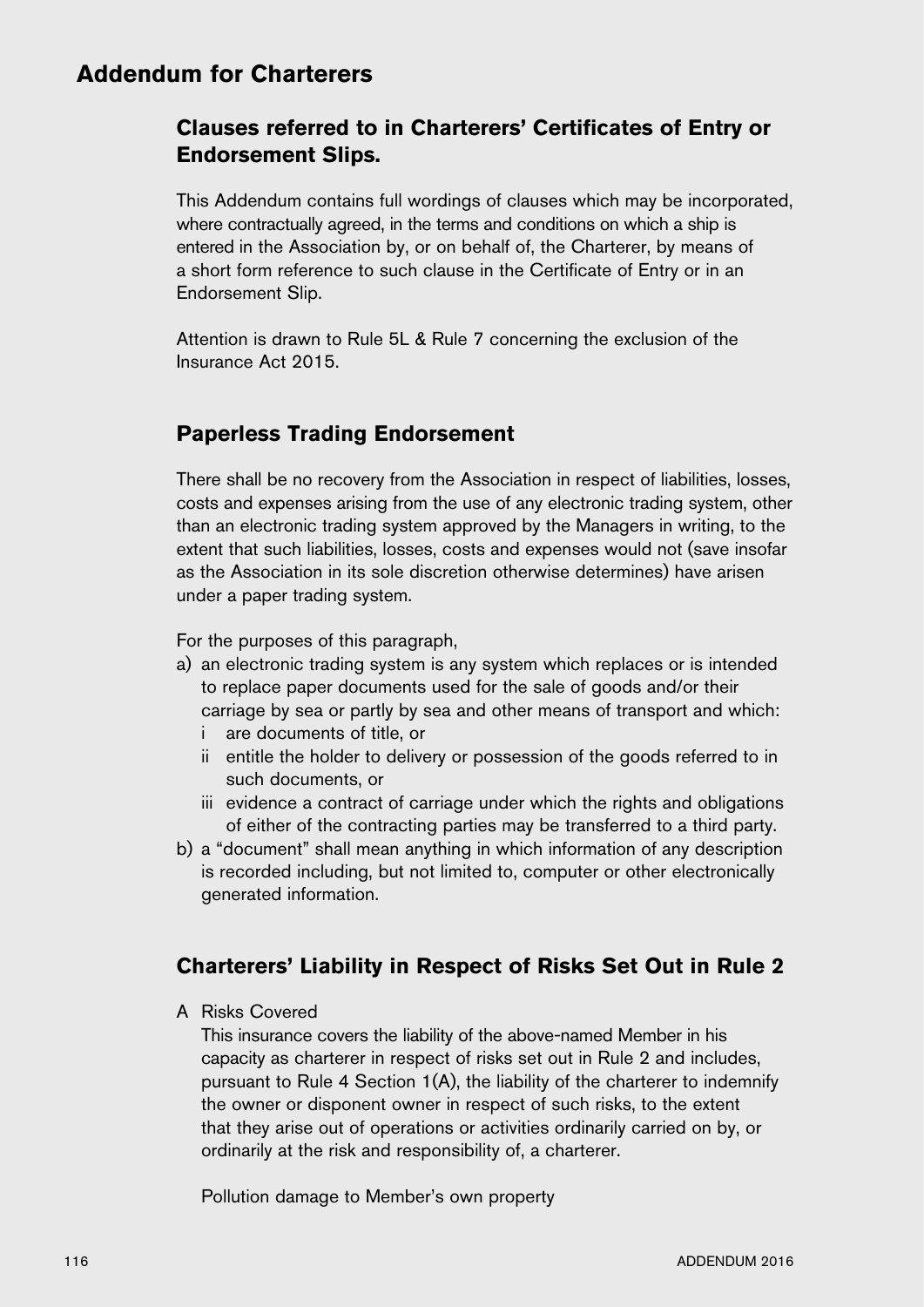This insurance includes loss of or damage to the Member's own property subject to Rule 2, Section 11 but including such loss or damage covered under Rule 2, Section 12.

- B General Terms and Conditions
	- 1 The Member's right of recovery is restricted to the amount to which the Member may limit liability pursuant to any applicable of law. Notwithstanding any other provision of the Association's Rules or standard terms, the liability of the Association shall be limited in accordance with the deductibles and limits set out in the Certificate of Entry.
	- 2 This insurance applies only where the Member has chartered the entered ship under a form of charterparty approved in writing by the Association.

# **Extension of Cover relating to Onerous Contracts**

A General Terms and Conditions of Cover

Pursuant and subject to Rule 3 of the Rules of the Association, the cover afforded to the above-named Member in respect of the entered ship includes the risks set out in (B) below but subject always to (C) below.

B Risks Covered

This insurance covers the above-named Member, in his capacity as charterer, in respect of risks set out in Rule 2 incurred under a contract, other than a charterparty, which imposes liability on the Member irrespective of his fault or contains terms more onerous than Knock for Knock, to the extent that such risks arise out of operations or activities ordinarily carried on by, or ordinarily at the risk and responsibility of, a charterer. This insurance is subject to the conditions set out in (C) below.

For the purpose of this cover, Knock for Knock means a provision or provisions stipulating that:

- i each party to a contract shall be similarly responsible for loss of or damage to, and/or death of or injury to, any of its own property or personnel, and/or the property or personnel of its contractors and/or of its and their sub-contractors and/or of other third parties, and that
- ii such responsibility shall be without recourse to the other party and arise notwithstanding any fault or neglect of any part and that
- iii each party shall, in respect of those losses, damages or other liabilities for which it has assumed responsibility, correspondingly indemnify the other party against any liability that that party shall incur in relation thereto.
- C Other Terms and Conditions
	- 1 There shall be no cover under this insurance unless the contract has been approved by the Managers.
	- 2 The Member's right of recovery is restricted to the amount to which the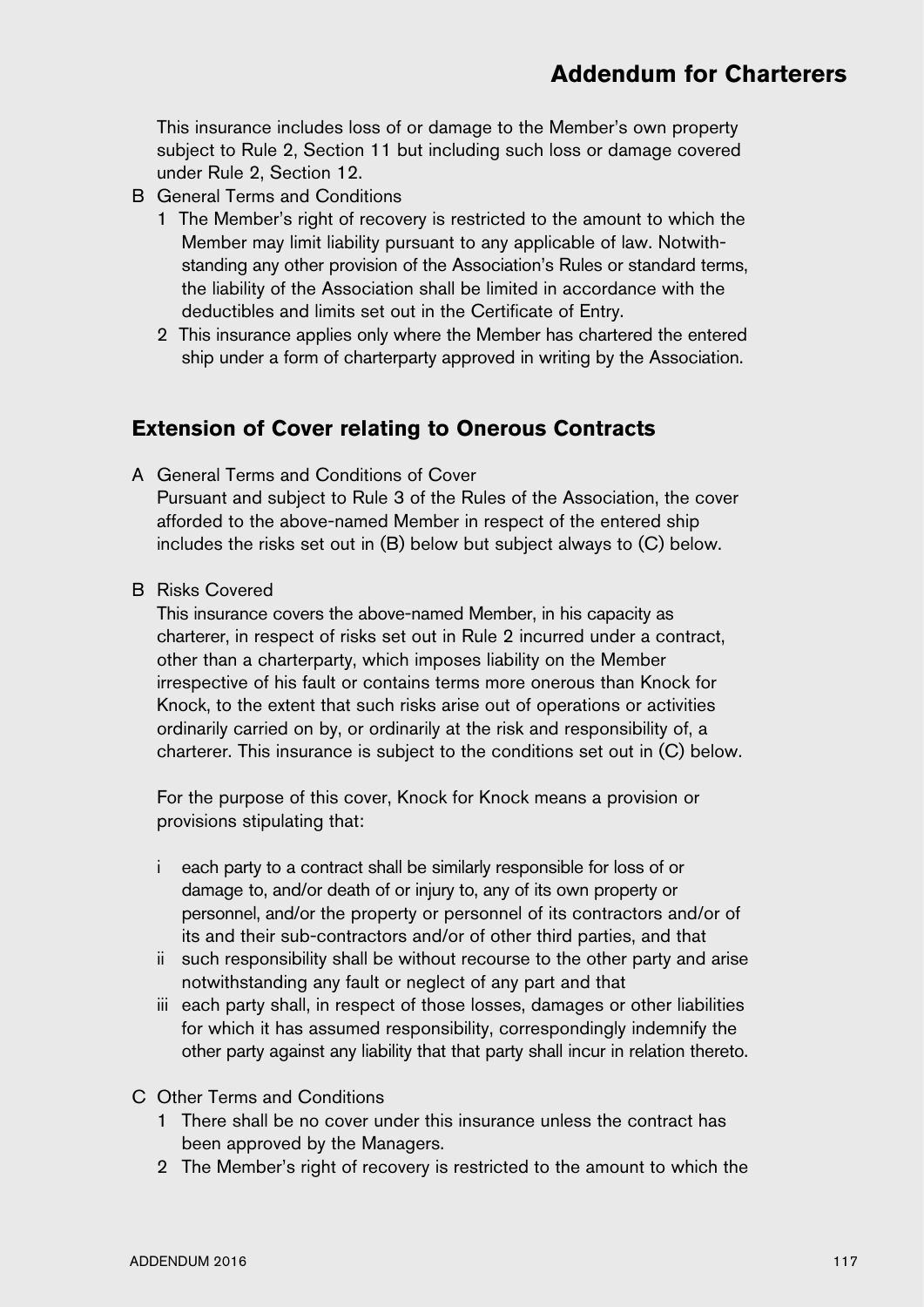Member may limit liability pursuant to any rule of law, provided always that the maximum recovery under this insurance is limited in accordance with limits and deductibles set out in the Certificate of Entry.

- 3 When the Member, as a result of an event for which he is covered under this insurance has obtained extra revenue, saved costs or expenses or avoided liability or loss which would otherwise have been incurred and which would not have been covered under this insurance, the Association may deduct from the amount payable under this insurance an amount corresponding to the benefit obtained.
- 4 This insurance excludes any liabilities, losses, costs and expenses insurable under the Member's standard cover in the Association in accordance with the Rules of the Association current at the time of the event from which such liability, loss or damage arises.
- 5 This insurance excludes liabilities, losses, costs or expenses which are covered by any public or private insurance required by any applicable legislation, or which would have been covered if such insurance had been taken out.
- 6 This insurance excludes general monetary loss, loss of time, loss through price or currency fluctuations, loss of market or similar losses howsoever caused.

### **Charterers' Liability for Loss of, or Damage to, the Entered Ship**

A General Terms and Conditions of Cover

Pursuant and subject to Rules 3 and 4, Section I(B) of the Association's Rules, it is hereby agreed that the cover afforded to the above-named Member in his capacity as charterer in respect of the entered ship includes the risks set out in (B) below but subject always to (C) below.

B Risks Covered

This insurance covers the Member's liability to the owner and/or other parties interested in the entered ship, incurred by the Member as charterer of the entered ship for:

- 1 Loss of or damage to that ship.
- 2 Any financial loss, liability cost or expense arising as a direct consequence of such loss of or damage to that ship.
- 3 Sue and labour and legal costs in accordance with Rule 2, Section 25 relating to the liabilities set out in (1) and (2) above.
- 4 General average, salvage contributions and salvage charges in respect of:

a) The liabilities set out in (1) and (2) above, and

- b) The Member's freight at risk in relation to, and
- c) The Member's bunkers on board the entered ship.
- 5 Liability for detention

 Liabilities arising out of Detention of the entered ship, save that the cover under this insurance shall not include the Member's liability under charter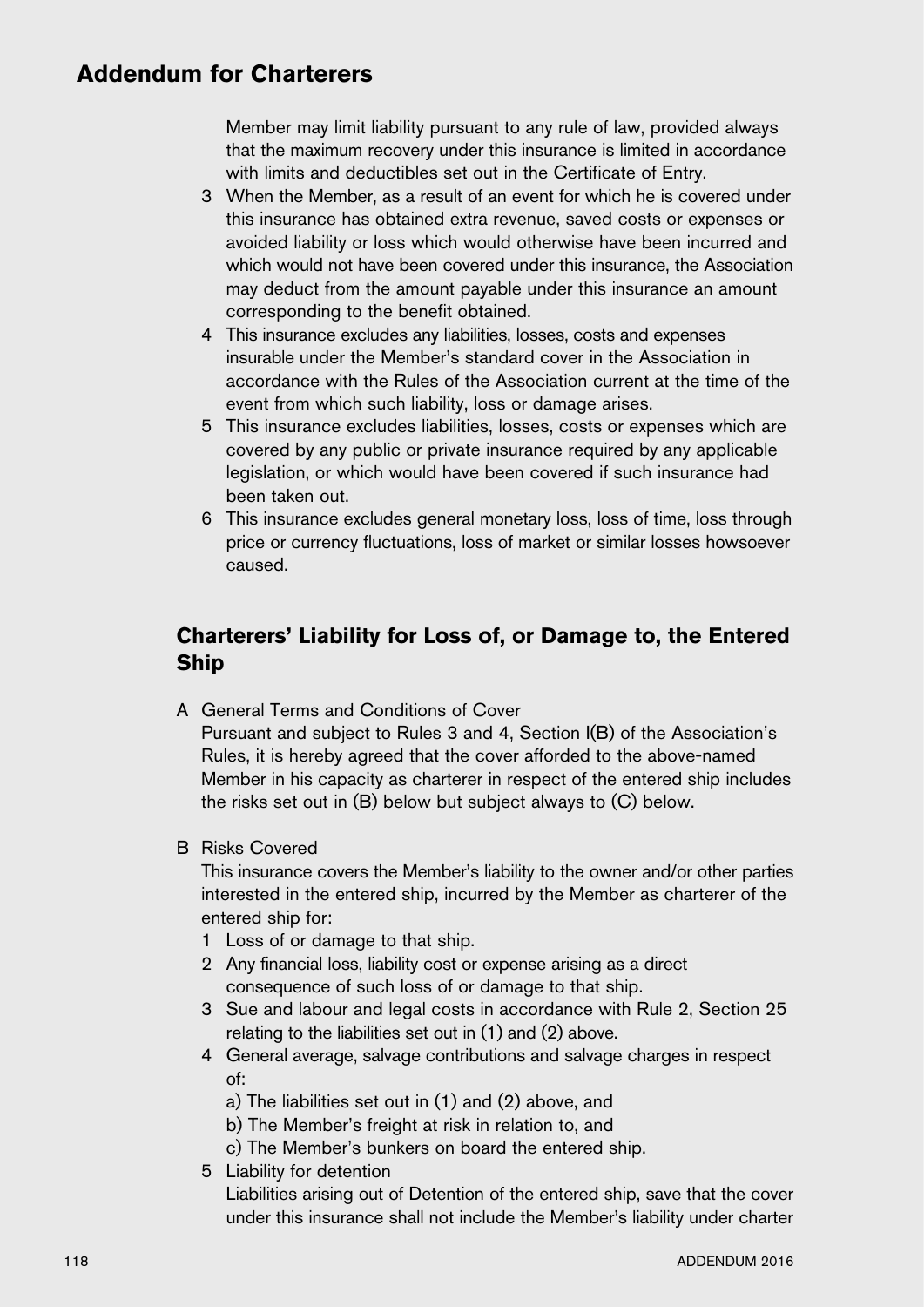parties or other contracts of employment for the entered ship to pay hire, freight, demurrage, ice demurrage or any other agreed remuneration for the use of or for the services to be performed by the entered ship. For the purpose of this insurance, the word "Detention" means that the ship while on charter is prevented from performing the service required of her other than where caused by or arising out of the following circumstances:

- a) Seizure, arrest, attachment or other delay of the entered ship for the purpose of collecting payment of a legally enforceable debt;
- b) Insolvency of any party;
- c) Failure to comply with requirements of the entered ship's classification society;
- d) Failure to comply with statutory requirements of the state of the entered ship's flag relating to the construction, condition, fitment, equipment, manning, safe operation, security and management of the entered ship;
- e) Failure to maintain the validity of statutory certificates that are issued by or on behalf of the state of the entered ship's flag in relation to the matters listed in c to d above.
- 6 Removal and replacement of bunkers

 This insurance includes extraordinary costs and expenses reasonably and necessarily incurred by the Member in order to avoid or minimise the Member's liability for physical damage to the entered ship, its engines or other equipment:

- a) to remove from the ship bunkers (including any fuel oil and/or lubricating oil);
- b) to replace the bunkers so removed with new and sound bunkers;
- c) to clean the ship's engines, tanks, pipelines and/or other similar affected areas; and
- d) to lawfully dispose of removed bunkers from the ship as well as substances resulting from the cleaning of the ship's engines, tanks pipelines and/or other similar affected areas.

Notwithstanding the above, the following are not covered:

- i The economic value of the bunkers removed from the ship and/or the new and sound bunkers supplied to the ship;
- ii Costs and expenses resulting from measures which have been or could have been accomplished by personnel employed by the Member or by the reasonable use of equipment owned and controlled by the Member, and
- iii Costs and expenses incurred by the Member in any other capacity than as a charterer of the ship, including but not limited to as supplier of the bunker removed and/or replaced.
- C Other Terms and Conditions
	- 1 Without prejudice to the generality of (A) above this insurance is subject to Rule 5(G), except sub-paragraphs (i), (ii), (iii), (iv), (v), (vi) and (viii) to the extent that they are in conflict with the cover set out in (B) above. This insurance excludes all liability, loss and damage recoverable under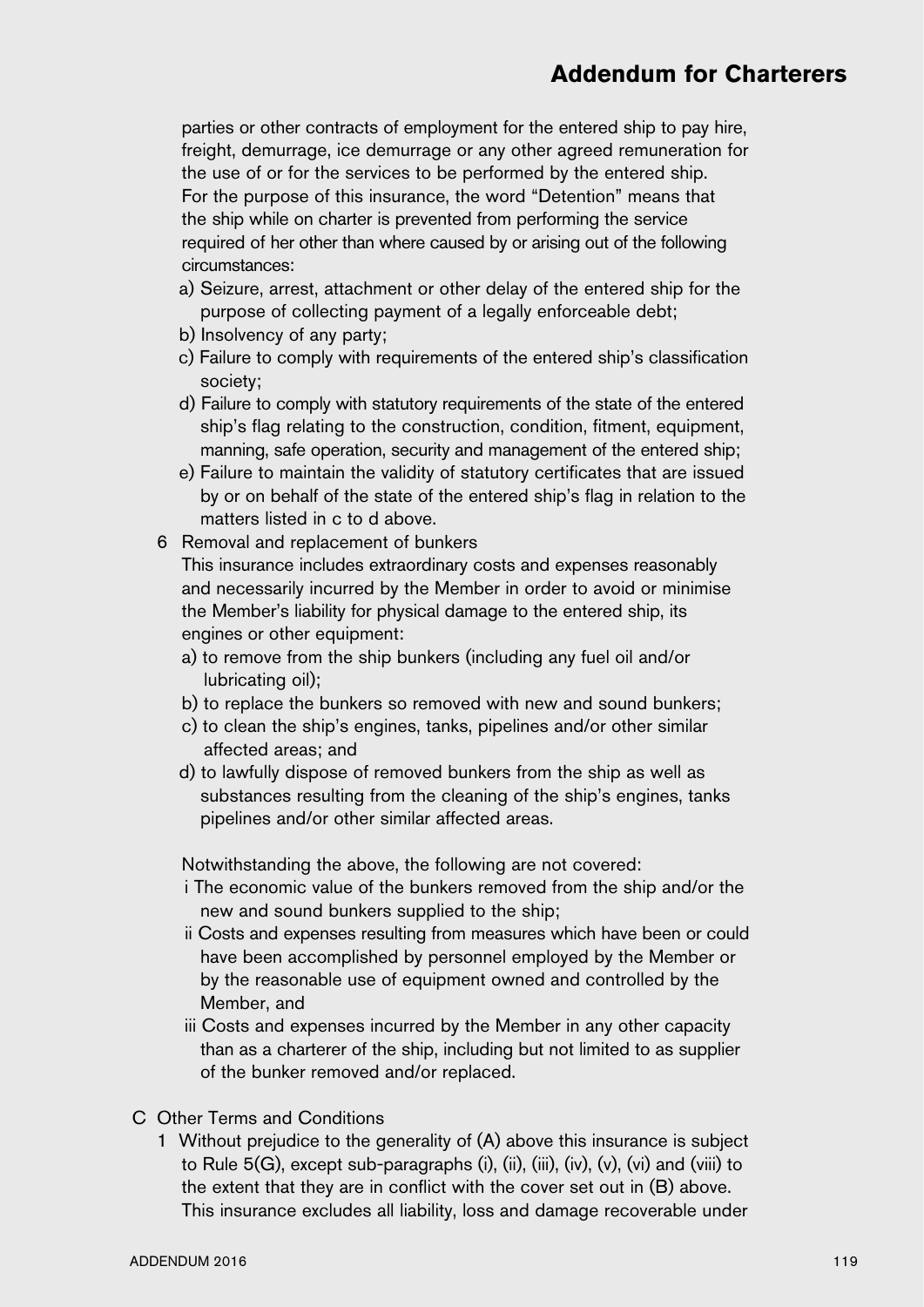a full entry in the Association, in accordance with the Rules of the Association current at the time of the event from which such liability, loss or damage arises.

- 2 For the purposes of this insurance, the expression "the entered ship" shall be deemed to include any equipment, stores, fuel, lubricants, containers and any other unit load devices and any other property on board that ship except if and to the extent that the same are owned or leased by the Member, or by any company associated with or under the same management as the Member.
- 3 This insurance applies only where the Member has chartered the entered ship under a form of charterparty approved in writing by the Association.
- 4 Substitute ships are held covered under the initial declaration where the charterparty gives liberty to the owner to substitute with another ship of the same size, or where a ship is substituted because it requires repairs, which repairs do not relate to a claim recoverable under this physical damage insurance but always subject to the prior written agreement of the Managers.
- 5 This insurance covers the legal liability of the Member when the claim arises from ships loading or discharging "not always afloat but safely aground" in any port or place where this is customary practice, provided that the charterparty is specifically claused to allow such operations.
- 6 The Member's right of recovery is restricted to the amount to which the Member may limit liability pursuant to any applicable law, provided always that the maximum recovery under this insurance is limited in accordance with deductibles and limits set out in the Certificate of Entry.

### **Loss of, or Damage to, Charterers' Bunkers**

- A General Terms and Conditions of Cover Pursuant and subject to Rules 3 and 4, Section 1(C) of the Association's Rules, cover afforded to the above-named Member in his capacity as charterer in respect of the entered ship includes the risks set out in (B) below but subject always to (C) below.
- B Risk Covered Bunkers valued as declared. Policy proof of interest. Full interest admitted.
- C Other Terms and Conditions Cover in accordance with Institute Cargo Clauses (C) 1/1/82 CL.254, Institute War Clauses (Cargo) 1/1/82 CL.255, Institute Strike Clauses (Cargo) 1/1/82 CL.256.

This insurance applies only where the Member has chartered the entered ship under a form of charterparty approved in writing by the Association.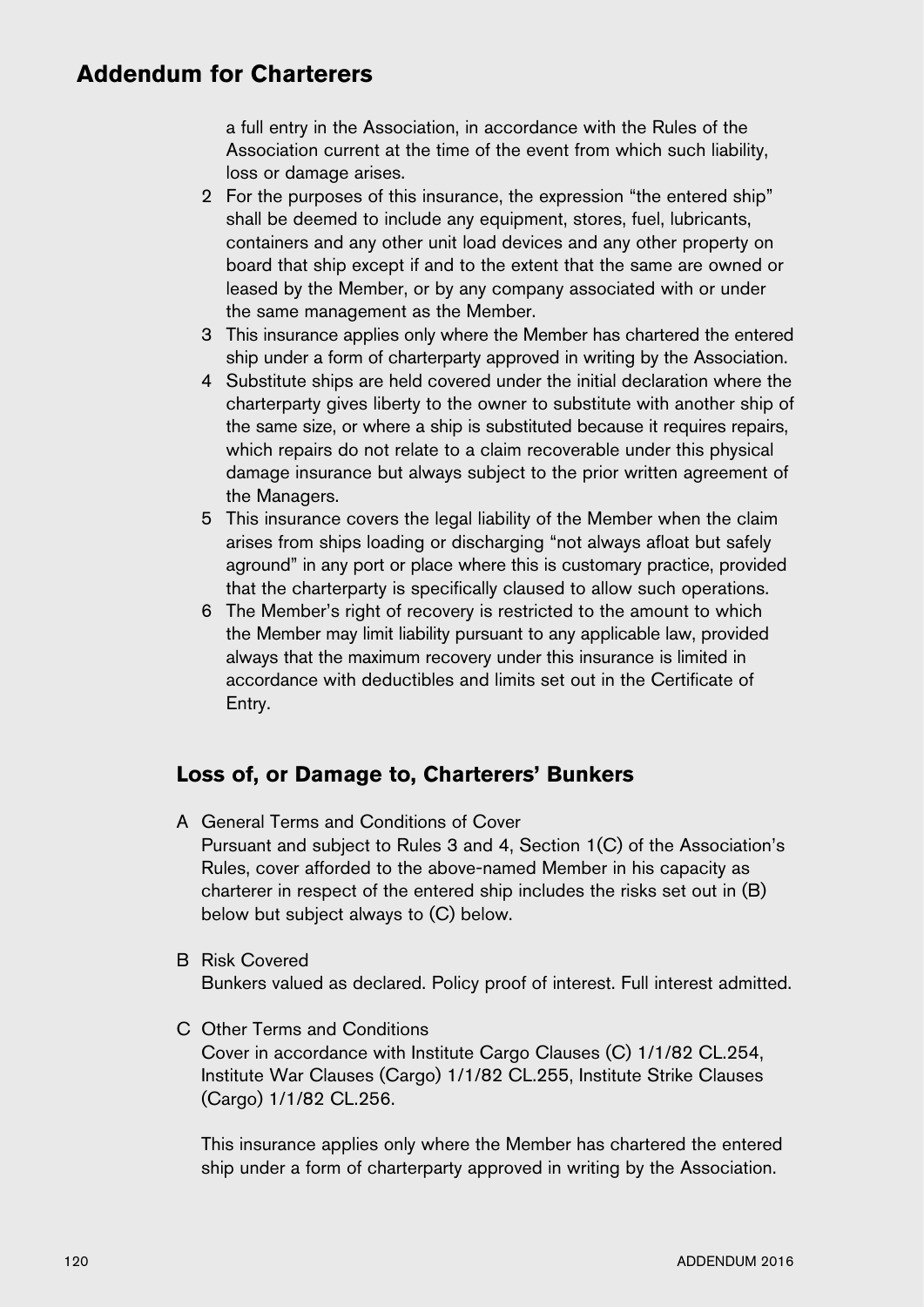The maximum recovery under this insurance is limited in accordance with deductibles and limits set out in the Certificate of Entry.

### **Cargo Owner/Trader Extension Cover (in respect of cargo carried on an entered ship)**

A General Terms and Conditions of Cover

Pursuant and subject to Rule 3 of the Rules of the Association, the cover afforded to the above-named Member in their capacity as owner of cargo carried on an entered ship includes the risks set out in (B) below but subject always to (C) below.

#### B Risks Covered

Cargo Owners' Legal Liability in respect of cargo carried on an entered ship: Pursuant and subject to Rule 3 of the Rules of the Association, this insurance covers liabilities, losses, costs or expenses in respect of risks set out in Rule 2, and Rule 4, Section 1(B) of the Rules of The Association, incurred by the Member, in respect of their interest in cargo being or having been carried on a ship entered in the Association, or during customary lighterage of the cargo to or from such ship.

C Other Terms and Conditions

- 1 For the purpose of this insurance the following terms shall mean: "Cargo Owner" - includes buyer, seller, or holder of the Bill of Lading "Cargo" - shall mean any lawful and merchantable commodity or goods intended to be or being or having been carried on board a ship pursuant to a contract of carriage but shall exclude any other equipment, stores, fuel (unless carried as cargo) or substance of whatsoever nature, and shall further exclude waste and residues of Cargo(es) and/or of other equipment, stores, fuels and/or substances.
- 2 The Member's right of recovery is restricted to the amount to which the Member may limit liability pursuant to any applicable law, provided always that the maximum recovery under this insurance is limited in accordance with deductibles and limits set out in the Certificate of Entry.
- 3 When the Member, as a result of an event for which he is covered under this insurance has obtained extra revenue, saved costs or expenses or avoided liability or loss which would otherwise have been incurred and which would not have been covered under this insurance, the Association may deduct from the compensation payable under this insurance an amount corresponding to the benefit obtained.
- 4 This insurance excludes any liabilities, losses, costs and expenses insurable under a full entry of the Association in accordance with the Rules current at the time of the event from which such liability, loss or damage arises.
- 5 This insurance excludes liabilities, losses, costs and expenses in respect of damage to or loss or reduced value of cargo arising as a consequence of a condition, quality or specification of the cargo which existed prior to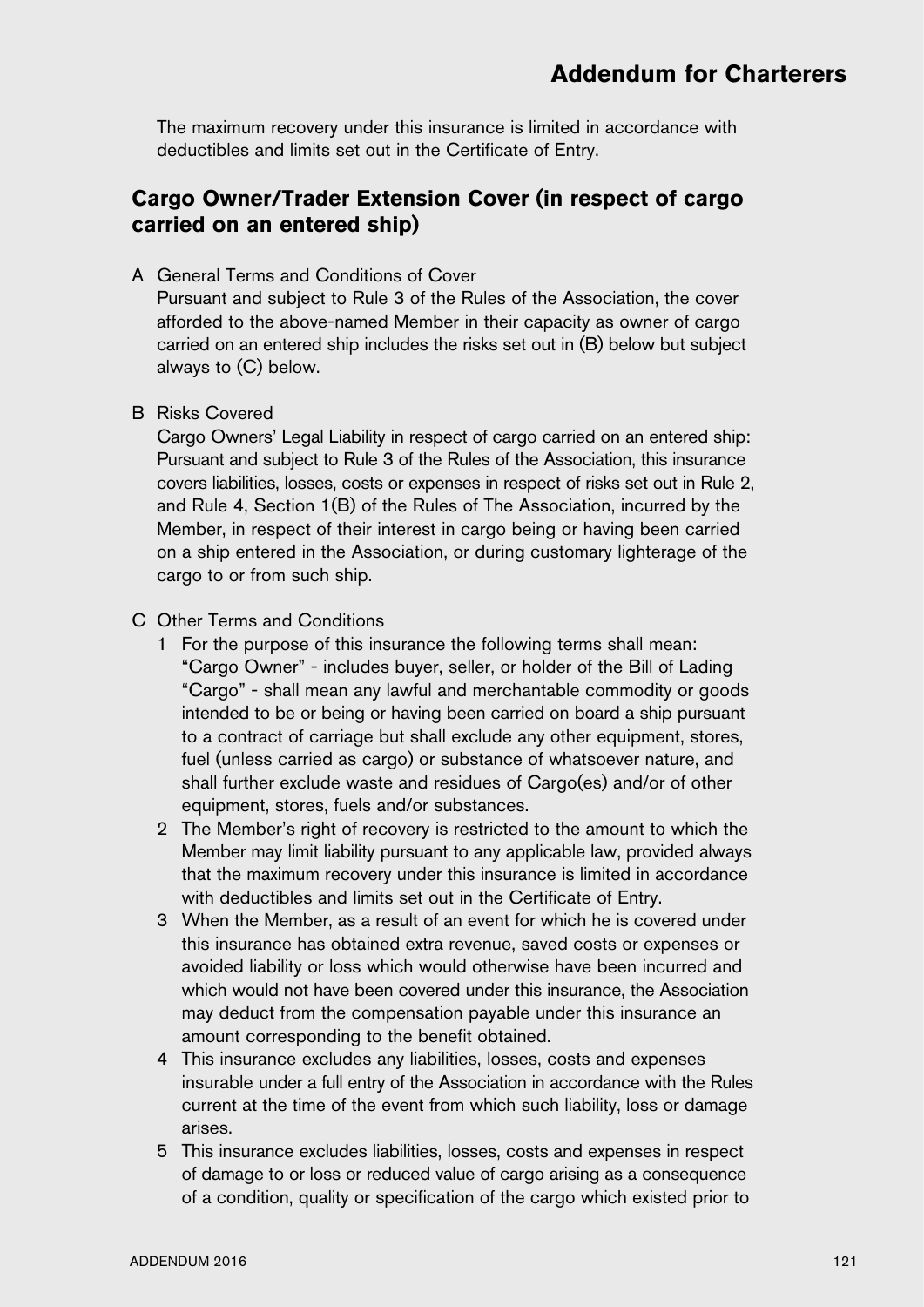the cargo being accepted for carriage or which was caused by treatment or processing, including blending, of cargo other than treatment necessary for transportation.

- 6 This insurance excludes any liabilities, losses, costs or expenses which are covered by any public or private insurance required by any applicable legislation, or which would have been covered if such insurance had been taken out.
- 7 This insurance excludes general monetary loss, loss of time, loss through price or currency fluctuations, loss of market or similar losses howsoever caused.
- 8 This insurance excludes liabilities, losses, costs and expenses in respect of personal injury, illness or death of any person of which the assured has not submitted a notice of claim to the Association within five years from the expiry of the policy year in which the event giving rise to a claim occurred.
- 9 The Association shall determine in its absolute discretion in respect of the cover provided by this Insurance when the event shall be deemed to have occurred and whether liabilities, losses, costs and expenses covered under this insurance in whole or in part shall be deemed to have arisen out of one or several events.
- 10 This insurance excludes liabilities, losses, costs and expenses arising out of inherent defects in products or reliance upon a warranty or representation made in respect of the products.
- 11 This insurance shall not include liabilities, losses costs and expenses caused by or arising in connection with the processing or manufacturing of cargo.

### **Cargo Owner/Trader Extension Cover (in respect of cargo carried on an entered ship – pollution liability only)**

A General Terms and Conditions of Cover

Pursuant and subject to Rule 3 of the Rules of the Association, the cover afforded to the above-named Member in their capacity as an owner of cargo carried on an entered ship includes the risks set out in (B) below but subject always to (C) below.

B Risks Covered

Cargo Owners' Pollution Liability in respect of cargo carried on an entered ship:

Pursuant and subject to Rule 3 of the Rules of the Association, this insurance covers liabilities, losses, costs and expenses set out in Rule 2, section 12 of the Rules of the Association, incurred by the Member, in respect of his interest in cargo being or having been carried on an entered ship, or during customary lighterage of the cargo to or from the entered ship, arising in consequence of the discharge or escape from the entered ship or the lighter of such cargo, or the threat of such discharge or escape.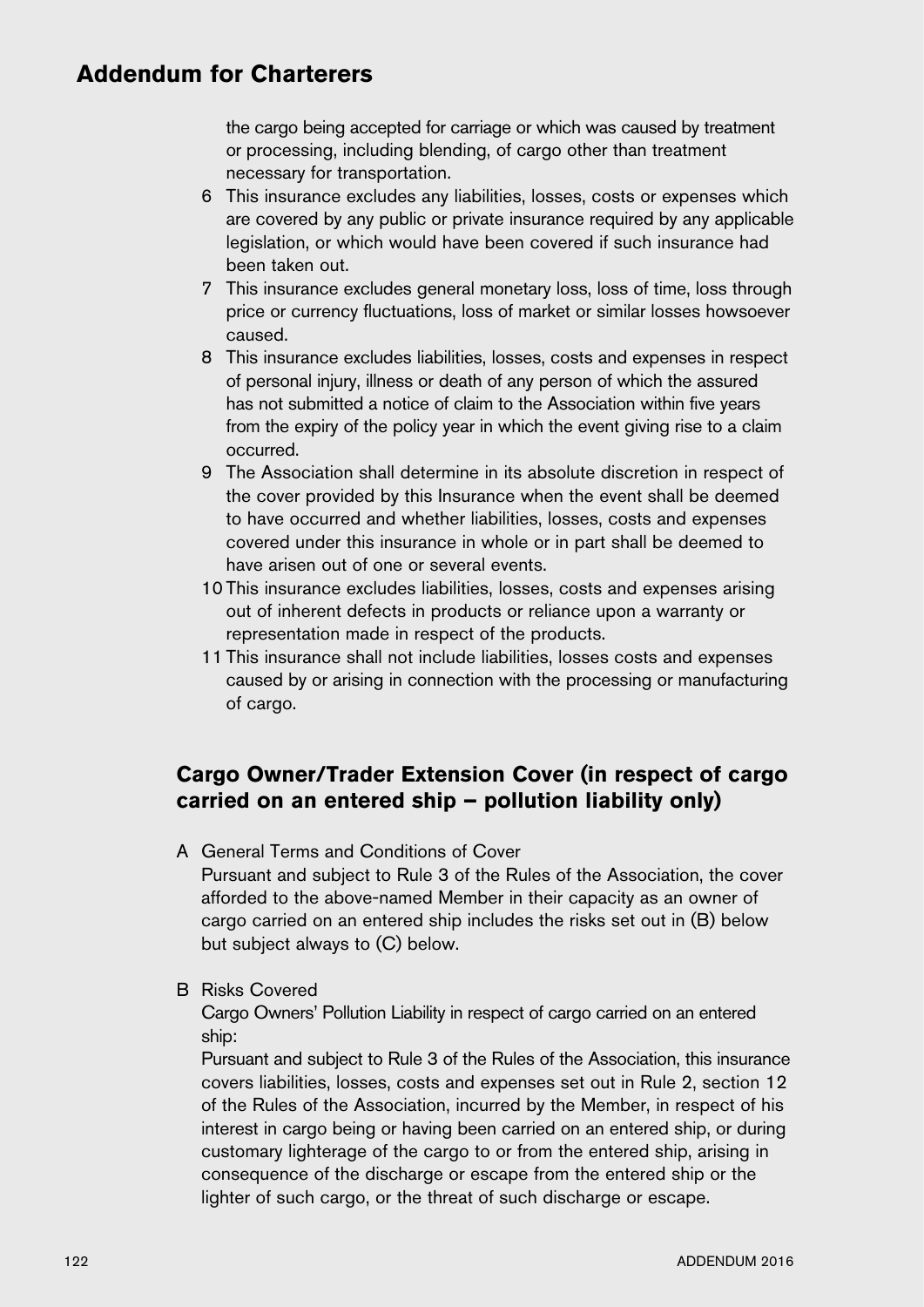- C Other Terms and Conditions
	- 1 For the purpose of this insurance the following terms shall mean: "Cargo Owner" - includes buyer, seller, or holder of the Bill of Lading "Cargo" - shall mean any lawful and merchantable commodity or goods intended to be or being or having been carried on board a ship pursuant to a contract of carriage but shall exclude any other equipment, stores, fuel (unless carried as cargo) or substance of whatsoever nature, and shall further exclude waste and residues of cargo(es) and/or of other equipment, stores, fuels and/or substances.
	- 2 The Member's right of recovery is restricted to the amount to which the Member may limit liability pursuant to any applicable law, provided always that the maximum recovery under this insurance is limited in accordance with deductibles and limits set out in the Certificate of Entry.
	- 3 When the Member, as a result of an event for which he is covered under this insurance has obtained extra revenue, saved costs or expenses or avoided liability or loss which would otherwise have been incurred and which would not have been covered under this insurance, the Association may deduct from the compensation payable under this insurance an amount corresponding to the benefit obtained.
	- 4 This insurance excludes any liabilities, losses, costs and expenses insurable under a full entry of the Association in accordance with the Rules current at the time of the event from which such liability, loss or damage arises.
	- 5 This insurance excludes liabilities, losses, costs and expenses in respect of damage to or loss or reduced value of cargo arising as a consequence of a condition, quality or specification of the cargo which existed prior to the cargo being accepted for carriage or which was caused by treatment or processing, including blending, of cargo other than treatment necessary for transportation.
	- 6 This insurance excludes any liabilities, losses, costs or expenses which are covered by any public or private insurance required by any applicable legislation, or which would have been covered if such insurance had been taken out.
	- 7 This insurance excludes general monetary loss, loss of time, loss through price or currency fluctuations, loss of market or similar losses howsoever caused.
	- 8 This insurance excludes liabilities, losses, costs and expenses in respect of personal injury, illness or death of any person of which the assured has not submitted a notice of claim to the Association within five years from the expiry of the policy year in which the event giving rise to a claim occurred.
	- 9 The Association shall determine in its absolute discretion in respect of the cover provided by this insurance when the event shall be deemed to have occurred and whether liabilities, losses, costs and expenses covered under this insurance in whole or in part shall be deemed to have arisen out of one or several events.
	- 10 This insurance excludes liabilities, losses, costs and expenses arising out of inherent defects in products or reliance upon a warranty or representation made in respect of the products.
- ADDENDUM 2016 123 11 This insurance shall not include liabilities, losses costs and expenses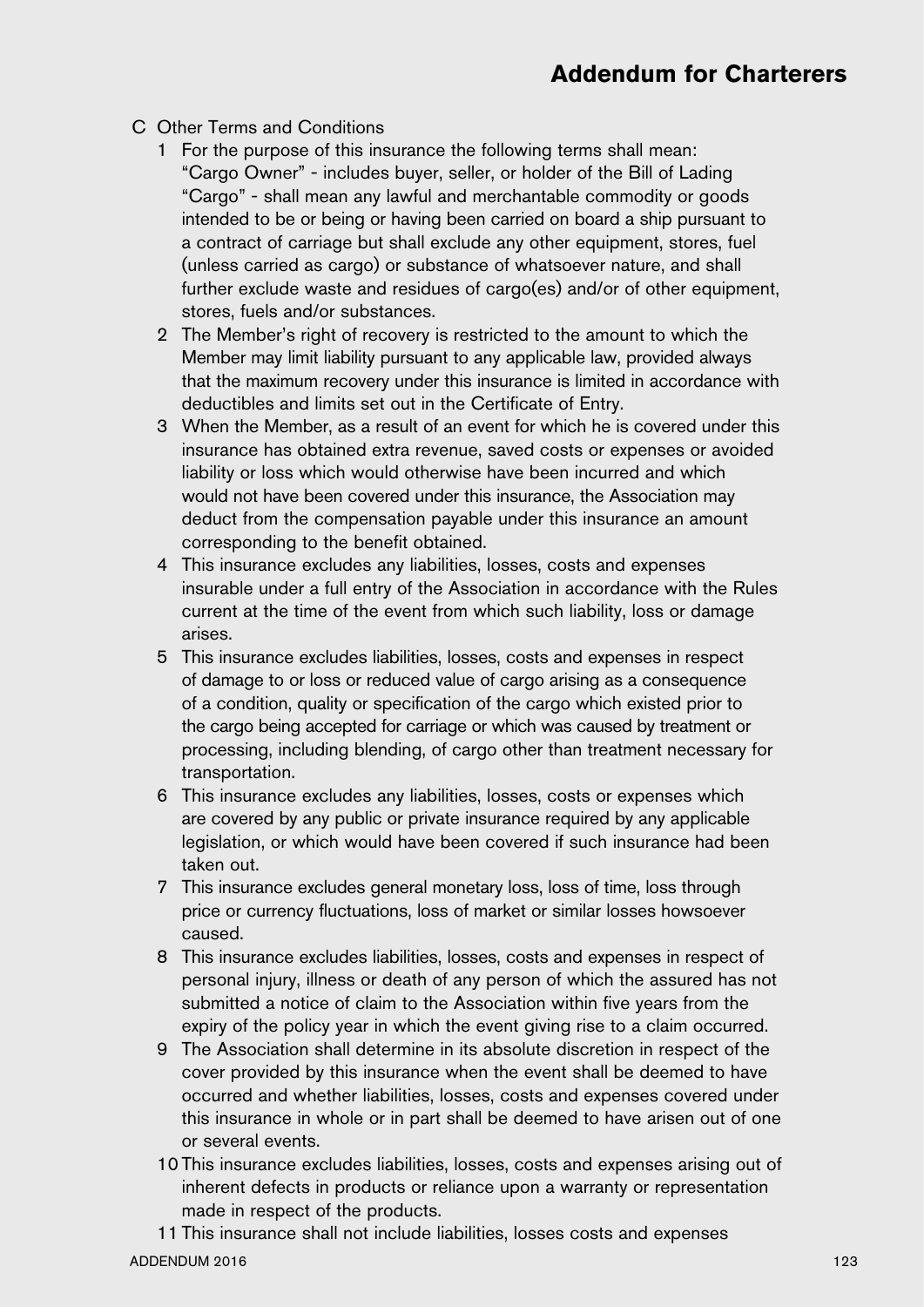caused by or arising in connection with the processing or manufacturing of cargo.

### **Cargo Owner/Trader Extension Cover (in respect of cargo carried (i) on an entered ship, (ii) on a non-entered ship)**

A General Terms and Conditions of Cover

Pursuant and subject to Rule 3 of the Rules of the Association, the cover afforded to the above-named Member in their capacity as an owner of cargo carried on a ship includes the risks set out in (B) below but subject always to (C) below.

B Risks Covered

Cargo Owners' Legal Liability in respect of cargo carried on an entered ship: Pursuant and subject to Rule 3 of the Rules of the Association, this insurance covers liabilities, losses, costs or expenses in respect of risks set out in Rule 2, and Rule 4, Section 1(B) of the Rules of the Association, incurred by the Member, in respect of their interest in cargo being or having been carried on a ship entered in the Association, or during customary lighterage of the cargo to or from such ship.

Cargo Owners' Legal Liability in respect of cargo carried on a non-entered ship:

Pursuant and subject to Rule 3 of the Rules of the Association, this insurance covers liabilities, losses, costs or expenses in respect of risks set out in Rule 2, and Rule 4, Section 1(B) of the Rules of the Association, incurred by the Member, in respect of their interest in cargo being or having been carried on a ship not entered in the Association, or during customary lighterage of the cargo to or from such ship.

- C Other Terms and Conditions
	- 1 For the purpose of this insurance the following terms shall mean: "Cargo Owner" - includes buyer, seller, or holder of the Bill of Lading "Cargo" - shall mean any lawful and merchantable commodity or goods intended to be or being or having been carried on board a ship pursuant to a contract of carriage but shall exclude any other equipment, stores, fuel (unless carried as cargo) or substance of whatsoever nature, and shall further exclude waste and residues of cargo(es) and/or of other equipment, stores, fuels and/or substances.
	- 2 The Member's right of recovery is restricted to the amount to which the Member may limit liability pursuant to any applicable law, provided always that the maximum recovery under this insurance is limited in accordance with deductibles and limits set out in the Certificate of Entry.
	- 3 When the Member, as a result of an event for which he is covered under this insurance has obtained extra revenue, saved costs or expenses or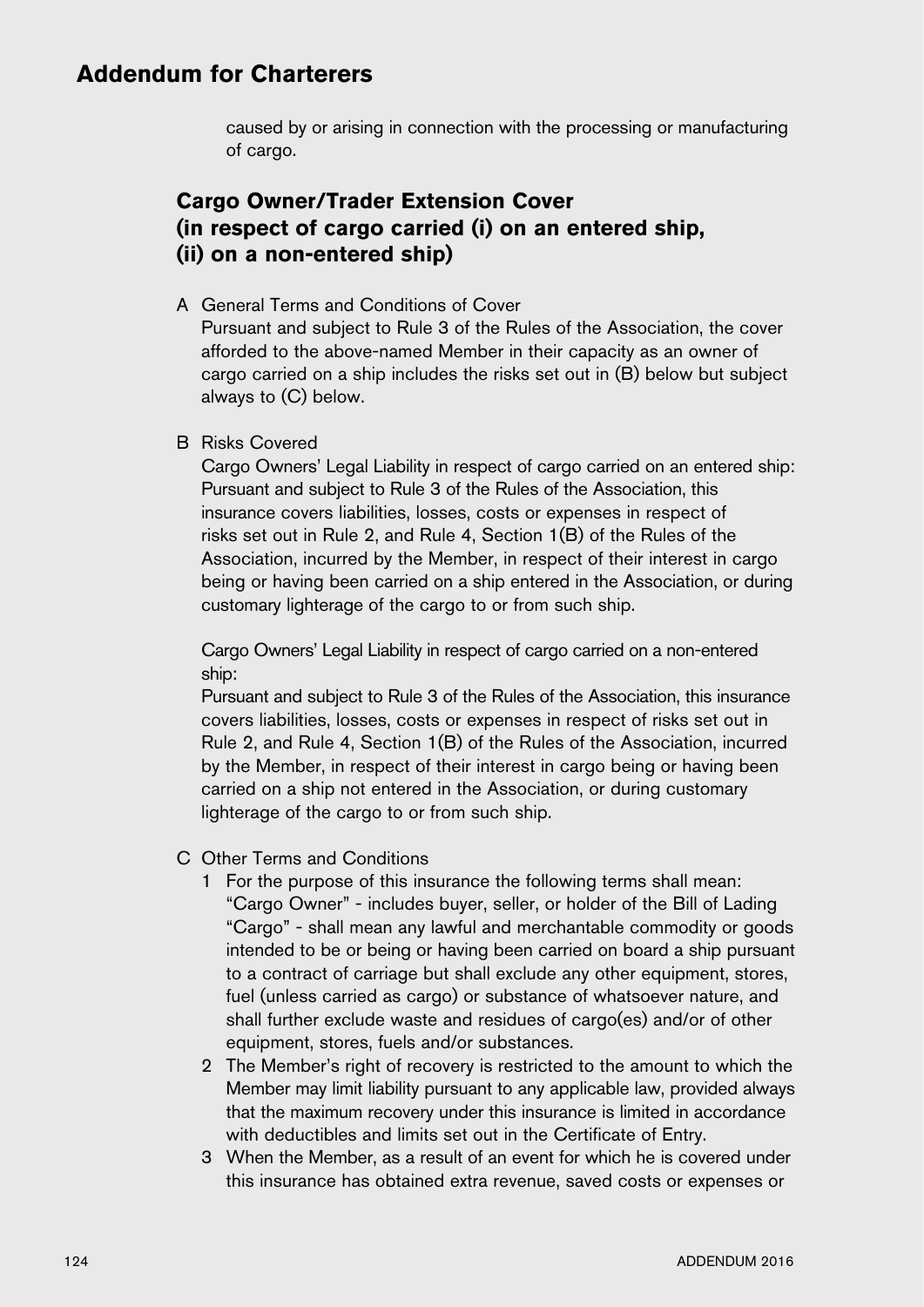avoided liability or loss which would otherwise have been incurred and which would not have been covered under this insurance, the Association may deduct from the compensation payable under this insurance an amount corresponding to the benefit obtained.

- 4 This insurance excludes any liabilities, losses, costs and expenses insurable under a full entry of the Association in accordance with the Rules current at the time of the event from which such liability, loss or damage arises.
- 5 This insurance excludes liabilities, losses, costs and expenses in respect of damage to or loss or reduced value of cargo arising as a consequence of a condition, quality or specification of the cargo which existed prior to the cargo being accepted for carriage or which was caused by treatment or processing, including blending, of cargo other than treatment necessary for transportation.
- 6 This insurance excludes any liabilities, losses, costs or expenses which are covered by any public or private insurance required by any applicable legislation, or which would have been covered if such insurance had been taken out.
- 7 This insurance excludes general monetary loss, loss of time, loss through price or currency fluctuations, loss of market or similar losses howsoever caused.
- 8 This insurance excludes liabilities, losses, costs and expenses in respect of personal injury, illness or death of any person of which the assured has not submitted a notice of claim to the Association within five years from the expiry of the policy year in which the event giving rise to a claim occurred.
- 9 The Association shall determine in its absolute discretion in respect of the cover provided by this insurance when the event shall be deemed to have occurred and whether liabilities, losses, costs and expenses covered under this insurance in whole or in part shall be deemed to have arisen out of one or several events.
- 10 This insurance excludes liabilities, losses, costs and expenses arising out of inherent defects in products or reliance upon a warranty or representation made in respect of the products.
- 11 This insurance shall not include liabilities, losses costs and expenses caused by or arising in connection with the processing or manufacturing of cargo.

#### **Cargo Owner/Trader Extension Cover**

**(in respect of (i) cargo carried on an entered ship,** 

**(ii) cargo carried on a non-entered ship, or** 

**(iii) cargo off ship)**

A General Terms and Conditions of Cover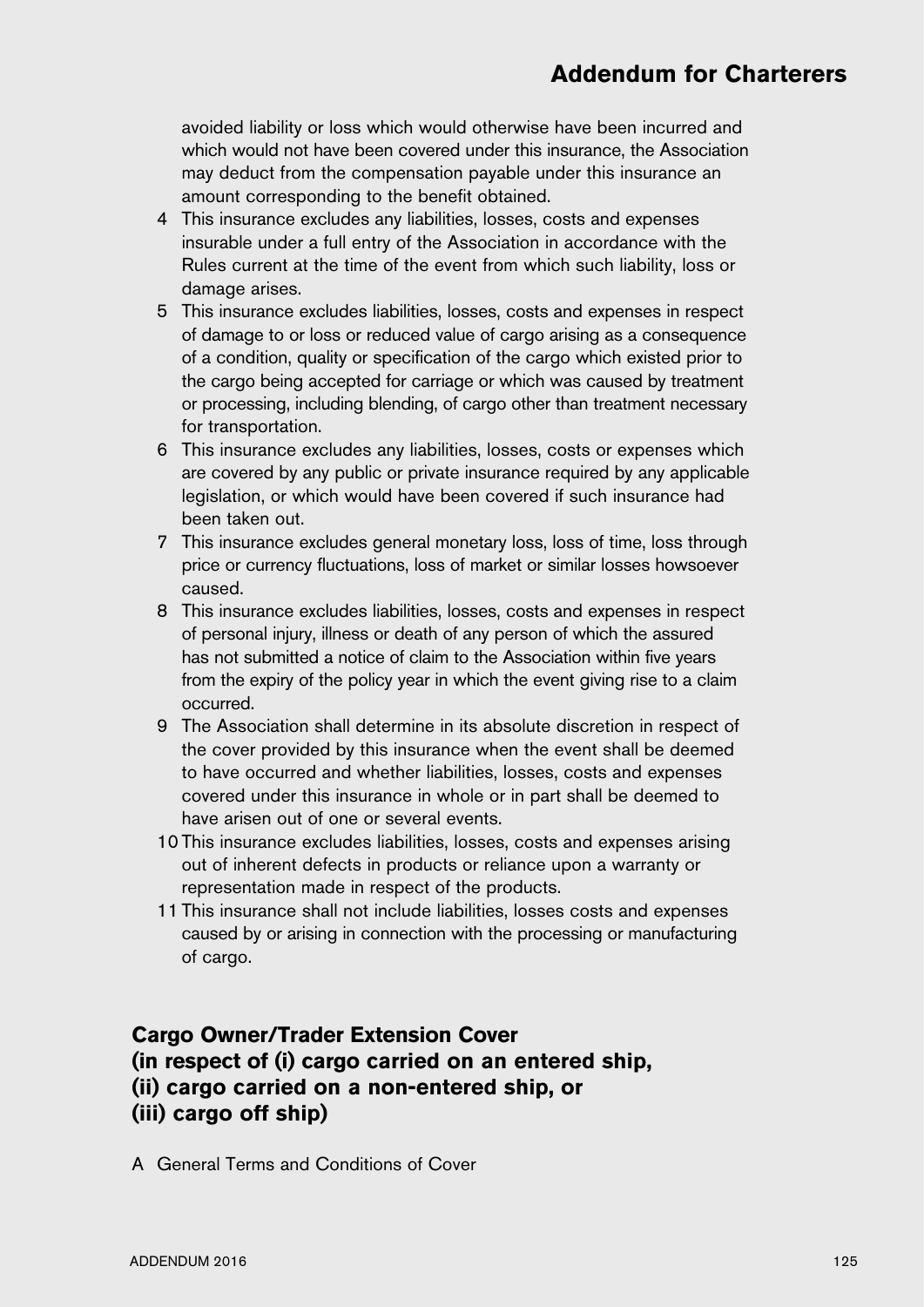Pursuant and subject to Rule 3 of the Rules of the Association, the cover afforded to the above-named Member in their capacity as an owner of cargo carried on a ship includes the risks set out in (B) below but subject always to (C) below.

#### B Risks Covered

Cargo Owners' Legal Liability in respect of cargo carried on an entered ship: Pursuant and subject to Rule 3 of the Rules of the Association, this insurance covers liabilities, losses, costs or expenses in respect of risks set out in Rule 2, and Rule 4, Section 1(B) of the Rules of the Association, incurred by the Member, in respect of their interest in cargo being or having been carried on a ship entered in the Association, or during customary lighterage of the cargo to or from such ship.

Cargo Owners' Legal Liability in respect of cargo carried on a nonentered ship:

Pursuant and subject to Rule 3 of the Rules of the Association, this insurance covers liabilities, losses, costs or expenses in respect of risks set out in Rule 2, and Rule 4, Section 1(B) of the Rules of the Association, incurred by the Member, in respect of their interest in cargo being or having been carried on a ship not entered in the Association, or during customary lighterage of the cargo to or from such ship.

Cargo Owners' Legal Liability in respect of cargo off ship: Pursuant and subject to Rule 3 of the Rules of the Association, this insurance covers liabilities, losses, costs and expenses in respect of risks set out in Rule 2 of the Rules of the Association, incurred by the Member, in his capacity as cargo owner of cargo transported between the ship and the first or last land-based storage tank, provided that:

- i in respect of the Member's liabilities for death, personal injury or illness, cover is conditional upon the Member submitting a written notice of claim to the Association within five years from the expiry of the policy year in which the event giving rise to the claim occurred;
- ii in respect of the Member's liabilities arising in consequence of the discharge or escape of such cargo while so transported from any source other than the ship, or the threat of such escape or discharge, cover is subject to the following requirements :
	- i. The escape is sudden, unintended and unexpected, and
	- ii. The Member has submitted a written notice of a claim to the Association within one year from the expiry of the Policy Year in which the event giving rise to the claim occurred.
- C Other Terms and Conditions
	- 1 For the purpose of this insurance the following terms shall mean: "Cargo Owner" - includes buyer, seller, or holder of the Bill of Lading "Cargo" - shall mean any lawful and merchantable commodity or goods intended to be or being or having been carried on board a ship pursuant to a contract of carriage but shall exclude any other equipment, stores, fuel (unless carried as cargo) or substance of whatsoever nature, and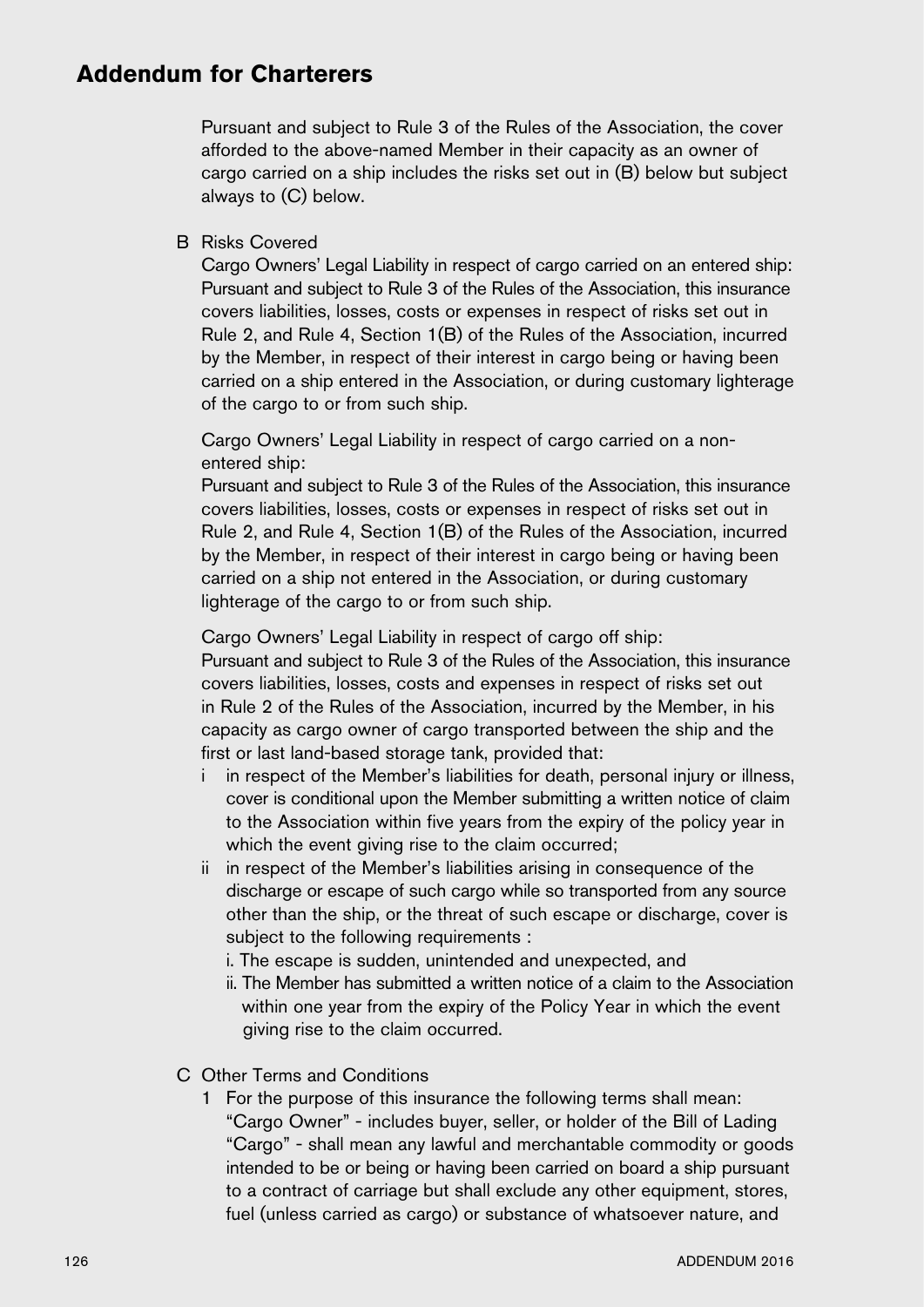shall further exclude waste and residues of cargo(es) and/or of other equipment, stores, fuels and/or substances.

- 2 The Member's right of recovery is restricted to the amount to which the Member may limit liability pursuant to any applicable law, provided always that the maximum recovery under this insurance is limited in accordance with deductibles and limits set out in the Certificate of Entry.
- 3 When the Member, as a result of an event for which he is covered under this insurance has obtained extra revenue, saved costs or expenses or avoided liability or loss which would otherwise have been incurred and which would not have been covered under this insurance, the Association may deduct from the compensation payable under this insurance an amount corresponding to the benefit obtained.
- 4 This insurance excludes any liabilities, losses, costs and expenses insurable under a full entry of the Association in accordance with the Rules current at the time of the event from which such liability, loss or damage arises.
- 5 This insurance excludes liabilities, losses, costs and expenses in respect of damage to or loss or reduced value of cargo arising as a consequence of a condition, quality or specification of the cargo which existed prior to the cargo being accepted for carriage or which was caused by treatment or processing, including blending, of cargo other than treatment necessary for transportation.
- 6 This insurance excludes any liabilities, losses, costs or expenses which are covered by any public or private insurance required by any applicable legislation, or which would have been covered if such insurance had been taken out.
- 7 This insurance excludes general monetary loss, loss of time, loss through price or currency fluctuations, loss of market or similar losses howsoever caused.
- 8 This insurance excludes liabilities, losses, costs and expenses in respect of personal injury, illness or death of any person of which the assured has not submitted a notice of claim to the Association within five years from the expiry of the policy year in which the event giving rise to a claim occurred.
- 9 The Association shall determine in its absolute discretion in respect of the cover provided by this insurance when the event shall be deemed to have occurred and whether liabilities, losses, costs and expenses covered under this insurance in whole or in part shall be deemed to have arisen out of one or several events.
- 10 This insurance excludes liabilities, losses, costs and expenses arising out of inherent defects in products or reliance upon a warranty or representation made in respect of the products.
- 11 This insurance shall not include liabilities, losses costs and expenses caused by or arising in connection with the processing or manufacturing of cargo.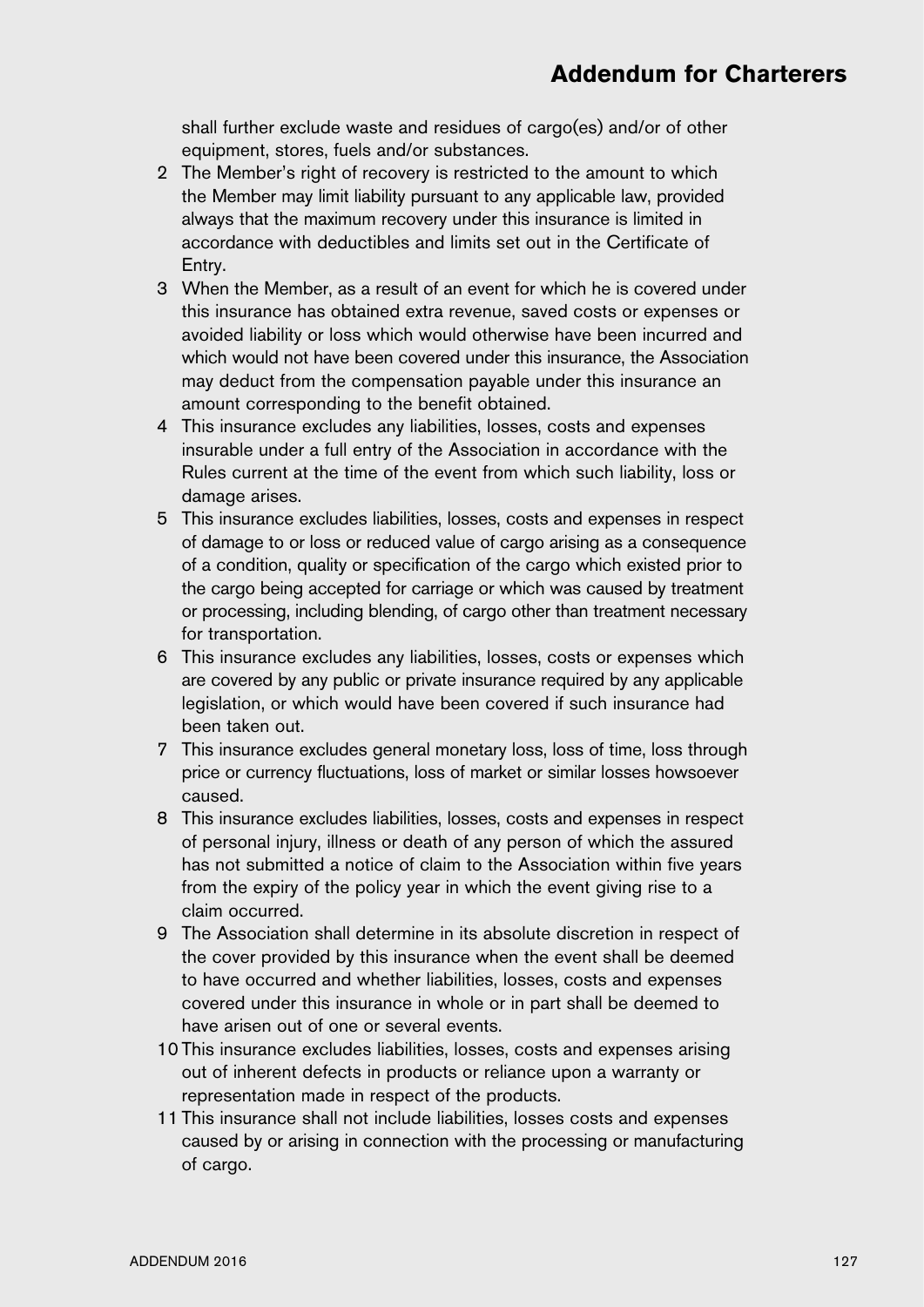### **Extension of Cover to NVOCC**

A General Terms and Conditions of Cover

Pursuant and subject to Rule 3 of the Rules of the Association, the cover afforded to the above-named Member in his capacity as charterer in respect of the entered ship includes the risks set out in (B) below but subject always to (C) below.

B Risks Covered

This insurance includes Member's liability incurred in his capacity as an NVOCC (Non-vessel operating common carrier) in respect of cargoes loaded under the Member's approved bill of lading on vessels not owned or chartered by the Member.

- C Other Terms and Conditions
	- 1 The Member's right of recovery is restricted to the amount to which the Member may limit liability pursuant to any applicable law, provided always that the maximum recovery under this insurance is limited in accordance with deductibles and limits set out in the Certificate of Entry.
	- 2 When the Member, as a result of an event for which he is covered under this insurance has obtained extra revenue, saved costs or expenses or avoided liability or loss which would otherwise have been incurred and which would not have been covered under this insurance, the Association may deduct from the compensation payable under this insurance an amount corresponding to the benefit obtained.
	- 3 This insurance excludes any liabilities, losses, costs and expenses insurable under the Member's standard cover in the Association in accordance with the Rules of the Association current at the time of the event from which such liability, loss or damage arises.
	- 4 This insurance excludes liabilities, losses, costs or expenses which are covered by any public or private insurance required by any applicable legislation, or which would have been covered if such insurance had been taken out.
	- 5 This insurance excludes claims by or against the Member relating to demurrage on, detention of or delay to the entered ship, unless such demurrage, detention or delay forms part of a claim resulting from liabilities in respect of physical loss of or damage in respect of cargo.
	- 6 This insurance excludes general monetary loss, loss of time, loss through price or currency fluctuations, loss of market or similar losses howsoever caused.
	- 7 This insurance excludes loss of or damage to the entered ship or any part thereof.
	- 8 This insurance excludes, notwithstanding any terms and conditions to the contrary, liabilities, costs and expenses arising out of the issuance of a Bill of Lading, Waybill or other document containing or evidencing a contract of carriage of steel products of any type whatsoever, where it is known by the Member or the master to contain an incorrect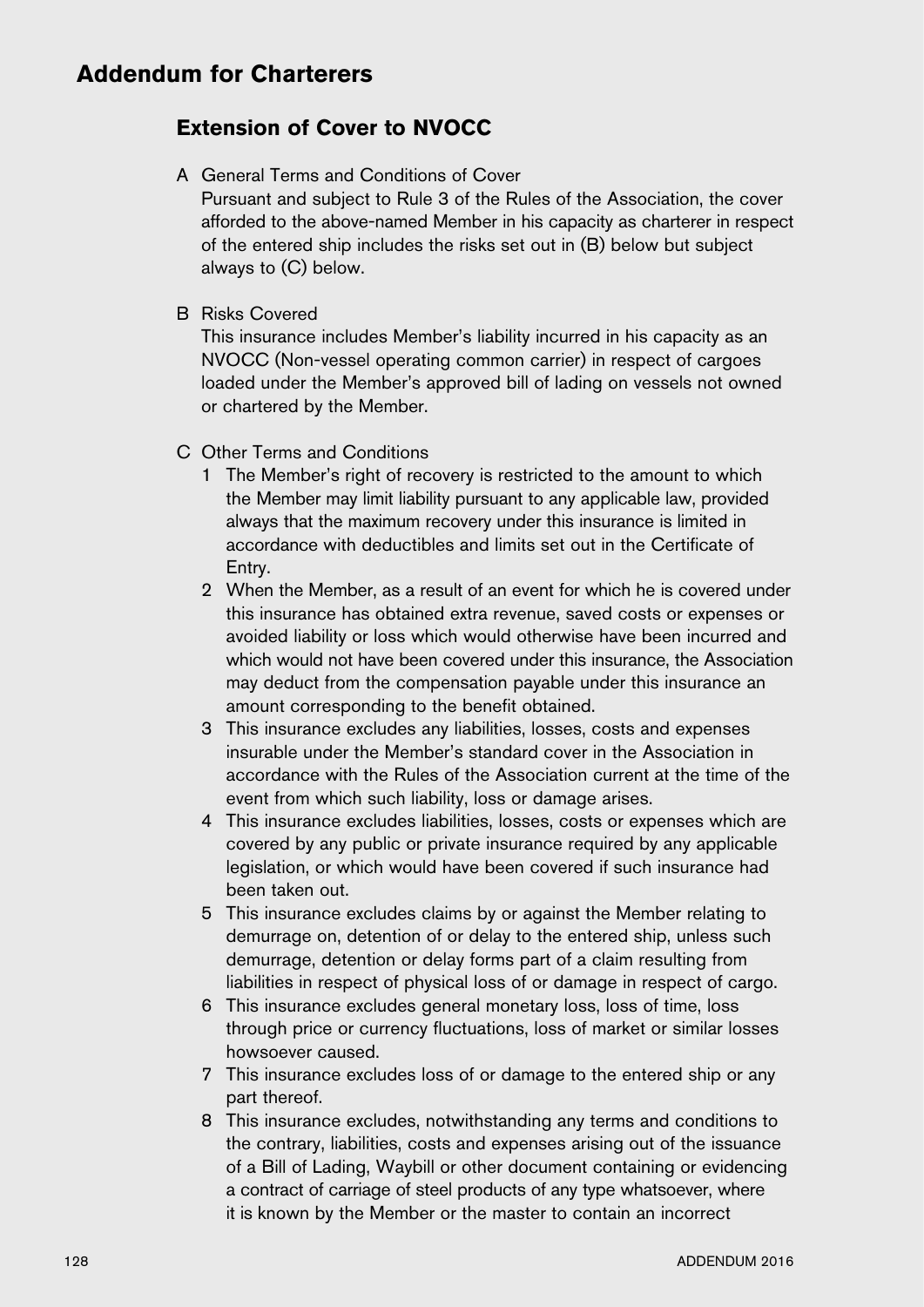description of the cargo or its quantity or its condition.

- 9 This insurance excludes claims by or against the Member relating to loss of freight or hire on the ship or any proportion thereof unless the freight or hire forms part of a claim for liabilities in respect of cargo.
- 10 The Association shall determine in its absolute discretion in respect of the cover provided by this insurance when the event shall be deemed to have occurred and whether liabilities, losses, costs or expenses covered under this insurance in whole or in part shall be deemed to have arisen out of one or several events.

#### **Space Charterers/Consortium Extension Cover Clause**

This entry is extended to cover the liability of the above-named Member in respect of risks set out in Rule 2, incurred in his capacity as a space charterer of a ship operating in a consortium as declared arising out of the carriage of cargo and excluding any physical damage to such a ship, its equipment or containers on board, but only where space is exchanged or shared on a reciprocal basis, provided that no Space Charterer/Consortium Extension Cover or cover on similar terms is given under any other insurance afforded by the Association or by any other insurer which is a party to the Pooling Agreement.

An exchange or sharing of a space will be on a reciprocal basis if the intention is that the space given and taken is broadly in balance.

### **War Risks Cover**

Notwithstanding Rule 5(E) cover includes liabilities, costs or expenses which would otherwise be excluded by Rule 5(E). Unless otherwise agreed in writing, such cover shall be subject to all other terms and conditions of the entered ship and shall be provided upon and subject to the following terms and conditions:

- 1 Warranted that the vessel is chartered on terms to the effect that:
	- i Owner is entitled to refuse to send the vessel to any port or place that is dangerous by reason of war risks (as defined in any current standard war risks insurance policy), and
	- ii Owner is in any event entitled to insure their interests against such war risks, and
	- iii Charterer is liable to reimburse the owner in respect of any war risks premium incurred as a result of the vessel being ordered to or employed in such port or place.
- 2 Held covered in the event of breach of this warranty at a premium to be agreed.
- 3 The Member to use his best endeavours to ensure that the vessel is chartered on terms to the effect that "Charterer is under no circumstances whatsoever to be liable for any loss, damage or expense which is or could be covered by war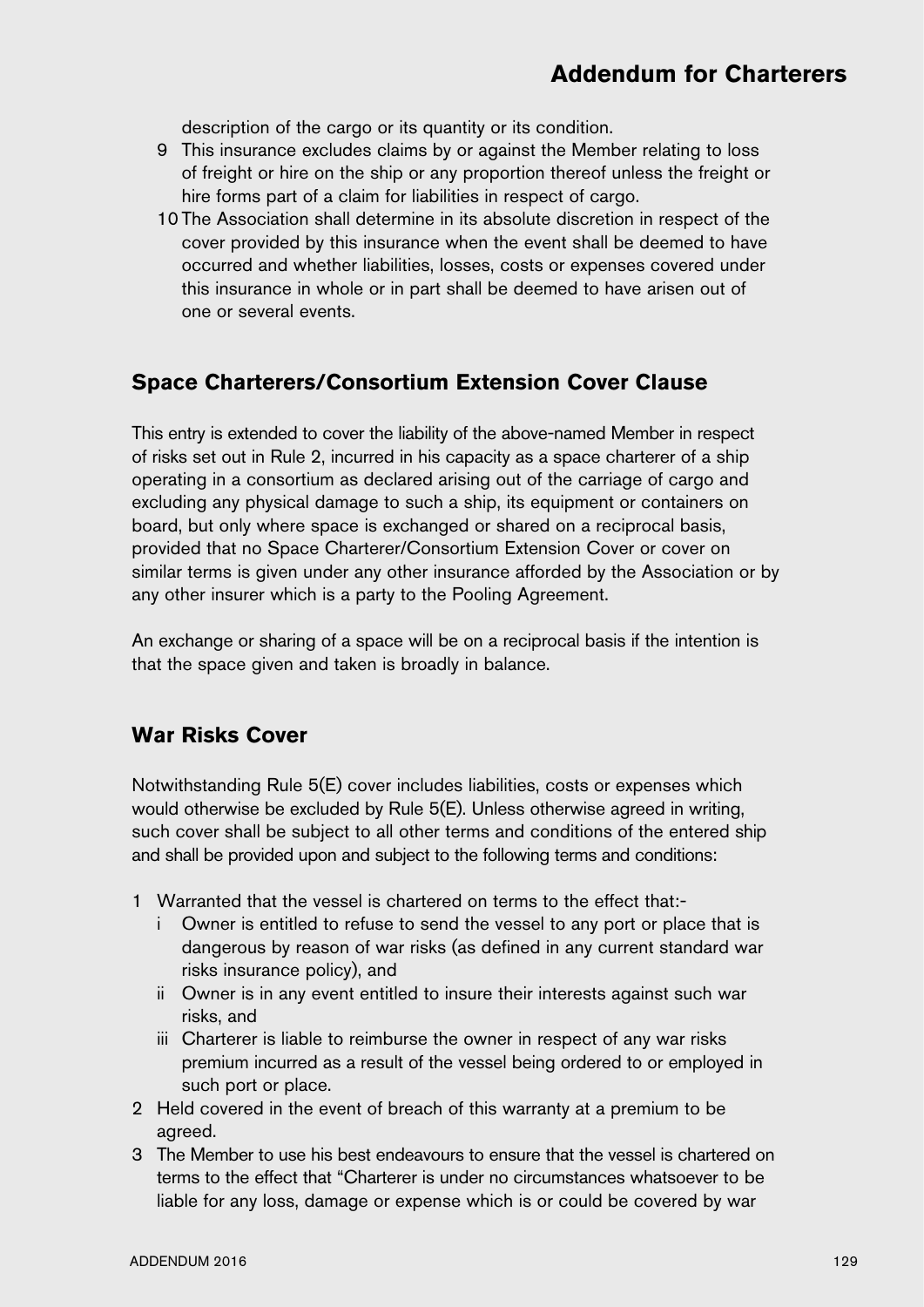risks insurance available commercially".

Subject to the Notice of Cancellation Automatic Termination of Cover and Five Powers War Exclusion Clause as follows:

1. Cancellation

 This extension of cover may be cancelled by either the Association or the Owner giving 7 days notice (such cancellation becoming effective on the expiry of 7 days from midnight of the day on which notice of cancellation is issued by or to the Association). The Association agree however to reinstate cover, if required, at terms to be agreed between the Association and the Owner, prior to the expiry of such notice of cancellation.

2. Automatic Termination of Cover

 Whether or not notice of cancellation has been given this extension of cover shall terminate automatically

- 2.1 upon the outbreak of war (whether there be a declaration of war or not) between any of the following: United Kingdom, United States of America, France, the Russian Federation, the People's Republic of China;
- 2.2 in respect of any ship in the event of such ship being requisitioned either for title or use.
- 3. Five Powers War Exclusion

This extension of cover excludes

- 3.1 loss damage liability or expense arising from
- 3.1.1the outbreak of war (whether there be a declaration of war or not) between any of the following: United Kingdom, United States of America, France, the Russian Federation, the People's Republic of China;
- 3.1.2 requisition either for title or use.
- 4 This insurance is not subject to the current navigation limitations for Hull War, Piracy, Terrorism and Related Perils, but cover may be cancelled by either the Association or the Member giving seven days notice (such cancellation becoming effective on the expiry of seven days from midnight GMT on the day on which Notice of Cancellation is issued by or to the Managers).
- 5 However, in no case shall this extension cover loss, damage, liability or expense directly or indirectly caused by or contributed to, by or arising from any chemical, biological, bio-chemical or electromagnetic weapon.

### **Charterer-owned Cargo Clause**

This cover excludes liabilities, losses, costs and expenses as set out in Rule 2, sections 17, 19, 20, in respect of cargo owned by the Member or a Co-assured or any person affiliated to or associated with the Member or the Co-assured.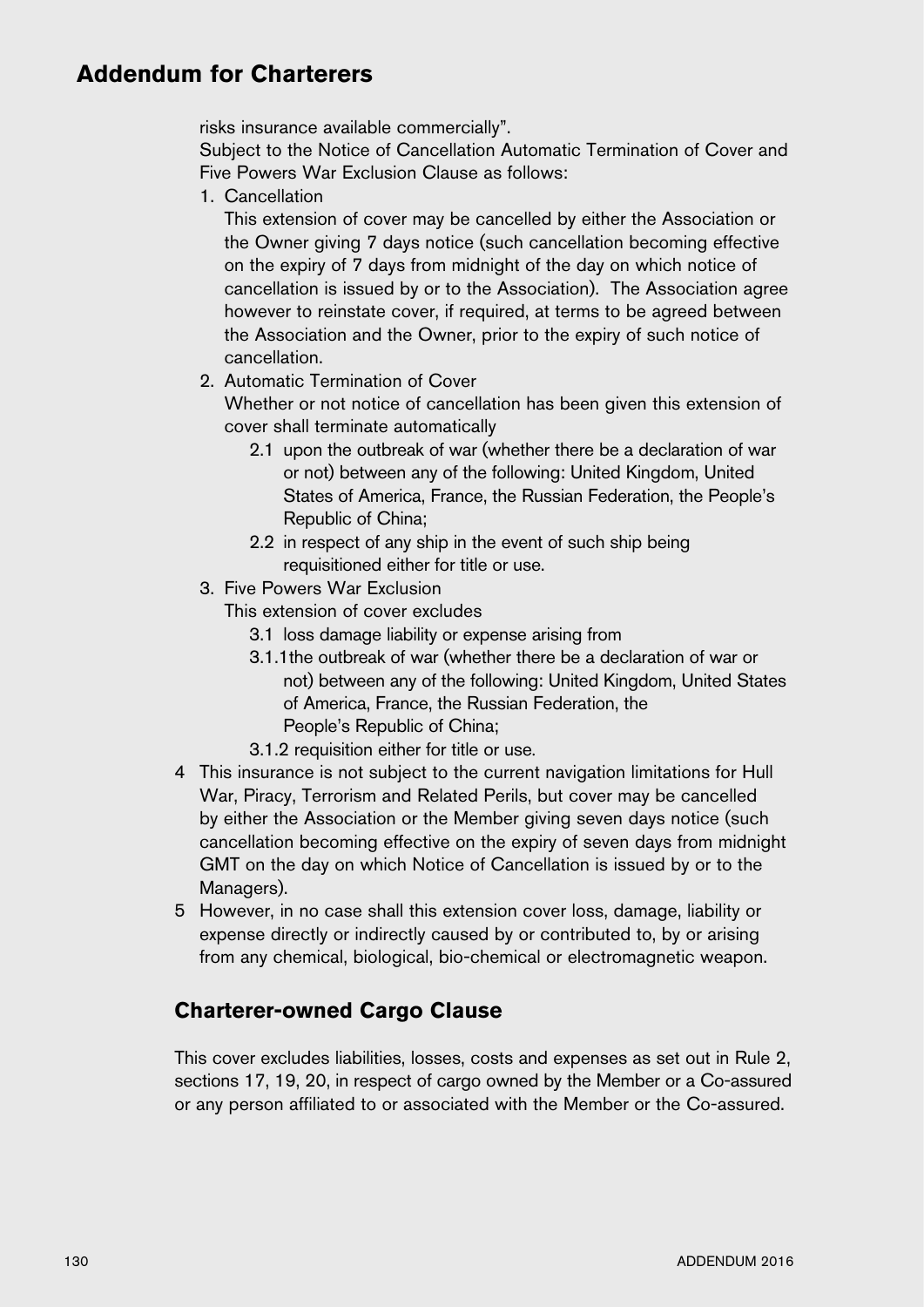### **Nickel Ore Clause**

It is a condition of this insurance that a Member who intends to load any nickel ore cargoes from ports in Indonesia or the Philippines must provide advance notice to the Managers as early as possible before loading.

Such notice shall be in writing to the Managers and shall include the following information where possible:

- ship name
- port/anchorage of loading and estimated time of arrival
- date of intended loading
- charterer/shipper's details
- agent's details
- a copy of the shipper's cargo declaration and supporting certificates

The Managers may, at their discretion, require that a survey of the cargo be conducted on behalf of the Member to determine the condition of such cargo before loading is allowed to commence which survey may be continued into loading operations.

Unless the Association in its sole discretion otherwise determines, there shall be no recovery from the Association in respect of liabilities, losses, costs or expenses to the extent that such liabilities, losses, costs or expenses result from events relating directly or indirectly to the condition of the cargo where the above specified written notice has not been provided in advance of the loading of the cargo, or where any subsequent requirement or recommendation of the Managers in relation to the cargo has not been complied with.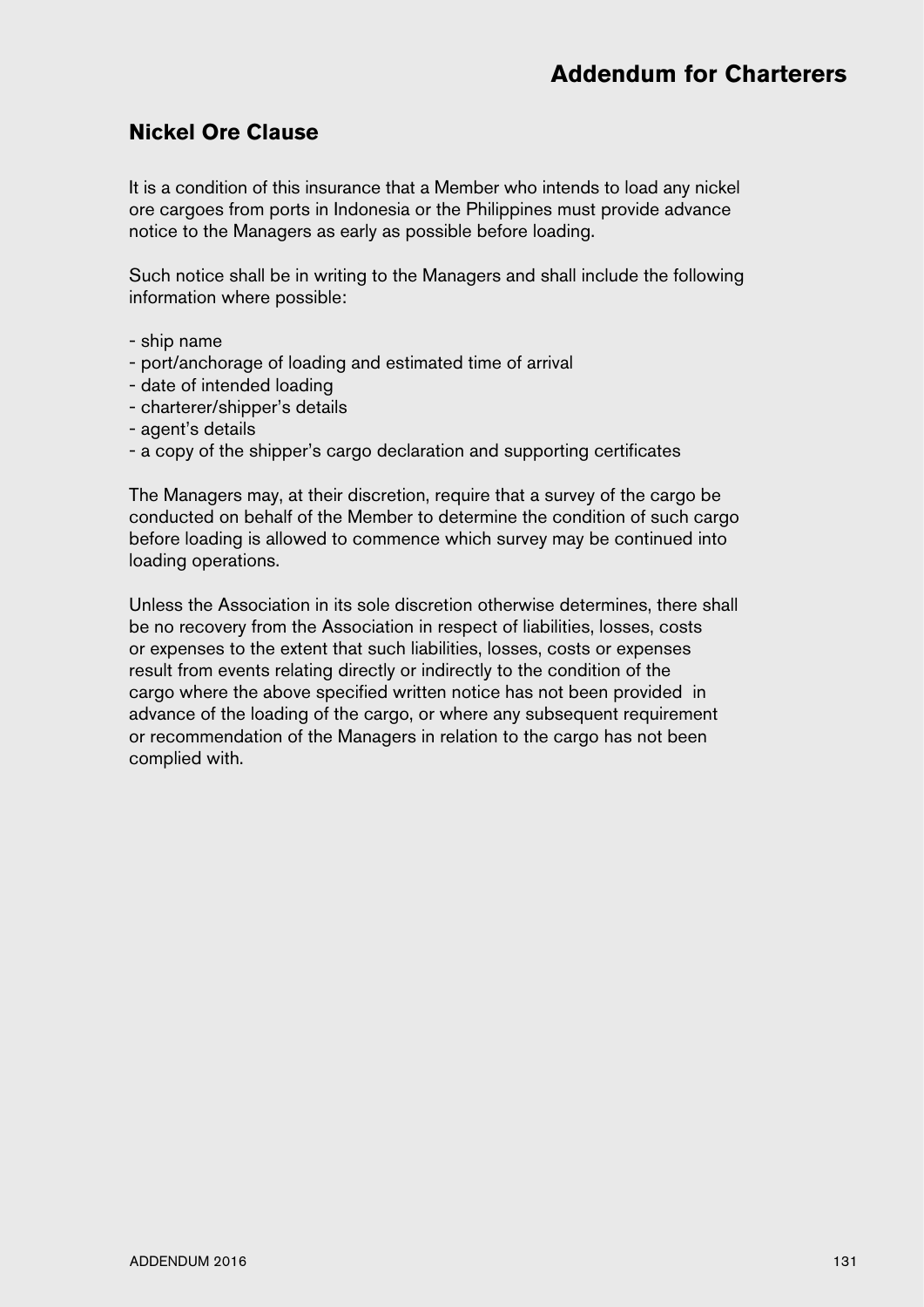This Addendum contains special terms and conditions of covers relating to Offshore/Specialist Operations which may be incorporated, where contractually agreed, in the terms and conditions on which a ship is entered in the Association by, or on behalf of, the Owner or the Charterer, by means of a short form reference to such cover in the Certificate of Entry or in an Endorsement Slip.

#### **SALVORS' EXTENSION COVER**

#### **A. GENERAL CONDITIONS**

Pursuant to Rules 3 and 4, Section 2 of the Association's Rules, cover is afforded to the Owner of an entered ship which is or is intended to be used as a salvage ship or firefighting ship for which cover is restricted or excluded under Rule 5 (H)(i) in respect of the risks set out in (B) but subject always to the terms and conditions contained in (C) below.

#### **B. RISKS COVERED**

#### **Salvor's "Absent Tug" Cover – Oil Pollution Risks (A21)**

Notwithstanding Rule 1(5), but subject to the GENERAL CONDITIONS set out above, cover is afforded to the Owner on the terms and conditions of the Rules against the risks set out in Rule 2, Section 12 arising out of salvage operations, in the absence of an entered ship, on the terms that the liabilities, costs and expenses do not arise out of or in connection with the use of ships, or out of the Owner's operations on, in, over or under water.

#### **C. TERMS AND CONDITIONS**

- 1 It is a condition precedent of every insurance on the terms referred to in (B) that the Owner and any company which is a subsidiary or a holding company of the Owner or a subsidiary of the Owner's holding company shall, at the time when the insurance is given and thereafter within thirty days before the beginning of each policy year, apply to enter for insurance in the Association every ship intended to be used in connection with salvage or fire-fighting operations of which it is then the Owner or charterer (on terms that every such application may be accepted in respect of such one or more ships as the Association in its discretion may determine).
- 2 This insurance excludes liability, if any, assumed under contract where such liability would not have arisen but for the existence of such contract (but not excluding liability assumed by contract in respect of sub- contractors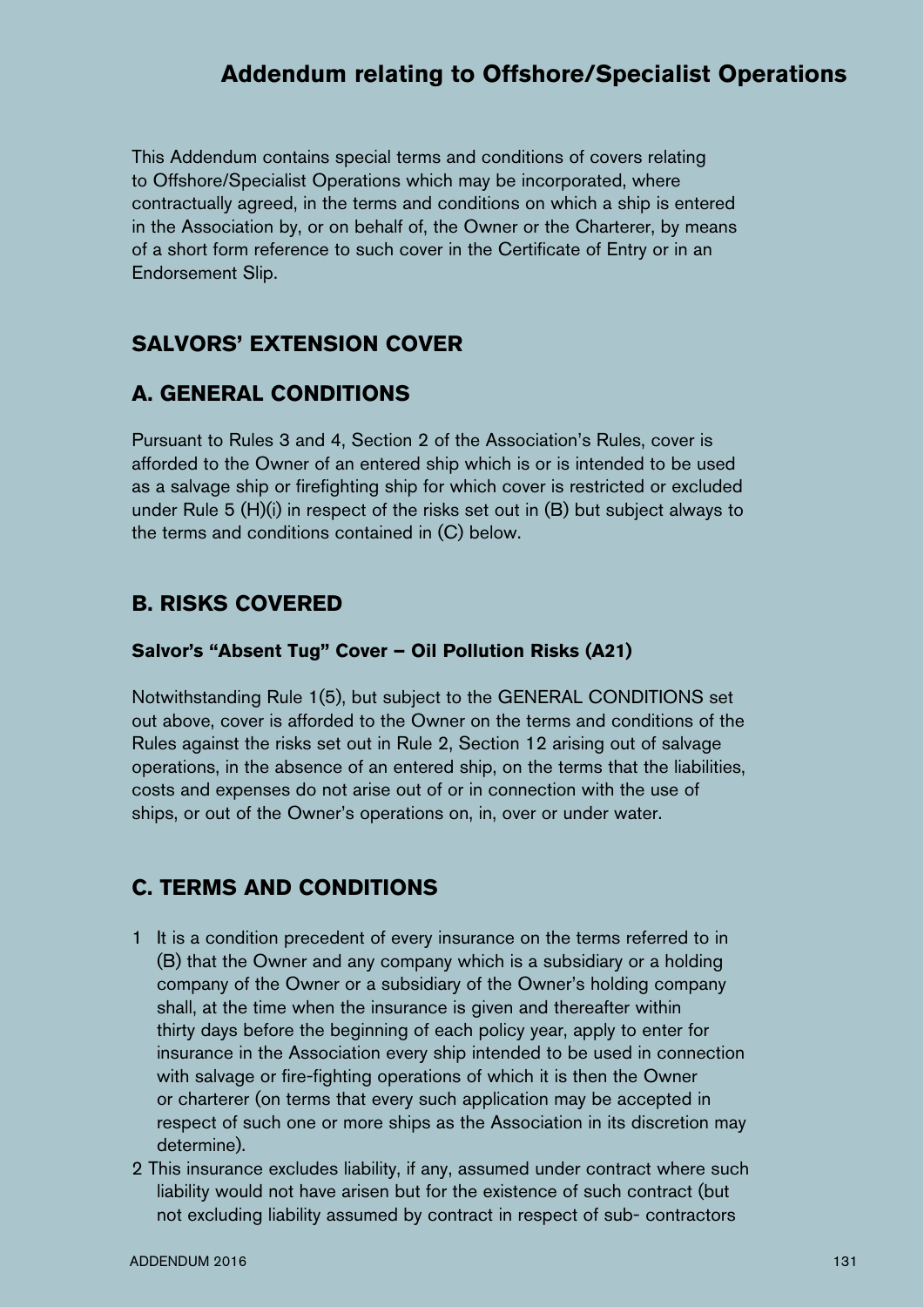tortious and/or statutory liability).

3 War Risks Cover

Cover hereunder is extended to restore cover for liabilities, losses, costs or expenses otherwise excluded by Rule 5(E).

However, in no case shall this extension cover loss, damage, liability or expense directly or indirectly caused by or contributed to by or arising from any chemical, biological, bio-chemical or electromagnetic weapon.

This extension is subject to the Notice of Cancellation Automatic Termination of Cover and Five Powers War Exclusion Clause as follows:

1 Cancellation

 This extension of cover may be cancelled by either the Association or the Owner giving 7 days notice (such cancellation becoming effective on the expiry of 7 days from midnight of the day on which notice of cancellation is issued by or to the Association). The Association agree however to reinstate cover, if required, at terms to be agreed between the Association and the Owner, prior to the expiry of such notice of cancellation.

2 Automatic Termination of Cover

 Whether or not notice of cancellation has been given this extension of cover shall terminate automatically

- 2.1 upon the outbreak of war (whether there be a declaration of war or not) between any of the following: United Kingdom, United States of America, France, the Russian Federation, the People's Republic of China;
- 2.2 in respect of any ship in the event of such ship being requisitioned either for title or use.
- 3 Five Powers War Exclusion

This extension of cover excludes

- 3.1 loss damage liability or expense arising from
- 3.1.1 the outbreak of war (whether there be a declaration of war or not) between any of the following: United Kingdom, United States of America, France, the Russian Federation, the People's Republic of China;
- 3.1.2 requisition either for title or use.

#### 4 Limit

The Association's liability for any and all claims under this cover in respect of any one salvage operation shall be subject to a combined single limit, irrespective of the number of ships in respect of which this cover is afforded by the Association, such limit being the limit endorsed upon the Certificate of Entry.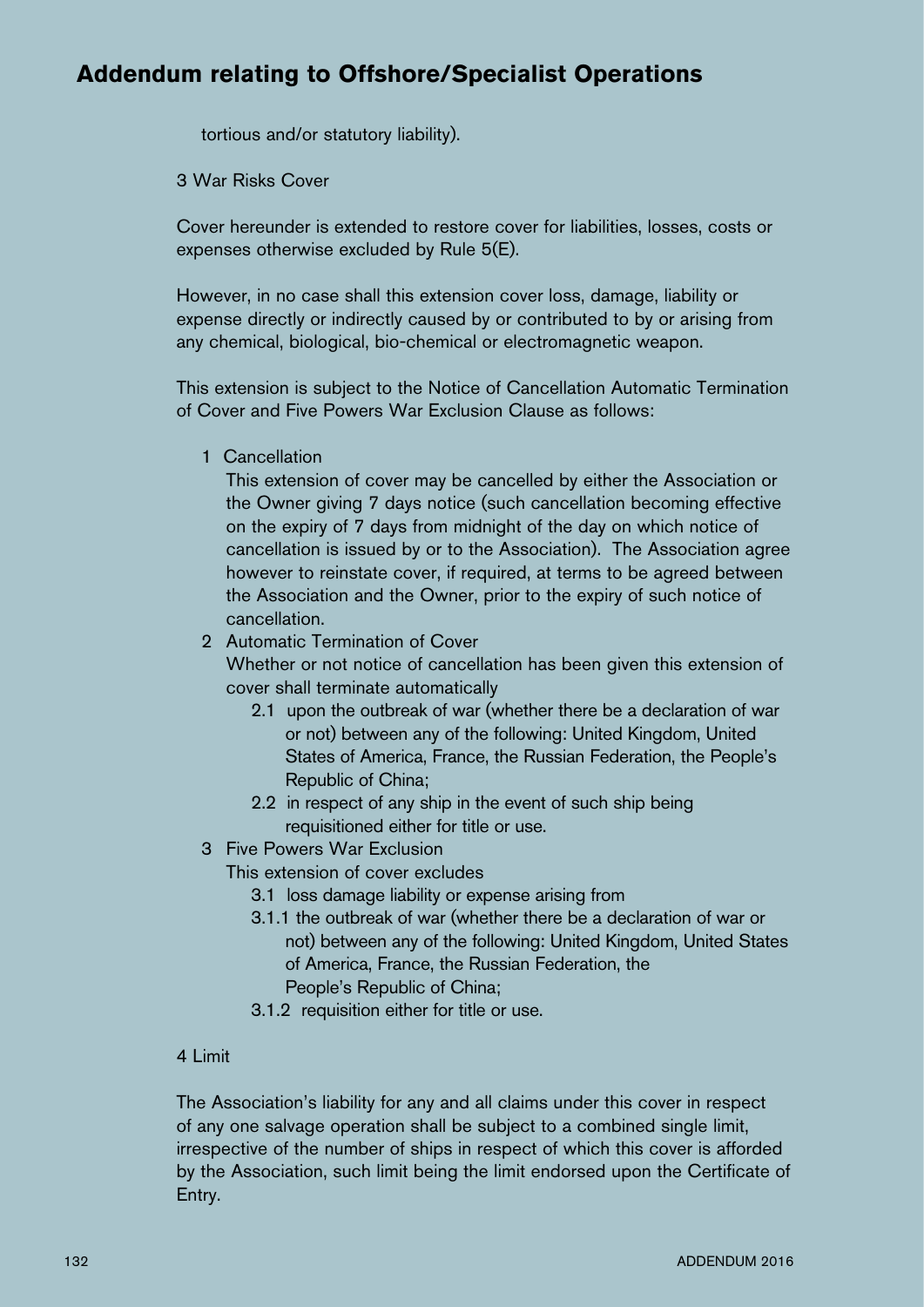# **Addendum relating to Offshore/Specialist Operations DRILLING/PRODUCTION OPERATIONS COVER**

### **A. GENERAL CONDITIONS**

Pursuant to Rules 3 and 4, Section 2 of the Association's Rules, cover is afforded to the Owner of an entered ship for which cover is restricted or excluded under Rule 5 (H)(ii) in respect of one or more of the risks set out in (B) but subject always to the conditions and exclusions contained in (C) below.

## **B. RISKS COVERED**

#### **Drilling/Production Operations – Rule 2 Risks Cover [B11]**

Notwithstanding Rule 5 (H)(ii), but subject to the GENERAL CONDITIONS set out above,

- (i) the Owner of an entered ship which is (a) constructed or adapted for carrying out drilling operations or (b) is used for or in connection with drilling or oil or gas production operations including any accommodation unit moored or positioned on site as an integral part of any such operations, is insured on the terms and conditions of the Rules against the risks set out in Rule 2 including liabilities, costs and expenses arising out of or during drilling or oil or gas production.
- (ii) Rule 2, Section 14 Liability arising under certain Indemnities and **Contracts**

For the purposes of Rule 2 Section 14, contractually assumed liabilities are covered hereunder if and to the extent that such liabilities are expressly assumed under a written agreement relating to facilities or services provided or to be provided to or in connection with an entered ship which (i) is executed prior to an event giving rise to a claim and (ii) contains terms to the effect that

- (a) the Owner and the Owner's contract principal shall each be responsible for loss of or loss of use of or damage to property owned by the other and for personal injury, illness or death of any employee of the other, to the extent that such loss, loss of use or damage or personal injury, illness or death is caused or contributed to by the act, neglect or default of its own employees or by any person for whom it is, was, may be or may have been responsible or
- (b) the Owner and the Owner's contract principal shall each be responsible for loss of or loss of use of or damage to its own property howsoever caused and for personal injury, illness or death of its own employees, howsoever caused, or
- (c) if and so far as the proper law of the written agreement or any law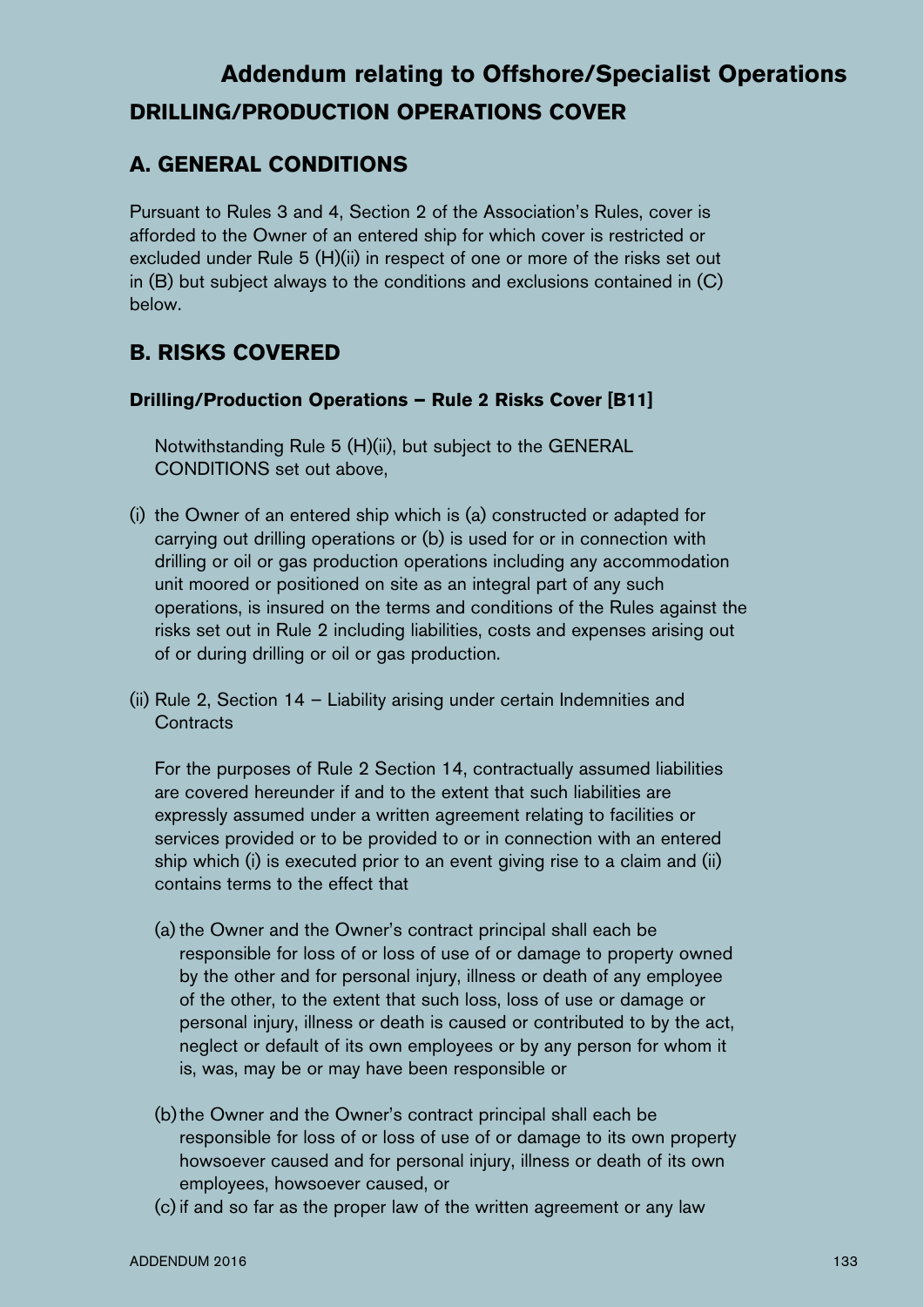applied by a Court in order to give effect to the written agreement permits, the Owner and the Owner's contract principal shall each indemnify, protect defend and hold the other harmless from and against any and all claims, actions, suits, proceedings, liabilities, costs, expenses or demands whatsoever arising out of or in connection with loss of or loss of use of or damage to its own property and/or personal injury, illness or death of its own employees, regardless of the act, neglect or default of the other, and

- (d)the indemnity or contract preserves the Owner's right to limit liability.
- (iii) Rule 2, Section 10(A) Collision liabilities

Cover under Rule 2 Section 10(A) includes cover for 4/4ths collision liabilities.

(iv) Rule 2, Section 15 – Wreck liabilities

Cover under Rule 2 Section 15 includes cover for contractual or assumed liabilities in respect of removal of wreck and/or debris.

(v) Rule 2, Section 22 – Fines

Subject to the aggregate limit applicable to the entry, cover under Rule 2, Section 22 for fines shall also be subject to a sublimit of US\$50 million each ship any one event.

#### **Drilling/Production Operations – Express Contractual Liability Cover [B12]**

Subject to the GENERAL CONDITIONS set out above, cover hereunder is extended to an Owner to include liabilities, costs or expenses set out below to the extent that they are expressly assumed by the Owner under a written agreement. For the purpose of this cover, a "written agreement" means any written agreement relating to facilities or services provided or to be provided to or in connection with an entered ship which is executed prior to an event giving rise to a claim.

- (a) Liabilities, costs and expenses which arise as a consequence of naming other persons as additional assureds and waiving rights of subrogation against such persons where this is required by a written agreement.
- (b) Liabilities, costs and expenses arising out of any obligation assumed under a written agreement which would not have arisen but for the existence of that agreement in respect of personal injury or illness or death of any person other than an employee of the Owner or in respect of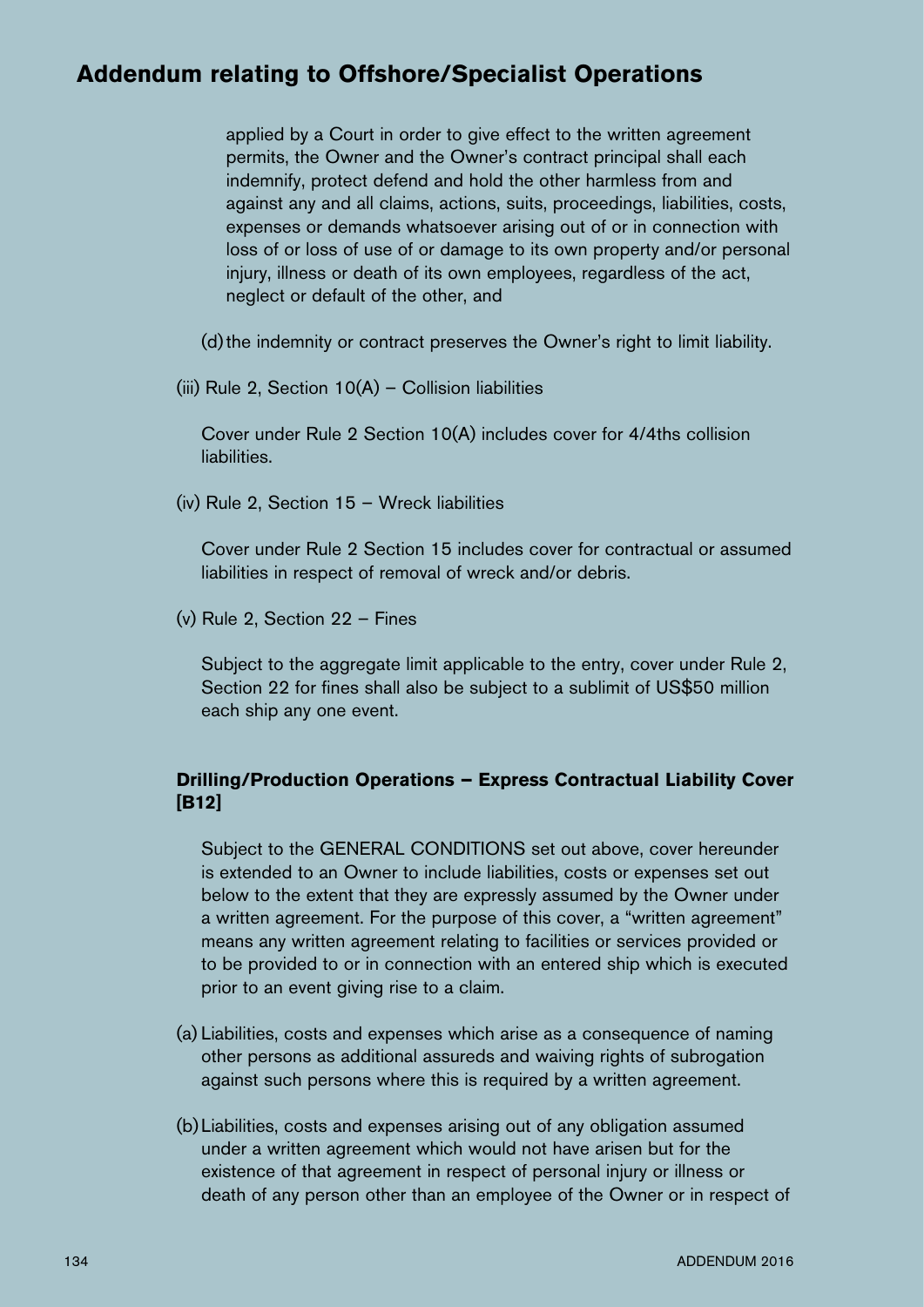loss of or loss of use of or damage to the property of any such person.

(c) Liabilities, costs and expenses which arise out of any claim or claims made by any employee of the Owner against any party to a written agreement on the basis of the "borrowed servant" doctrine.

#### **Endorsements**

- (i) Where any proceedings are commenced or claims are made by any additional assured or the Owner against the Owner or any other additional assured, this cover shall apply as if a separate Certificate of Entry had been issued to each assured.
- (ii) Where any proceedings are commenced or claims are made against the Owner and/or any additional assureds, this cover shall apply as if a separate Certificate of Entry had been issued to each assured, provided always that this provision shall not operate to increase the limit of liability of the Association endorsed upon the Certificate of Entry.
- (iii)Where this cover is prejudiced as a result of the acts or omissions of the Owner or any person for whom he is, was, may be or may have been responsible. This cover shall subsist for the benefit of any person or persons named as additional assureds provided that any additional assured claiming the benefit of this provision is not privy to any such acts or omissions.
- (iv)This cover is not prejudiced by the fact that the Owner or any additional assured has waived his rights or is otherwise not entitled to limit his liability in accordance with any law, statute or convention in force which provides for limitation of liability in the circumstances of the occurrence giving rise to a claim, provided always that this provision shall not operate to increase the limit of liability of the Association endorsed upon the Certificate of Entry.
- (v) This cover shall be deemed to be primary in relation to those contractual liabilities assumed by the Owner which may be the subject of separate insurance carried by the other party or parties to the written agreement.

#### **C. CONDITIONS AND EXCLUSIONS**

- 1 The following conditions and exclusions apply to all and any of the Risks Covered in (B) above:
	- (i) For the purposes of the exclusions in this paragraph (i), the expression "hole and/or well" refers to any hole and/or well being created by or which is the subject of operations carried out by or on behalf of the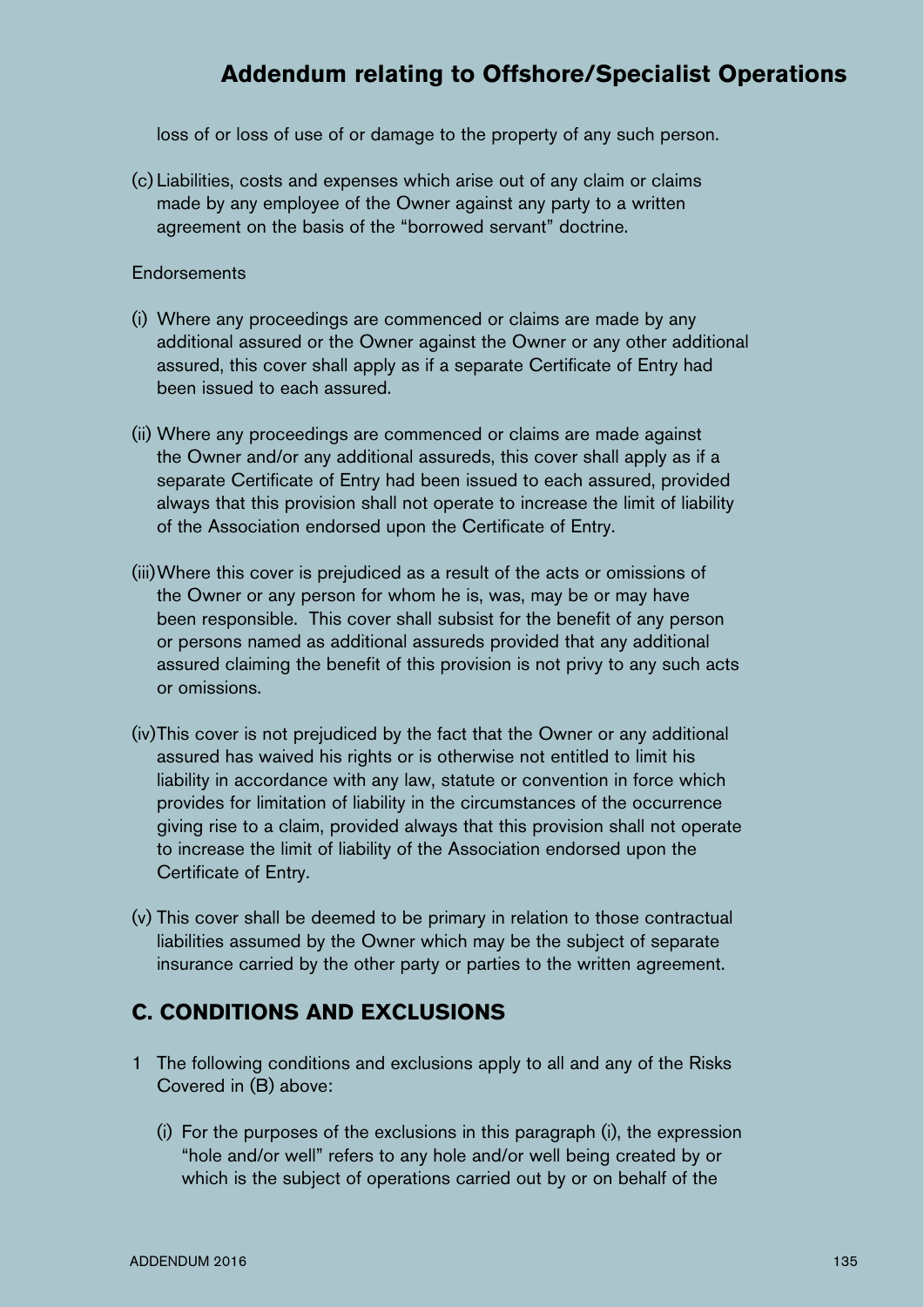Owner or by or on behalf of any person for whom the Owner is, was, may be or may have been responsible and any other hole and/or well lost, damaged, suffering a loss of control or otherwise giving rise to a claim as a direct result of an occurrence in respect of the below mentioned hole and/or well.

There shall be no recovery by the Owner for liabilities, costs or expenses arising out of or incurred by the Owner in respect of:

- (a) loss of or loss of use of or damage to the hole and/or well.
- (b)re-drilling or restoring the hole and/or well and/or any substitute or replacement therefore.
- (c) loss of, damage to, delay in or increased expense of production or development of underground resources.
- (d) subsidence caused directly or indirectly by any sub-surface operations carried out by or on behalf of the Owner.
- (e) loss of or loss of use of or damage to or salvage, retrieval or recovery of any drill string, casing, tubing, cementing or well intervention and any other in-hole or down-hole equipment.
- (f) blow-out, cratering, seepage or any uncontrolled flow, discharge or escape of oil or gas and/or pollution and/or clean-up and/or containment of oil, gas, drilling fluid or any other substance emanating from the hole and/or well.
- (g) any measures taken to control or regain control of the hole and/or well.
- h) physical loss or damage to any property which is or could be the subject of a Contractor's All Risks policy, unless and to the extent that such property has been identified and cover has been agreed in writing between the Owner and the Managers.
- (i) the fitness for purpose and/or quality of the Owner's work, products or services or in respect of any defect in the Owner's work, products or services or in respect of any obligation on the part of the Owner to ensure that work or services carried out by or on behalf of the Owner will be performed with reasonable care and skill and/or in an otherwise workmanlike manner.
- (j) the completed operations of the entered ship.
- (k) the drilling or during the drilling of any relief well and/or control of well operations in respect of any well which is not the subject of operations being carried out by or on behalf of the Owner at the time the loss of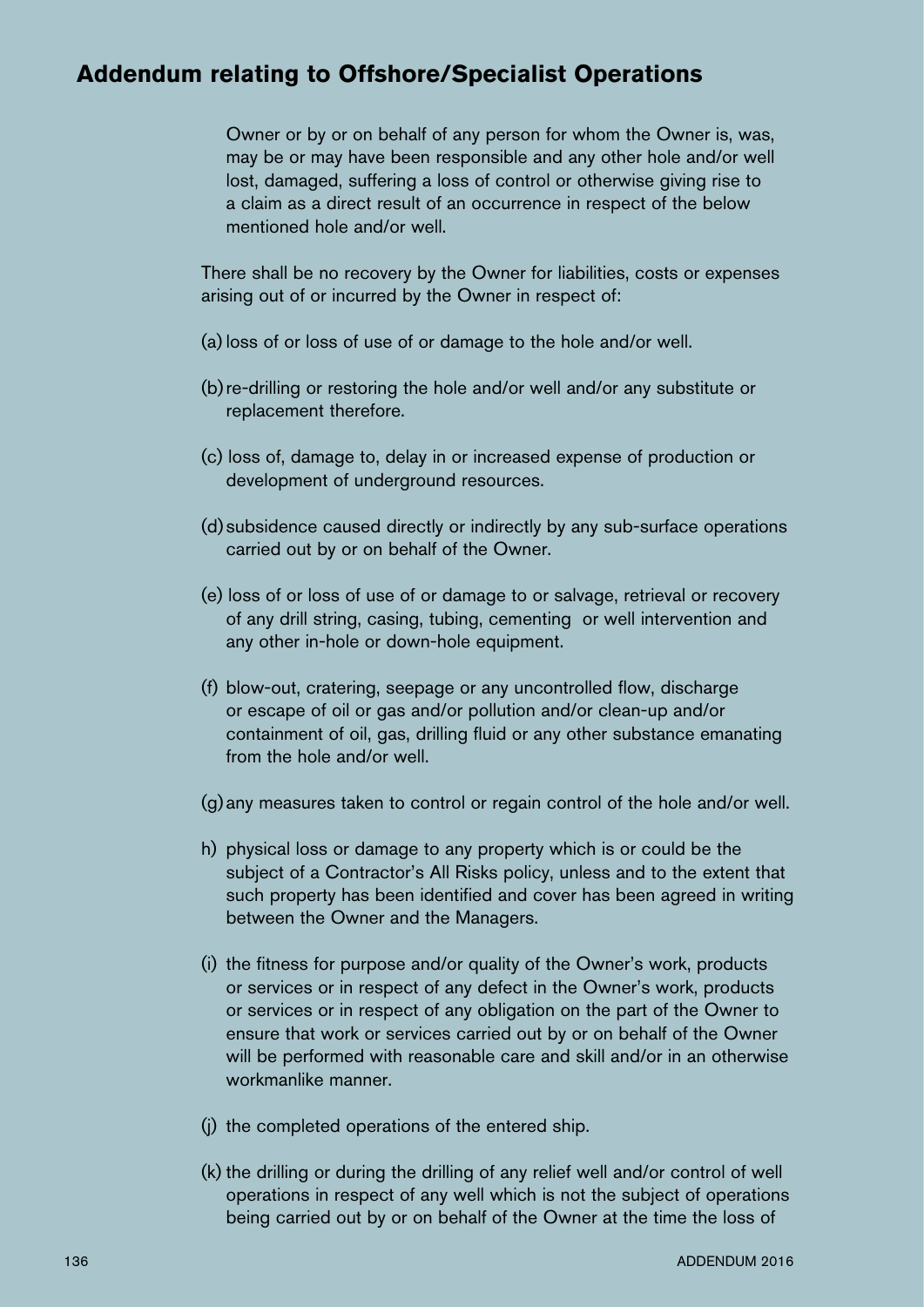control occurred, or held covered at a rate to be agreed.

(ii) Workers' Compensation Exclusions

#### (a) United States

There shall be no recovery for liabilities for the payment of compensation and/or damages and/or benefits to or for the benefit of any employee of the Owner or to any third party who is the statutory assignee of any employee of the Owner, under, or in consequence of any default under, the workers' compensation laws of any of the States of the United States, the United States Longshoremen's and Harbour Workers' Compensation Act, or any other similar act, law or scheme in force or in operation in any of the States of the United States or under the federal jurisdiction of the United States.

#### (b) Other Jurisdictions

There shall be no recovery for liabilities for the payment of compensation and/or damages and/or benefits to or for the benefit of any employee of the Owner under any workers' compensation act, law or scheme in force or in operation in any other jurisdiction, unless and to the extent that the terms, conditions and limit of such cover are agreed between the Owner and the Managers and endorsed upon the Certificate of Entry.

- (iii)There shall be no recovery for any contractually assumed liabilities which would not have arisen but for the existence of the contract other than those set out in and accepted under the conditions set out in either paragraph A(ii) or, as the case maybe, paragraph B of the Risks Covered in (B) above.
- (iv)There shall be no recovery for any liabilities, costs and expenses incurred as a result of the operation of any penalty clause or liquidated damages agreement, or any performance bond or guarantee, or any agreement in respect of tax or any other revenue liabilities.
- (v) There shall be no recovery for any liabilities, costs and expenses incurred as a result of seepage and/or pollution and/or clean-up and/or containment of substances emanating from property owned by persons other than the Owner howsoever deemed to be in his care, custody or control.
- (vi)Underwater Operations Exclusion

Cover for the Risks Covered in (B) above excludes claims for liabilities, costs and expenses arising out of underwater operations. Special cover for liabilities, costs and expenses arising out of underwater operations, otherwise excluded by virtue of Rule  $5(H)(v)$ , is given only in accordance with the terms and conditions of "UNDERWATER OPERATIONS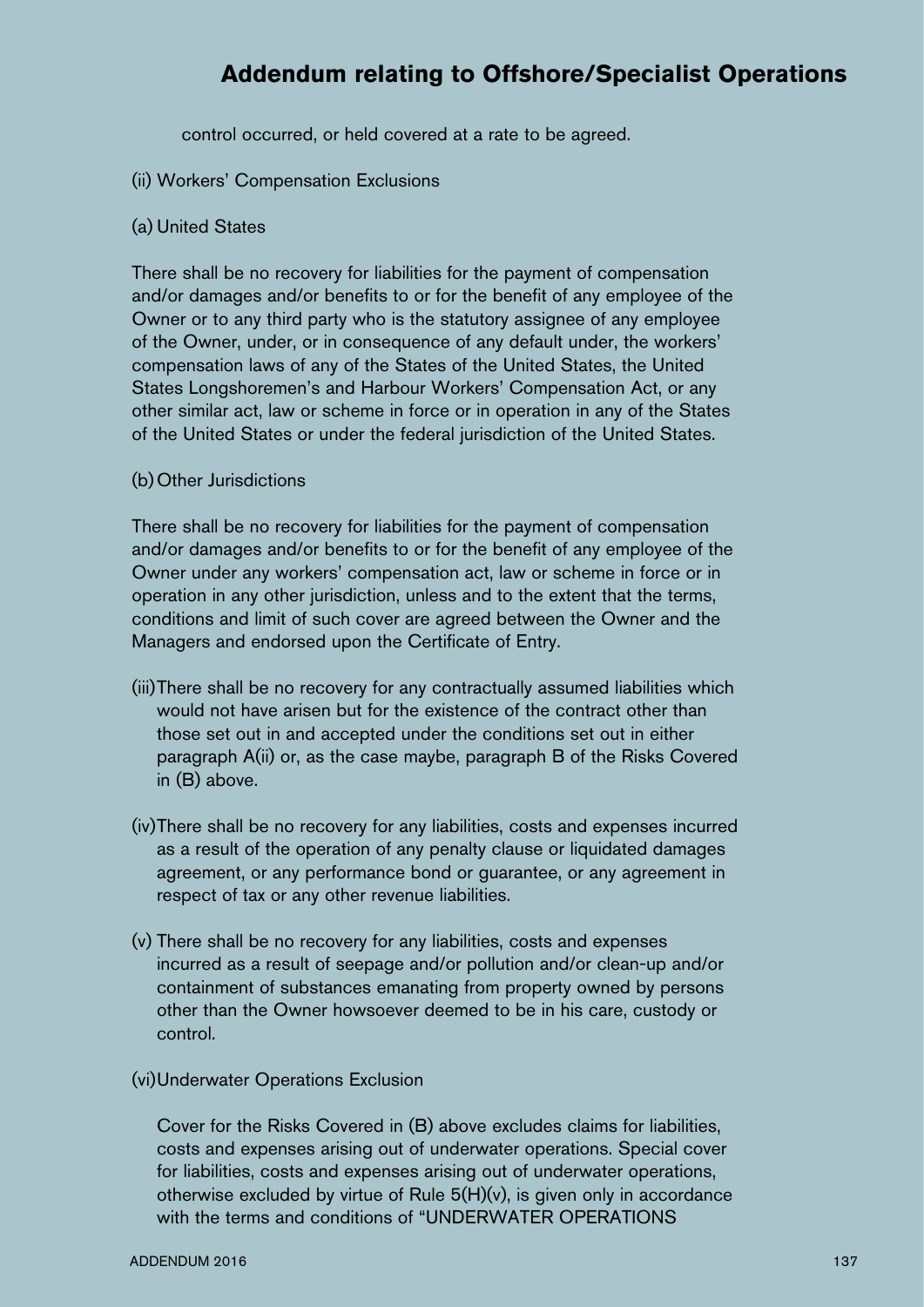#### EXTENSION COVER".

2 War Risks Cover

Cover hereunder is extended to restore cover for liabilities, losses, costs or expenses otherwise excluded by Rule 5(E).

However, in no case shall this extension cover loss, damage, liability or expense directly or indirectly caused by or contributed to by or arising from any chemical, biological, bio-chemical or electromagnetic weapon.

This extension is subject to the Notice of Cancellation Automatic Termination of Cover and Five Powers War Exclusion Clause as follows:

1. Cancellation

 This extension of cover may be cancelled by either the Association or the Owner giving 7 days notice (such cancellation becoming effective on the expiry of 7 days from midnight of the day on which notice of cancellation is issued by or to the Association). The Association agree however to reinstate cover, if required, at terms to be agreed between the Association and the Owner, prior to the expiry of such notice of cancellation.

2. Automatic Termination of Cover

 Whether or not notice of cancellation has been given this extension of cover shall terminate automatically

- 2.1 upon the outbreak of war (whether there be a declaration of war or not) between any of the following: United Kingdom, United States of America, France, the Russian Federation, the People's Republic of China;
- 2.2 in respect of any ship in the event of such ship being requisitioned either for title or use.
- 3. Five Powers War Exclusion

This extension of cover excludes

- 3.1 loss damage liability or expense arising from
- 3.1.1the outbreak of war (whether there be a declaration of war or not) between any of the following: United Kingdom, United States of America, France, the Russian Federation, the People's Republic of China;
- 3.1.2 requisition either for title or use.
- 3 Limit

The Association's liability for any and all claims under this cover shall, unless otherwise specifically agreed, be subject to a combined single limit of liability each accident or occurrence or series of accidents or occurrences arising out of any one event, such limit being the limit of liability endorsed upon the Certificate of Entry.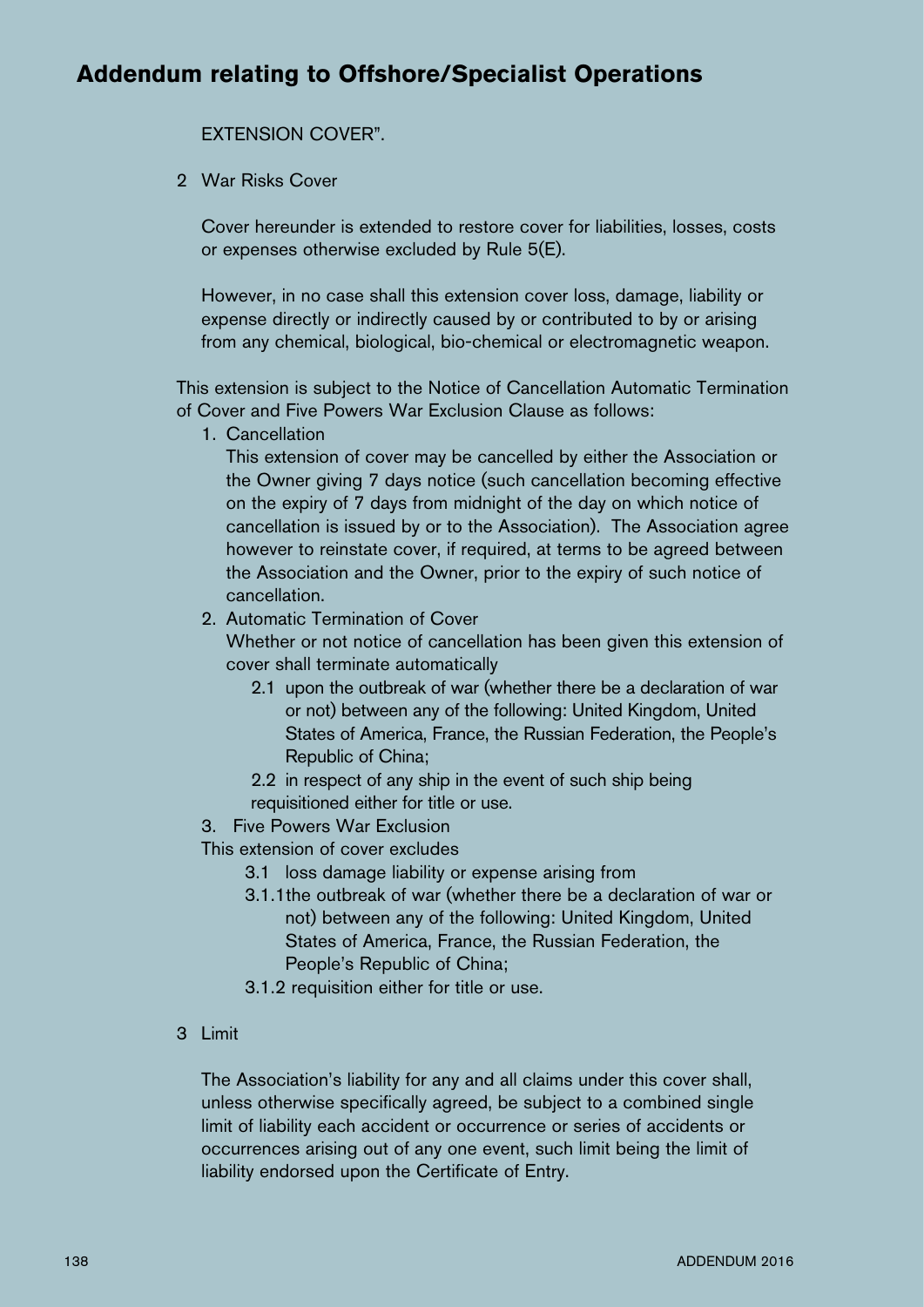#### **SPECIALIST OPERATIONS EXTENSION COVER A. GENERAL CONDITIONS**

Pursuant to Rules 3 and 4, Section 2 of the Association's Rules, cover is afforded to the Owner of an entered ship for which cover is restricted or excluded under Rule 5(H)(iii) in respect of one or more of the risks set out in (B) below subject always to the conditions and exclusions contained in (C) below.

### **B. RISKS COVERED**

#### **Specialist Operations – Rule 2 Risks Cover Relating to Specialist Nature Of Operations [C111(a)]**

Notwithstanding Rule 5(H)(iii)(a), but subject to the GENERAL CONDITIONS set out above:

- (i) The Owner of an entered ship which is used for the operations of dredging, blasting, piled driving, well-stimulation, laying, maintaining or renewing cables or pipes, core sampling, depositing of spoil, professional oil spill response or professional oil spill response training and tank cleaning (otherwise than on the entered ship), or other specialist operations (together "specialist operations") is insured on the terms and conditions of the Rules against the risks set out in Rule 2 if and to the extent liabilities, costs and expenses are incurred by the Owner as a consequence of claims brought by any party for whose benefit the work has been performed, or by any third party (whether connected with any party for whose benefit the work has been performed or not), in respect of the specialist nature of the operations.
- (ii) Rule 2, Section 14 Liability arising under certain Indemnities and Contracts

For the purposes of Rule 2 Section 14, contractually assumed liabilities within the scope of the risks set out in Rule 2 are covered hereunder if and to the extent that such liabilities are expressly assumed under a written agreement relating to facilities or services provided or to be provided to or in connection with an entered ship which (i) is executed prior to an event giving rise to a claim and (ii) contains terms to the effect that

- (a) the Owner and the Owner's contract principal shall each be responsible for loss of or loss of use of or damage to property owned by the other and for personal injury, illness or death of any employee of the other, to the extent that such loss, loss of use or damage or personal injury, illness or death is caused or contributed to by the act, neglect or default of its own employees or by any person for whom it is, was, may be or may have been responsible, or
- (b)the Owner and the Owner's contract principal shall each be responsible for loss of or loss of use of or damage to its own property howsoever caused and for personal injury, illness or death of its own employees, howsoever caused, or

(c) if and so far as the proper law of the written agreement or any law applied by a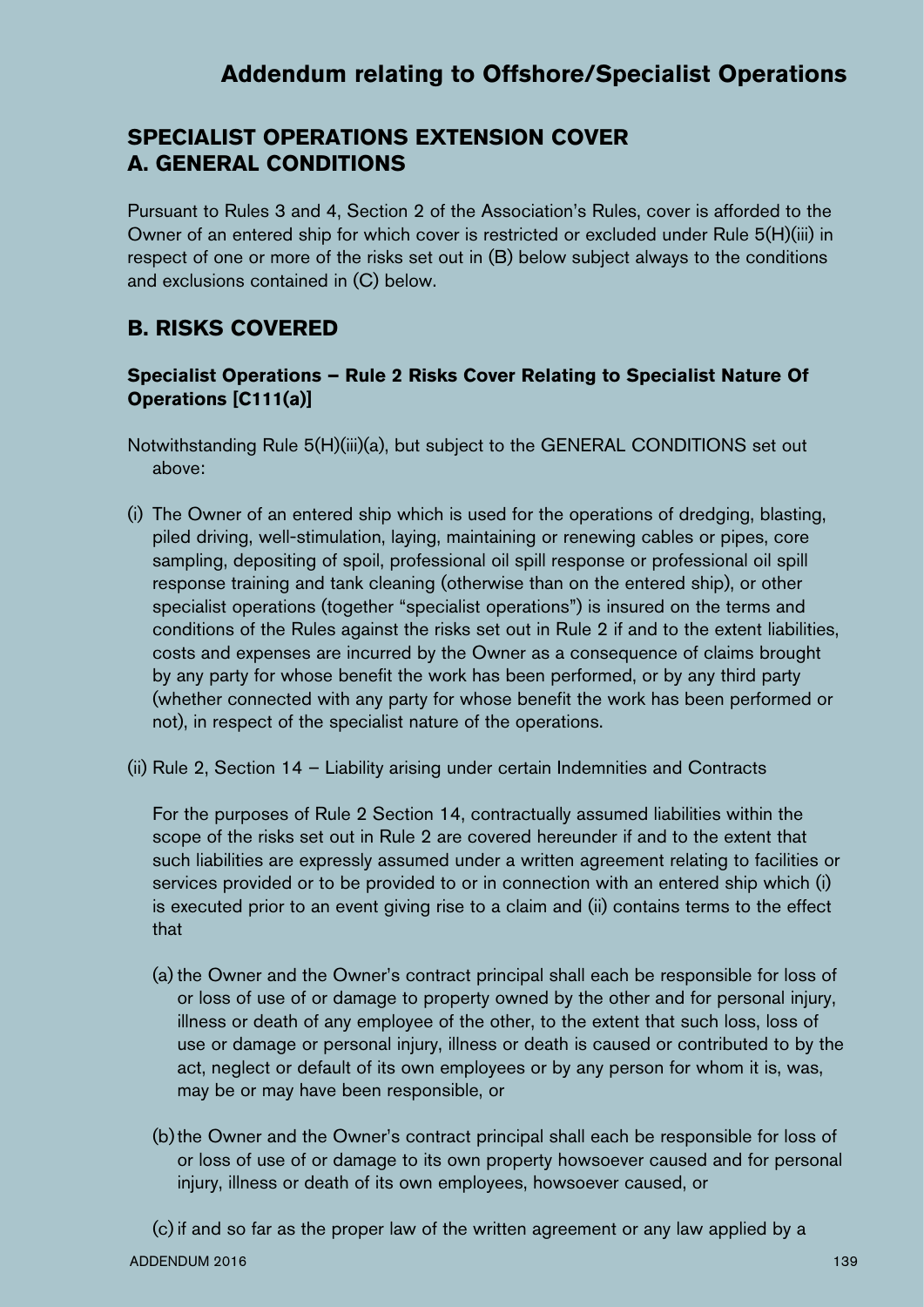Court in order to give effect to the written agreement permits, the Owner and the Owner's contract principal shall each indemnify, protect, defend and hold the other harmless from and against any and all claims, actions, suits, proceedings, liabilities, costs, expenses or demands whatsoever arising out of or in connection with loss of or loss of use of or damage to its own property and/or personal injury, illness or death of its own employees, regardless of the act, neglect or default of the other, and

(d)the indemnity or contract preserves the Owner's right to limit liability.

#### **Specialist Operations - Express Contractual Liability Cover [C12]**

Subject to the GENERAL CONDITIONS set out above, cover hereunder is extended to an Owner of an entered ship which is used for specialist operations to include liabilities, costs or expenses set out below to the extent that they are expressly assumed by the Owner under a written agreement. For the purpose of this cover, a "written agreement" means any written agreement relating to facilities or services provided or to be provided to or in connection with an entered ship in or directly from the entered ship, which is executed prior to an event giving rise to a claim.

- (a) Liabilities, costs and expenses which arise as a consequence of naming other persons as additional assureds and waiving rights of subrogation against such persons, where this is required by a written agreement.
- (b) Liabilities, costs and expenses arising out of any obligation assumed under a written agreement which would not have arisen but for the existence of that agreement in respect of personal injury or illness or death of any third parties or in respect of loss of or loss of use of or damage to the property of third parties.
- (c) Liabilities, costs and expenses which arise out of any claim or claims made by any employee of the Owner against any party to a written agreement on the basis of the "borrowed servant" doctrine.
- (d) Liabilities, costs and expenses arising out of any obligation assumed under a written agreement which would not have arisen but for the existence of that agreement relating to the raising, removal, destruction, lighting or marking of the wreck of an entered ship.

#### **Endorsements**

(i) Where any proceedings are commenced or claims are made by any additional assured or the Owner against the Owner or any other additional assured, this cover shall apply as if a separate Certificate of Entry had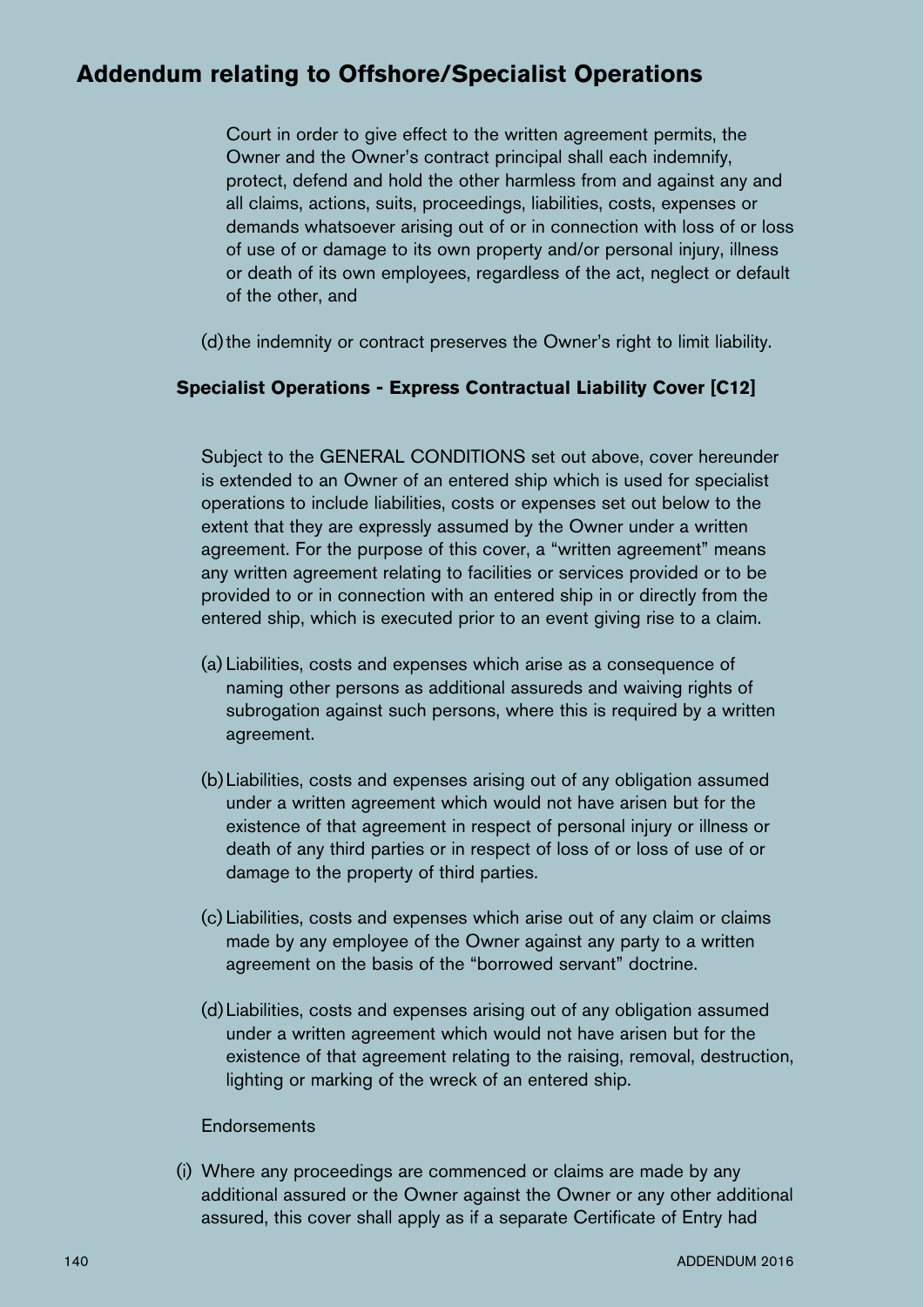been issued to each assured.

- (ii) Where any proceedings are commenced or claims are made against the Owner and/or any additional assureds, this cover shall apply as if a separate Certificate of Entry had been issued to each assured, provided always that this provision shall not operate to increase the limit of liability of the Association endorsed upon the Certificate of Entry.
- (iii)Where this cover is prejudiced as a result of the acts or omissions of the Owner or any person for whom he is, was, may be or may have been responsible. This cover shall subsist for the benefit of any person or persons named as additional assureds provided that any additional assured claiming the benefit of this provision is not privy to any such acts or omissions.
- (iv)This cover is not prejudiced by the fact that the Owner or any additional assured has waived his rights or is otherwise not entitled to limit his liability in accordance with any law, statute or convention in force which provides for limitation of liability in the circumstances of the occurrence giving rise to a claim, provided always that this provision shall not operate to increase the limit of liability of the Association endorsed upon the Certificate of Entry.
- (v) This cover shall be deemed to be primary in relation to those contractual liabilities assumed by the Owner which may be the subject of separate insurance carried by the other party or parties to the written agreement.

### **C. CONDITIONS AND EXCLUSIONS**

- 1. The following conditions and exclusions apply to all and any of the Risk Covered in (B) above.
- (i) Workers' Compensation Exclusions

(a) United States

There shall be no recovery for liabilities for the payment of compensation and/or damages and/or benefits to or for the benefit of any employee of the Owner or to any third party who is the statutory assignee of any employee of the Owner, under, or in consequence of any default under, the workers' compensation laws of any of the States of the United States, the United States Longshoremen's and Harbour Workers' Compensation Act, or any other similar act, law or scheme in force or in operation in any of the States of the United States or under the federal jurisdiction of the United **States** 

(b) Other Jurisdictions

There shall be no recovery for liabilities for the payment of compensation and/or damages and/or benefits to or for the benefit of any employee of the Owner under any workers' compensation act, law or scheme in force or in operation in any other jurisdiction, unless and to the extent that the terms, conditions and limit of such cover are agreed between the Owner and the Managers and endorsed upon the Certificate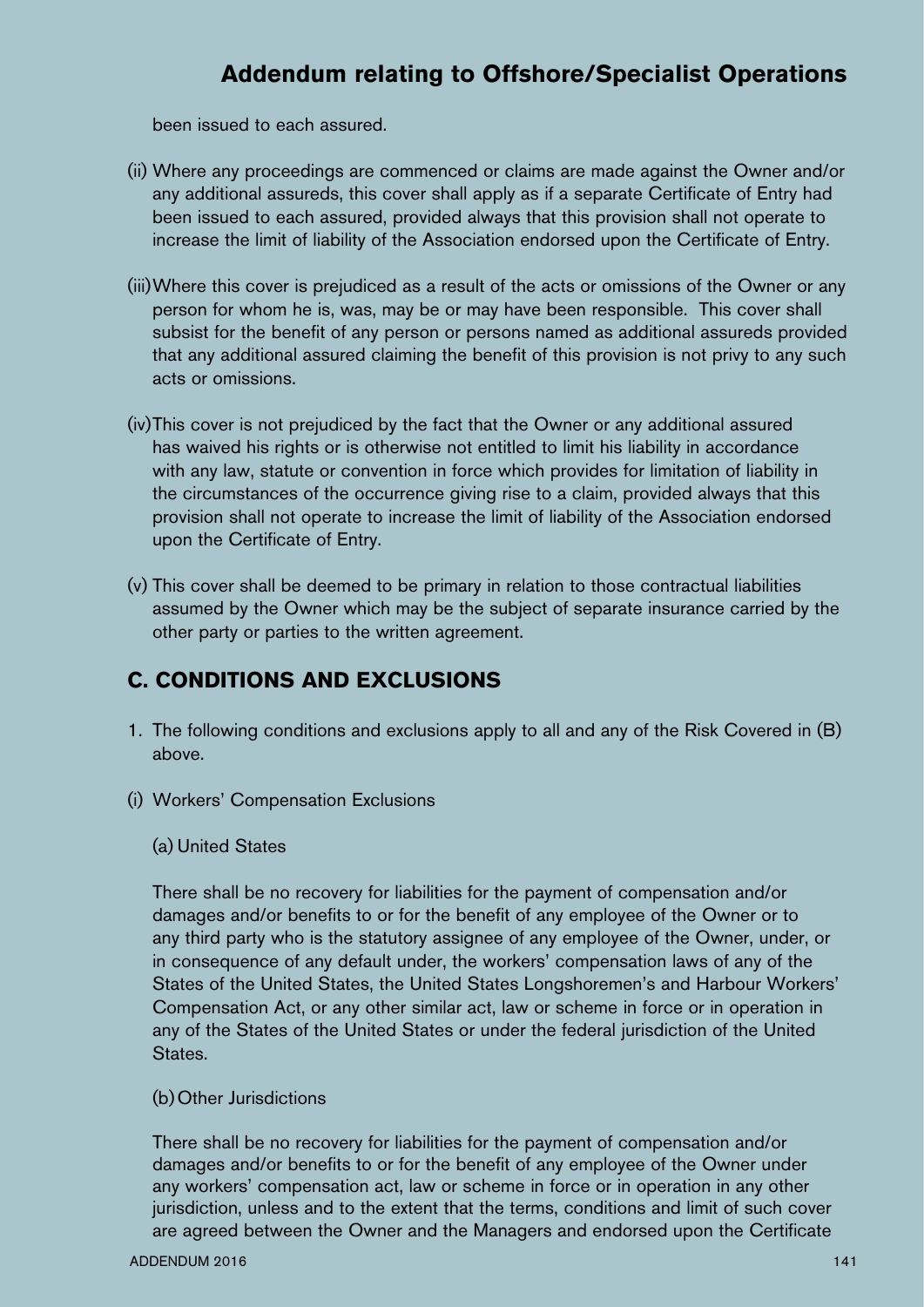of Entry.

- (ii) There shall be no recovery for any loss of or damage to the contract works, for failure to perform such specialist operations by the Owner or for the fitness for purpose and quality of the Owner's work, product, services, including any defect in the Owner's work, products or services.
- (iii)There shall be no recovery for any liabilities, costs and expenses incurred as a result of the operation of any penalty clause or liquidated damages agreement, or any performance bond or guarantee, or any agreement in respect of tax or any other revenue liabilities.
- (iv)There shall be no recovery for any liabilities, costs and expenses incurred as a result of seepage and/or pollution and/or clean-up and/or containment of substances emanating from property owned by persons other than the Owner howsoever deemed to be in his care, custody or control.
- (v) There shall be no recovery for any contractually assumed liabilities which would not have arisen but for the existence of the contract other than those set out in and accepted under the conditions set out in either paragraph A(ii) or, as the case may be, paragraph B of the Risks Covered in (B) above.
- (vi)Underwater Operations Exclusion.

Cover for the Risks Covered in (B) above excludes claims for liabilities, costs and expenses arising out of underwater operations. Special cover for liabilities, costs and expenses arising out of underwater operations, otherwise excluded by virtue of Rule 5(H)(v), is given only in accordance with the terms and conditions of "UNDERWATER OPERATIONS EXTENSION COVER".

2. War Risks Cover

Cover hereunder is extended to restore cover for liabilities, losses, costs or expenses otherwise excluded by Rule 5(E).

However, in no case shall this extension cover loss, damage, liability or expense directly or indirectly caused by or contributed to by or arising from any chemical, biological, bio-chemical or electromagnetic weapon.

This extension is subject to the Notice of Cancellation Automatic Termination of Cover and Five Powers War Exclusion Clause as follows:

1. Cancellation

This extension of cover may be cancelled by either the Association or the Owner giving 7 days notice (such cancellation becoming effective on the expiry of 7 days from midnight of the day on which notice of cancellation is issued by or to the Association). The Association agree however to reinstate cover, if required, at terms to be agreed between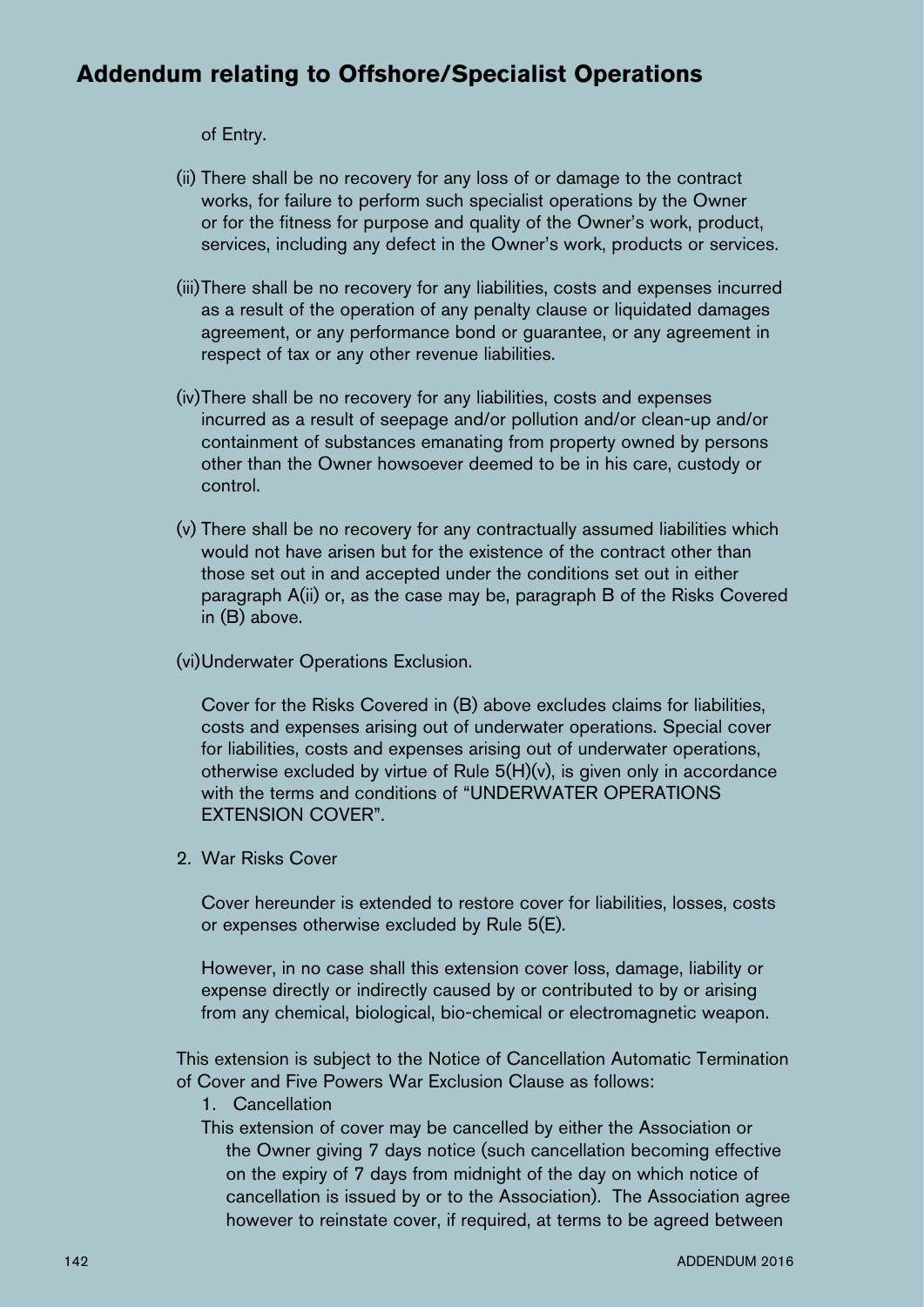the Association and the Owner, prior to the expiry of such notice of cancellation.

2. Automatic Termination of Cover

 Whether or not notice of cancellation has been given this extension of cover shall terminate automatically

- 2.1 upon the outbreak of war (whether there be a declaration of war or not) between any of the following: United Kingdom, United States of America, France, the Russian Federation, the People's Republic of China;
- 2.2 in respect of any ship in the event of such ship being requisitioned either for title or use.
- 3. Five Powers War Exclusion

This extension of cover excludes

- 3.1 loss damage liability or expense arising from
- 3.1.1the outbreak of war (whether there be a declaration of war or not) between any of the following: United Kingdom, United States of America, France, the Russian Federation, the People's Republic of China;
- 3.1.2 requisition either for title or use.
- 3. Limit

The Association's liability for any and all claims under this cover shall, unless otherwise specifically agreed, be subject to a combined single limit of liability each accident or occurrence or series of accidents or occurrences arising out of any one event, such limit being the limit of liability endorsed upon the Certificate of Entry.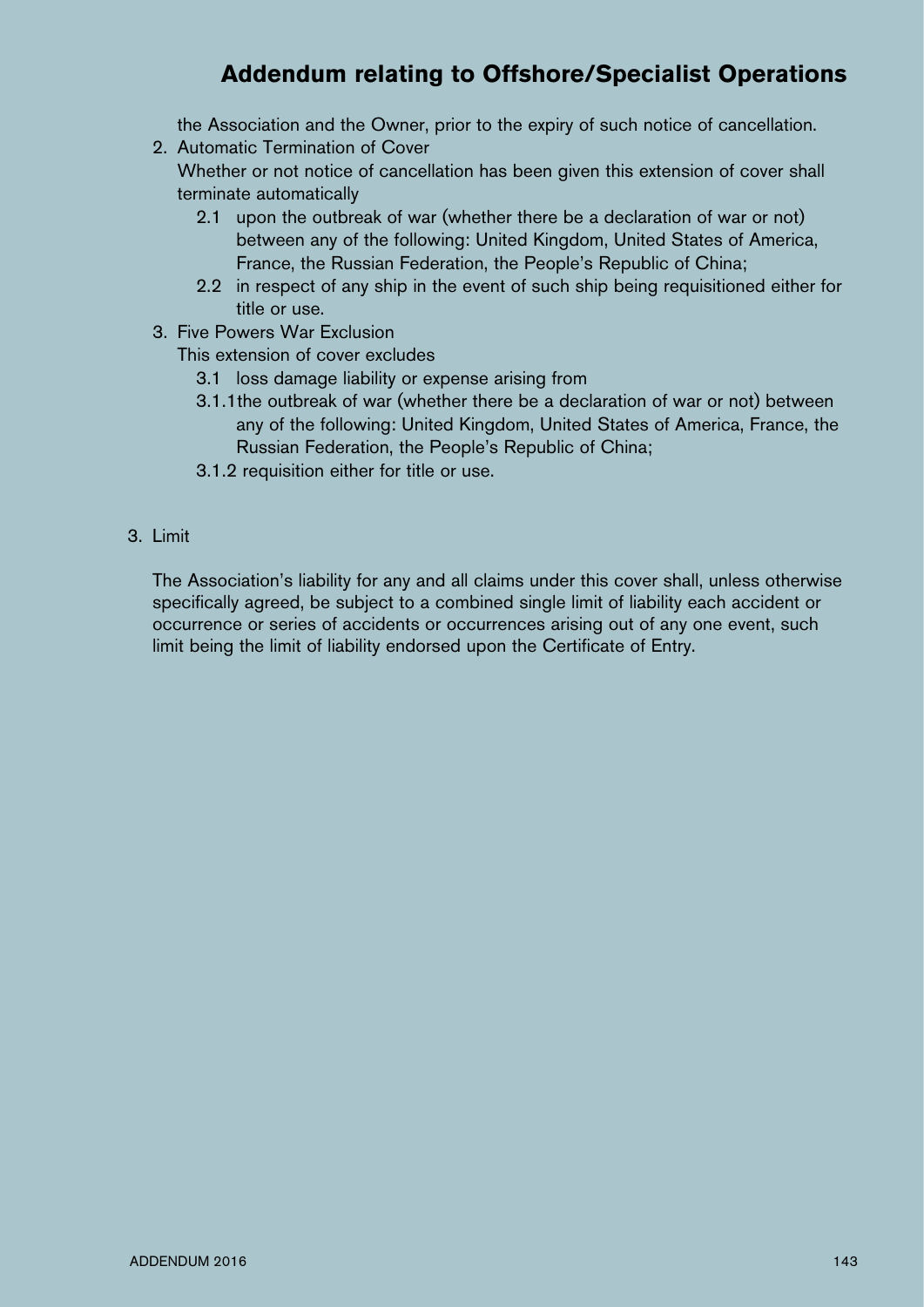### **UNDERWATER OPERATIONS EXTENSION COVER**

### **A. GENERAL CONDITIONS**

Pursuant to Rules 3 and 4, section 2 of the Association's Rules, cover is afforded to the Owner of an entered ship for which cover is restricted or excluded under Rule 5(H)(v) in respect of one or more of the risks set out in (B) below subject always to the conditions and exclusions contained in (C) below.

### **B. RISKS COVERED**

#### **Underwater Operations – Rule 2 Risks Cover [E11]**

- Notwithstanding Rule 5 (H)(v), but subject to the GENERAL CONDITIONS set out above
- (i) the Owner of an entered ship which is used for or in connection with the operations of submarines or underwater vessels or equipment, or for or in connection with professional or commercial diving operations (together "underwater operations") is insured on the terms and conditions of the Rules against the risks set out in Rule 2 for liabilities, costs and expenses arising out of or in connection with the underwater operations.
- (ii) Rule 2, Section 14 Liabilities arising under certain Indemnities and **Contracts**

For the purposes of Rule 2 Section 14, contractually assumed liabilities are covered hereunder if and to the extent that such liabilities are expressly assumed under a written agreement relating to facilities or services provided or to be provided to or in connection with an entered ship which (i) is executed prior to an event giving rise to a claim and (ii) contains terms to the effect that

- (a) the Owner and the Owner's contract principal shall each be responsible for loss of or loss of use of or damage to property owned by the other and for personal injury, illness or death of any employee of the other, to the extent that such loss, loss of use or damage or personal injury, illness or death is caused or contributed to by the act, neglect or default of its own employees or by any person for whom it is, was, may be or may have been responsible or
- (b)the Owner and the Owner's contract principal shall each be responsible for loss of or loss of use of or damage to its own property howsoever caused and for personal injury, illness or death of its own employees, howsoever caused, or
- (c) if and so far as the proper law of the written agreement or any law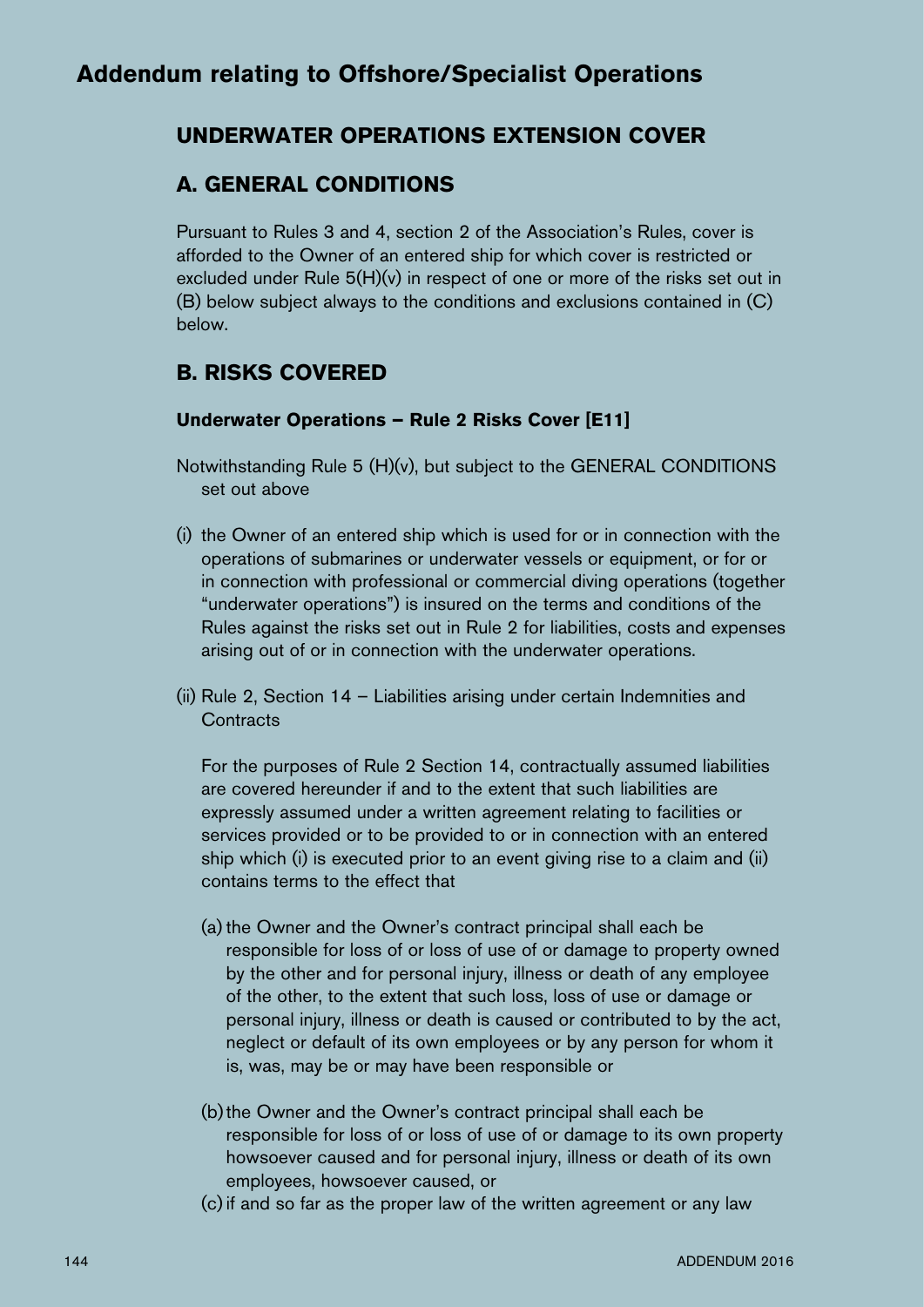applied by a Court in order to give effect to the written agreement permits, the Owner and the Owner's contract principal shall each indemnify, protect defend and hold the other harmless from and against any and all claims, actions, suits, proceedings, liabilities, costs, expenses or demands whatsoever arising out of or in connection with loss of or loss of use of or damage to its own property and/or personal injury, illness or death of its own employees, regardless of the act, neglect or default of the other, and

(d)the indemnity or contract preserves the Owner's right to limit liability.

#### **Underwater Operations - Express Contractual Liability Cover [E113]**

Subject to the GENERAL CONDITIONS set out above, cover is extended to an Owner of an entered ship which is used for underwater operations in respect of the risks, liabilities, costs or expenses set out below to the extent that they are expressly assumed by the Owner under a written agreement. For the purpose of this cover, a "written agreement" means any written agreement relating to facilities or services provided or to be provided to or in connection with an entered ship which is executed prior to an event giving rise to a claim.

- (a) Liabilities, costs and expenses which arise as a consequence of naming other persons as additional assureds and waiving rights of subrogation against such persons, where this is required by a written agreement.
- (b) Liabilities, costs and expenses arising out of any obligation assumed under a written agreement which would not have arisen but for the existence of that agreement in respect of personal injury or illness or death of any third parties or in respect of loss of, or loss of use of, or damage to the property of any third party.
- (c) Liabilities, costs and expenses which arise out of any claim or claims made by any employee of the Owner against any party to a written agreement on the basis of the "borrowed servant" doctrine.
- (d) Liabilities, costs and expenses arising out of any obligation assumed under a written agreement which would not have arisen but for the existence of that agreement relating to the raising, removal, destruction, lighting or marking of the wreck of an entered ship.

#### **Endorsements**

- (i) Where any proceedings are commenced or claims are made by any additional assured or the Owner against the Owner or any additional assured, this cover shall apply as if a separate Certificate of Entry had been issued to each assured.
- (ii) Where any proceedings are commenced or claims are made against the Owner and/or any additional assureds, this cover shall apply as if a separate Certificate of Entry had been issued to each assured, provided always that this provision shall not operate to increase the limit of liability of the Association endorsed upon the Certificate of Entry.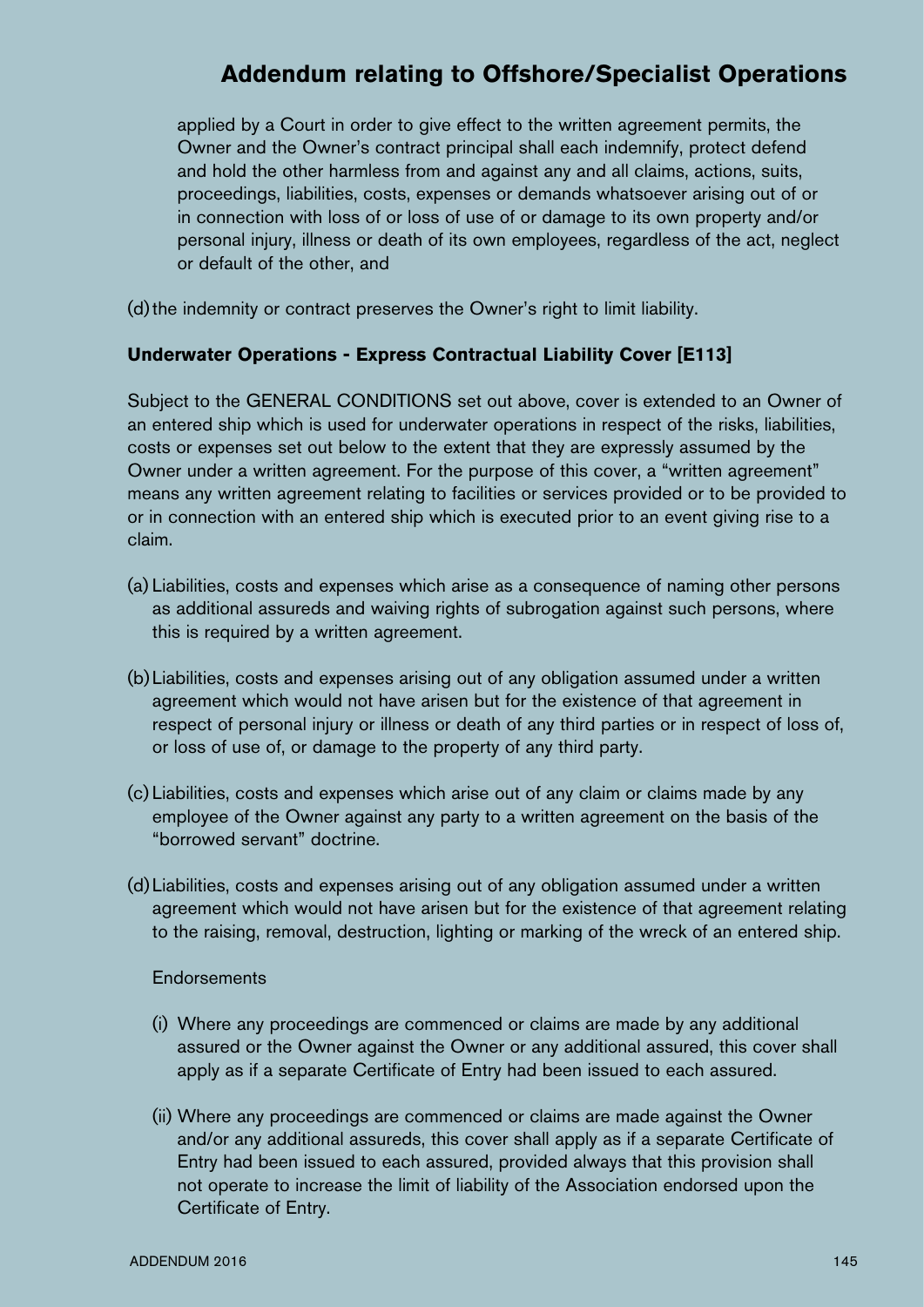- (iii)Where this cover is prejudiced as a result of the acts or omissions of the Owner or any person for whom he is, was, may be or may have been responsible, this cover shall subsist for the benefit of any person or persons named as additional assureds provided that any additional assured claiming the benefit of this provision is not privy to any such acts or omissions.
- (iv)This cover is not prejudiced by the fact that the Owner or any additional assured has waived his rights or is otherwise not entitled to limit his liability in accordance with any law, statute or convention in force which provides for limitation of liability in the circumstances of the occurrence giving rise to a claim, provided always that this provision shall not operate to increase the limit of liability of the Association endorsed upon the Certificate of Entry.
- (v) This cover shall be deemed to be primary in relation to those contractual liabilities assumed by the Owner which may be the subject of separate insurance carried by the other party or parties to the written agreement.

### **C. TERMS AND CONDITIONS**

- 1. The following conditions and exclusions apply to all and any of the Risks Covered in (B) above:
- (i) Employers and Employee Benefits Exclusions (divers)
	- (a) There shall be no recovery for any liabilities in respect of personal injury, occupational disease, illness or death of any diver employed by the Owner whether incurred as an employer or in any other capacity.
	- (b) There shall be no recovery for any liabilities arising out of any act or omission of the Owner, whether negligent or otherwise, or of any other person for whom the Owner is, was, may be or may have been legally responsible, in connection with any employee benefit of any diver employed by the Owner.
- (ii) Work, Products and Services Exclusion

There shall be no recovery for any liabilities in respect of any claim for loss of or damage to underwater vehicles being operated by the Owner, in respect of the fitness for purpose and/or quality of the Owner's work, products or services, or in respect of any defect in the Owner's work, products or services or in respect of any obligation on the part of the Owner to ensure that work or services carried out by or on behalf of the Owner will be performed with reasonable care and skill and/or in an otherwise workmanlike manner.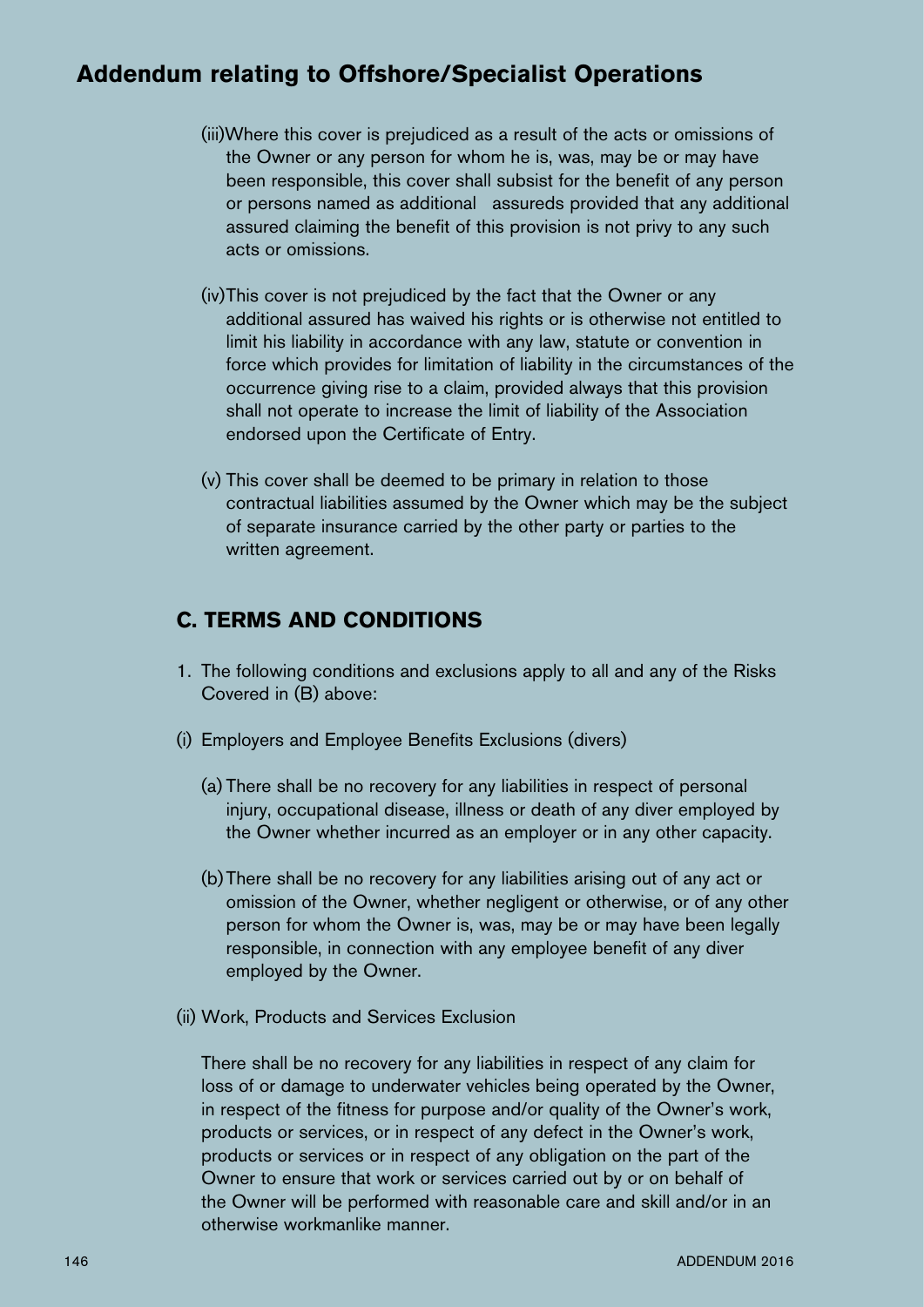#### (iii)Contractual Liability Exclusion

There shall be no recovery for any contractually assumed liabilities which would not have arisen but for the existence of the contract other than those set out in and accepted under the conditions set out in either paragraph A(ii) or, as the case may be, paragraph B of the Risks Covered in (B) above.

#### (iv)Workers' Compensation Exclusions

#### United States

There shall be no recovery for any liabilities for the payment of compensation and/ or damages and/or benefits to or for the benefit of any employee of the Owner or to any third party who is the statutory assignee of any employee of the Owner, under, or in consequence of any default under, the workers' compensation laws of any of the States of the United States, the United States Longshoremens' and Harbour Workers' Compensation Act and/or the United States Federal Employees' Compensation Act, or any other similar act, law or scheme in force or in operation in any of the States of the United States or under the federal jurisdiction of the United States.

#### Other Jurisdictions

There shall be no recovery for any liabilities for the payment of compensation and/ or damages and/or benefits to or for the benefit of any employee of the Owner under any workers' compensation act, law or scheme in force or in operation in any other jurisdiction, unless and to the extent that the terms, conditions and limit of such cover is agreed between the Owner and the Managers and endorsed upon the Certificate of Entry.

- (v) There shall be no recovery for any liabilities, costs and expenses incurred as a result of the operation of any penalty clause or liquidated damages agreement, or any performance bond or guarantee, or any agreement in respect of tax or any other revenue liabilities.
- (vi)There shall be no recovery for any liabilities, costs and expenses incurred as a result of seepage and/or pollution and/or clean-up and/or containment of substances emanating from property owned by persons other than the Owner howsoever deemed to be in his care, custody or control.

#### 2. War Risks Cover

Cover hereunder is extended to restore cover for liabilities, losses, costs or expenses otherwise excluded by Rule 5(E).

However, in no case shall this extension cover loss, damage, liability or expense directly or indirectly caused by or contributed to by or arising from any chemical, biological, bio-chemical or electromagnetic weapon.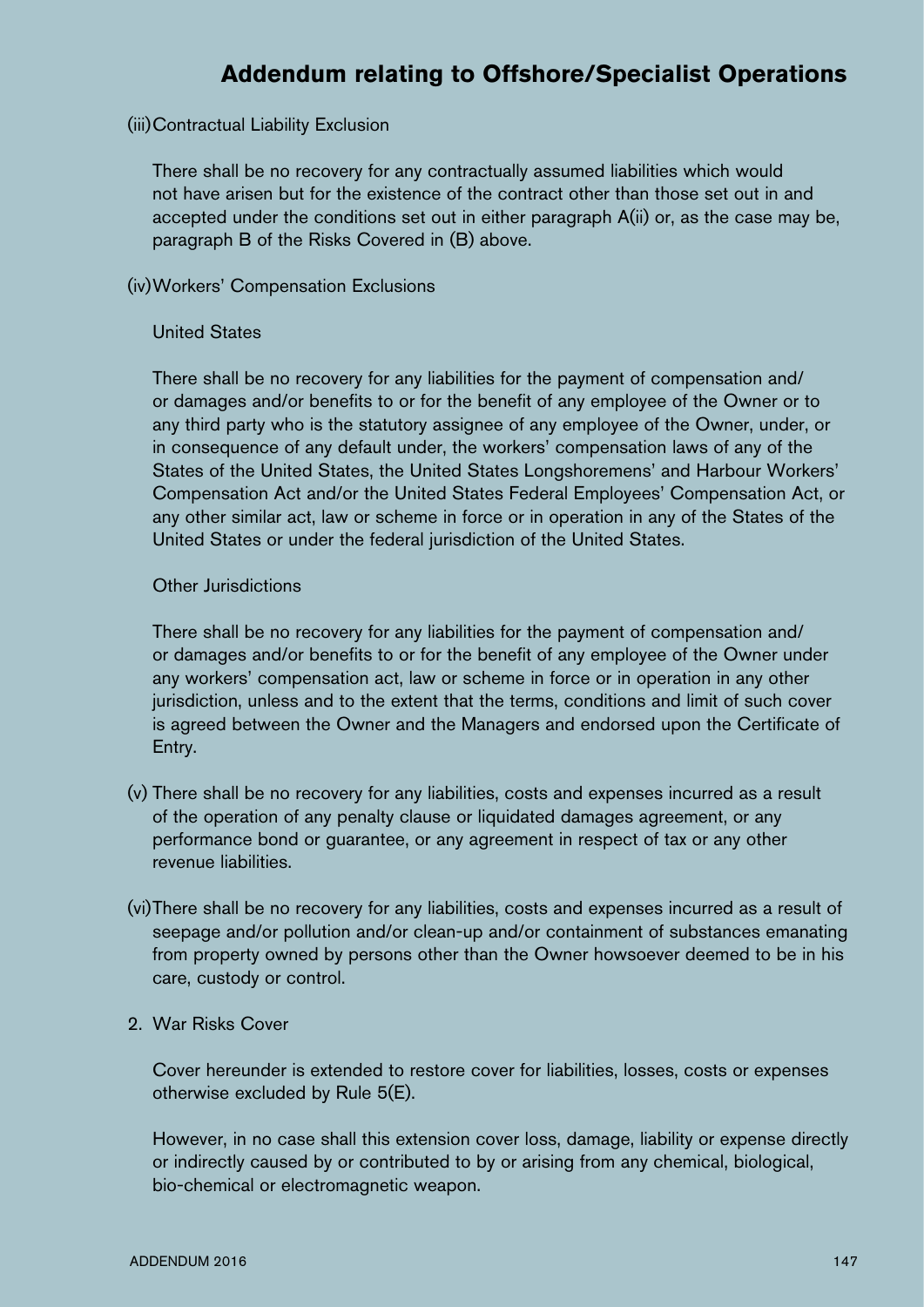This extension is subject to the Notice of Cancellation Automatic Termination of Cover and Five Powers War Exclusion Clause as follows:

1. Cancellation

 This extension of cover may be cancelled by either the Association or the Owner giving 7 days notice (such cancellation becoming effective on the expiry of 7 days from midnight of the day on which notice of cancellation is issued by or to the Association). The Association agree however to reinstate cover, if required, at terms to be agreed between the Association and the Owner, prior to the expiry of such notice of cancellation.

2. Automatic Termination of Cover

 Whether or not notice of cancellation has been given this extension of cover shall terminate automatically

- 2.1 upon the outbreak of war (whether there be a declaration of war or not) between any of the following: United Kingdom, United States of America, France, the Russian Federation, the People's Republic of China;
- 2.2 in respect of any ship in the event of such ship being requisitioned either for title or use.
- 3. Five Powers War Exclusion

This extension of cover excludes

- 3.1 loss damage liability or expense arising from
- 3.1.1 the outbreak of war (whether there be a declaration of war or not) between any of the following: United Kingdom, United States of America, France, the Russian Federation, the People's Republic of China;
- 3.1.2 requisition either for title or use.
- 3. Limit

The Association's liability for any and all claims under this cover shall, unless otherwise specifically agreed, be subject to a combined single limit of liability each accident or occurrence or series of accidents or occurrences arising out of any one event, such limit being the limit of liability endorsed upon the Certificate of Entry.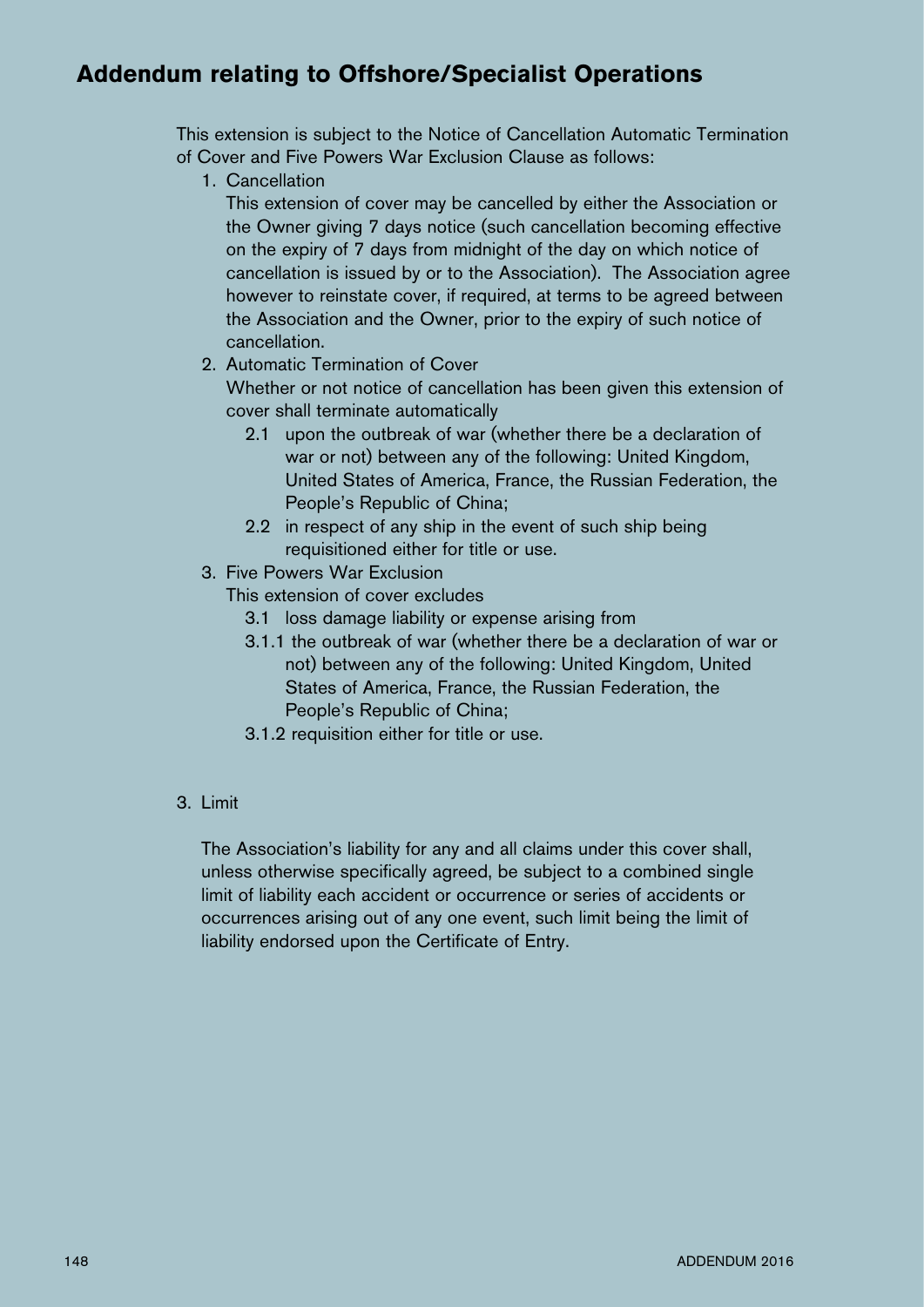# **SUPPLY OR TOWAGE EXTENSION COVER**

### **A. GENERAL CONDITIONS**

Pursuant to Rules 3 and 4, section 2 of the Association's Rules, cover is afforded to the Owner of an entered ship for liability arising out of towage of or by, or supply by, an entered ship, in respect of one or more of the risks set out in section A or B of (B) but subject always to the conditions and exclusions contained in (C) below.

### **B. RISKS COVERED**

#### **Towage Of An Entered Ship - Express Contractual Liability Cover [F12A]**

Subject to the GENERAL CONDITIONS set out above, cover hereunder is extended to an Owner of an entered ship being towed to include liabilities, costs or expenses set out below to the extent that they are expressly assumed by the Owner under a written agreement. For the purpose of this cover, a "written agreement" means any written agreement relating to facilities or services provided or to be provided to or in connection with an entered ship which is executed prior to an event giving rise to a claim.

- (a) Liabilities, costs and expenses which arise as a consequence of naming other persons as additional assureds and waiving rights of subrogation against such persons, where this is required by a written agreement.
- (b) Liabilities, costs and expenses arising out of any obligation assumed under a written agreement which would not have arisen but for the existence of that agreement in respect of personal injury or illness or death of any third parties.
- (c) Liabilities, costs and expenses which arise out of any claim or claims made by any employee of the Owner against any party to a written agreement on the basis of the "borrowed servant" doctrine.
- (d) Liabilities, costs and expenses in respect of cargo or other property intended to be or being or having been carried on the entered ship and the proportion of general average which the Owner cannot recover solely by reason of a breach of the contract of carriage, to the extent that either such liabilities, costs and expenses or such loss would not have been incurred or payable had the cargo or property been carried on terms no less favourable to the Owner than the Association's standard terms of carriage as set out in proviso (a) to Rule 2, Section 17.

(e)Liabilities, costs and expenses for loss of, or damage to, or wreck removal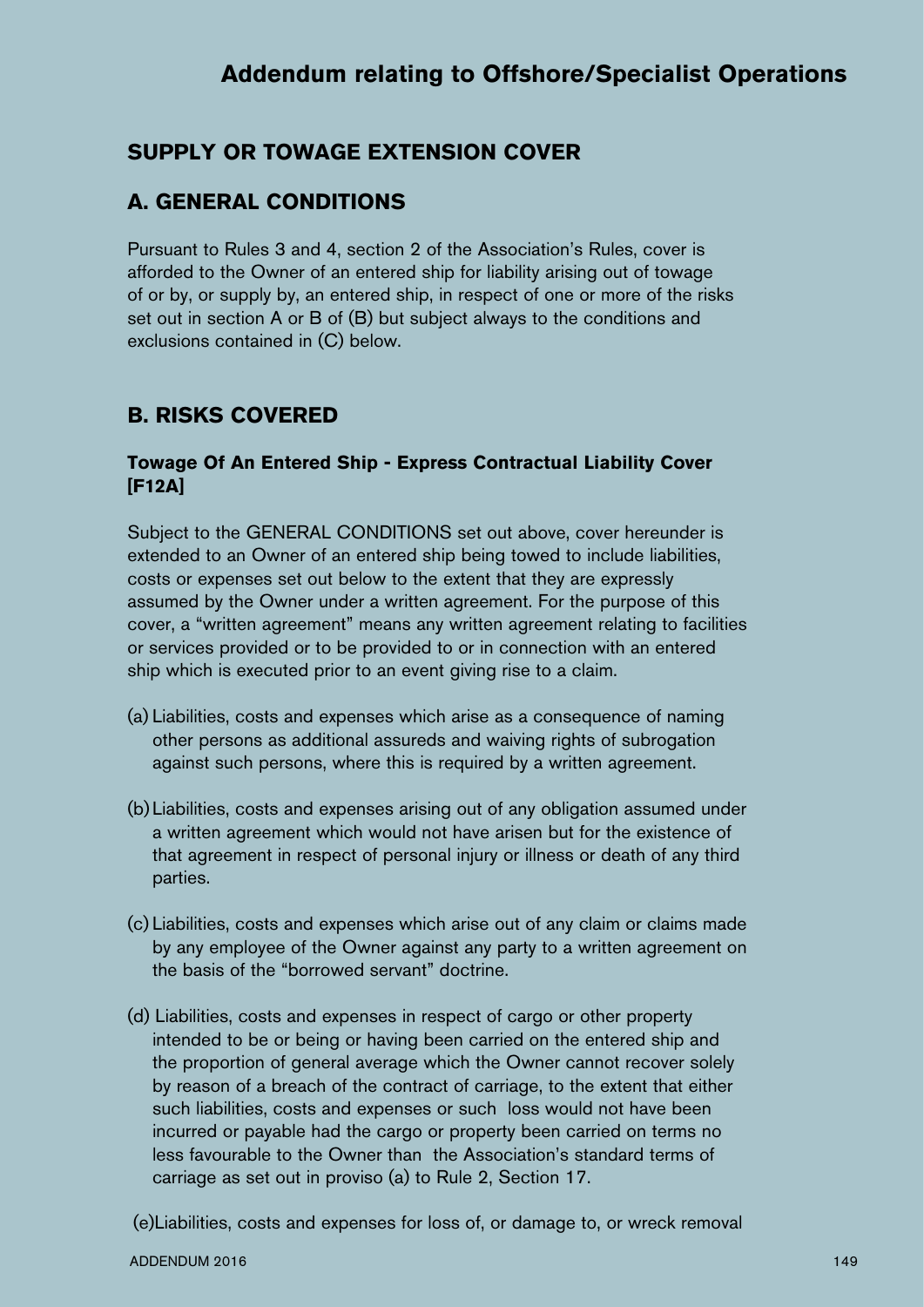of the ship or object towing the entered ship or any property on board that ship or object to the extent that such liability is incurred otherwise than in accordance with the terms and conditions set out in Rule 2, section 13 (B).

- (f) Liability, costs and expenses for personal injury, illness or death arising out of towage of the entered ship to the extent that such liability is incurred otherwise than in accordance with the terms and conditions set out in Rule 2, section 13 (B).
- (g) Liabilities, costs and expenses arising out of any obligation assumed under a written agreement which would not have arisen but for the existence of that agreement, in respect of loss of, or loss of use of, or damage to the property of any third party other than such property as is referred to in paragraphs (d) and (e) above.
- (h) Liabilities, costs and expenses arising out of any obligation assumed under a written agreement which would not have arisen but for the existence of that agreement relating to the raising, removal, destruction, lighting or marking of the wreck of an entered ship.

#### **Endorsements**

- (i) Where any proceedings are commenced or claims are made by any additional assured or the Owner against the Owner or any additional assured, this cover shall apply as if a separate Certificate of Entry had been issued to each assured.
- (ii) Where any proceedings are commenced or claims are made against the Owner and/or any additional assureds, this cover shall apply as if a separate Certificate of Entry had been issued to each assured, provided always that this provision shall not operate to increase the limit of liability of the Association endorsed upon the Certificate of Entry.
- (iii)Where this cover is prejudiced as a result of the acts or omissions of the Owner or any person for whom he is, was, may be or may have been responsible, this cover shall subsist for the benefit of any person or persons named as additional assureds provided that any additional assured claiming the benefit of this provision is not privy to any such acts or omissions.
- (iv)This cover is not prejudiced by the fact that the Owner or any additional assured has waived his rights or is otherwise not entitled to limit his liability in accordance with any law, statute or convention in force which provides for limitation of liability in the circumstances of the occurrence giving rise to a claim, provided always that this provision shall not operate to increase the limit of liability of the Association endorsed upon the Certificate of Entry.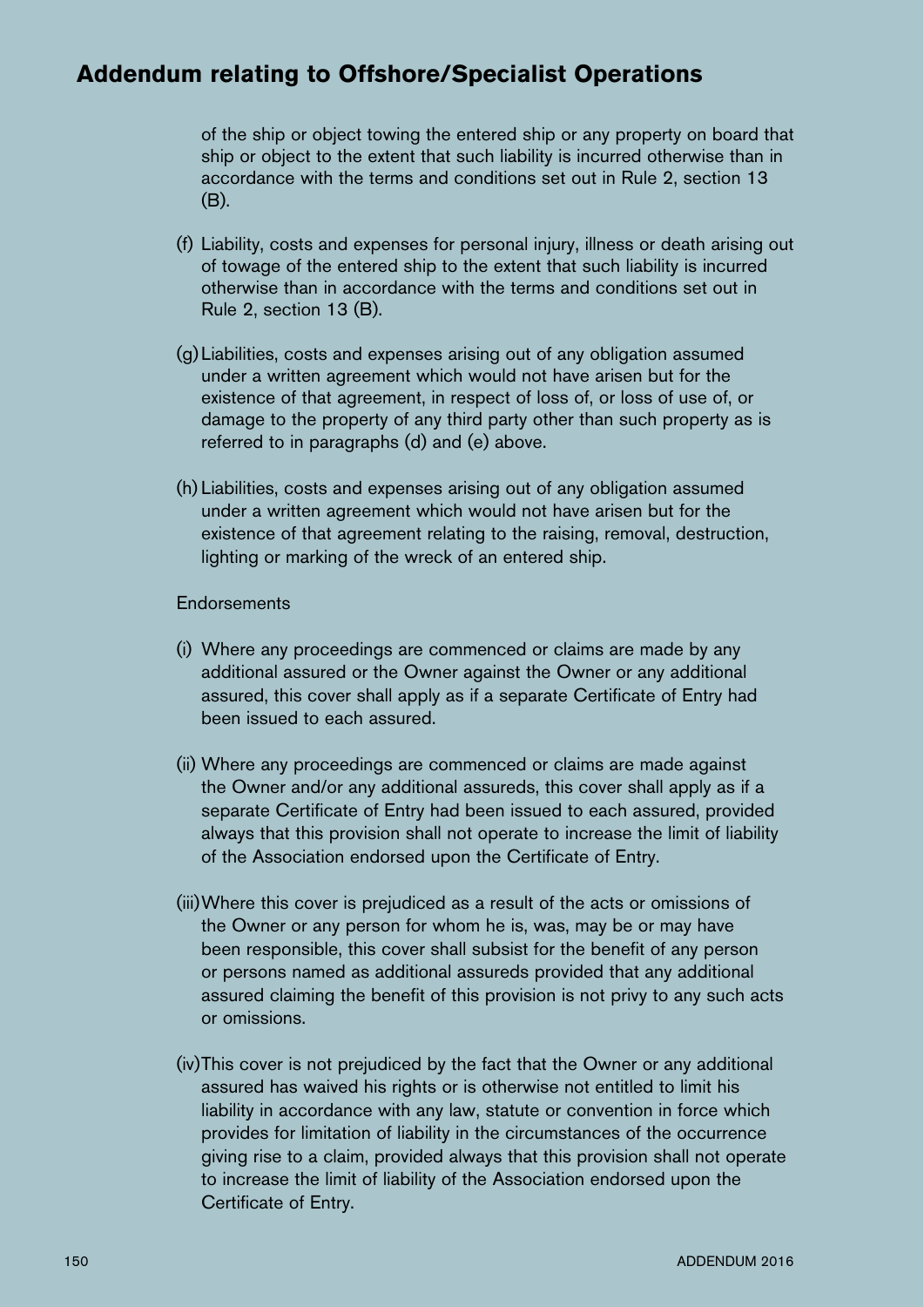(v) This cover shall be deemed to be primary in relation to those contractual liabilities assumed by the Owner which may be the subject of separate insurance carried by the other party or parties to the written agreement.

#### **Towage By An Entered Ship - Express Contractual Liability Cover [F12B]**

Subject to the GENERAL CONDITIONS set out above, cover hereunder is extended to an Owner of an entered ship which is used for supplying and/ or towing to include, liabilities, costs or expenses set out below to the extent that they are expressly assumed by the Owner under a written agreement or arise out of the towage of another ship or object by the entered ship. For the purpose of this cover, a "written agreement" means any written agreement relating to facilities or services provided or to be provided to or in connection with an entered ship which is executed prior to an event giving rise to a claim.

- (a) Liabilities, costs and expenses which arise as a consequence of naming other persons as additional assureds and waiving rights of subrogation against such persons, where this is required by a written agreement.
- (b) Liabilities, costs and expenses arising out of any obligation assumed under a written agreement which would not have arisen but for the existence of that agreement in respect of personal injury or illness or death of any third parties.
- (c) Liabilities, costs and expenses which arise out of any claim or claims made by any employee of the Owner against any party to a written agreement on the basis of the "borrowed servant" doctrine.
- (d) Liabilities, costs and expenses in respect of cargo or other property intended to be or being or having been carried on the entered ship and the proportion of general average which the Owner cannot recover solely by reason of a breach of the contract of carriage, to the extent that either such liabilities, costs and expenses or such loss would not have been incurred or payable had the cargo or property been carried on terms no less favourable to the Owner than the Association's standard terms of carriage as set out in proviso (a) to Rule 2, Section 17.
- (e) Liabilities, costs and expenses for loss of, or damage to, or wreck removal of a towed object or any property on board the towed object to the extent that such liability is incurred otherwise than in accordance with the terms and conditions set out in Rule 2, section 13 (C).
- (f) Liabilities, costs and expenses for personal injury, illness or death arising out of towage by the entered ship to the extent that such liability is incurred otherwise than in accordance with the terms and conditions set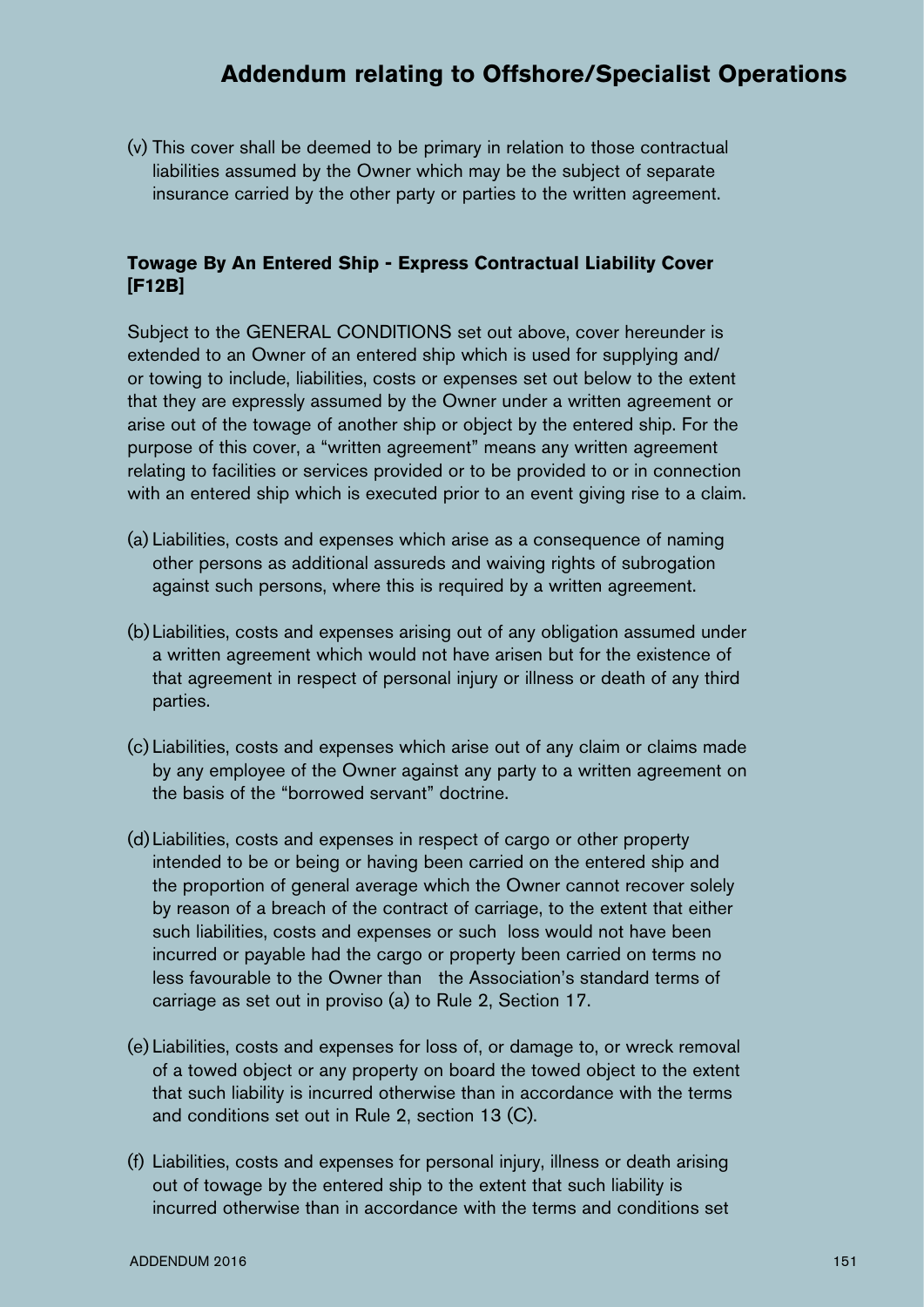out in Rule 2, section 13 (C).

- (g) Liabilities, costs and expenses arising out of any obligation assumed under a written agreement which would not have arisen but for the existence of that agreement, in respect of loss of, or loss of use of, or damage to the property of any third party other than such property as is referred to in paragraphs (d) and (e) above.
- (h) Liabilities, costs and expenses arising out of any obligation assumed under a written agreement which would not have arisen but for the existence of that agreement relating to the raising, removal, destruction, lighting or marking of the wreck of an entered ship.

#### **Endorsements**

- (i) Where any proceedings are commenced or claims are made by any additional assured or the Owner against the Owner or any additional assured, this cover shall apply as if a separate Certificate of Entry had been issued to each assured.
- (ii) Where any proceedings are commenced or claims are made against the Owner and/or any additional assureds, this cover shall apply as if a separate Certificate of Entry had been issued to each assured, provided always that this provision shall not operate to increase the limit of liability of the Association endorsed upon the Certificate of Entry.
- (iii)Where this cover is prejudiced as a result of the acts or omissions of the Owner or any person for whom he is, was, may be or may have been responsible, this cover shall subsist for the benefit of any person or persons named as additional assureds provided that any additional assured claiming the benefit of this provision is not privy to any such acts or omissions.
- (iv)This cover is not prejudiced by the fact that the Owner or any additional assured has waived his rights or is otherwise not entitled to limit his liability in accordance with any law, statute or convention in force which provides for limitation of liability in the circumstances of the occurrence giving rise to a claim, provided always that this provision shall not operate to increase the limit of liability of the Association endorsed upon the Certificate of Entry.
- (v) This cover shall be deemed to be primary in relation to those contractual liabilities assumed by the Owner which may be the subject of separate insurance carried by the other party or parties to the written agreement.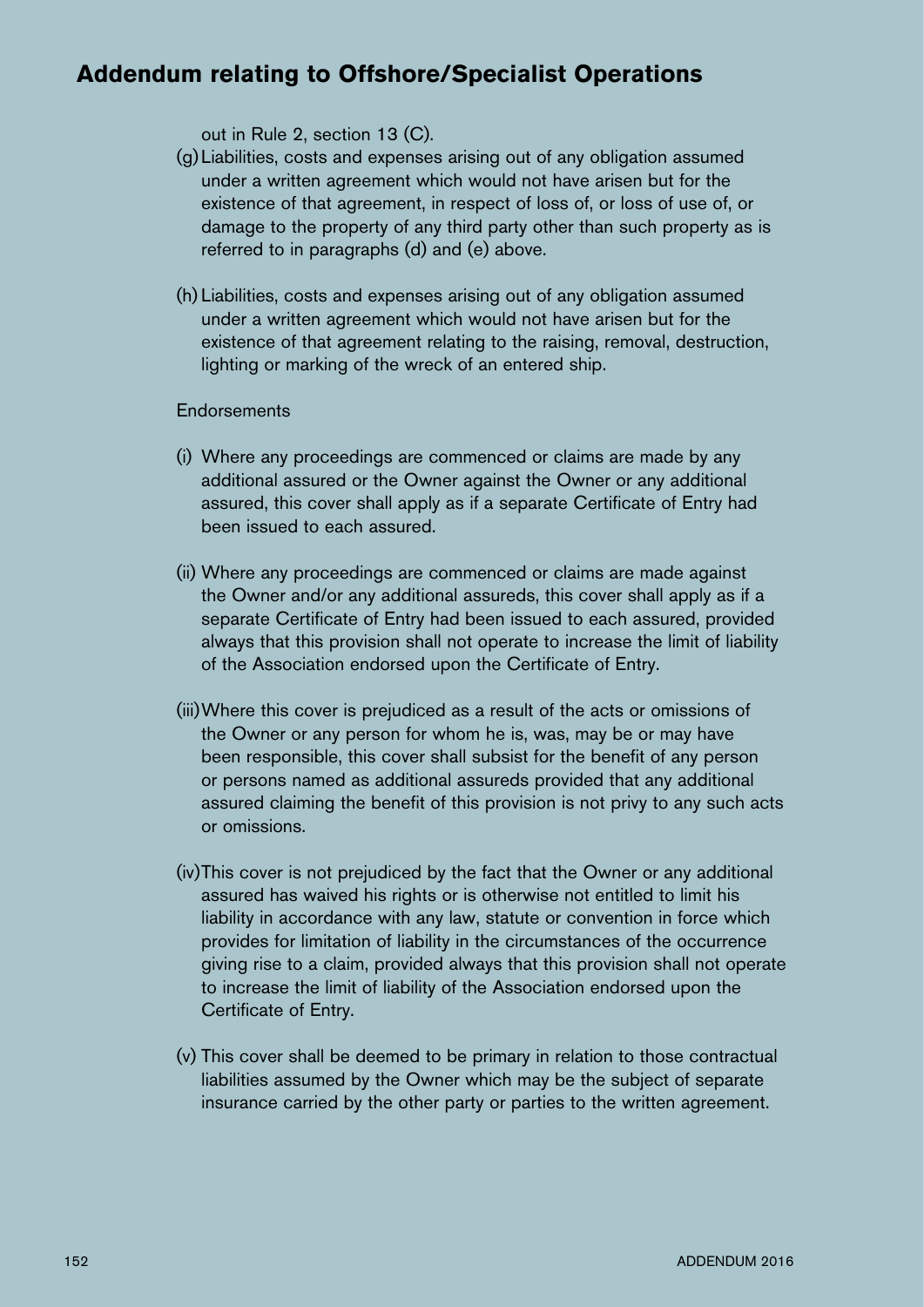### **C. CONDITIONS AND EXCLUSIONS**

- 1. The following conditions and exclusions apply to the Risks Covered in (B) above:
- (a) Underwater Operations Exclusion

Cover for the Risks Covered in (B) above excludes claims for liabilities, costs and expenses arising out of underwater operations. Special cover for liabilities, costs and expenses arising out of underwater operations, otherwise excluded by virtue of Rule 5(H)(v), is given only in accordance with the terms and conditions of "UNDERWATER OPERATIONS EXTENSION COVER".

(b)Workers' Compensation Exclusions

#### United States

There shall be no recovery for liabilities for the payment of compensation and/or damages and/or benefits to or for the benefit of any employee of the Owner or to any third party who is the statutory assignee of any employee of the Owner, under, or in consequence of any default under, the workers' compensation laws of any of the States of the United States, the United States Longshoremen's and Harbour Workers' Compensation Act and/or the United States Federal Employees' Compensation Act, or any other similar act, law or scheme in force or in operation in any of the States of the United States or under the federal jurisdiction of the United States.

#### Other Jurisdictions

There shall be no recovery for liabilities for the payment of compensation and/or damages and/or benefits to or for the benefit of any employee of the Owner under any workers compensation act, law or scheme in force or in operation in any other jurisdiction, unless and to the extent that the terms, conditions and limit of such cover is agreed between the Owner and the Managers and endorsed upon the Certificate of Entry.

- (c) There shall be no recovery for liabilities, costs and expenses incurred as a result of the operation of any penalty clause or liquidated damages agreement, or any performance bond or guarantee, or any agreement in respect of tax or any other revenue liabilities.
- (d) There shall be no recovery for any contractually assumed liabilities which would not have arisen but for the existence of the contract other than those set out in and accepted under the conditions set out in in (B) above.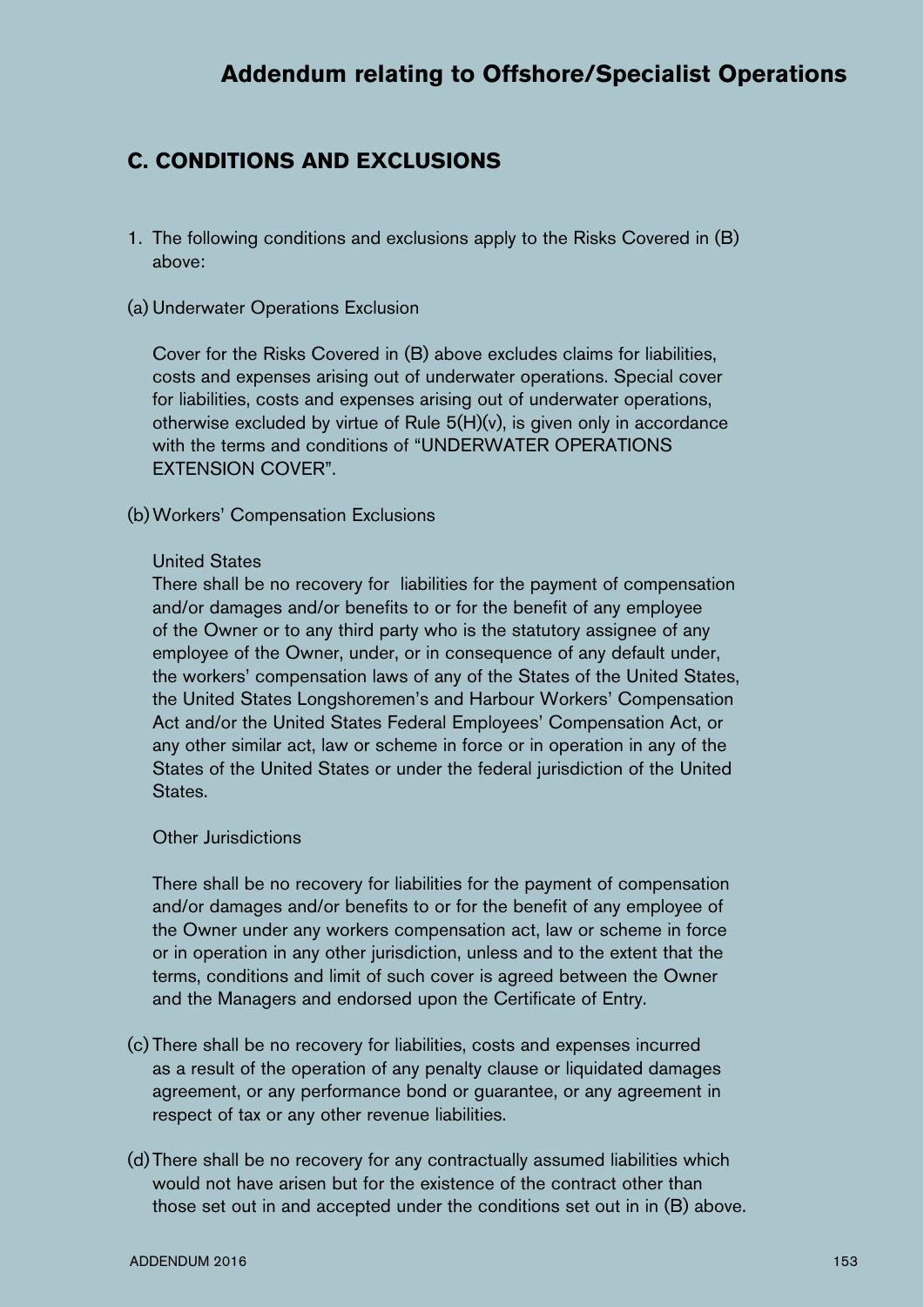#### 2. War Risks Cover

Cover hereunder is extended to restore cover for liabilities, losses, costs or expenses otherwise excluded by Rule 5(E).

However, in no case shall this extension cover loss, damage, liability or expense directly or indirectly caused by or contributed to by or arising from any chemical, biological, bio-chemical or electromagnetic weapon.

This extension is subject to the Notice of Cancellation Automatic Termination of Cover and Five Powers War Exclusion Clause as follows:

1. Cancellation

 This extension of cover may be cancelled by either the Association or the Owner giving 7 days notice (such cancellation becoming effective on the expiry of 7 days from midnight of the day on which notice of cancellation is issued by or to the Association). The Association agree however to reinstate cover, if required, at terms to be agreed between the Association and the Owner, prior to the expiry of such notice of cancellation.

#### 2. Automatic Termination of Cover

 Whether or not notice of cancellation has been given this extension of cover shall terminate automatically

- 2.1 upon the outbreak of war (whether there be a declaration of war or not) between any of the following: United Kingdom, United States of America, France, the Russian Federation, the People's Republic of China;
- 2.2 in respect of any ship in the event of such ship being requisitioned either for title or use.
- 3. Five Powers War Exclusion

This extension of cover excludes

- 3.1 loss damage liability or expense arising from
- 3.1.1 the outbreak of war (whether there be a declaration of war or not) between any of the following: United Kingdom, United States of America, France, the Russian Federation, the People's Republic of China;
- 3.1.2 requisition either for title or use.
- 3. Limit

The Association's liability for any and all claims under this cover shall, unless otherwise specifically agreed, be subject to a combined single limit of liability each accident or occurrence or series of accidents or occurrences arising out of any one event, such limit being the limit of liability endorsed upon the Certificate of Entry.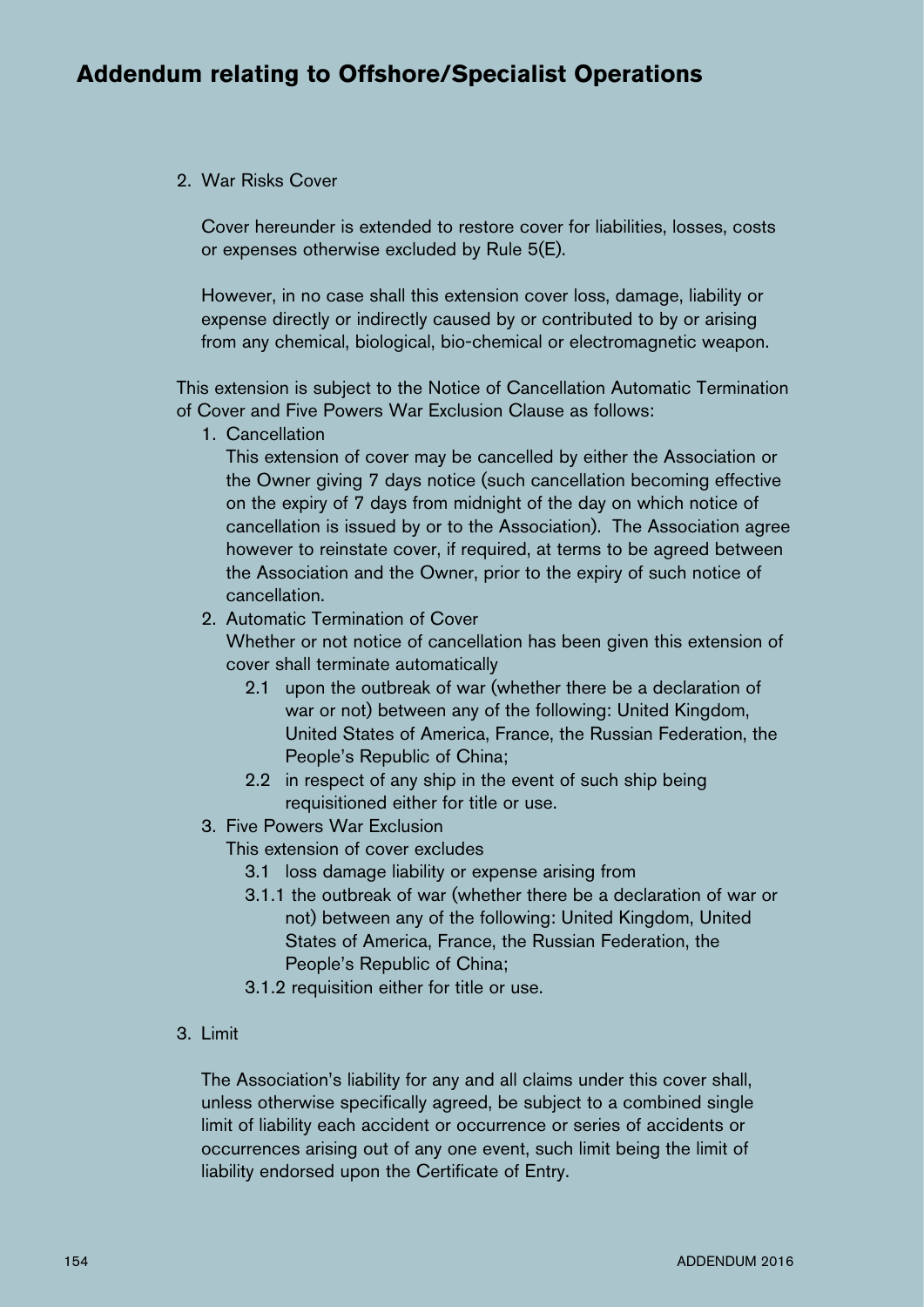# **Addendum relating to TT Risks**

This Addendum contains a summary of the risks which may be incorporated where contractually agreed, in the terms and conditions on which a ship is entered in the Association by, or on behalf of, the Owner or the Charterer, by means of a short form reference to such summary in the Certificate of Entry or in an Endorsement Slip.

#### **Through Transport Risks**

A. General Terms and Conditions of Cover

Pursuant to and subject to Rules 3 and 4, Section 4 of the Association's Rules, it is hereby agreed that the cover afforded to the above-named Member in respect of the entered ship includes the risks set out in B below but on terms and conditions and subject always to the exceptions and limitations referred to in C below.

#### B. Risks Covered

This insurance covers the Member's liability, whether as an Owner or Charterer of the entered ship in respect of the following risks:

- 1. Carrying Equipment
- 2. Cargo Liabilities
- 3. Third Party Liabilities
- 4. Fines and Duty
- 5. Costs
- 6. Discretionary Insurance
- 7. Handling Equipment
- C. Terms, conditions, exceptions and limitations

The terms, conditions, exceptions and limitations upon which cover is afforded in respect of each and all of the risks in B above is set out in full in the Association's website (www.ukpandi.com) under "Through Transport Risks".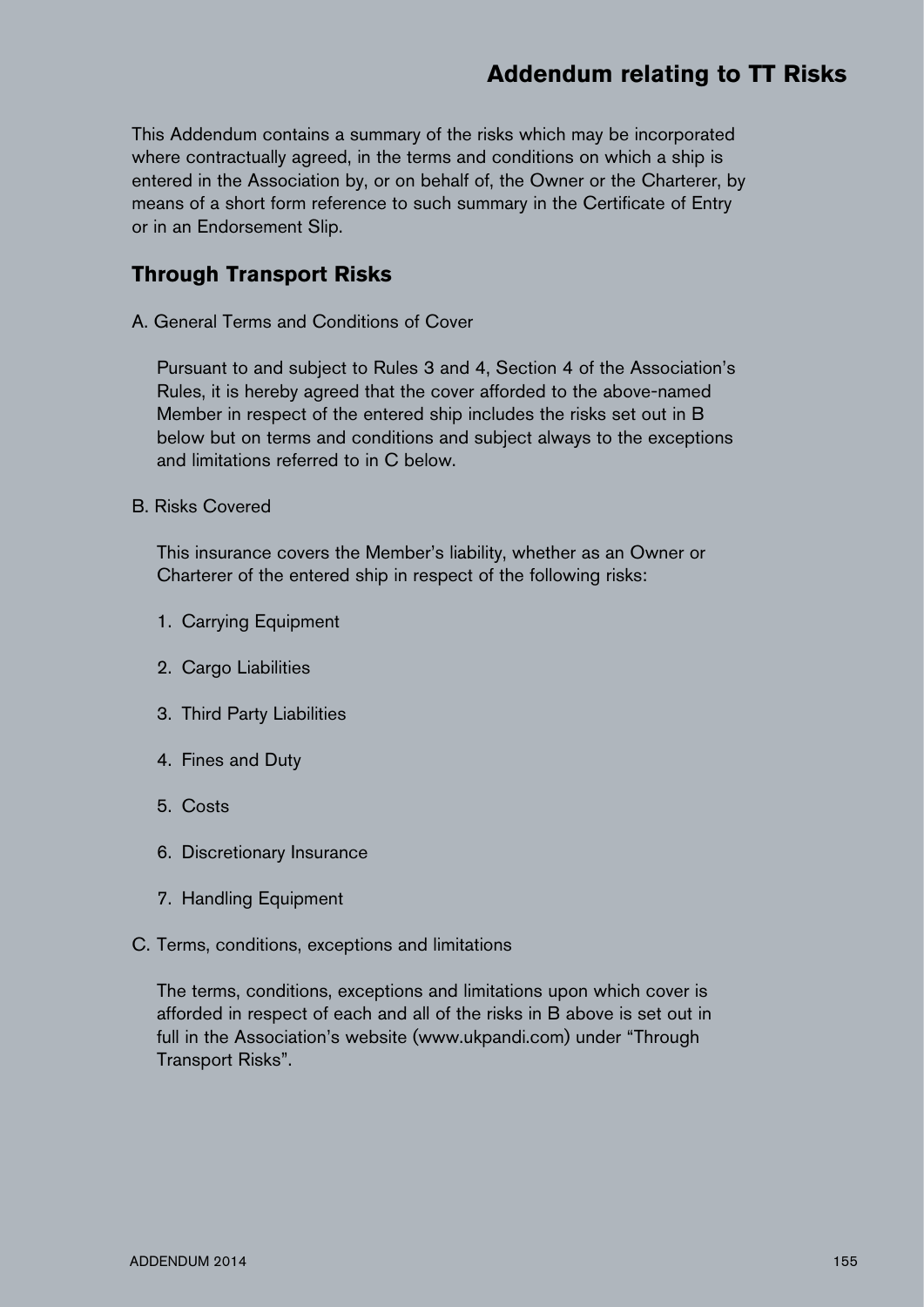# **Addendum relating to TT Risks**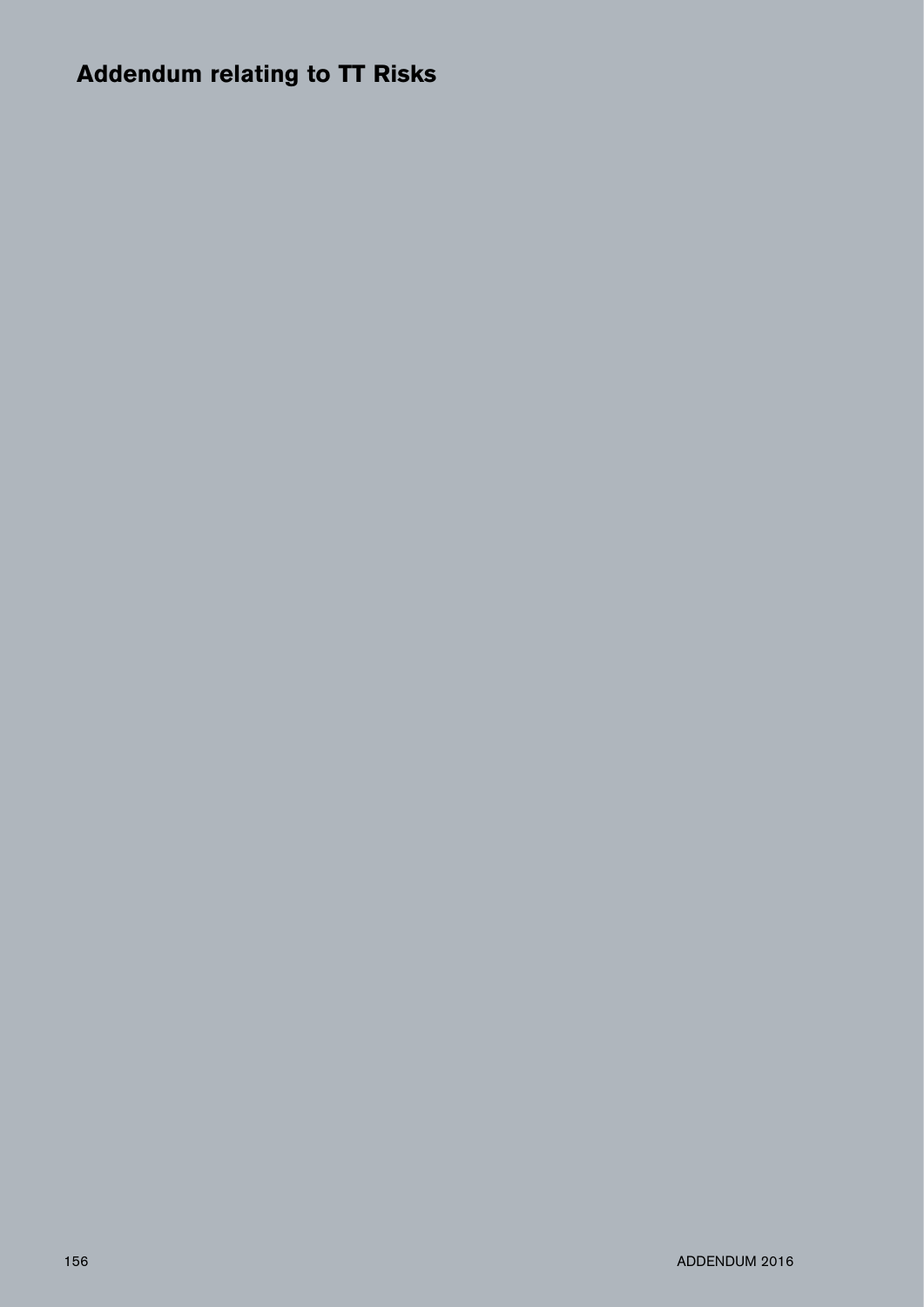# **Bye-laws**

**The United Kingdom Mutual Steam Ship Assurance Association (Bermuda) Limited**

### **Managers Thomas Miller (Bermuda) Ltd.** Canon's Court

22 Victoria Street Hamilton HM1179 Bermuda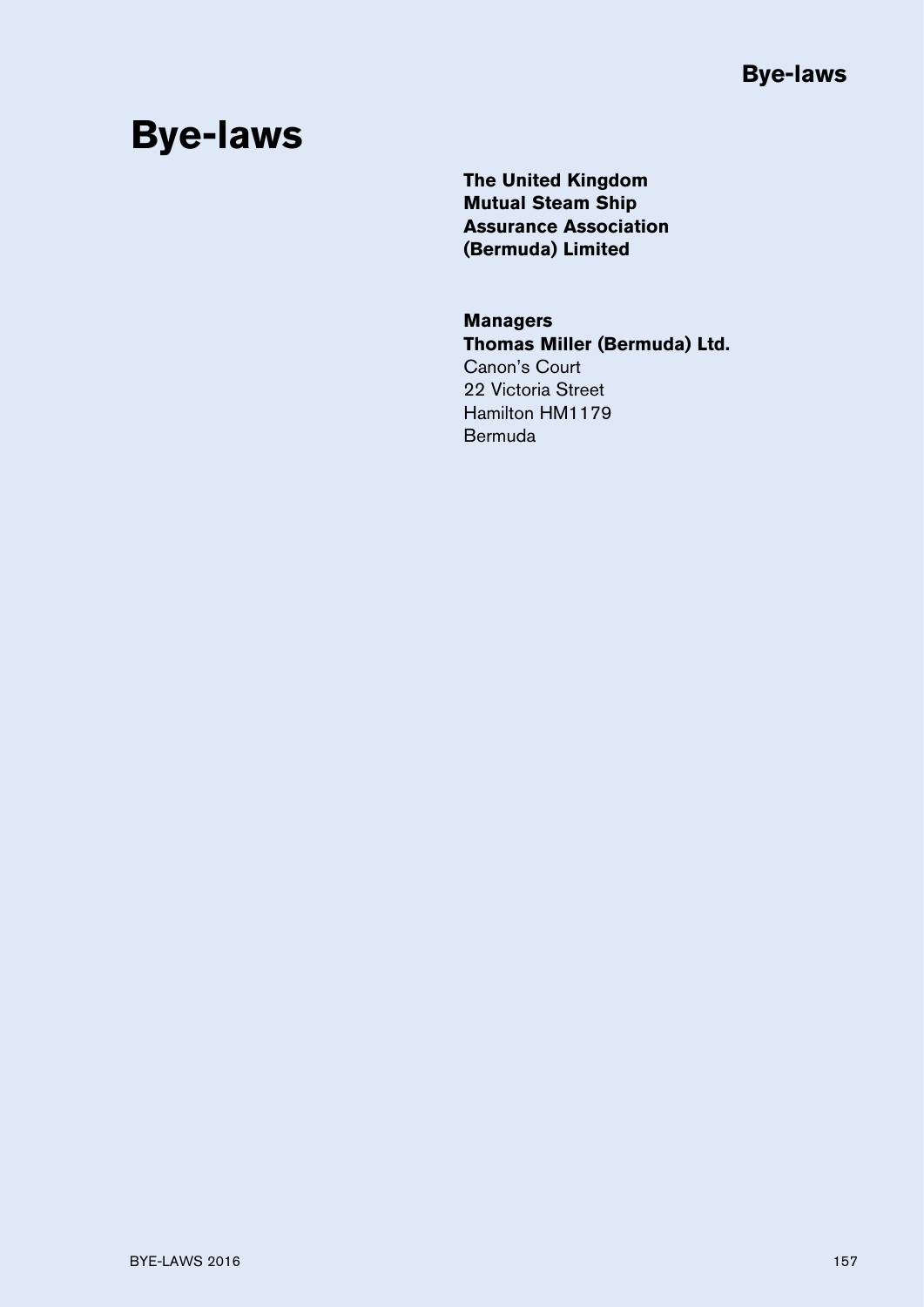# **Interpretation**

1 In these Bye-Laws the following expressions shall where the context so admits have the following respective meanings:—

**"The Acts"** means every Bermuda statute from time to time in force concerning companies insofar as the same applies to the Company, and includes The United Kingdom Mutual Steam Ship Assurance Association (Bermuda) Limited Consolidation and Amendment Act 1993.

**"The Company"** means The United Kingdom Mutual Steam Ship Assurance Association (Bermuda) Limited.

**"The Companies"** means The United Kingdom Mutual Steam Ship Assurance Association (Bermuda) Limited and The United Kingdom Mutual Steam Ship Assurance Association (Europe) Limited

**"Register of Members"** means the Register of Members for the time being maintained by the Company.

**"The Rules"** means the Rules from time to time in force governing the conduct of the whole or any part of the business of the Company.

**"Board"** means the Board of Directors of the Company.

**"The Directors"** means the members of the Board for the time being.

**"Chairman"** means the Chairman of the Board.

**"President" "Vice-President" "Secretary"** and **"Treasurer"** mean, respectively, only the officers of the Company having such titles.

**"The Managers"** means the Managers for the time being of the Company.

**"Ship"** (in the context of a ship entered or proposed to be entered in the Company) means ship, boat or hovercraft or any other description of vessel or structure (including any ship, boat, hovercraft or other vessel or structure under construction) used or intended to be used for any purpose whatsoever in navigation or otherwise on, under, over or in water or any part thereof or any proportion of the tonnage thereof or any share therein.

**"Tonnage"** means the gross tonnage of a ship as certified in the Certificate of Registry of such ship or in any other official document relating to the registration of such ship.

**"Entered Tonnage"** means the tonnage figure recorded as entered tonnage in the certificate of entry of an entered ship

**"Ton"** means the unit of tonnage.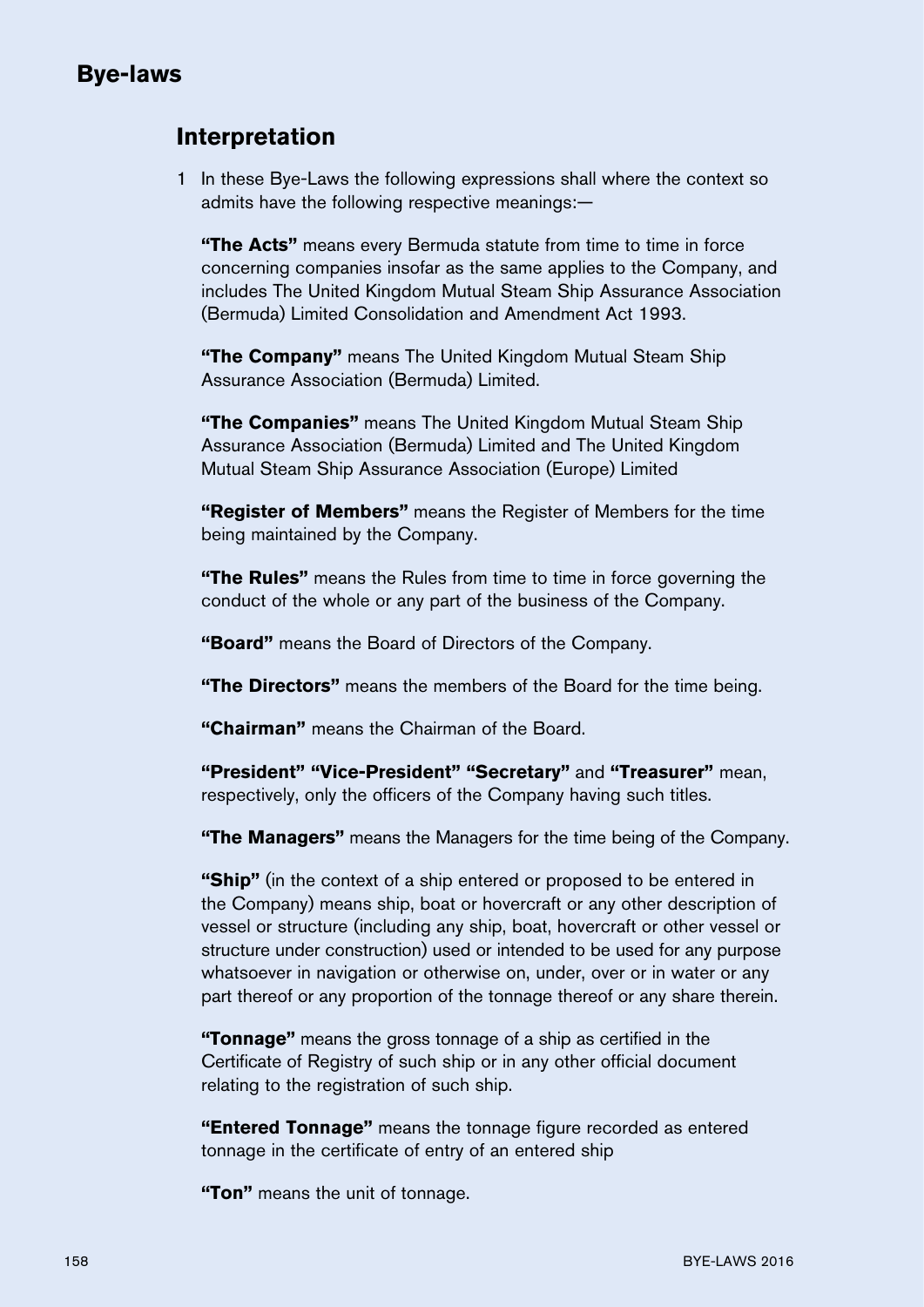**"Insurance"** means any insurance or reinsurance.

**"Owner"** in relation to an entered ship means owners, owners in partnership, owners holding separate shares in severalty, part owner, mortgagee, trustee, charterer, operator or builder of such ship and any other person (not being an insurer reinsured under Rule 13) named in the certificate of entry or endorsement slip, by or on whose behalf the same has been entered in the Association whether he be a member of the Association or not.

**"Reserves"** means the Reserve Fund established and maintained in accordance with the provisions of the Acts and such other reserves as the Directors may from time to time decide to establish and maintain.

**"The Seal"** means the Common Seal of the Company.

**"Year"** means calendar year unless otherwise specifically stated.

**"Month"** means calendar month.

**"Notice"** means written notice unless otherwise specifically stated.

**"May**" shall be construed as permissive.

**"Shall"** shall be construed as imperative.

Words importing only the singular number shall also include the plural number and vice versa.

Words importing only the masculine gender shall also include the feminine and neuter genders.

Words importing persons shall also include companies or associations or bodies of persons whether corporate or unincorporated .

**"Electronic communication"** means the same as in the Electronic Transactions Act 1999 (and includes for the avoidance of doubt e-mail.)

"**In writing"** and **"written"** means visibly expressed in any mode of permanently representing or reproducing words, including telegram, facsimile transmission (fax) and other electronic communication.

**"These Islands"** means the Islands of Bermuda.

Words and expressions shall (a) bear the same meaning as in The United Kingdom Mutual Steam Ship Assurance Association (Bermuda) Limited Consolidation and Amendment Act 1993 or any statutory modification thereof in force for the time being and (b) to the extent consistent with that Act and any modification thereof in force for the time being bear the same meaning as in the Rules.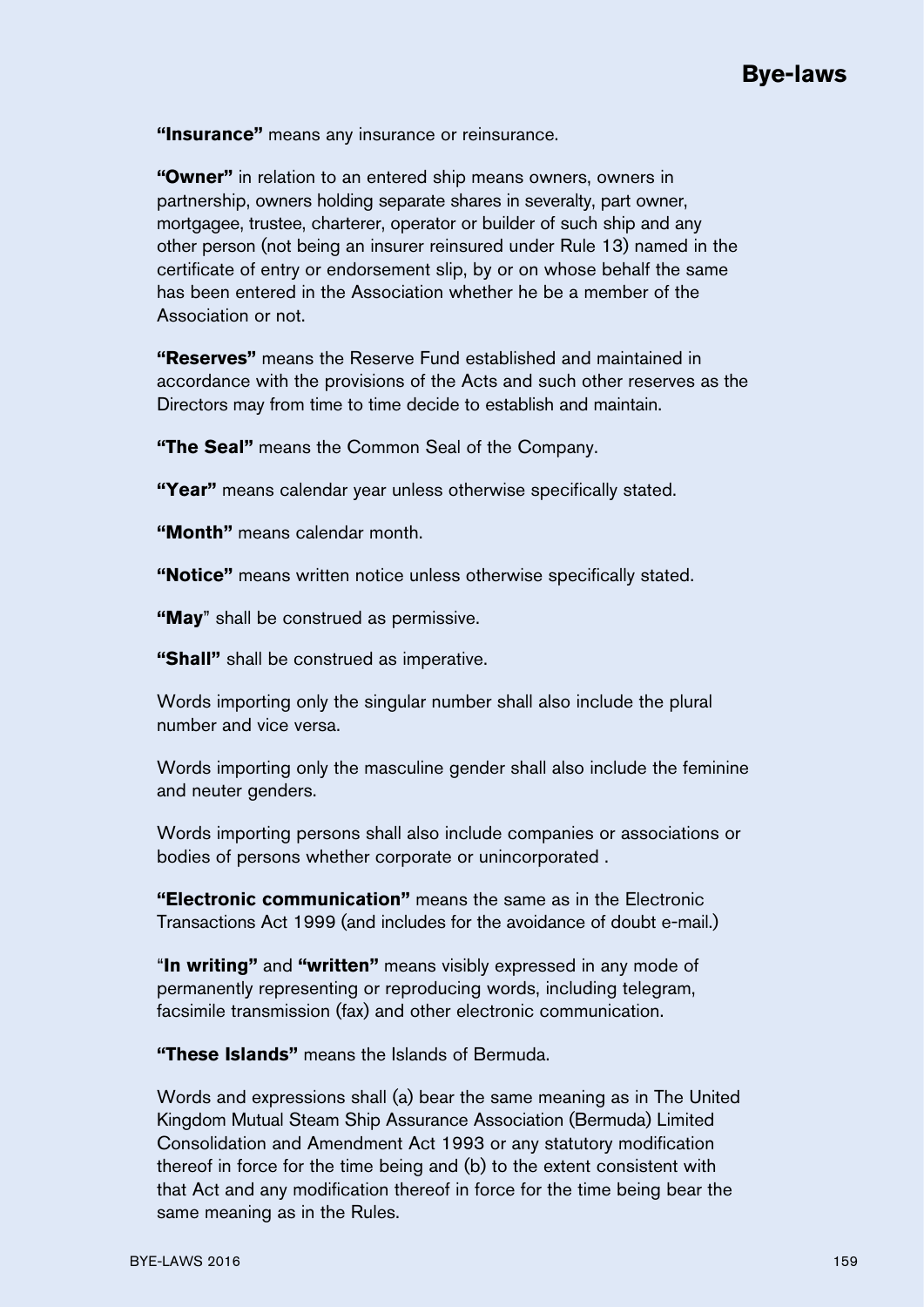# **Membership**

- 2 The Company shall consist of an unlimited number of members.
- 3 A Every Owner who has a ship entered for insurance in either of the Companies, whether in the name of the Owner or by way of reinsurance, and every insurer reinsured by either of the Companies, shall, provided the name of such Owner (or as the case may be such insurer) is entered in the Register of Members and subject to the proviso to paragraph (B) of this Bye-Law, be a member of the Company.
	- B Subject to the proviso to this paragraph, any owner who desires to enter a ship for insurance in either of the Companies, and any Owner whose ship is the subject or part of the subject of an application by an insurer for reinsurance by either of the Companies and any insurer who applies for reinsurance by either of the Companies shall, if he is not already a member of the Company, be deemed in applying for such entry or reinsurance to have agreed that if such entry or reinsurance is accepted he will thereupon become and be a member of the Company in accordance with these Bye-Laws;

PROVIDED ALWAYS that subject to the Rules

- a) The Managers shall have the right to require that acceptance of an application from an Owner shall be upon terms that such Owner shall not be or become a member of the Company, and
- b) Unless otherwise agreed in writing by the Managers no insurer who applies for reinsurance by either of the Companies and no Owner whose ship is the subject or part of the subject of such application for reinsurance shall be or become a member of the Company, but in any event the insurance of every Owner and the reinsurance of every insurer shall be subject to the Acts, to these Bye-Laws and to the Rules whether or not such Owner or insurer be a member of the Company.
- C Every Director of the Company whilst holding that office shall be a member of the Company and his name shall be entered in the Register of Members.
- D Membership shall not be transferable or transmissible.
- E The Register of Members shall be open to inspection by any officer of a member in person on payment of any expenses incurred. A member is not entitled to make copies of any entry in the Register.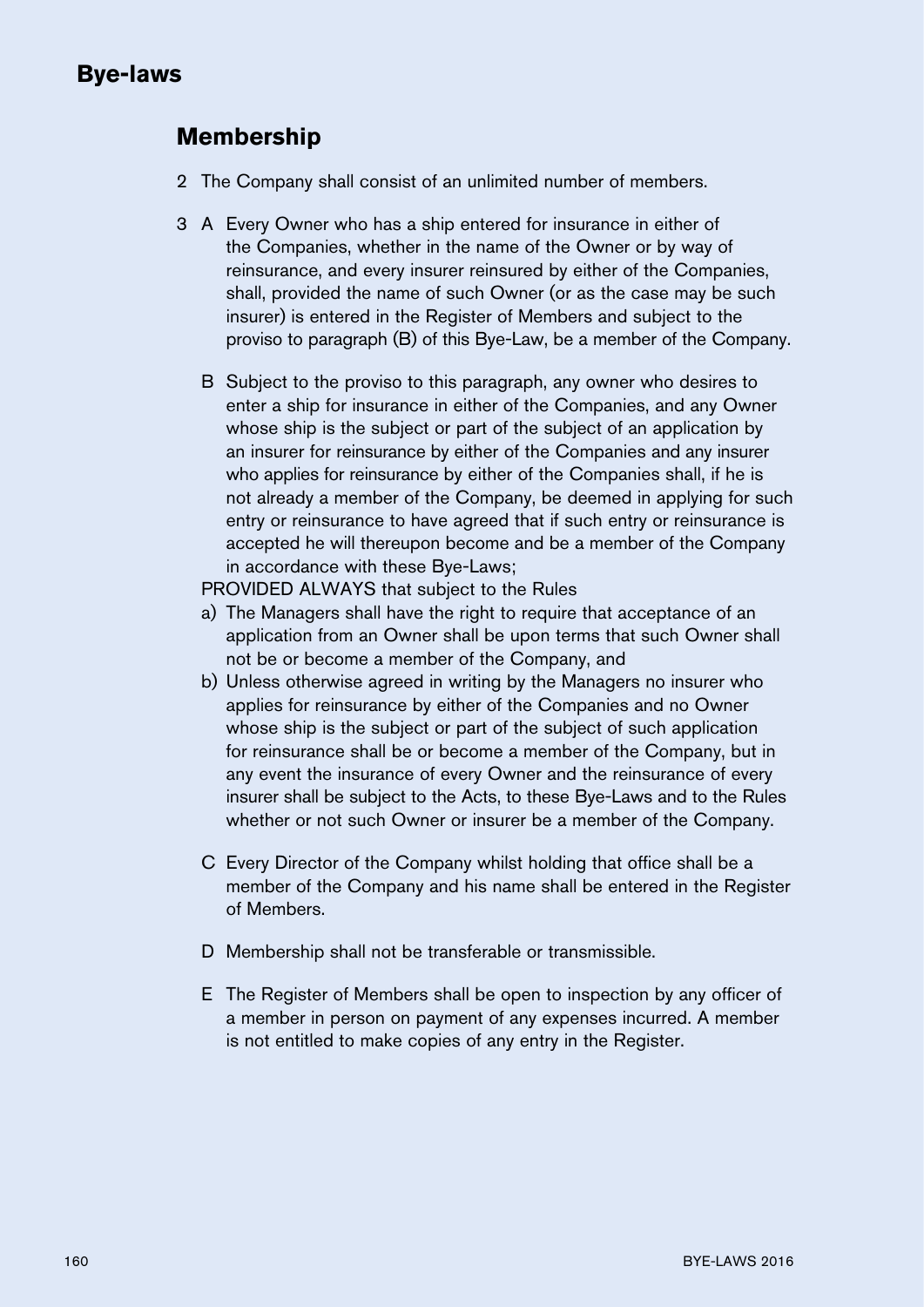# **Cesser of membership**

- 4 A A member shall ipso facto cease to be a member:
	- i If being a member in his capacity as a Director and not otherwise, he shall cease to be a Director;
	- ii If, being an individual, he shall die or a receiving order shall be made against him or he shall make any arrangement or composition with his creditors generally;
	- iii If, being an individual, he become incapable by reason of mental disorder of managing and administering his property and affairs;
	- iv If, being a corporation, it be wound up or dissolved;
	- v If, not being a member in his capacity as a Director, he shall cease to have any ship entered for insurance in either of the Companies, whether the entry be in his name or by way of reinsurance.
	- vi If, being an insurer reinsured by the Company, he shall cease to be reinsured by either of the Companies.
	- B A member who ceases to be a member and his estate, personal representatives, trustees in bankruptcy, receiver or other person authorised to act on behalf of a member who becomes incapable by reason of mental disorder of managing his property and affairs or liquidator as the case may require shall, notwithstanding such cesser, be and remain liable to pay to the Company all moneys which under these Bye-Laws or the Rules such member would, had he not ceased to be a member, have been liable to pay to the Company in respect of the period down to and including the 20th February next after the date of such cesser.

### **Meeting of members**

- 5 A general meeting of the members of the Company shall be held at least once in every year either in these Islands or elsewhere at a time and place to be fixed from time to time by the Board.
- 6 Notice of each annual general meeting of the Company shall be given by an officer of the Company in writing to each member entitled to receive notice and to attend and vote at general meetings. All such notices shall be sent not less than five business days before the meeting convenes, stating the date, time, place and objects and that the election of Directors will take place thereat.

PROVIDED ALWAYS that only members:-

- a) who are members by reason of their position as Directors of the Company; or
- b) who are entered in the Register of Members at least sixty days prior to the date of any general meeting of the Company shall be entitled to receive notice of and attend and vote (either in person or by proxy) at such meeting and all references in these Bye-Laws to the rights and obligations of members in respect of general meetings shall be construed accordingly.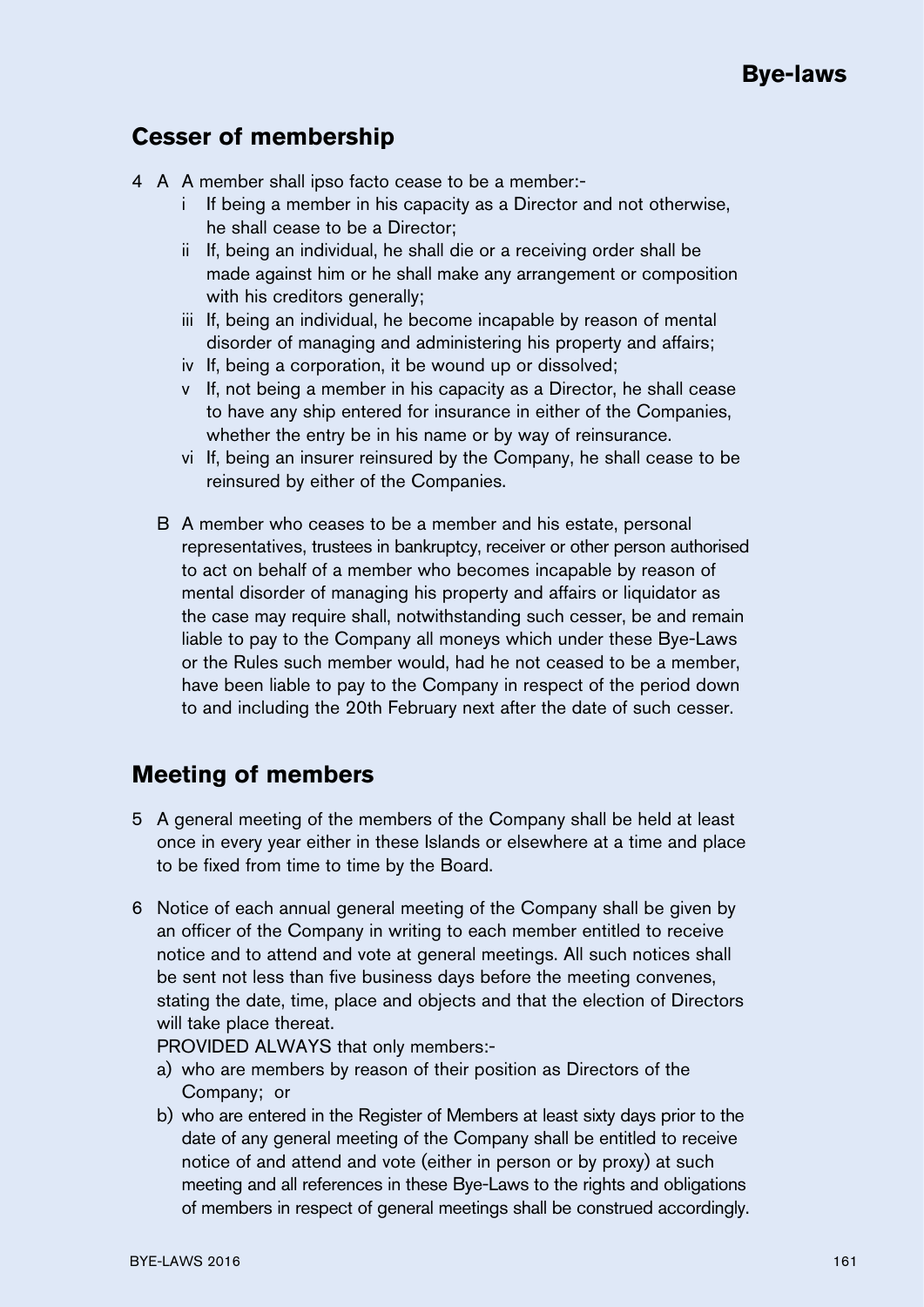# **Bye-laws**

- 7 The Board or any two members thereof or the President may convene a special general meeting of the members upon at least five business days' notice in writing to each member. Such notice shall state the date, time, place and objects of such meeting, which may be held either in these Islands or elsewhere.
- 8 The chairman of a general meeting of the members or of a meeting of the Board or of a meeting of a committee of the Directors may, provided that a quorum is present, with the consent of a majority of those present and if so directed by the meeting, adjourn the same from time to time and from place to place, but no business shall be transacted at any adjourned meeting other than business left unfinished at the meeting from which the adjournment took place.

# **Votings at meetings of members**

- 9 Five members of the Company present in person or by proxy shall constitute a quorum at any general meeting of the members.
- 10 A Where an appointment is made in writing (but not by electronic communication) the instrument appointing the proxy shall be signed under the hand of the appointor or his attorney or, if such appointor is a corporation, the proxy shall be executed on behalf of the corporation by one of its officers.
	- B Where an appointment is made by electronic communication it shall be subject to such procedure for verifying appointments made in this manner as the Board shall from time to time specify; provided however, that if the Board has not specified any such procedure for verifying appointments made in this manner, no appointment may be made by electronic communication.
	- C The instrument appointing a proxy shall, subject always to Bye-Law 52 hereof, be in the form in the schedule annexed hereto. A person appointed a proxy need not be a member.
- 11 A Where an appointment is made by an instrument in writing (but not by an electronic communication) the instrument appointing a proxy shall be left with the Secretary not less than twelve hours before the holding of the meeting or adjourned meeting, as the case may be, at which the person named in such instrument proposes to vote.
	- B Where an appointment is contained in an electronic communication and an address has been specified for the purpose of receiving electronic communications
		- i in the notice convening the meeting, or
		- ii in any instrument of proxy sent out by the Association in relation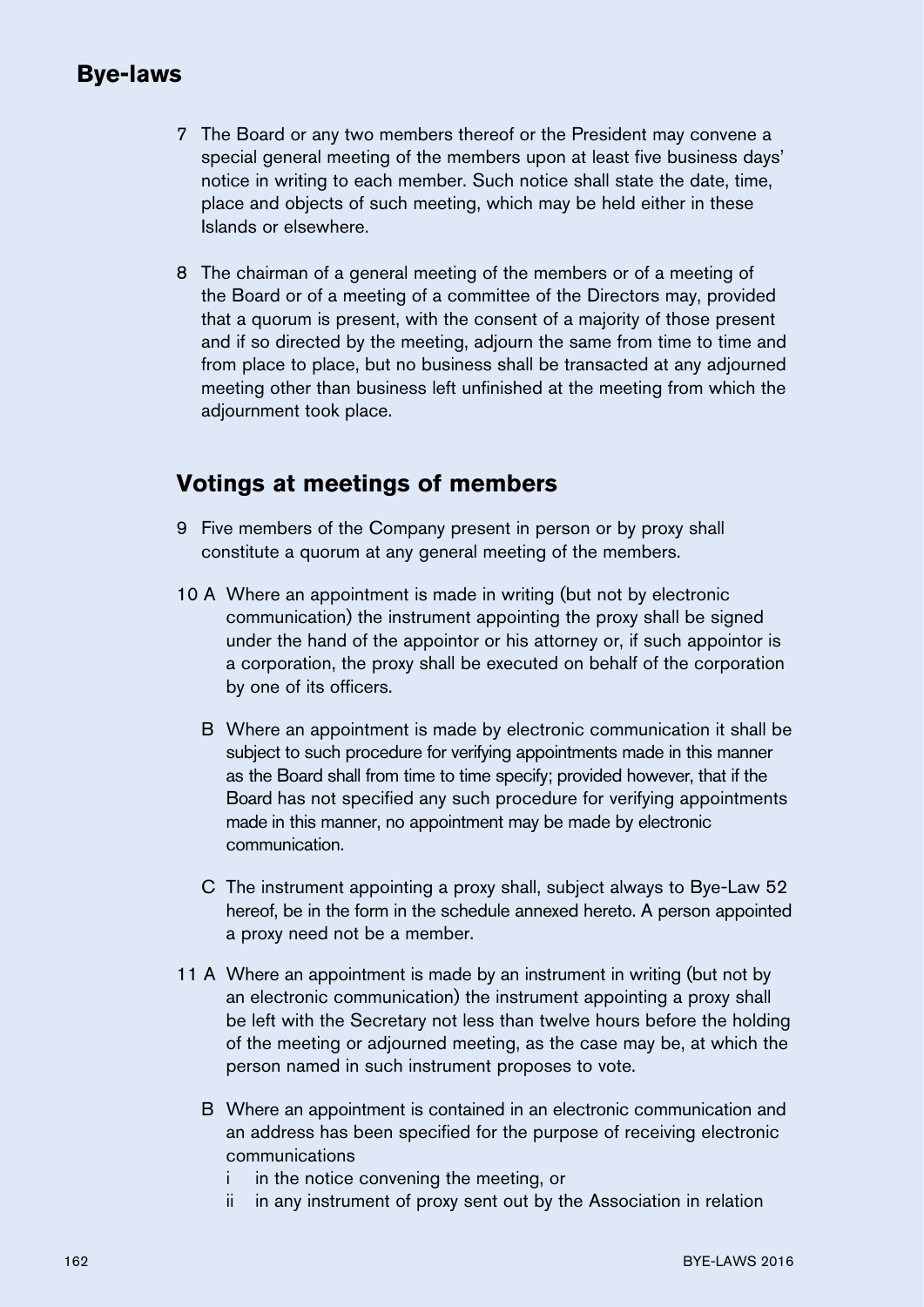to the meeting, or

- iii in any invitation contained in an electronic communication to appoint a proxy issued by the Association in relation to the meeting, the electronic communication shall be received at such address not less than twelve hours before the commencement of the meeting or adjourned meeting at which the person named in such appointment proposes to vote. In relation to electronic communications 'address' includes any number or address used for the purpose of such communications.
- 12 A All questions proposed for consideration by the members at any general meeting of the Company shall be determined by a majority of votes of those present or represented by proxy. All such questions shall be decided by a show of hands, unless a poll is demanded by the chairman of the meeting or by at least five of the members present or represented by proxy. At any general meeting, unless the matter is determined by a poll, a declaration by the chairman of that meeting that a resolution has been carried and an entry made to that effect in the minutes of the meeting shall be sufficient evidence of the fact. In the case of an equality of votes, the chairman shall have a second or casting vote.
	- B Any ballot for the election of Directors pursuant to Bye-Law 14(C)(iii) shall be conducted in such manner and at such time as the Directors may from time to time decide and may be by means of a postal ballot or otherwise provided that on such ballot a member shall not vote for more candidates than there are vacancies and in respect of each candidate for whom he votes he shall be entitled to the same number of votes which he would have had on a poll. The result of such ballot shall be announced and be deemed to be an integral part of a general meeting of the Company.
	- C i Every member shall, on a show of hands, have one vote.
		- ii On a poll members shall have the vote or votes specified in sub paragraphs (a) to (c) below, and shall be entitled to cast votes under more than one of those sub-paragraphs if qualified to do so:
			- a) A Director who is a member by virtue of Bye-Law 3(C), in his capacity as member – one vote.
			- b) A member in whose name a ship or ships is or are entered for insurance in the Company on terms that such member is liable to pay a fixed premium to the Company in respect of such ship or ships – one vote.
			- c) A member in whose name a ship or ships is or are entered for insurance in the Company on terms that such member is liable to pay calls (as defined in the Rules) to the Company
				- i For each ship whose entered tonnage is 1500 tons or more
				- one vote;
				- ii For other such ships each of whose entered tonnage is less than 1500 tons–one vote only, irrespective of the number of those other ships.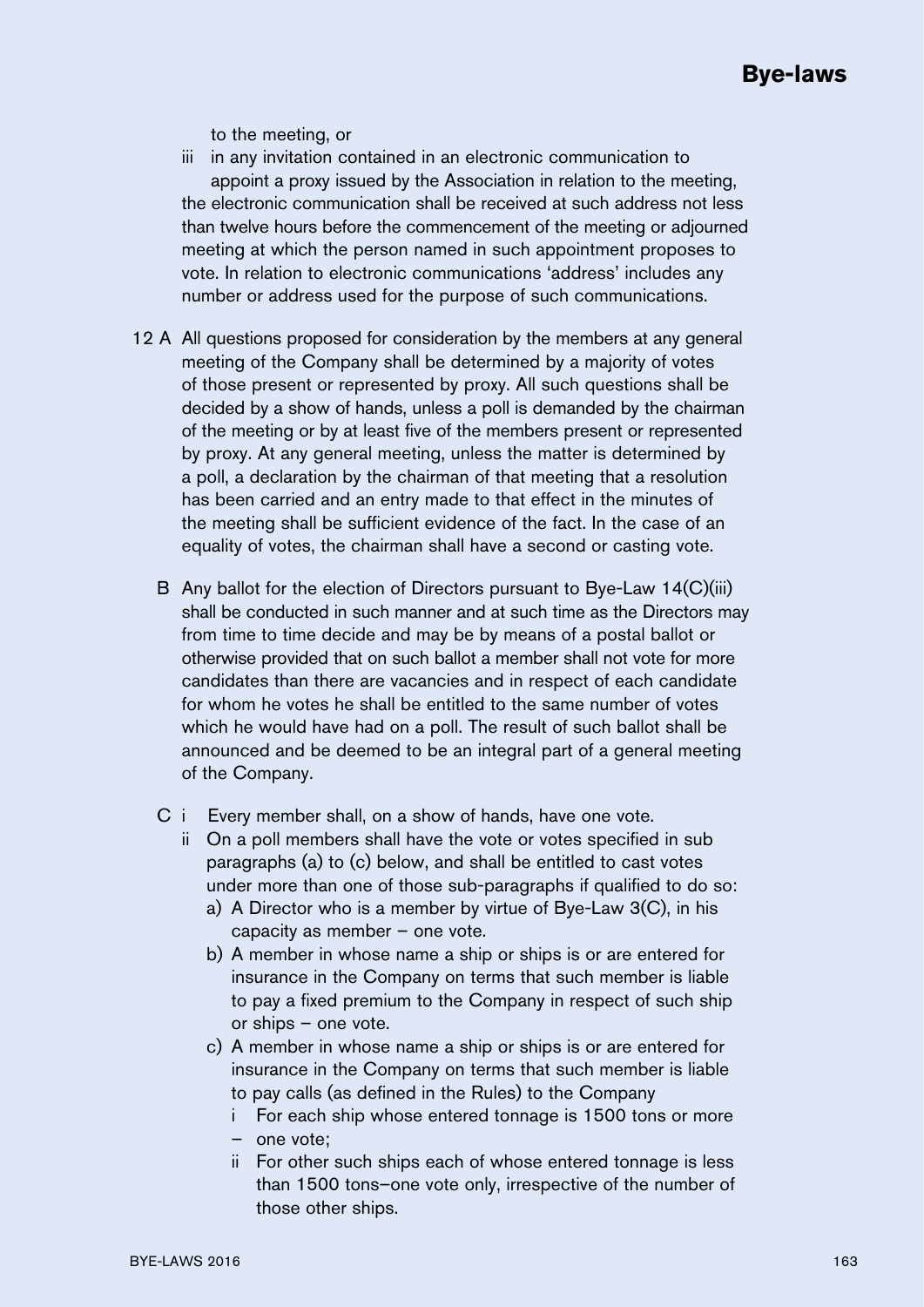## **Bye-laws**

#### PROVIDED ALWAYS that:

 An insurer reinsured by the Company shall not in any event be entitled to a vote under any of the sub-sections of this paragraph.

D Where a number of persons are members of the Company by virtue of their having jointly entered the same ship for insurance in the Company, then only one member shall be entitled to receive notice of and to attend and vote (by reason of the ownership of that ship) either in person or by proxy at any general meeting of the Company and, in the absence of agreement between those members, the member first named in the relevant certificate of entry shall be the one entitled to notice and to attend and vote either in person or by proxy.

### **Directors**

- 13 The number of Directors shall be not less than ten nor more than thirty-five as the members may from time to time determine.
- 14 A Any person who has not attained the age of seventy shall be eligible to be appointed, elected or re-elected a Director if he is either (a) ordinarily resident in these Islands or (b) the owner or agent or a director of, or employed in an executive capacity by, a corporation which is the owner or agent of a ship or ships entered for insurance in the Company to the extent of not less than 10,000 entered tons.
	- B No Manager and no employee of any Manager shall be eligible to be appointed or elected as a Director.
	- C i At each annual general meeting those Directors who have been in office for three years since their last election or re-election shall retire from office. For the purpose of this Bye-Law, "year" means a period from one annual general meeting of the Company to the next annual general meeting.
		- ii A Director retiring in accordance with Bye-Law 14(C)(i) and qualified to hold office under Bye-Law 14(A) shall be eligible for re-election.
		- iii The Company at the meeting at which a Director retires in manner aforesaid may fill the vacated office by electing a qualified person thereto, and in default the retiring Director shall if offering himself for re-election be deemed to have been re-elected, unless at such meeting it is expressly resolved not to fill such vacated office or unless a resolution for the re-election of such Director shall have been put to the meeting and lost. If there shall be more candidates than vacancies for any office(s) of Director, then the persons to be elected shall be selected by ballot conducted in accordance with the provisions of Bye-Law 12(B).
		- iv No person other than a Director retiring at the meeting shall be eligible for election to the office of Director at any general meeting unless not later than 30th June in the year in which such general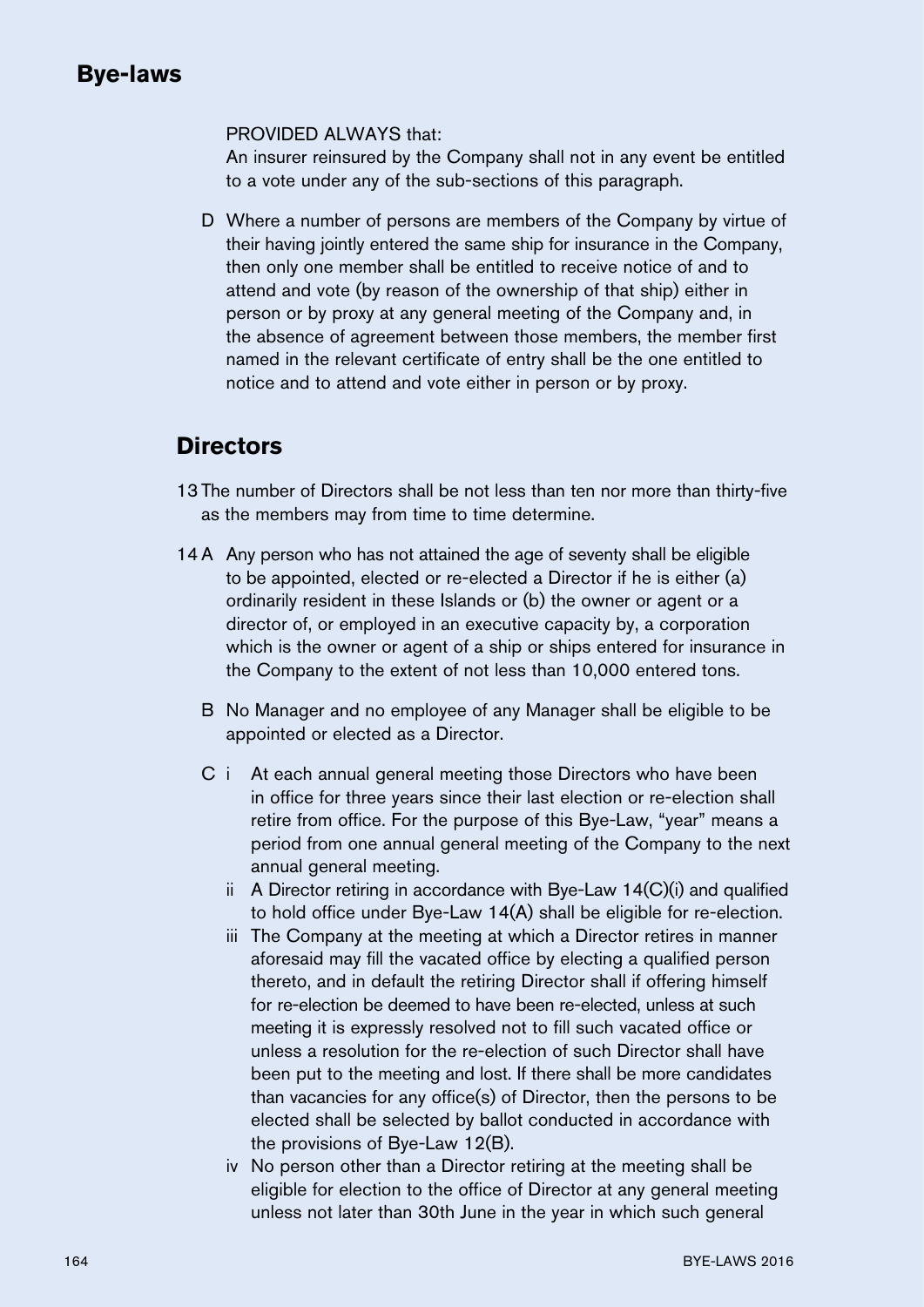meeting is held there shall have been delivered to the registered office of the Company:

- a) notice in writing signed by at least five members none of whom has any commercial, proprietary or business interests in any ship entered for insurance in the Company by or on behalf of any of the other members whose names appear in the said notice, and each of whom is duly qualified to attend and vote at such meeting, of their intention to propose such person for election; and
- b) notice in writing signed by that person of his willingness to be elected.
- v The Directors shall have power from time to time and at any time to appoint any qualified person to fill a casual vacancy in the Board of Directors, and the continuing Directors may act, notwithstanding any vacancy in their number provided that in the event that the number of continuing Directors has been reduced below the number of ten the continuing Directors must immediately appoint a sufficient number of persons to restore the number of continuing Directors to a minimum of ten. Any Director so appointed shall hold office only until the next following annual general meeting, and, provided always that he is qualified to hold office under Bye-Law l4(A), shall then be eligible for re-election.
- 15 A The business of the Company shall be managed by the Directors who may pay all expenses incurred in promoting and incorporating the Company, and who, in addition to the powers and authorities by these Bye-Laws or the Rules or otherwise expressly conferred upon them, may exercise all such powers and do all such acts and things as may be exercised or done by the Company and as are not hereby or by statute expressly directed to be exercised or done by the Company in general meeting, subject nevertheless to the provisions of any statute and of these Bye-Laws and the Rules. Subject to the provisions of these Bye-Laws the business of the Company shall be conducted in accordance with Rules from time to time adopted by the Company in general meeting which may at any time be altered, abrogated or added to by the Company in general meeting.
	- B Without prejudice to the generality of the foregoing the Directors may exercise all the powers of the Company to borrow money and to mortgage or charge its undertaking and property or any part thereof or to issue debentures or other securities.
- 16 The Directors shall exercise a general supervision over the affairs of the Company and without limitation of the foregoing they shall be responsible for the correct keeping of the books and for the safekeeping of all moneys and securities of the Company and shall submit their books, accounts and vouchers to the auditor whenever required so to do and shall furnish such information and explanations to the auditor as may be necessary for the performance of his duties.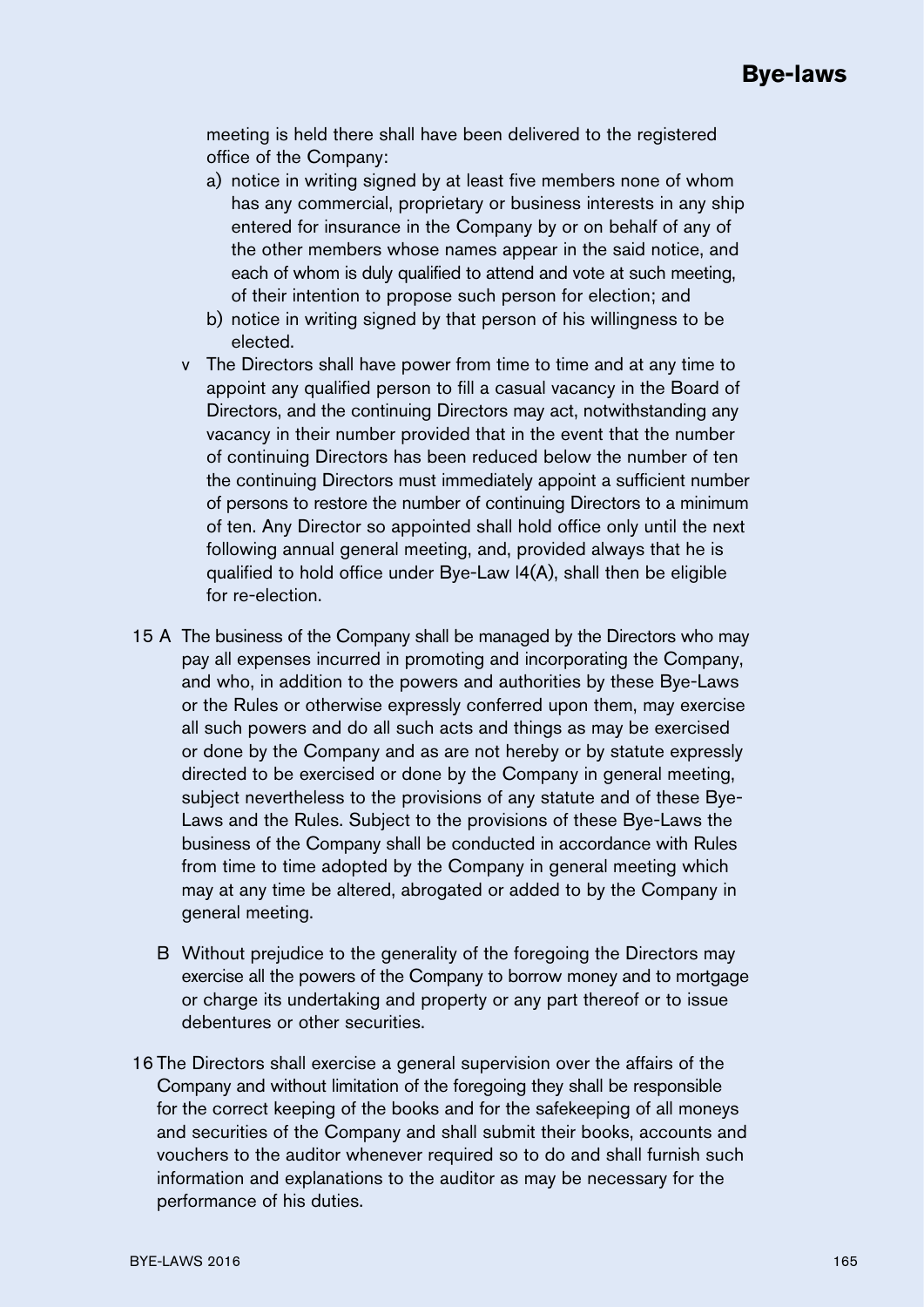# **Bye-laws**

- 17 The Directors may delegate any of their powers to committees consisting of two or more of the Directors, or to an Audit Committee consisting of such Directors or other persons (not being Directors) as the Directors may think appropriate, but every such committee, including any Audit Committee, shall conform to such directions as the Directors shall impose on it.
- 18 The Directors may from time to time delegate to the Managers such of the powers, duties or discretions hereby or by the Rules vested in the Directors as they may think fit and such powers, duties or discretions may be made exercisable for such period and upon such terms and conditions and subject to such restrictions as the Directors may determine and the Directors may at any time revoke such delegation: Provided that nothing hereinbefore in this Bye-Law contained shall entitle the Directors to delegate to the Managers any of the powers, duties or discretions of the Directors:–
	- A Which are required by law to be exercised by the Directors personally, or
	- B Which relate to general meetings of the proceedings thereat, or
	- C Which are conferred by Bye-Laws 15(B) or 20, or
	- D Which relate to meetings of the Directors or committees of the Directors or the proceedings thereat, or
	- E Which relate to the appointment of Managers or the Secretary, or
	- F Which relate to the Seal, Reserves, accounts or notices of general meetings;

And so that:-

- The Directors may at any time and from time to time by notice in writing to the Managers revoke or vary any such delegation, term, condition or restriction as aforesaid, and
- ii Nothing hereinbefore in this Bye-Law contained and no such delegation as aforesaid shall constitute the Managers directors of the Company.
- 19 A A Director may hold any other office or position of profit with the Company or any body corporate in which the Company is interested (except that of auditor) in conjunction with his office of Director for such period and upon such terms as the Board may determine, and may be paid such extra remuneration therefor (whether by way of salary, commission, participation in profits or otherwise) as the Board may determine, and such extra remuneration shall be in addition to any remuneration provided for by or pursuant to any other Bye-Law.
	- B A Director may act by himself or his firm in a professional capacity for the Company (otherwise than as auditor) and he or his firm shall be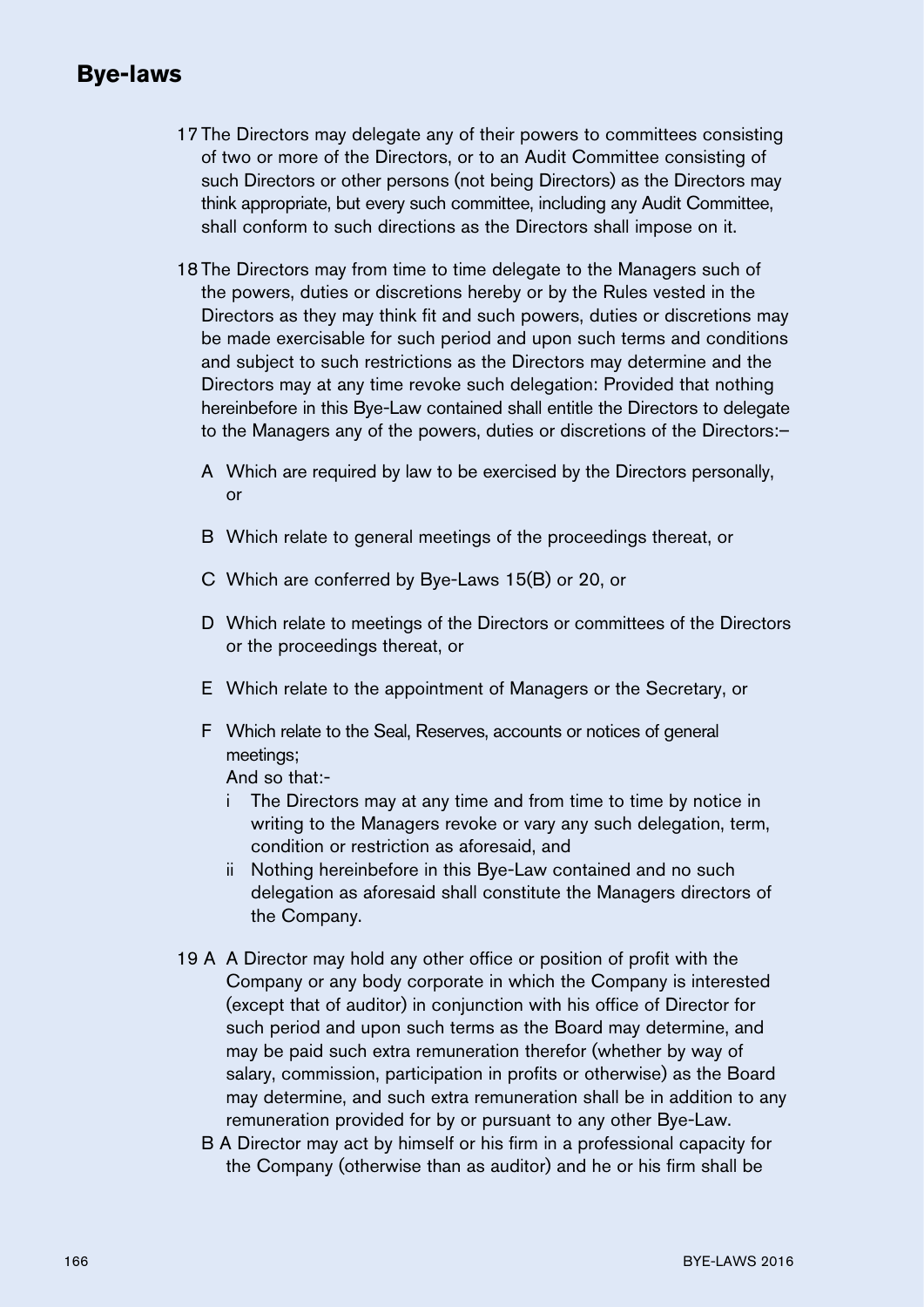entitled to remuneration for professional services as if he were not a **Director** 

- C Subject to the provisions of the Acts and the Rules, a Director may notwithstanding his office be a party to, or otherwise interested in, any transaction or arrangement with the Company or in which the Company is otherwise interested; and be a director or other officer of, or employed by, or a party to any transaction or arrangement with, or otherwise interested in, any body corporate promoted by the Company or in which the Company is interested. The Board may also cause the voting power conferred by the shares (or otherwise conferred) in any other company held or owned by the Company to be exercised in such manner in all respects as it thinks fit, including the exercise thereof in favour of any resolution appointing the Directors or any of them to be directors or officers of such other company, or voting or providing for the payment of remuneration to the directors or officers of such other company.
- D So long as, where it is necessary, he declares the nature of his interest at the first opportunity at a meeting of the Board or by writing to the Directors as required by the Acts, a Director shall not by reason of his office be accountable to the Company for any benefit which he derives from any office or employment to which these Bye-Laws allow him to be appointed or from any transaction or arrangement in which these Bye-Laws allow him to be interested, and no such transaction or arrangement shall be liable to be avoided on the ground of any interest or benefit.
- E Subject to the Acts and the Rules and any further disclosure required thereby, a general notice to the Directors by a Director or officer declaring that he is a director or officer or has an interest in a person and is to be regarded as interested in any transaction or arrangement made with that person, shall be a sufficient declaration of interest in relation to any transaction or arrangement so made.
- F Subject to the provisions of the Rules, a Director who to his knowledge is in any way, whether directly or indirectly, interested in a contract or proposed contract, transaction or arrangement with the Company and has complied with the provisions of the Acts and these Bye-Laws with regard to disclosure of his interest shall be entitled to vote in respect of any contract, transaction or arrangement in which he is so interested and if he shall do so his vote shall be counted, and he shall be taken into account in ascertaining whether a quorum is present.
- 20 The remuneration of the Directors shall be such sum (if any) as shall from time to time be voted to them by the Company in general meeting, and any such sum (unless otherwise determined by the resolution by which it is voted) shall be divided amongst the Directors as they shall resolve or, failing such resolution, equally. The Directors' remuneration shall be deemed to accrue *de die in diem.*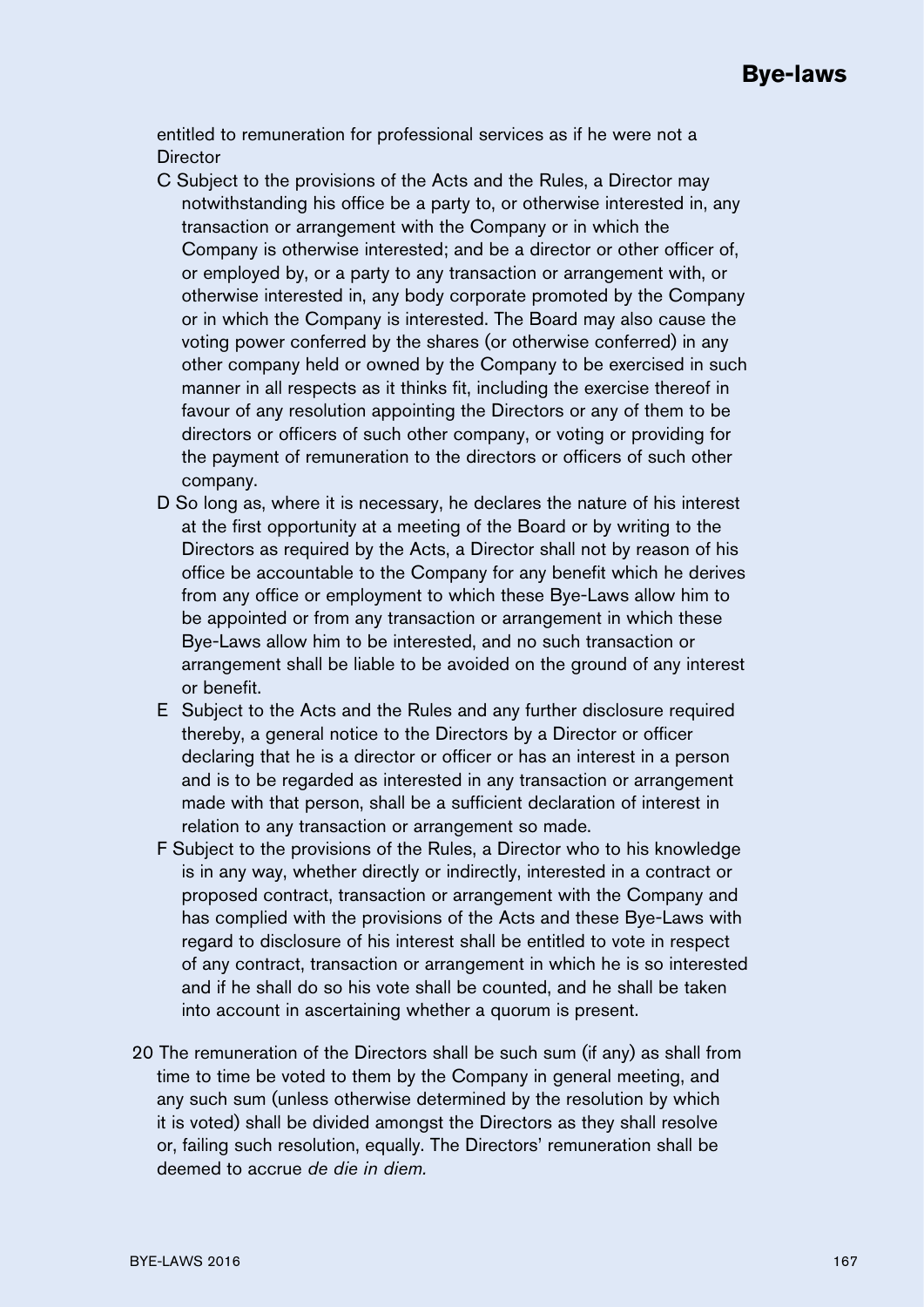# **Bye-laws**

- 21 The Directors shall also be entitled to be paid all travelling, hotel and other expenses properly incurred by them in attending and returning from meetings of the Directors or of committees of the Directors or of general meetings of the Company or otherwise in connection with the business of the Company.
- 22 The quorum necessary for the transaction of the business of the Board shall be two. Any Director or member of a committee of Directors may participate in a meeting of the Directors or of such committee by means of a conference telephone or any communication equipment which allows all persons participating in the meeting to communicate with and hear each other. A person so participating shall be deemed to be present at the meeting and shall be entitled to vote and be counted in the quorum accordingly. Such a meeting shall, unless otherwise agreed by the participants, be deemed to take place where the largest group of those participating is assembled or, if there is no such group, at the place where the chairman of the meeting is participating.
- 23 Questions arising at any meeting of the Directors shall be decided by a majority of those present and entitled to vote. In the case of an equality of votes the chairman shall have a second or casting vote.
- 24 The Secretary on the requisition of any Director shall and a Director may, at any time summon a meeting of the Directors. Notice of meetings of the Directors may be by telephone or otherwise.
- 25 A resolution in writing signed by all the Directors shall be as valid and effectual as if it had been passed by a meeting of the Board duly called and constituted.
- 26 A The office of Director shall immediately be vacated if the Director:
	- i Ceases to be eligible for appointment, election or re-election as provided in Bye-Law 14 or
	- ii Resigns his office by notice in writing to the Company.
	- B Subject to any provisions to the contrary contained in the Acts the members may at any special or annual general meeting convened and held in accordance with the Bye-Laws remove a Director. The notice of any such meeting shall contain a statement of the intention so to do and at any such meeting such Director shall be entitled to be heard on the matter of his removal. Nothing in this Bye-Law shall have the effect of depriving any person of any compensation or damages which may be payable to him in respect to the termination of his appointment as a Director of the Company or of any other appointment with the Company. A vacancy upon the Board created by the removal of a Director under the provisions of this Bye-Law may be filled by election of the members at the meeting at which such Director is removed and, in the absence of such election, there shall be deemed to be a vacancy which may be filled in accordance with the provisions of Bye-Law  $14(C)(v)$ .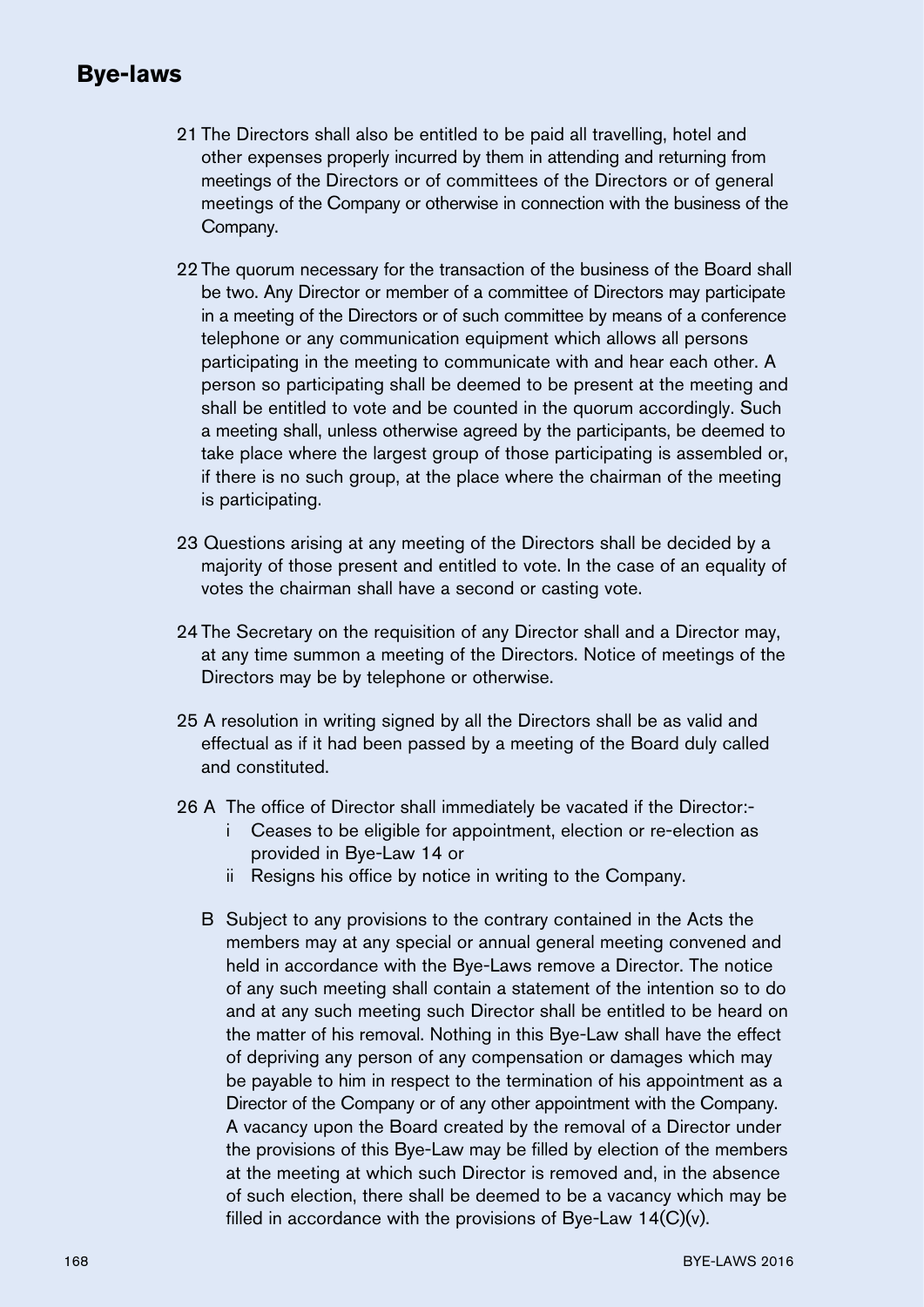### **Minutes**

- 27 The Directors shall cause minutes to be duly entered in books provided for the purpose:-
	- A Of all elections and appointments of officers;
	- B Of the names of the Directors present at each meeting of the Directors and of any committee of the Directors;
	- C Of all orders made by the Directors and committees of the Directors; and
	- D Of all resolutions and proceedings of each general meeting of the members and of each meeting of the Directors or any committee of the **Directors**

# **Officers other than Directors**

- 28 The officers of the Company may consist of a President, one or more Vice-Presidents, a Secretary and such other officers, including a Chairman of the Board, as the Directors may from time to time determine.
- 29 The Directors shall as soon as conveniently may be after each annual election of Directors, choose or elect one of their number to be the President and one or more of their number to be Vice-Presidents and, if the Board desires to have a Chairman of the Board, the Directors shall choose or elect such officer from their number. Other officers may be appointed as the Directors may from time to time determine.
- 30 The Secretary shall be appointed by the Directors and shall hold office during the pleasure of the Directors. The Secretary need not be a Director.
- 31 A Treasurer may be appointed by the Directors and shall hold office during the pleasure of the Directors. The Treasurer need not be a Director.
- 32 Other officers, such as Assistant Secretaries and Assistant Treasurers, may be appointed by the Directors and shall hold office during the pleasure of the Directors.
- 33 The same person may hold the offices of Chairman of the Board, President, Secretary and Treasurer. Any of the Vice-Presidents may also hold the offices of Secretary or Treasurer.
- 34 The Chairman of the Board, if any, shall act as chairman at all meetings of the members and at all meetings of the Board at which he is present. In his absence, the President, if present, shall act as chairman and, in the absence of both of them, one of the Vice-Presidents shall act as chairman. If none of them is present, a chairman shall be appointed or elected by those present at the meeting.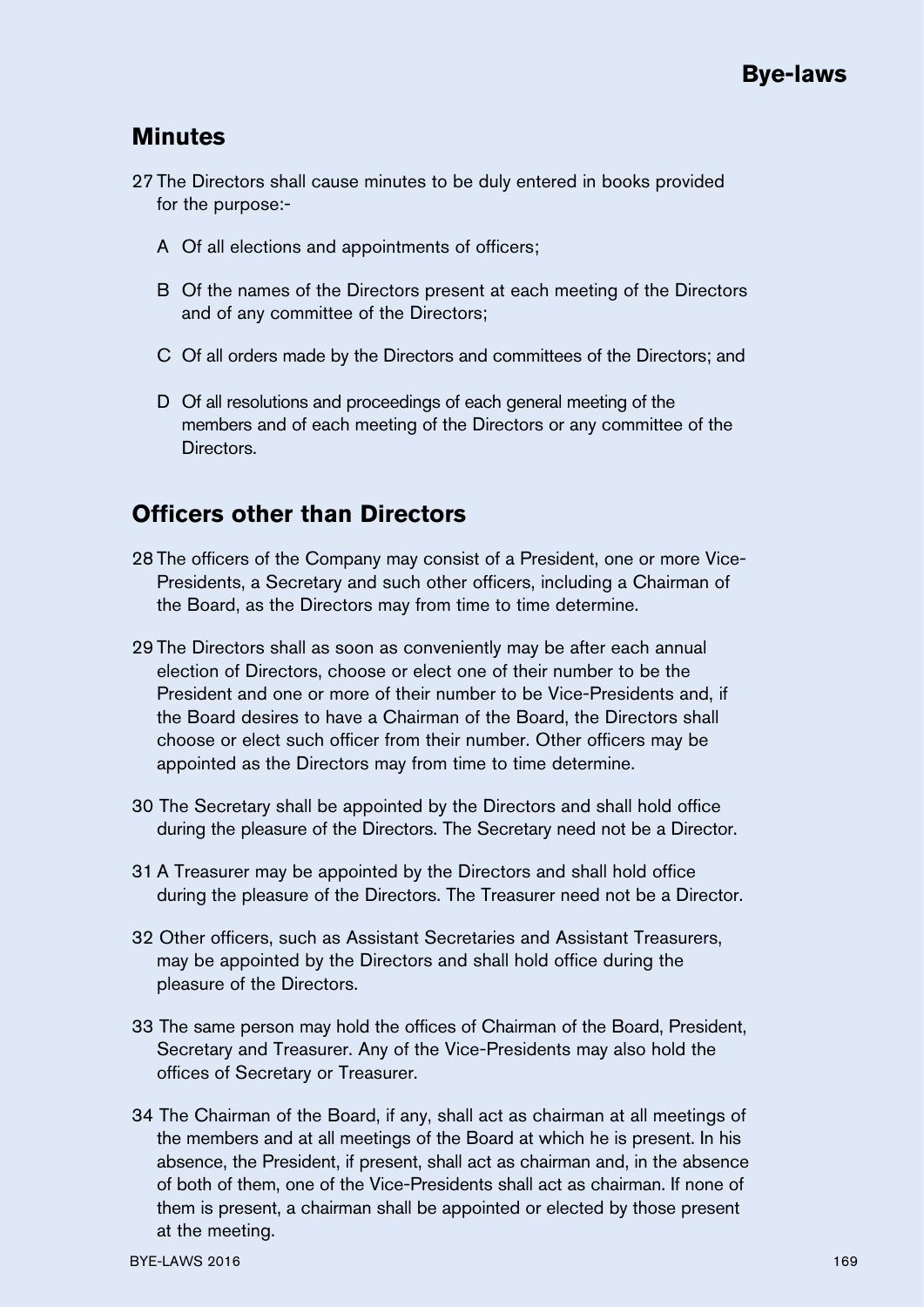35 The Secretary or an Assistant Secretary if there be one shall attend all meetings of the members, of the Board and of committees of the Directors, keep correct minutes of such meetings and enter the same in proper books provided for the purpose. They shall perform such other duties as are prescribed by the Acts or Bye-Laws, or as shall be prescribed by the Directors from time to time.

# **Managers**

- 36 Thomas Miller (Bermuda) Ltd shall be the Managers of the Company.
- 37 The Managers shall be entitled to attend all meetings of the Directors and of committees of the Directors and all annual or special general meetings of the Company.
- 38 In addition and without prejudice to any powers, duties and discretions for the time being delegated to the Managers pursuant to these Bye-Laws, the Managers may exercise and discharge all such powers, duties and discretions as may be conferred or imposed upon the Managers by the Rules.
- 39 Whenever any power, duty or discretion is delegated to the Managers pursuant to these Bye-Laws or is conferred or imposed upon the Managers by the Rules, such power, duty or discretion may, subject to any terms, conditions or restrictions imposed upon the Managers in relation thereto either pursuant to these Bye-Laws or (as the case may be) by the Rules, be exercised by any one or more of the Managers or by any servant or agent of the Managers to whom the same shall have been delegated or sub delegated.

# **Accounts**

- 40 Any moneys for the time being in the hands of the Company and not immediately required to meet any claims, expenses and outgoings to which under these Bye-Laws or the Rules the same are applicable and the Reserves may be invested in such investments as the Directors think fit.
- 41 The Directors shall cause true accounts to be kept of all transactions of the Company in such manner as to show the assets and liabilities of the Company for the time being and the books of account shall at all times be kept at the registered office of the Company or at such other place as the Directors may from time to time determine and shall always be open to the inspection of the Directors.
- 42 The Board of Directors shall cause the accounts of the Company to be audited once at least in every fiscal year by the auditor appointed in conformity with Bye-Law 43 and such audited accounts shall be laid before the members at the annual general meeting in each year and shall be open to inspection by any member.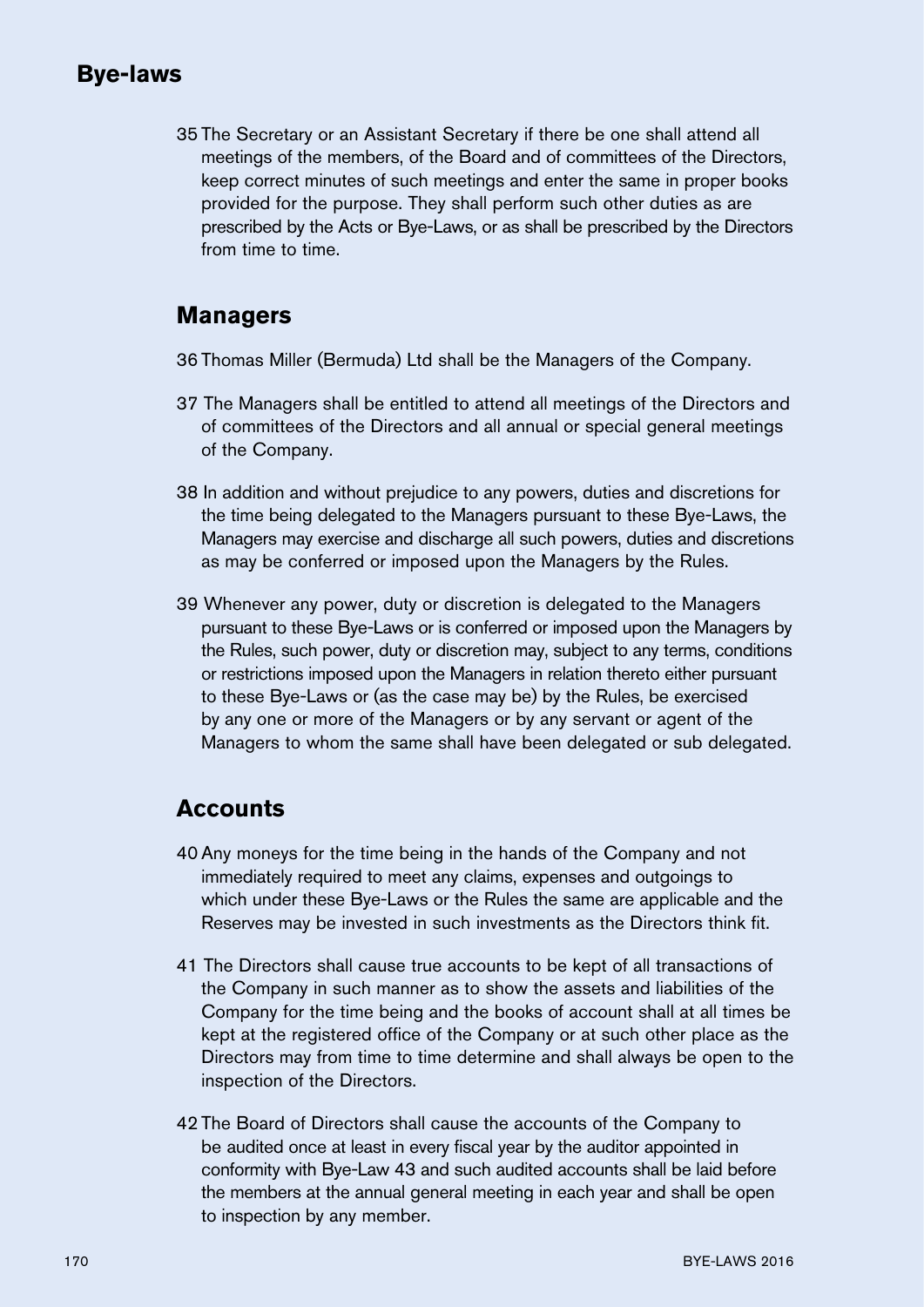# **Audit**

- 43 At the annual general meeting or at a subsequent special general meeting, an independent representative of the members shall be appointed as auditor of the accounts of the Company and such auditor shall hold office until the members shall appoint another auditor. Such auditor shall not be a Director or officer of the Company during his continuance in office.
- 44 The remuneration of the auditor shall be fixed by the members at the time of their appointment or subsequently and they may delegate this duty to the Directors.
- 45 If the office of auditor becomes vacant or the auditor is incapable of performing his duties, the Directors shall as early as practicable convene a special general meeting of the members to appoint an auditor to fill the vacancy or an acting auditor to act during the incapacity of the auditor.
- 46 A The auditor shall examine such books, accounts and vouchers as may be necessary for the performance of his duties.
	- B The auditor shall make a report to the members of the accounts examined by him at the annual general meeting in each year.
	- C The auditor shall be furnished with a list of all books kept by the Company and shall at all times have the right of access to the books, accounts and vouchers of the Company and shall be entitled to require from the Directors such information and explanation as may be necessary for the performance of his duties.
	- D The auditor shall be entitled to attend any general meeting of the Company at which any accounts which have been examined or reported on by him are to be laid before the Company and to make any statements or explanations he may desire with respect to the accounts and notice of every such meeting shall be given to the auditor in the manner prescribed for members.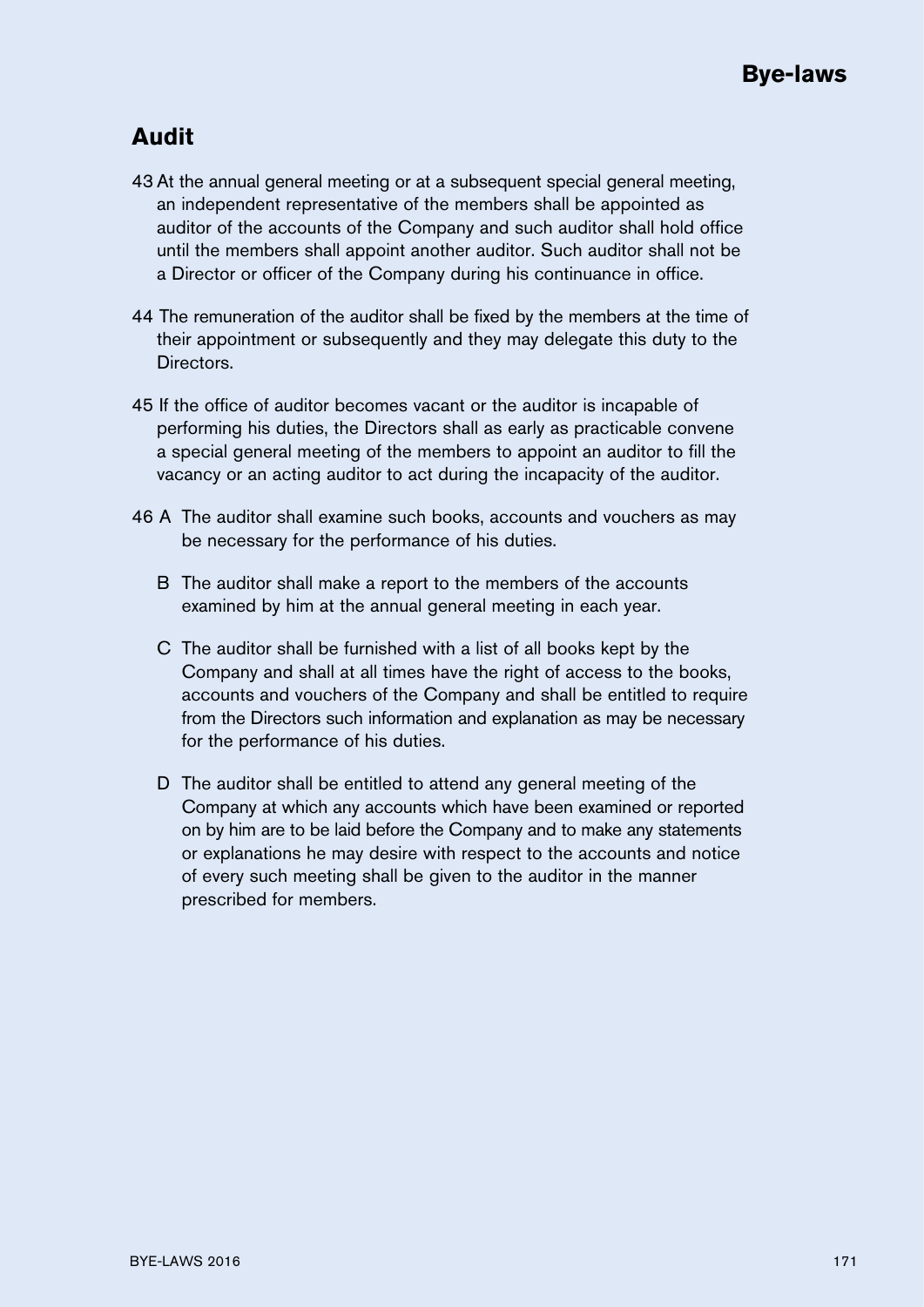# **Notices**

- 47 Except as otherwise prescribed in the Acts, these Bye-Laws or the Rules, a notice or other document may be served by the Company on any member either by sending it by courier or through the post in a prepaid letter or by sending it by telegram, cable, radio telegraph, facsimile transmission (fax), or electronic communication, addressed to such member:
	- at the address which shall have been expressly furnished by him to the Company as the address at which notices from the Company may be served upon him (including, for electronic communication, any address furnished for that purpose); or
	- ii if no such address shall have been furnished, at his address as appearing in the Register of Members.
- 48 A Any notice or other document if sent by courier or by post shall be deemed to have been served on the day following the day on which it was handed to the courier or put into the post, and in proving such service it shall be sufficient to prove that the notice or document was properly addressed and handed to the courier or stamped and put into the post.
	- B Any notice or other document if sent by telegram, cable, radio telegraph, facsimile transmission (fax) or electronic communication shall be deemed to have been served on the day on which it was transmitted.
- 49 Nothing in these Bye-Laws shall require the Association to accept any electronic communication (including any proxy):
	- i other than at the address supplied by the Association for the purpose;
	- ii found or suspected to contain a computer virus or to be otherwise contaminated;
	- iii other than in compliance with any verification procedure applied by the Association from time to time, and, for the avoidance of doubt, if no verification procedure has been adopted by the Association, the Association shall not be required to accept any electronic communication for any purpose under these Bye-Laws.

# **Seal**

50 The Directors shall provide for the safe custody of the Seal, which shall only be used by authority of the Board or of any committee of the Directors authorised by the Board in that behalf and every instrument to which the Seal shall be affixed shall be signed by a Director or the Secretary or by some other person appointed by the Board for the purpose. Any document required to be executed as a deed on behalf of the Company may be signed or executed by any person authorised by the Board for that purpose, without the use of the Seal.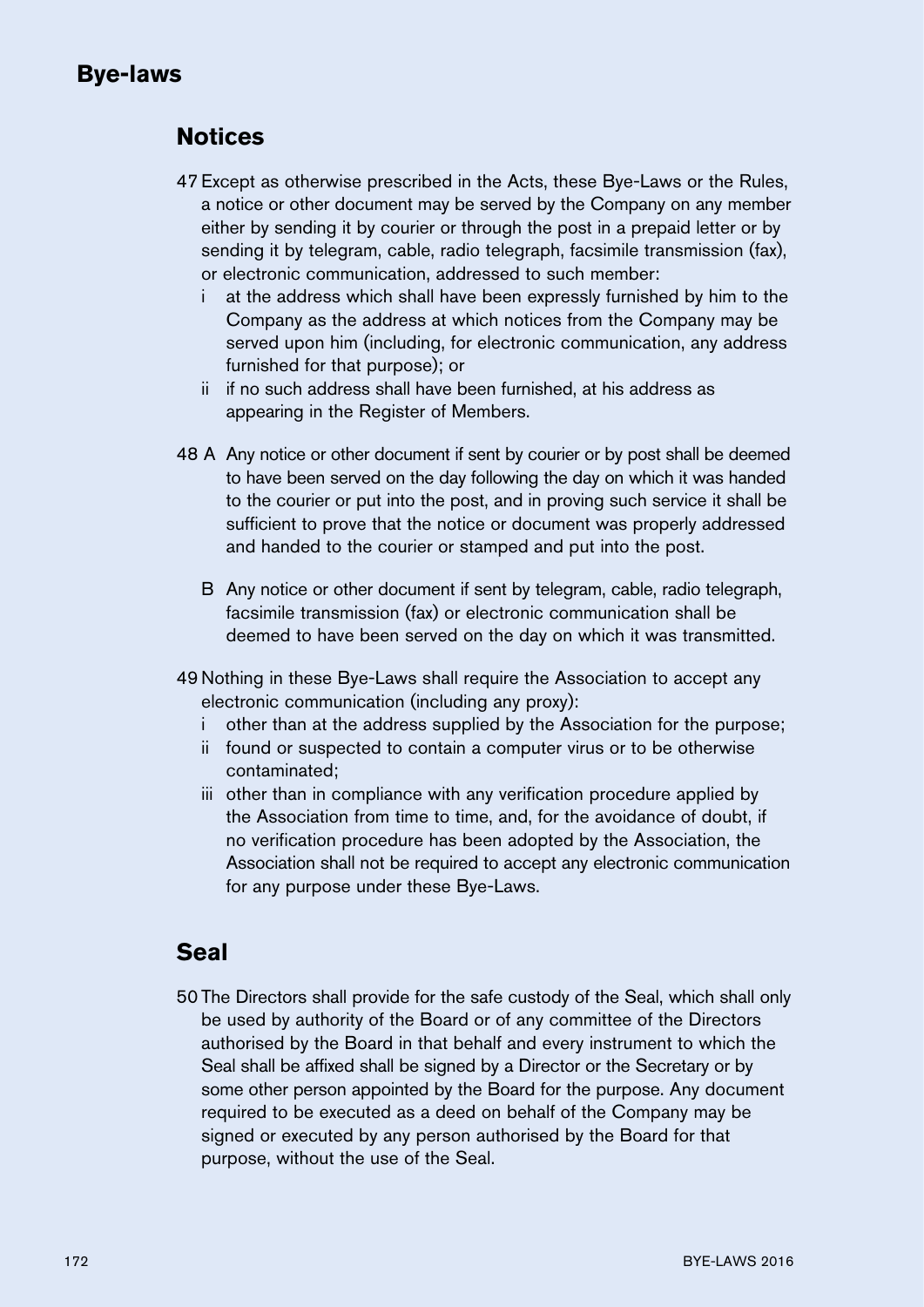### **Alteration of Bye-Laws**

51 The Board may from time to time revoke, alter, amend or add to the Bye-Laws. However, no such revocation, alteration, amendment or addition shall be operative unless or until it is confirmed at a special general meeting or at the next annual general meeting.

# **Form of proxy**

52 The form of proxy in the schedule which is part of the Bye-Laws shall be used subject to such variations or alterations to meet the circumstances of particular cases as may be necessary and as the Directors may approve.

## **Indemnity**

53 A Every Director and other officer of the Company, any member of a committee duly constituted under these Bye-Laws and the Managers (as defined in paragraph (C) of this Bye-Law) shall be indemnified by the Company against, and it shall be the duty of the Directors out of the funds of the Company to pay, all costs, liabilities, losses, damages and expenses (including but not limited to liabilities under contract, tort and statute or any applicable foreign law or regulation and all reasonable legal and other costs and expenses properly payable) incurred or suffered by him as such Director, officer of the Company, or the Managers (as the case may be), and the indemnity contained in this Bye-Law shall extend to any person acting as a Director, officer of the Company, or the Managers in the reasonable belief that he has been so appointed or elected notwithstanding any defect in such appointment or election. PROVIDED ALWAYS that:

The indemnity contained in this paragraph (A) shall not extend to any matter which would render it void at law.

- B Every person specified in paragraph (A) shall be indemnified out of the funds of the Company against all liabilities incurred by him as such Director, officer of the Company or the Managers in defending any proceedings, whether civil or criminal, in which judgement is given in his favour, or in which he is acquitted, or in connection with any application under the Companies Acts in which relief from liability is granted to him by the court.
- C For the purposes of this Bye-Law "the Managers" means the Managers and any and all servants and agents of the Managers to whom duties of the Managers have been entrusted.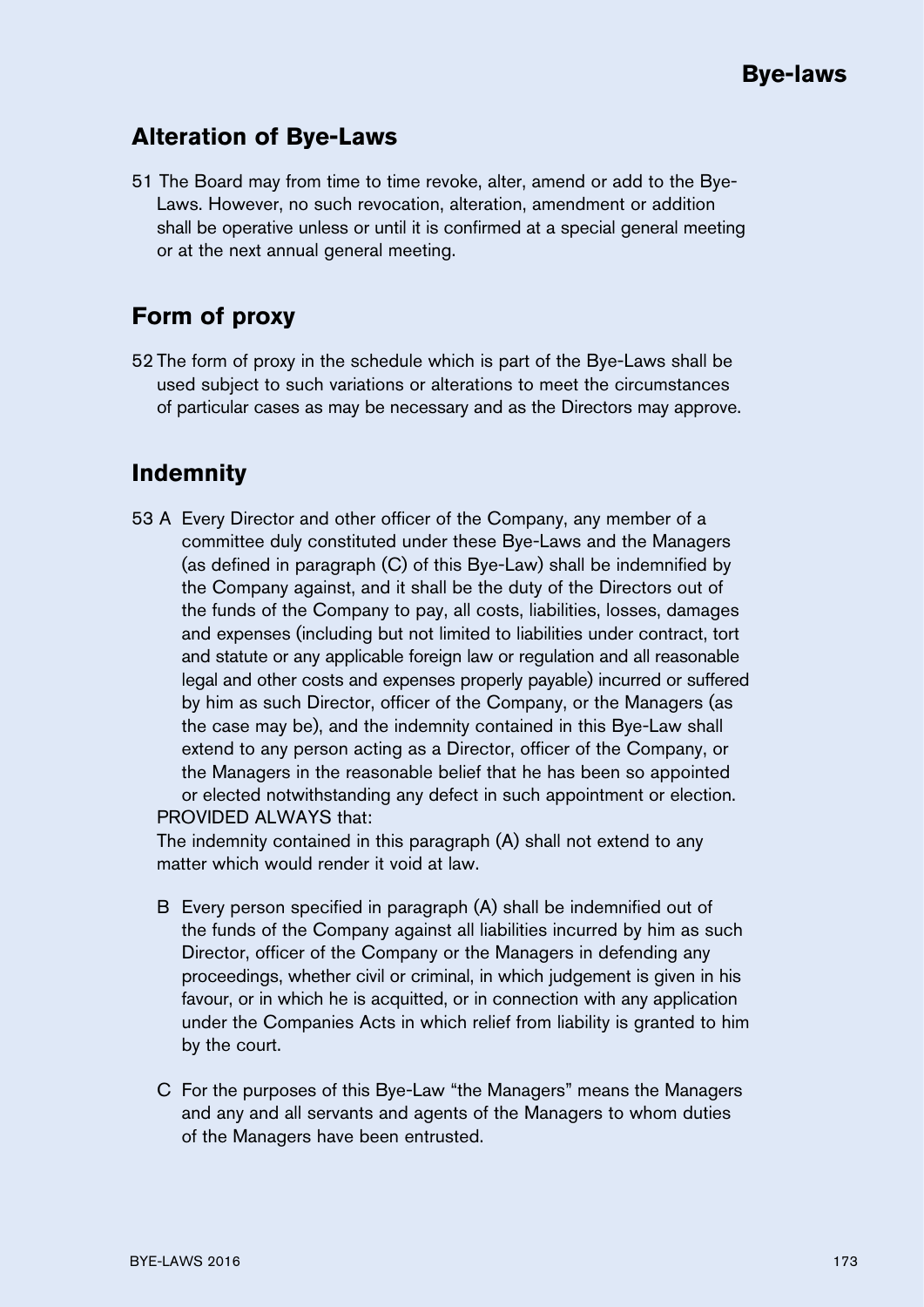- D The indemnity provided to Directors, other officers of the Company, any member of a committee duly constituted under these Bye-Laws and the Managers in paragraphs (A) and (B) of this Bye-Law shall be extended to the directors, other officers, and managers of any subsidiary companies wholly owned or controlled by the Company.
- 54 No person specified in Bye-Law 53 shall be liable for the acts, receipts, neglects or defaults of any other such person, or for joining in any receipt or other act for conformity, or for any loss or expense happening to or incurred by the Company through the insufficiency or deficiency of title to any property acquired by order of the Directors for or on behalf of the Company, or for the insufficiency or deficiency of any security in or upon which any of the moneys of the Company may be or have been invested. or for any loss or damage arising from the bankruptcy, insolvency or tortious act of any person with whom any moneys, securities or effects are or have been deposited, or for any loss occasioned by any error of judgement, omission, default or oversight on his part, or for any other loss, damage or misfortune whatever which happens in relation to the Company or any subsidiary thereof.

PROVIDED AI WAYS that:

The exemption of liability contained in this Bye-Law shall not extend to any matter which would render it void at law.

55 The indemnification and exemption of liability provided by, or granted pursuant to, these Bye-Laws shall, unless otherwise provided when authorised or ratified, continue as to a person who has ceased to hold the position for which he is entitled to be indemnified or exempted from liability and shall inure to the benefit of the heirs, executors and administrators of such a person.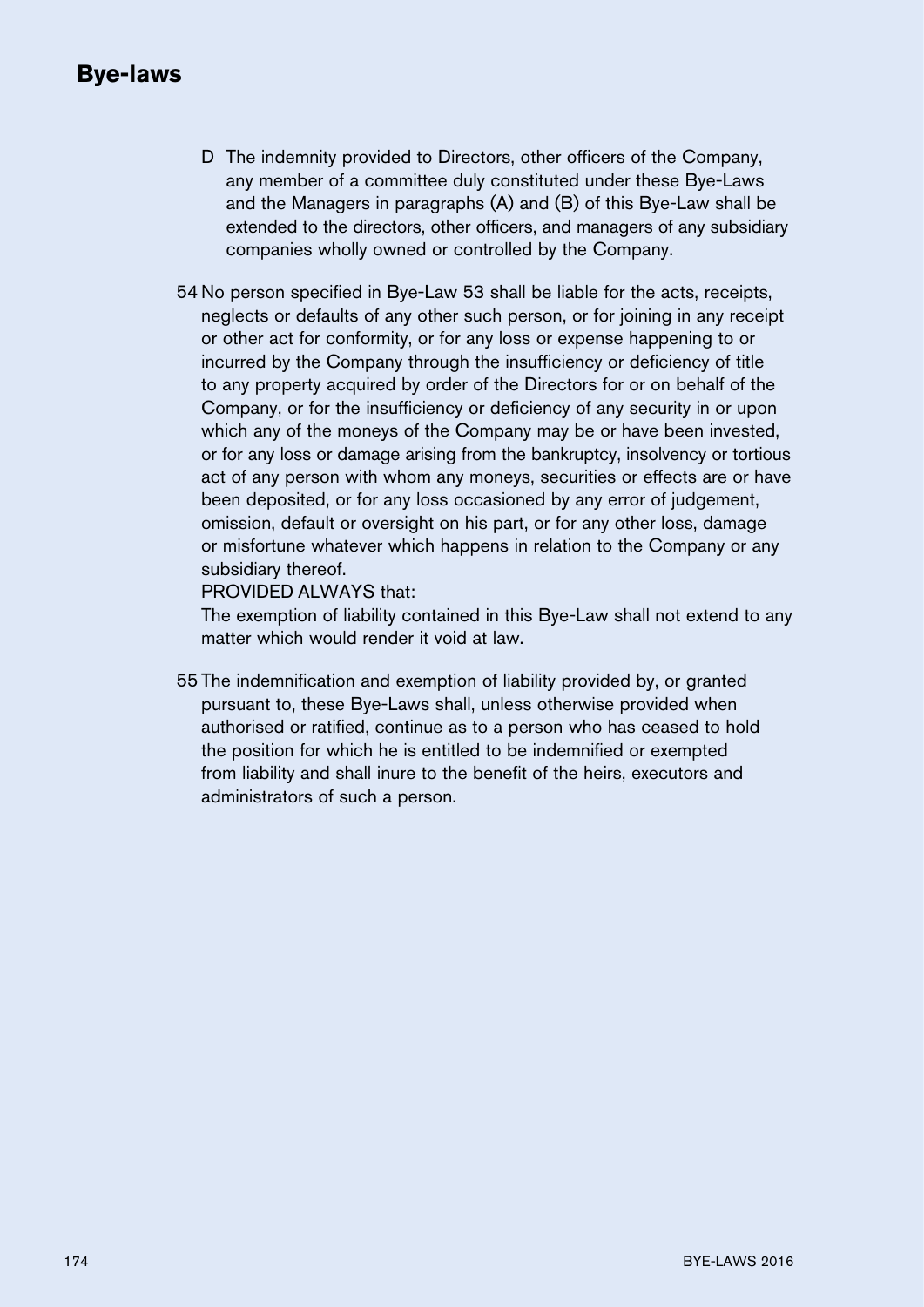# **Form of proxy**

The undersigned, a Member of The United Kingdom Mutual Steam Ship Assurance Association (Bermuda) Limited, hereby appoin ts.............................................................................................................................................

or .......................................................................or.........................................................

to be the undersigned's proxy in the order named to vote on behalf of the undersigned at the (Annual or Special, as the case may be) General Meeting of the Company to be held on

.......................................................................................................20........

and at any adjournment thereof.

Please indicate with a tick in the space below how you wish your vote to be cast:

For Against

Resolution (1)

Resolution (2)

etc.

Unless otherwise instructed, the proxy will vote as he thinks fit.

As witness the hand of the undersigned this day

of....................................................................................................20........

By:...............................................................................................................